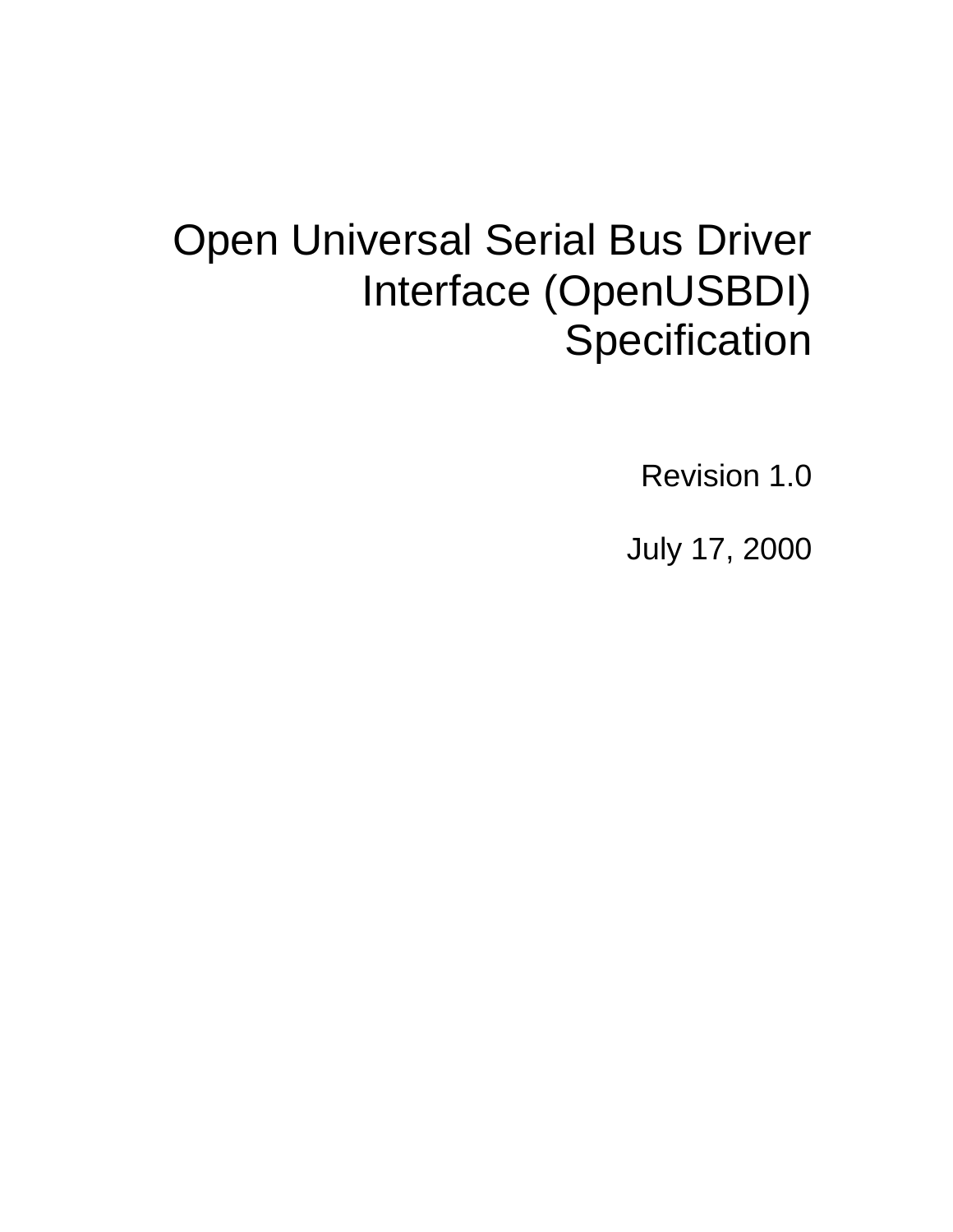## **Revision History**

| Rev                | <b>Date</b>   | <b>Filename</b> | <b>Comments</b>                                                                                                                                                                                                                                                                                                                                                                                                                                                                      |
|--------------------|---------------|-----------------|--------------------------------------------------------------------------------------------------------------------------------------------------------------------------------------------------------------------------------------------------------------------------------------------------------------------------------------------------------------------------------------------------------------------------------------------------------------------------------------|
| 1.0                | 5-May-00      | usbd10.doc      | Update version to 1.0, remove "Review and Discussion<br>Only" remarks from document.                                                                                                                                                                                                                                                                                                                                                                                                 |
| 1.0 <sub>rc1</sub> | 25-April-00   | USBDI_1rc1.doc  | More UDI-related changes                                                                                                                                                                                                                                                                                                                                                                                                                                                             |
| 0.9 <sub>b</sub>   | 22-October-99 | USBDI_09b.doc   | Made yet more UDI 1.0 spec changes.                                                                                                                                                                                                                                                                                                                                                                                                                                                  |
| 0.9a               | 17-August-99  | USBDI 09a.doc   | Brought spec up to date with the UDI 1.0 spec. Added<br>usbdi device speed ops.                                                                                                                                                                                                                                                                                                                                                                                                      |
| 0.9                | 21-June-99    | USBDI 09.doc    | Promoted the spec to .90                                                                                                                                                                                                                                                                                                                                                                                                                                                             |
| 0.8                | 08-May-99     | USBDI 08.doc    | Promoted the spec to .80                                                                                                                                                                                                                                                                                                                                                                                                                                                             |
| 0.8 <sub>rc</sub>  | 03-May-99     | USBDI 08rc.doc  | Made updates from 5/6 teleconf                                                                                                                                                                                                                                                                                                                                                                                                                                                       |
| 0.7d               | 27-April-99   | USBDI_07d.doc   | Made updates from 4/14 F2F                                                                                                                                                                                                                                                                                                                                                                                                                                                           |
| 0.7c               | 9-April-99    | USBDI_07c.doc   | Made updates from 3/29 F2F, Tech writers comments                                                                                                                                                                                                                                                                                                                                                                                                                                    |
| 0.7 <sub>b</sub>   | 25-Mar-99     | USBDI 07b.doc   | Added sections on async notification, device state, UDI<br>overview, and lots of pictures. Made lots of changes<br>based of two months of con-calls and reviews.                                                                                                                                                                                                                                                                                                                     |
| 0.7a               | 15-Jan-99     | USBDI_07a.doc   | Reformatted document.                                                                                                                                                                                                                                                                                                                                                                                                                                                                |
| 0.72               | 6-Jan-99      | USBDI_072.DOC   | Incorporated usbdi.h functions, structs, and typedefs                                                                                                                                                                                                                                                                                                                                                                                                                                |
| 0.71               | 23-Oct-98     | USBDI_071.DOC   |                                                                                                                                                                                                                                                                                                                                                                                                                                                                                      |
| 0.7                | 04-Sep-98     | USBDI_07.DOC    | Move to 0.7 with formation of Working Group and<br>incorporate comments from August 26 & 27 face to face<br>meetings. Pipes are opened in interface bundles, not<br>individually. Interfaces may be opened by only one driver<br>at a time. Functions are organized (and named) based<br>on the need for UDI support in the OS. Changed many<br>USBDI functions to use the non-blocking callback on<br>completion method of operation. Changed the name of<br>the spec to OpenUSBDI. |
| 0.6a               | 12-Aug-98     | USBDI_06a.DOC   | Add UDI functions and place holders for USB Class<br>appendixes                                                                                                                                                                                                                                                                                                                                                                                                                      |
| 0.6                | 10-Aug-98     | USBDI_06.DOC    | Initial draft in new format incorporating "USBDI Functional<br>Specification (Rev. .7) 3/24/98                                                                                                                                                                                                                                                                                                                                                                                       |

*Please send comments via electronic mail to either* [Janet.Schank@compaq.com](mailto:Janet.Schank@compaq.com) or [Aaron.Biver@compaq.com](mailto:Aaron.Biver@compaq.com)*.*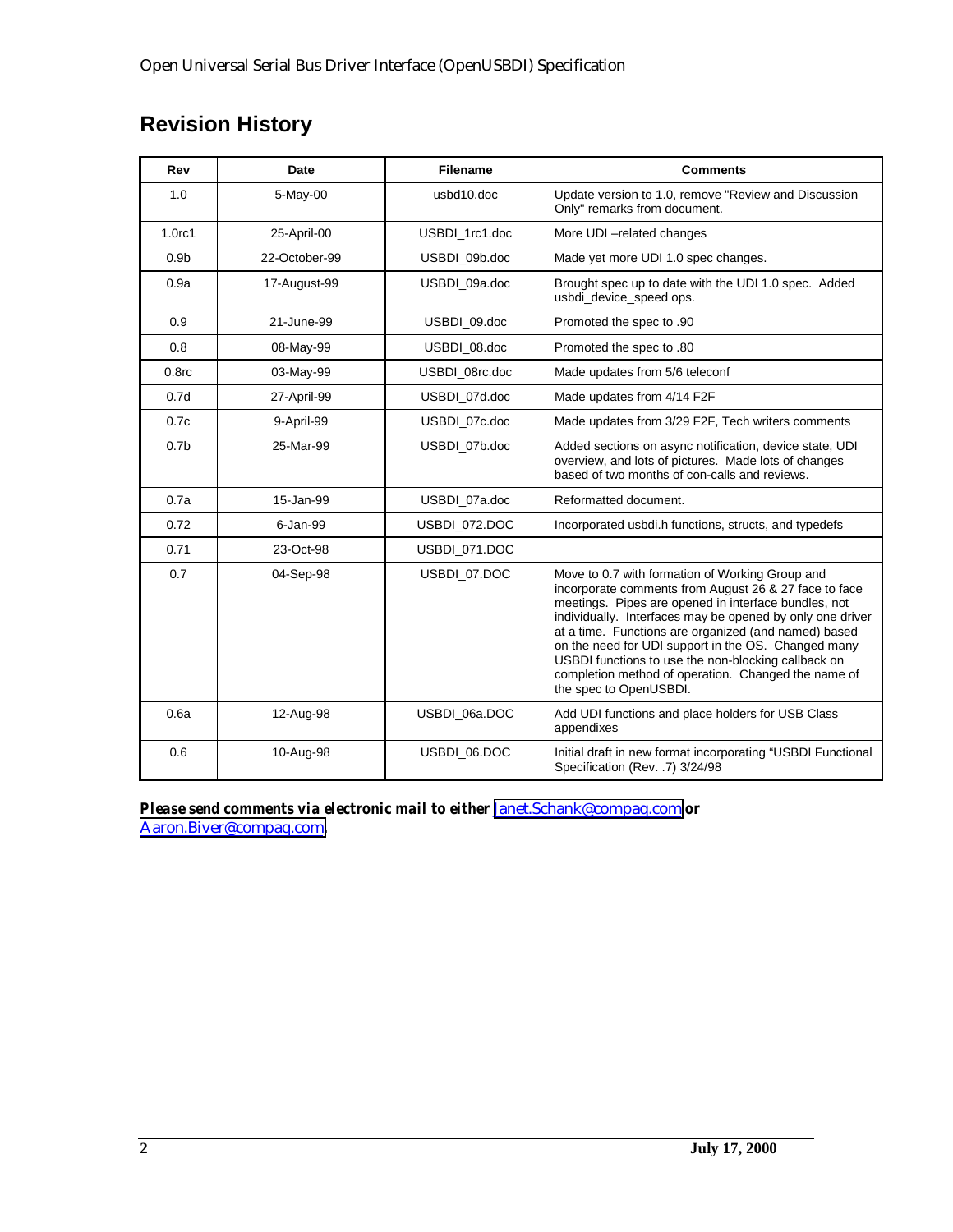#### INTELLECTUAL PROPERTY DISCLAIMER

THIS SPECIFICATION IS PROVIDED "AS IS" WITH NO WARRANTIES WHATSOEVER INCLUDING ANY WARRANTY OF MERCHANTABILITY, FITNESS FOR ANY PARTICULAR PURPOSE, OR ANY WARRANTY OTHERWISE ARISING OUT OF ANY PROPOSAL, SPECIFICATION, OR SAMPLE.

A LICENSE IS HEREBY GRANTED TO REPRODUCE AND DISTRIBUTE THIS SPECIFICATION FOR INTERNAL USE ONLY. NO OTHER LICENSE, EXPRESS OR IMPLIED, BY ESTOPPEL OR OTHERWISE, TO ANY OTHER INTELLECTUAL PROPERTY RIGHTS IS GRANTED OR INTENDED HEREBY.

AUTHORS OF THIS SPECIFICATION DISCLAIM ALL LIABILITY, INCLUDING LIABILITY FOR INFRINGEMENT OF PROPRIETARY RIGHTS, RELATING TO IMPLEMENTATION OF INFORMATION IN THIS SPECIFICATION. AUTHORS OF THIS SPECIFICATION ALSO DO NOT WARRANT OR REPRESENT THAT SUCH IMPLEMENTATION(S) WILL NOT INFRINGE SUCH RIGHTS.

All product names are trademarks, registered trademarks, or servicemarks of their respective owners.

## **Contributors**

| Wendy Adams           | <b>Hewlett Packard</b>             |  |
|-----------------------|------------------------------------|--|
| Aaron Biver           | <b>Compag Computer Corporation</b> |  |
| Mark Evenson          | <b>Hewlett Packard</b>             |  |
| Kurt Gollhardt        | SCO                                |  |
| Anish Gupta           | Sun Microsystems                   |  |
| John Howard           | Intel                              |  |
| <b>Forrest Kenney</b> | <b>Compag Computer Corporation</b> |  |
| James Partridge       | IBM                                |  |
| Janet L. Schank       | <b>Compag Computer Corporation</b> |  |
| <b>Kevin Quick</b>    | Interphase Product Development     |  |

#### **Open USB Driver Interface (OpenUSBDI) Specification © USB Implementers Forum**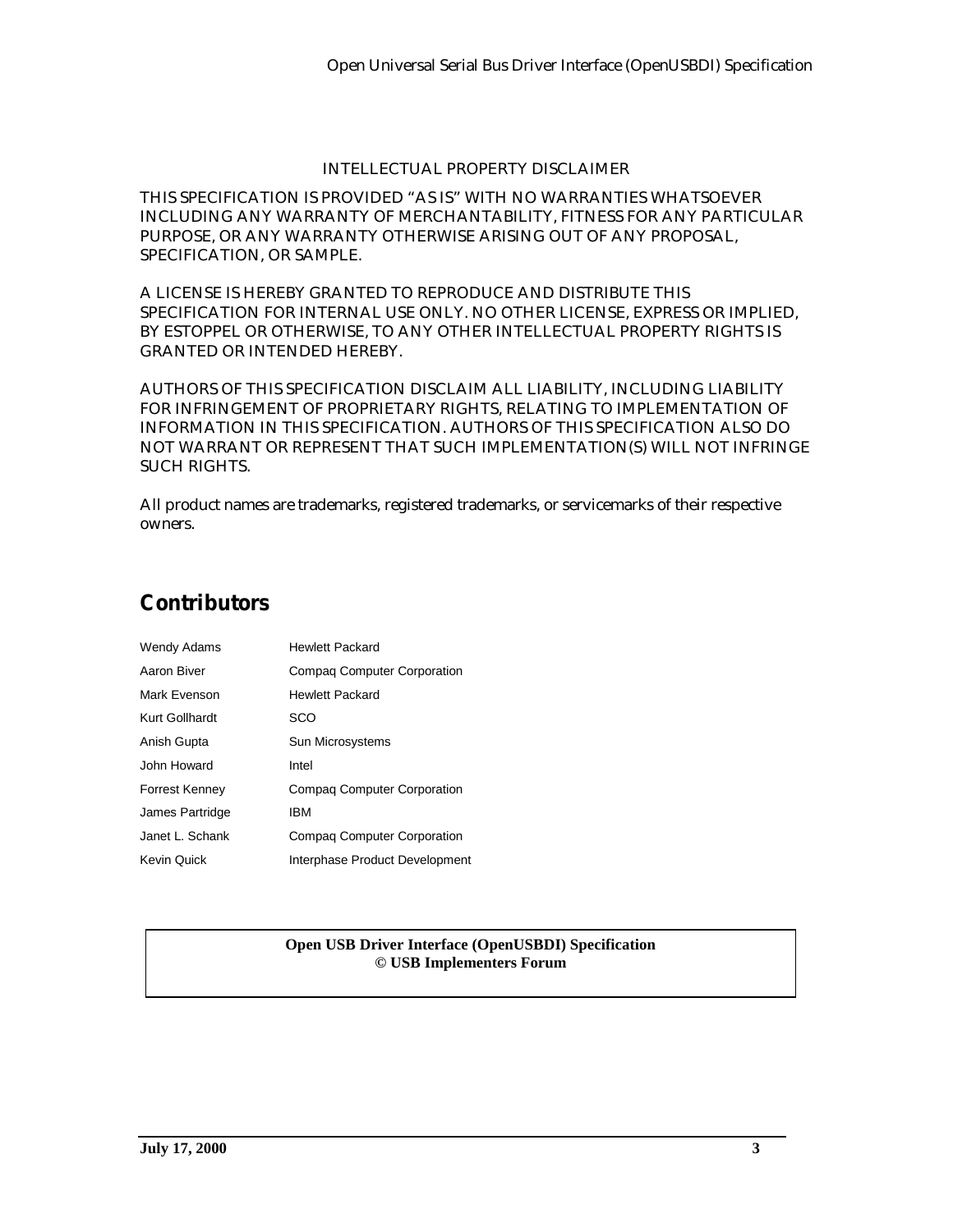# **Table of Contents**

| $\mathbf 1$ |  |
|-------------|--|
| 1.1         |  |
| 1.2         |  |
| 1.3         |  |
| 1.4         |  |
| 2           |  |
| 3           |  |
| 4           |  |
| 4.1         |  |
| 4.2         |  |
| 4.3         |  |
| 4.3.1       |  |
| 4.3.2       |  |
| 4.3.3       |  |
| 4.4         |  |
| 4.5         |  |
| 4.6         |  |
| 4.7         |  |
| 4.7.1       |  |
| 4.7.2       |  |
| 4.7.3       |  |
| 4.7.4       |  |
| 4.7.5       |  |
| 4.7.6       |  |
| 4.7.7       |  |
| 4.7.8       |  |
| 4.7.9       |  |
| 4.7.10      |  |
| 4.7.11      |  |
| 4.7.12      |  |
| 5           |  |
| 5.1         |  |
| 5.1.1       |  |
| 5.1.2       |  |
| 5.2         |  |
| 5.2.1       |  |
| 5.3         |  |
| 5.3.1       |  |
| 5.3.2       |  |
| 5.4         |  |
| 5.4.1       |  |
| 5.4.2       |  |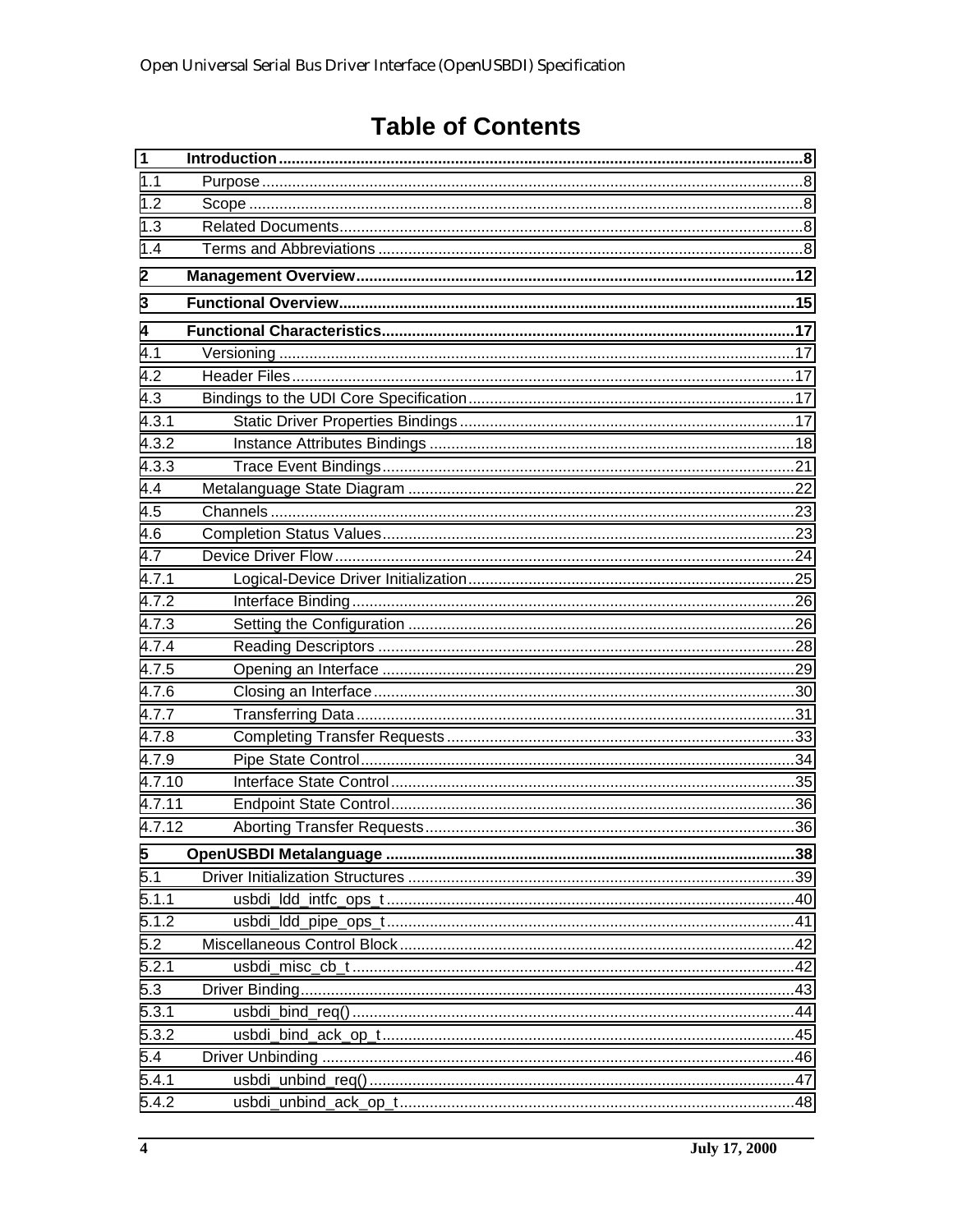| 5.5    |  |
|--------|--|
| 5.5.1  |  |
| 5.5.2  |  |
| 5.6    |  |
| 5.6.1  |  |
| 5.6.2  |  |
| 5.7    |  |
| 5.7.1  |  |
| 5.7.2  |  |
| 5.7.3  |  |
| 5.7.4  |  |
| 5.7.5  |  |
| 5.7.6  |  |
| 5.8    |  |
| 5.8.1  |  |
| 5.8.2  |  |
| 5.8.3  |  |
| 5.8.4  |  |
| 5.9    |  |
| 5.9.1  |  |
| 5.9.2  |  |
| 5.9.3  |  |
| 5.9.4  |  |
| 5.9.5  |  |
| 5.9.6  |  |
| 5.9.7  |  |
| 5.10   |  |
| 5.10.1 |  |
| 5.10.2 |  |
| 5.10.3 |  |
| 5.11   |  |
| 5.11.1 |  |
| 5.12   |  |
| 5.12.1 |  |
| 5.12.2 |  |
| 5.12.3 |  |
| 5.13   |  |
| 5.13.1 |  |
| 5.13.2 |  |
| 5.13.3 |  |
| 5.14   |  |
| 5.14.1 |  |
| 5.14.2 |  |
| 5.14.3 |  |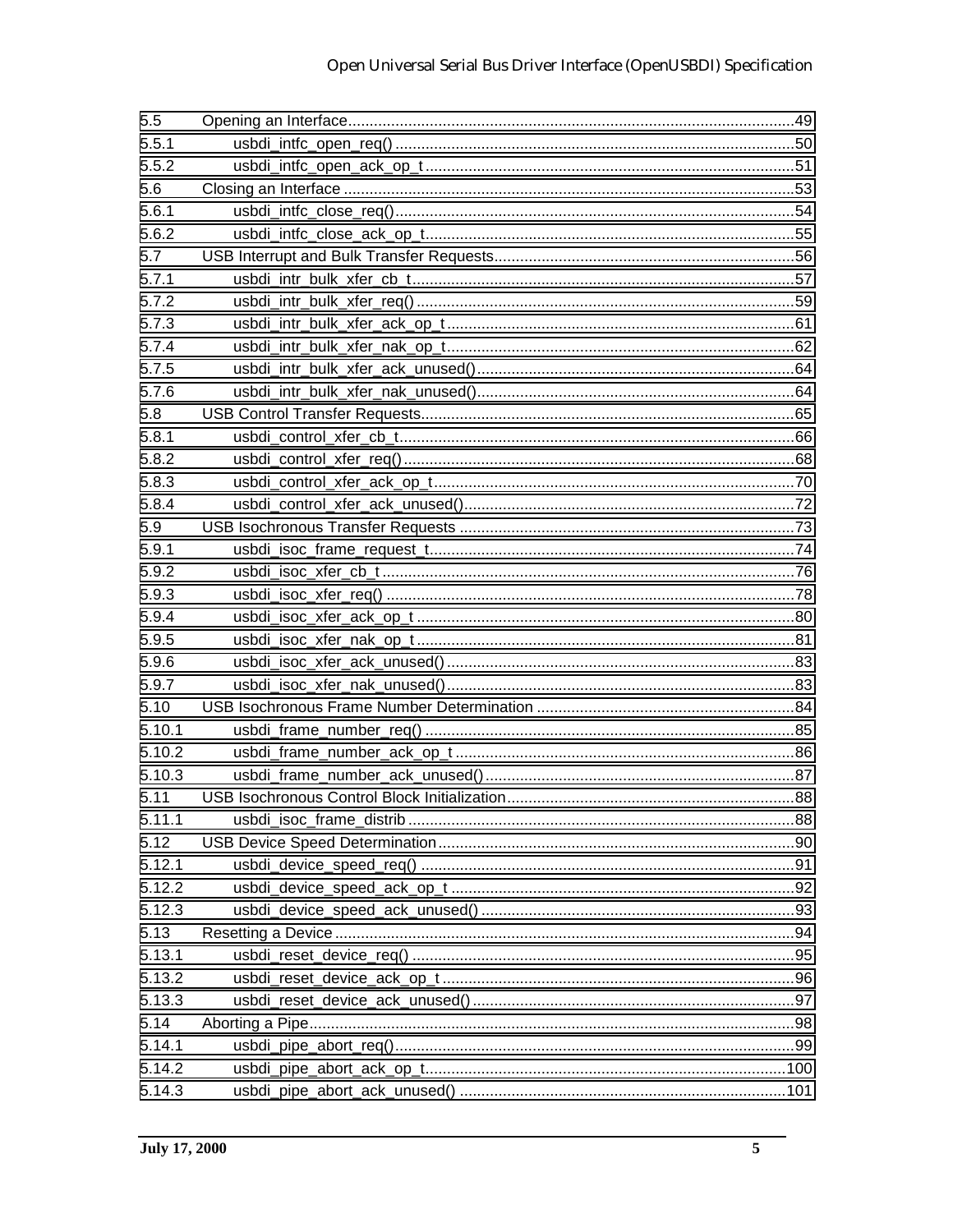| 5.15   |  |
|--------|--|
| 5.15.1 |  |
| 5.15.2 |  |
| 5.15.3 |  |
| 5.16   |  |
| 5.16.1 |  |
| 5.17   |  |
| 5.17.1 |  |
| 5.17.2 |  |
| 5.17.3 |  |
| 5.17.4 |  |
| 5.17.5 |  |
| 5.18   |  |
| 5.18.1 |  |
| 5.18.2 |  |
| 5.18.3 |  |
| 5.18.4 |  |
| 5.18.5 |  |
| 5.19   |  |
| 5.19.1 |  |
| 5.19.2 |  |
| 5.19.3 |  |
| 5.19.4 |  |
| 5.19.5 |  |
| 5.19.6 |  |
| 5.20   |  |
| 5.20.1 |  |
| 5.20.2 |  |
| 5.20.3 |  |
| 5.21   |  |
| 5.21.1 |  |
| 5.21.2 |  |
| 5.21.3 |  |
| 5.21.4 |  |
| 5.22   |  |
| 5.22.1 |  |
| 5.22.2 |  |
| 5.22.3 |  |
| 5.23   |  |
| 5.23.1 |  |
| 5.23.2 |  |
| 6      |  |
| 7      |  |
| 8      |  |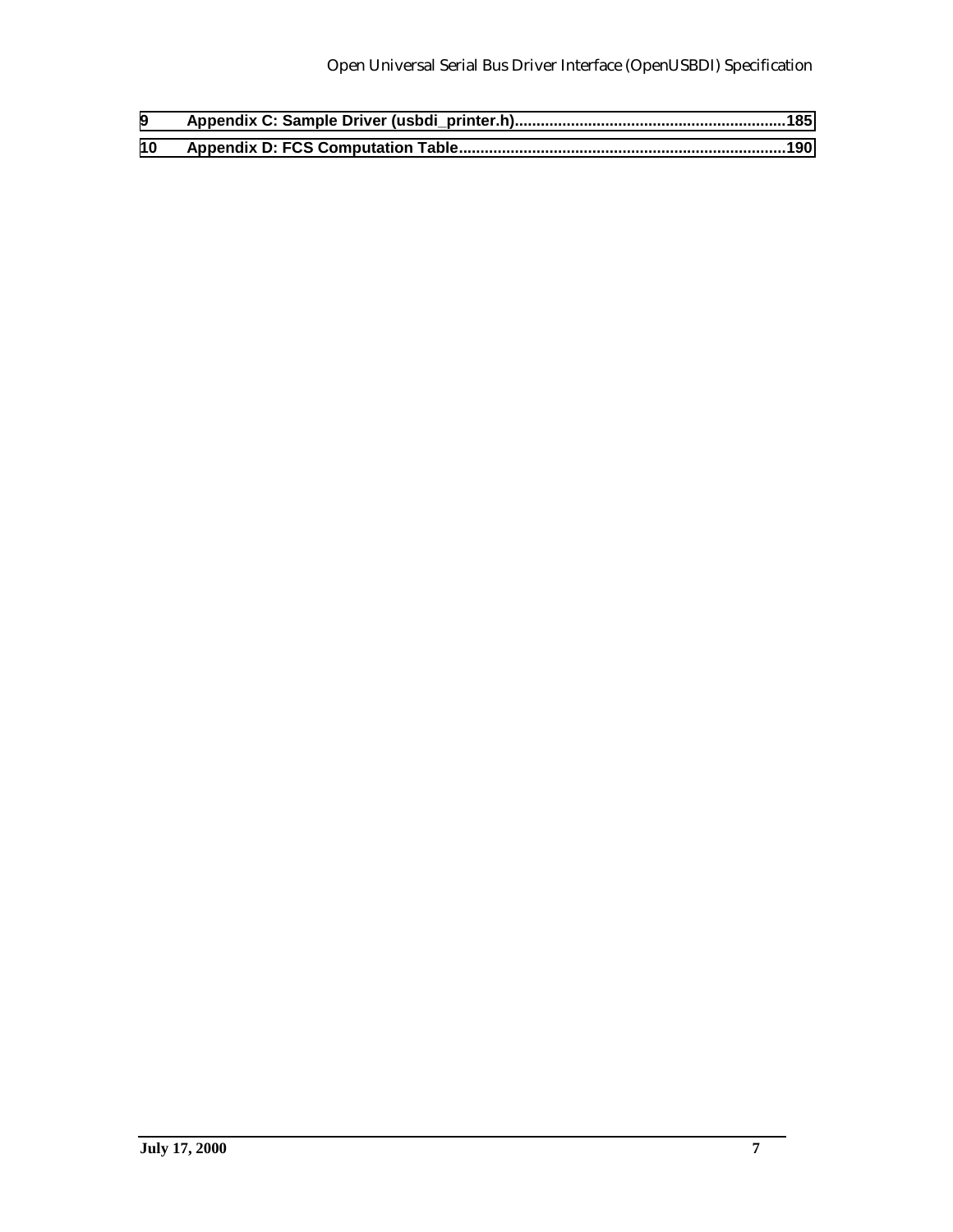## <span id="page-7-0"></span>**1 Introduction**

#### **1.1 Purpose**

This document specifies the design parameters for a device driver using the Open Universal Serial Bus Driver Interface (OpenUSBDI) Specification.

#### **1.2 Scope**

This document is intended to provide enough information to allow a software developer to create device drivers capable of supporting compliant USB devices on operating systems implementing support for the Open USB Driver Interface.

#### **1.3 Related Documents**

Compaq, Intel, Microsoft, NEC, *Universal Serial Bus Specification*, Version 1.1, September 23, 1998

Project UDI, *UDI Core Specification*, Version 1.0, September 2, 1999

SystemSoft Corporation, Intel Corporation, *Universal Serial Bus Common Class Specification*, Version 1.0, December 16, 1997

Compaq, Microsoft, National Semiconductor*, OHCI Open Host Controller Interface Specification for USB*, Release 1.0a, January 20, 1997

Intel, *Universal Host Controller Interface (UHCI) Design Guide,* Revision 1.1, March 1996

#### **1.4 Terms and Abbreviations**

| <b>Term</b> | <b>Description</b>                                                                                                                                                                                                                                                                                                                                                                                                                           |
|-------------|----------------------------------------------------------------------------------------------------------------------------------------------------------------------------------------------------------------------------------------------------------------------------------------------------------------------------------------------------------------------------------------------------------------------------------------------|
| ABI         | Architected Binary Interface. This is a set of binary bindings for a<br>programming interface specification such as the OpenUSBDI<br>Specification. (When applied to applications rather than system<br>programming interfaces, ABI is usually interpreted as Application<br>Binary Interface.)                                                                                                                                              |
| <b>API</b>  | Architected Programming Interface. This is a programming interface<br>defined in a OpenUSBDI specification; e.g., a function call interface or<br>structure definition with associated status or function codes, as well as<br>associated semantics and rules on the use of the interfaces. (When<br>applied to applications rather than system programming interfaces, API<br>is usually interpreted as Application Programming Interface.) |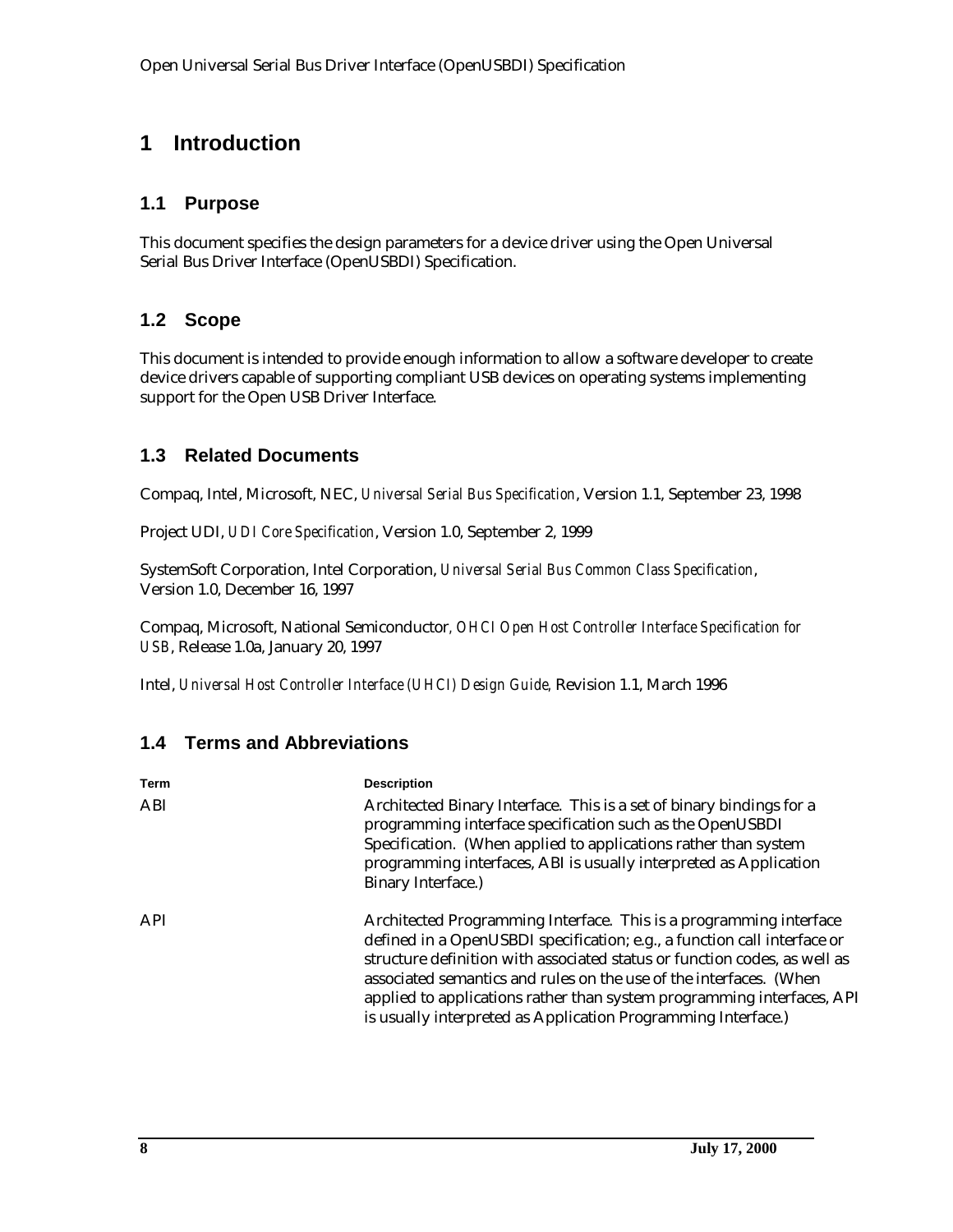| Term                        | <b>Description</b>                                                                                                                                                                                                                                                                                                                                                                                                                                                                                                                                                                                                                                                                                         |  |
|-----------------------------|------------------------------------------------------------------------------------------------------------------------------------------------------------------------------------------------------------------------------------------------------------------------------------------------------------------------------------------------------------------------------------------------------------------------------------------------------------------------------------------------------------------------------------------------------------------------------------------------------------------------------------------------------------------------------------------------------------|--|
| <b>Bulk Transfer</b>        | Non-periodic, large bursty communication typically used for data that<br>can use any available bandwidth and that can be delayed until<br>bandwidth is available.                                                                                                                                                                                                                                                                                                                                                                                                                                                                                                                                          |  |
| Channel                     | A bidirectional communication channel between two drivers, or<br>between a driver and the environment. Channels allow code running in<br>one region to invoke channel operations in another region. Example of<br>channels include the bind channel between a logical-device driver<br>instance and the USBD instance, and the management channel between<br>a driver instance and the Management Agent.                                                                                                                                                                                                                                                                                                   |  |
| <b>Class Driver</b>         | An adaptive driver based on a class definition.                                                                                                                                                                                                                                                                                                                                                                                                                                                                                                                                                                                                                                                            |  |
| <b>Control Transfer</b>     | Non-periodic, bursty, host-software-initiated request/response<br>communication typically used for command/status operations.                                                                                                                                                                                                                                                                                                                                                                                                                                                                                                                                                                              |  |
| Control Block (CB)          | A data structure that gives details about OpenUSBDI requests. There<br>are different control blocks types for different request types. Typically<br>control blocks contain flag fields, references to data buffers, etc.                                                                                                                                                                                                                                                                                                                                                                                                                                                                                   |  |
| Device                      | A logical or physical entity that performs one or more functions. The<br>actual entity described depends on the context of the reference. At the<br>lowest level, a device may be a single hardware component, such as a<br>memory device. At a higher level, a device may be a collection of<br>hardware components that perform a particular function, such as a USB<br>interface device. At an even higher level, the term "device" may refer to<br>the function performed by an entity attached to the USB, such as a<br>data/FAX modem device. Devices may be physical, electrical,<br>addressable, or logical. When used as a non-specific reference, a USB<br>device is either a hub or a function. |  |
| <b>GIO</b>                  | Generic I/O Metalanguage. See the UDI Core Specification for more<br>information.                                                                                                                                                                                                                                                                                                                                                                                                                                                                                                                                                                                                                          |  |
| HC                          | A USB Host Controller.                                                                                                                                                                                                                                                                                                                                                                                                                                                                                                                                                                                                                                                                                     |  |
| <b>HCD</b>                  | A USB Host Controller Driver.                                                                                                                                                                                                                                                                                                                                                                                                                                                                                                                                                                                                                                                                              |  |
| Hub                         | A USB device that provides attachment points to the USB.                                                                                                                                                                                                                                                                                                                                                                                                                                                                                                                                                                                                                                                   |  |
| <b>Interrupt Transfer</b>   | Non-periodic, low frequency, and bounded-latency small data transfers<br>that are typically used to handle service needs.                                                                                                                                                                                                                                                                                                                                                                                                                                                                                                                                                                                  |  |
| <b>Isochronous Transfer</b> | Periodic, continuous communication between host and device typically<br>used for time relevant information. This transfer type also preserves the<br>concept of time encapsulated in the data.                                                                                                                                                                                                                                                                                                                                                                                                                                                                                                             |  |
| Logical-Device              | One or more USB interfaces that function together as a single entity.                                                                                                                                                                                                                                                                                                                                                                                                                                                                                                                                                                                                                                      |  |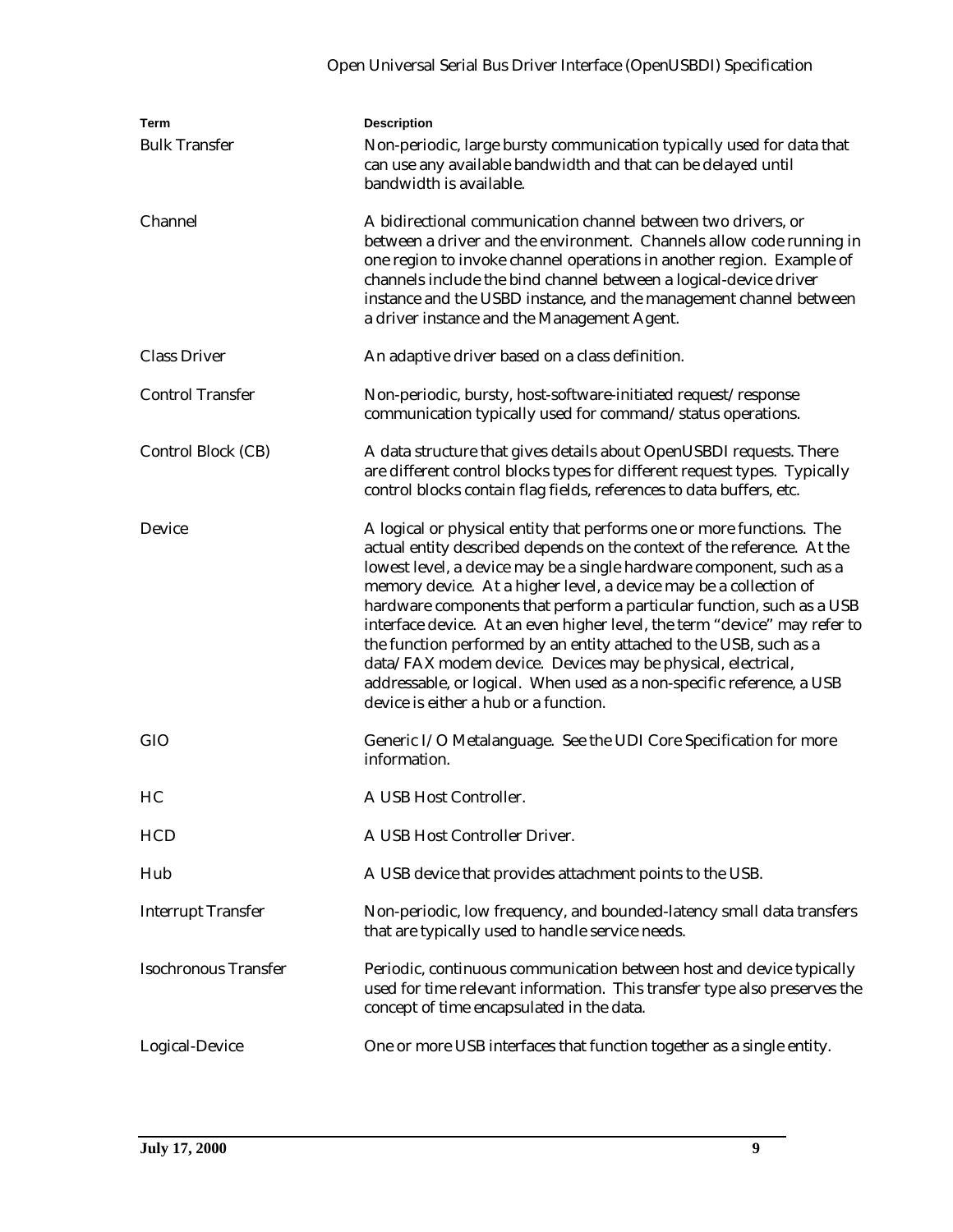| <b>Term</b>                              | <b>Description</b>                                                                                                                                                                                                                                                                                                                                                                                                                                                                                                                                                                                                                                                                                                                                                                                         |
|------------------------------------------|------------------------------------------------------------------------------------------------------------------------------------------------------------------------------------------------------------------------------------------------------------------------------------------------------------------------------------------------------------------------------------------------------------------------------------------------------------------------------------------------------------------------------------------------------------------------------------------------------------------------------------------------------------------------------------------------------------------------------------------------------------------------------------------------------------|
| Logical-Device Driver (LDD)              | A driver that resides above the Universal Serial Bus Driver that controls<br>devices with certain functional characteristics in common. This may be<br>a single interface of a USB device or it may be a group of interfaces. In<br>the case of a group of interfaces, the "Common Class Logical-Device<br>Feature Specification" shall be implemented by the device.                                                                                                                                                                                                                                                                                                                                                                                                                                      |
| LDD Instance                             | A set of one or more regions, all belonging to the same LDD, that are<br>associated with a particular instance of the driver's device. There may<br>be multiple instances of a given LDD, one for each physical device<br>controlled.                                                                                                                                                                                                                                                                                                                                                                                                                                                                                                                                                                      |
| Management Agent (MA)                    | The MA is an abstract entity within the UDI environment; it represents<br>the environment's control and configuration mechanisms.                                                                                                                                                                                                                                                                                                                                                                                                                                                                                                                                                                                                                                                                          |
| Metalanguage                             | The communication protocol used by two or more cooperating<br>modules. A metalanguage includes definitions for associated channel<br>operations, control block structures, and service calls, as well as<br>bindings to the use of UDI trace events and the definition of various<br>types of UDI instance attributes. E.g., the OpenUSBDI Metalanguage is<br>used for communication between USB logical-device drivers and the<br>USB driver layer. When referring to a metalanguage used by a<br>particular type of driver the adjectives "top-side" and "bottom-side" are<br>sometimes applied: e.g., the OpenUSBDI Metalanguage is the bottom-<br>side metalanguage for USB logical-device drivers.                                                                                                    |
| <b>OHCI</b>                              | Open Host Controller Interface                                                                                                                                                                                                                                                                                                                                                                                                                                                                                                                                                                                                                                                                                                                                                                             |
| OpenHCI                                  | Open Host Controller Interface                                                                                                                                                                                                                                                                                                                                                                                                                                                                                                                                                                                                                                                                                                                                                                             |
| Pipe Channel                             | Channel between the LDD and a USB device's endpoint.                                                                                                                                                                                                                                                                                                                                                                                                                                                                                                                                                                                                                                                                                                                                                       |
| <b>UDI</b>                               | See Uniform Driver Interface.                                                                                                                                                                                                                                                                                                                                                                                                                                                                                                                                                                                                                                                                                                                                                                              |
| <b>Uniform Driver Interface</b><br>(UDI) | Allows device drivers to be portable across both hardware platforms<br>and operating systems without any changes to the driver source. With<br>the participation of multiple operating systems, as well as platform and<br>device hardware vendors, UDI is the first interface that is likely to<br>achieve such portability on a wide scale. UDI provides an encapsulating<br>environment for drivers with well-defined interfaces that isolate drivers<br>from OS policies and from platform and I/O bus dependencies. This<br>allows driver development to be totally independent of OS<br>development. In addition, the UDI architecture insulates drivers from<br>platform specifics such as byte ordering, DMA implications, multi-<br>processing, interrupt implementations and I/O bus topologies. |
| <b>UHCI</b>                              | Universal Host Controller Interface                                                                                                                                                                                                                                                                                                                                                                                                                                                                                                                                                                                                                                                                                                                                                                        |
| <b>USB</b> device                        | See "device".                                                                                                                                                                                                                                                                                                                                                                                                                                                                                                                                                                                                                                                                                                                                                                                              |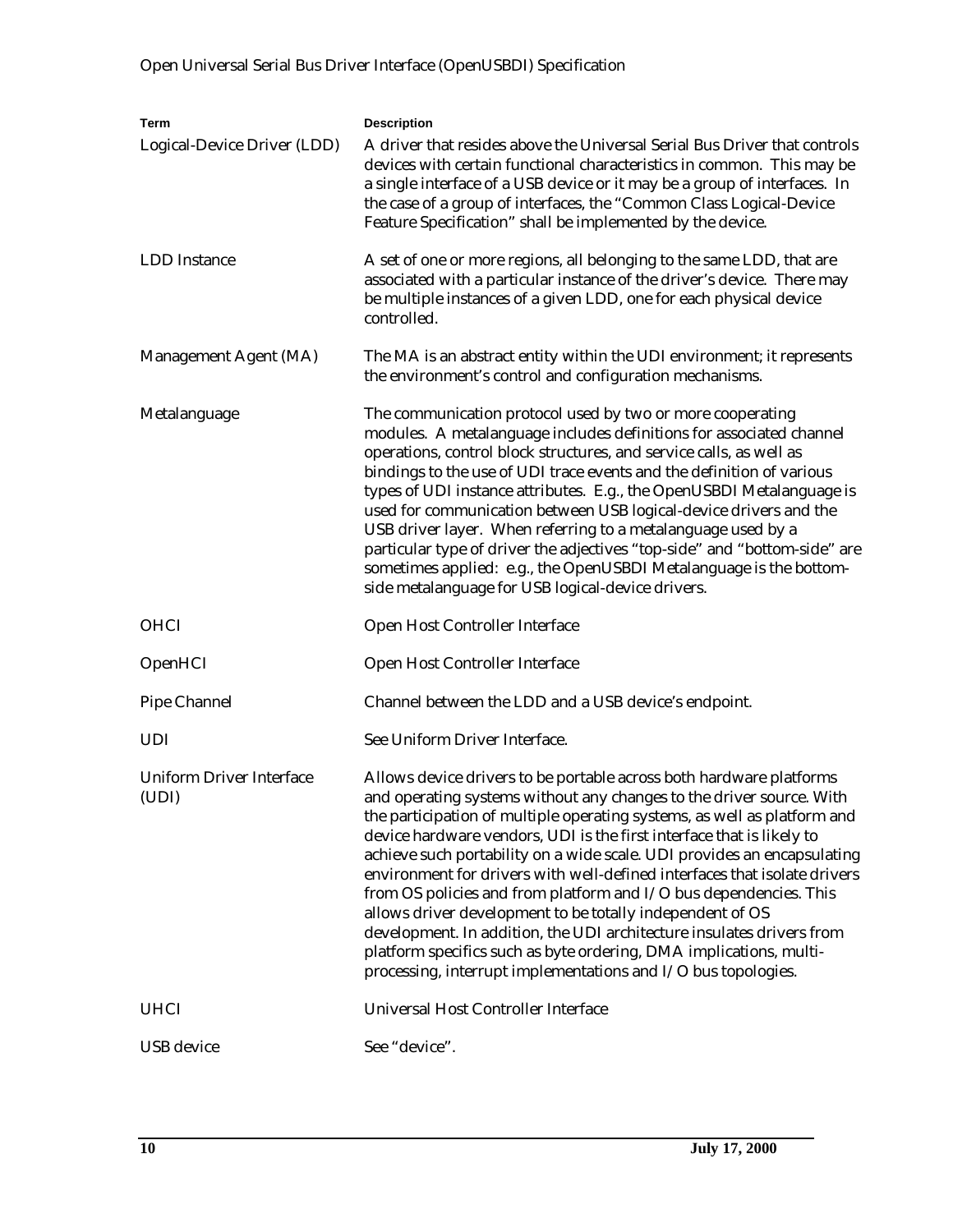| Term        | <b>Description</b>                                                                                                                        |
|-------------|-------------------------------------------------------------------------------------------------------------------------------------------|
| <b>USBD</b> | Universal Serial Bus Driver; operating system specific driver that<br>provides an interface between OpenUSBDI and the host controller(s). |
| OpenUSBDI   | Open Universal Serial Bus Driver Interface or Open USB Driver<br>Interface. The interface that this document describes.                   |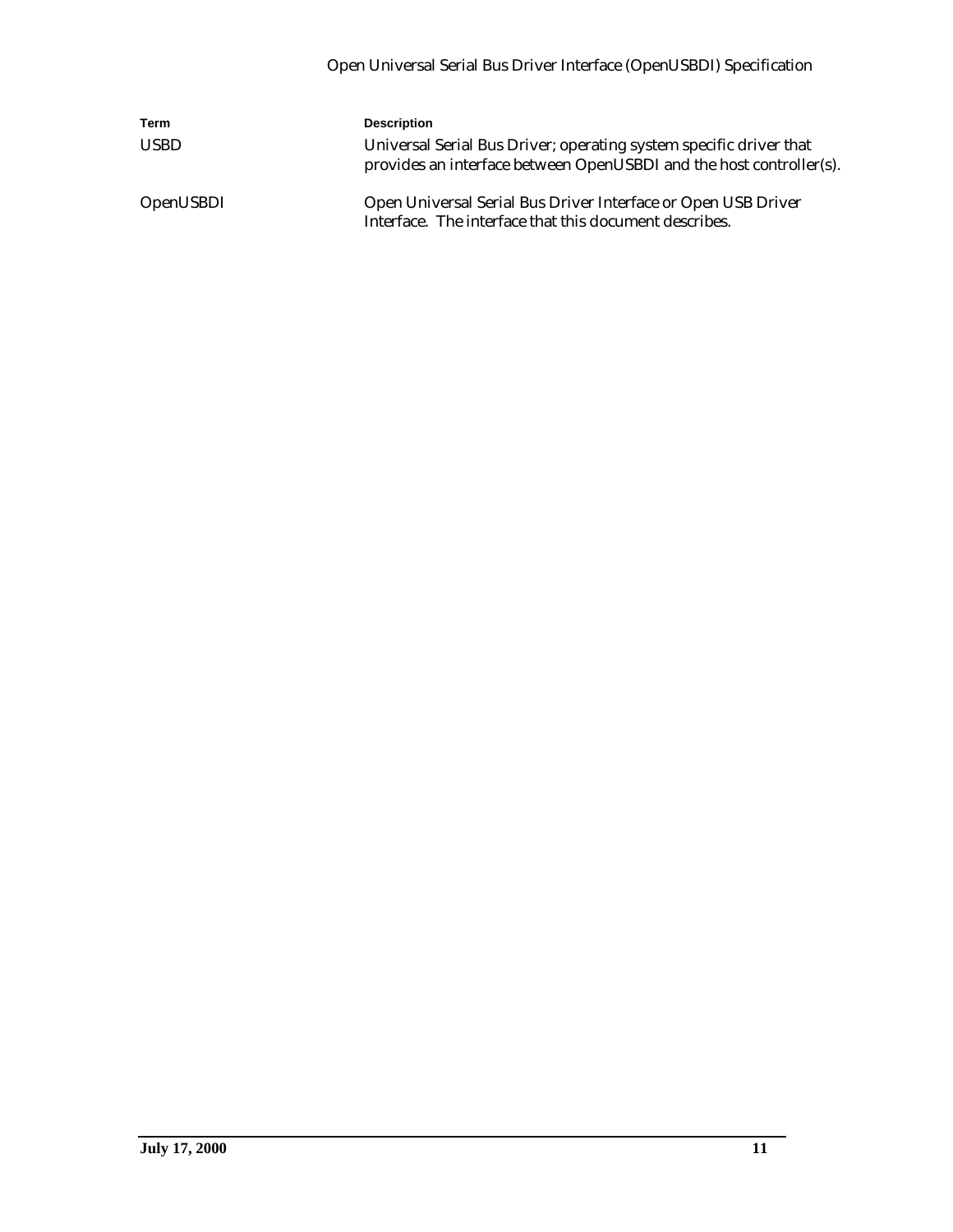## <span id="page-11-0"></span>**2 Management Overview**

This specification defines all functions needed by USB logical-device drivers (LDDs) to communicate with the operating system's USB driver stack. The Open USB Driver Interface (OpenUSBDI) is designed to work in conjunction with the Uniform Driver Interface (UDI) Core Specification. This approach allows compliant drivers, developed for USB peripherals, to be easily transported from one operating system to another. An operating system that uses these portable drivers shall provide the following components: a UDI environment that is compliant with the UDI Core Specification; an OpenUSBDI environment that provides the support spelled out in this specification, and a USB driver stack (USBD).

Device drivers written using UDI offer source-level portability across operating systems, and binary level portability across platforms that support the same ABI.

This specification does not define UDI but does depend on it. This specification only defines the interface that is specific to USB device drivers.



For more information on UDI see the Project UDI web page, [http://www.project-UDI.org.](http://www.project-udi.org/)

**Figure 1: UDI Driver Environment**

Figure 1 shows where within an operating system the UDI environment resides.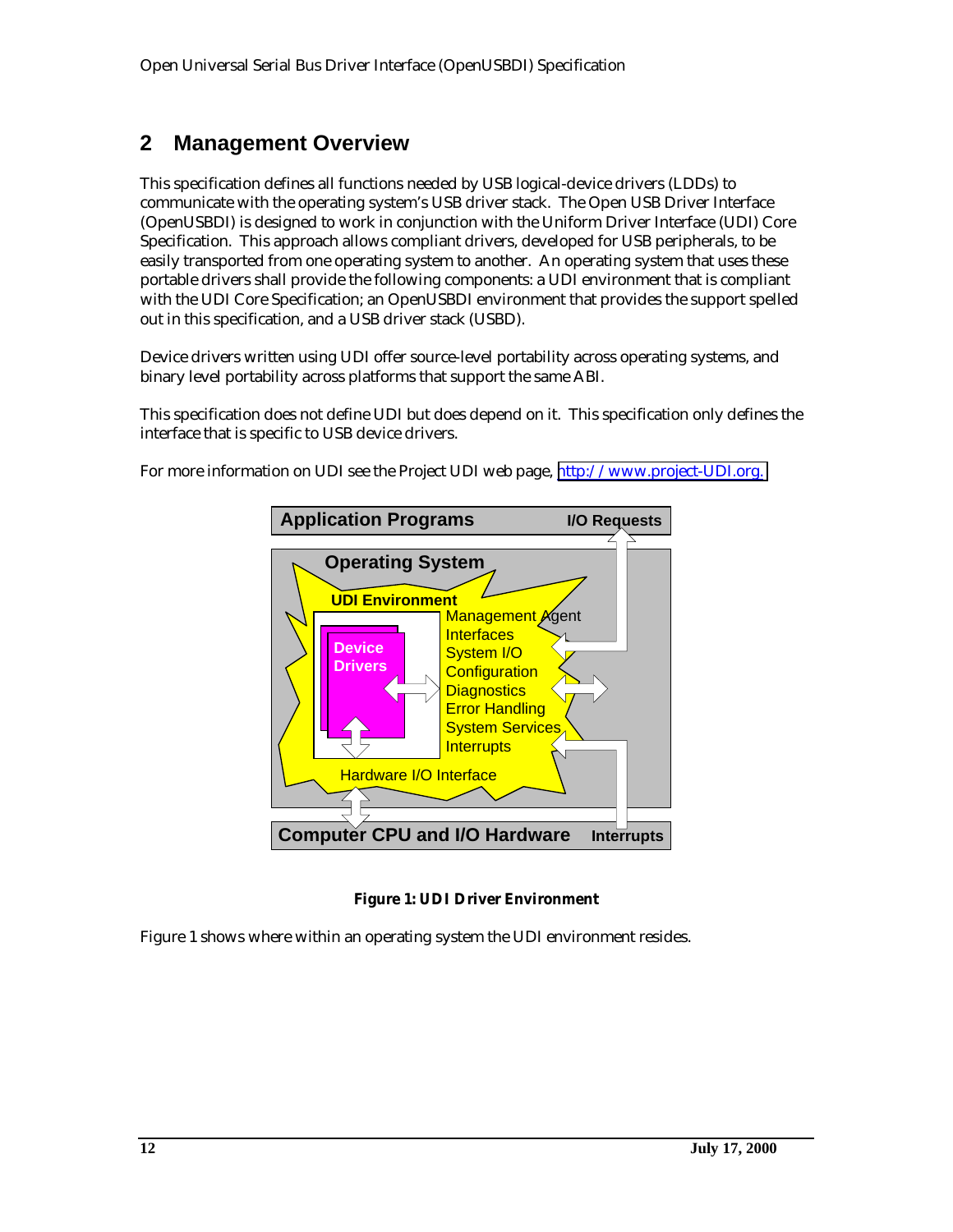The OpenUSBDI specification defines the communication interface between a USB Logical-Device Driver (LDD) and the operating system's USB driver (USBD) stack.

All OS services not related to USB required by an LDD shall be performed using operations based on the UDI Core Specification.

USB LDDs shall use the appropriate UDI metalanguage when exchanging device information with the OS and when communicating with applications. Where no specific metalanguage is defined the "Generic I/O Metalanguage"1 may be used.



**Figure 2: OpenUSBDI Portable Environment**

 $\overline{a}$ 

<sup>1</sup> Defined in the UDI Core Specification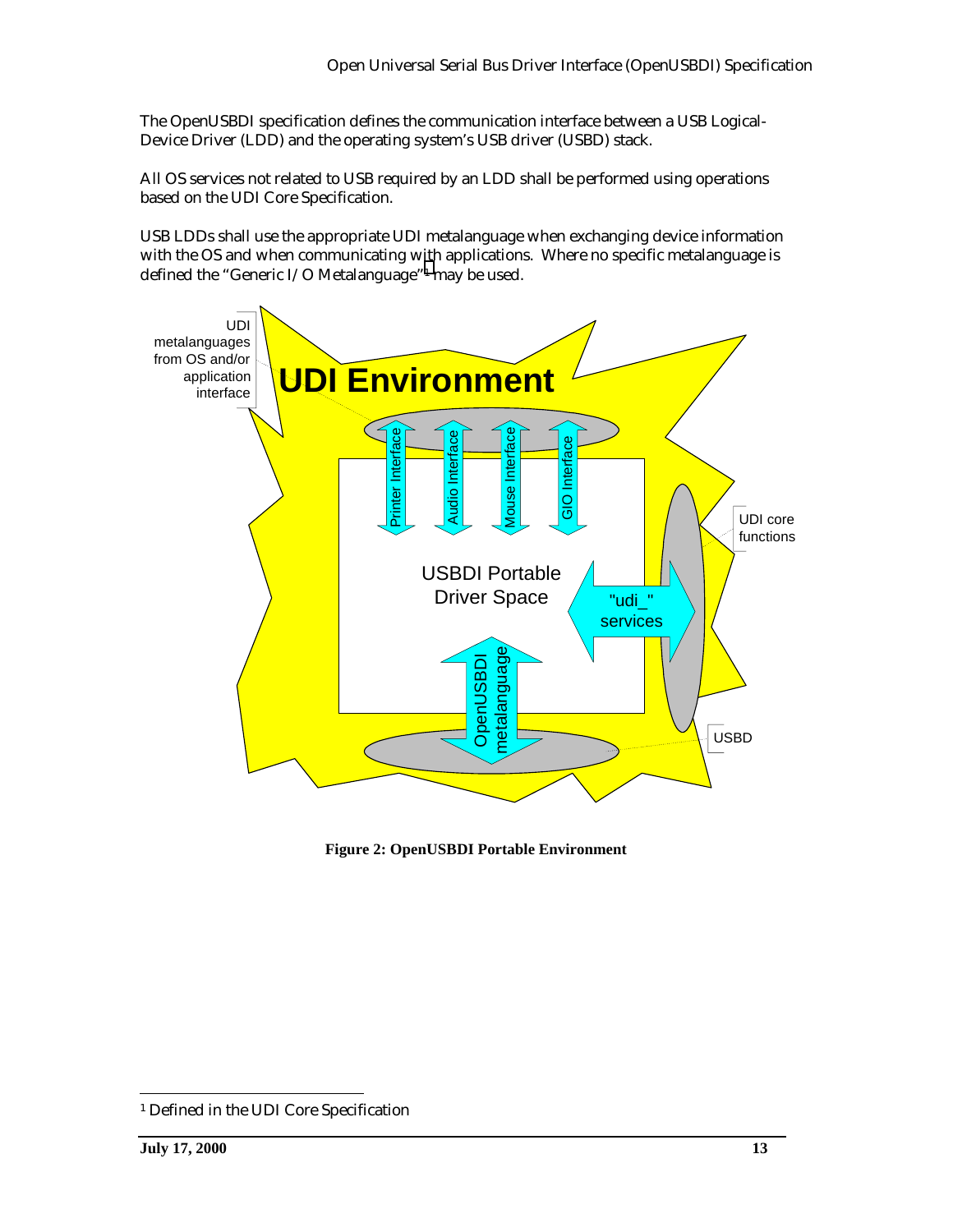Figure 2 depicts the environment of a portable LDD, and the services available to it. In order to remain completely portable, the LDD shall limit itself to the following:

- **UDI Metalanguages and/or Application Interface:** A "pass-through" interface is defined within the UDI Core Specification, "Generic I/O Interface", that allows vendor-unique drivers the ability to communicate with vendor-unique applications.For each USB Device Class<sup>2</sup>, a specific operating system interface is defined. These interfaces are published as separate documents from the UDI Core Specification. These interfaces are not specific to USB devices, but are general for the type of device. For example, both a USB printer class driver and a non-USB printer driver would use the UDI printer interface.
- **udi\_ services:** Non-USB specific, operating system services (such as buffer allocation and timers) are defined by the UDI Core Specification. A USB LDD shall use only UDI core functions for these tasks to be 100% source code portable. All core UDI functions are prefixed with "udi\_".
- **OpenUSBDI Metalanguage:** The USBD is the driver layer separating the LDD from the host controller driver. All communications between LDDs and host controllers pass through the USBD layer. The OpenUSBDI metalanguage is the visible functional interface for LDDs communicating with the USBD. This specification defines all functions needed by LDDs to communicate with the operating system's USBD. All functions that are part of the OpenUSBDI metalanguage are prefixed with "usbdi\_".
- **USBD**: Operating system specific USB driver that communicates on its top side with LDDs via the OpenUSBDI metalanguage and communicates with USB host controllers on its bottom side.

A LDD that adheres to this specification and uses only core UDI functions will be 100% source code compatible on all operating systems that implement OpenUSBDI and the UDI Core Specification.

Some environments may implement the OpenUSBDI interfaces defined in this specification without implementing a complete UDI environment. Portable USB LDDs will have to be modified to use environment specific service calls in order to run in such environments.

-

<sup>&</sup>lt;sup>2</sup> See http://www.usb.org for USB device class specifications.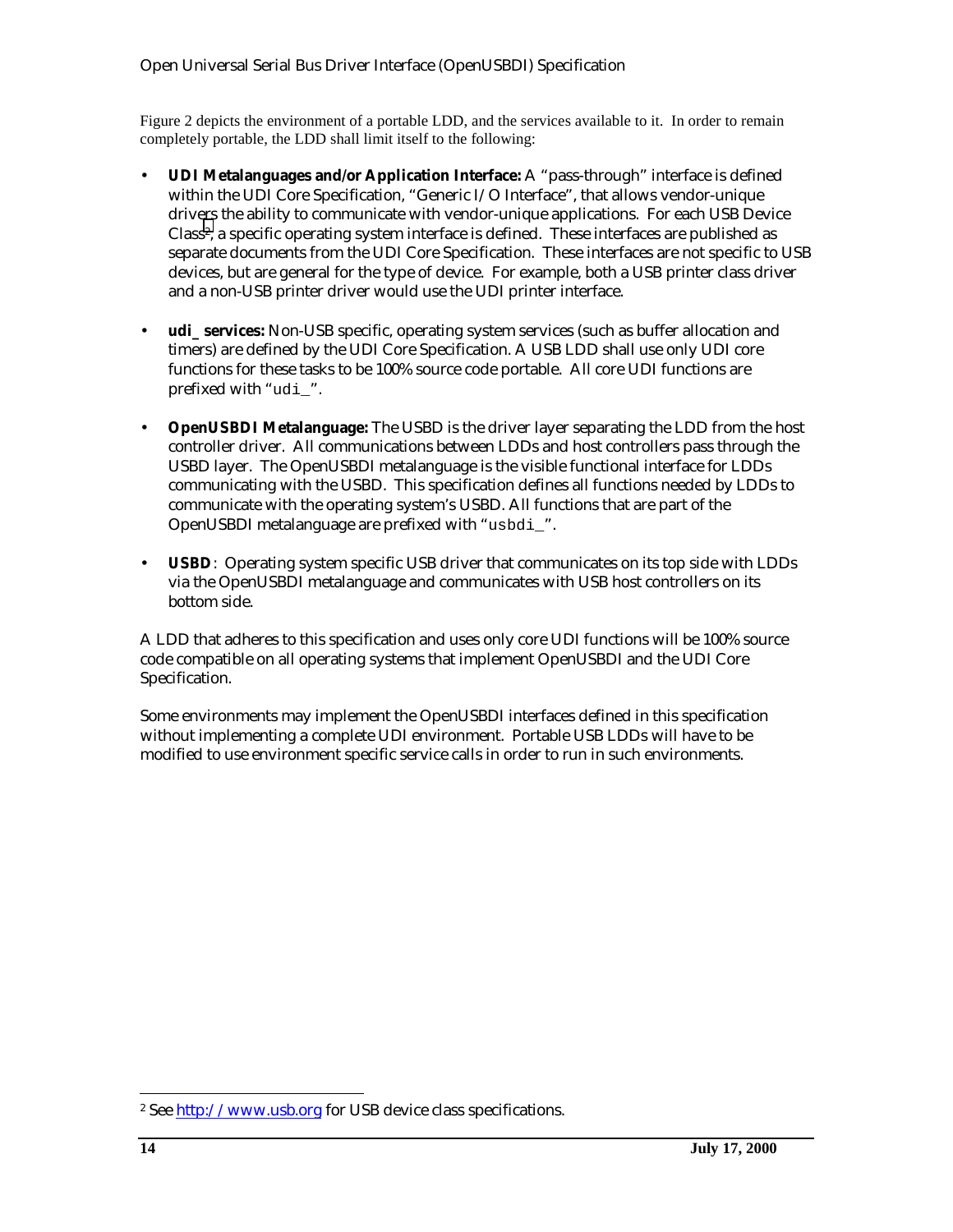## <span id="page-14-0"></span>**3 Functional Overview**

Figure 3 shows an example USB system. The system is composed of several layers, ranging from the hardware layer to USB logical-device drivers.

Following is a description of each critical layer in a USB system. Refer to figure 3 as needed.

| Laver                         | <b>Description</b>                                                                                                                                                                                                                                                                                                                  |  |
|-------------------------------|-------------------------------------------------------------------------------------------------------------------------------------------------------------------------------------------------------------------------------------------------------------------------------------------------------------------------------------|--|
| <b>Logical-Device Drivers</b> | This layer performs the task of controlling specific USB devices<br>(vendor-unique) and specific USB device classes (printer, mass<br>storage, etc.).                                                                                                                                                                               |  |
| <b>USB Driver</b>             | This layer provides an organized method of transferring data between<br>the Host Controller Driver (HCD) and the USB Logical-Device<br>drivers. The interface between the LDD and USBD is the set of<br>procedures and data types defined by this specification. The USBD<br>implementation is not addressed by this specification. |  |
| <b>Host Controller Driver</b> | This layer has an intimate knowledge of the host controller hardware.<br>It provides a means for higher layers to convey information to devices,<br>and vice versa. Because of the differences among host controllers, the<br>HCDs are not interchangeable.                                                                         |  |
| <b>Hardware</b>               | This layer consists of physical wires, the host, and the USB devices.<br>The host requires a host controller and each device requires a device<br>controller. There are currently two common implementations of the<br>host controller: Open Host Controller Interface (OHCI) and Universal<br>Host Controller Interface (UHCI).    |  |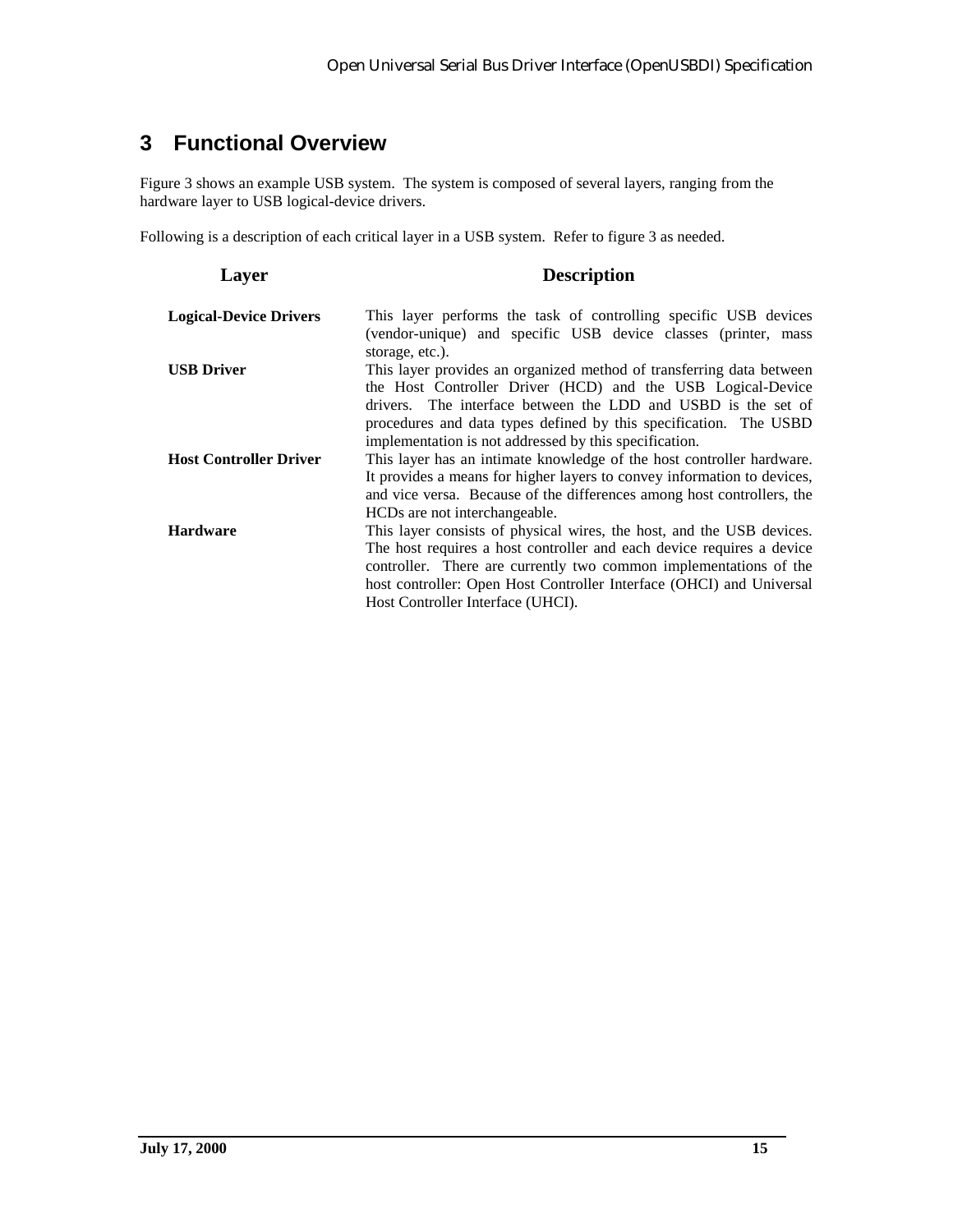

**Figure 3: USB Environment**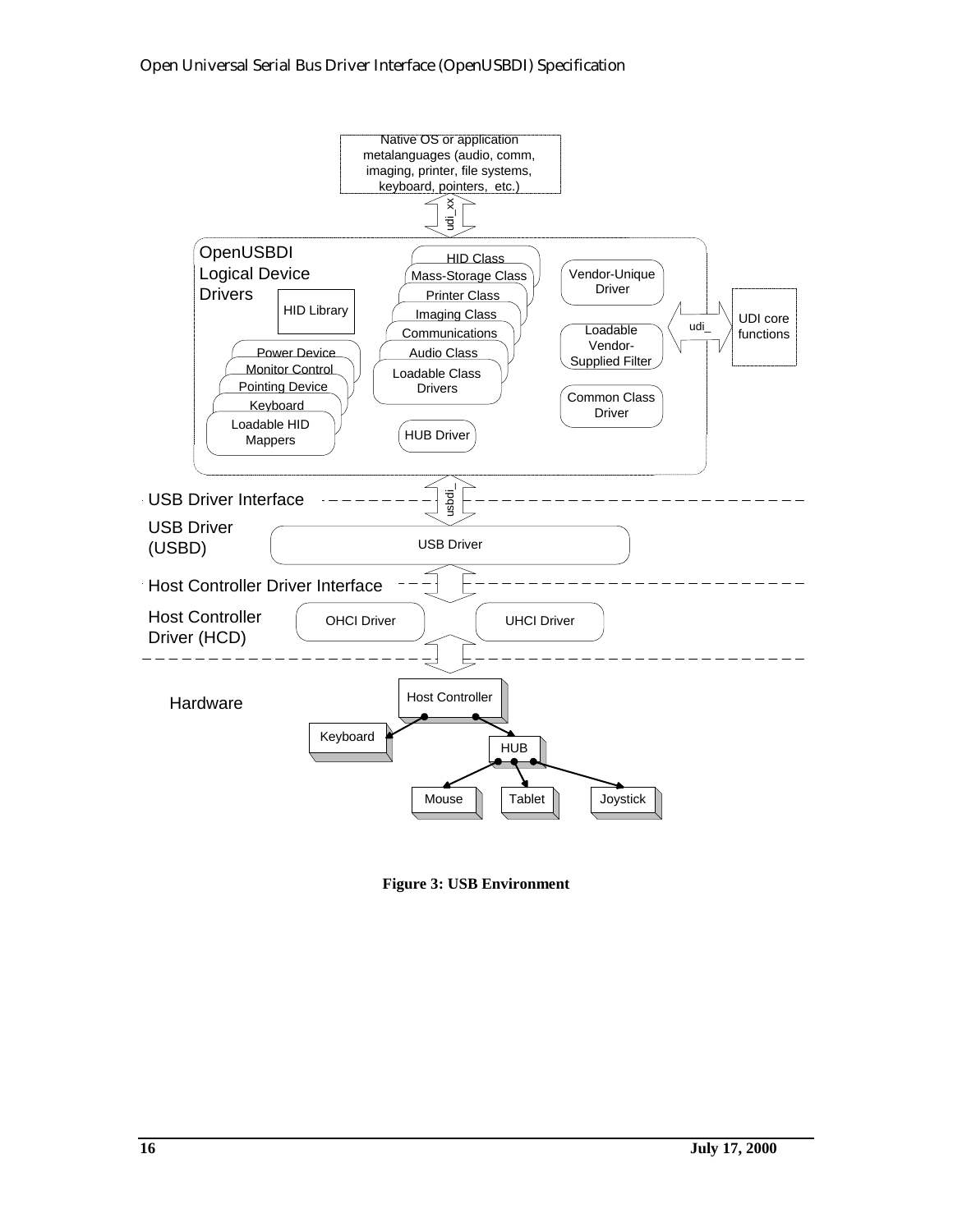## <span id="page-16-0"></span>**4 Functional Characteristics**

## **4.1 Versioning**

All functions and structures defined in the OpenUSBDI Driver specification are part of the "open\_usbdi" interface, currently at version "0x100". A driver that conforms to and uses the OpenUSBDI Driver Specification, Version 0x100, must include the following declaration in its udiprops.txt file (see Chapter 31, "Static Driver Properties", of the UDI Core Specification):

|              | requires open usbdi | 0x100 |
|--------------|---------------------|-------|
| requires udi |                     | 0x100 |

Before including any UDI header files, the LDD shall define the preprocessor symbol, OPEN\_USBDI\_VERSION, to indicate the version of the OpenUSBDI Driver specification to which it conforms. For this version of the specification, OPEN\_USBDI\_VERSION must be set to 0x100:

| #define OPEN USBDI VERSION | 0x100 |
|----------------------------|-------|
| #define UDI VERSION        | 0x100 |

A portable implementation of the OpenUSBDI Metalanguage shall include a corresponding "provides" declaration in its udiprops.txt file and must also define OPEN\_USBDI\_VERSION.

As defined in Section 31.4.6, "Requires Declaration," on page 31-6 of the UDI Core Specification, the two least-significant hexadecimal digits of the interface version represent the minor number; the rest of the hex digits represent the major number. Versions that have the same "major version number" as an earlier version shall be backward compatible with that earlier version (i.e. a strict superset).

## **4.2 Header Files**

Each device driver source file shall include the file **open\_usbdi.h** after it includes **udi.h**, as follows:

```
#include <udi.h>
#include <open_usbdi.h>
```
The **open\_usbdi.h** file includes defines and function declarations for the OpenUSBDI metalanguage and for the Universal Serial Bus Specification

## **4.3 Bindings to the UDI Core Specification**

#### 4.3.1 Static Driver Properties Bindings

Some of the bindings from the static driver properties are defined in Section 4.1, "Versioning". This includes the definition of the relevant interface name(s) (i.e. the <interface\_name> parameter on the "requires" and "provides" and other property declarations), and the definition of the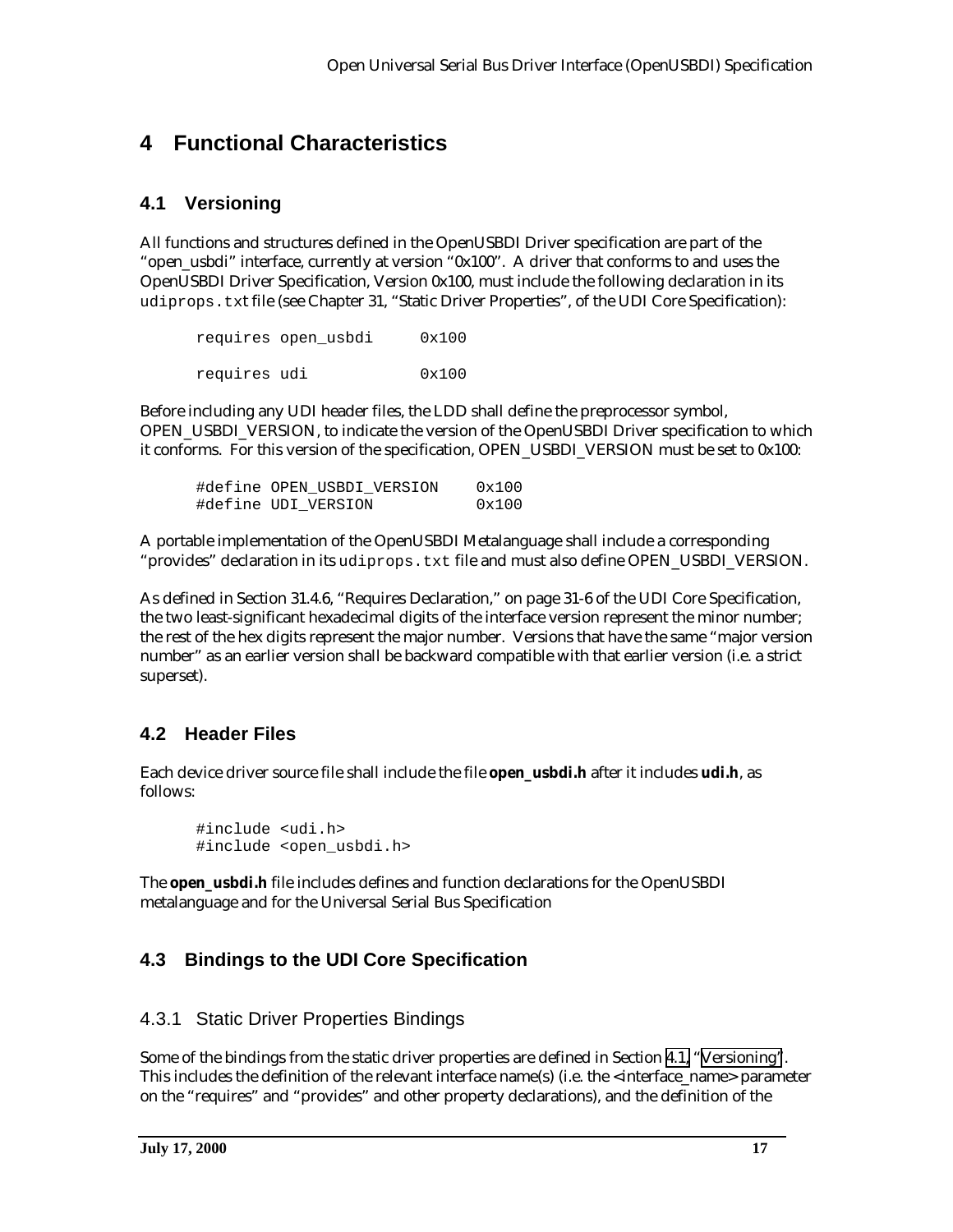<span id="page-17-0"></span>interface version number for this version of this Specification.

The driver category to be used with the "category" declaration (see Section 31.5.3, "Category Declaration," on page 31-9 of the UDI Core Specification) by a portable implementation of the OpenUSBDI Metalanguage shall be "USB Logical Drivers".

#### 4.3.2 Instance Attributes Bindings

In each of the attribute tables below, the **ATTRIBUTE NAME** is a null-terminated string (see "Instance Attribute Names" on page 16-1 of the UDI Core Specification); the **TYPE** column specifies an attribute data type as defined in "udi\_instance\_attr\_type\_t" on page 16-7 of the UDI Core Specification; and the **SIZE** column specifies the valid sizes, in bytes, for each attribute.

#### **4.3.2.1 Enumeration Attributes**

The driver that enumerates the USB logical device must create the following enumeration attributes and pass them to the Management Agent in the attr\_list parameter of the udi\_enumerate\_ack operation (see "Enumeration Operations" on page 25-12 of the UDI Core Specification).

Enumeration attributes that refer to strings returned by USB logical devices shall include only the UTF-8 encoded data portion of the returned string descriptor.

| <b>ATTRIBUTE NAME</b>   | <b>TYPE</b>     | <b>SIZE</b><br>(in bytes) | <b>DESCRIPTION</b>                                                                                                                                           |
|-------------------------|-----------------|---------------------------|--------------------------------------------------------------------------------------------------------------------------------------------------------------|
| usb_vendor_id           | UDI_ATTR_UBIT32 | $\overline{4}$            | Vendor ID (assigned by the USB<br>Device Working Group)                                                                                                      |
| usb_product_id          | UDI_ATTR_UBIT32 | $\overline{4}$            | Product ID (assigned by<br>manufacturer)                                                                                                                     |
| usb_release_num         | UDI_ATTR_UBIT32 | 4                         | Device release number                                                                                                                                        |
| usb_device_class        | UDI_ATTR_UBIT32 | $\overline{4}$            | Device class code (assigned by the<br><b>USB Device Working Group)</b>                                                                                       |
| usb_device_subclass     | UDI_ATTR_UBIT32 | $\overline{4}$            | Device subclass code (assigned by<br>the USB Device Working Group)<br>These codes are qualified by the<br>value of Device_Class in the<br>device descriptor. |
| usb_device_protocol     | UDI_ATTR_UBIT32 | $\overline{4}$            | Protocol code.                                                                                                                                               |
| usb_configuration_value | UDI_ATTR_UBIT32 | $\overline{4}$            | Value to use as an argument to<br>"Set Configuration" to select this<br>configuration.                                                                       |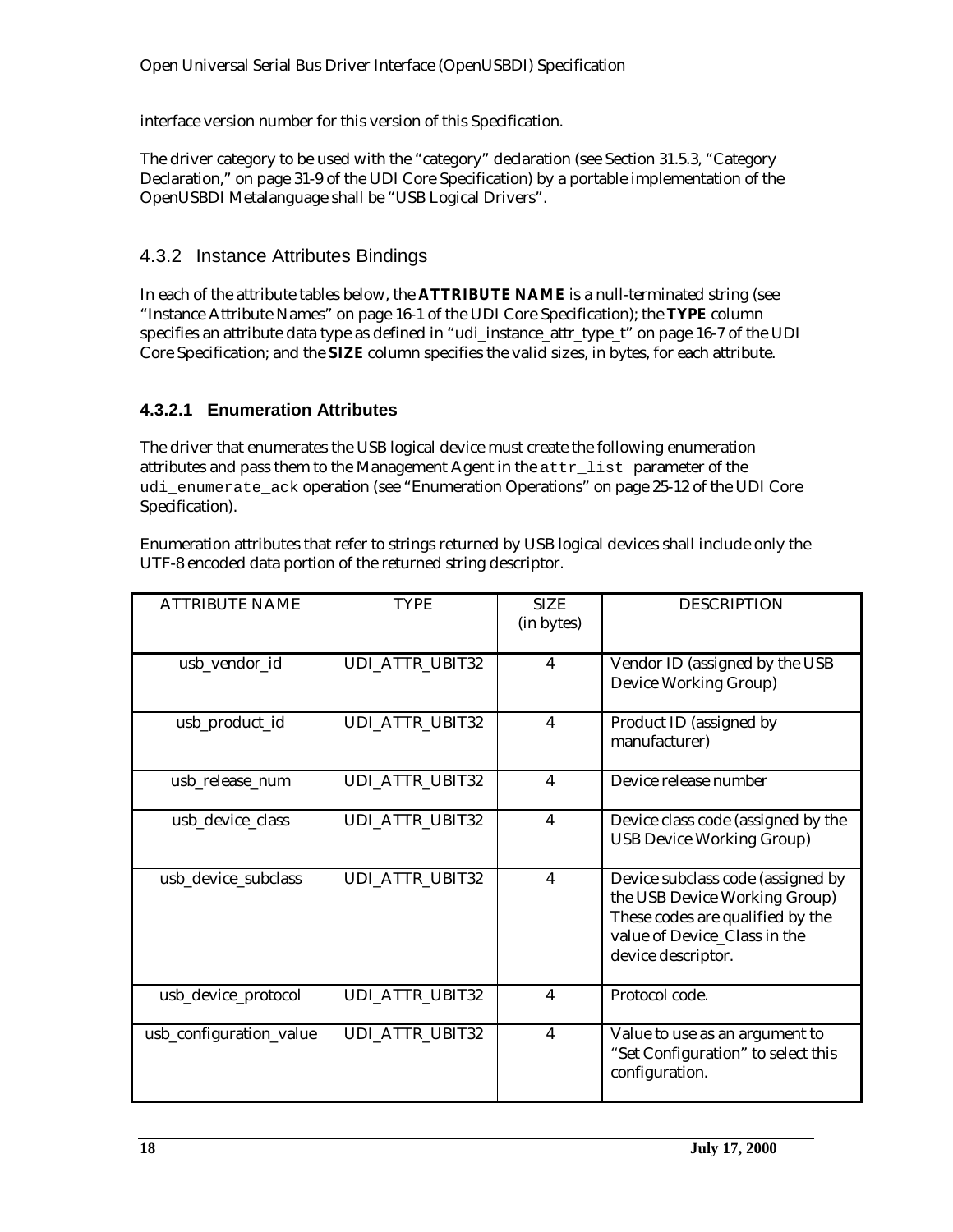| usb_serial_number       | UDI_ATTR_STRING | UDI_MAX_<br>ATTR_SIZE<br>(64)        | The first UDI_MAX_ATTR_SIZE<br>ASCII bytes of the serial number of<br>the USB device <sup>3</sup> .                                 |
|-------------------------|-----------------|--------------------------------------|-------------------------------------------------------------------------------------------------------------------------------------|
| usb_product_string      | UDI_ATTR_STRING | UDI_MAX_<br><b>ATTR_SIZE</b><br>(64) | The first UDI_MAX_ATTR_SIZE<br>ASCII bytes of the product string<br>of the USB device. <sup>3</sup>                                 |
| usb_manufacturer_string | UDI_ATTR_STRING | UDI_MAX_<br><b>ATTR_SIZE</b><br>(64) | The first UDI_MAX_ATTR_SIZE<br>ASCII bytes of the manufacturer<br>string of the USB device. <sup>3</sup>                            |
| usb_identifier_attr     | UDI_ATTR_UBIT32 | $\overline{4}$                       | This value is the Identifier<br>attribute as specified in section<br>4.3.2.2.1 on page 19                                           |
| usb_interface_number    | UDI_ATTR_UBIT32 | 4                                    | Zero-based index identifying the<br>selected interface in the array of<br>concurrent interfaces supported by<br>this configuration. |
| usb_interface_subclass  | UDI_ATTR_UBIT32 | $\overline{4}$                       | Interface subclass                                                                                                                  |
| usb_interface_protocol  | UDI_ATTR_UBIT32 | $\overline{4}$                       | Interface protocol code                                                                                                             |
| usb_interface_class     | UDI_ATTR_UBIT32 | 4                                    | Interface class                                                                                                                     |

#### **4.3.2.2 Generic Enumeration Attributes**

There are four generically accessible enumeration attributes: "identifier", "address\_locator", "physical\_locator", and "physical\_label". These attributes, of type UDI\_ATTR\_STRING, are defined so as to allow environments to use these attributes in generic algorithms to identify and compare information about the devices in the system. This is useful in keeping the UDI environment isolated from the specifics of metalanguages and bus bindings.

#### 4.3.2.2.1 identifier attribute

The "identifier" attribute is a computed value. The attribute is computed by taking the three optional strings a device may supply (product string, manufacturer string, and serial number string), converting the strings to UTF-8 encoding, and building a new string up to 768 bytes in length. This string is run through a FCS computation that results in a 32 bit identifier. This FCS value is not guaranteed to be unique. To uniquely identify a device the identifier attribute needs

l

<sup>3</sup> While USB devices return Unicode strings, UDI attribute management facilities require attribute strings to be UTF-8 encoded. Therefore, the parent LDD shall translate the product, manufacturer and serial number strings to a UTF-8 encoding scheme before reporting the child's attributes.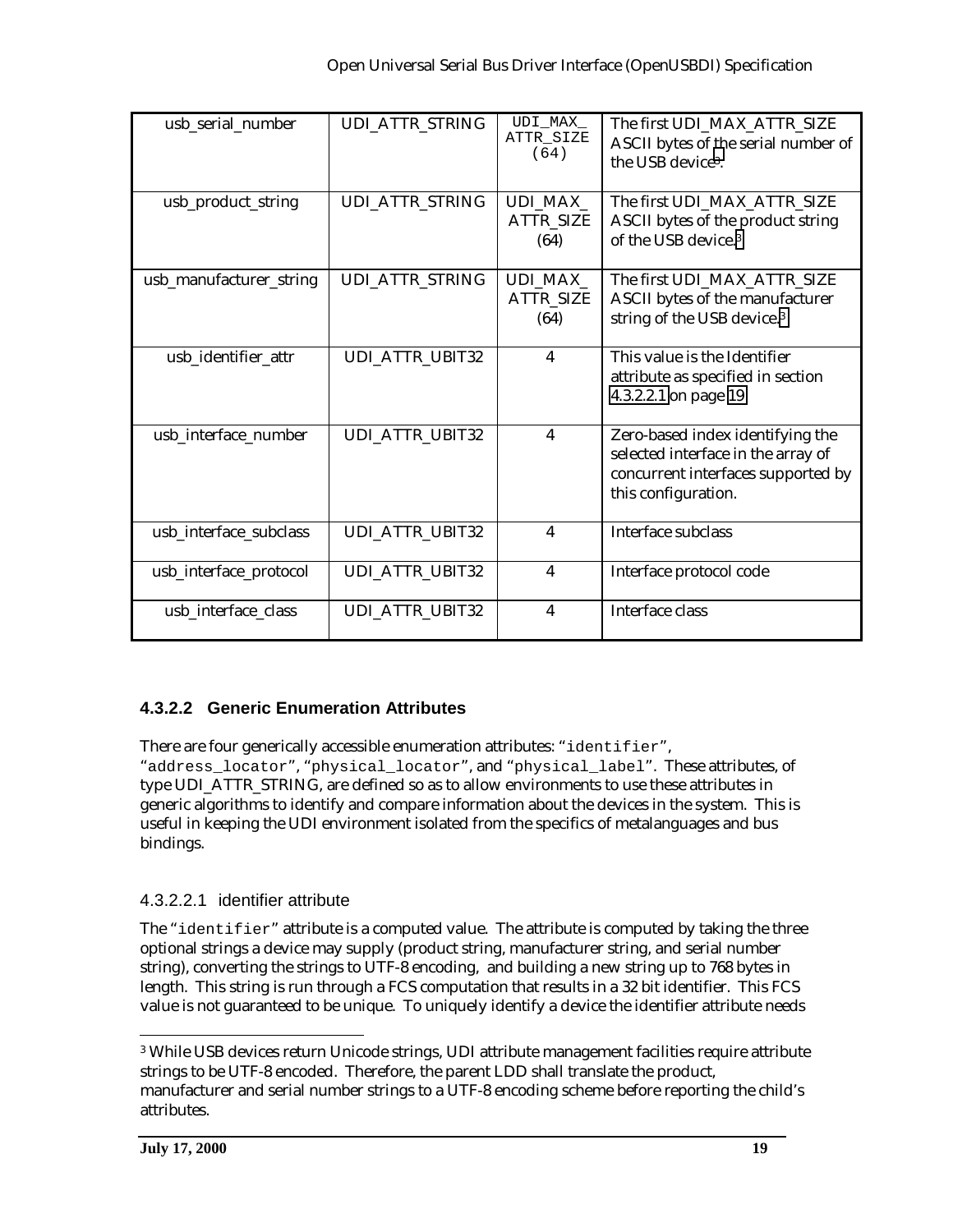to be combined with the address locator and the physical locator attributes. The FCS algorithm is discussed in Appendix D.

If the USB device does not supply any of the strings (product string, manufacturer string, or serial number) the identifier shall consist of the vendor id in bits 16 through 31 and the product id in bits 0-15.

#### 4.3.2.2.2 address\_locator attribute

The "address\_locator" attribute for a USB device is a unique value that identifies the USB device's interface. This unique value is formed by combining the device's USB address ("A"), and the interface number ("N") as follows:

address\_locator = AANN

where AA is a two-digit upper-case hexadecimal-encoded ASCII representation of the USB address and NN is a two-digit upper-case hexadecimal-encoded ASCII representation of the interface number.

#### 4.3.2.2.3 physical locator attribute

For USB devices, the "physical locator" attribute encodes the location of the device on the USB device tree based on a sequence of hub port numbers starting with the port number from the root hub (tier 0). Port numbers begin with one and can reach 255. The maximum number of hubs between the host controller and a USB device is five, therefore the length of the "physical locator" for USB is six bytes (one for each hub plus one for the host controller).

The value of the "physical\_locator" attribute is formed by left-shifting the port number of each hub a number of bytes equal to that hub's tier number and OR'ing the result. The "physical locator" for the device shown below would be:

```
physical_locator = (1 \ll 0) || /* First port on root hub (Tier 0)*/
                   (3 \lt \lt 8) || /* Third port on hub in Tier 1 */
                   (3 \lt \lt 16) || /* Third port on hub in Tier 2 */
                   (7 \ll 24); /* Seventh port on hub in Tier 3 */
```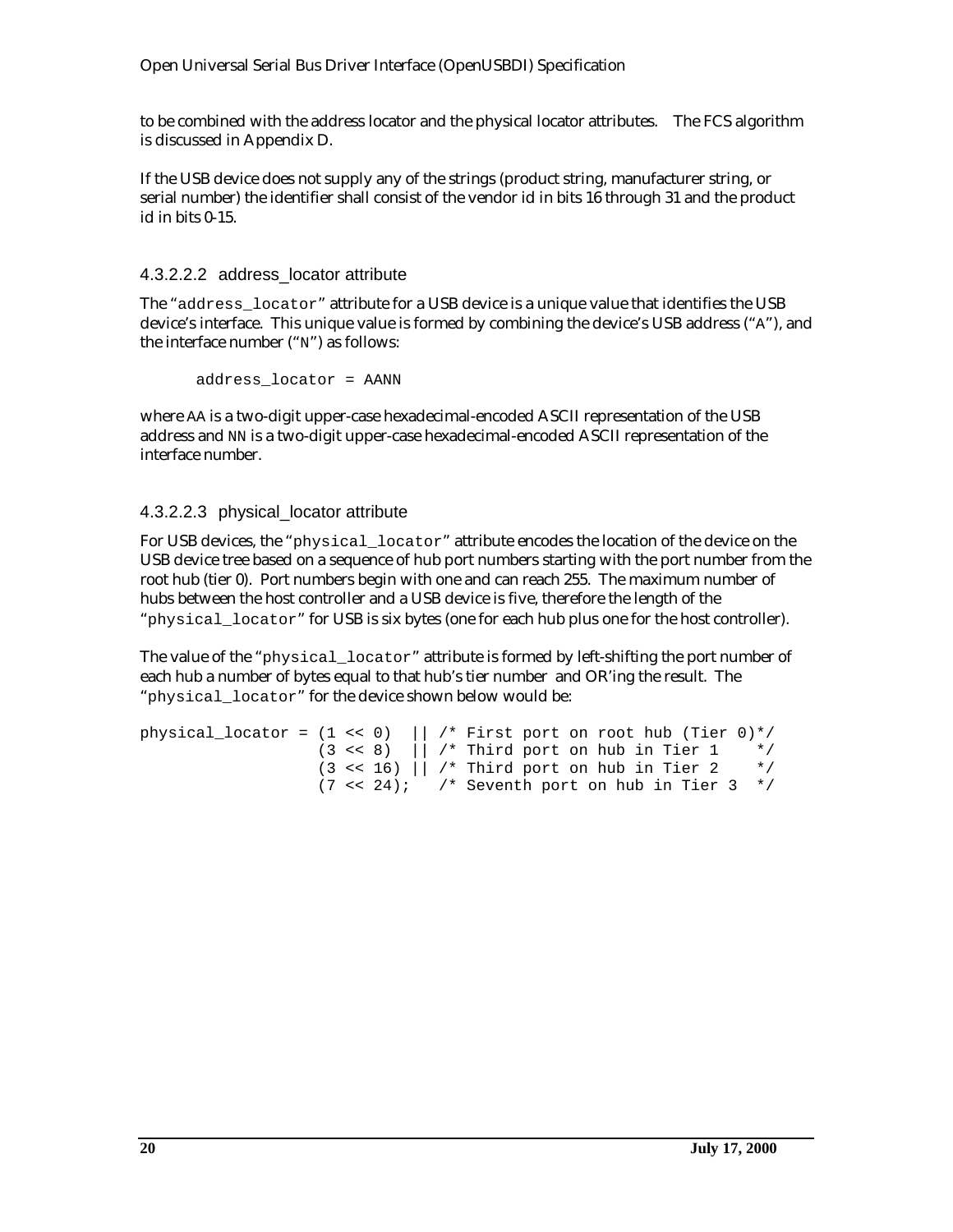<span id="page-20-0"></span>

**Figure 4: USBDI physical\_locator example**

#### 4.3.2.2.4 physical\_label attribute

No "physical\_label" attribute is defined for the OpenUSBDI metalanguage.

#### **4.3.2.3 Filter Attributes**

The OpenUSBDI Metalanguage does not provide filter attributes.

#### **4.3.2.4 Parent-Visible Attributes**

There are no parent-visible attributes defined by the OpenUSBDI Metalanguage.

#### 4.3.3 Trace Event Bindings

The following defines the rules and conventions in the USB Metalanguage for the use of the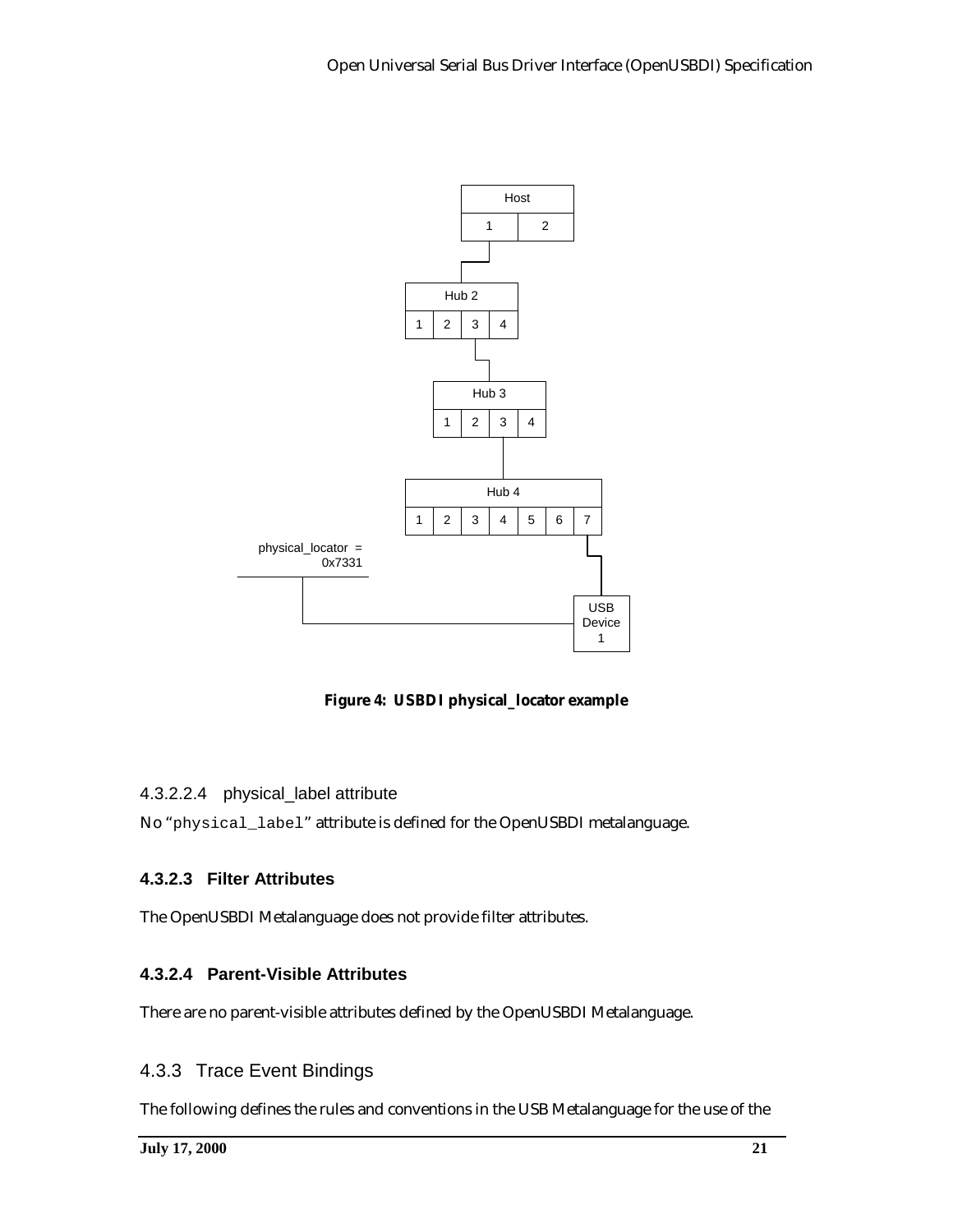<span id="page-21-0"></span>metalanguage selectable trace events (see the "USB-Selectable Trace Events" #defines in udi trevent t on page 18-3 of the UDI Core Specification).

- UDI\_TREVENT\_META\_SPECIFIC\_1 This trace event should be used to track the state of requests. Events pertaining to states of requests or actions performed on them should be logged with this trace event. This includes transfers, completions, and abortions. Message text should include: a pointer to the control block, the number of bytes that were (or will be) transferred, the status (if the event is a completion), and whether this is a transfer, completion, or abortion.
- UDI\_TREVENT\_META\_SPECIFIC\_2 This trace event should be used to track the state of pipes. Events pertaining to states of pipes or actions performed on them should be logged with this trace event.
- UDI\_TREVENT\_META\_SPECIFIC\_3 This trace event should be used to track the state of interfaces. Events pertaining to states of interfaces or actions performed on them should be logged with this trace event.
- UDI TREVENT META SPECIFIC 4 This trace event should be used to track the state of endpoints. Events pertaining to states of endpoints or actions performed on them should be logged with this trace event.
- UDI\_TREVENT\_META\_SPECIFIC\_5 Information that pertains to the USB device as a whole should be logged with this trace event. This may include device resets, device configuration changes, device state information, and asynchronous events received with a LDD's *usbdi\_async\_event\_ind\_op\_t* function.

## **4.4 Metalanguage State Diagram**

See "Driver Instantiation" on page 25-2 of the UDI Core Specification for the general configuration sequence of UDI drivers. See "Management Metalanguage States" on page 25-36 of the UDI Core Specification for details on the Management Metalanguage states.

The following state diagram shows the OpenUSBDI metalanguage state diagram, which illustrates the set of states specific to use of the OpenUSBDI metalanguage.



**Figure 5 - USBDI Metalanguage State Diagram**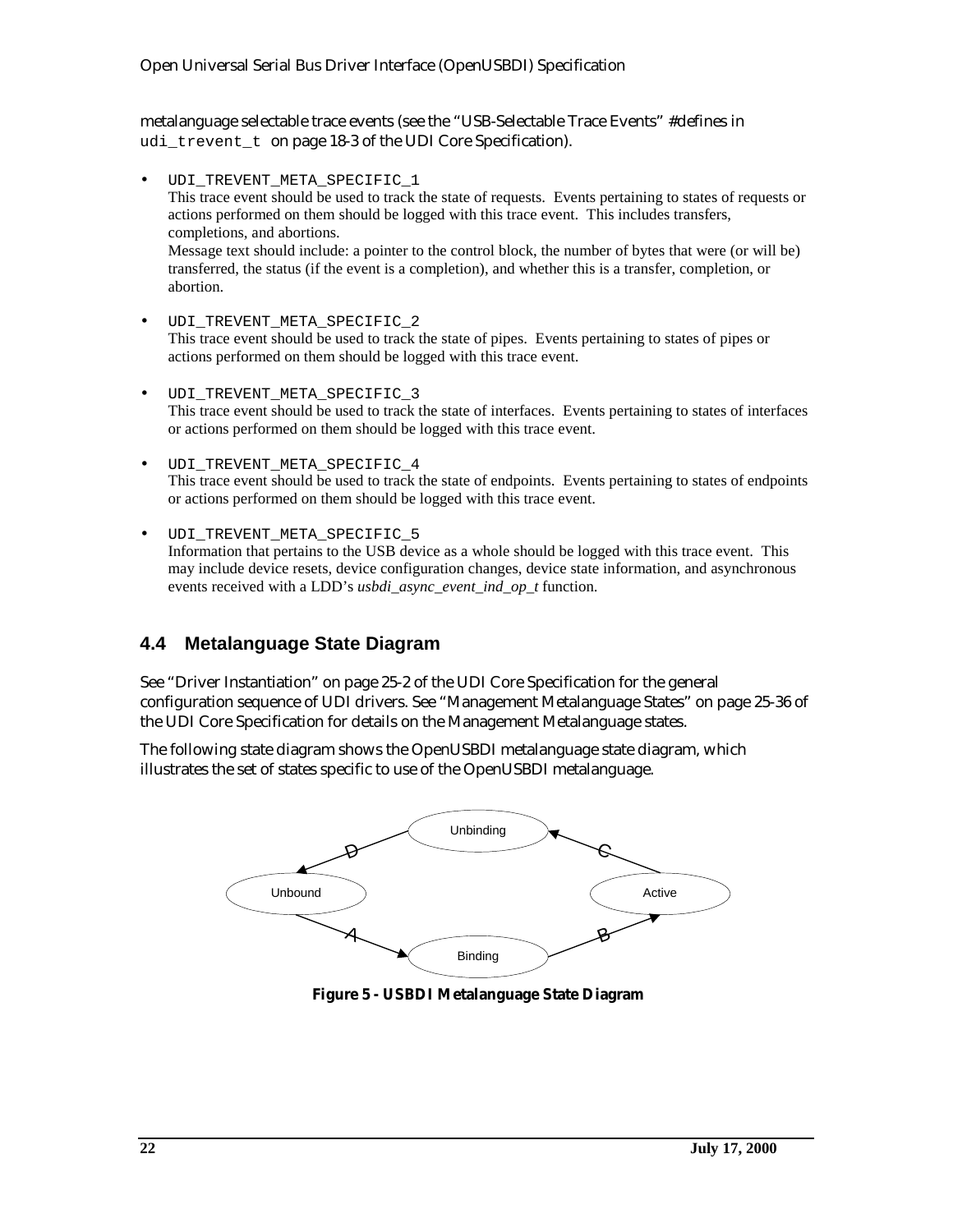<span id="page-22-0"></span>

| <b>Event</b> | <b>Operation</b>      |
|--------------|-----------------------|
|              | usbdi_bind_req        |
| в            | usbdi_bind_ack_op_t   |
| C            | usbdi_unbind_req      |
|              | usbdi_unbind_ack_op_t |

**Table 1 - USBDI Metalanguage State Transition Table**

| <b>State</b>   | <b>Decription</b>                                                                                                                                                                                                                                                   | <b>Next State</b> |
|----------------|---------------------------------------------------------------------------------------------------------------------------------------------------------------------------------------------------------------------------------------------------------------------|-------------------|
| <b>Unbound</b> | A channel in the unbound state has been established between the<br>LDD and the logical device but has not yet been initialized in<br>those regions for general use. The LDD side of the channel should<br>initiate the usbdi_bind_req operation when in this state. | <b>Binding</b>    |
| <b>Binding</b> | This state occurs when the LDD side of the channel has initiated a<br>bind operation and is waiting for the USBD side of the channel to<br>complete its initialization and acknowledge that bind request.                                                           | Active            |
| Active         | The LDD has bound to the logical device, and may interact with it.<br>This interaction may include opening and closing interfaces and<br>pipes, reading descriptors, and/or resetting the device.                                                                   | Unbinding         |
| Unbinding      | The LDD is in the process of unbinding from the logical USB<br>device via the usbdi_unbind_req operation.                                                                                                                                                           | Unbound           |

#### **Table 2 – USBDI Metalanguage State Descriptions**

## **4.5 Channels**

UDI Channels are used to communicate between OpenUSBDI Logical-Device drivers (LDD) and the device endpoints via the operating system's USB driver (USBD).

An LDD shall maintain a channel for each USB interface for which it is responsible4. The LDD shall also maintain a channel for each endpoint controlled by each interface; these *pipe channels* correspond to pipes between the LDD and each endpoint.

## **4.6 Completion Status Values**

All but two of the completion status values for OpenUSBDI control blocks (CBs) are described in the UDI Core Specification. The two OpenUSBDI unique status values are:

 $\overline{a}$ 

<sup>4</sup> Any device that uses multiple USB interfaces shall comply with the Common Class Logical-Device Feature Specification.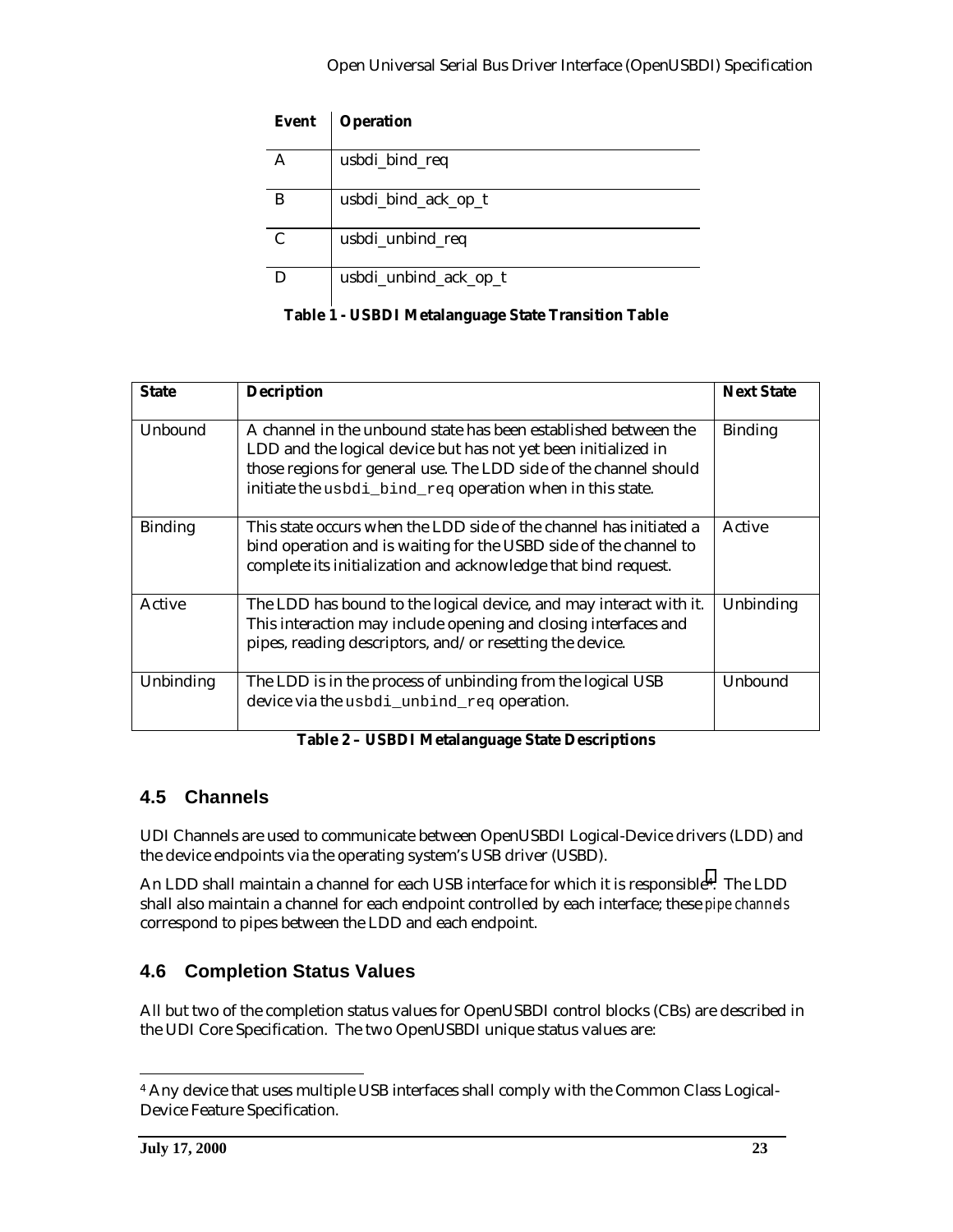<span id="page-23-0"></span>#define USBDI\_STAT\_NOT\_ENOUGH\_BANDWIDTH (UDI\_STAT\_META\_SPECIFIC|1)

 $(UDI\_STAT\_META\_SPECIFIC|2)$ 

#### **4.7 Device Driver Flow**

In order to transfer data to and from its associated device, an LDD shall first initialize itself, bind to the LDD's parent driver, select an appropriate interface that may involve reading descriptors from the logical-device, and open the selected interface. At this point the logical-device is ready for use. When the logical-device is no longer in use, the LDD shall go through the reverse process of closing interfaces and unbinding from the LDD's parent driver. These steps are described in detail and illustrated in the paragraphs and figures that follow.

In these figures, the following conventions are used. The three columns labeled "UDI", "LDD", and "USBD" represent the UDI environment, the OpenUSBDI Logical-Device Driver, and the USBD respectively. The arrows show the control flow from module to module, with the stop sign showing where the flow ends. For example, Figure 6 shall be read as follows:

- 1. The UDI Management Agent calls the LDD supplied function *ldd\_bind\_to\_parent\_req()*, so the control flows from UDI to LDD.
- 2. Inside the *ldd\_bind\_to\_parent\_req()* routine, the LDD calls *usbdi\_bind\_req()*, which invokes the corresponding function in the USBD, so control flows from the LDD to the USBD. The *usbdi bind req()* routine returns immediately to the LDD after initiating the request, which will be completed asynchronously at a later time. This is illustrated by the arrow going back from *usbdi\_bind\_req()* to *ldd\_bind\_to\_parent\_req()*. This control flow then terminates in the LDD, as illustrated by the stop sign.
- 3. At some point later, the results of the bind are returned to the LDD via the *ldd\_bind\_ack()* channel operation, invoked by the USBD. This results in a call to the LDD's *ldd\_bind\_ack\_op\_t* entry point routine.

For specific LDD examples refer to the sample driver provided in "[Appendix B: Sample Driver](#page-161-0) [\(usbdi\\_printer.c\)"](#page-161-0) of this specification.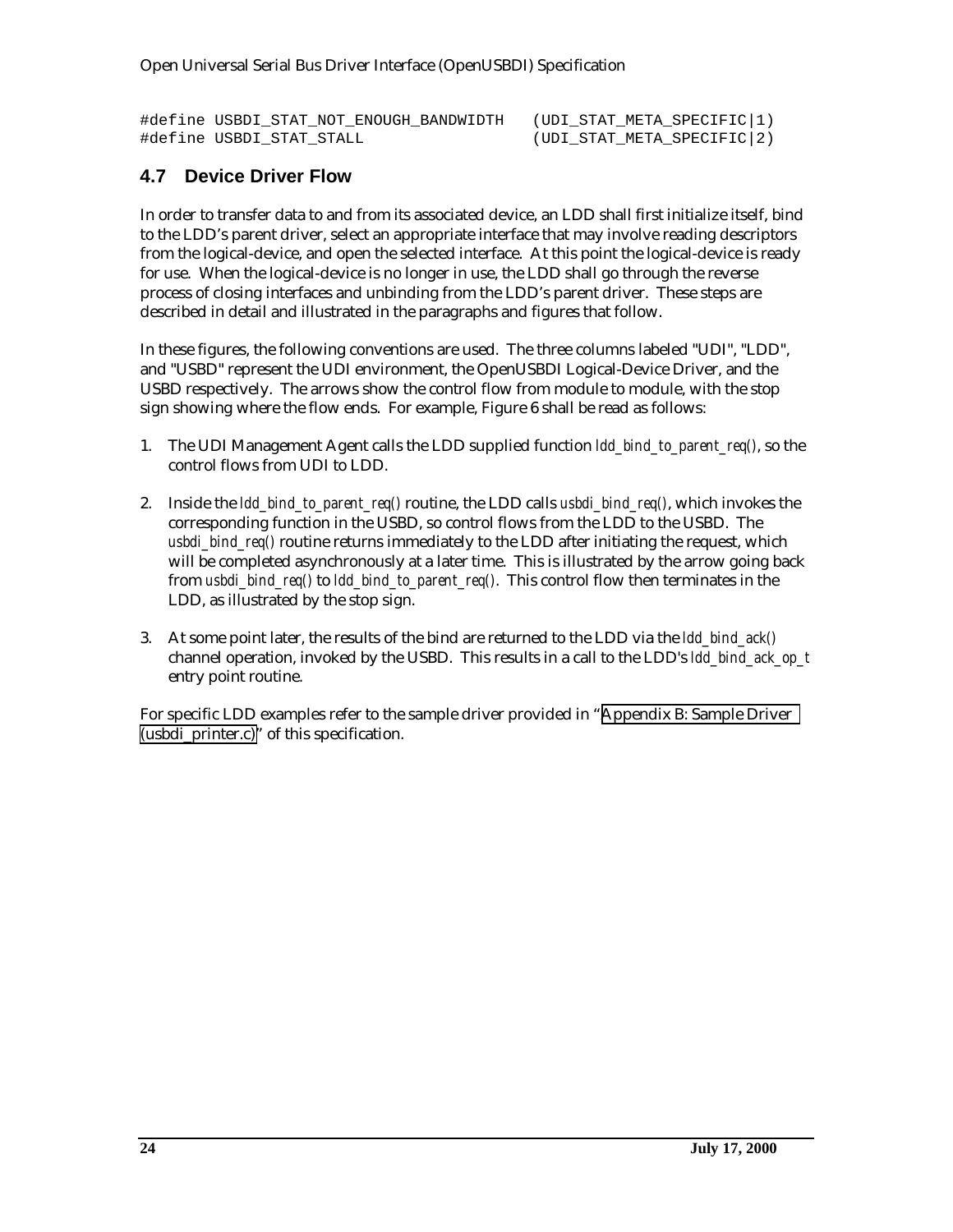#### <span id="page-24-0"></span>4.7.1 Logical-Device Driver Initialization

All LDDs shall provide an *udi\_init\_info* struct. This structure is read by the Management Agent when the LDD is loaded. This structure is set up by the LDD with the following information (see "Initialization"in Chapter 10 of the UDI Core Specification for more details):.

- 1. the LDD's scratch<sup>5</sup> space requirement for each type of OpenUSBDI control block (CB),
- 2. the LDD interface-related operation functions and the pipe-related operation functions, and
- 3. the LDD's primary and secondary regions.

-

<sup>5</sup> Refer to the UDI Core Specification for the definition of this term.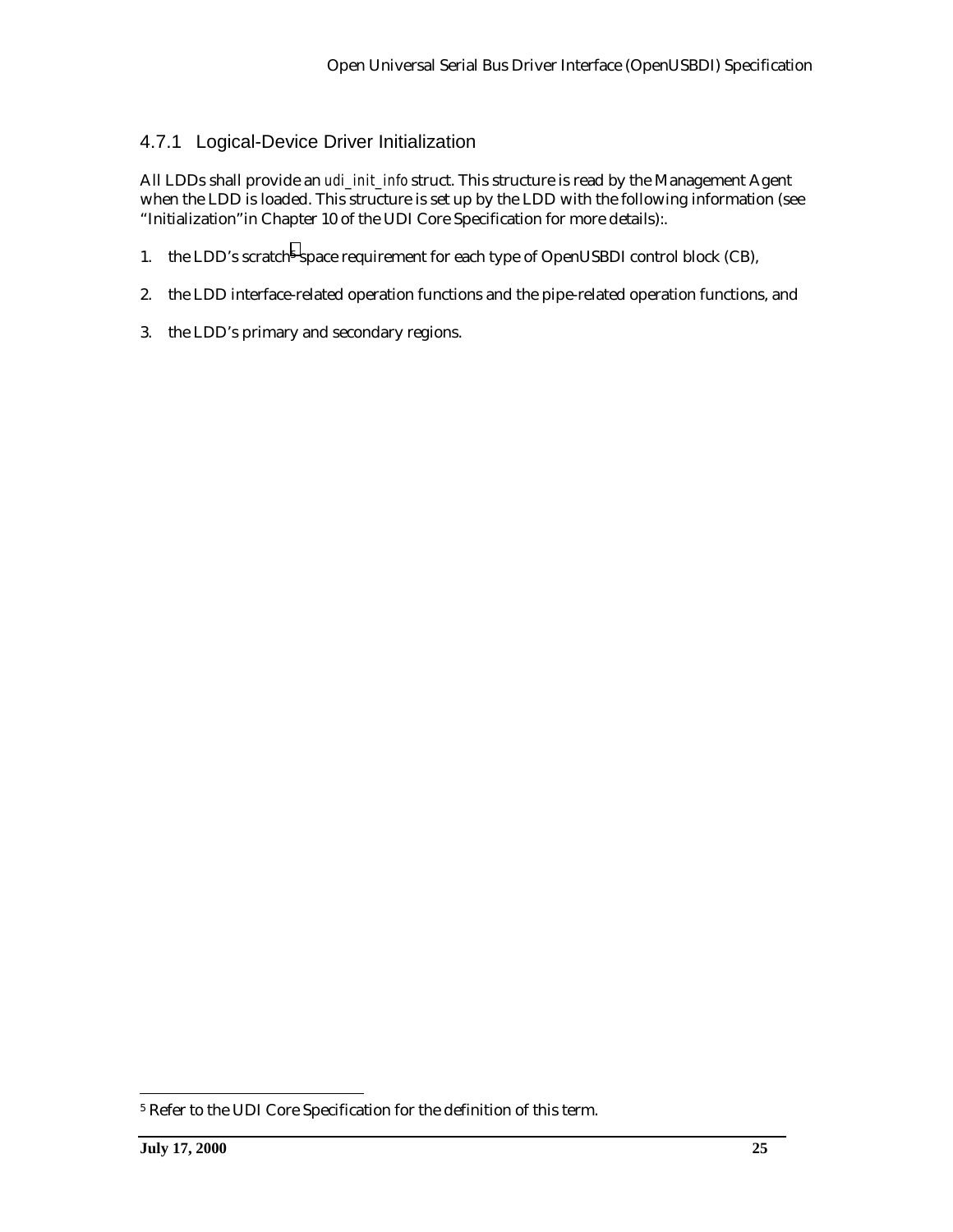## <span id="page-25-0"></span>4.7.2 Interface Binding



**Figure 6: Interface Binding**

After the LDD is initialized, the UDI Management Agent may bind one or more instances of the LDD to the USBD. For each instance, the LDD's *udi\_bind\_to\_parent\_req\_op\_t* function shall be called. This function is responsible for binding USB interface channels for all instances managed by this LDD instance, by using *usbdi\_bind\_req()*.

The LDD completes the bind sequence when it receives a *ldd\_bind\_ack()* call. At this point, the LDD shall spawn its end of any additional interface channels needed (for LDDs that managed multiple interfaces) and its end of the default endpoint's pipe channel.

The final result will be a *udi\_channel\_t* for each USB interface managed by the LDD and a *udi channel t* for the default endpoint's pipe channel. The LDD may then use each interface channel to open the interface or may use the pipe channel to read descriptors from the device<sup>6</sup>.

#### 4.7.3 Setting the Configuration

LDDs are not required to, and in most cases need not, perform a *usbdi\_config\_set\_req()* to set the

-

<sup>&</sup>lt;sup>6</sup> For a detailed example of the USB interface binding mechanics refer to the sample driver in "Appendix B: usbdi\_printer.c" of this specification.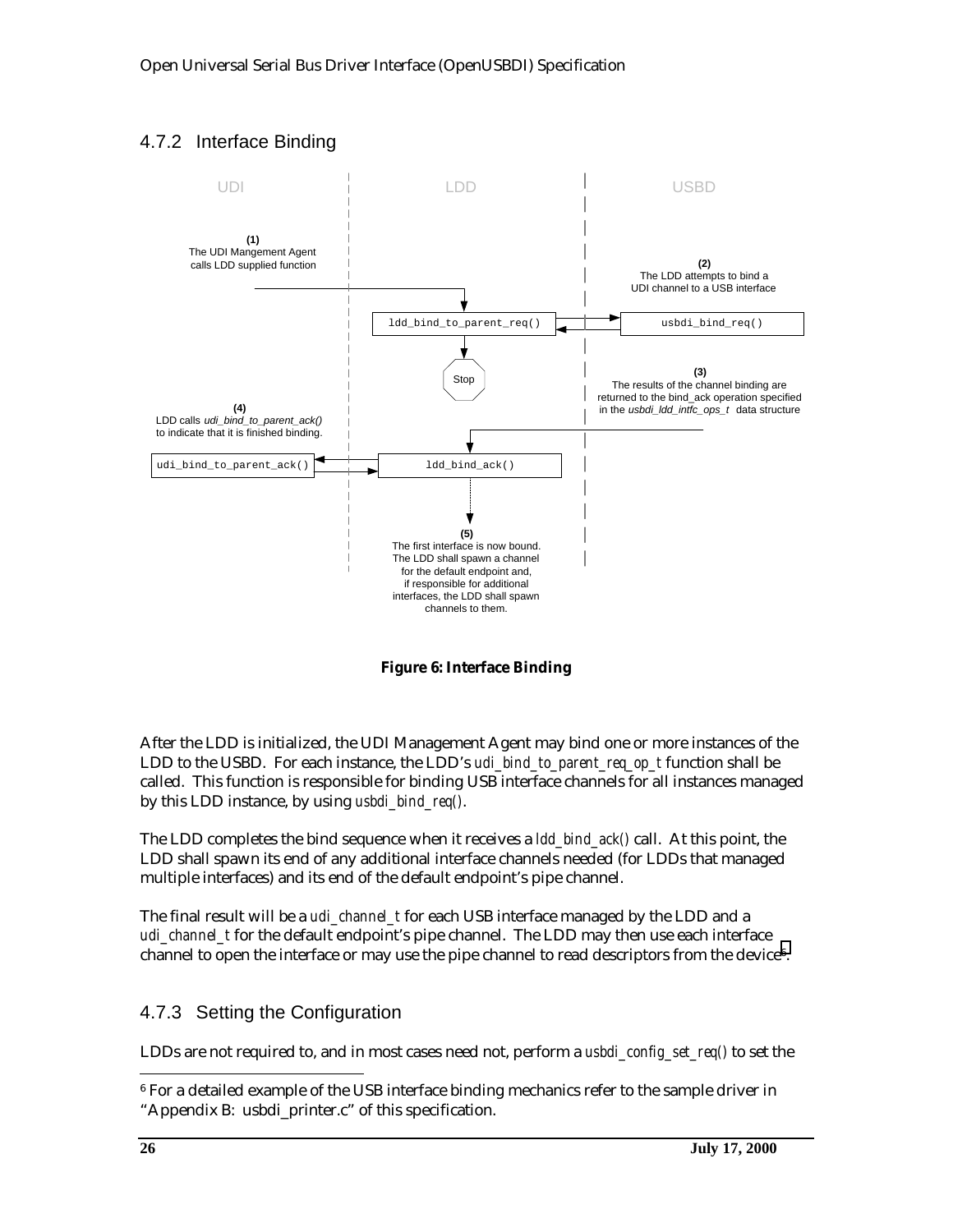device's configuration. The USBD will set the device's configuration before the LDDs are bound. There may be some LDDs that do need to perform a *usbdi\_config\_set\_req()* (such as some vendor unique LDDs) but in most cases it is not necessary.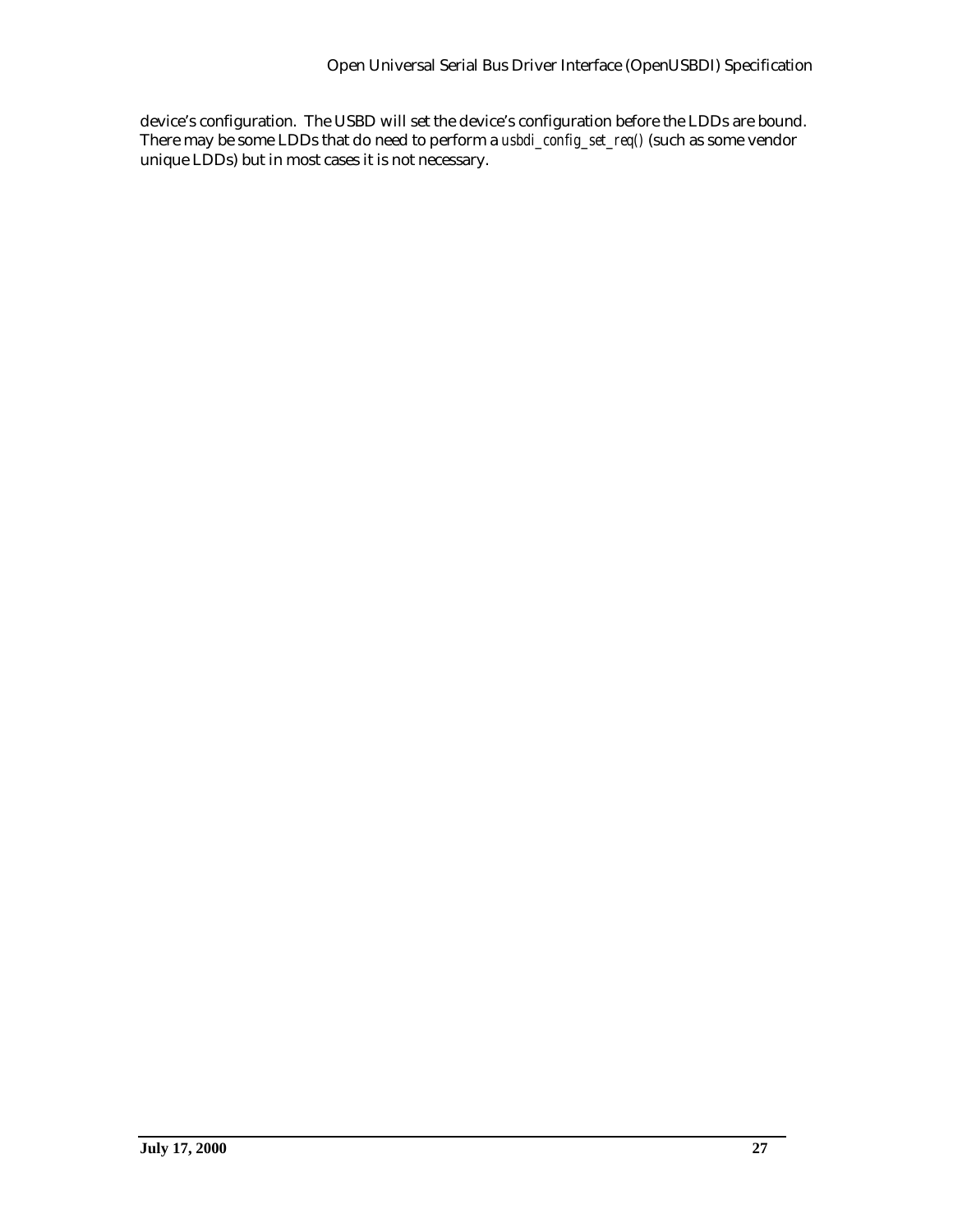#### 4.7.4 Reading Descriptors

<span id="page-27-0"></span>

**Figure 7: Reading Descriptors**

LDDs may retrieve any descriptor provided by the device, including those returned as part of the device's configuration descriptor, by using the *usbdi\_desc\_req()* function and control block. The LDD does not need to open the interface before calling *usbdi\_desc\_req()*. Figure 7 shows the functional flow of a descriptor being retrieved.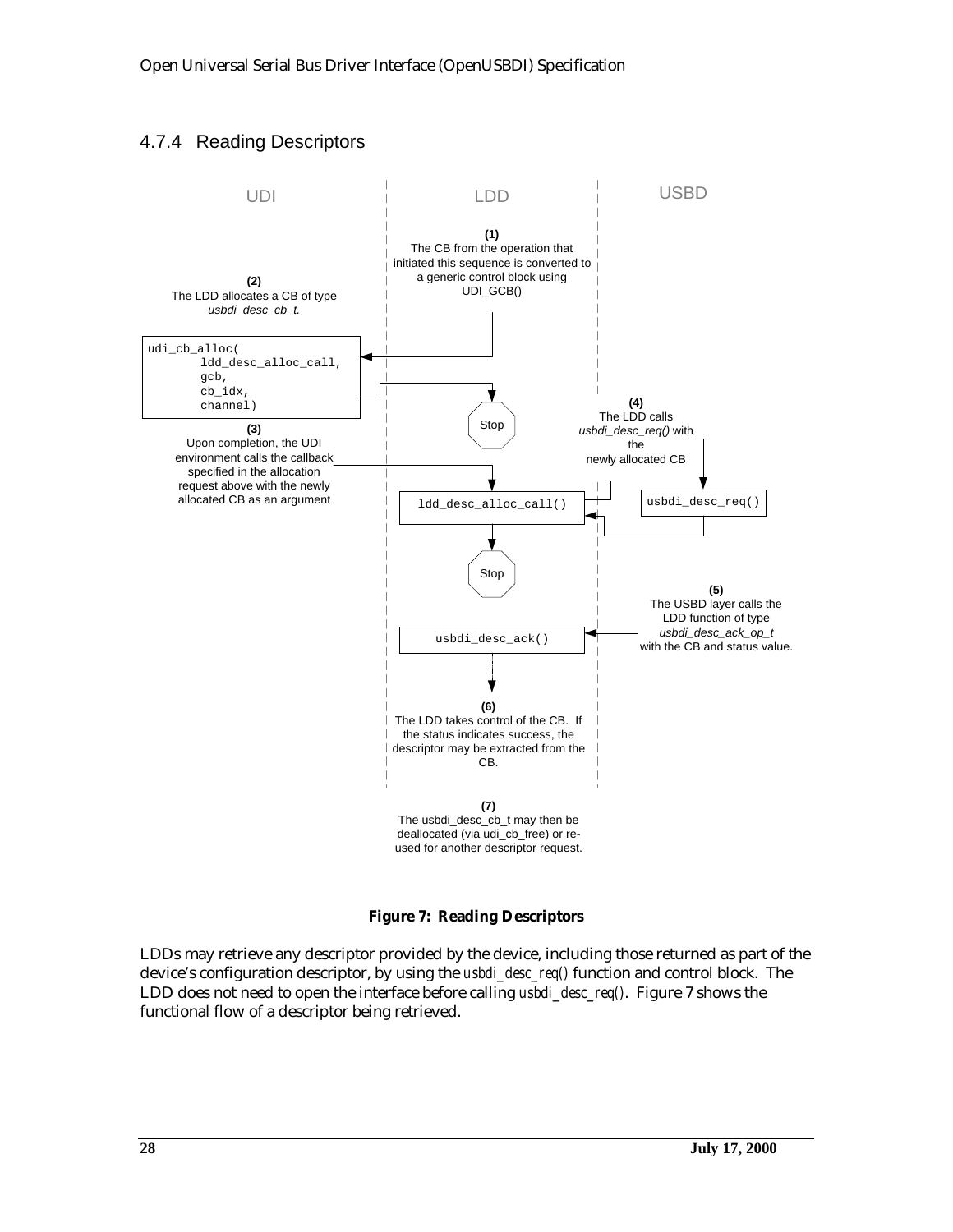## <span id="page-28-0"></span>4.7.5 Opening an Interface



**Figure 8: Opening an Interface**

An LDD opens an interface by calling *usbdi\_intfc\_open\_req()*, thus allocating the needed USB bandwidth for all endpoints controlled by the interface.

Before the LDD may communicate with endpoints controlled by the interface, the LDD shall create a pipe channel for each endpoint by calling *udi\_channel\_spawn()* for each one. The channel between the LDD and an endpoint is the communication pipe for that endpoint. Note that the pipe channel for the default endpoint was already created by the LDD during the interface binding sequence. Figure 8 shows the functional flow of an interface being opened.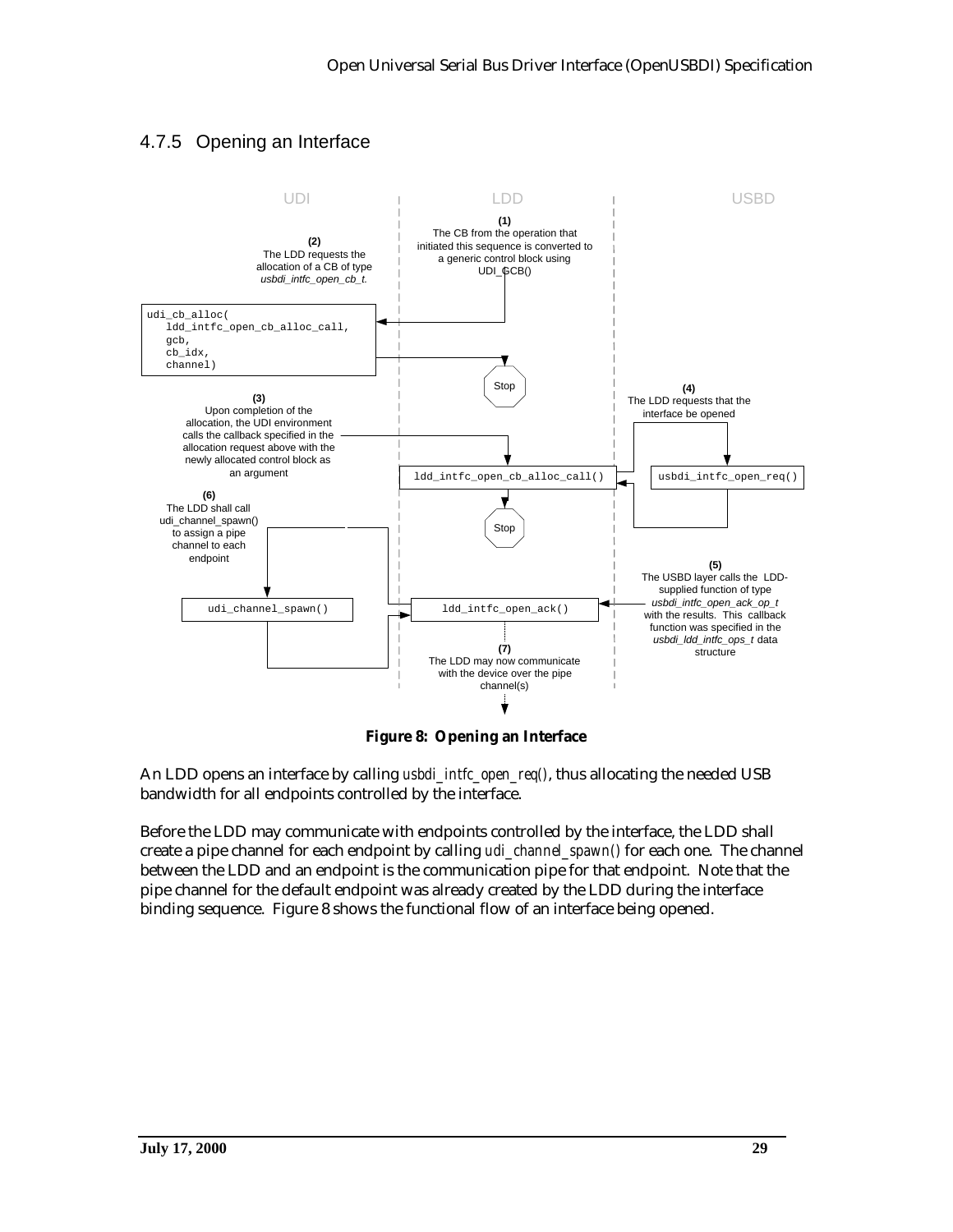## <span id="page-29-0"></span>4.7.6 Closing an Interface



**Figure 9: Closing an Interface**

The LDD closes endpoint pipes (channels) by calling *udi\_channel\_close()* and closes interface channels by calling *usbdi\_intfc\_close\_req()*. Figure 9 shows the flow of an interface being closed. Once the interface has been closed, USB bandwidth that had been used by the pipes will be made available to other interfaces.

After the LDD calls *usbdi\_intfc\_close\_req()* the LDD may receive one or more UDI channel event indications (UDI\_CHANNEL\_CLOSED type).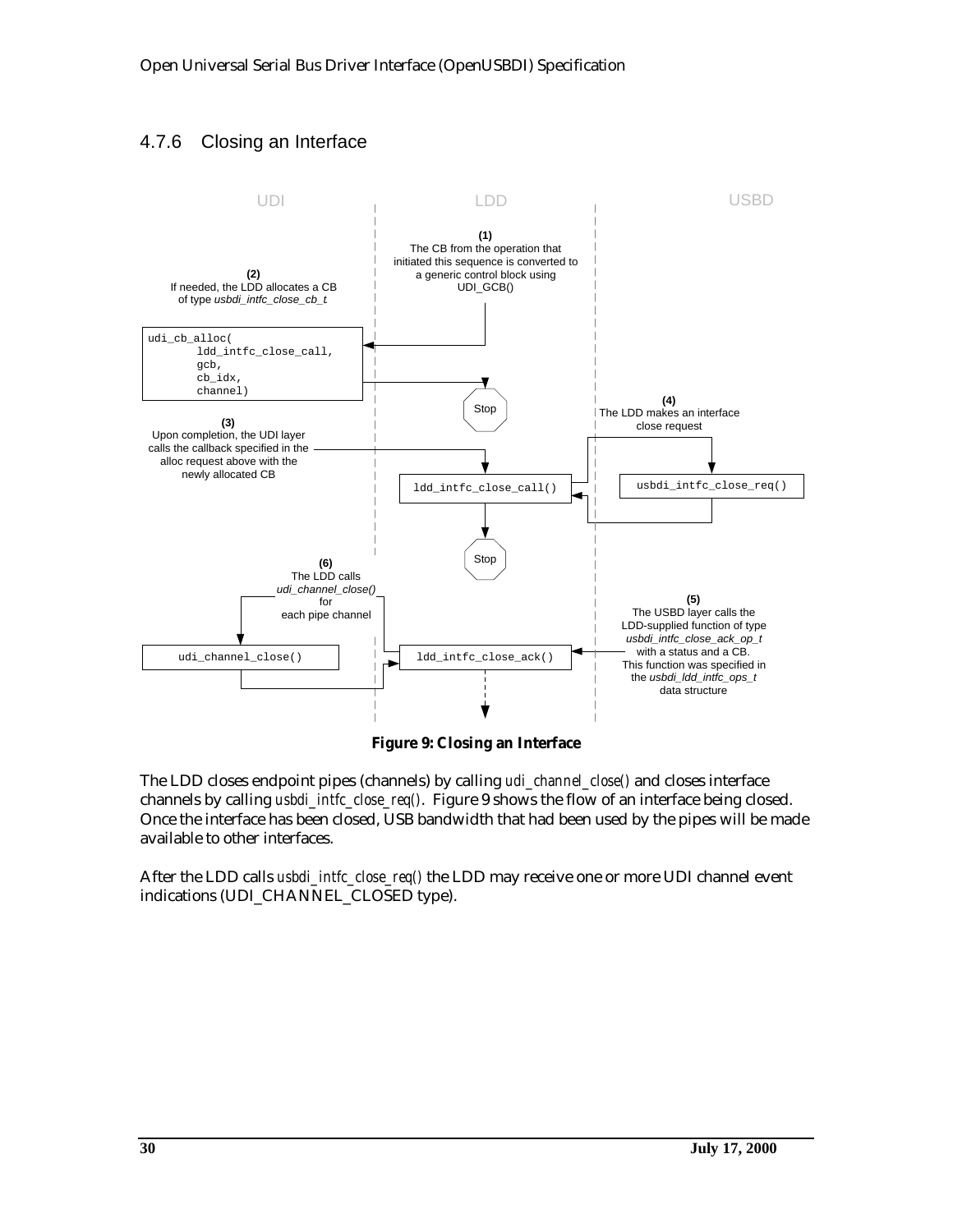## <span id="page-30-0"></span>4.7.7 Transferring Data

Once a pipe channel has been established between the LDD and an endpoint the LDD may issue requests to the endpoint based on the endpoint type. An endpoint may be of the following types: control, interrupt, bulk, or isochronous.

The following functions are used by the LDD based on the endpoint type: interrupt and bulk endpoints use *usbdi\_intr\_bulk\_xfer\_req()*; control endpoints use *usbdi\_control\_xfer\_req()*; and isochronous endpoints use *usbdi\_isoc\_xfer\_req()*.

Although the functions used to transfer data differ depending on the endpoint type, the procedure is the same.

- 1. The LDD sets up a control block describing the data to be transferred. The type of control block is specific to the endpoint type. Only CBs for control endpoints contain a data transfer direction. The transfer direction is implied by the endpoint direction for all other endpoint types. Control blocks may be reused by LDDs.
- 2. The LDD calls the appropriate transfer function to initiate the transfer, thus relinquishing its control of the CB and the associated data.
- 3. The LDD is informed of the request's completion status via a completion routine supplied by the LDD and specific to the control block type. There are two operation routines for each "xfer\_req()" function, one for completion with error and one for completion without error. Upon receipt of the control block the LDD regains control of the CB.

Figure 10 shows the code flow for a data transfer between the LDD and the USB device's endpoint.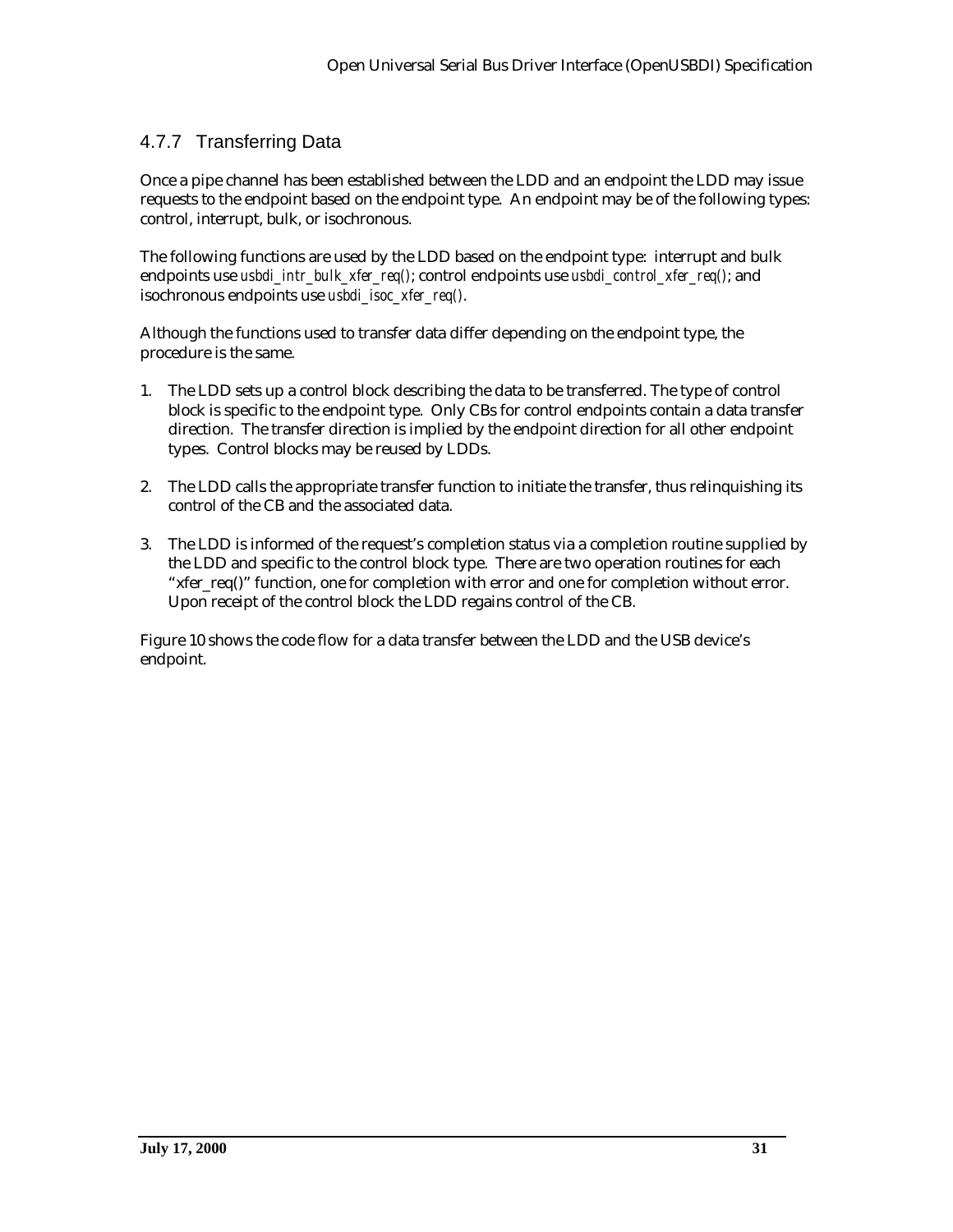

**Figure 10: Transferring Data**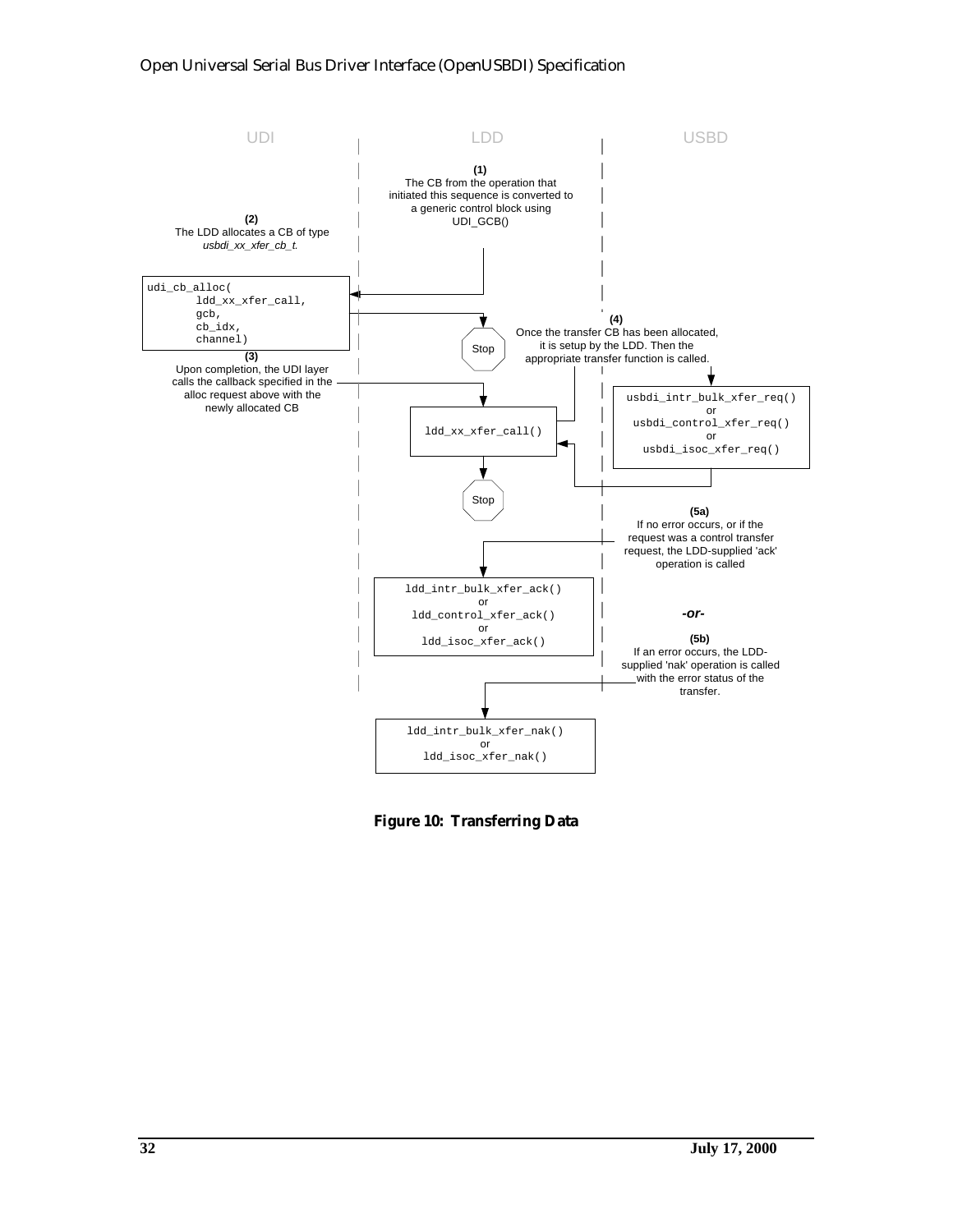## <span id="page-32-0"></span>4.7.8 Completing Transfer Requests

When a transfer operation completes the completion function provided by the LDD for the specific control block type will be called. There are two completion operations, "ack" and "nak". Completion operation entry points are registered with the USBD as part of the *usbdi\_ldd\_pipe\_ops\_t.* (See [4.7.1,](#page-24-0) "Logical-Device Driver Initialization").

Once the completion function is called, the LDD has control of the CB and may examine the fields of the structure.

The LDD may reuse the CB or may release it by calling *udi\_cb\_free()*.

Transfer requests completing with an error shall have one of the following status values:

| USBDI_STAT_STALL                           | The device responded with a USB stall packet.                                                                                                                           |
|--------------------------------------------|-------------------------------------------------------------------------------------------------------------------------------------------------------------------------|
| USBDI_STAT_NOT_ENOUGH_<br><b>BANDWIDTH</b> | The request could not be satisfied due to insufficient USB<br>bandwidth. The LDD may wish to resubmit the request<br>later, reformat the request, or abort the request. |
| UDI_STAT_INVALID_STATE                     | The pipe or interface is in the USBDI_STATE_IDLE state.                                                                                                                 |
| UDI_STAT_MISTAKEN_IDENTITY                 | The request is understood and implemented, but is<br>inappropriate for the channel or contains invalid values<br>in the CB.                                             |
| <b>UDI_STAT_ABORTED</b>                    | The request was successfully aborted as a result of UDI<br>channel abort operation, usbdi_pipe_abort_req(), or<br>usbdi_intfc_abort_req().                              |
| UDI_STAT_TIMEOUT                           | The timeout period for the request expired.                                                                                                                             |
| UDI_STAT_HW_PROBLEM                        | A problem has been detected with the associated<br>hardware.                                                                                                            |
| UDI_STAT_NOT_RESPONDING                    | The device is not responding or is inaccessible. This may<br>be the case if three successive requests to the device were<br>not acknowledged.                           |
| UDI_STAT_DATA_UNDERRUN                     | The device transferred less data than requested.                                                                                                                        |
| UDI_STAT_DATA_OVERRUN                      | The device attempted to transfer more data than<br>requested.                                                                                                           |
| UDI_STAT_DATA_ERROR                        | An error occurred during the data transfer. The error<br>may have been due to a bit stuffing error, data toggle<br>mismatch, unexpected packet ID, etc.                 |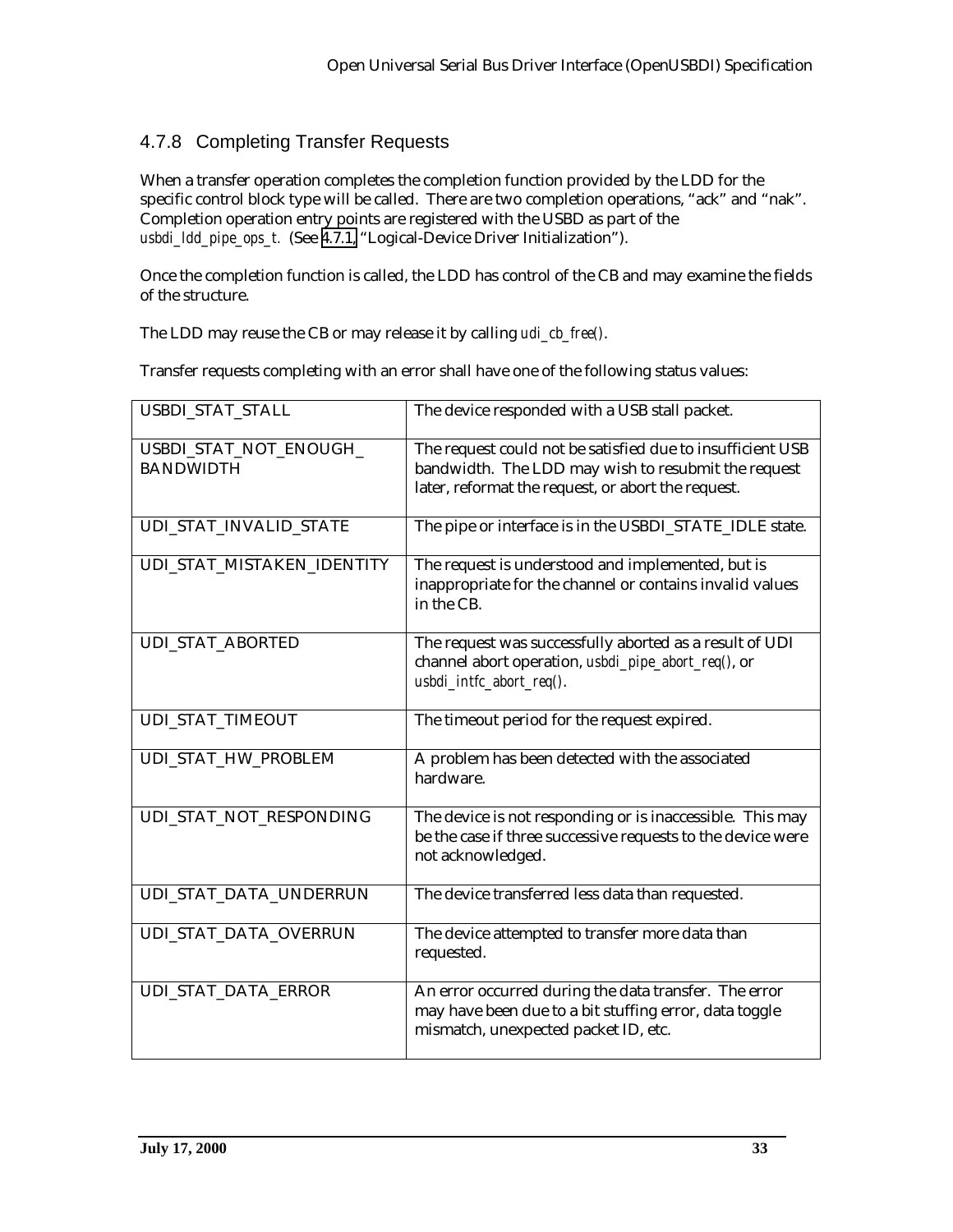#### <span id="page-33-0"></span>4.7.9 Pipe State Control

Pipe channels between the LDD and the device's endpoints are created by the LDD as described in Section [4.7.5,](#page-28-0) "[Opening an Interface](#page-28-0)*."* When a pipe is first created, its state is initialized to active. In this state, the pipe is ready to accept requests to be queued and sent to the endpoint. If a request completes with a status other than UDI\_OK, the state of the pipe will be set by the USBD to USBDI\_STATE\_STALLED. Pipes support the following states:

| <b>USBDI STATE ACTIVE</b>  | The pipe will accept requests to be queued and will send requests<br>to the endpoint. The endpoint associated with the pipe should be<br>in the USBDI_STATE_ACTIVE state before the pipe is placed in this<br>state. |
|----------------------------|----------------------------------------------------------------------------------------------------------------------------------------------------------------------------------------------------------------------|
| <b>USBDI STATE STALLED</b> | The pipe will accept requests to be queued but will not send<br>requests to the endpoint.                                                                                                                            |
| <b>USBDI STATE IDLE</b>    | The pipe will not accept requests to be queued and will not send<br>requests to the endpoint.                                                                                                                        |

An LDD may set the state of a pipe with *usbdi\_pipe\_state\_set\_req()* and may retrieve the state with *usbdi\_pipe\_state\_get\_req()*.

Note: The state of the default pipe can't be changed and a *usbdi\_pipe\_state\_set\_req()* operation performed on the default pipe channel is considered a no-op.

Note: Setting the pipe state does not affect the state of the endpoint.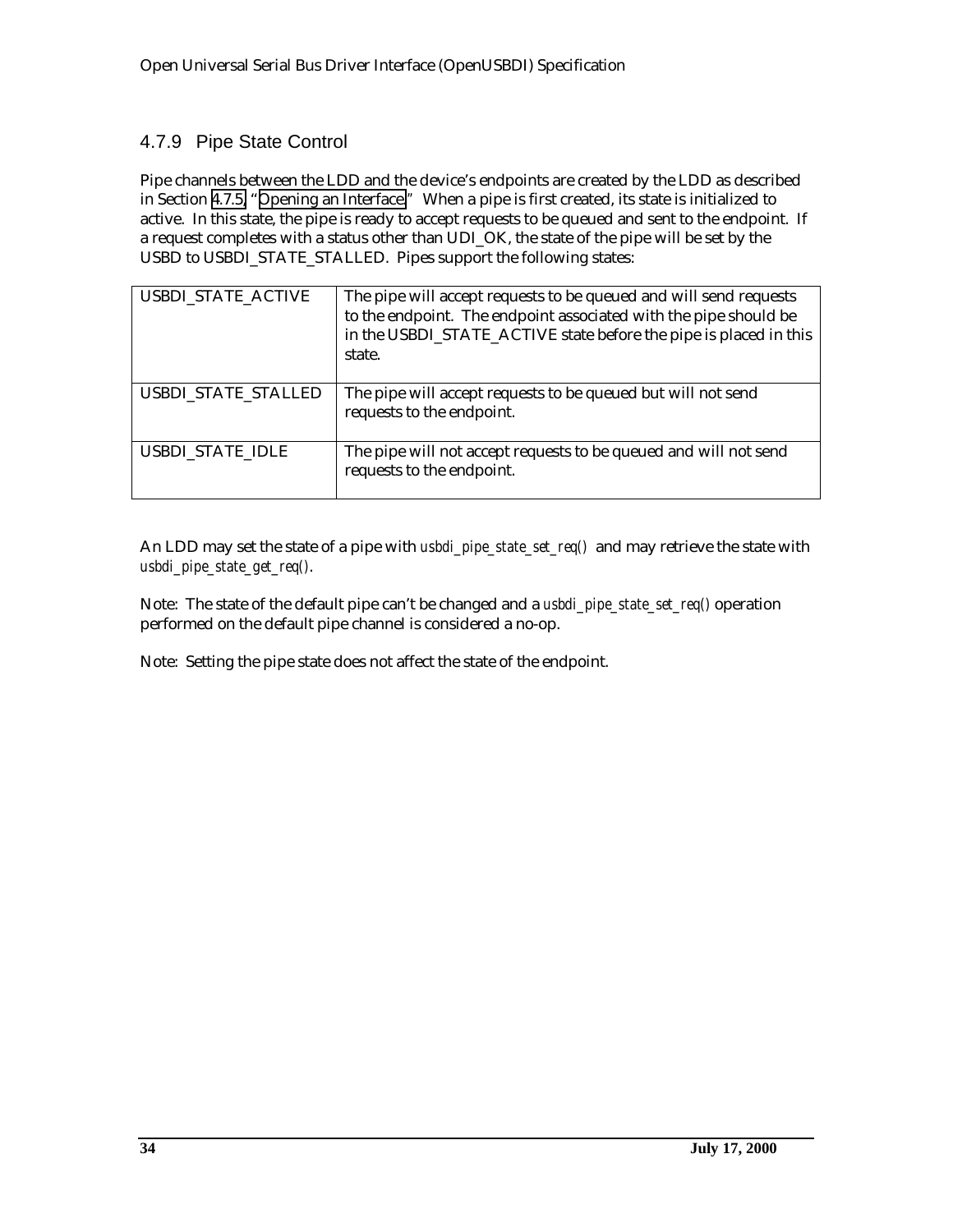#### <span id="page-34-0"></span>4.7.10 Interface State Control

Pipe's state may also be manipulated as an interface group with the *usbdi\_intfc\_state\_set\_req()* and *usbdi\_intfc\_state\_get\_req()*. When an LDD opens an interface, the interface state is initialized to USBDI\_STATE\_ACTIVE. An interface may be in one of the following states:

| <b>USBDI_STATE_ACTIVE</b>  | When used by <i>usbdi_intfc_state_set_req()</i> the interface and all<br>associated pipes will be moved to the active state regardless of the<br>prior state of any of the pipes <sup>7</sup> . When the USBDI_STATE_ACTIVE<br>state is returned by the <i>usbdi_intfc_state_get_req()</i> function, the<br>interface is active although pipes controlled by the interface may<br>not be. The state of individual pipes (except for the default<br>endpoint pipe) may be changed by usbdi_pipe_state_set_req(). |
|----------------------------|-----------------------------------------------------------------------------------------------------------------------------------------------------------------------------------------------------------------------------------------------------------------------------------------------------------------------------------------------------------------------------------------------------------------------------------------------------------------------------------------------------------------|
| <b>USBDI STATE STALLED</b> | All associated pipes are in the USBDI_STATE_STALLED state. A<br>pipe's state may not be modified by usbdi_pipe_state_set_req() while<br>the interface is in the USBDI_STATE_STALLED state. All pipes<br>controlled by the interface shall be manipulated as an interface<br>group while the interface state is USBDI_STATE_STALLED.                                                                                                                                                                             |
| <b>USBDI_STATE_IDLE</b>    | All associated pipes are in the USBDI_STATE_IDLE state. A pipe's<br>state may not be modified by usbdi_pipe_state_set_req() while the<br>state of the interface is USBDI_STATE_IDLE. All pipes contained<br>by the interface shall be manipulated as an interface group while<br>the interface state is USBDI STATE IDLE.                                                                                                                                                                                       |

Note: The state of the default endpoint pipe cannot be changed and is unaffected by *usbdi\_intfc\_state\_set\_req()*.

 $\overline{a}$ 

<sup>&</sup>lt;sup>7</sup> Note that it is the responsibility of the LDD to handle any endpoint stall conditions and clear them as needed by calling *usbdi\_edpt\_state\_set\_req().*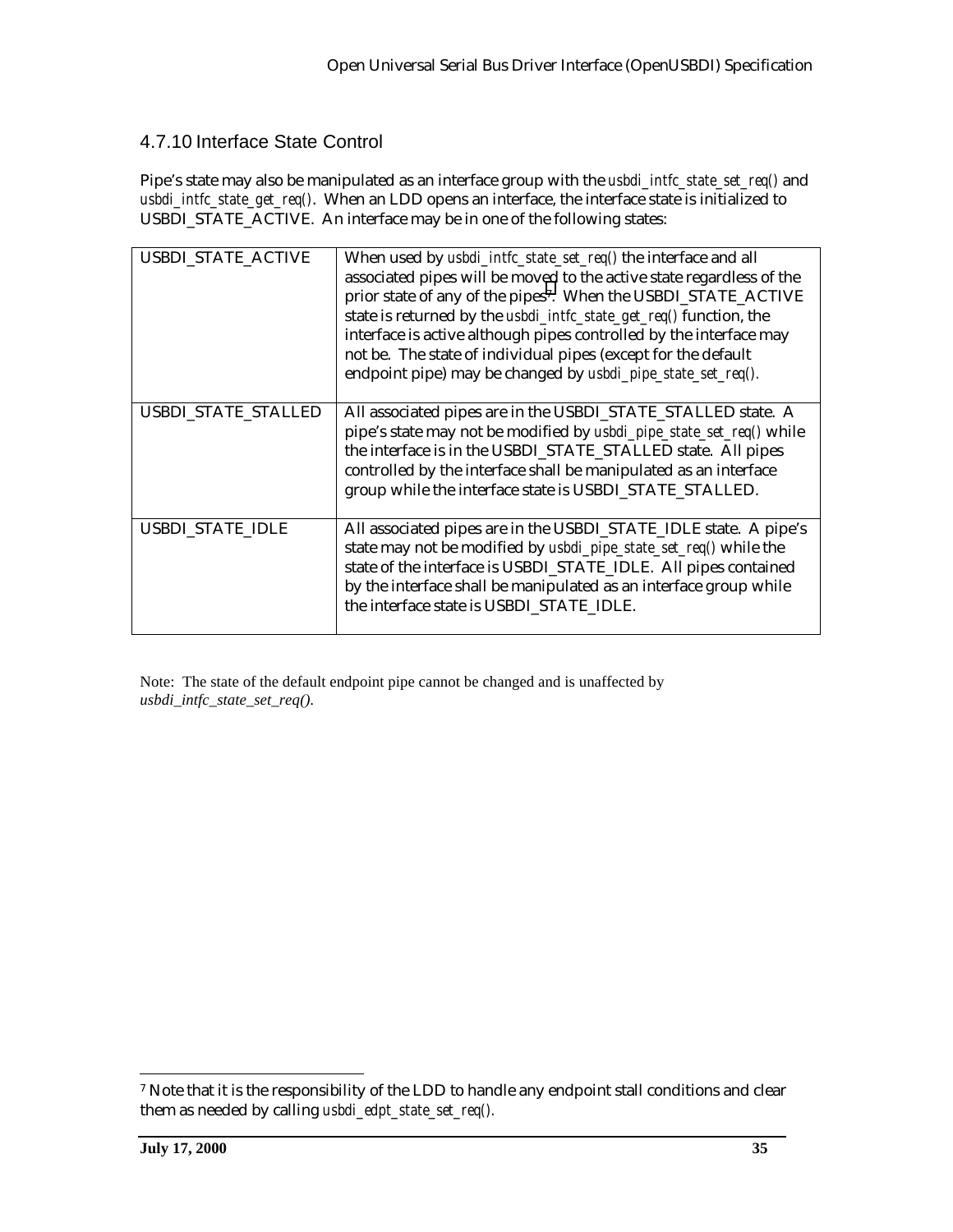#### <span id="page-35-0"></span>4.7.11 Endpoint State Control

When a device receives a request that either is not defined for the device, is inappropriate for the current setting of the device, or has values that are not compatible with the request, the device returns a STALL packet identifier8. The LDD shall perform a *usbdi\_edpt\_state\_set\_req()* with a status of USBDI\_STATE\_ACTIVE to clear the device's "endpoint halted" condition and to reset the host controller's data toggle after resolving the condition that caused the endpoint stall. See the Universal Serial Bus Specification for more information on STALL, "endpoint halted", and data toggle.

#### 4.7.12 Aborting Transfer Requests

During error recovery, an LDD may choose to abort requests that have been queued to a pipe. This may be accomplished with the following functions:

| udi_channel_op_abort()         | The transfer control block identified by the orig_cb given as an argument<br>to udi_channel_op_abort() will be aborted and returned to the LDD's<br>completion function for that control block type with a status of<br>UDI_STAT_ABORTED. The pipe may be in any state when this function<br>is called and will be in the USBDI_STATE_STALLED state when this<br>function completes.<br>This function shall not be called if the transfer control block identified by<br>orig_cb has completed by being returned via the approriate request<br>completion call. |
|--------------------------------|-----------------------------------------------------------------------------------------------------------------------------------------------------------------------------------------------------------------------------------------------------------------------------------------------------------------------------------------------------------------------------------------------------------------------------------------------------------------------------------------------------------------------------------------------------------------|
| usbdi_pipe_abort_req $\theta$  | All transfer control blocks queued to the pipe will be returned to the<br>LDD's completion function for the transfer control block with a status of<br>UDI_STAT_ABORTED. The pipe may be in any state when this function<br>is called, and will be in the USBDI_STATE_STALLED state when the<br>pipe abort process completes.                                                                                                                                                                                                                                   |
| usbdi_intfc_abort_req $\theta$ | All transfer control blocks queued to all pipes of the interface are<br>returned to the LDD's completion function for the transfer control block<br>with a status of UDI_STAT_ABORTED. The interface may be in any<br>state when this function is called, and will be in the<br>USBDI_STATE_STALLED state when the abort process completes.                                                                                                                                                                                                                     |

The LDD shall clear stall conditions (see the Universal Serial Bus Core Specification) on USB endpoints by calling *usbdi\_edpt\_state\_set\_req()*. It can obtain the state of the endpoint by calling *usbdi\_edpt\_state\_get\_req()*.

-

<sup>8</sup> Refer to the Universal Serial Bus Specification for the meaning of this term.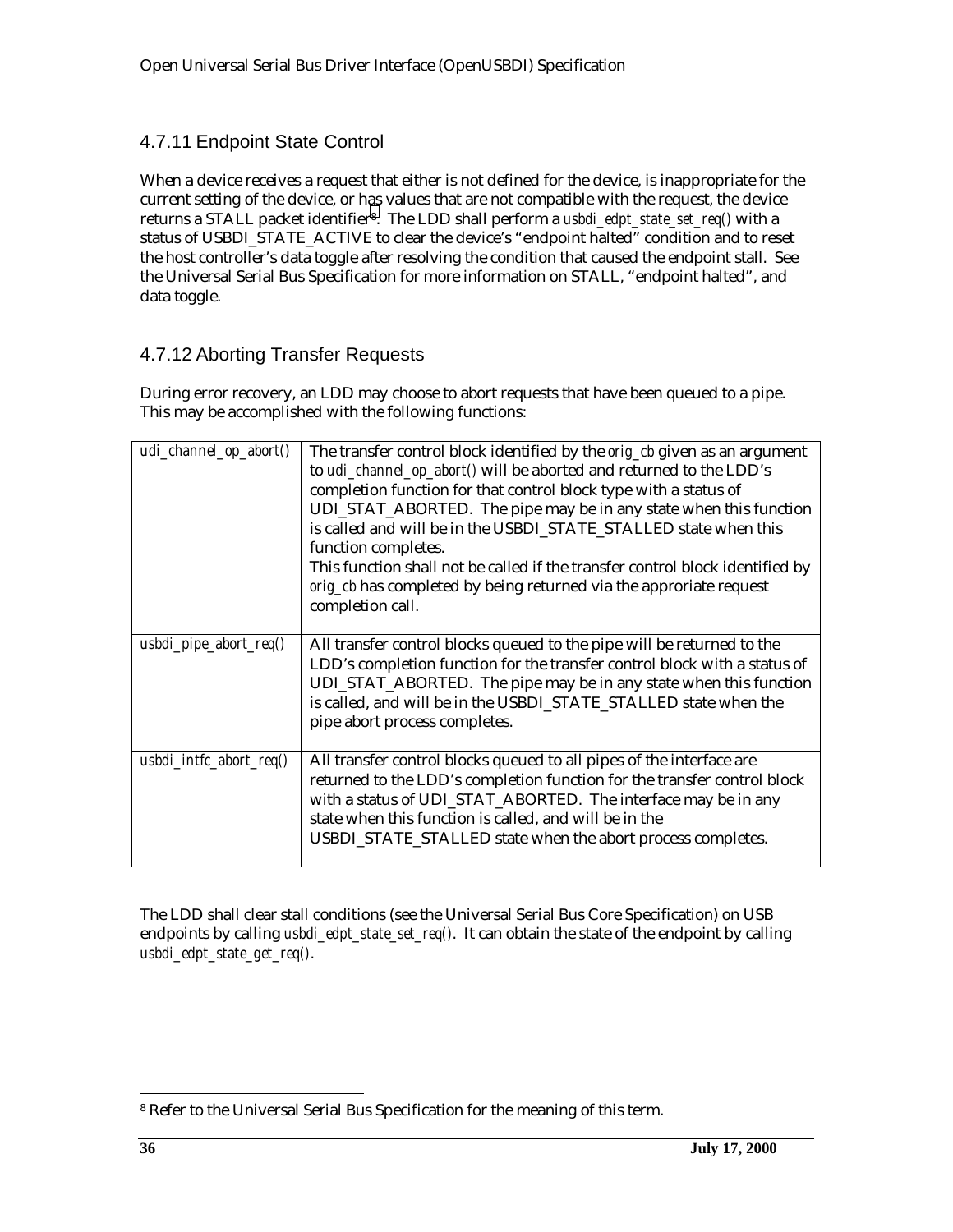

**Figure 11: Aborting a pipe**

Figure 11 shows the functional flow involved in aborting all transfers on a USB pipe during error recovery.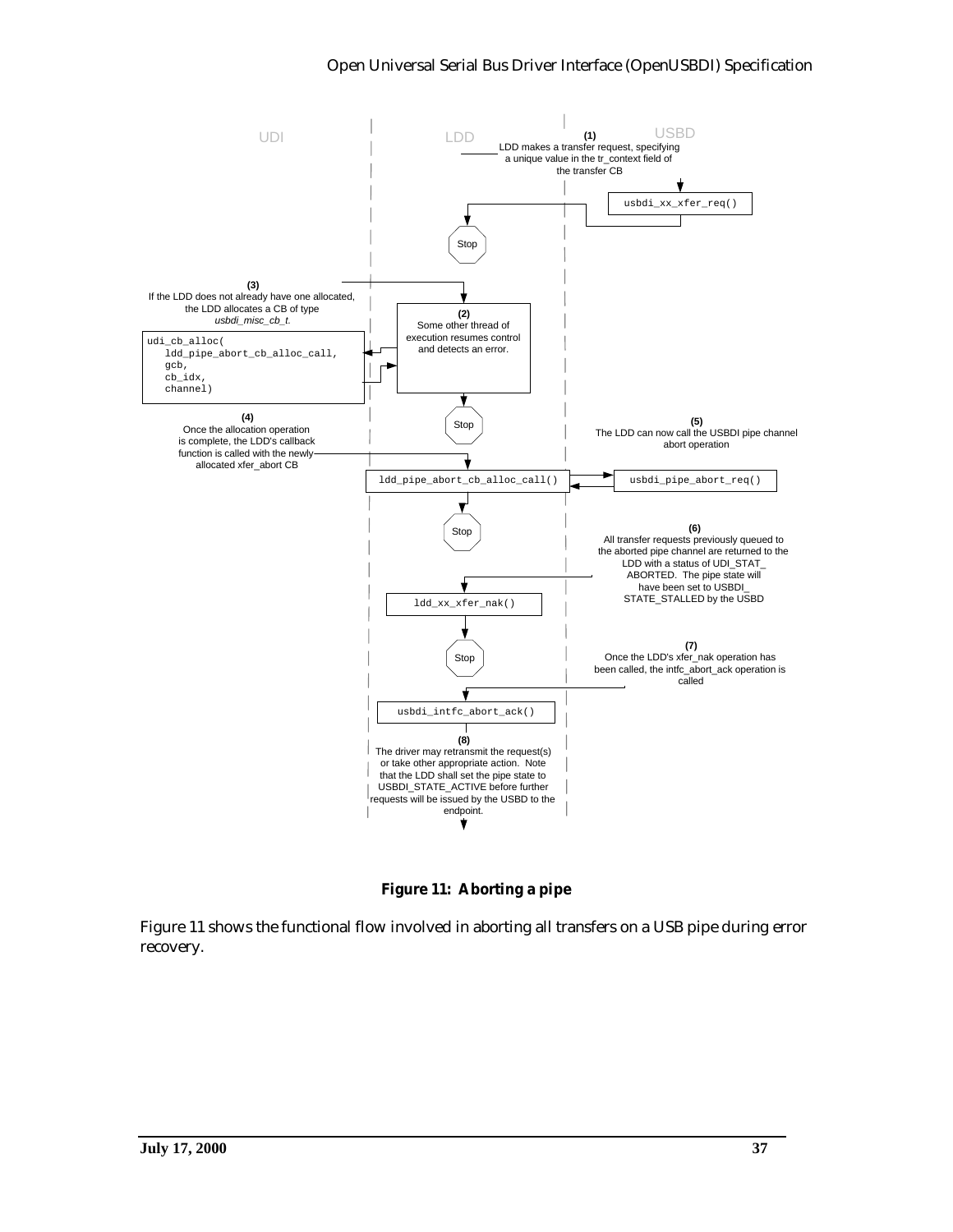# **5 OpenUSBDI Metalanguage**

The control block functions and function *typedef's* described in this section define how the LDD and the USBD communicate. Many of the OpenUSBDI operation functions use the same control blocks such as the *usbdi\_misc\_cb\_t* and the *usbdi\_state\_cb\_t*. Other control blocks are specific for particular operations. The following naming scheme is used for OpenUSBDI control blocks and operation functions:

| usbdi_ $XX$ _req()    | Called by the LDD to send the CB to the USBD.                                                                                                     |
|-----------------------|---------------------------------------------------------------------------------------------------------------------------------------------------|
| usbdi_ $XX$ _req_op_t | Function type for the USBD supplied function that will be called in<br>response to the LDD performing the <i>usbdi_XX_req()</i> call.             |
| $usbdi_XX_ack()$      | Called by the USBD on completion of the operation.                                                                                                |
| $usbdi_XX_ack_op_t$   | Function type for the LDD supplied function that will be called on<br>completion of the operation.                                                |
| usbdi XX nak()        | Called by the USBD when an operation completes with an error. Only<br>used for "xfer" operations.                                                 |
| usbdi_ $XX$ _nak_op_t | Function type for the LDD supplied function that will be called when<br>an operation completes with an error. Only used for "xfer"<br>operations. |

To perform a request, the LDD allocates a control block by calling *udi\_cb\_alloc()* with a CBspecific index argument and a UDI channel. The index argument is the same index value that was given to *usbdi\_XX\_cb\_init()* at driver initialization time. The UDI channel may be a bind channel, an interface channel, or a pipe channel depending on the operation being performed.

The LDD sets up this CB and sends it to the USBD by calling *usbdi\_XX\_req().* The LDD shall provide a *usbdi\_XX\_ack\_op\_t* function that will be called when the operation completes.

*usbdi\_XX\_req\_op\_t* , *usbdi\_XX\_ack(),* and *usbdi\_XX\_nak(),* are provided for completeness. They are used only by the USBD (not by the LDD) and are provided in **open\_usbdi.h** ([Appendix A:](#page-143-0) [Include File \(open\\_usbdi.h\)\)](#page-143-0), but not described in the following sections. Their parameters are identical to the corresponding LDD function prototypes.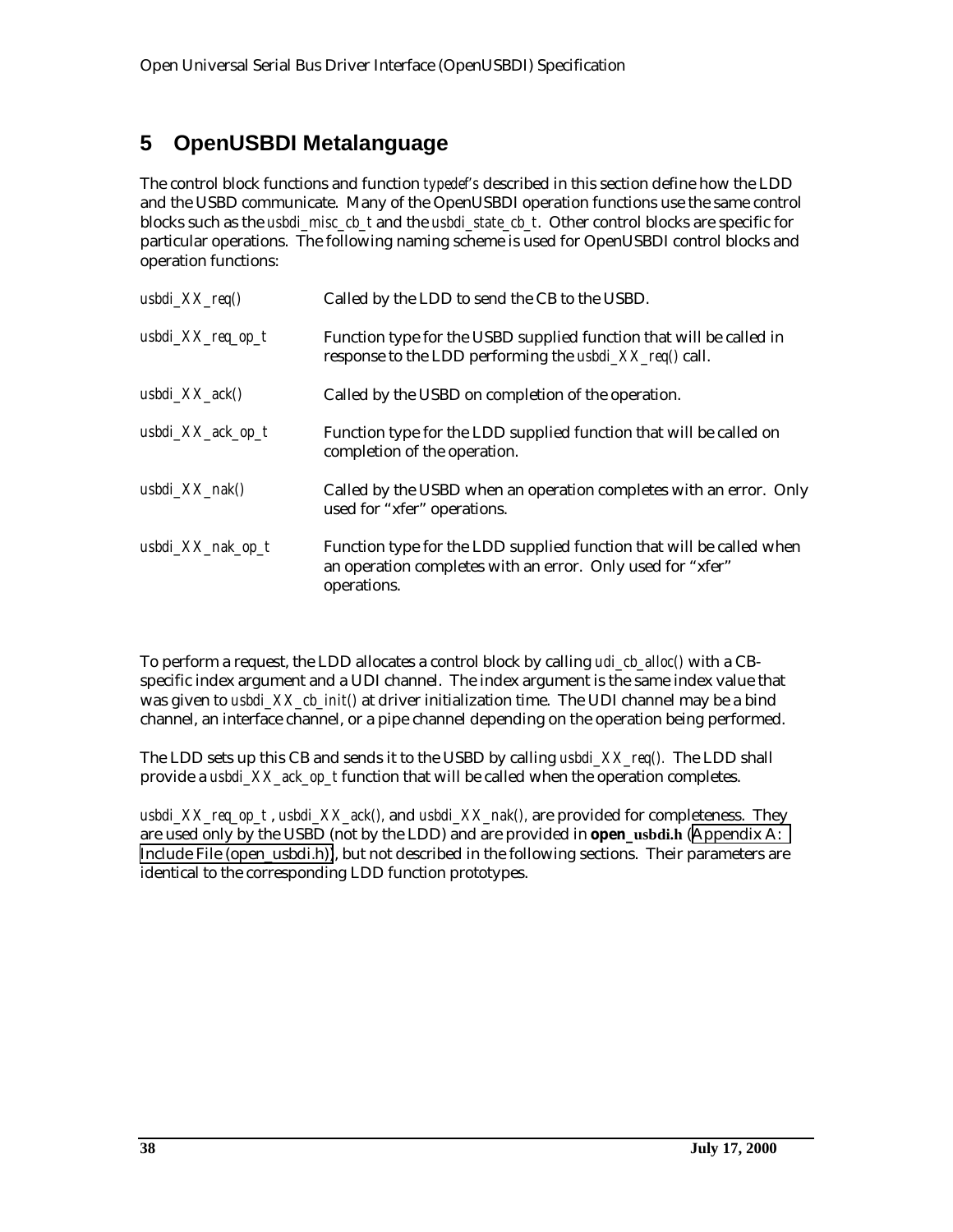## **5.1 Driver Initialization Structures**

The UDI Initialization Core Services specify that each UDI driver shall have a global symbol named udi init info of type udi init t. This structure contains information describing the module's entry points, control block usage, and other information necessary to initialize the driver. The environment processes the information contained in this structure before executing any driver code.

Among the data structures referenced by each udi\_init\_info is a list of metalanguage operation vector structures. There are two such structures defined by the OpenUSBDI metalanguage: usbdi\_ldd\_intfc\_ops\_t and usbdi\_ldd\_pipe\_ops\_t.

All LDDs shall register their interface and pipe operation functions defined by *usbdi\_ldd\_intfc\_ops\_t* and *usbdi\_ldd\_pipe\_ops\_t* by referencing them in a *udi\_ops\_init\_t* structure that is referenced by the LDD's *udi\_init\_info*.

This section contains descriptions for the following *typedefs*:

- *usbdi\_ldd\_intfc\_ops\_t*
- *usbdi\_ldd\_pipe\_ops\_t*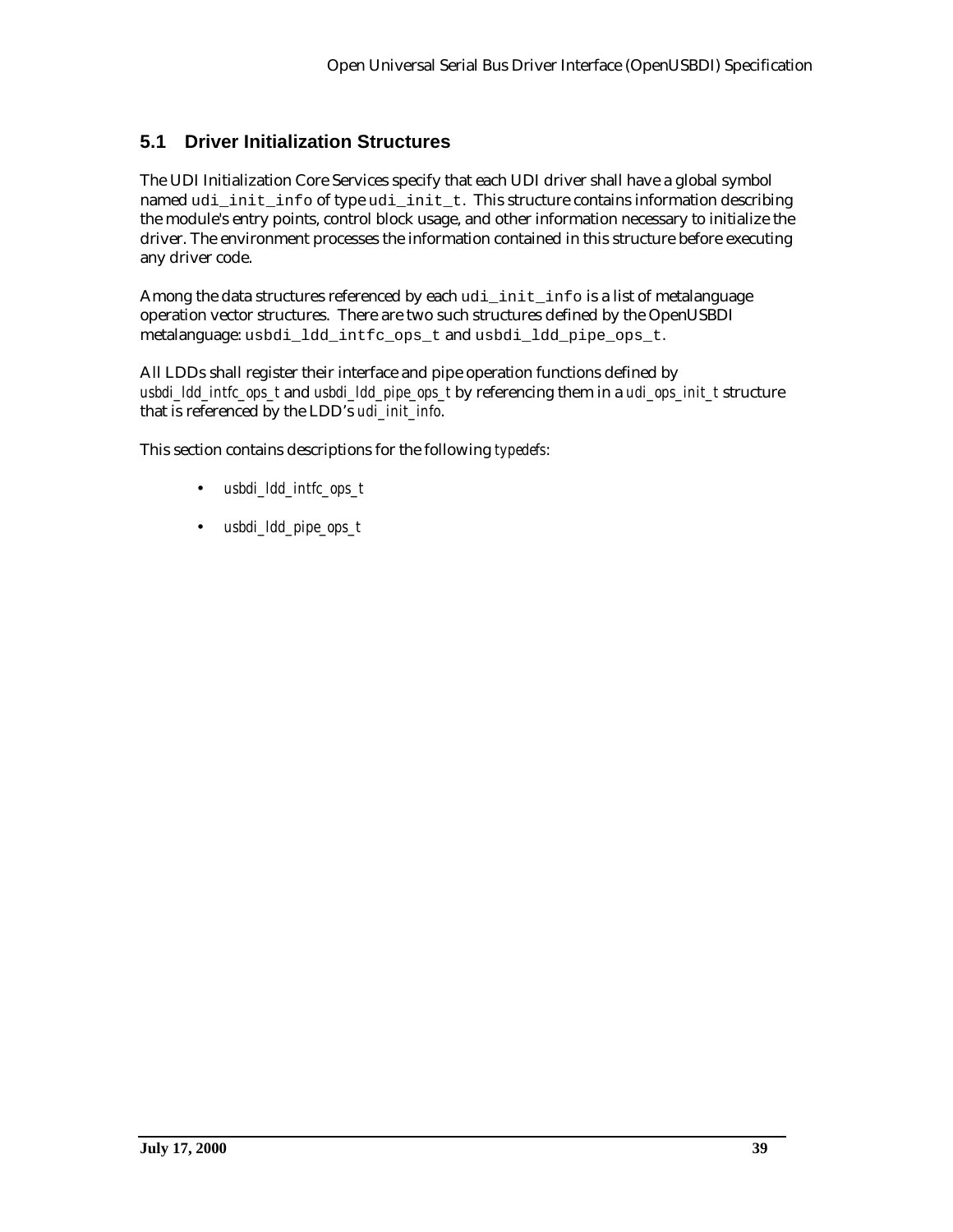## 5.1.1 usbdi\_ldd\_intfc\_ops\_t

#### **Name**

usbdi\_ldd\_intfc\_ops\_t

### **Synopsis**

```
#include <udi.h>
#include <open_usbdi.h>
/*
 * Channel operation entry points for LDD side of bind channels
 * and USB interface channels.
 */
typedef const struct {
    udi_channel_event_ind_op_t *udi_channel_event_ind_op;
   usbdi_bind_ack_op_t *usbdi_bind_ack_op;
   usbdi_unbind_ack_op_t *usbdi_unbind_ack_op;
   usbdi intfc open ack op t *usbdi intfc open ack op;
   usbdi intfc close ack op t *usbdi intfc close ack op;
   usbdi frame number ack op t *usbdi frame number ack op;
    usbdi_device_speed_ack_op_t *usbdi_device_speed_ack_op;
    usbdi_reset_device_ack_op_t *usbdi_reset_device_ack_op;
   usbdi intfc abort ack op t *usbdi intfc abort ack op;
    usbdi_intfc_state_set_ack_op_t *usbdi_intfc_state_set_ack_op;
    usbdi_intfc_state_get_ack_op_t *usbdi_intfc_state_get_ack_op;
   usbdi_desc_ack_op_t *usbdi_desc_ack_op;
    usbdi_device_state_get_ack_op_t *usbdi_device_state_get_ack_op;
    usbdi_config_set_ack_op_t *usbdi_config_set_ack_op;
    usbdi_async_event_ind_op_t *usbdi_async_event_ind_op;
} usbdi_ldd_intfc_ops_t;
```
#define USBDI\_LDD\_INTFC\_OPS\_NUM 1

## **Description**

A USB LDD uses the usbdi\_ldd\_intfc\_ops\_t structure in a udi\_ops\_init\_t as part of its udi\_init\_info in order to register its interface-specific OpenUSBDI Metalanguage entry points.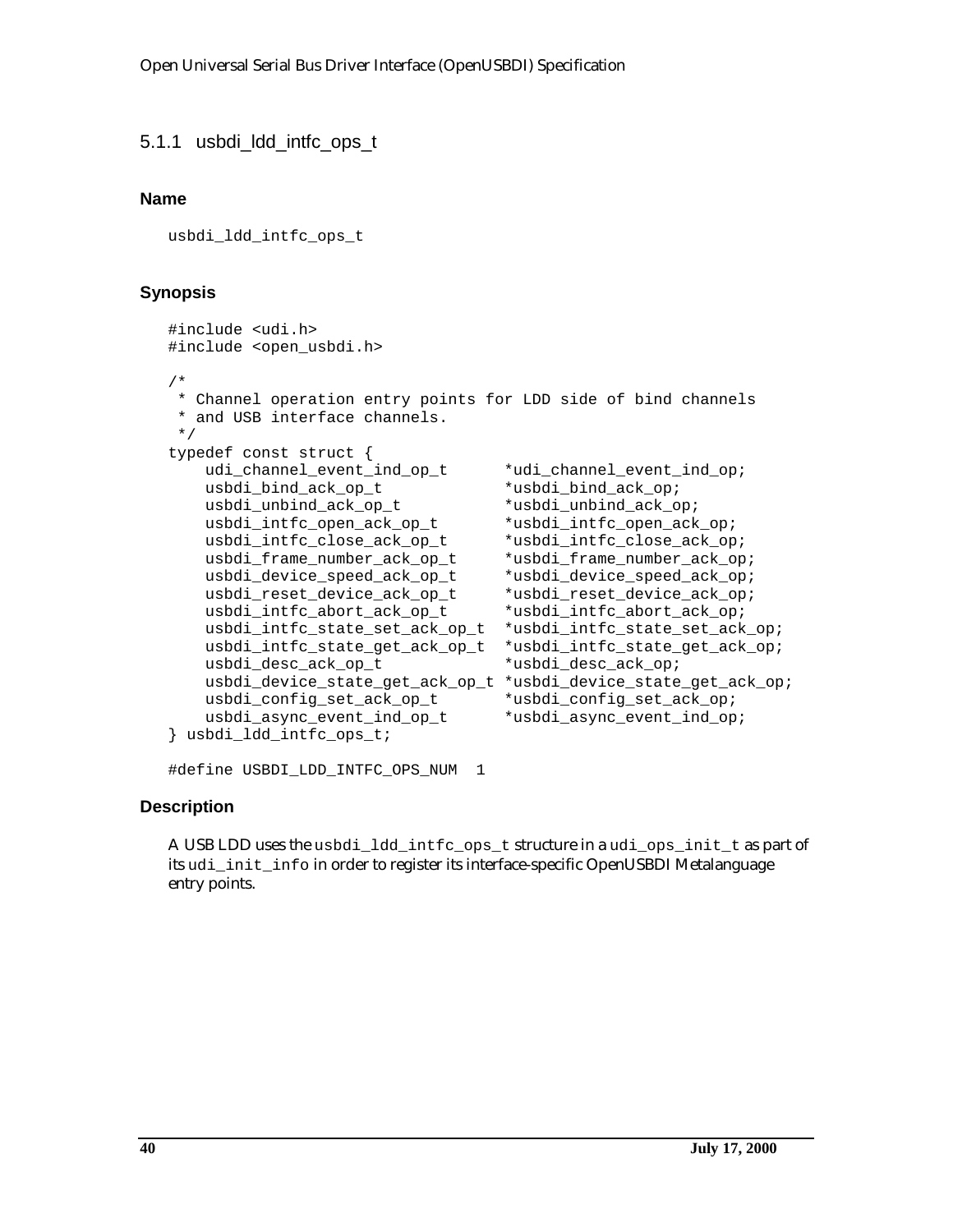## 5.1.2 usbdi\_ldd\_pipe\_ops\_t

#### **Name**

usbdi\_ldd\_pipe\_ops\_t

### **Synopsis**

```
#include <udi.h>
#include <open_usbdi.h>
/*
 * Channel operation entry points for LDD side of pipe channels.
 */
typedef const struct {
    udi_channel_event_ind_op_t *udi_channel_event_ind_op;
    usbdi_intr_bulk_xfer_ack_op_t *usbdi_intr_bulk_xfer_ack_op;
    usbdi_intr_bulk_xfer_nak_op_t *usbdi_intr_bulk_xfer_nak_op;
 usbdi_control_xfer_ack_op_t *usbdi_control_xfer_ack_op;
 usbdi_isoc_xfer_ack_op_t *usbdi_isoc_xfer_ack_op;
 usbdi_isoc_xfer_nak_op_t *usbdi_isoc_xfer_nak_op;
 usbdi_pipe_abort_ack_op_t *usbdi_pipe_abort_ack_op;
    usbdi_pipe_state_set_ack_op_t *usbdi_pipe_state_set_ack_op;
    usbdi_pipe_state_get_ack_op_t *usbdi_pipe_state_get_ack_op;
   usbdi edpt state set ack op t *usbdi edpt state set ack op;
    usbdi_edpt_state_get_ack_op_t *usbdi_edpt_state_get_ack_op;
} usbdi_ldd_pipe_ops_t;
```

```
#define USBDI_LDD_PIPE_OPS_NUM 2
```
## **Description**

A USB LDD uses the usbdi\_ldd\_pipe\_ops\_t structure in a udi\_ops\_init\_t as part of its udi\_init\_info in order to register its pipe-specific OpenUSBDI Metalanguage entry points.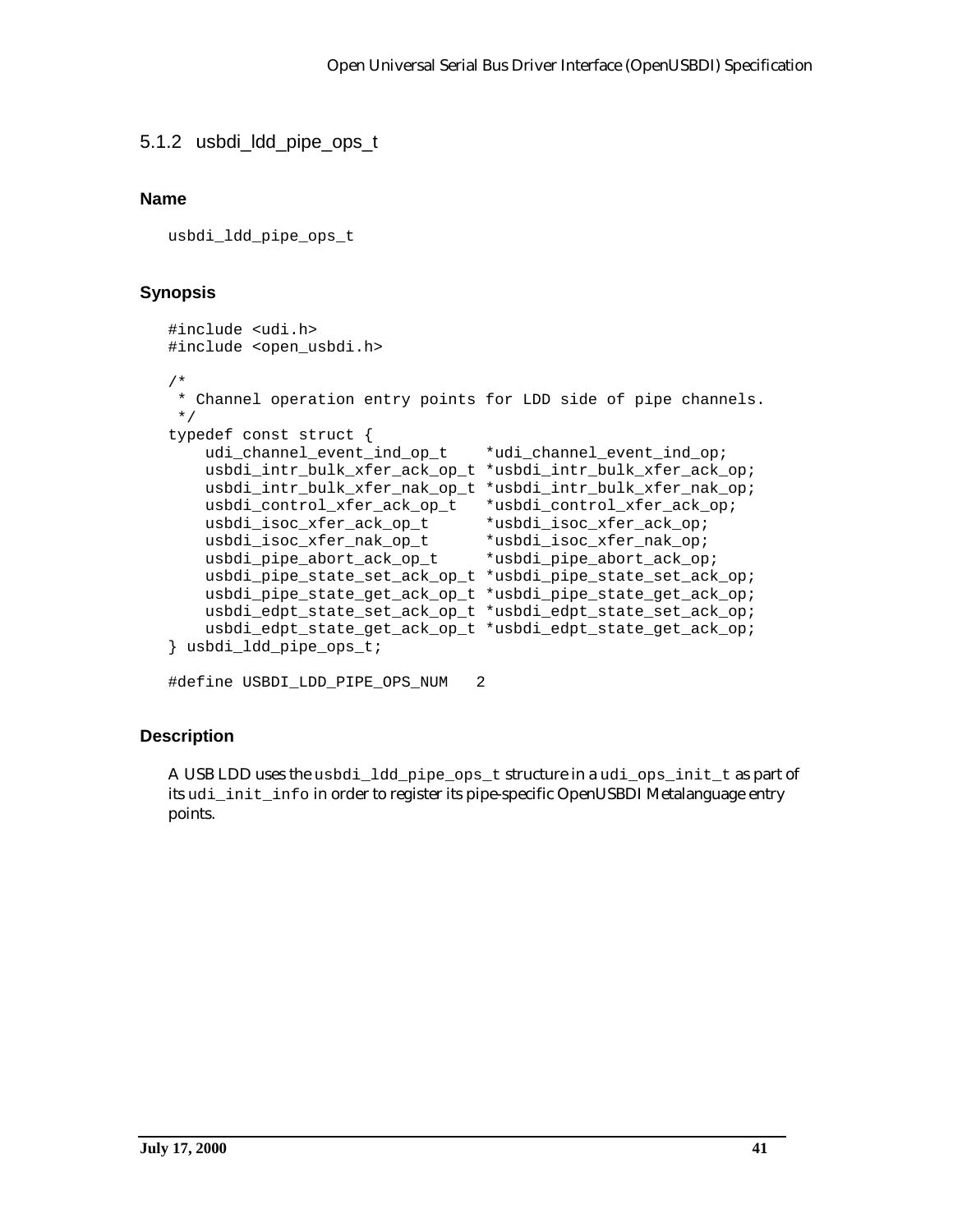## **5.2 Miscellaneous Control Block**

The miscellaneous control block is used by many of the OpenUSBDI operations.This section contains descriptions for the following function and *typedef*:

```
• usbdi_misc_cb_t
```
5.2.1 usbdi\_misc\_cb\_t

#### *usbdi\_misc\_cb\_t* **– Used in various OpenUSBDI channel operations.**

### **5.2.1.1 Synopsis**

```
#include <udi.h>
#include <open_usbdi.h>
typedef struct {
     udi cb t qcb;
} usbdi_misc_cb_t;
#define USBDI_MISC_CB_NUM 1
```
## **5.2.1.2 Description**

A USB LDD uses the usbdi\_misc\_cb\_t structure in a udi\_cb\_init\_t as part of its udi\_init\_info in order to register its use of the miscellaneous OpenUSBDI Metalanguage control block.

In order to use this type of control block it must be associated with a control block index by including USBDI\_MISC\_CB\_NUM in a udi\_cb\_init\_t in the driver's udi\_init\_info.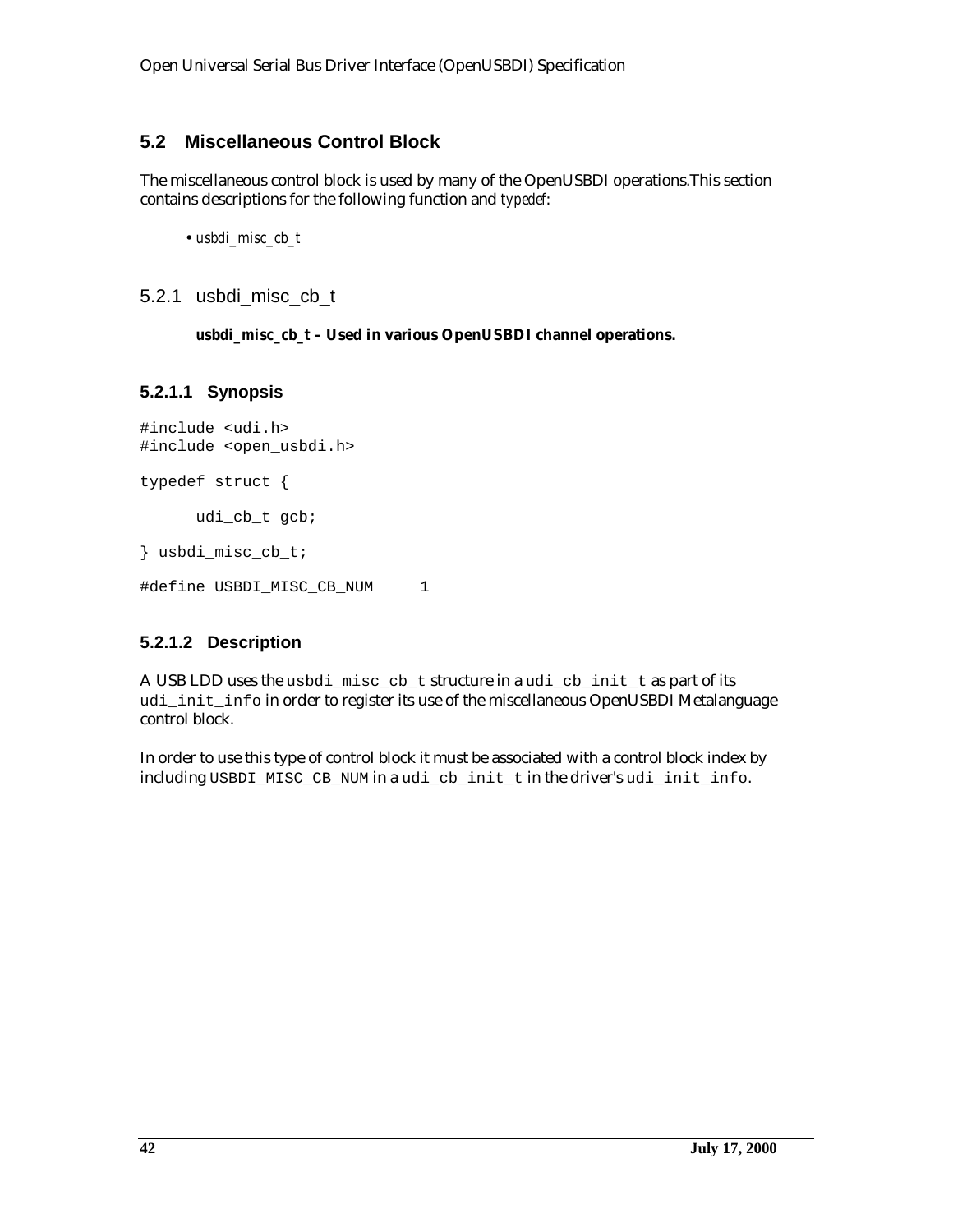# **5.3 Driver Binding**

This group of functions allow an LDD to be bound to a USB logical device.

This section contains descriptions for the following function and *typedef*:

- *usbdi\_bind\_req()*
- *usbdi\_bind\_ack\_op\_t*

The following function and *typedef* are used only by the USBD (not by the LDD) and are not described in this specification. Callee-side interfaces are identical to the corresponding caller-side interfaces. They are included in "[Appendix A: Include File \(open\\_usbdi.h\)"](#page-143-0) for completeness:

- *usbdi\_bind\_req\_op\_t*
- *usbdi\_bind\_ack()*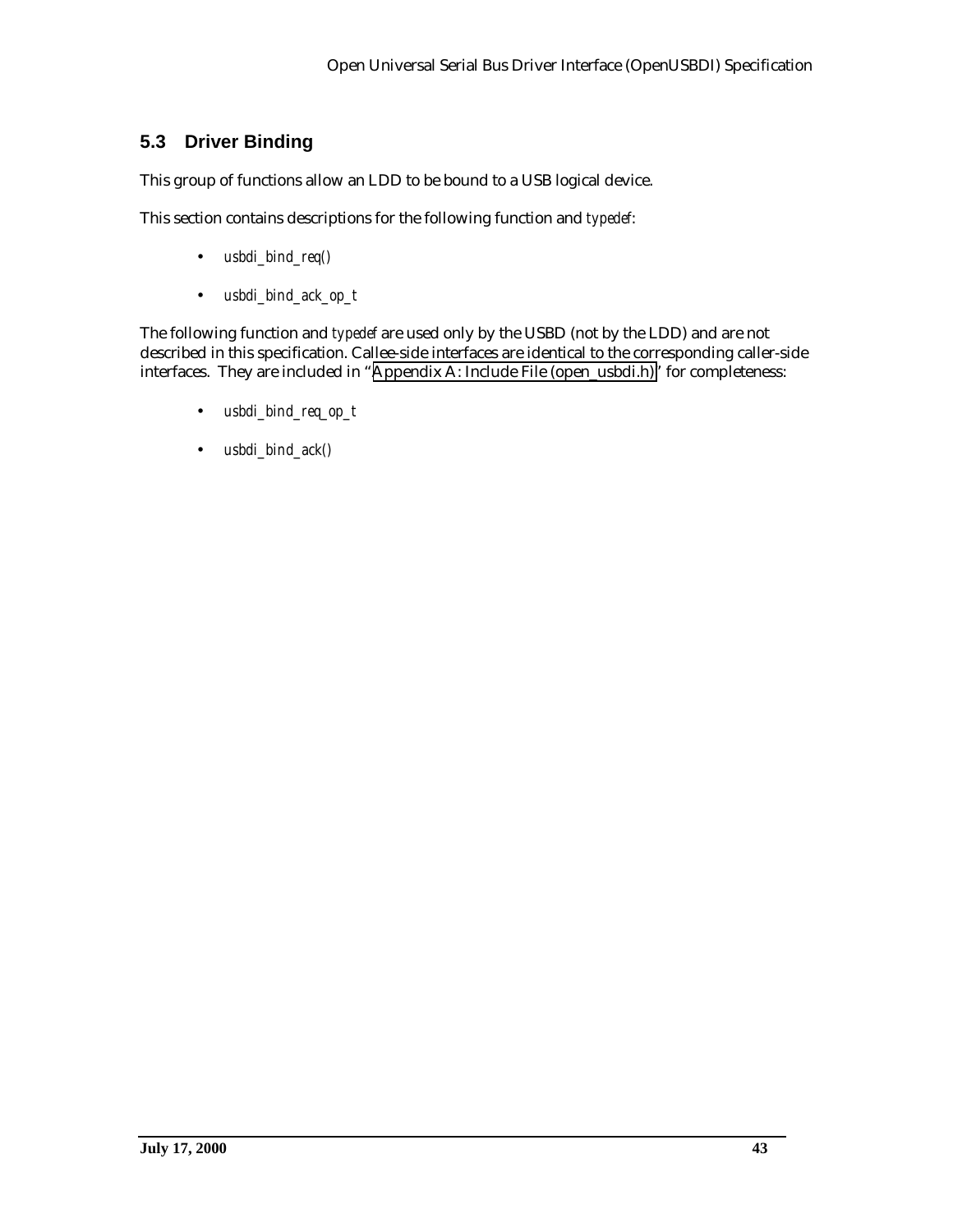### 5.3.1 usbdi\_bind\_req()

#### *usbdi\_bind\_req()* **– Called by the LDD to bind a UDI channel to a USB logical-device.**

#### **5.3.1.1 Synopsis**

```
#include <udi.h>
#include <open_usbdi.h>
void usbdi_bind_req(
            usbdi_misc_cb_t *cb);
```
#### **5.3.1.2 Arguments**

```
usbdi_misc_cb_t *cb Pointer to control block that was allocated with udi_cb_alloc()
                            given a cb_idx that was previously associated with
                            USBDI_MISC_CB_NUM and given the LDD's bind channel.
```
### **5.3.1.3 Description**

*usbdi\_bind\_req()* is called by the LDD to bind UDI channel(s) to a USB logical-device. This function shall be called before any requests may be issued to the logical-device. The bind process is complete when the LDD's *usbdi\_bind\_ack\_op\_t* function is called.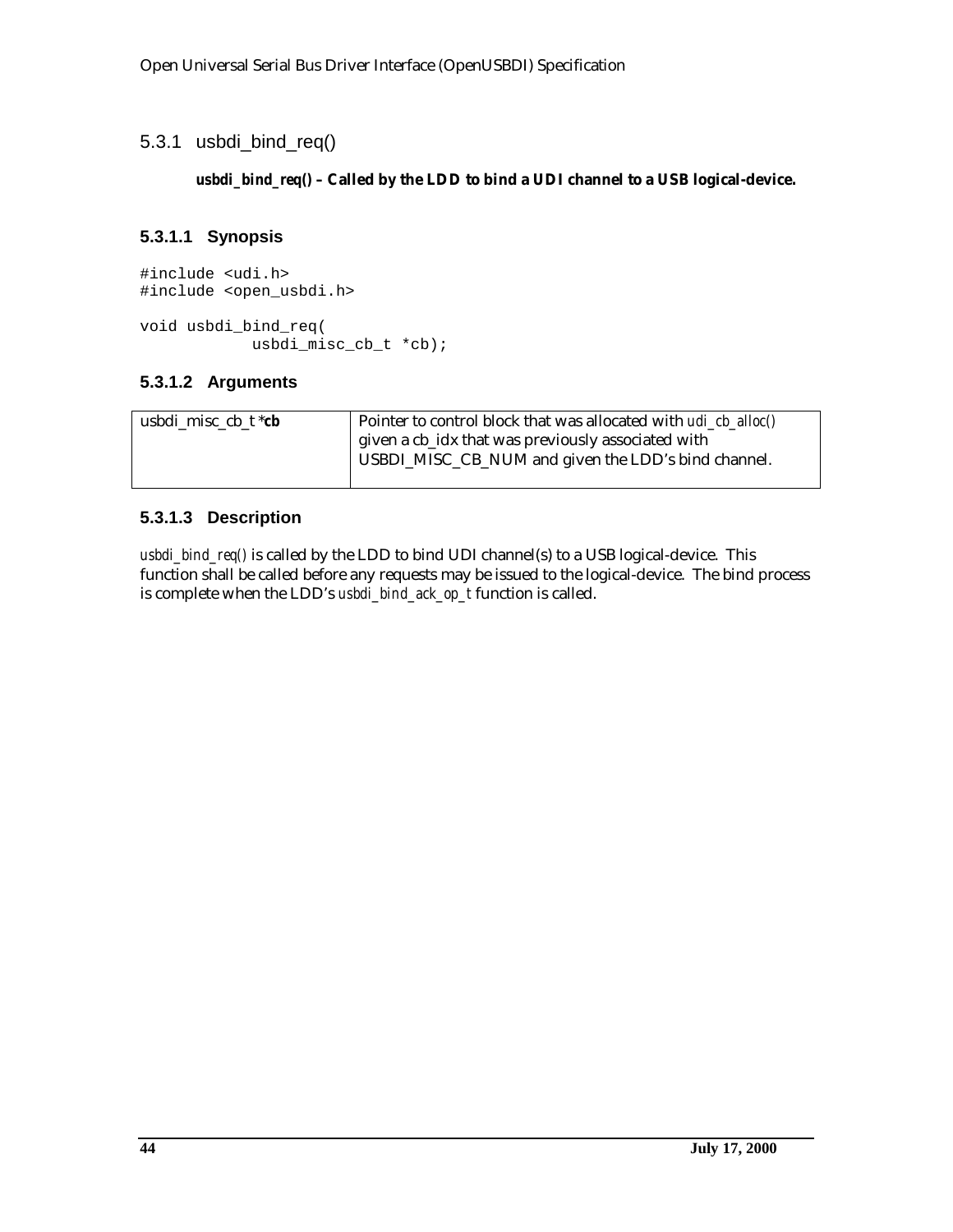## <span id="page-44-0"></span>5.3.2 usbdi\_bind\_ack\_op\_t

#### *usbdi\_bind\_ack\_op\_t* **–** *typedef* **for LDD supplied function called by the USBD in response to a** *usbdi\_bind\_req()* **call.**

#### **5.3.2.1 Synopsis**

#include <udi.h> #include <open\_usbdi.h> typedef void usbdi\_bind\_ack\_op\_t(

#### usbdi\_misc\_cb\_t \*cb, udi\_index\_t n\_intfc, udi\_status\_t status);

### **5.3.2.2 Arguments**

| usbdi_misc_cb_t * <b>cb</b> | Pointer to control block that was passed to <i>usbdi_bind_req()</i> .                                       |
|-----------------------------|-------------------------------------------------------------------------------------------------------------|
| udi index_t <i>n_intfc</i>  | Number of interfaces that the LDD is in control of. Each interface shall be<br>bound before it may be used. |
| udi status t <b>status</b>  | See table below.                                                                                            |

| <b>RETURNED STATUS</b> | <b>DESCRIPTION</b>                                          |
|------------------------|-------------------------------------------------------------|
| UDI OK                 | Bind request completed properly.                            |
| UDI STAT INVALID STATE | A channel for the logical-device has already been<br>bound. |

#### **5.3.2.3 Description**

The LDD shall supply a *usbdi\_bind\_ack\_op\_t* function in its *usbdi\_ldd\_intfc\_ops\_t*. This function is called in response to the LDD calling *usbdi\_bind\_req()*. Once the LDD's *bind\_ack()* function is called with a status of UDI\_OK, the LDD shall spawn its end of the default endpoint channel. The LDD may then use the USB interface channel that was just bound. If there is more than one interface (*n\_intfc* is greater than one), the LDD shall also spawn its end of all additional interface channels. Spawn index zero ("0") shall be used for the default endpoint's channel; spawn index one ("1") shall be used for the first additional interface channel; spawn index two ("2") for the next one; and so on.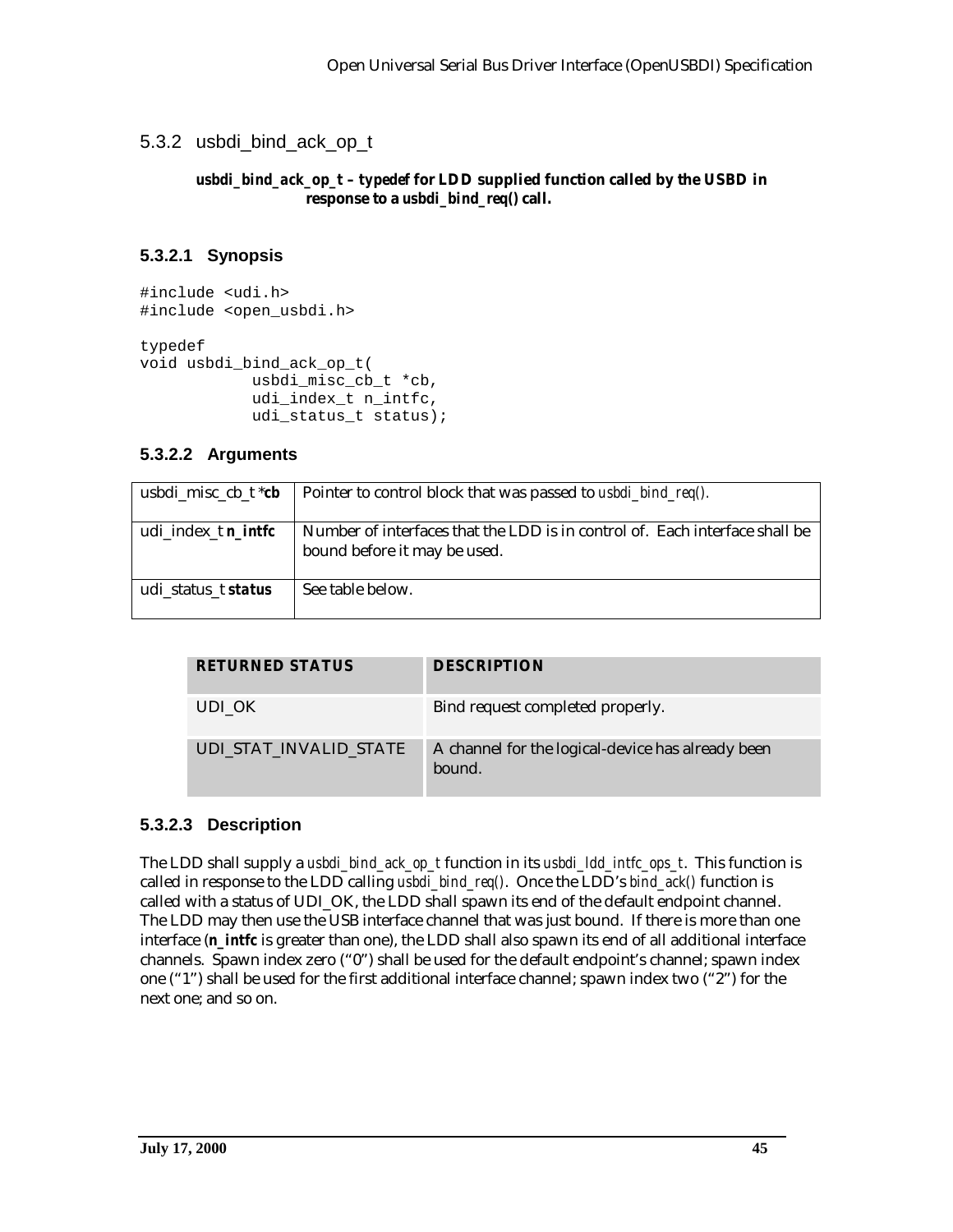# **5.4 Driver Unbinding**

This group of functions allow an LDD to be unbound from a USB logical-device.

This section contains descriptions for the following function and *typedef*:

- *usbdi\_unbind\_req()*
- *usbdi\_unbind\_ack\_op\_t*

The following function and *typedef* are used only by the USBD (not by the LDD) and are not described in this specification. Callee-side interfaces are identical to the corresponding caller-side interfaces. They are included in "[Appendix A: Include File \(open\\_usbdi.h\)"](#page-143-0) for completeness:

- *usbdi\_unbind\_req\_op\_t*
- *usbdi\_unbind\_ack()*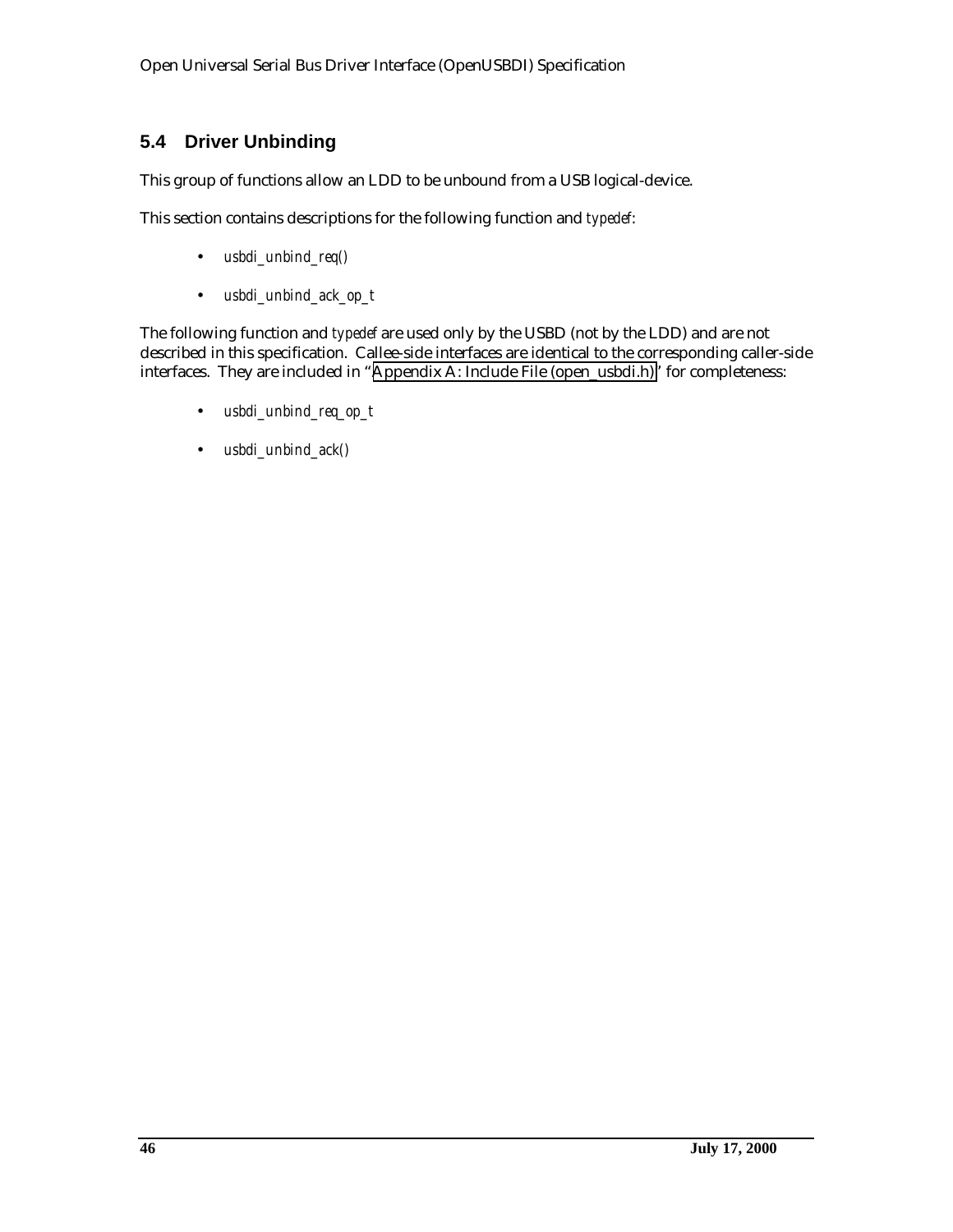5.4.1 usbdi\_unbind\_req()

#### *usbdi\_unbind\_req()* **– Called by the LDD to unbind a UDI channel from a USB logicaldevice.**

## **5.4.1.1 Synopsis**

```
#include <udi.h>
#include <open_usbdi.h>
void usbdi_unbind_req(
            usbdi_misc_cb_t *cb);
```
## **5.4.1.2 Arguments**

| usbdi misc cb $t * cb$ | Pointer to control block that was allocated with <i>udi ch alloc()</i> |
|------------------------|------------------------------------------------------------------------|
|                        | given a cb_idx that was previously associated with                     |
|                        | USBDI_MISC_CB_NUM and given the LDD's bind channel.                    |
|                        |                                                                        |

## **5.4.1.3 Description**

*usbdi\_unbind\_req()* is called by the LDD to unbind a UDI channel from a USB logical-device. All pending requests must be completed and no new requests may be issued to the logical-device once this function is called. The unbind process is complete when the LDD's *usbdi\_unbind\_ack\_op\_t* function is called.

The LDD is responsible for closing its end of the default pipe channel and all interface channels other than the first one (the bind channel).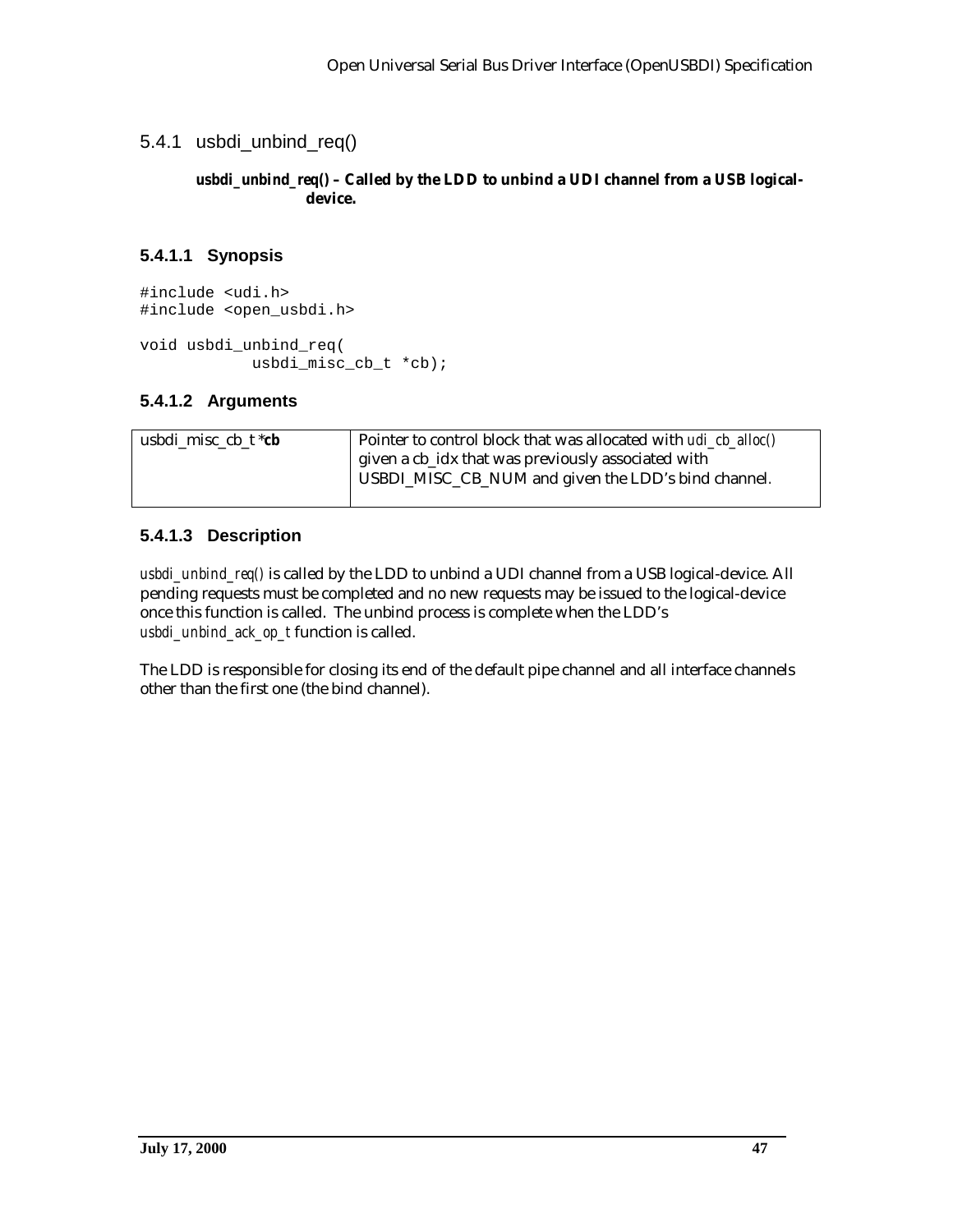### 5.4.2 usbdi\_unbind\_ack\_op\_t

#### *usbdi\_unbind\_ack\_op\_t* **–** *typedef* **for LDD supplied function called by the USBD in response to a** *usbdi\_unbind\_req()* **call.**

#### **5.4.2.1 Synopsis**

```
#include <udi.h>
#include <open_usbdi.h>
typedef
void usbdi_unbind_ack_op_t(
            usbdi_misc_cb_t *cb,
            udi_status_t status);
```
#### **5.4.2.2 Arguments**

|                     | usbdi_misc_cb_t *cb   Pointer to control block that was passed to usbdi_unbind_req(). |
|---------------------|---------------------------------------------------------------------------------------|
| udi_status_t status | See table below.                                                                      |

| <b>RETURNED STATUS</b> | <b>DESCRIPTION</b>                        |
|------------------------|-------------------------------------------|
| UDI OK                 | Unbind request completed properly.        |
| UDI STAT INVALID STATE | An interface channel has not been closed. |

## **5.4.2.3 Description**

The LDD shall supply a *usbdi\_unbind\_ack\_op\_t* function in its *usbdi\_ldd\_intfc\_ops\_t*. This function is called in response to the LDD calling *usbdi\_unbind\_req()*.

All interface channels controlled by the LDD shall be closed before a *usbdi\_unbind\_req()* is performed (See Section [5.6,](#page-52-0) "Closing an Interface").

The LDD is responsible for closing its end of the default pipe channel and all interface channels other than the first one (the bind channel).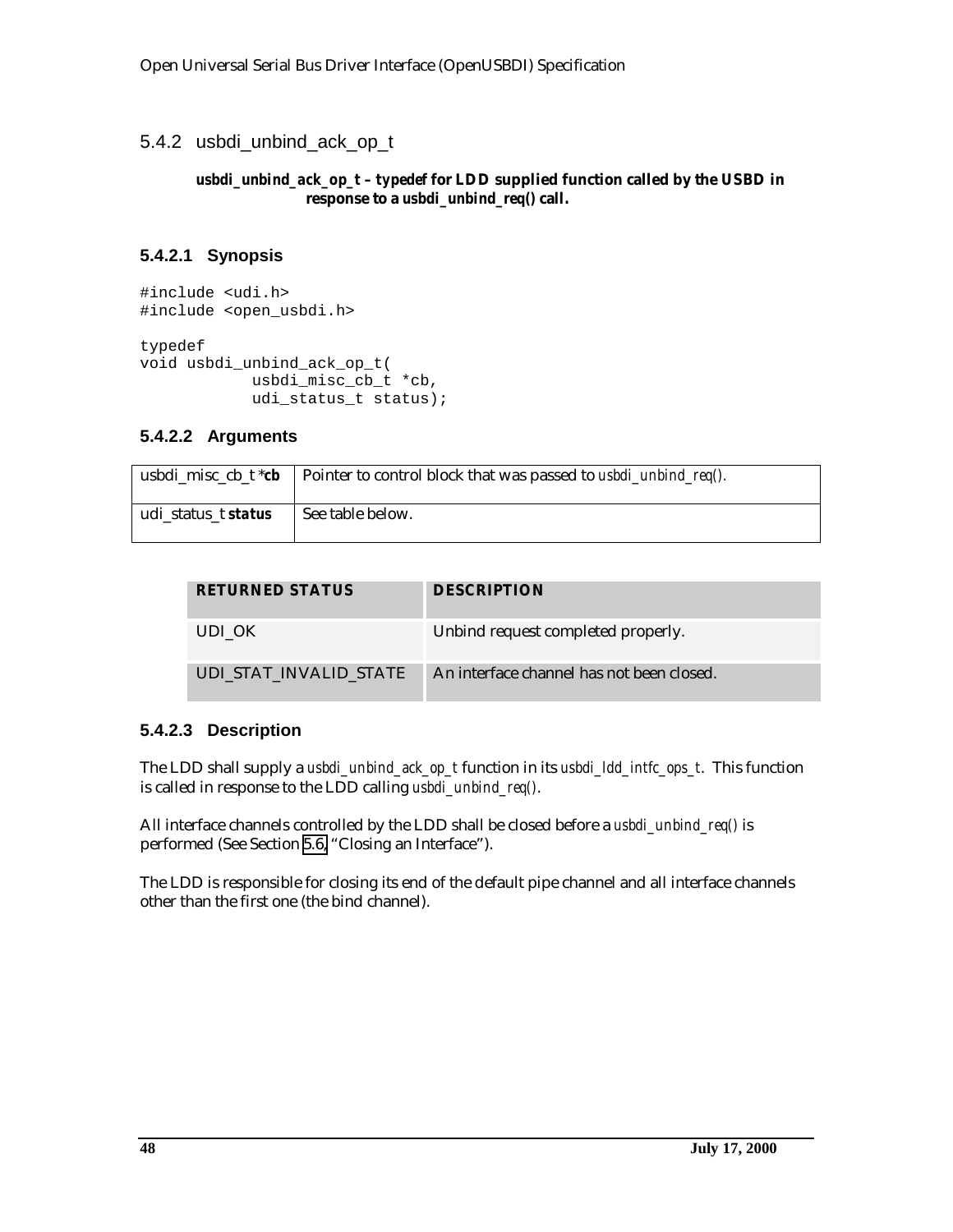# **5.5 Opening an Interface**

Opening an interface results in the allocation of bandwidth for all pipes in the interface by the USBD. The LDD may open the default interface or a valid alternate interface using *usbdi\_intfc\_open\_req()*. If the interface being opened is the default interface, *alternate\_intfc* shall be set to zero. If an alternate interface is being opened, *alternate\_intfc* shall be set to the alternate interface number, as found in the *usb\_interface\_descriptor\_t,* for the interface that has been bound to the LDD.

This section contains descriptions for the following function and *typedef*:

- *usbdi\_intfc\_open\_req()*
- *usbdi\_intfc\_open\_ack\_op\_t*

The following function and *typedef* are used only by the USBD (not by the LDD). Callee-side interfaces are identical to the corresponding caller-side interfaces. They are not described in this specification, but are included in "[Appendix A: Include File \(open\\_usbdi.h\)"](#page-143-0) for completeness:

- *usbdi\_intfc\_open\_req\_op\_t*
- *usbdi\_intfc\_open\_ack()*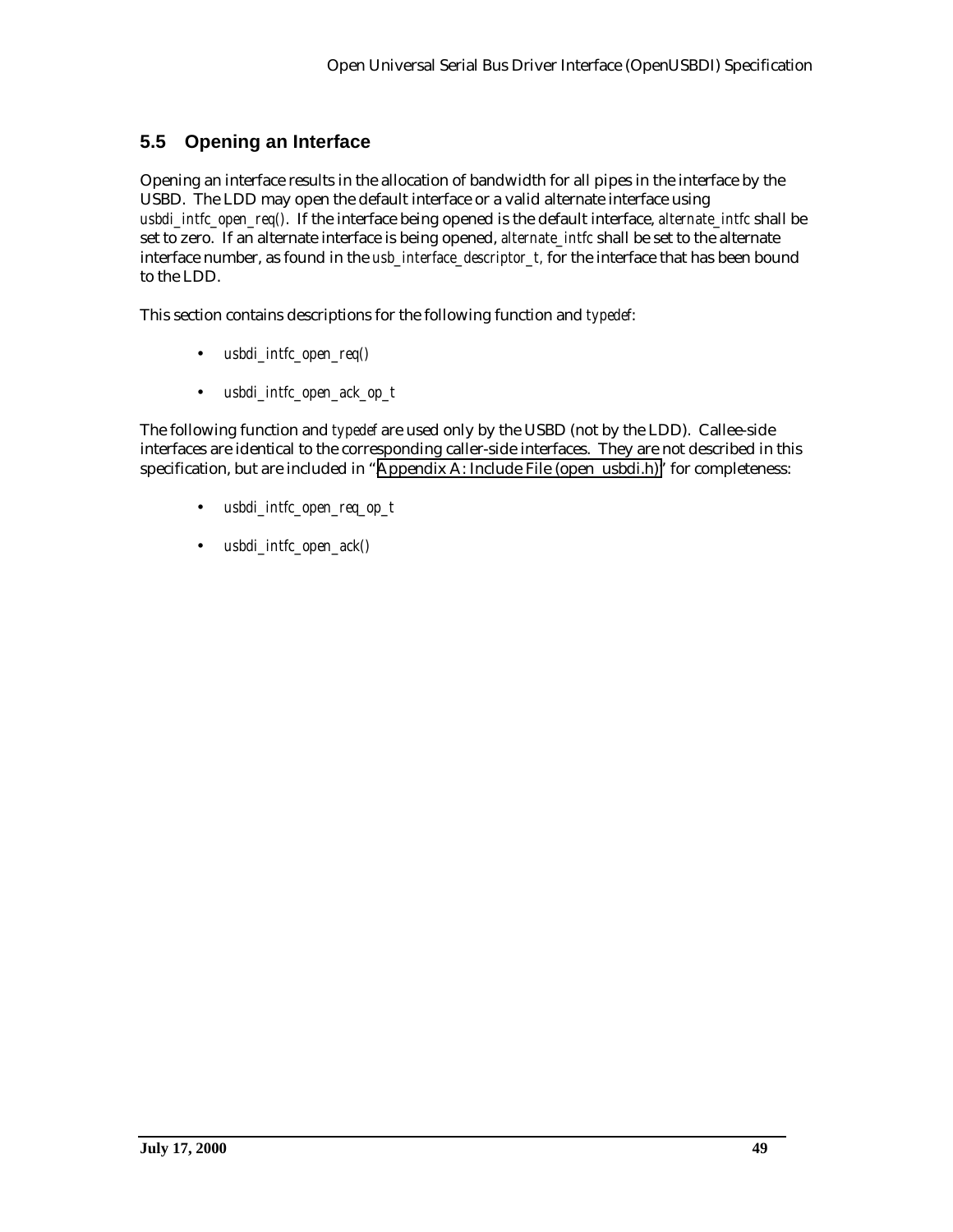#### 5.5.1 usbdi\_intfc\_open\_req()

#### *usbdi\_intfc\_open\_req()* **– Called by the LDD to open a USB interface.**

#### **5.5.1.1 Synopsis**

#include <udi.h> #include <open\_usbdi.h>

```
void usbdi_intfc_open_req(
           usbdi misc cb t *cb,
            udi_ubit8_t alternate_intfc,
            udi_ubit8_t open_flag );
```
#### **5.5.1.2 Arguments**

| usbdi_misc_cb_t $*$ <i>cb</i> | Pointer to control block that was allocate by <i>udi_cb_alloc()</i> given<br>a cb_idx that was previously associated with<br>USBDI_MISC_CB_NUM and given a LDD's interface channel. |
|-------------------------------|-------------------------------------------------------------------------------------------------------------------------------------------------------------------------------------|
| udi_ubit8_t alternate_intfc   | Alternate interface number to open, zero if default interface.                                                                                                                      |
| udi_ubit8_t open_flag         | Flags providing additional details for the interface open request.<br>See table below.                                                                                              |

| <b>OPEN FLAG VALUES</b>      | <b>DESCRIPTION</b>                                                                                                   |
|------------------------------|----------------------------------------------------------------------------------------------------------------------|
| USBDI INTFC OPEN ASYNC EVENT | The LDD is prepared to accept asynchronous<br>notifications as described in Section 5.22.3<br>"Asynchronous Events". |

#### **5.5.1.3 Description**

*usbdi\_intfc\_open\_req()* is called by the LDD to allocate USB bandwidth for the interface and to open the USBD end of the pipe channels. This function shall be called before the LDD may bind its end of the pipe channels for the USB endpoints controlled by the interface.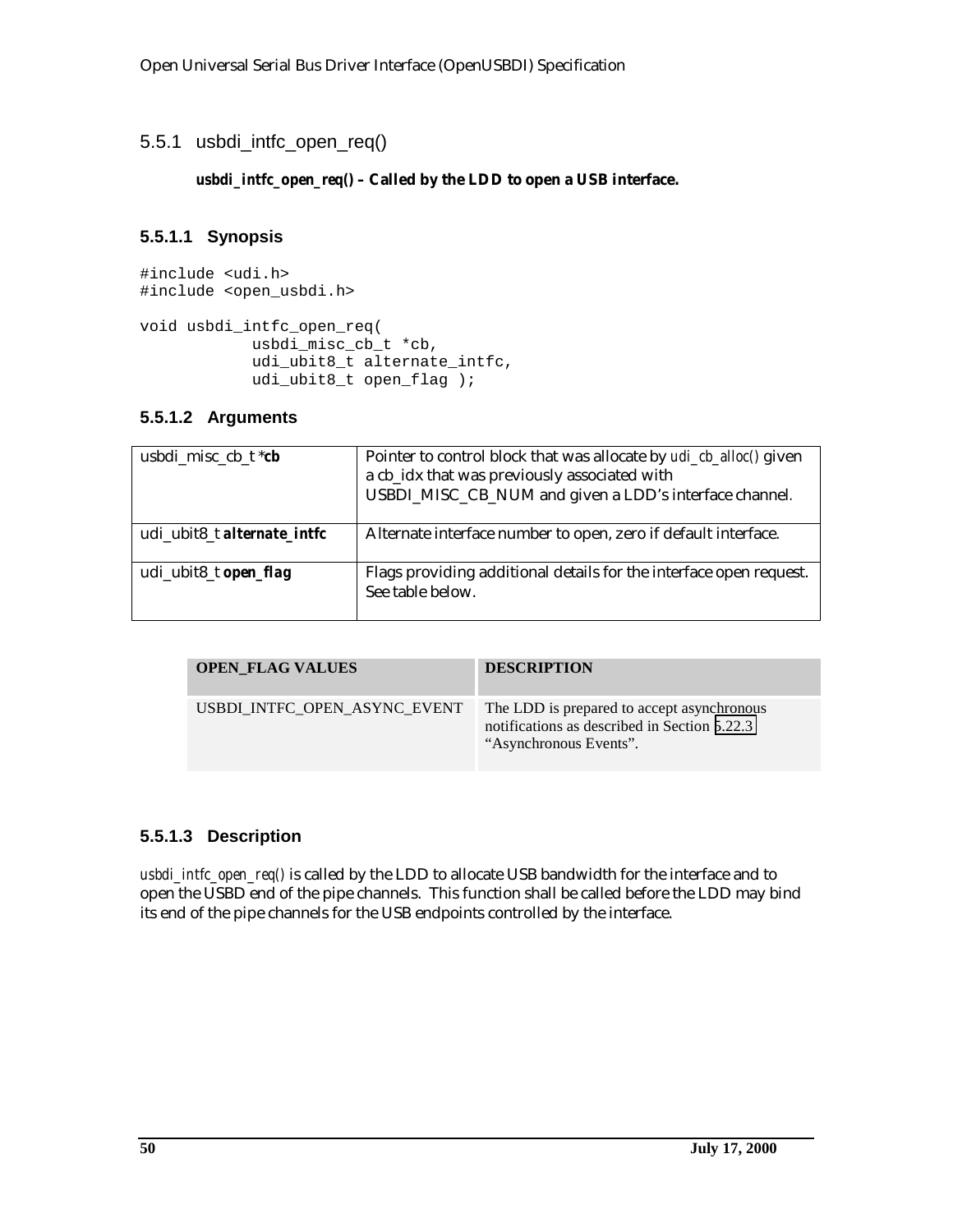## 5.5.2 usbdi\_intfc\_open\_ack\_op\_t

#### *usbdi\_intfc\_open\_ack\_op\_t* **–** *typedef* **for LDD supplied function called by the USBD on completion of an open interface operation**.

### **5.5.2.1 Synopsis**

```
#include <udi.h>
#include <open_usbdi.h>
typedef
void usbdi_intfc_open_ack_op_t(
            usbdi_misc_cb_t *cb,
            udi_index_t n_edpt,
```

```
udi_status_t status );
```
### **5.5.2.2 Arguments**

| usbdi_misc_cb_t * <b>cb</b> | Pointer to control block that was passed to <i>usbdi_intfc_open_req()</i> .                          |
|-----------------------------|------------------------------------------------------------------------------------------------------|
| udi_index_t <i>n_edpt</i>   | Number of endpoints (not including the default endpoint) that are<br>associated with this interface. |
| udi_status_t status         | See table below.                                                                                     |

| <b>RETURNED STATUS</b>          | <b>DESCRIPTION</b>                                                             |
|---------------------------------|--------------------------------------------------------------------------------|
| UDI OK                          | Interface open request completed properly.                                     |
| USBDI_STAT_NOT_ENOUGH_BANDWIDTH | There was not enough available bandwidth<br>on the USB to open this interface. |
| UDI STAT NOT RESPONDING         | The device is not responding or is<br>inaccessible.                            |
| UDI_STAT_MISTAKEN_IDENTITY      | The alternate_intfc value given to<br>usbdi_intfc_open_req() was invalid.      |
| UDI STAT INVALID STATE          | The interface was already opened.                                              |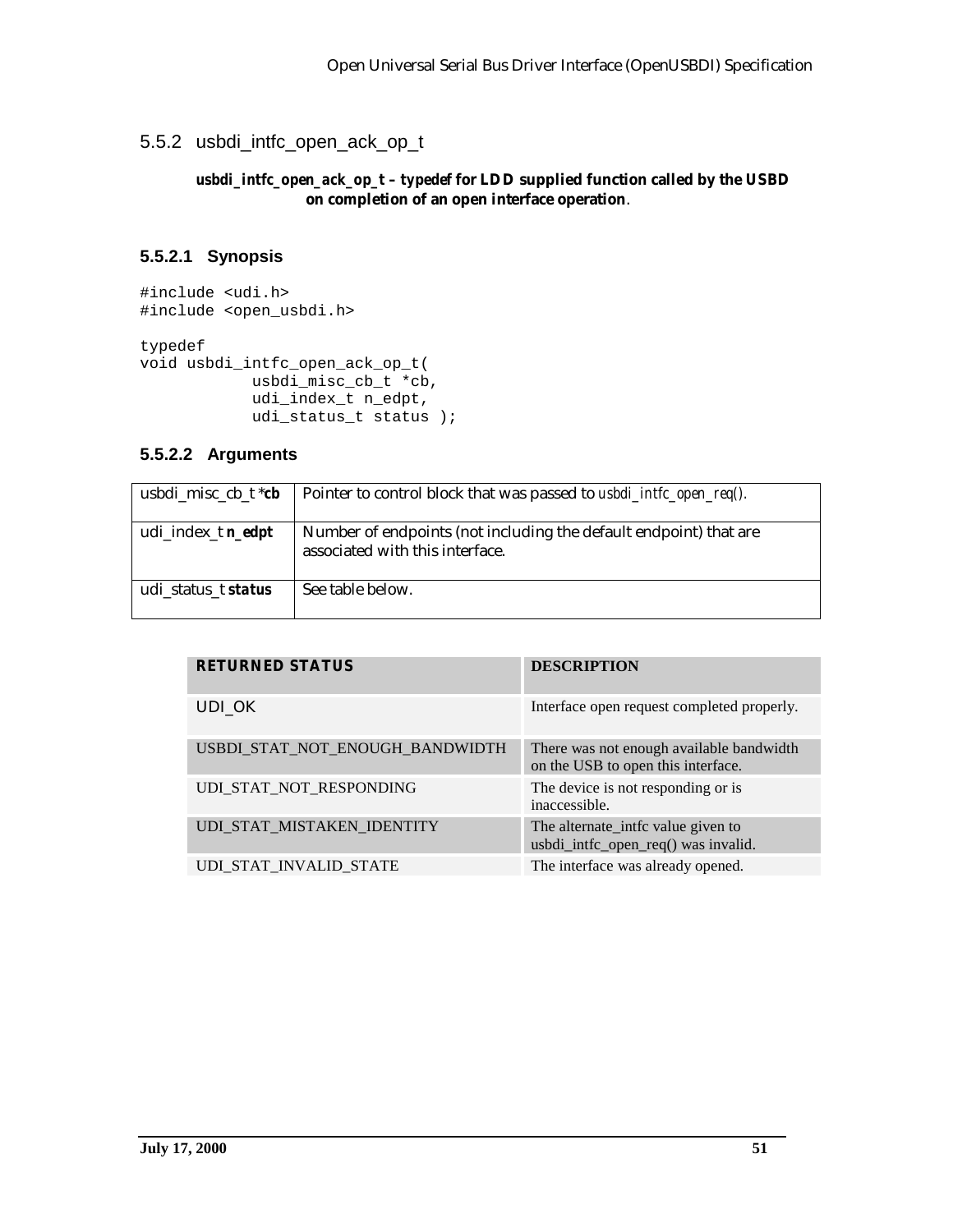## **5.5.2.3 Description**

The LDD shall supply a *usbdi\_intfc\_open\_ack\_op\_t* function in its *usbdi\_ldd\_intfc\_ops\_t*. This function is called in response to the LDD's calling *usbdi\_intfc\_open\_req()*. Once the LDD's *intfc\_open\_ack\_op\_t* operation is called with a status of UDI\_OK, the LDD may proceed with spawning its end of channels (creating pipes) for each endpoint controlled by the interface by calling *udi\_channel\_spawn()*9. Note that the LDD already spawned a channel for the default interface when the driver was bound (See section [5.3.2,](#page-44-0) *usbdi\_bind\_ack\_op\_t*). The spawn index for the first endpoint is one ("1"); the spawn index for the second endpoint is two ("2"); and so on.

The LDD shall either free the *usbdi\_misc\_cb\_t* by calling *udi\_cb\_free()* or reuse the CB.

 $\overline{\phantom{a}}$ 

<sup>9</sup> See sample driver in Appendix B for an example.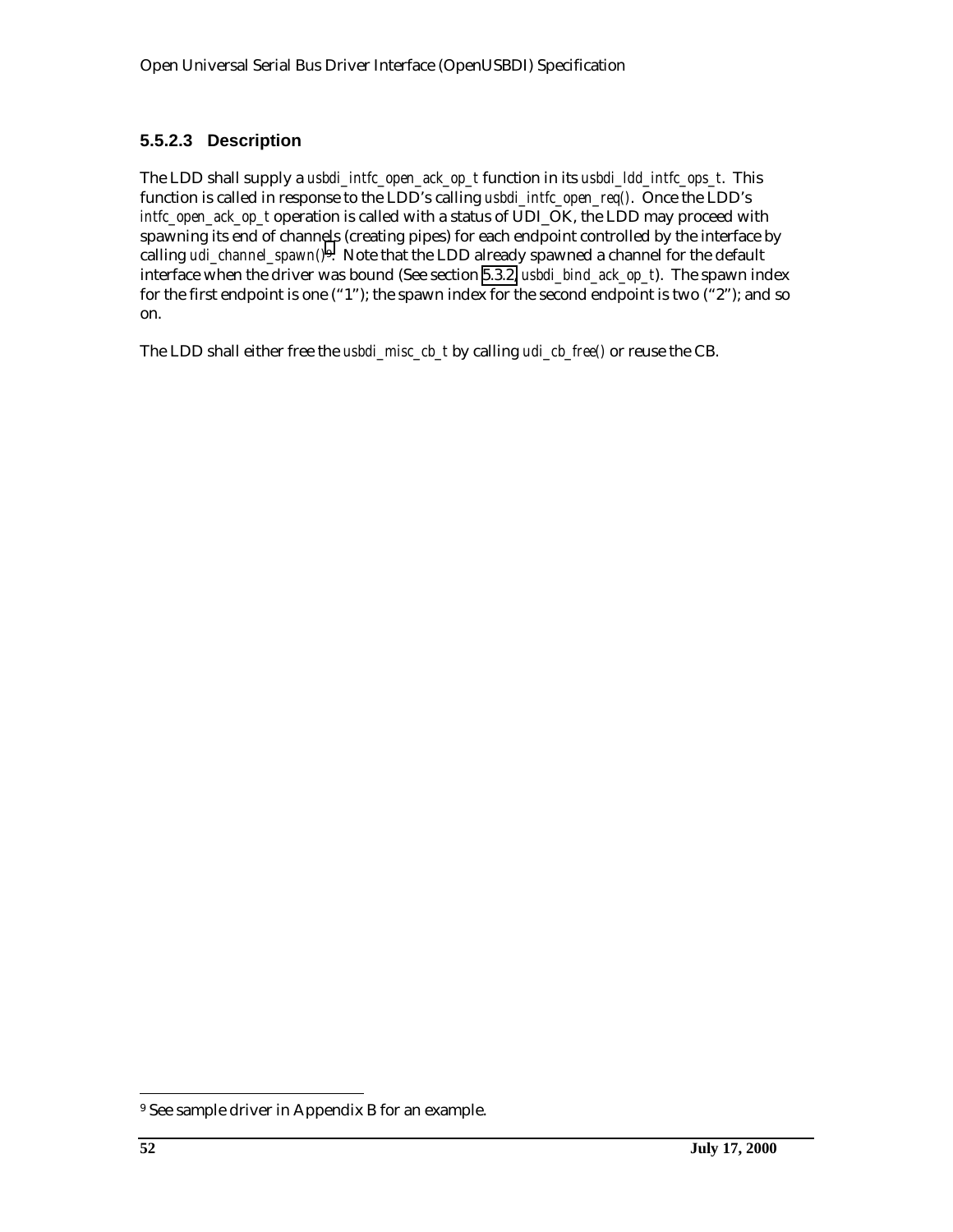## <span id="page-52-0"></span>**5.6 Closing an Interface**

Closing a USB interface results in all bandwidth for the interface being released and made available to other USB interfaces.

This section contains descriptions for the following function and *typedef*:

- *usbdi\_intfc\_close\_req*
- *usbdi\_intfc\_close\_ack\_op\_t*

The following function and *typedef* are used only by the USBD (not by the LDD). Callee-side interfaces may be derived from the caller-side interfaces by removing the first parameter, and vice versa. They are not described in this specification but are included in "[Appendix A: Include](#page-143-0) [File \(open\\_usbdi.h\)"](#page-143-0) for completeness:

- *usbdi\_intfc\_close\_req\_op\_t*
- *usbdi\_intfc\_close\_ack()*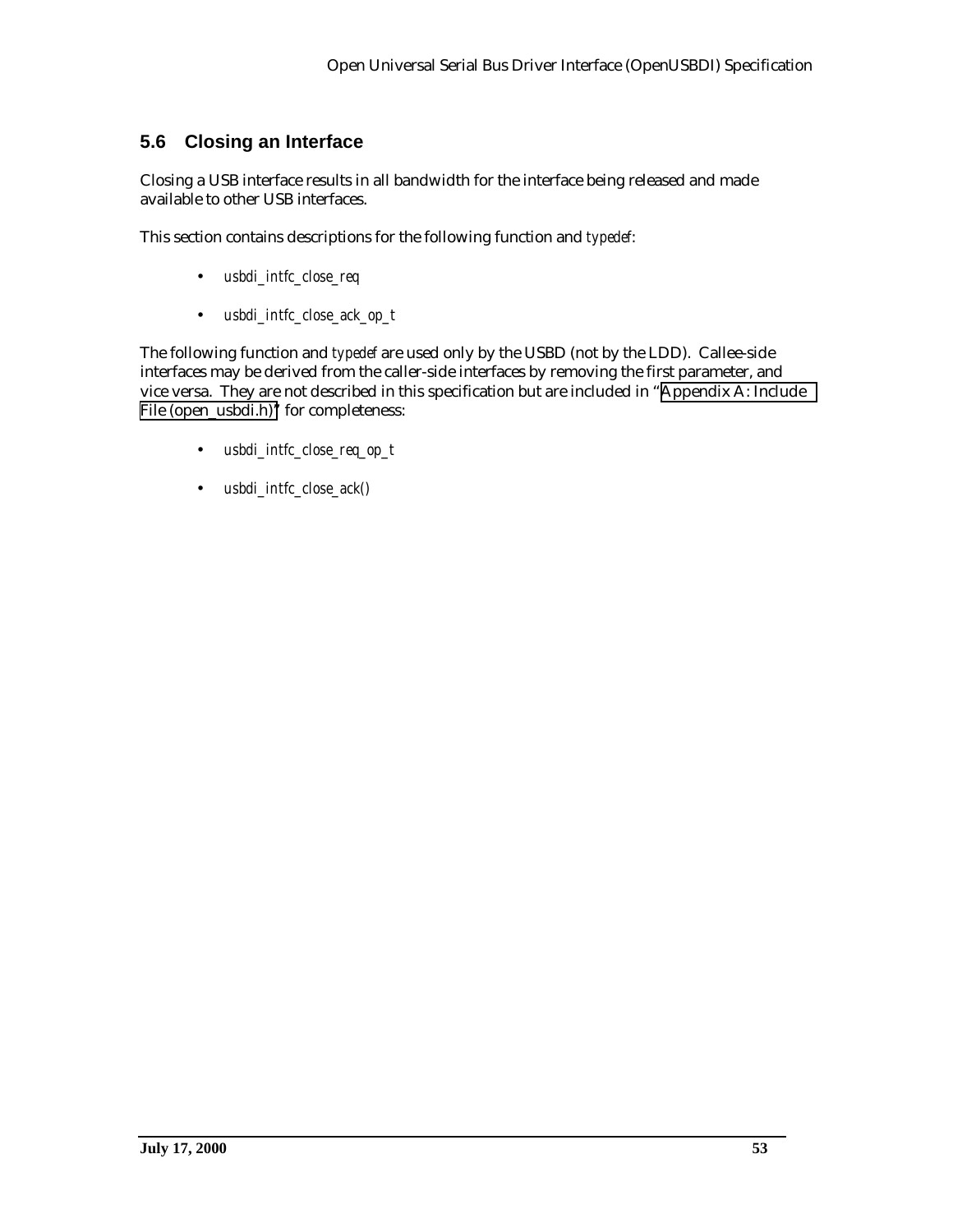5.6.1 usbdi\_intfc\_close\_req()

## *usbdi\_intfc\_close\_req()* **– Called by the LDD to close a USB interface.**

## **5.6.1.1 Synopsis**

```
#include <udi.h>
#include <open_usbdi.h>
void usbdi_intfc_close_req(
            usbdi misc cb t *cb );
```
## **5.6.1.2 Arguments**

```
usbdi misc cb t *cb Pointer to control block that was allocated by udi cb alloc() given
                             a cb_idx that was previously associated with
                             USBDI_MISC_CB_NUM and given a LDD's interface channel.
```
## **5.6.1.3 Description**

*usbdi\_intfc\_close\_req()* is called by the LDD to request that the USBD release all USB bandwidth reserved for the interface and to close the USBD end of the pipe channels. Once the LDD calls *usbdi\_intfc\_close\_req()* it may receive UDI channel event indications (UDI\_CHANNEL\_CLOSED) for the pipe channels.

The LDD shall not have outstanding requests to any pipe channels and shall not perform pipe channel operations once *usbdi\_intfc\_close\_req()* has been called.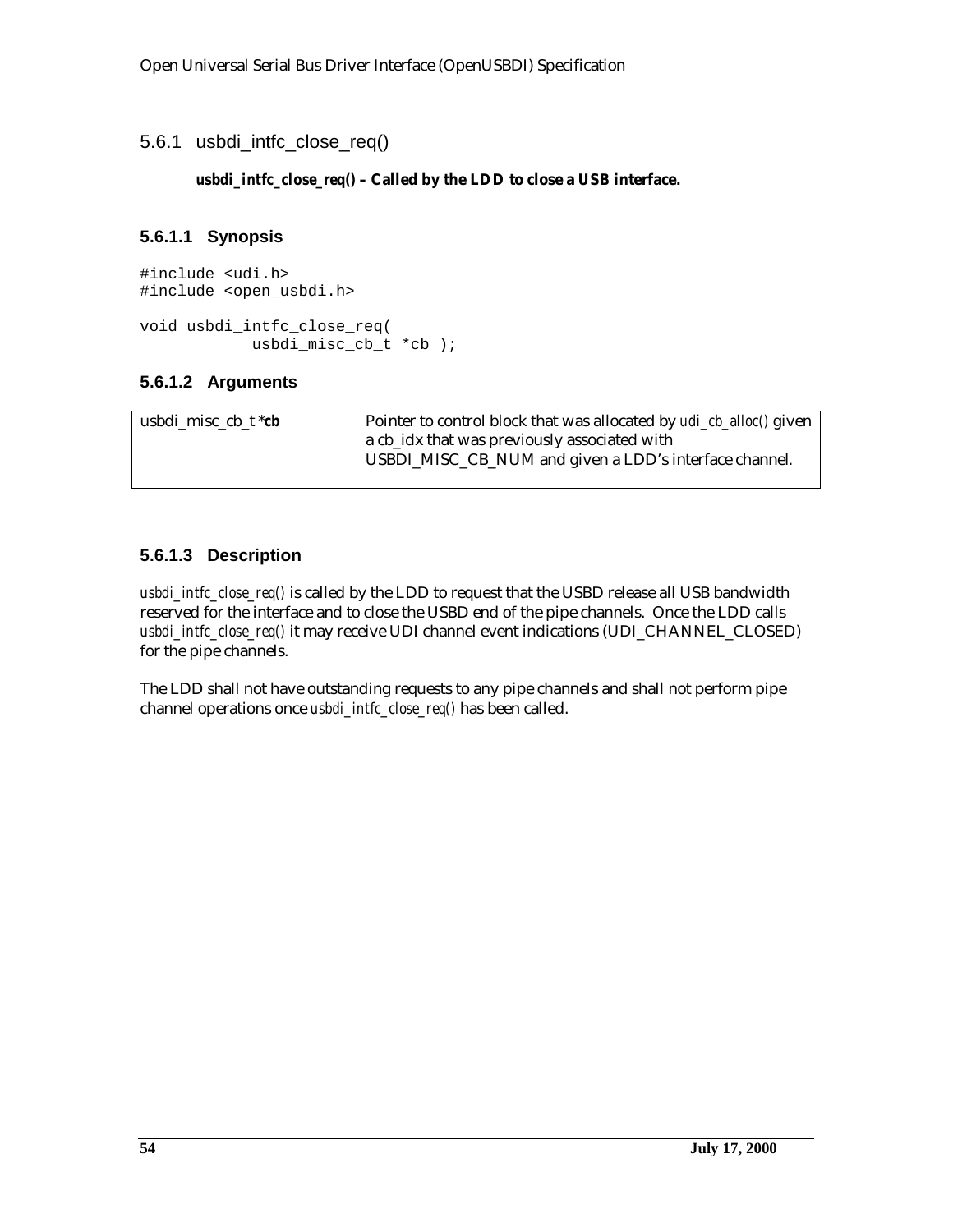5.6.2 usbdi\_intfc\_close\_ack\_op\_t

#### *usbdi\_intfc\_close\_ack\_op\_t* **–** *typedef* **for LDD supplied function called by the USBD on the completion of the close of a USB interface operation.**

### **5.6.2.1 Synopsis**

```
#include <udi.h>
#include <open_usbdi.h>
typedef
void usbdi_intfc_close_ack_op_t(
            usbdi_misc_cb_t *cb,
            udi_status_t status );
```
#### **5.6.2.2 Arguments**

| usbdi_misc_cb_t * <b>cb</b> | Pointer to control block that was passed to <i>usbdi_intfc_close_req()</i> . |
|-----------------------------|------------------------------------------------------------------------------|
| udi status t <i>status</i>  | See table below.                                                             |

| <b>RETURNED STATUS</b> | <b>DESCRIPTION</b>                          |
|------------------------|---------------------------------------------|
| UDI OK                 | Interface close request completed properly. |
| UDI_STAT_INVALID_STATE | Interface has already been closed.          |

#### **5.6.2.3 Description**

The LDD shall supply a *usbdi\_intfc\_close\_ack\_op\_t* function in its *usbdi\_ldd\_intfc\_ops\_t*. This function is called in response to the LDD's calling *usbdi\_intfc\_close\_req()*. The interface is closed if *status* is UDI\_OK.

The LDD is responsible for closing its end of the pipe channels after *usbdi\_intfc\_close\_ack\_op\_t* is called by calling *udi\_channel\_close()* for each channel.

The LDD shall either free the *usbdi\_misc\_cb\_t* by calling *udi\_cb\_free()* or reuse the CB.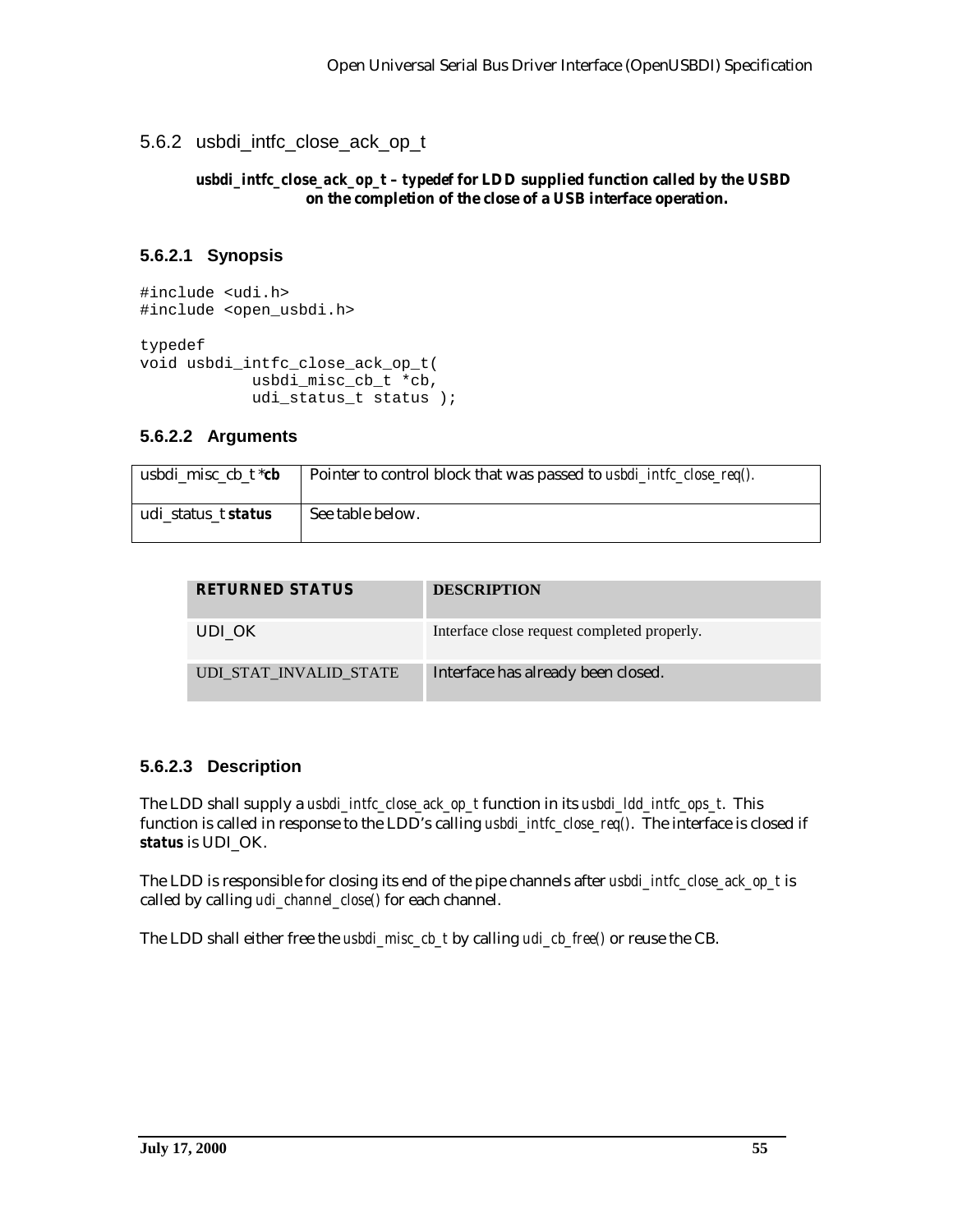## **5.7 USB Interrupt and Bulk Transfer Requests**

This section contains descriptions for the following control block, functions, and *typedefs*:

- *usbdi\_intr\_bulk\_xfer\_cb\_t*
- *usbdi\_intr\_bulk\_xfer\_req()*
- *usbdi\_intr\_bulk\_xfer\_ack\_op\_t*
- *usbdi\_intr\_bulk\_xfer\_nak\_op\_t*
- *usbdi\_intr\_bulk\_xfer\_ack\_unused()*
- *usbdi\_intr\_bulk\_xfer\_nak\_unused()*

The following functions and *typedef* are used only by the USBD (not by the LDD). Callee-side interfaces may be derived from the caller-side interfaces by removing the first parameter, and vice versa. They are not described in this specification but are included in "[Appendix A: Include](#page-143-0) [File \(open\\_usbdi.h\)"](#page-143-0) for completeness:

- *usbdi\_intr\_bulk\_xfer\_req\_op\_t*
- *usbdi\_intr\_bulk\_xfer\_ack()*
- *usbdi\_intr\_bulk\_xfer\_nak()*

Bulk endpoints are not used by low speed USB devices. See the Universal Serial Bus Specification for more information.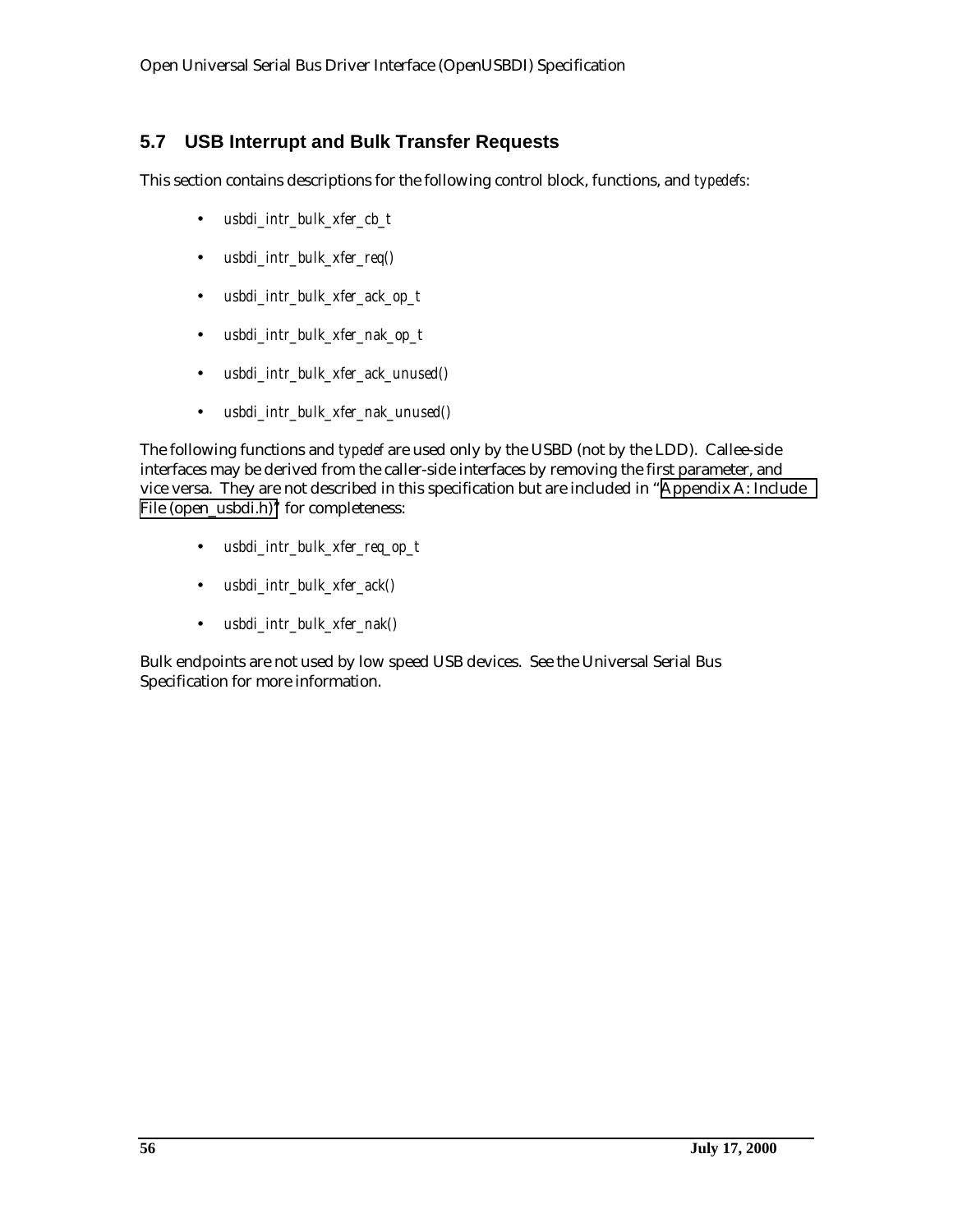5.7.1 usbdi\_intr\_bulk\_xfer\_cb\_t

#### *usbdi\_intr\_bulk\_xfer\_cb\_t* **– Used in transferring data to or from an interrupt or bulk endpoint.**

#### **5.7.1.1 Synopsis**

```
#include <udi.h>
#include <open_usbdi.h>
typedef struct {
      udi_cb_t gcb; \frac{1}{2} /* UDI generic control block */
      /*
       * data buf is set to refer to the buffer where the data
        * will be transferred to/from. The LDD sets the
        * data_buf->buf_size field to the maximum number of bytes that
        * may be transferred. To specify a zero length data transfer
        * the data_buf->buf_size shall be set by the LDD to zero.
       *
        * On completion, the USBD sets the data_buf->buf_size
        * with the actual number of bytes transferred.
        */
      udi buf t *data buf;
      /*
        * Request timeout value in milliseconds. Request timeout
        * periods begin when the USBD receives the transfer control
        * block and NOT when the host controller issues the
        * request to/from the device. A timeout value of zero
        * specifies an infinite timeout period. If a request times
        * out, it will be completed by the USBD with a status of
        * UDI_STAT_TIMEOUT. The associated pipe will be left in the
        * USBDI_STATE_STALLED state.
        */
      udi ubit32 t timeout;
      /*
        * Flags specific to this request. The valid flags for
        * interrupt and bulk requests are USBDI_XFER_IN, USBDI_XFER_OUT,
        * and USBDI_XFER_SHORT_OK
        * USBDI_XFER_SHORT_OK specifies a final transfer count that
        * is less than data_buf->buf_size will NOT generate an error
        * and will NOT stall the pipe.
        */
      udi ubit8 t xfer flags;
#define USBDI_XFER_SHORT_OK (1<<0)
#define USBDI_XFER_IN (1<<2)/* transfer data from the device */
#define USBDI_XFER_OUT (1<<3)/* transfer data to the device */
} usbdi_intr_bulk_xfer_cb_t;
```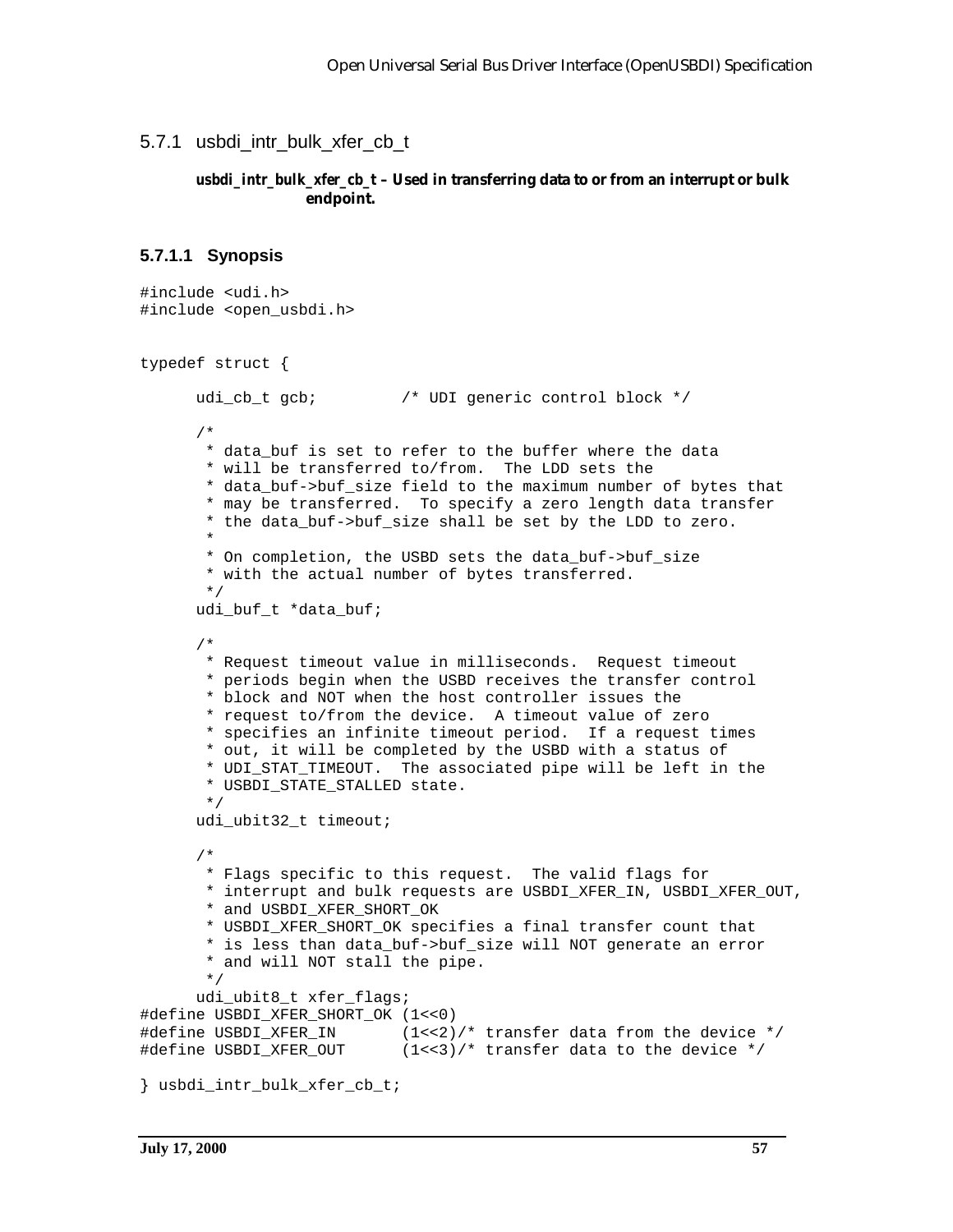#define USBDI\_INTR\_BULK\_XFER\_CB\_NUM 2

# **5.7.1.2 Description**

The interrupt and bulk transfer control block is used in OpenUSBDI operations that involve transferring data to and from bulk and interrupt endpoints.

In order to use this type of control block it must be associated with a control block index by including USBDI\_INTR\_BULK\_XFER\_CB\_NUM in a udi\_cb\_init\_t in the driver's udi\_init\_info.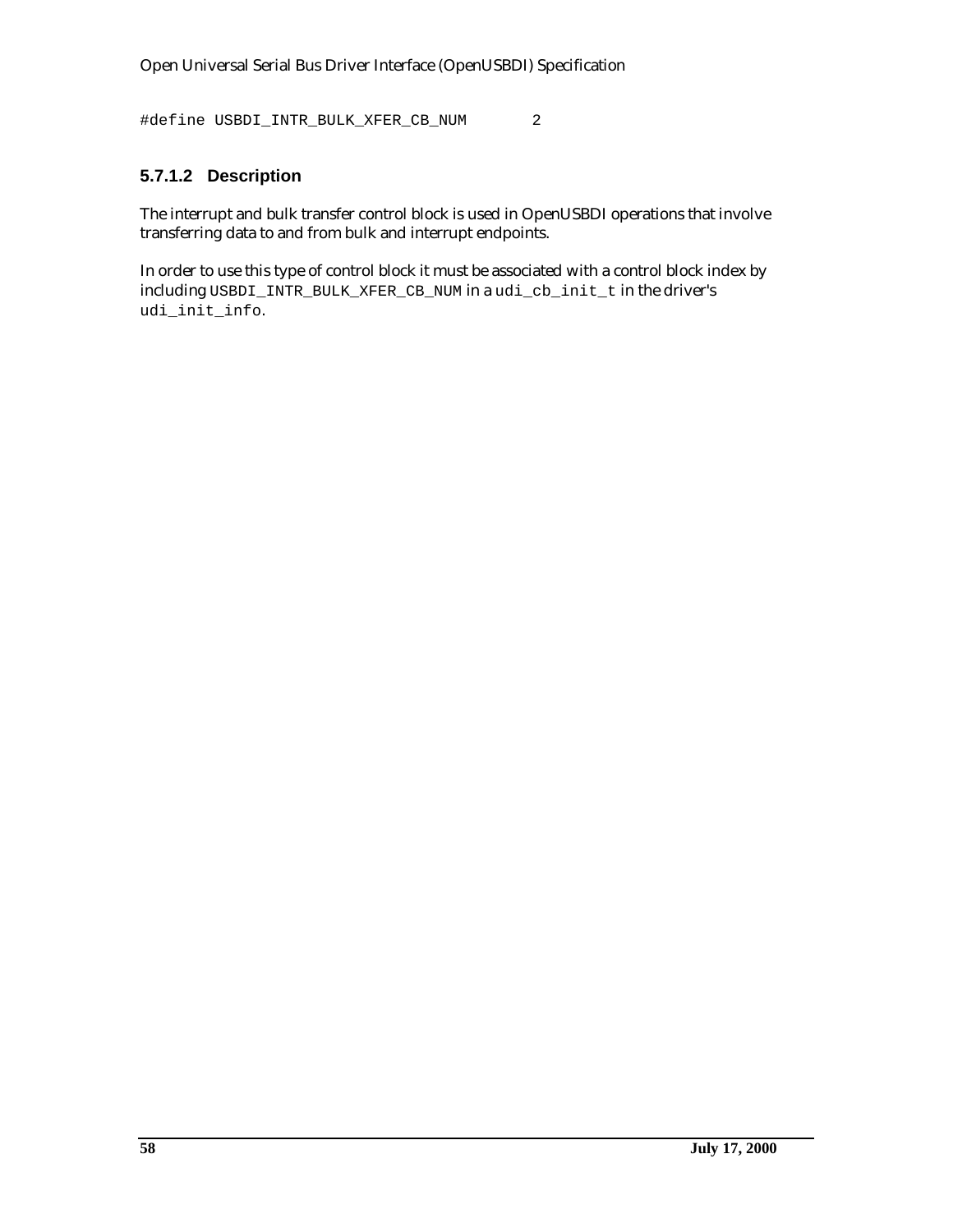5.7.2 usbdi\_intr\_bulk\_xfer\_req()

#### *usbdi\_intr\_bulk\_xfer\_req()* **– Called by the LDD to initiate a transfer with an interrupt or bulk endpoint.**

## **5.7.2.1 Synopsis**

```
#include <udi.h>
#include <open_usbdi.h>
void usbdi_intr_bulk_xfer_req(
            usbdi_intr_bulk_xfer_cb_t *cb );
```
### **5.7.2.2 Arguments**

| usbdi_intr_bulk_xfer_cb_t $*$ cb   Pointer to control block that was allocated by <i>udi_cb_alloc()</i> given |
|---------------------------------------------------------------------------------------------------------------|
| a cb_idx that was previously associated with                                                                  |
| USBDI_INTR_BULK_XFER_CB_NUM and given a LDD's pipe                                                            |
| channel.                                                                                                      |
|                                                                                                               |

### **5.7.2.3 Description**

*usbdi\_intr\_bulk\_xfer\_req()* is called by the LDD to transfer data with an interrupt or bulk endpoint.

The *data\_buf->buf\_size* field of the CB specifies the number of bytes to transfer. It shall be set to zero if no data is to be transferred. It shall be set to a positive, non-zero value if data is to be transferred.

The *data\_buf* field is set to a handle for the buffer that contains or will contain the data. For output, *data\_buf* shall contain *data\_buf->buf\_size* bytes of valid data. For input, *data\_buf* shall contain zero ("0") bytes of valid data.

The *timeout* field specifies the number of milliseconds that may pass from the time the CB is received by the USBD until the time the CB is passed to *usbdi\_intr\_bulk\_xfer\_ack\_op\_t*. This value may be zero ("0") if an infinite timeout period is needed. In this case, the USBD will never time out the request, although the CB may still be aborted by the LDD.

The *xfer\_flags* field of the CB shall be set to zero ("0"), USBDI\_XFER\_SHORT\_OK, USBDI\_XFER\_IN, and/or USBDI\_XFER\_OUT. USBDI\_XFER\_IN specifies that data will be transferred from the device to *data\_buf*. USBDI\_XFER\_OUT specifies that data will be transferred from *data\_buf* to the device. If *data\_buf->buf\_size* is greater than zero, USBDI\_XFER\_IN or USBDI\_XFER\_OUT shall be set (only one may be set). If USBDI\_XFER\_SHORT\_OK is set, and the device transfers less than *data\_buf->buf\_size* bytes, the control block will complete with a status of UDI\_OK. See Section [5.7.3,](#page-60-0) *usbdi\_intr\_bulk\_xfer\_ack\_op\_t,* for more information.

The USBD may queue the request on the pipe if the pipe's state is USBDI\_STATE\_ACTIVE or USBDI\_STATE\_STALLED. The request will be sent to the endpoint if the pipe's state is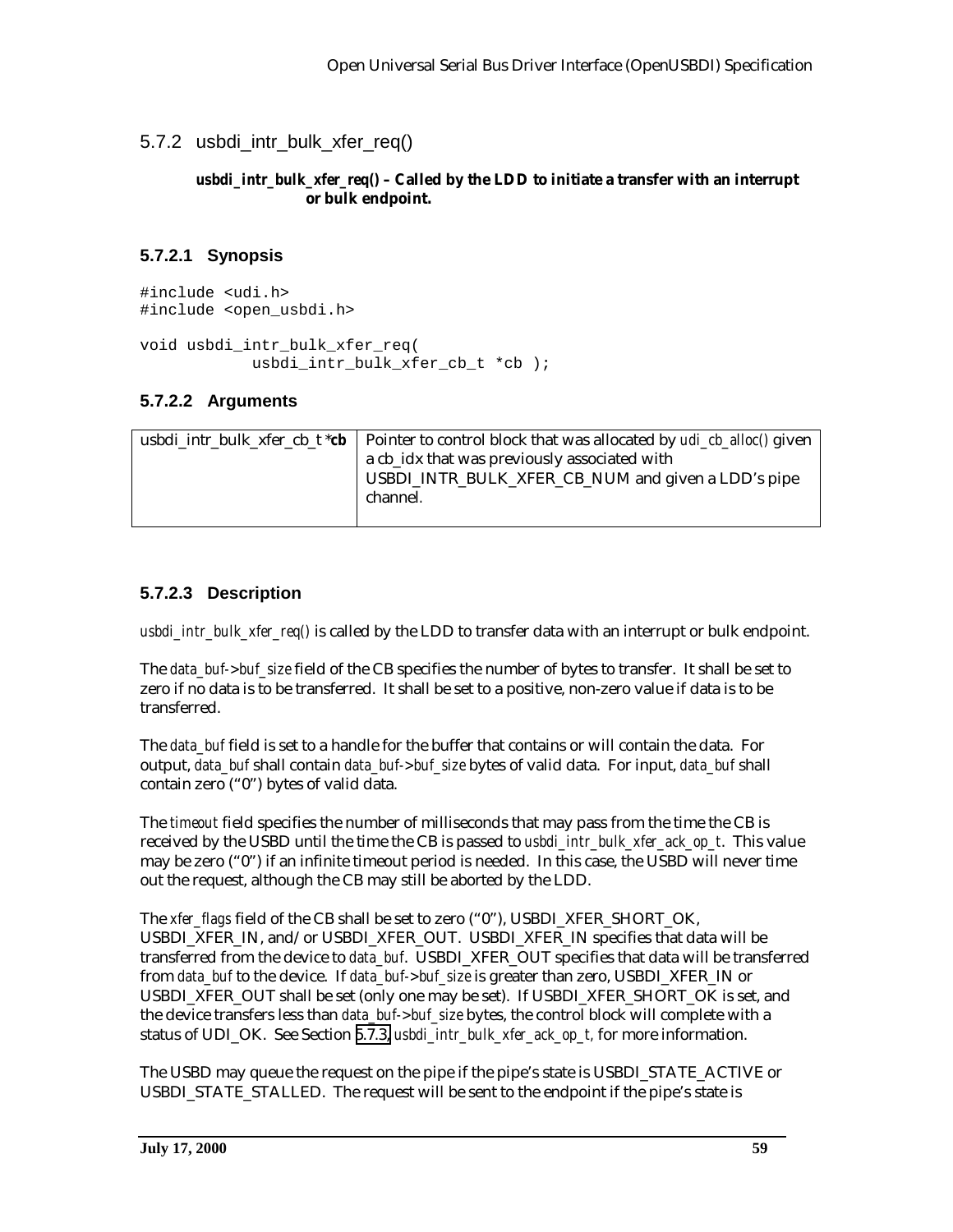USBDI\_STATE\_ACTIVE. See Section [5.17.3,](#page-109-0) *usbdi\_pipe\_state\_get\_req(),* for more information.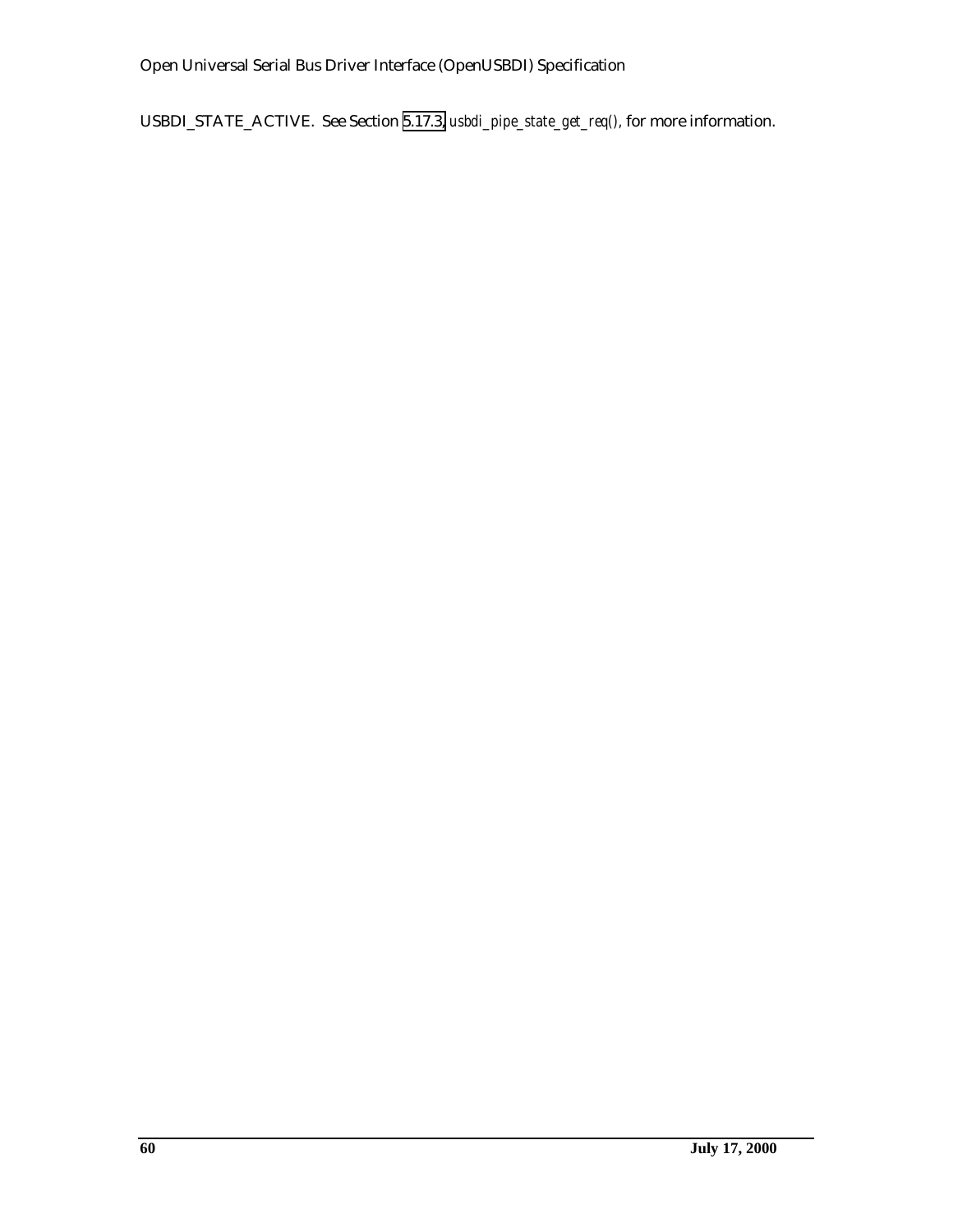<span id="page-60-0"></span>5.7.3 usbdi\_intr\_bulk\_xfer\_ack\_op\_t

#### *usbdi\_intr\_bulk\_xfer\_ack\_op\_t* **–** *typedef* **for LDD supplied function called by the USBD on the completion of an interrupt or bulk transfer operation without an error.**

## **5.7.3.1 Synopsis**

#include <udi.h> #include <open\_usbdi.h>

typedef void usbdi\_intr\_bulk\_xfer\_ack\_op\_t( usbdi\_intr\_bulk\_xfer\_cb\_t \*cb );

### **5.7.3.2 Arguments**

| usbdi intr bulk xfer cb $t * cb$ | Pointer to control block that was passed to<br>usbdi_intr_bulk_xfer_req(). |
|----------------------------------|----------------------------------------------------------------------------|
|                                  |                                                                            |

### **5.7.3.3 Description**

The LDD shall supply a *usbdi\_intr\_bulk\_xfer\_ack\_op\_t* function in its *usbdi\_ldd\_pipe\_ops\_t*. This function is called by the USBD in response to the LDD's calling *usbdi\_intr\_bulk\_xfer\_req()* on completion of the operation without an error*.*

If USBDI\_XFER\_SHORT\_OK was set in the *xfer\_flags* of the CB, then *data\_buf->buf\_size* shall be examined by the LDD to determine the actual number of bytes transferred.

The LDD shall either free the *usbdi\_intr\_bulk\_xfer\_cb\_t* by calling *udi\_cb\_free()* or reuse the CB for another call to *usbdi\_intr\_bulk\_xfer\_req()*.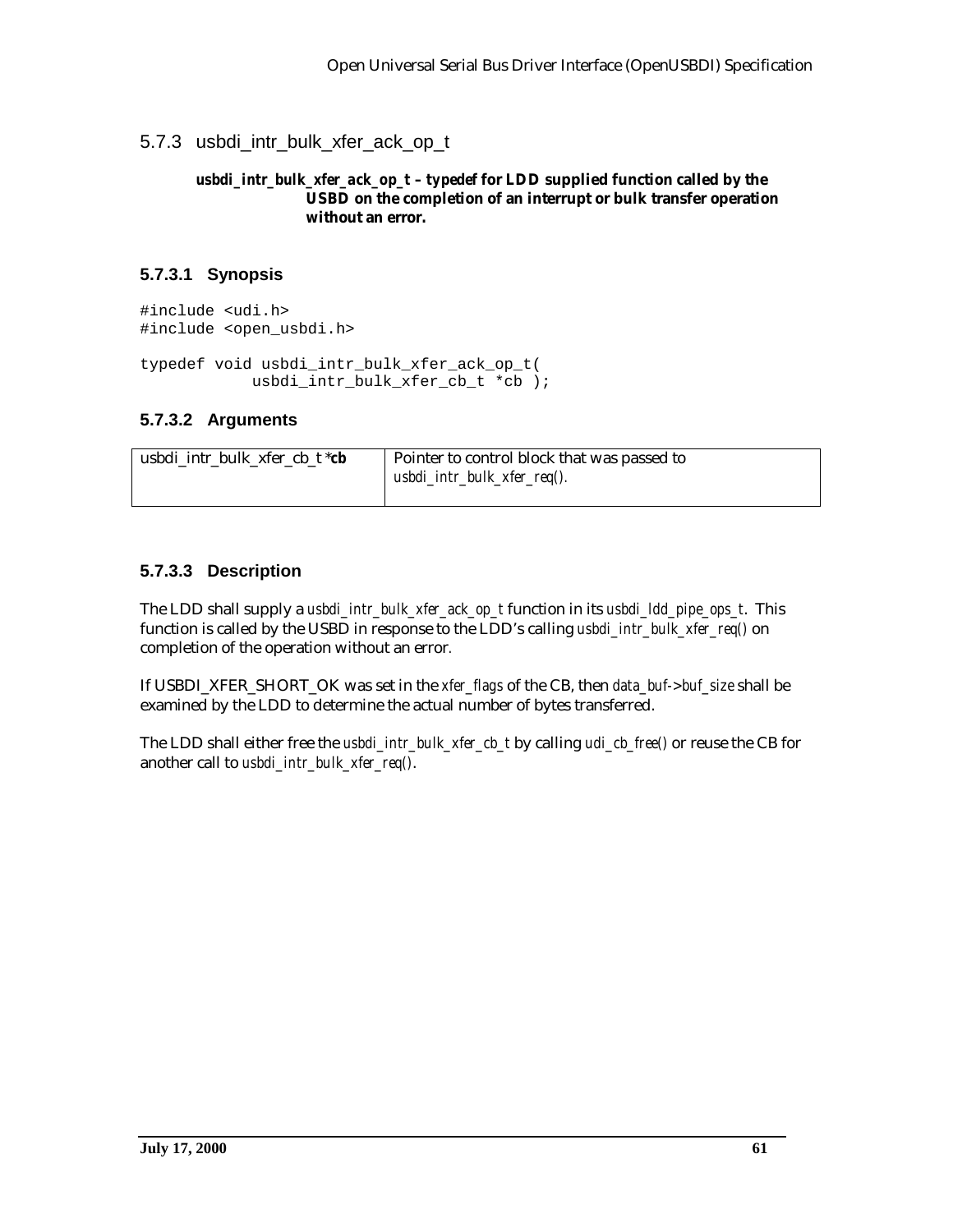5.7.4 usbdi\_intr\_bulk\_xfer\_nak\_op\_t

#### *usbdi\_intr\_bulk\_xfer\_nak\_op\_t* **–** *typedef* **for LDD supplied function called by the USBD on the completion of an interrupt or bulk transfer operation with an error.**

## **5.7.4.1 Synopsis**

#include <udi.h> #include <open\_usbdi.h>

```
typedef void usbdi_intr_bulk_xfer_nak_op_t(
           usbdi_intr_bulk_xfer_cb_t *cb,
           udi_status_t status );
```
#### **5.7.4.2 Arguments**

| usbdi_intr_bulk_xfer_cb_t *cb | Pointer to control block that was passed to<br>usbdi_intr_bulk_xfer_req(). |
|-------------------------------|----------------------------------------------------------------------------|
| udi_status_t <i>status</i>    | See table below.                                                           |

| <b>RETURNED STATUS</b>     | <b>DESCRIPTION</b>                                                                                                                                      |
|----------------------------|---------------------------------------------------------------------------------------------------------------------------------------------------------|
| USBDI_STAT_STALL           | The device responded with a USB stall.                                                                                                                  |
| <b>UDI_STAT_ABORTED</b>    | The request was successfully aborted as a result of<br>udi_channel_op_abort(), usbdi_pipe_abort_req() or<br>$usbdi\_intfc\_abort\_req()$ .              |
| UDI_STAT_INVALID_STATE     | The pipe is in the USBDI_STATE_IDLE state.                                                                                                              |
| UDI_STAT_DATA_OVERRUN      | The device attempted to transfer more data than<br>requested.                                                                                           |
| UDI_STAT_DATA_UNDERRUN     | The device transferred less data than requested and<br>USBDI_XFER_SHORT_OK was not set.                                                                 |
| UDI_STAT_TIMEOUT           | The timeout period for the request expired.                                                                                                             |
| UDI_STAT_NOT_RESPONDING    | The device is not responding or is inaccessible.                                                                                                        |
| UDI_STAT_DATA_ERROR        | An error occurred during the data transfer. The error<br>may have been due to a bit stuffing error, data toggle<br>mismatch, unexpected packet ID, etc. |
| UDI_STAT_MISTAKEN_IDENTITY | A field in the CB is invalid.                                                                                                                           |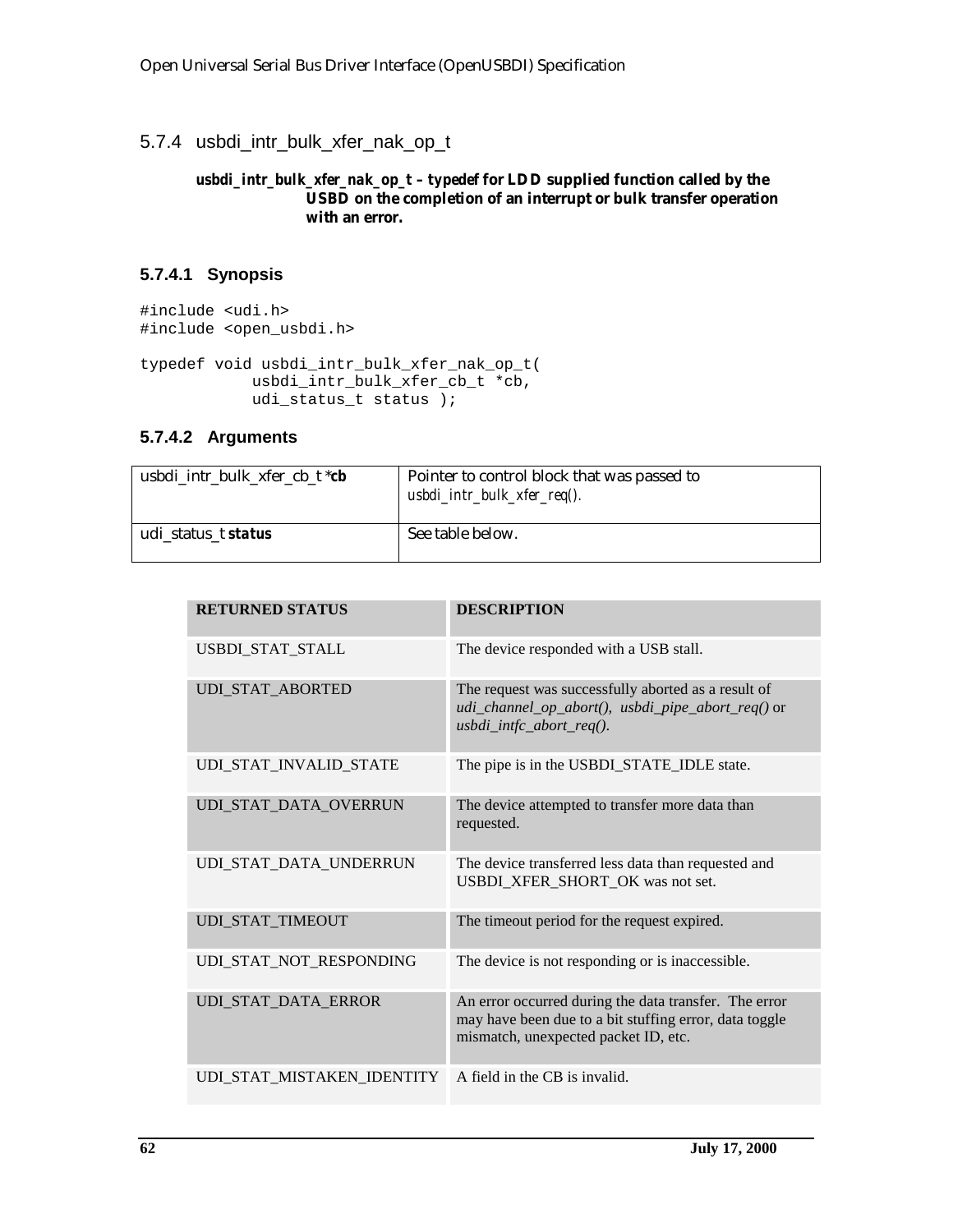## **5.7.4.3 Description**

The LDD shall supply a *usbdi\_intr\_bulk\_xfer\_nak\_op\_t* function in its *usbdi\_ldd\_pipe\_ops\_t*. This function is called in response to the LDD's calling *usbdi\_intr\_bulk\_xfer\_req()* when the operation completes with an error*.*

The state of the pipe will be set to USBDI\_STATE\_STALLED before this function is called, unless the pipe was already in the USBDI\_STATE\_STALLED state when *usbdi\_intr\_bulk\_xfer\_req()* was called. See Section [5.17,](#page-106-0) "Getting and Setting Pipe States", for more information.

The *data\_buf* value of CB shall be unchanged by the USBD. The *data\_buf* is now owned by the LDD.

The LDD shall either free the *usbdi\_intr\_bulk\_xfer\_cb\_t* by calling *udi\_cb\_free()* or reuse the CB for another call to *usbdi\_intr\_bulk\_xfer\_req()*.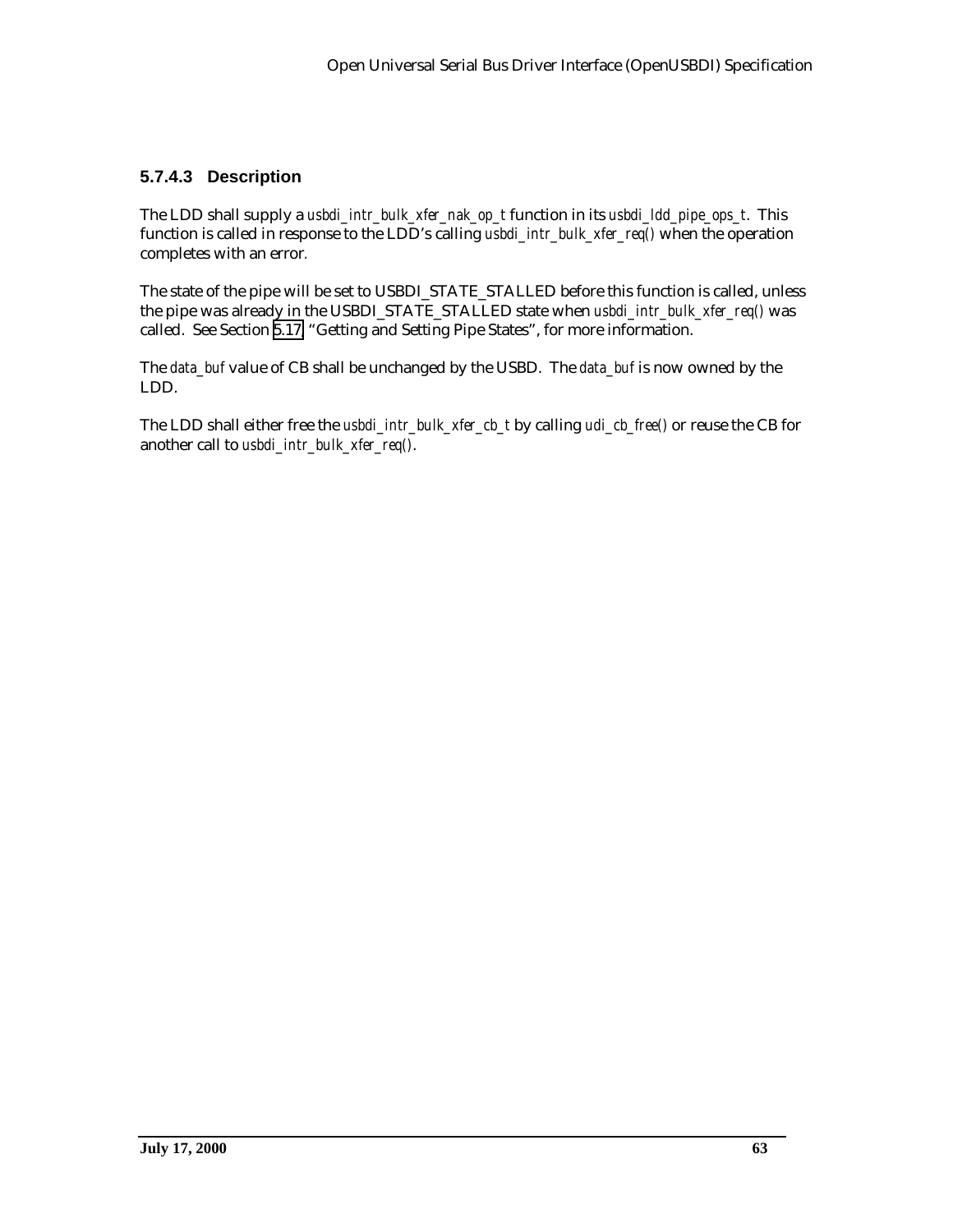## 5.7.5 usbdi\_intr\_bulk\_xfer\_ack\_unused()

### *usbdi\_intr\_bulk\_xfer\_ack\_unused()* **- Proxy for** *usbdi\_intr\_bulk\_xfer\_req()***.**

## **5.7.5.1 Synopsis**

#include <udi.h> #include <open\_usbdi.h>

usbdi\_intr\_bulk\_xfer\_ack\_op\_t usbdi\_intr\_bulk\_xfer\_ack\_unused;

## **5.7.5.2 Description**

*usbdi\_intr\_bulk\_xfer\_ack\_unused()* maybe used in the *usbdi\_ldd\_pipe\_ops\_t* as the *usbdi\_intr\_bulk\_xfer\_ack\_op* if the LDD will never call *usbdi\_intr\_bulk\_xfer\_req()*.

## 5.7.6 usbdi\_intr\_bulk\_xfer\_nak\_unused()

*usbdi\_intr\_bulk\_xfer\_nak\_unused()* **- Proxy for** *usbdi\_intr\_bulk\_xfer\_req()***.**

## **5.7.6.1 Synopsis**

#include <udi.h> #include <open\_usbdi.h>

usbdi\_intr\_bulk\_xfer\_nak\_op\_t usbdi\_intr\_bulk\_xfer\_nak\_unused;

## **5.7.6.2 Description**

*usbdi\_intr\_bulk\_xfer\_nak\_unused()* maybe used in the *usbdi\_ldd\_pipe\_ops\_t* as the *usbdi\_intr\_bulk\_xfer\_nak\_op* if the LDD will never call *usbdi\_intr\_bulk\_xfer\_req()*.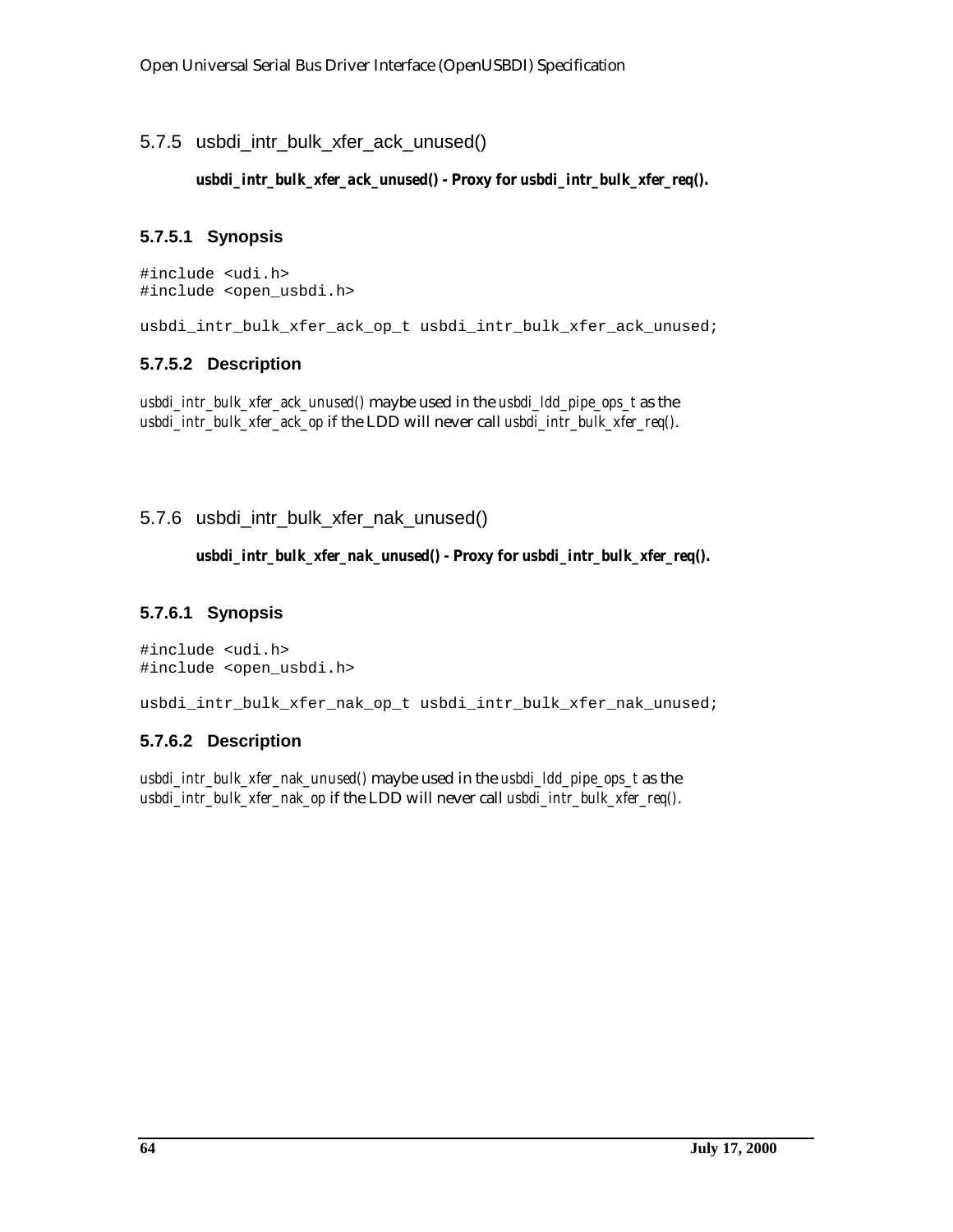# **5.8 USB Control Transfer Requests**

This section contains descriptions for the following control block, functions, and *typedefs*:

- *usbdi\_control\_xfer\_cb\_t*
- *usbdi\_control\_xfer\_req()*
- *usbdi\_control\_xfer\_ack\_op\_t*
- *usbdi\_control\_xfer\_ack\_unused()*

The following function and *typedef* are used only by the USBD (not by the LDD). Callee-side interfaces may be derived from the caller-side interfaces by removing the first parameter, and vice versa. They are not described in this specification but are included in "[Appendix A: Include](#page-143-0) [File \(open\\_usbdi.h\)"](#page-143-0) for completeness:

- *usbdi\_control\_xfer\_req\_op\_t*
- *usbdi\_control\_xfer\_ack()*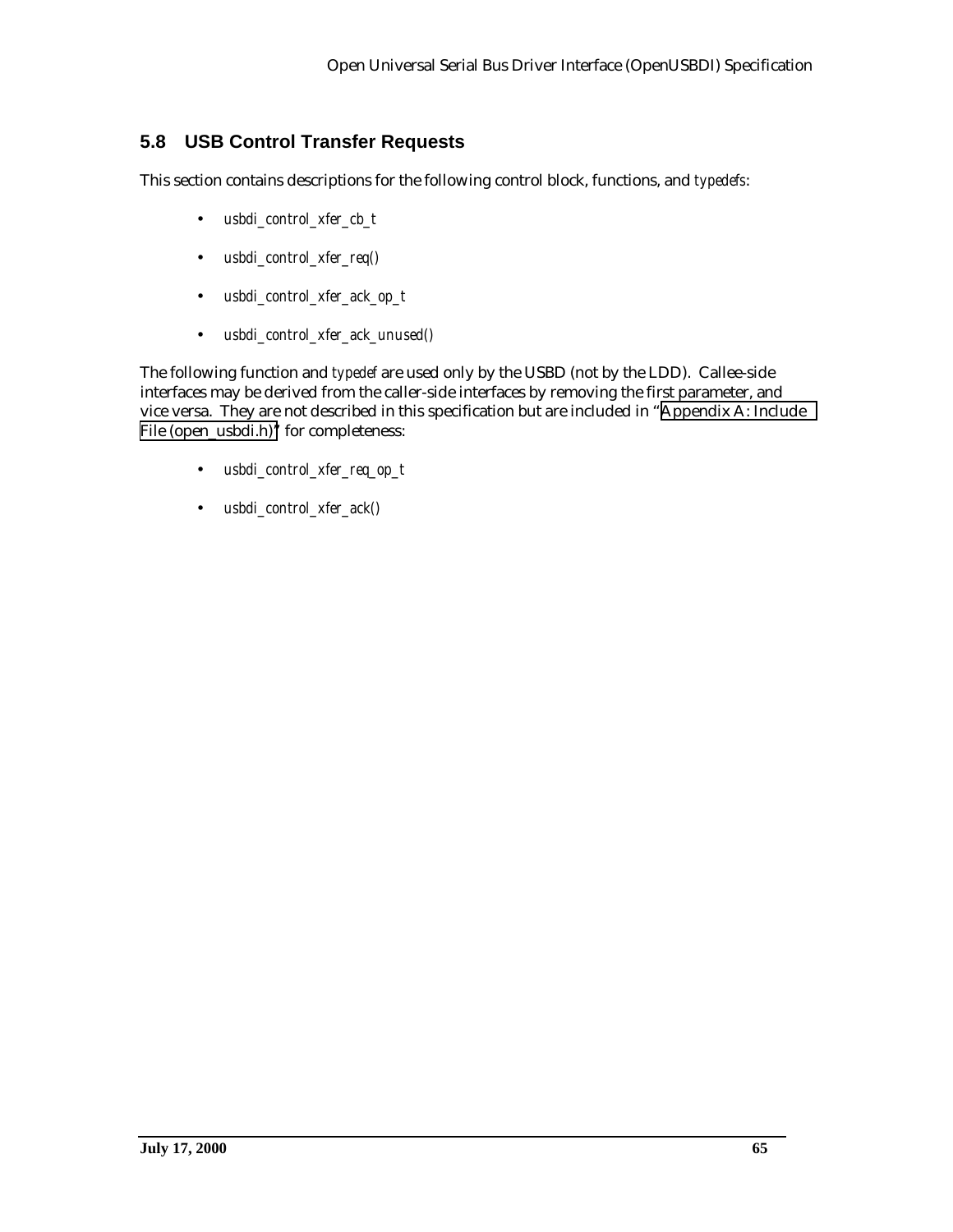#### 5.8.1 usbdi\_control\_xfer\_cb\_t

#### *usbdi\_control\_xfer\_cb\_t* **– Used in transferring data to or from a control endpoint.**

#### **5.8.1.1 Synopsis**

```
typedef struct {
      udi_cb_t gcb; /* UDI generic control block */
      /*
        * The "request" union is provided to support control endpoints
        * other than the default that may not use the usb_device_request_t
        * request format. This is the data that will be sent to the
        * device during the set up phase of the control request.
        */
      union {
            /* Used by the default endpoint */
            usb_device_request_t device_request;
            /* Used by control endpoints other than the default */
            udi_ubit8_t request[8];
      } request;
      /*
        * data_buf points to the associated buffer to be used during the
       * data phase transfer (if any). The LDD sets data buf->buf size
        * to the maximum number of bytes that may be transferred during the
        * data phase. To specify a zero length data transfer
        * data_buf->buf_size shall be set by the LDD to zero.
       *
        * On completion the USBD sets data_buf->buf_size
        * with the actual number of bytes transferred.
        */
      udi_buf_t *data_buf;
      /*
        * Request timeout value in milliseconds. Request timeout periods
        * begin when the USBD receives the control block
        * and NOT when the host controller issues the request to the
        * device. A timeout value of zero specifies an infinite timeout
        * period. If a request times out, it will be completed by the
        * USBD with a status of UDI_STAT_TIMEOUT. Non-default pipes will be
        * left in the USBDI_STATE_STALLED state. Default pipe's state will
       * not be changed, remaining in the USBDI STATE ACTIVE state.
        */
      udi_ubit32_t timeout;
      /*
        * Flags specific to this control request. The LDD shall set
        * the direction of the transfer during the data phase (if any).
        * by setting USBDI_XFER_IN or USBDI_XFER_OUT.
        * USBDI_XFER_SHORT_OK is also a valid flag.
        * See usbdi_intr_bulk_xfer_cb_t for flag defines.
```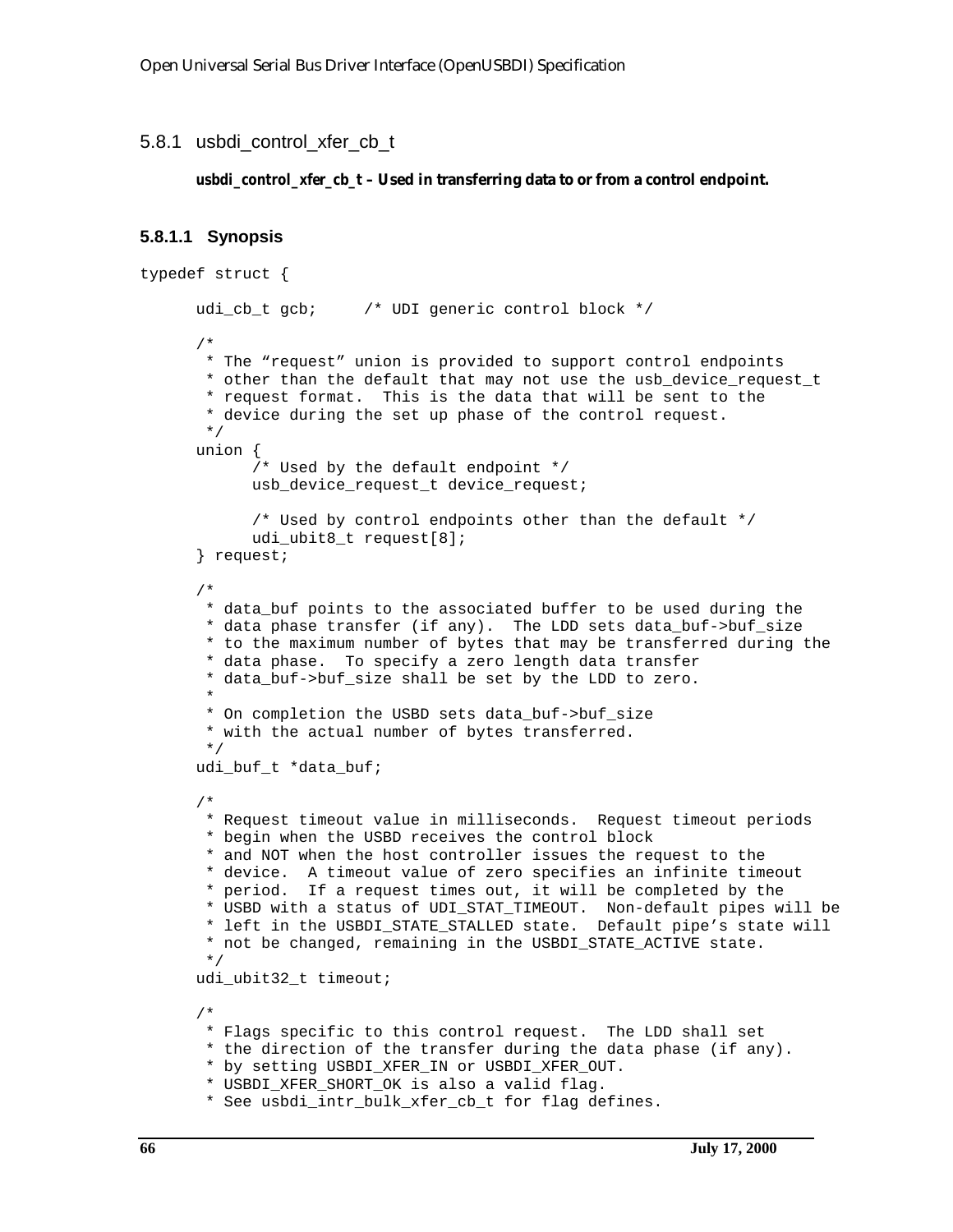```
 */
     udi_ubit8_t xfer_flags;
} usbdi_control_xfer_cb_t;
#define USBDI_CONTROL_XFER_CB_NUM 3
```
## **5.8.1.2 Description**

The control transfer control block is used in OpenUSBDI operations that involve transferring data to and from control endpoints.

In order to use this type of control block it must be associated with a control block index by including USBDI\_CONTROL\_XFER\_CB\_NUM in a udi\_cb\_init\_t in the driver's udi\_init\_info.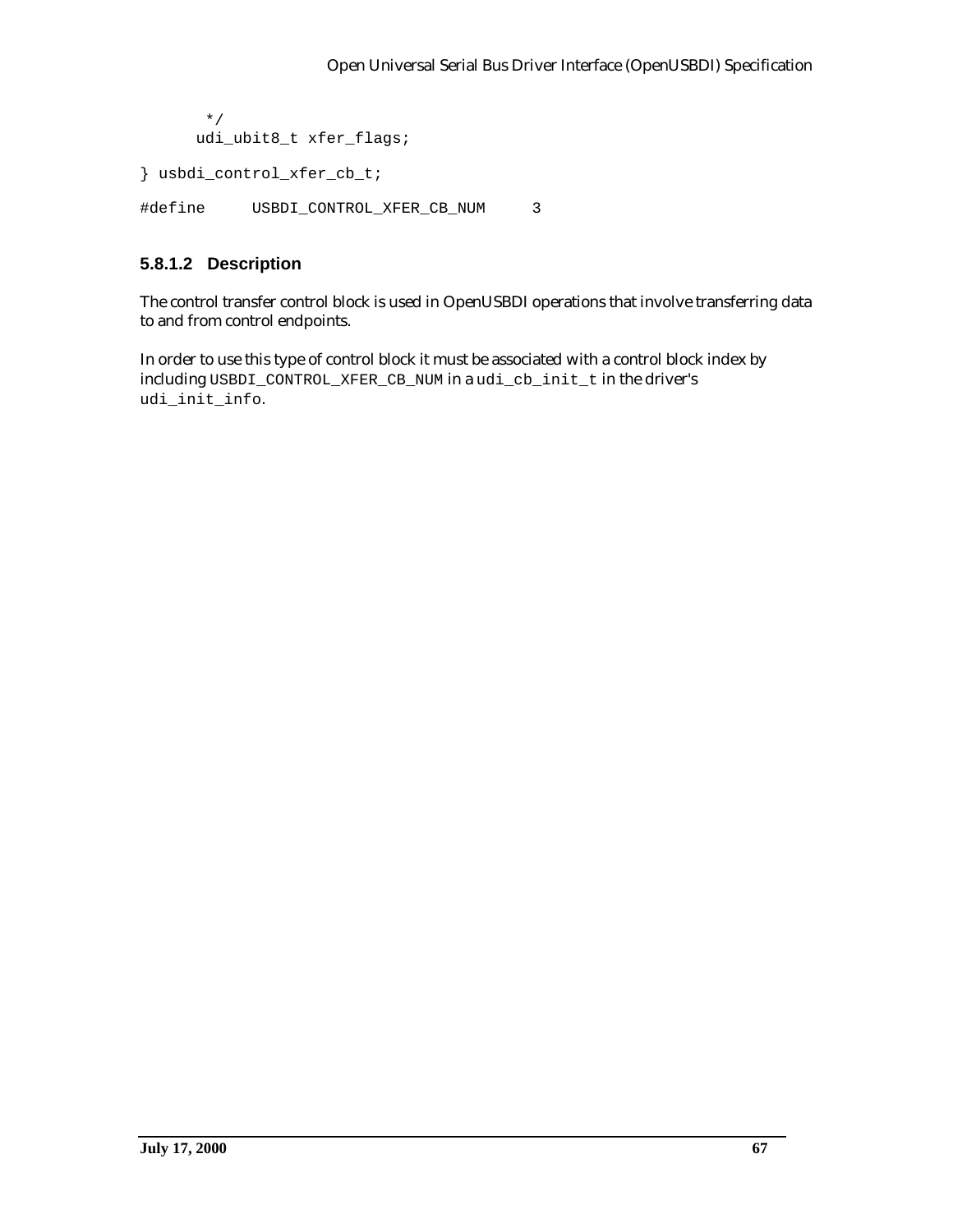5.8.2 usbdi\_control\_xfer\_req()

#### *usbdi\_control\_xfer\_req()* **– Called by the LDD to initiate a transfer with a control endpoint.**

### **5.8.2.1 Synopsis**

```
#include <udi.h>
#include <open_usbdi.h>
void usbdi_control_xfer_req(
            usbdi_control_xfer_cb_t *cb );
```
### **5.8.2.2 Arguments**

| usbdi control xfer cb $t * cb$ | Pointer to control block that was allocated by <i>udi_cb_alloc()</i> given |
|--------------------------------|----------------------------------------------------------------------------|
|                                | a cb_idx that was previously associated with                               |
|                                | USBDI_CONTROL_XFER_CB_NUM and given a LDD's pipe                           |
|                                | channel.                                                                   |
|                                |                                                                            |

### **5.8.2.3 Description**

*usbdi\_control\_xfer\_req()* is called by the LDD to communicate with a control endpoint. This may be the default endpoint or any other control endpoint.

If the CB is being sent to the default endpoint, the request shall be set up using the *usb\_device\_request\_t*. If the CB is being sent to a control endpoint other than the default, the LDD may use either the *usb\_device\_request\_t* or the *request* array. Regardless, the number of bytes in the request shall total eight. (See the Universal Serial Bus Specification for more information on control device requests.)

The *data* buf->buf size field specifies the number of bytes to transfer. It may be set to zero ("0") if no data is to be transferred. It shall be set to a positive, non-zero value if data is to be transferred.

The *data\_buf* field of the CB points to the buffer that contains or will contain the data. If *data\_buf- >buf\_size* is greater than zero, *data\_buf* shall point to a buffer that is large enough to accommodate *data\_buf->buf\_size* bytes.

The *timeout* field of the CB specifies the number of milliseconds that may pass from the time the CB is received by the USBD until the time the CB is passed to *usbdi\_control\_xfer\_ack\_op\_t*. This value may be zero ("0") if an infinite timeout period is needed. In this case, the USBD will never time out the request.

The *xfer\_flags* field of the CB shall be set to zero ("0"), USBDI\_XFER\_SHORT\_OK, USBDI\_XFER\_IN, and/or USBDI\_XFER\_OUT. USBDI\_XFER\_IN specifies that, during the data phase of the control transfer, data will be transferred from the device to *data\_buf*. USBDI\_XFER\_OUT specifies that, during the data phase, data will be transferred from *data\_buf* to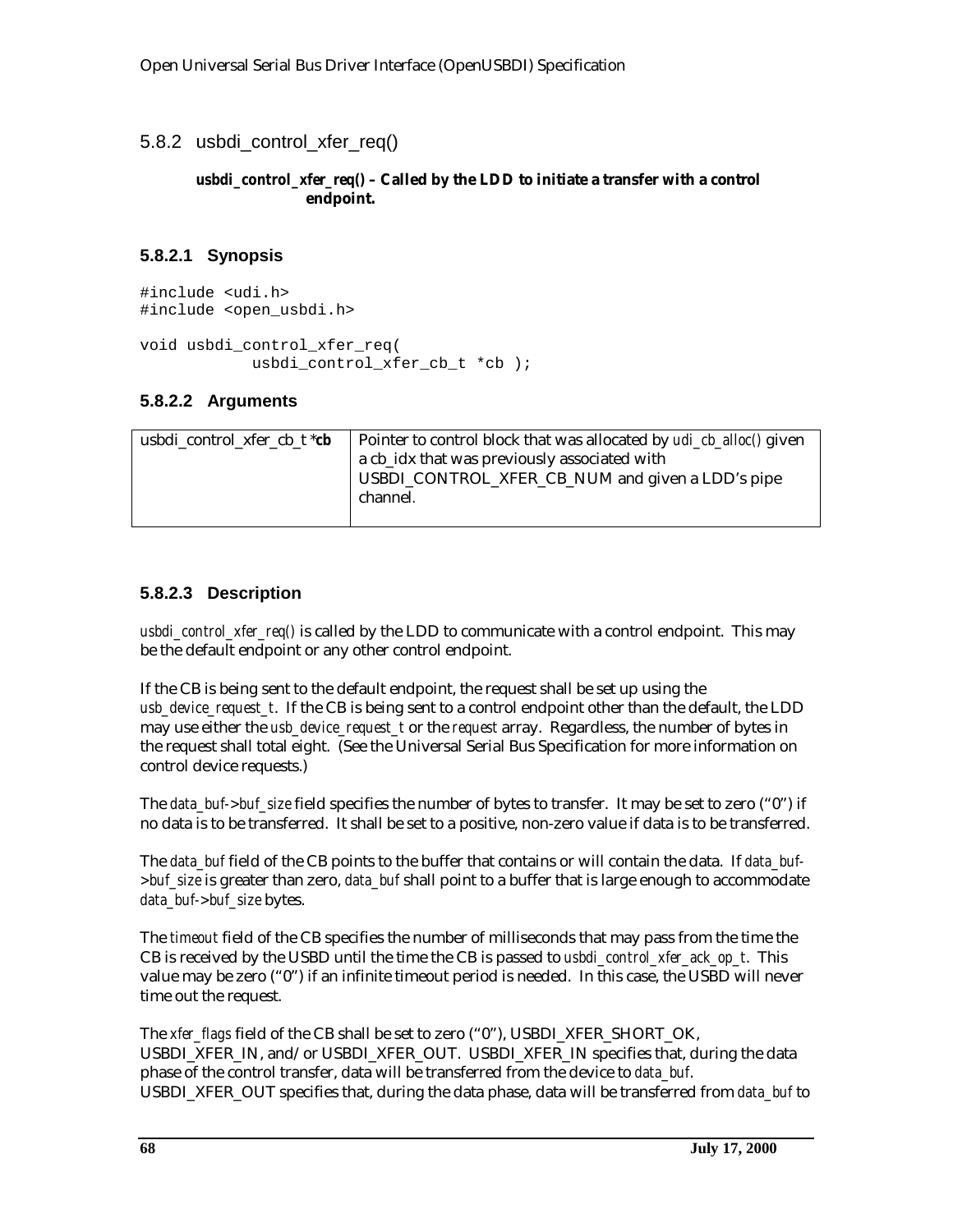the device. If *data\_buf->buf\_size* is greater than zero, USBDI\_XFER\_IN or USBDI\_XFER\_OUT shall be set (only one may be set). If USBDI\_XFER\_SHORT\_OK is set, and the device transfers less than *data\_buf->buf\_size* bytes, the control block will complete with a status of UDI\_OK. See Section [5.8.3,](#page-69-0) *usbdi\_control\_xfer\_ack\_op\_t,* for more information.

The USBD may queue the request on the pipe if the pipe's state is USBDI\_STATE\_ACTIVE or USBDI\_STATE\_STALLED. The request will be sent to the endpoint if the pipe's state is USBDI\_STATE\_ACTIVE. See Section [5.17.3,](#page-109-0) *usbdi\_pipe\_state\_get\_req(),* for more information.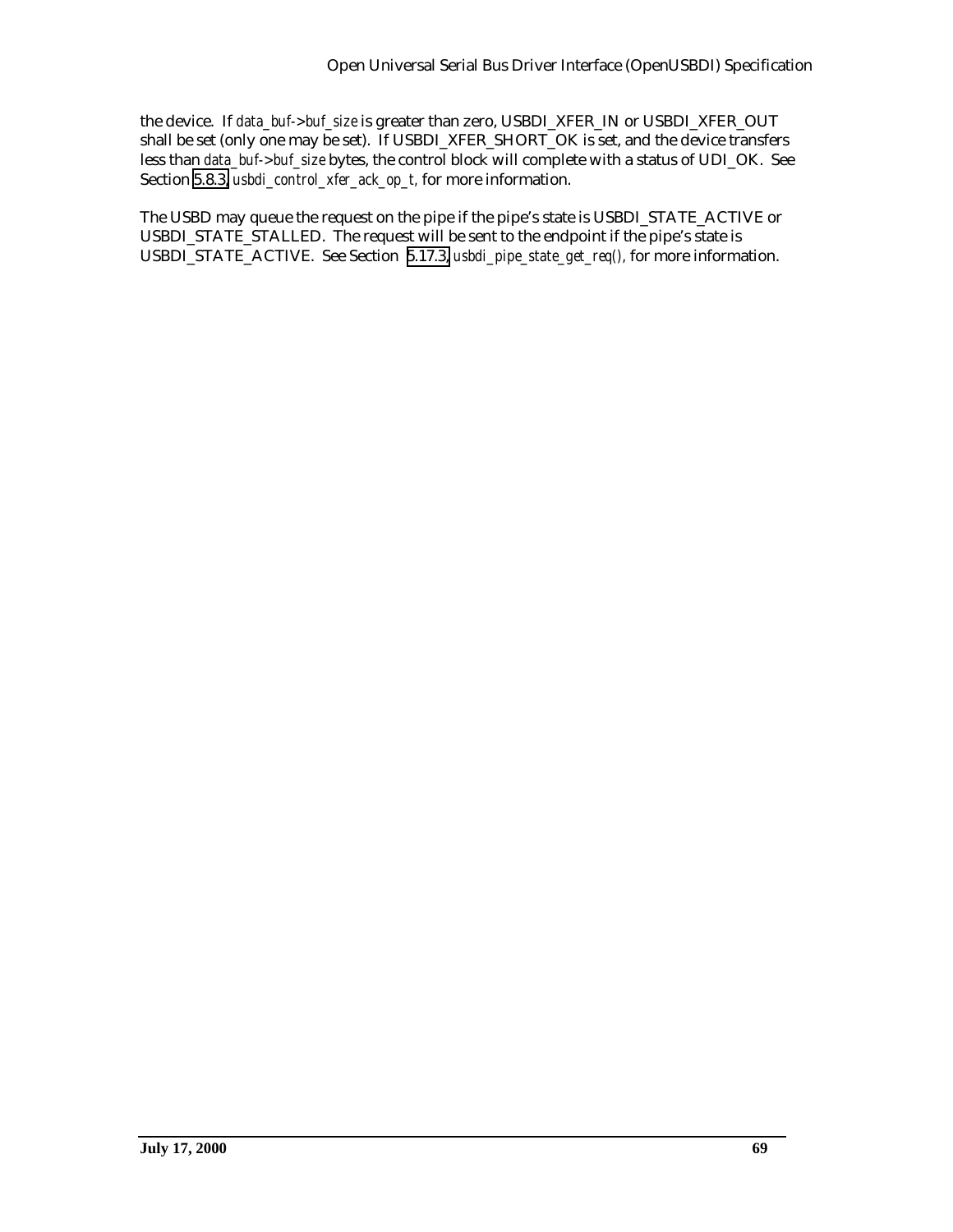#### <span id="page-69-0"></span>5.8.3 usbdi\_control\_xfer\_ack\_op\_t

#### *usbdi\_control\_xfer\_ack\_op\_t* **–** *typedef* **for LDD supplied function called by the USBD when a transfer to a control endpoint completes with or without an error.**

### **5.8.3.1 Synopsis**

```
#include <udi.h>
#include <open_usbdi.h>
```

```
typedef
void usbdi_control_xfer_ack_op_t(
           usbdi_control_xfer_cb_t *cb,
            udi_status_t status );
```
### **5.8.3.2 Arguments**

| usbdi_control_xfer_cb_t $*$ <b>cb</b> | Pointer to the control block that was passed to<br>$usbdi\_control\_xfer\_req()$ . |
|---------------------------------------|------------------------------------------------------------------------------------|
| udi_status_t <i>status</i>            | See table below.                                                                   |

| <b>RETURNED STATUS</b>  | <b>DESCRIPTION</b>                                                                                                                          |
|-------------------------|---------------------------------------------------------------------------------------------------------------------------------------------|
| <b>UDI_OK</b>           | The request completed without an error.                                                                                                     |
| USBDI_STAT_STALL        | The device responded with a USB stall.                                                                                                      |
| <b>UDI_STAT_ABORTED</b> | The request was successfully aborted as a result of<br>udi_channel_op_abort(), usbdi_pipe_abort_req(), or<br>$usbdi\_intfc\_abort\_req()$ . |
| UDI_STAT_INVALID_STATE  | The pipe is in the USBDI_STATE_IDLE state.                                                                                                  |
| UDI_STAT_DATA_OVERRUN   | The device attempted to transfer more data than<br>requested.                                                                               |
| UDI_STAT_DATA_UNDERRUN  | The device transferred less data than requested and<br>USBDI_XFER_SHORT_OK was not set.                                                     |
| UDI_STAT_TIMEOUT        | The timeout period for the request expired.                                                                                                 |
| UDI_STAT_NOT_RESPONDING | The device is not responding or is inaccessible.                                                                                            |
| UDI_STAT_DATA_ERROR     | An error occurred during the data transfer. The error<br>may have been due to a bit stuffing error, data toggle                             |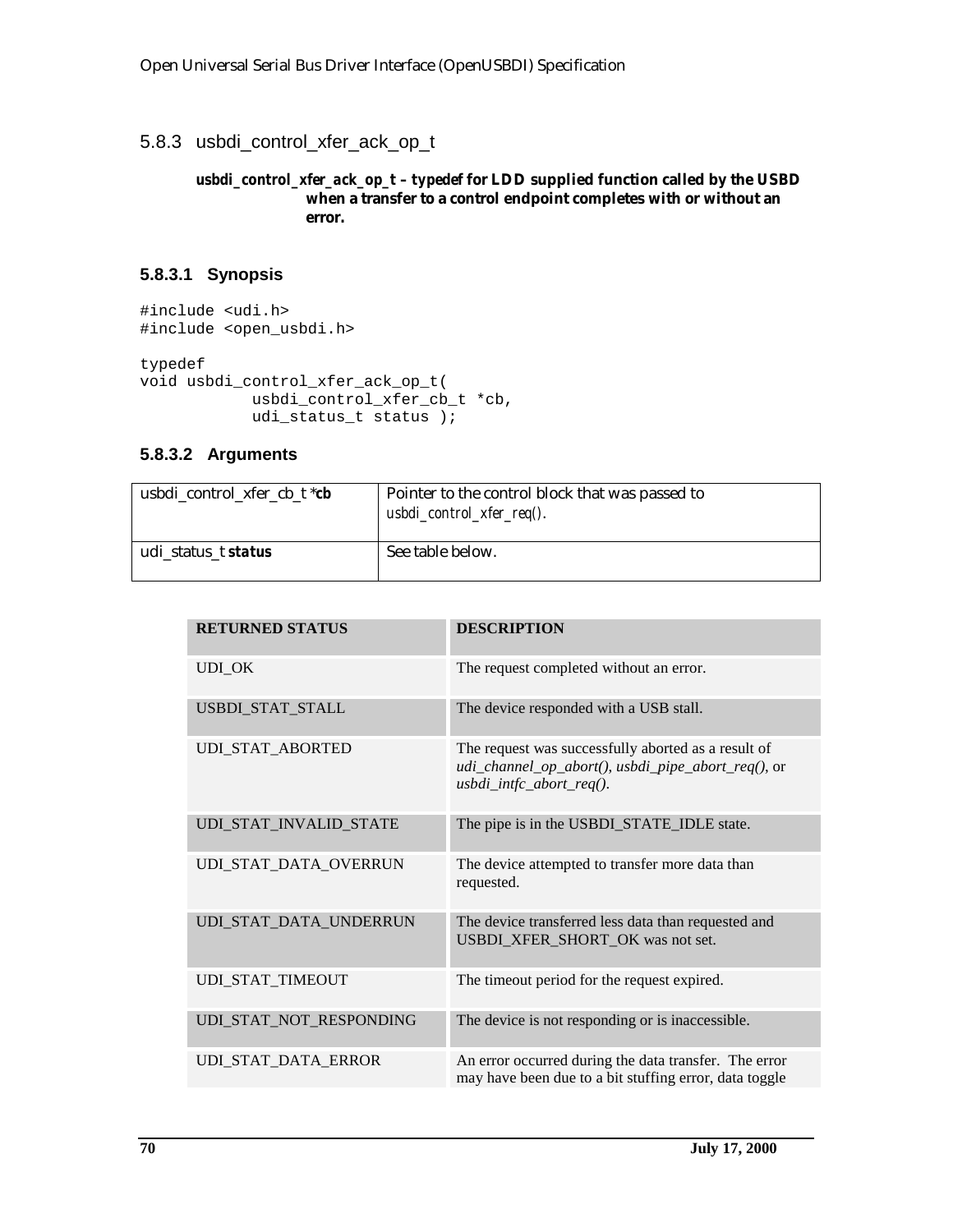|                            | mismatch, unexpected packet ID, etc.       |
|----------------------------|--------------------------------------------|
| UDI STAT MISTAKEN IDENTITY | The CB contains a field with invalid data. |

### **5.8.3.3 Description**

The LDD shall supply a *usbdi\_control\_xfer\_ack\_op\_t* function in its *usbdi\_ldd\_pipe\_ops\_t*. This function is called in response to the LDD's calling *usbdi\_control\_xfer\_req()* when the operation completes with or without an error*.*

If USBDI\_XFER\_SHORT\_OK was set in the *xfer\_flags* of the *usbdi\_control\_xfer\_cb\_t,* then *data\_buf- >buf\_size* shall be examined to determine the actual number of bytes transferred. In all cases, *data\_buf->buf\_size* will contain the actual number of bytes transferred during the data phase.

If an error occurred the state of the pipe shall be set by the USBD to USBDI\_STATE\_STALLED before this function is called, unless the pipe was already in the USBDI\_STATE\_STALLED state when *usbdi\_control\_xfer\_req()* was called. See Section [5.17,](#page-106-0) "Getting and Setting Pipe States", for more information.

The LDD shall either free the CB by calling *udi\_cb\_free()* or reuse the CB for another call to *usbdi\_control\_xfer\_req()*.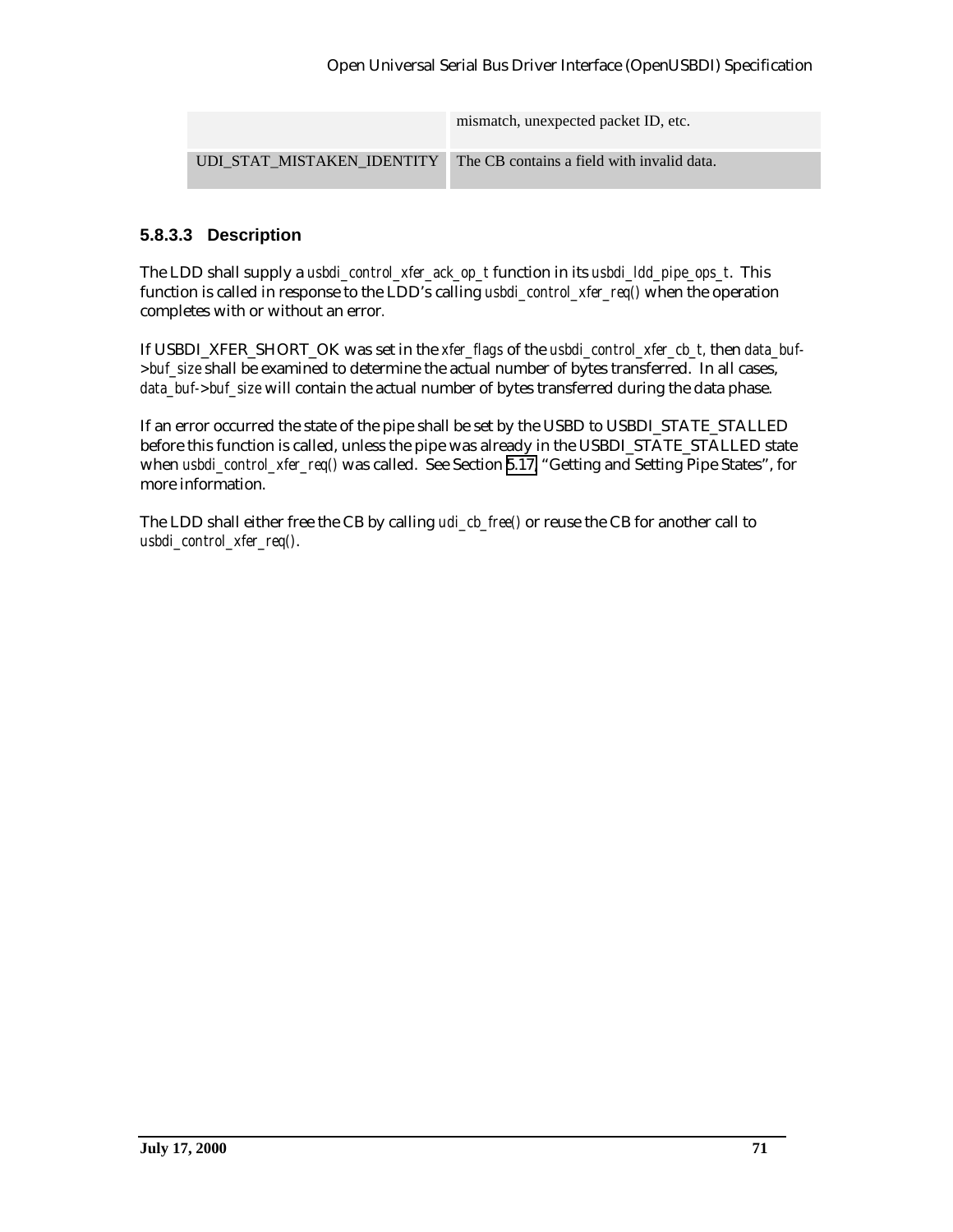#### 5.8.4 usbdi\_control\_xfer\_ack\_unused()

#### *usbdi\_control\_xfer\_ack\_unused()* **- Proxy for** *usbdi\_control\_xfer\_req()***.**

### **5.8.4.1 Synopsis**

#include <udi.h> #include <open\_usbdi.h>

usbdi\_control\_xfer\_ack\_op\_t usbdi\_control\_xfer\_ack\_unused;

## **5.8.4.2 Description**

*usbdi\_control\_xfer\_ack\_unused()* may be used in the *usbdi\_ldd\_pipe\_ops\_t* as the *usbdi\_control\_xfer\_ack\_op* if the LDD will never call *usbdi\_control\_xfer\_req()*.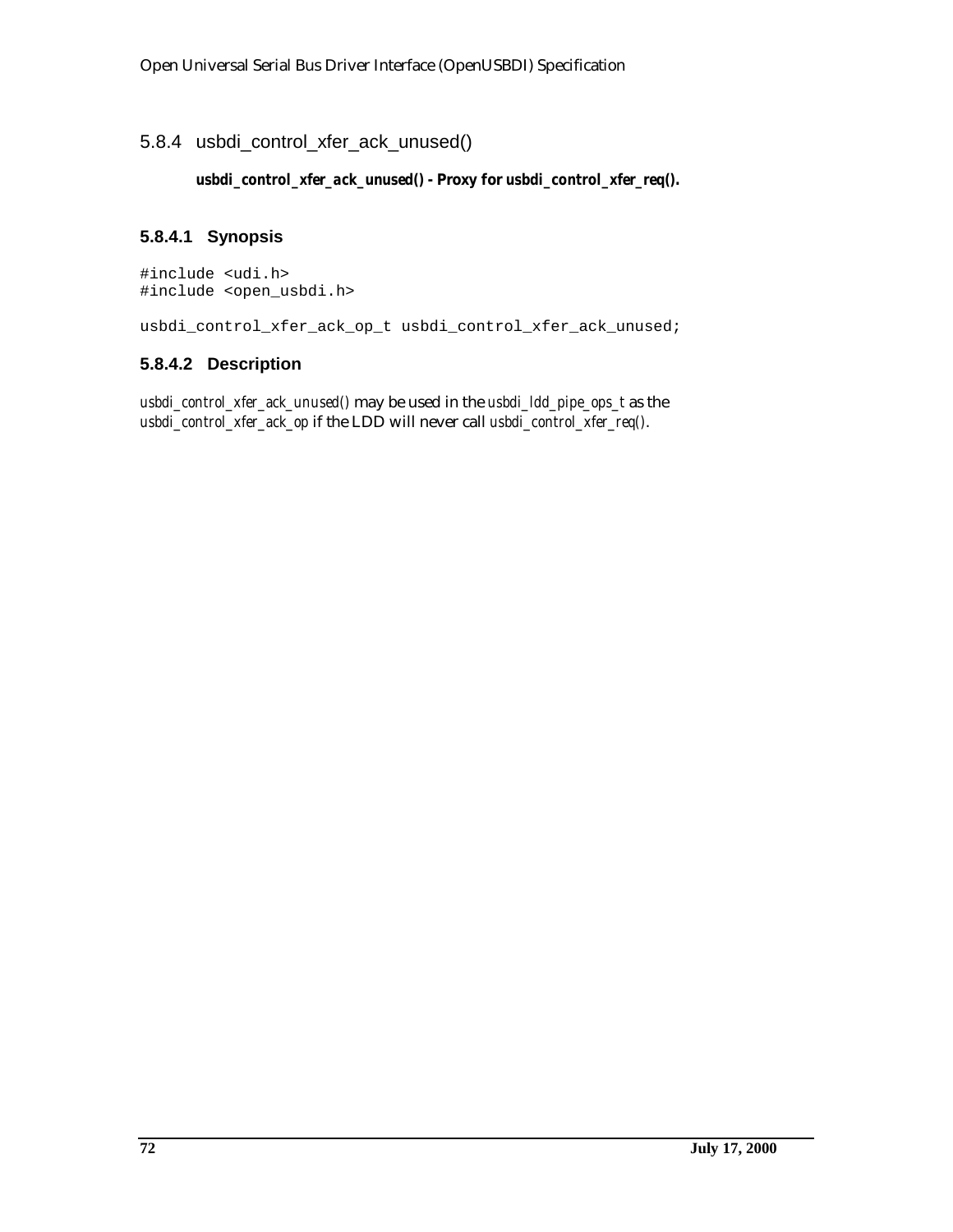# **5.9 USB Isochronous Transfer Requests**

This section contains descriptions for the following functions and *typedefs*:

- *usbdi\_isoc\_frame\_request\_t*
- *usbdi\_isoc\_xfer\_cb\_t*
- *usbdi\_isoc\_xfer\_req()*
- *usbdi\_isoc\_xfer\_ack\_op\_t*
- *usbdi\_isoc\_xfer\_nak\_op\_t*
- *usbdi\_isoc\_xfer\_ack\_unused()*
- *usbdi\_isoc\_xfer\_nak\_unused()*

The following functions and *typedef* are used only by the USBD (not by the LDD). Callee-side interfaces may be derived from the caller-side interfaces by removing the first parameter, and vice versa. They are not described in this specification but are included in "[Appendix A: Include](#page-143-0) [File \(open\\_usbdi.h\)"](#page-143-0) for completeness:

- *usbdi\_isoc\_xfer\_req\_op\_t*
- *usbdi\_isoc\_xfer\_ack()*
- *usbdi\_isoc\_xfer\_nak()*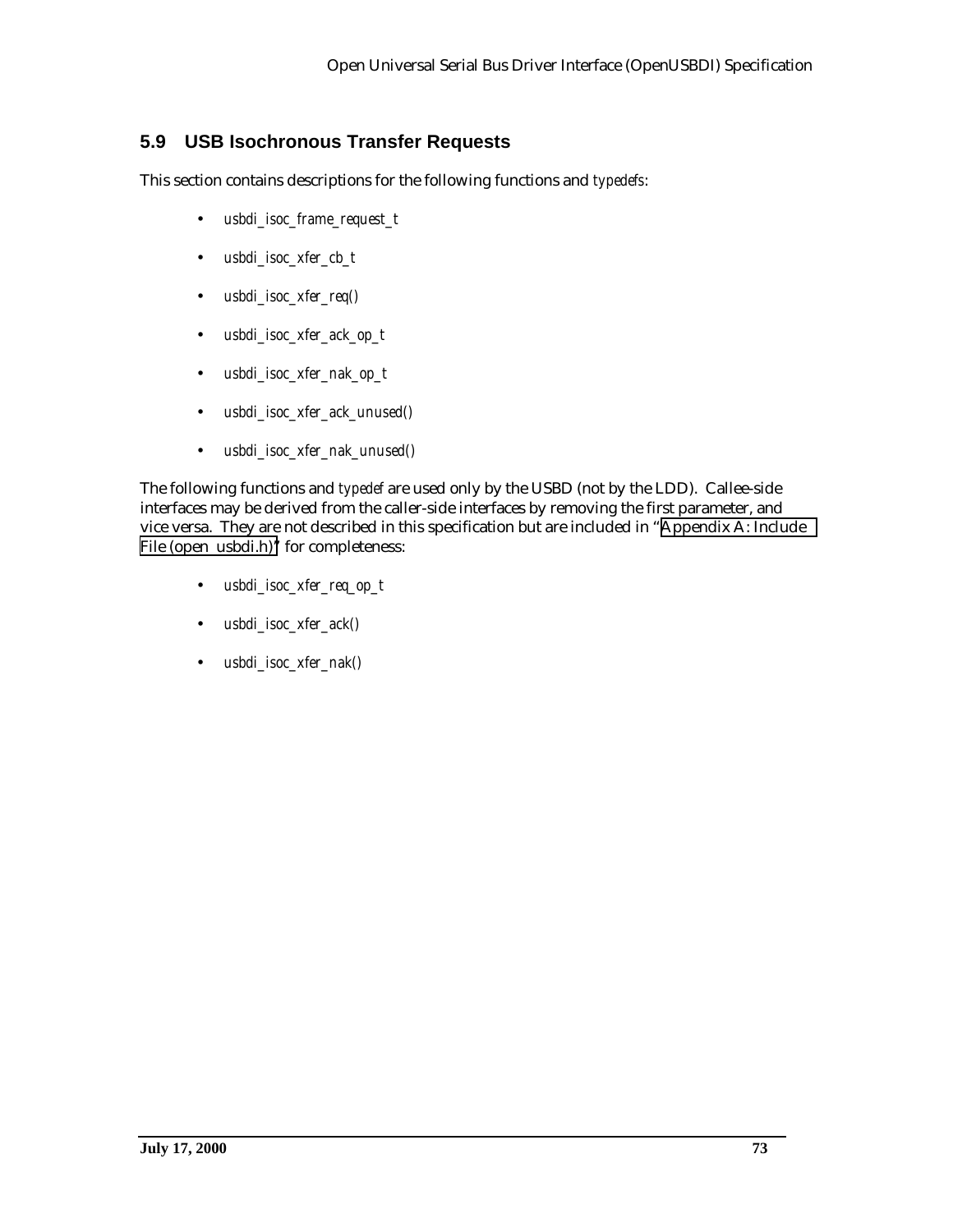# 5.9.1 usbdi\_isoc\_frame\_request\_t

An array of structures of type *usbdi\_isoc\_frame\_request\_t* will be allocated automatically when the *usbdi\_isoc\_xfer\_cb\_t* is allocated. Each element of this array describes a single isochronous transfer to/from the logical USB device.

The *usbdi\_isoc\_frame\_request\_t* contains two fields, one describing the length of the data to be transferred (specified by the LDD), and one that will receive the status of the transfer (filled in by the USBD on completion of the transfer operation). Figure 11 shows this arrangement.





The number of elements allocated for the array is dependant on the *inline\_size* field of the LDD's *udi\_cb\_init\_t* structure for the isochronous control block. In this field, the LDD fills in the number of bytes that is to be allocated for the entire array :

<inline size> = <number of elements> \* sizeof(usbdi\_isoc\_frame\_request\_t)

```
typedef struct {
```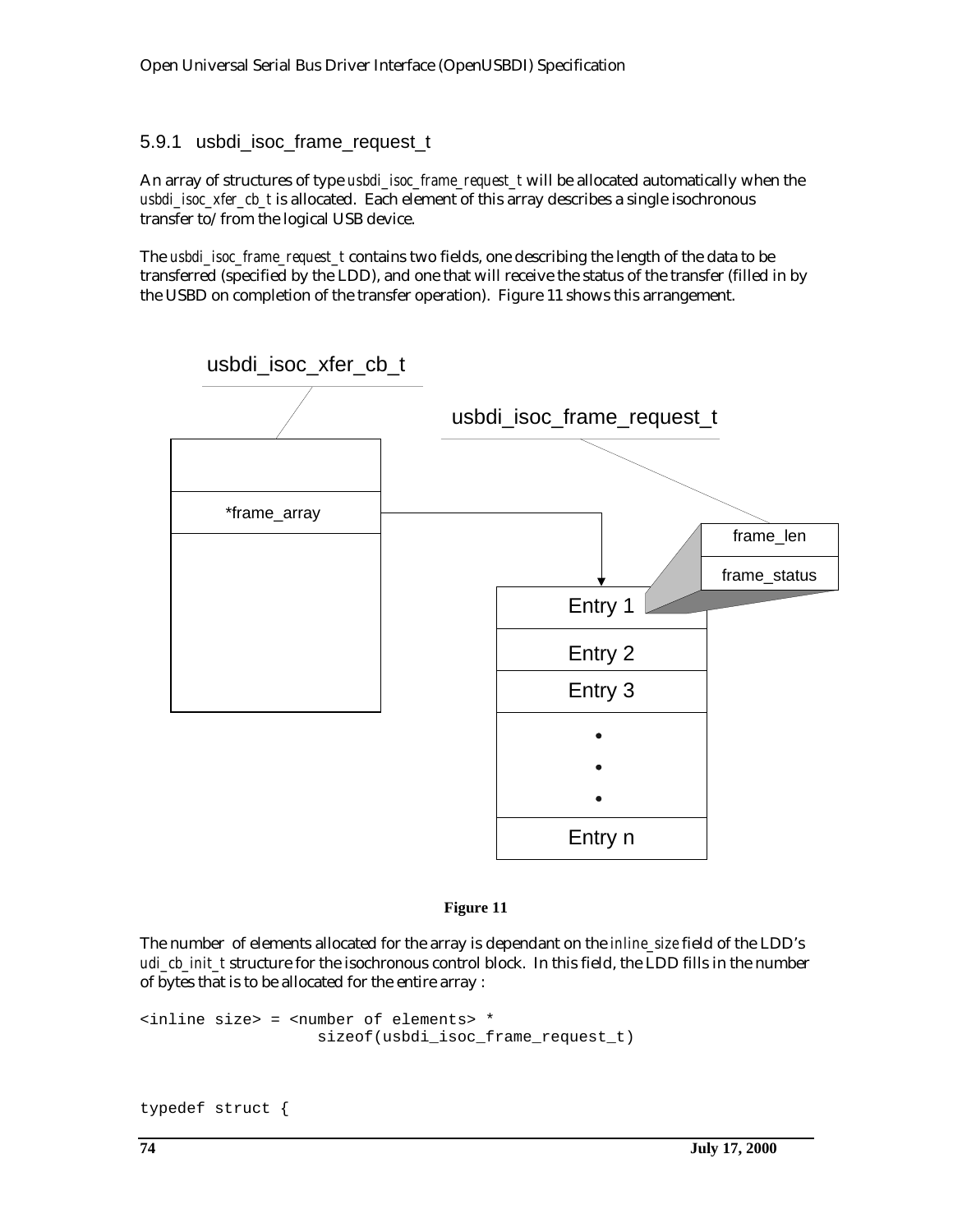udi\_ubit32\_t frame\_len; /\* Set by the LDD to the number of bytes to \* transfer in the frame. Set by the USBD \* on completion with the actual number of \* bytes transferred in the frame. \*/ udi\_status\_t frame\_status; /\* Per frame status set by the USBD \*/ } usbdi\_isoc\_frame\_request\_t;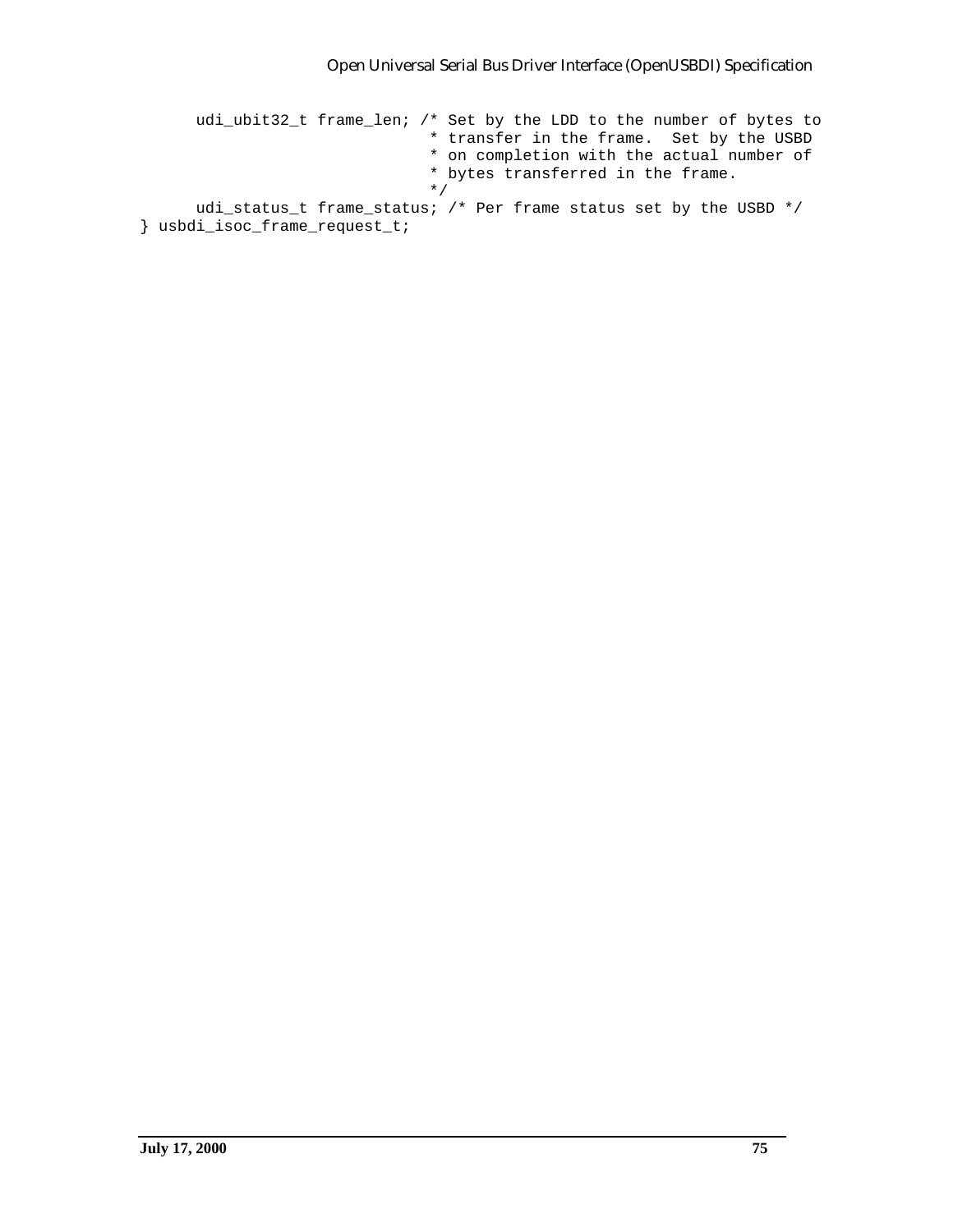#### 5.9.2 usbdi\_isoc\_xfer\_cb\_t

#### *usbdi\_isoc\_xfer\_cb\_t* **– Used in transferring data to or from an isochronous endpoint.**

#### **5.9.2.1 Synopsis**

```
typedef struct {
      udi_cb_t gcb; /* UDI generic control block */
      /*
        * data_buf shall be set by the LDD to a valid buffer where data
        * will be transferred to/from. This buffer shall be large enough
        * to store all data that will be transferred as described by the
        * frame_array.
        */
      udi_buf_t *data_buf;
      /*
        * The frame_array will be allocated automatically when the
        * usbdi_isoc_xfer_cb_t is allocated. The frame_len field for
        * each valid element in the array shall be set by the LDD. It
        * is legal to specify a zero frame_len value.
       *
        * The size of this memory area is set by the LDD via the
        * inline_size member of the relevant udi_cb_init_t, and shall be
        * a multiple of the size of a single element of the array 
        * (inline_size = #elements * sizeof(usbdi_isoc_frame_request_t))
       *
        * The LDD shall not modify or deallocate the memory pointed to
        * by frame_array
        */
      usbdi_isoc_frame_request_t *frame_array;
      /*
        * frame_count is the number of valid entries in the frame_array.
        * This field is set by the LDD and may not exceed the maximum number
        * of entries in the array (see usbdi_isoc_xfer_cb_init()).
        */
      udi_ubit8_t frame_count;
      /*
        * Flags specific to this request. The USBDI_XFER_ASAP flag is
        * used to specify that the request may be started with the next
       * available frame. If this flag is set, the frame number field will
        * be ignored by the USBD. The direction of the data is specified
        * with USBDI_XFER_IN or USBDI_XFER_OUT.
        * USBDI_XFER_SHORT_OK is also a valid flag.
       * See usbdi intr bulk xfer cb t for flag defines
        */
      udi_ubit8_t xfer_flags;
#define USBDI_XFER_ASAP (1<<4)
      /*
```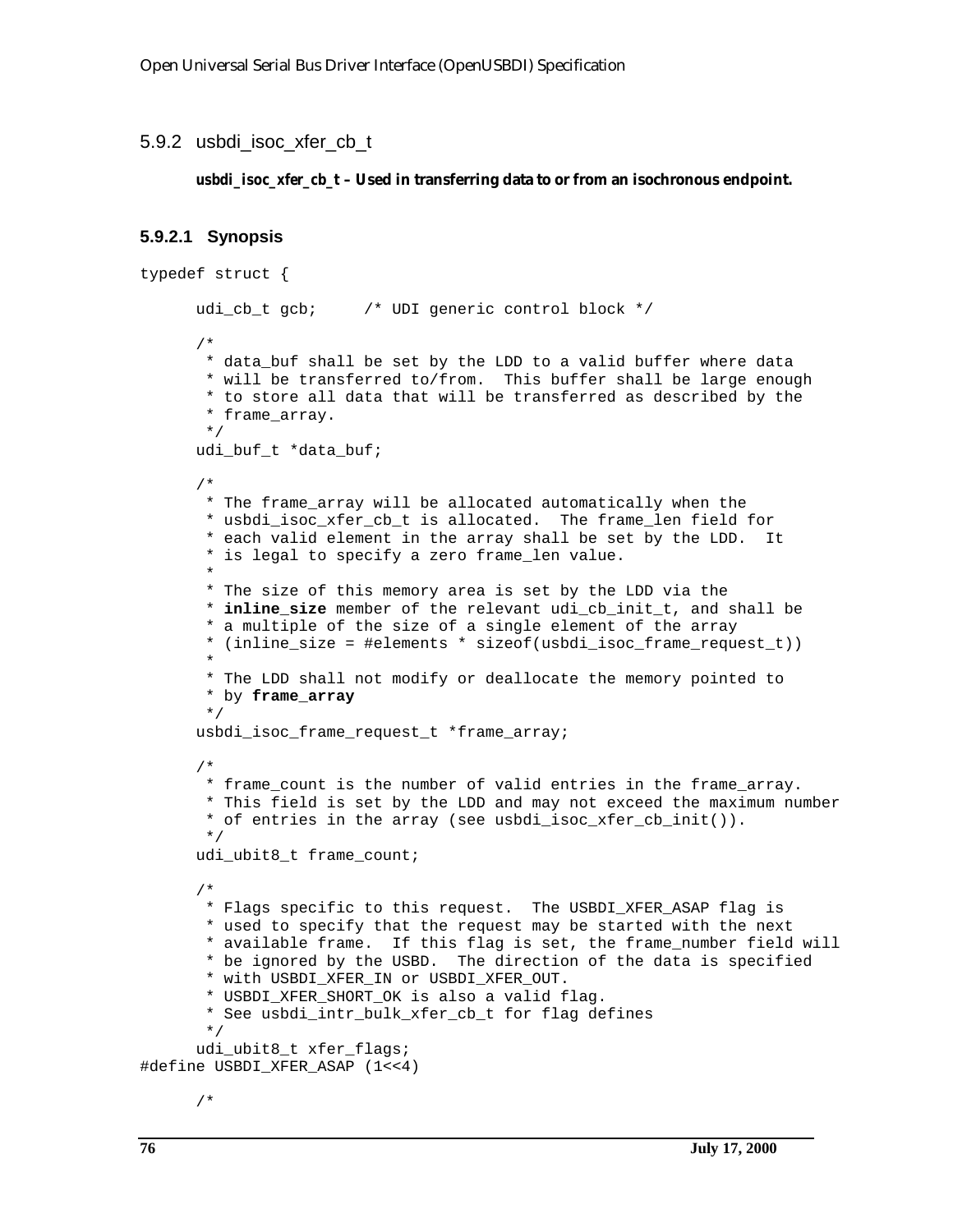\* frame\_number is set by the LDD to the frame number that this \* request may begin with (see usbdi\_frame\_number\_get\_req()). It is \* set by the USBD at request completion with the frame number at \* completion time. This frame number is provided to allow LDDs to \* synchronize requests queued to different isochronous pipes. \*/ udi\_ubit32\_t frame\_number; } usbdi\_isoc\_xfer\_cb\_t; #define USBDI\_ISOC\_XFER\_CB\_NUM 4

#### **Description**

The isochronous transfer control block is used in OpenUSBDI operations that involve transferring data to and from isochronous endpoints.

In order to use this type of control block it must be associated with a control block index by including USBDI\_ISOC\_XFER\_CB\_NUM in a udi\_cb\_init\_t in the driver's udi\_init\_info.

The size of the inline memory area pointed to by **frame\_array** must be specified using the **inline\_size** member of that *udi\_cb\_init\_t* structure (see Chapter 10, "*Initialization*", of the UDI Core Specification). This size must be a multiple of the size of a single array element (*usbdi\_isoc\_frame\_request\_t*), and is given in bytes.

The LDD shall not modify or deallocate the memory pointed to by **frame\_array**.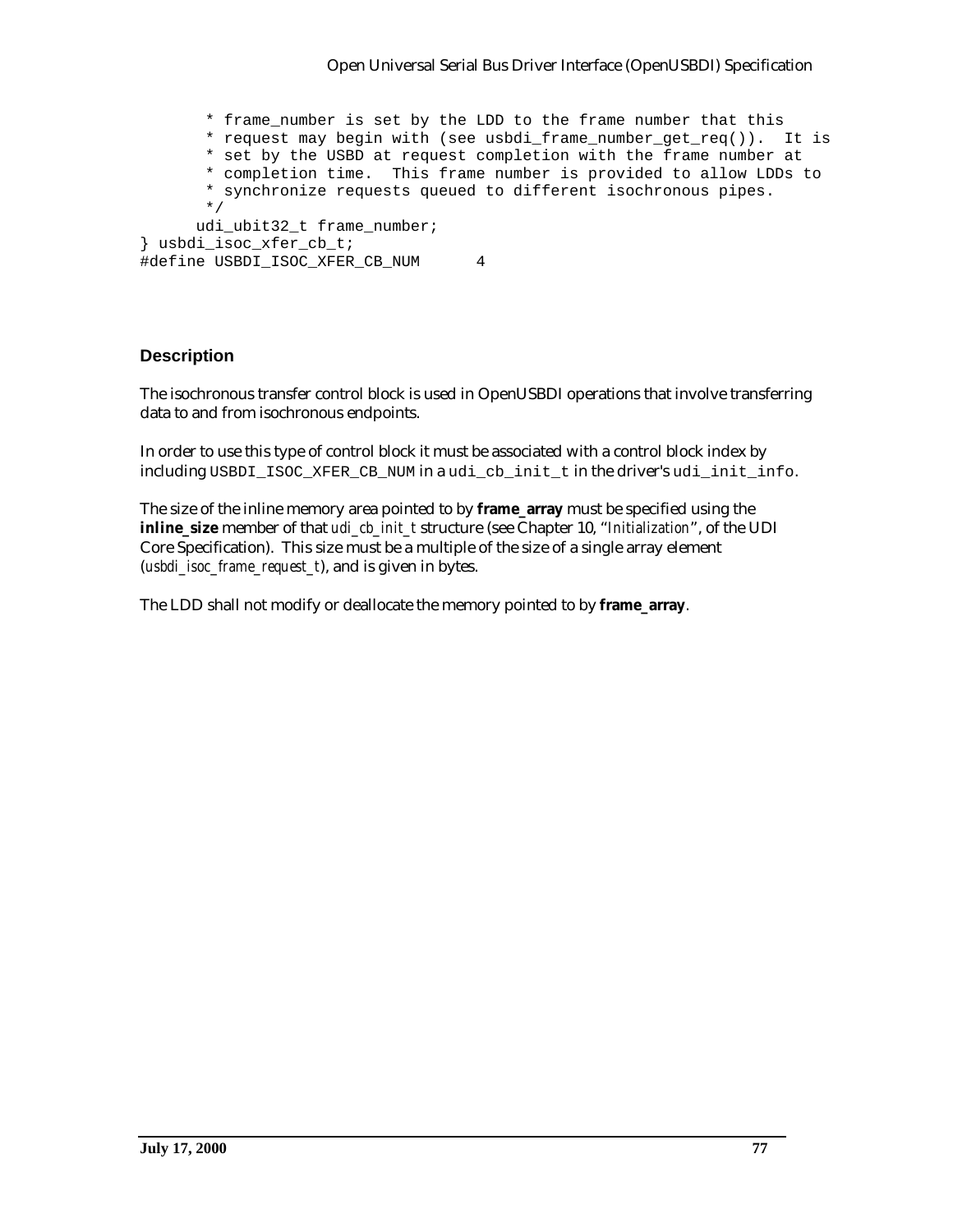5.9.3 usbdi\_isoc\_xfer\_req()

#### *usbdi\_isoc\_xfer\_req()* **– Called by the LDD to initiate a transfer with an isochronous endpoint.**

#### **5.9.3.1 Synopsis**

```
#include <udi.h>
#include <open_usbdi.h>
void usbdi_isoc_xfer_req(
            usbdi_isoc_xfer_cb_t *cb );
```
#### **5.9.3.2 Arguments**

| usbdi_isoc_xfer_cb_t * <i>cb</i> | Pointer to a control block that was allocated with <i>udi_cb_alloc()</i> |
|----------------------------------|--------------------------------------------------------------------------|
|                                  | given a cb_idx that was previously associated with                       |
|                                  | USBDI_ISOC_XFER_CB_NUM and given a LDD's pipe channel.                   |

#### **5.9.3.3 Description**

*usbdi isoc\_xfer\_req()* is called by the LDD to transfer data with an isochronous endpoint. The pipe described by *pipe\_channel* shall have been spawned by the LDD with a call to *udi\_channel\_spawn()*.

The *frame\_array* of the CB points to an array of *usbdi\_isoc\_frame\_request\_t* elements. The number of valid elements in the array will be *frame\_count*, each of which must be set up by the LDD. The *frame\_len* field of each valid element shall be set (a *frame\_len* of zero ("0") is valid). The *frame\_status* will be set by the USBD.

The USBD shall determine the buffer offset for each frame element to be transferred *before* data is received from the device. If the transfer direction is from the logical device to the LDD, isochronous transfers with the USBDI\_SHORT\_XFER\_OK flag set are subject to "holes", or regions of invalid data. For example, consider an LDD that requests *n* frames of 16 bytes of data, and only receives *n* frames of 8 bytes of data. Because the data buffers are set up before the data is received, each frame of data is deposited in the LDD's buffer at offsets that are multiples of 16  $(buf + 0, buf + 16, buf + 32)$ . LDD designers shall not assume that their buffers contain contiguous device data upon isochronous request completion.

The *data\_buf* of the CB shall point to a buffer that can accommodate the sum of the *frame\_len* fields from the *frame\_array*. The *data\_buf* shall be set to NULL by the LDD if the sum of the *frame\_len* fields is zero ("0").

The *frame\_count* shall be set with the number of valid frames set up by the LDD in *frame\_array*.

The USBD allows LDDs to synchronize requests based on a reference frame number (see Section 5.9.5, "USB Isochronous Frame Number Determination", for more information). The LDD may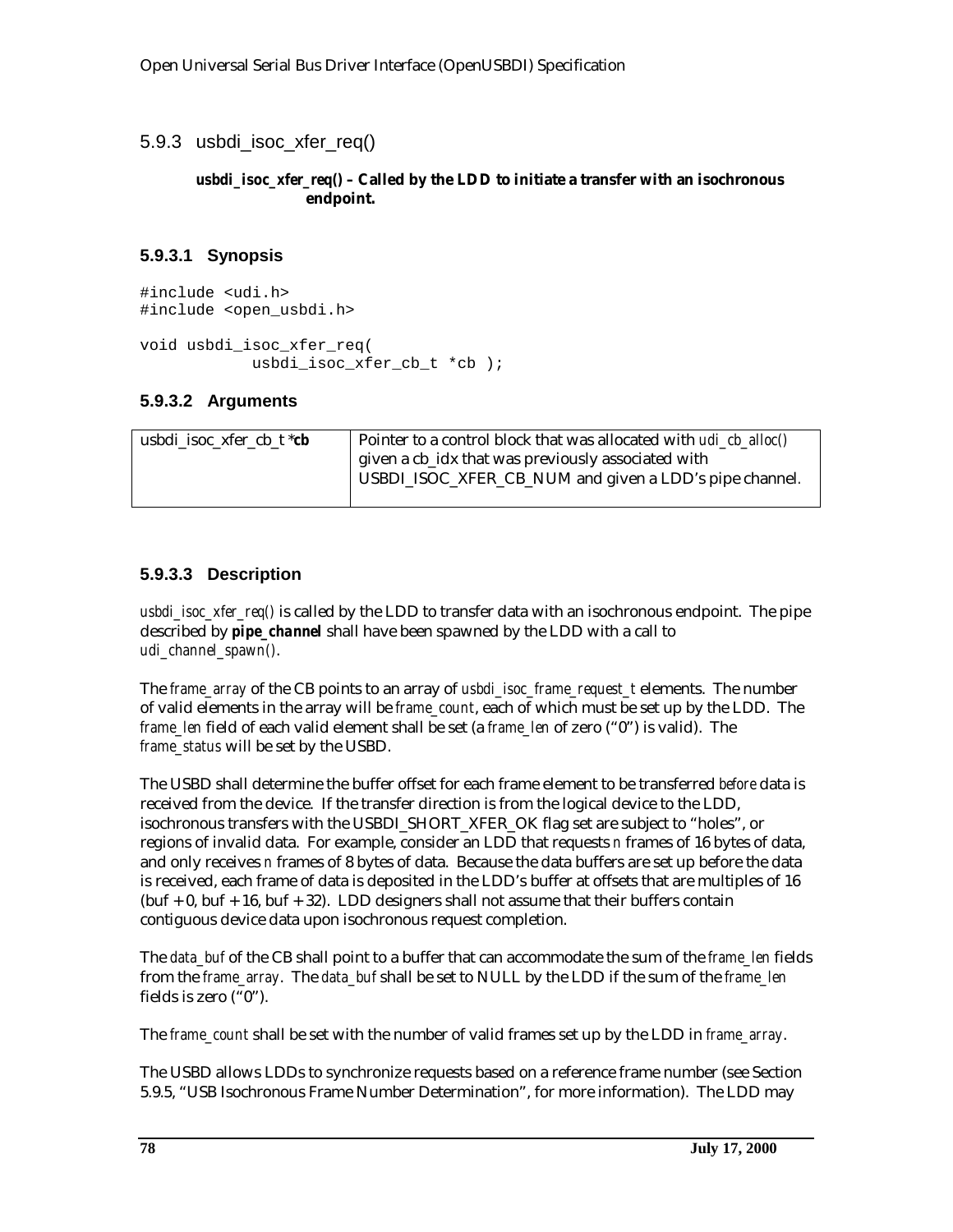specify the frame number when a given request may be issued to the isochronous endpoint by setting *frame\_number* to a value using the value returned by *usbdi\_frame\_number\_get\_req()* as a base. The LDD may specify that the request shall be issued right away by setting USBDI\_XFER\_ASAP in the *xfer\_flags* field. In this case, *frame\_number* will not be examined by the USBD.

The *xfer\_flags* field of the CB shall also be set with the direction of the data transfer (if data is to be transferred) USBDI\_XFER\_IN specifies that data will be transferred from the device to *data\_buf*. USBDI\_XFER\_OUT specifies that data will be transferred from *data\_buf* to the device.

The USBD may queue the control block on the pipe if the pipe's state is USBDI\_STATE\_ACTIVE or USBDI\_STATE\_STALLED. The USBD may issue the request to the endpoint if the state of the pipe is USBDI\_STATE\_ACTIVE. See Section 5.17.3, *usbdi\_pipe\_state\_get\_req(),* for more information.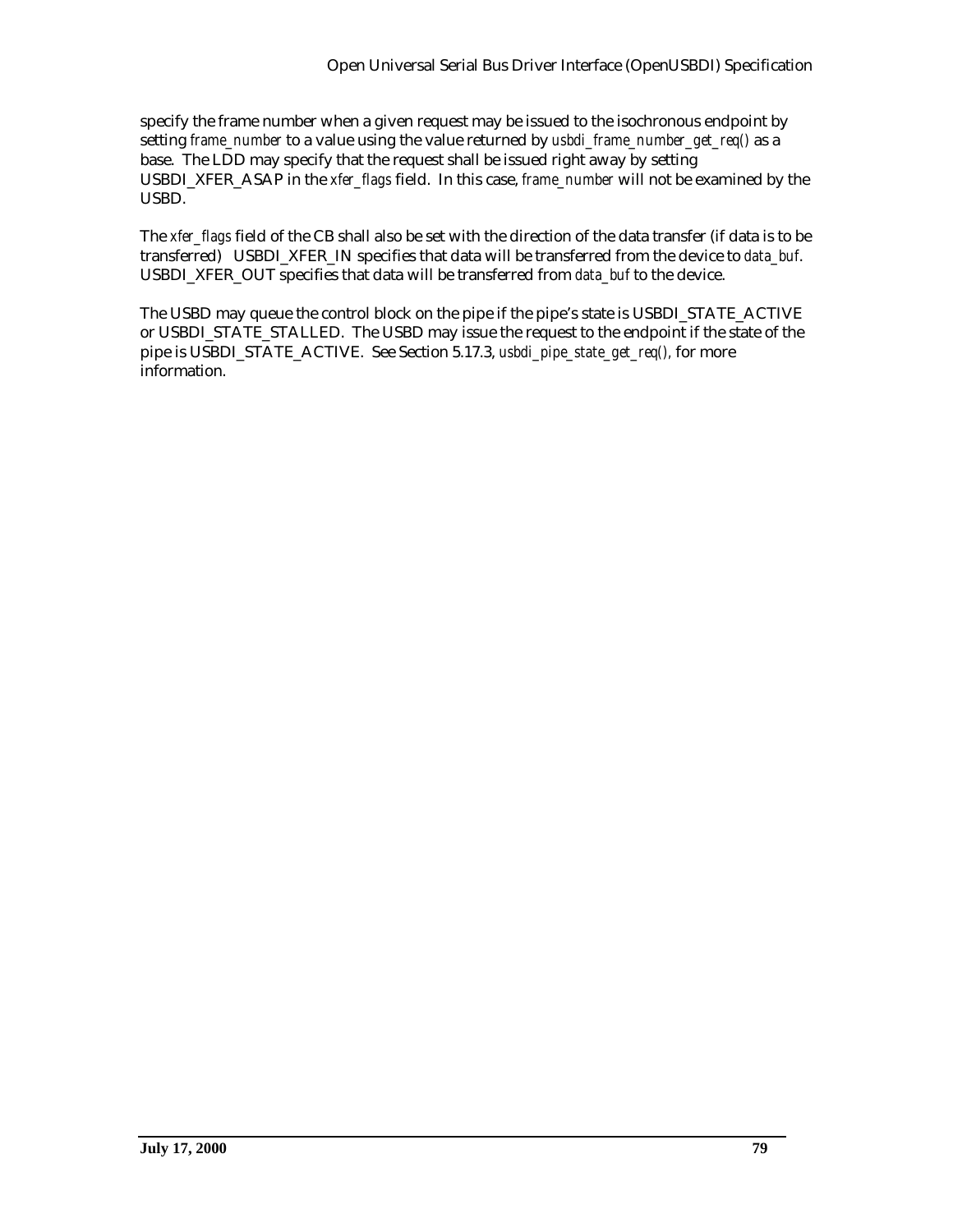5.9.4 usbdi\_isoc\_xfer\_ack\_op\_t

#### *usbdi\_isoc\_xfer\_ack\_op\_t* **–** *typedef* **for LDD supplied function called by the USBD when an isochronous transfer operation completes without an error.**

### **5.9.4.1 Synopsis**

```
#include <udi.h>
#include <open_usbdi.h>
typedef
void usbdi_isoc_xfer_ack_op_t(
            usbdi_isoc_xfer_cb_t *cb );
```
#### **5.9.4.2 Arguments**

| usbdi_isoc_xfer_cb_t *cb   Pointer to control block that was passed to <i>usbdi_isoc_xfer_req()</i> . |
|-------------------------------------------------------------------------------------------------------|
|                                                                                                       |

#### **5.9.4.3 Description**

The LDD shall supply a *usbdi\_isoc\_xfer\_ack\_op\_t* function in its *usbdi\_ldd\_pipe\_ops\_t*. This function is called in response to the LDD's calling *usbdi\_isoc\_xfer\_req()* when the operation completes without an error*.*

The *frame\_number* of CB will be set by the USBD with the reference frame number at the time *usbdi\_isoc\_xfer\_ack\_op\_t* is called.

Each entry in *frame\_array* of CB may be examined by the LDD to determine the number of bytes transferred during that frame and the status of the transfer.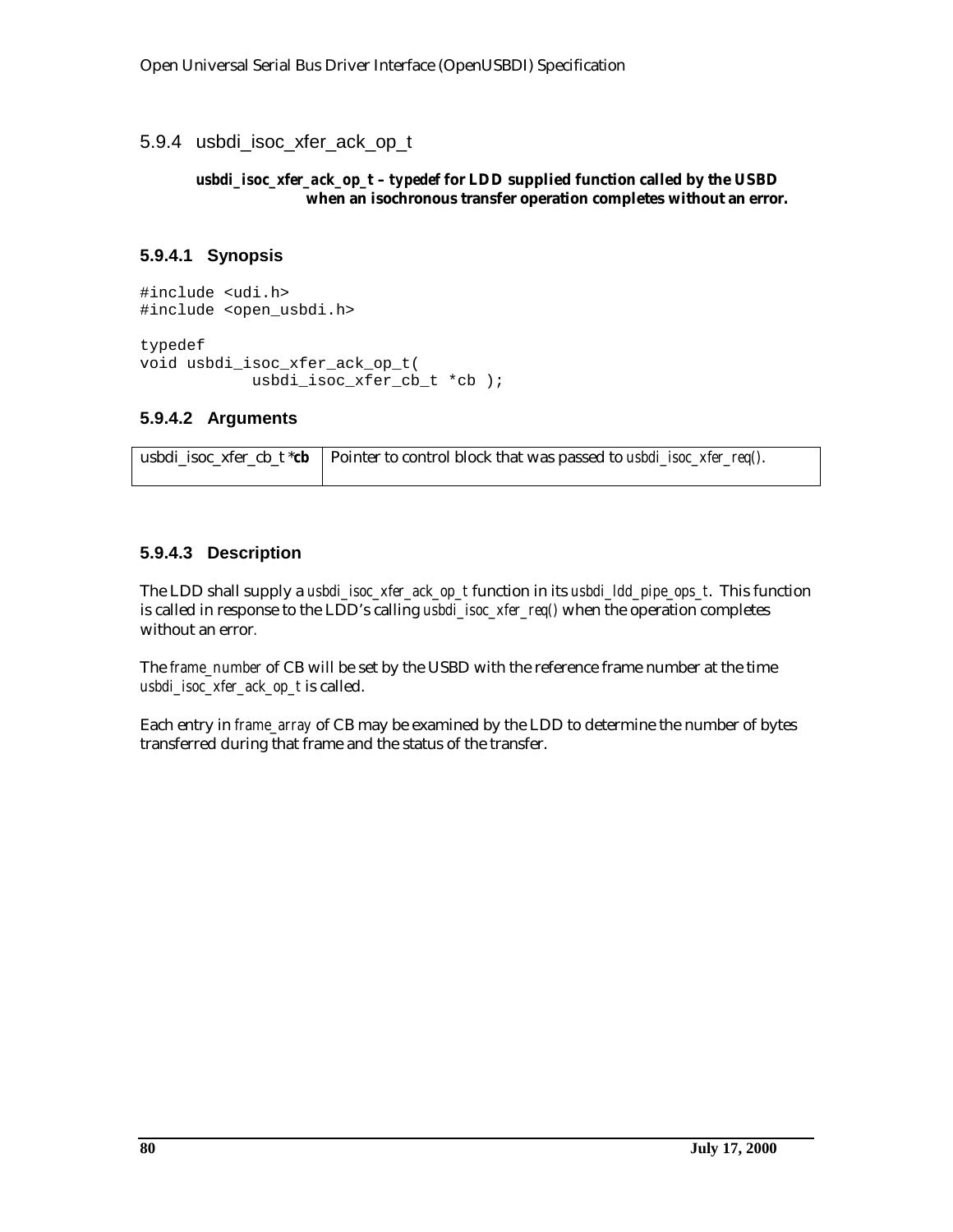5.9.5 usbdi\_isoc\_xfer\_nak\_op\_t

#### *usbdi\_isoc\_xfer\_nak\_op\_t* **–** *typedef* **for LDD supplied function called by the USBD when an isochronous transfer operation completes with an error.**

### **5.9.5.1 Synopsis**

```
#include <udi.h>
#include <open_usbdi.h>
typedef
void usbdi_isoc_xfer_nak_op_t(
            usbdi_isoc_xfer_cb_t *cb,
            udi_status_t status );
```
#### **5.9.5.2 Arguments**

|                            | usbdi_isoc_xfer_cb_t $*$ cb   Pointer to control block that was passed to <i>usbdi_isoc_xfer_req()</i> . |
|----------------------------|----------------------------------------------------------------------------------------------------------|
| udi status t <i>status</i> | See table below.                                                                                         |

| <b>RETURNED STATUS</b>     | <b>DESCRIPTION</b>                                                                                                                    |
|----------------------------|---------------------------------------------------------------------------------------------------------------------------------------|
| UDI STAT ABORTED           | The request was successfully aborted as a result of<br>udi_channel_op_abort(), usbdi_pipe_abort_req(), or<br>usbdi_intfc_abort_req(). |
| UDI STAT HW PROBLEM        | One or more entries in frame_array have an error.                                                                                     |
| UDI STAT INVALID STATE     | The pipe is in the USBDI_STATE_IDLE state.                                                                                            |
| UDI STAT MISTAKEN IDENTITY | A field in the CB contains invalid data.                                                                                              |

# **5.9.5.3 Description**

The LDD shall supply a *usbdi\_isoc\_xfer\_nak\_op\_t* function in its *usbdi\_ldd\_pipe\_ops\_t*. This function is called in response to the LDD's calling *usbdi\_isoc\_xfer\_req()* when the operation completes with an error*.*

The state of the pipe will be set to USBDI\_STATE\_STALLED by the USBD before this function is called. See Section 5.17, "Getting and Setting Pipe States", for more information.

The *frame\_number* will be set by the USBD with the reference frame number at the time *usbdi\_isoc\_xfer\_ack\_op\_t* is called.

Each entry in *frame\_array* may be examined by the LDD to determine the number of bytes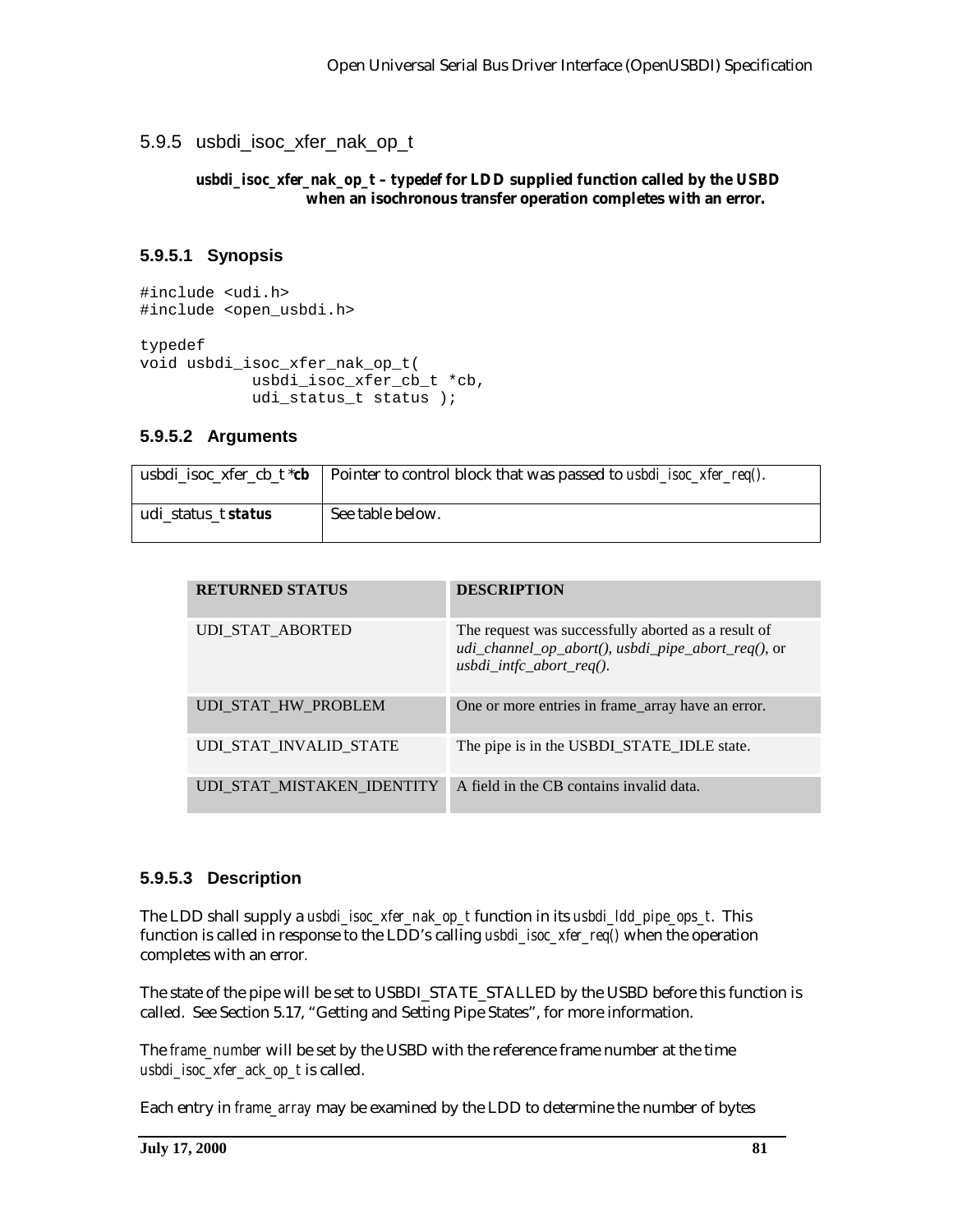transferred during that frame and the status of the transfer.

|  | The frame_status of each usbdi_isoc_frame_request_t may contain the following: |  |  |  |  |
|--|--------------------------------------------------------------------------------|--|--|--|--|
|  |                                                                                |  |  |  |  |

| <b>FRAME STATUS</b>     | <b>DESCRIPTION</b>                                                                                                                                      |
|-------------------------|---------------------------------------------------------------------------------------------------------------------------------------------------------|
| UDI OK                  | The frame transfer completed properly.                                                                                                                  |
| USBDI_STAT_STALL        | The device responded with a USB stall.                                                                                                                  |
| UDI STAT DATA OVERRUN   | The device attempted to transfer more data than requested.                                                                                              |
| UDI_STAT_DATA_UNDERRUN  | The device transferred less data than requested and<br>USBDI_XFER_SHORT_OK was not set in the xfer_flags<br>field of the CB.                            |
| UDI_STAT_NOT_RESPONDING | The device is not responding or is inaccessible.                                                                                                        |
| UDI_STAT_DATA_ERROR     | An error occurred during the data transfer. The error may<br>have been due to a bit stuffing error, data toggle mismatch,<br>unexpected packet ID, etc. |

The LDD shall either free the CB by calling *udi\_cb\_free()* or reuse it for another call to *usbdi\_isoc\_xfer\_req()*.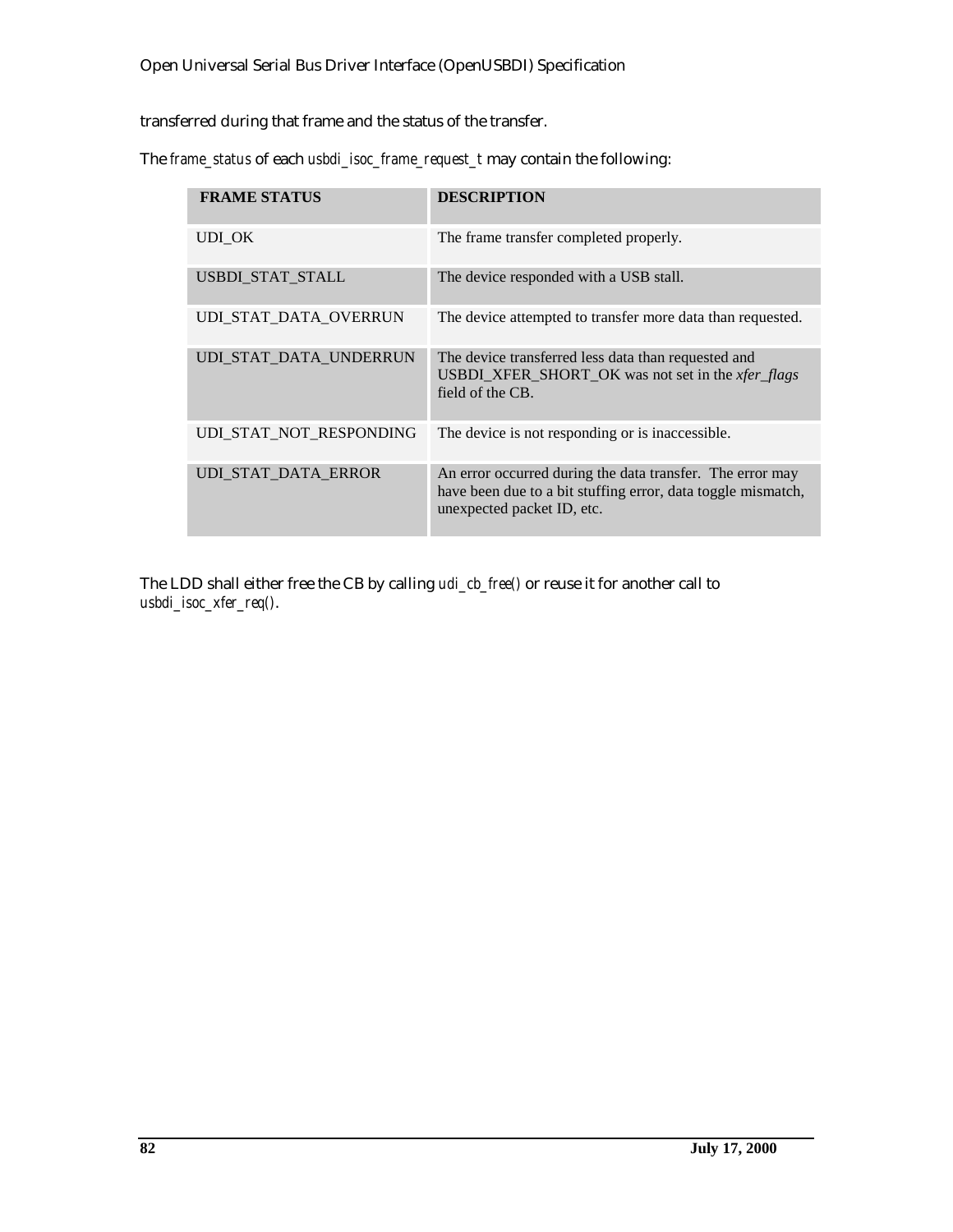# 5.9.6 usbdi\_isoc\_xfer\_ack\_unused()

#### *usbdi\_isoc\_xfer\_ack\_unused()* **- Proxy for** *usbdi\_isoc\_xfer\_req()***.**

### **5.9.6.1 Synopsis**

#include <udi.h> #include <open\_usbdi.h>

usbdi\_isoc\_xfer\_ack\_op\_t usbdi\_isoc\_xfer\_ack\_unused;

### **5.9.6.2 Description**

*usbdi\_isoc\_xfer\_ack\_unused()* may be used in the *usbdi\_ldd\_pipe\_ops\_t* as the *usbdi\_isoc\_xfer\_ack\_op* if the LDD will never call *usbdi\_isoc\_xfer\_req()*.

### 5.9.7 usbdi\_isoc\_xfer\_nak\_unused()

#### *usbdi\_isoc\_xfer\_nak\_unused()* **- Proxy for** *usbdi\_isoc\_xfer\_req()***.**

#### **5.9.7.1 Synopsis**

#include <udi.h> #include <open\_usbdi.h>

usbdi\_isoc\_xfer\_nak\_op\_t usbdi\_isoc\_xfer\_nak\_unused;

# **5.9.7.2 Description**

*usbdi\_isoc\_xfer\_nak\_unused()* may be used in the *usbdi\_ldd\_pipe\_ops\_t* as the *usbdi\_isoc\_xfer\_nak\_op* if the LDD will never call *usbdi\_isoc\_xfer\_req()*.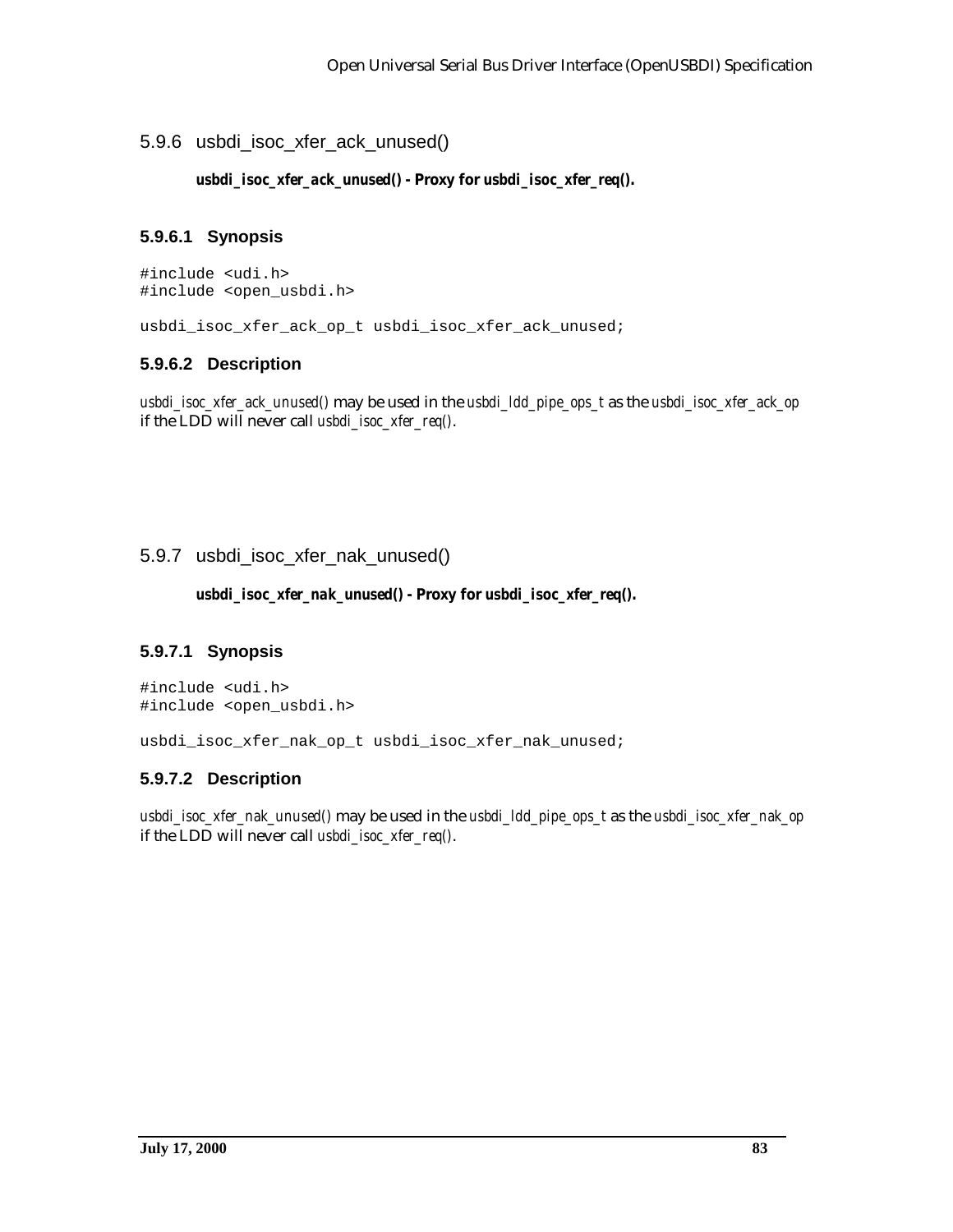# **5.10 USB Isochronous Frame Number Determination**

The following section describes *typedefs* and functions that provide the isochronous LDD the ability to synchronize control blocks based on a time-based reference frame number. This frame number may not be the actual frame number from the USB host controller. It is a pseudo-frame number provided by the USBD that will allow isochronous LDDs to synchronize pipes that may be on the same USB or on different USBs.

This section contains descriptions for the following functions and *typedef*:

- *usbdi\_frame\_number\_req()*
- *usbdi\_frame\_number\_ack\_op\_t*
- *usbdi\_frame\_number\_ack\_unused()*

The following function and *typedef* are used only by the USBD (not by the LDD) and are not described in this specification. Callee-side interfaces may be derived from the caller-side interfaces by removing the first parameter, and vice versa. They are included in "Appendix A: Include File (open\_usbdi.h)" for completeness:

- *usbdi\_frame\_number\_req\_op\_t*
- *usbdi\_frame\_number\_ack()*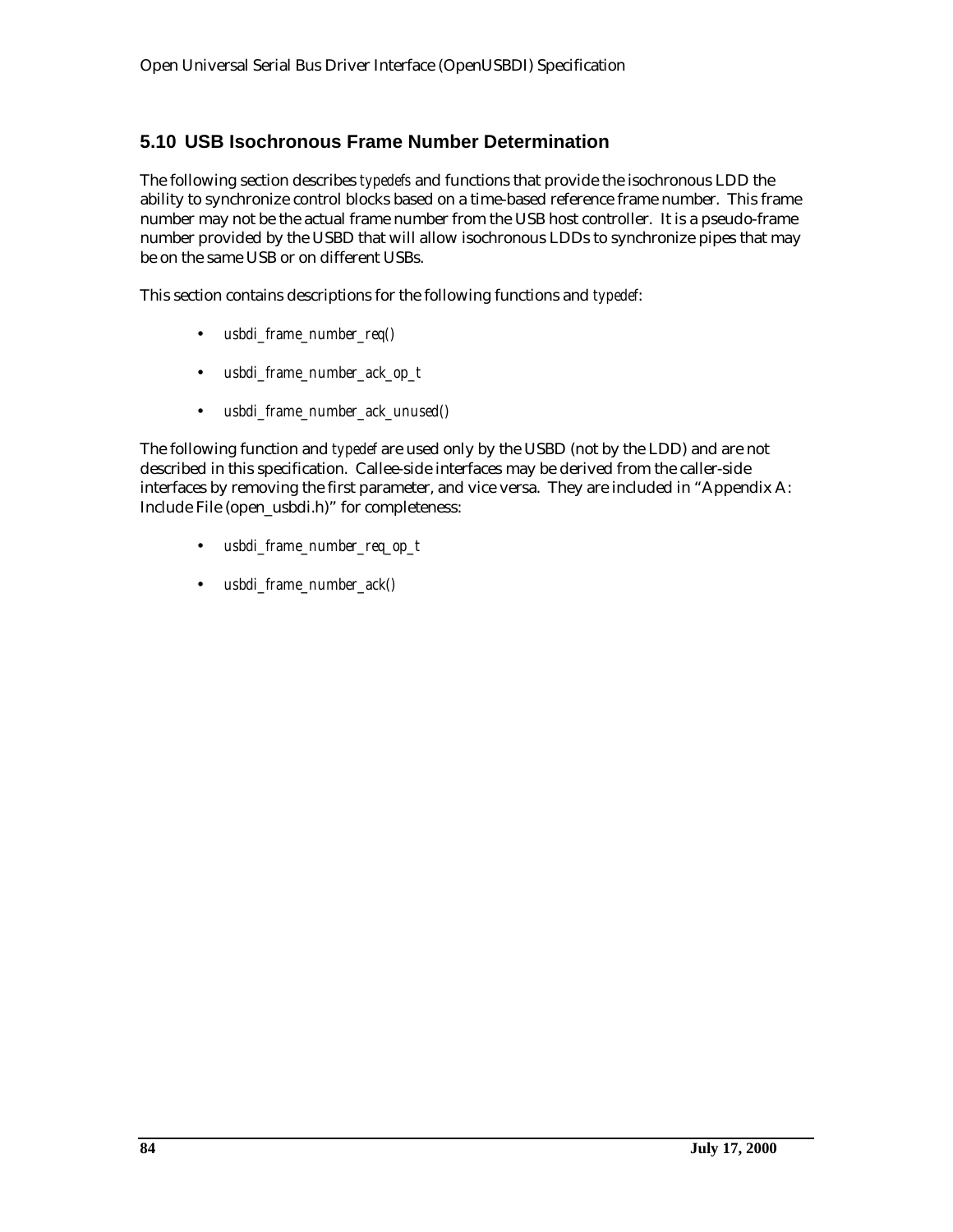5.10.1 usbdi\_frame\_number\_req()

#### *usbdi\_frame\_number\_req()* **– Called by the LDD to initiate a request to the USBD to determine the current reference frame number.**

# **5.10.1.1 Synopsis**

```
#include <udi.h>
#include <open_usbdi.h>
void usbdi_frame_number_req(
            usbdi_misc_cb_t *cb );
```
### **5.10.1.2 Arguments**

| usbdi misc cb $t^*$ cb | Pointer to a control block that was allocated with <i>udi ch alloc()</i> |
|------------------------|--------------------------------------------------------------------------|
|                        | given a cb_idx that was previously associated with                       |
|                        | USBDI_MISC_CB_NUM and given a LDD's interface channel.                   |
|                        |                                                                          |

### **5.10.1.3 Description**

*usbdi\_frame\_number\_req()* is called by the LDD to determine the current reference frame number. This frame number might not be based on the actual USB host controller frame number. It provides isochronous LDDs with the ability to synchronize control blocks that are sent to different pipes. This operation is performed on an interface channel.

This request does not generate any activity on the USB.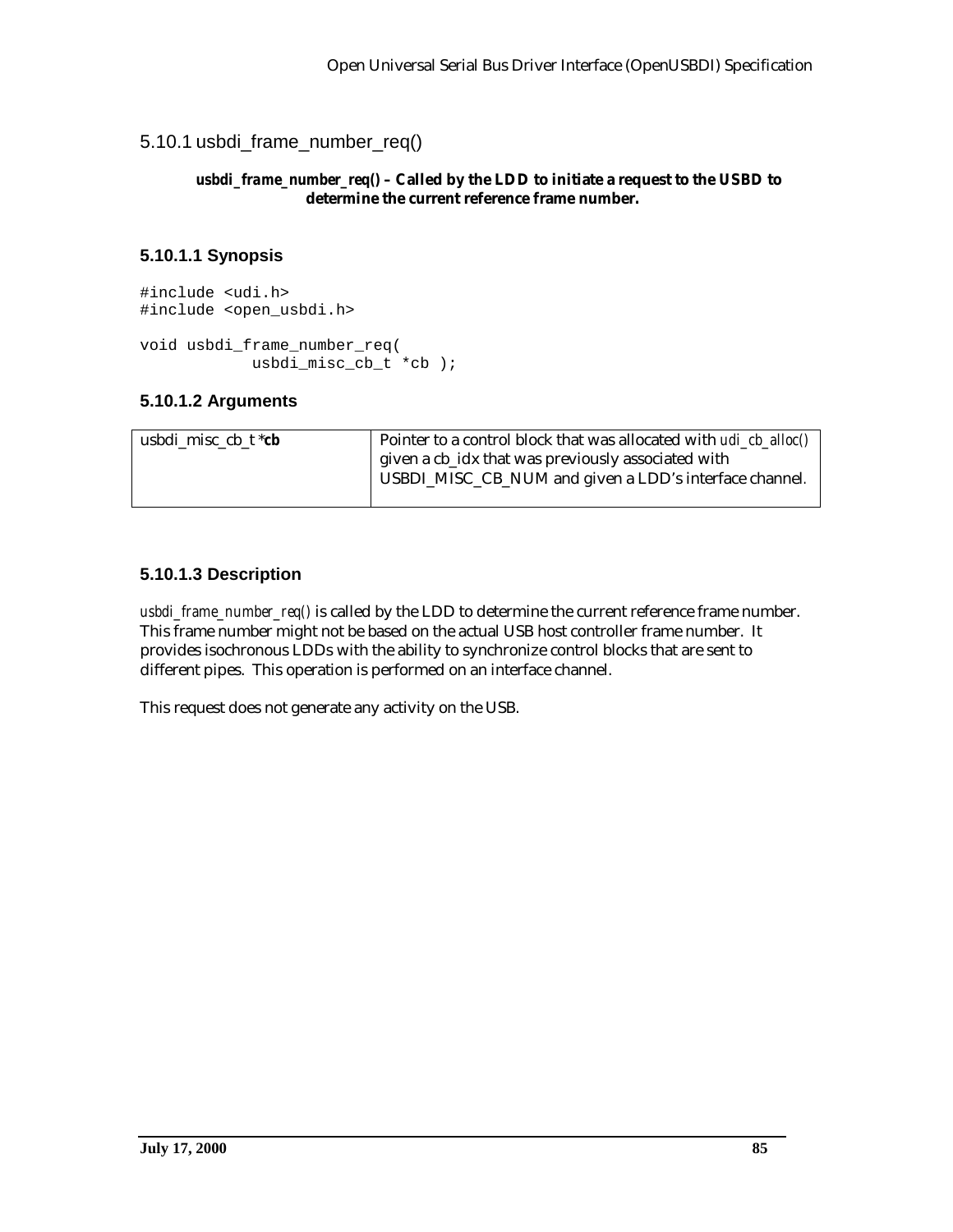5.10.2 usbdi\_frame\_number\_ack\_op\_t

#### *usbdi\_frame\_number\_ack\_op\_t* **–** *typedef* **for LDD supplied function called by the USBD on completion of a request for the current reference frame number.**

# **5.10.2.1 Synopsis**

```
#include <udi.h>
#include <open_usbdi.h>
typedef
void usbdi_frame_number_ack_op_t(
              usbdi_misc_cb_t *cb,
              udi_ubit32_t frame_number );
```
#### **5.10.2.2 Arguments**

| usbdi misc cb $t * cb$    | Pointer to a control block that was passed to<br>$usbdi\_frame\_number\_req()$ . |
|---------------------------|----------------------------------------------------------------------------------|
| udi_ubit32_t frame_number | Reference frame number returned by the USBD.                                     |

#### **5.10.2.3 Description**

The LDD shall supply a *usbdi\_frame\_number\_ack\_op\_t* function in its *usbdi\_ldd\_intfc\_ops\_t*. This function is called in response to the LDD's calling *usbdi\_frame\_number\_req()*. The result is *frame\_number* being set by the USBD with the current reference frame number.

The LDD shall either free the CB by calling *udi\_cb\_free()* or reuse the CB.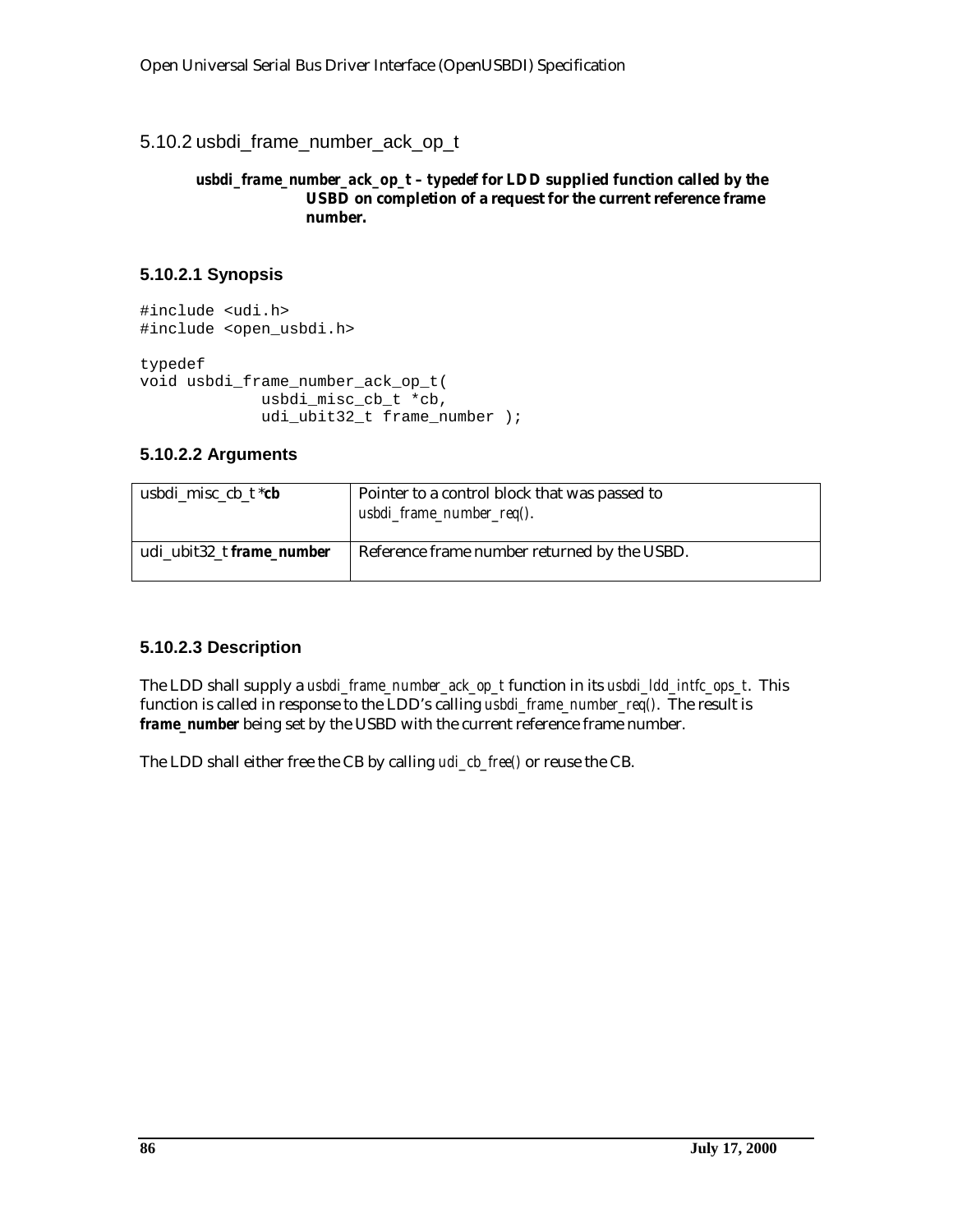# 5.10.3 usbdi\_frame\_number\_ack\_unused()

#### *usbdi\_frame\_number\_ack\_unused()* **- Proxy for** *usbdi\_frame\_number\_req()***.**

# **5.10.3.1 Synopsis**

#include <udi.h> #include <open\_usbdi.h>

usbdi\_frame\_number\_ack\_op\_t usbdi\_frame\_number\_ack\_unused;

### **5.10.3.2 Description**

*usbdi\_frame\_number\_ack\_unused()* may be used in the *usbdi\_ldd\_intfc\_ops\_t* as the *usbdi\_frame\_number\_ack\_op* if the LDD will never call *usbdi\_frame\_number\_req()*.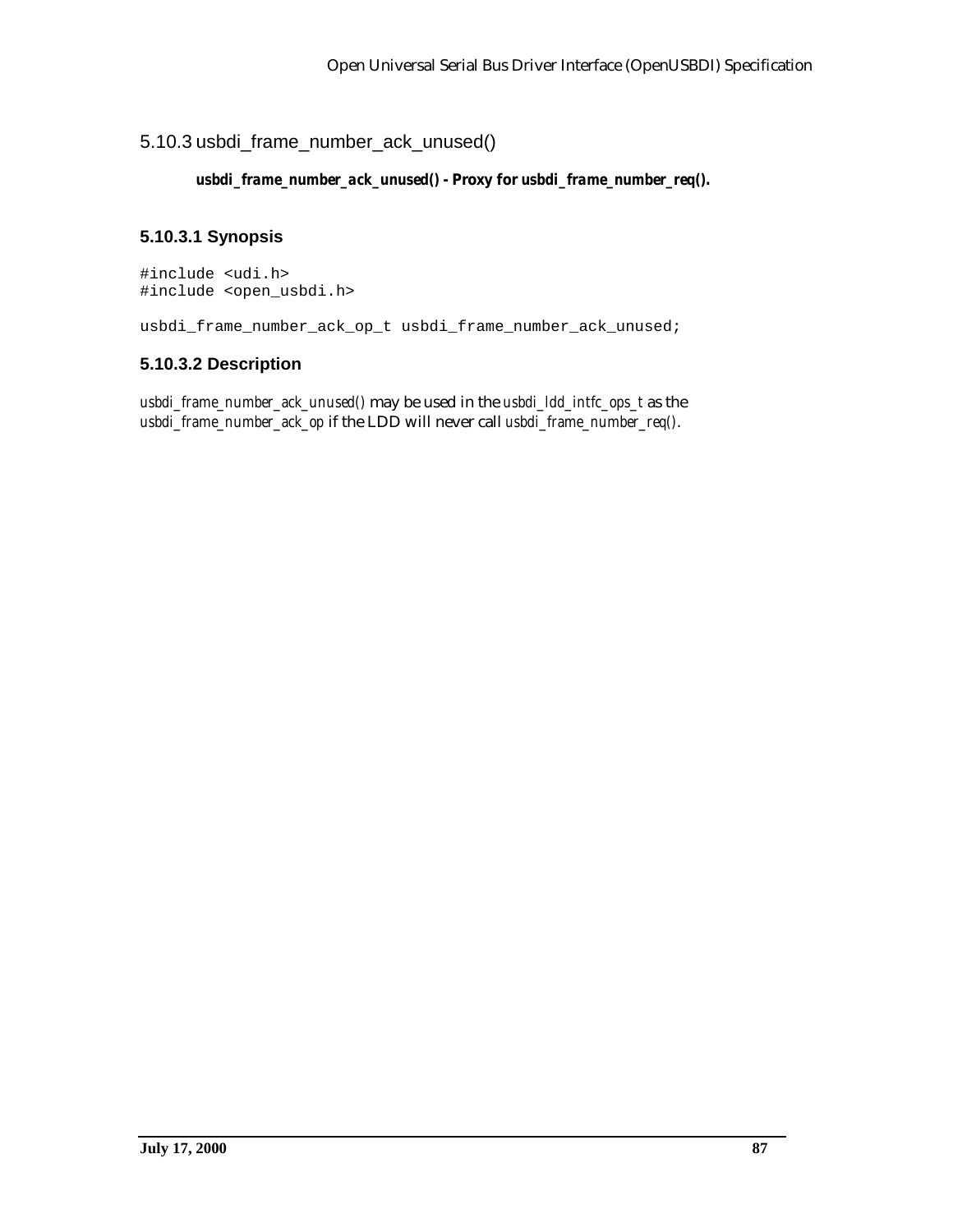# **5.11 USB Isochronous Control Block Initialization**

The following section describes a utility function used to set up isochronous endpoint control blocks.

This section contains a description for the following function:

• *usbdi\_frame\_distrib()*

# 5.11.1 usbdi\_isoc\_frame\_distrib

#### **5.11.1.1 Synopsis**

#include <udi.h> #include <open\_usbdi.h>

```
udi_status_t usbdi_isoc_frame_distrib(
```
usbdi\_isoc\_xfer\_cb\_t \*cb );

#### **5.11.1.2 Arguments**

| usbdi_isoc_xfer_cb_t * <b>cb</b> | Pointer to a control block that was allocated with <i>udi_cb_alloc()</i><br>given a cb_idx that was previously associated with<br>USBDI_ISOC_XFER_CB_NUM and given the LDD's bind |
|----------------------------------|-----------------------------------------------------------------------------------------------------------------------------------------------------------------------------------|
|                                  | channel                                                                                                                                                                           |

| <b>RETURNED STATUS</b>  | <b>DESCRIPTION</b>                                                                                                                                               |
|-------------------------|------------------------------------------------------------------------------------------------------------------------------------------------------------------|
| UDI OK                  | The request was successful.                                                                                                                                      |
| UDI STAT NOT UNDERSTOOD | One or more control block fields required by this routine<br>were not valid. This means either:<br>The data buf field does not contain a valid<br>$\mathbf{1}$ . |
|                         | udi buf t.or                                                                                                                                                     |
|                         | The frame_count field did not contain a valid<br>2.<br>value.                                                                                                    |

#### **5.11.1.3 Description**

*usbdi\_isoc\_frame\_distrib()* is an optional utility routine that may be used by LDDs to prepare the array of frame buffers in an isochronous control block. This routine is by no means required, provided the LDD sets up the frame buffer array before attempting to transfer data over the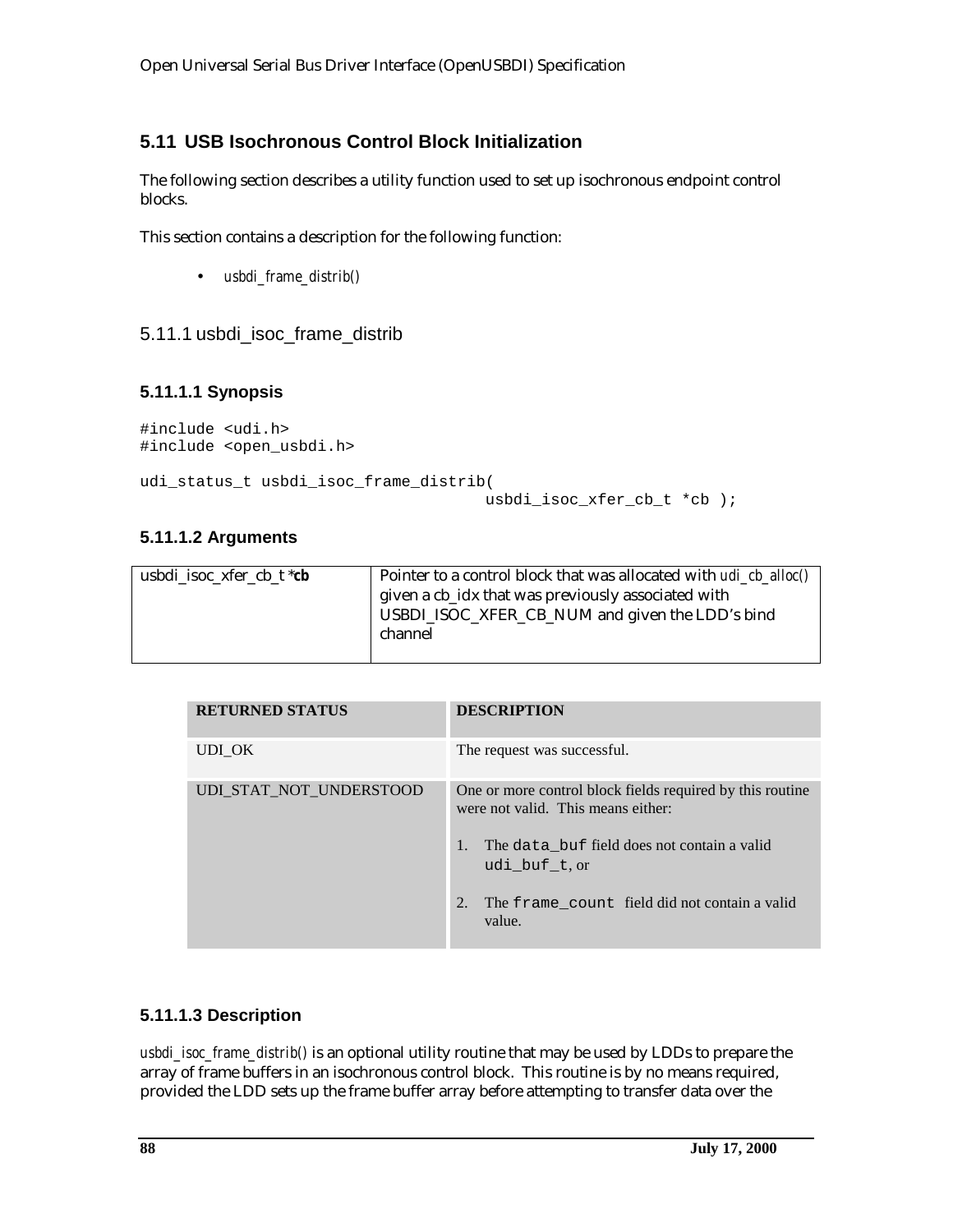isochronous USB pipe.

*usbdi\_isoc\_frame\_distrib()* is called by the LDD to calculate the frame length size of each frame that will be involved in an isochronous transfer. This may help isolate the LDD from the details of the usbdi isoc frame request t.

This routine requires two fields in the usbdi\_isoc\_xfer\_cb\_t field to be filled in by the LDD before calling this routine:

data buf

Must contain the udi\_buf\_t for the data to be transferred via the isochronous pipe.

frame\_count Must contain the number of frames over which the data is to be divided.

This routine will use this information to set the frame\_len of each usbdi\_isoc\_frame\_ request\_t within the array referenced by frame\_array. This routine shall set the length of each field as follows:

```
for each frame except the last:
    cb->frame[n].frame_len = cb->data_buf.buf_size / cb->frame_count
for the last frame:
    cb->frame[last].frame_len = cb->data_buf.buf_size % cb->frame_count
```
LDDs requireing more precise frame control will need to do their own frame buffer manipulation.

This utility routine does not generate any activity on the USB, and returns synchronously.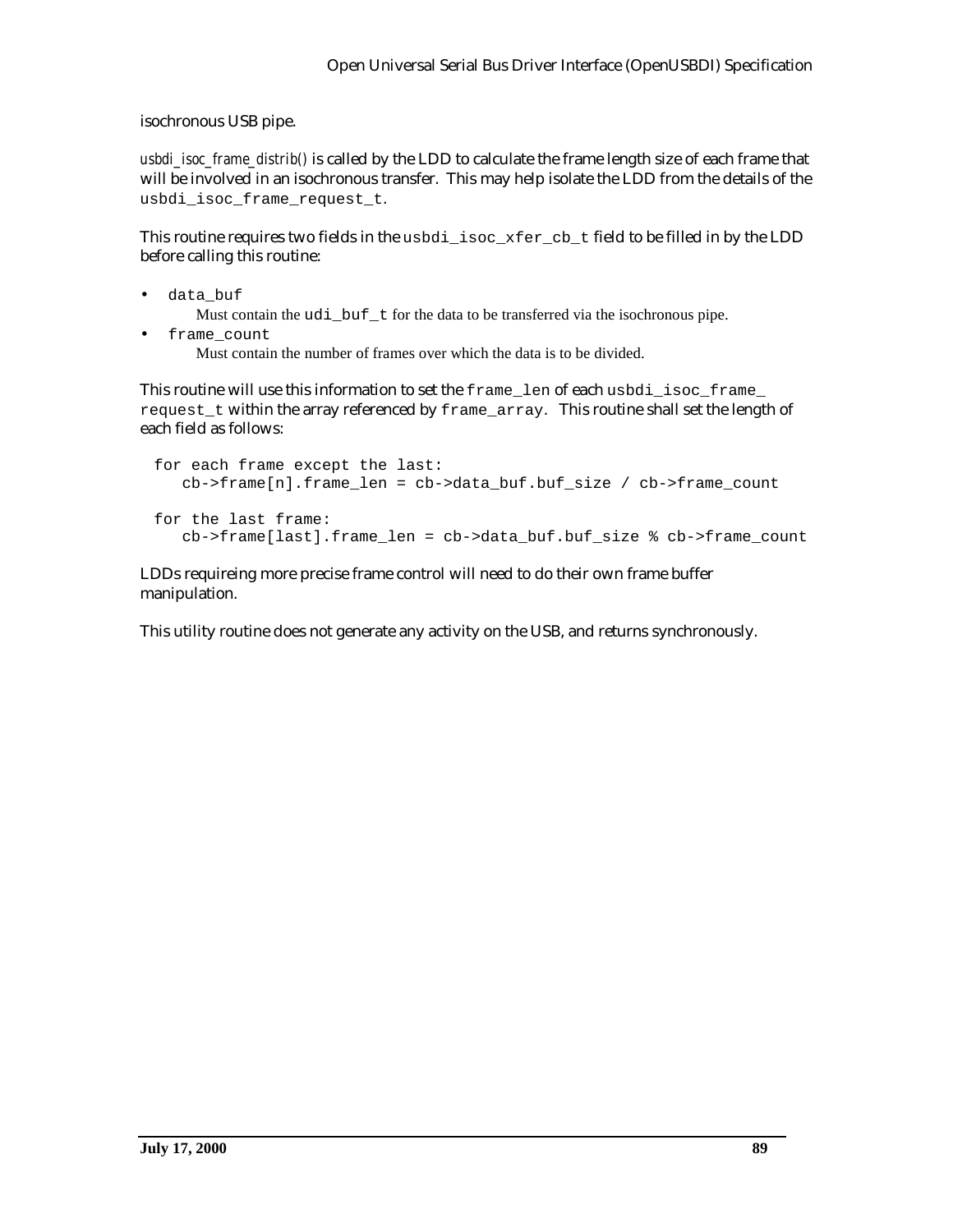# **5.12 USB Device Speed Determination**

The following section describes the *typedef* and functions that provide the LDD the ability to determine the speed of its associated device.

This section contains descriptions for the following functions and *typedef*:

- *usbdi\_device\_speed\_req()*
- *usbdi\_device\_speed\_ack\_op\_t*
- *usbdi\_device\_speed\_ack\_unused()*

The following function and *typedef* are used only by the USBD (not by the LDD) and are not described in this specification. Callee-side interfaces may be derived from the caller-side interfaces by removing the first parameter, and vice versa. They are included in "Appendix A: Include File (open\_usbdi.h)" for completeness:

- *usbdi\_device\_speed\_req\_op\_t*
- *usbdi\_device\_speed\_ack()*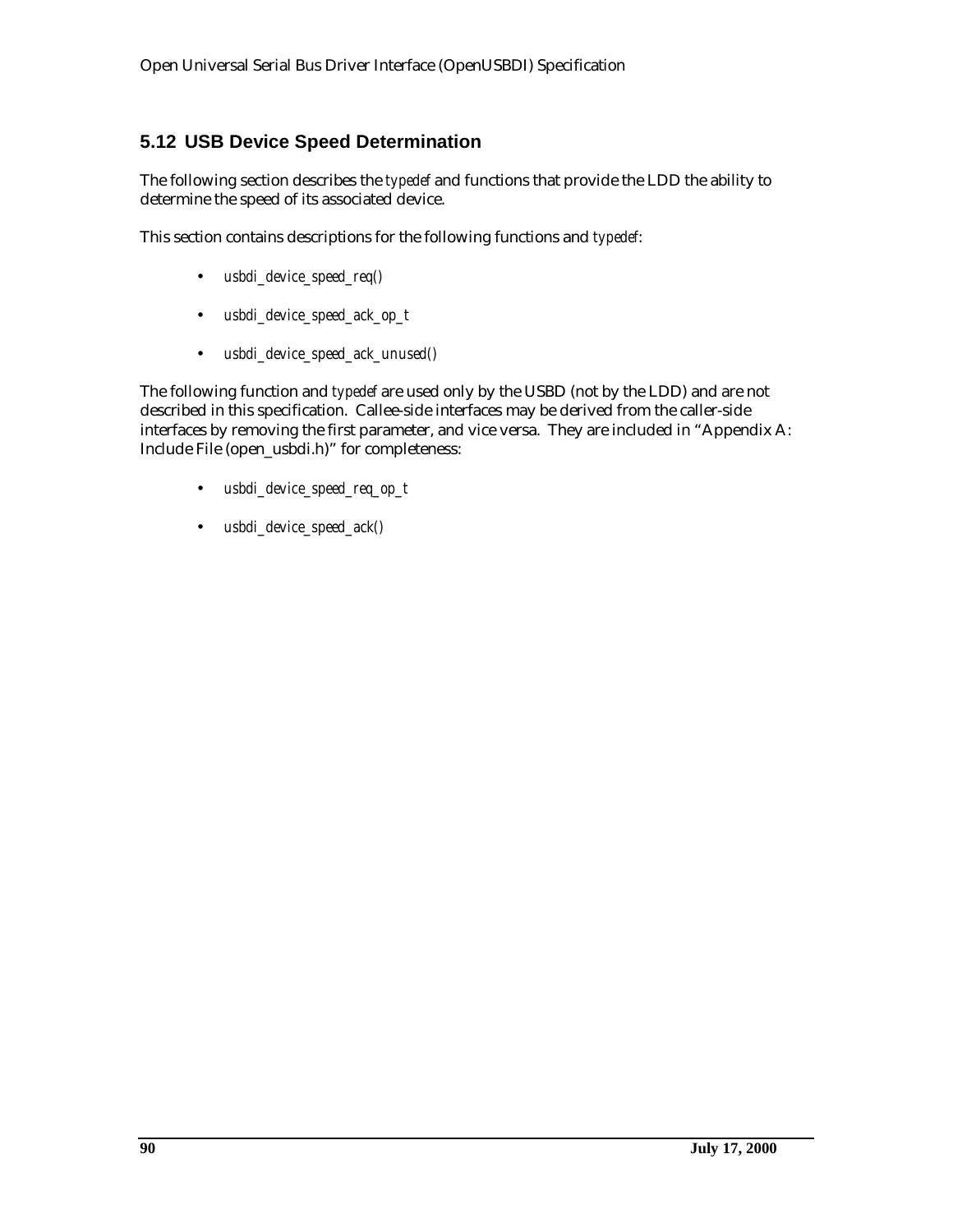5.12.1 usbdi\_device\_speed\_req()

#### *usbdi\_device\_speed\_req()* **– Called by the LDD to initiate a request to the USBD to determine the speed of the device.**

# **5.12.1.1 Synopsis**

```
#include <udi.h>
#include <open_usbdi.h>
void usbdi_device_speed_req(
            usbdi_misc_cb_t *cb );
```
### **5.12.1.2 Arguments**

| usbdi misc cb $t^*$ cb | Pointer to a control block that was allocated with <i>udi cb_alloc()</i> |
|------------------------|--------------------------------------------------------------------------|
|                        | given a cb_idx that was previously associated with                       |
|                        | USBDI_MISC_CB_NUM and given the LDD's bind channel.                      |
|                        |                                                                          |

# **5.12.1.3 Description**

*usbdi\_device\_speed\_req()* is called by the LDD to determine the speed of the USB device associated with *intfc\_channel*. This operation is performed on the bind channel.

This request does not generate any activity on the USB.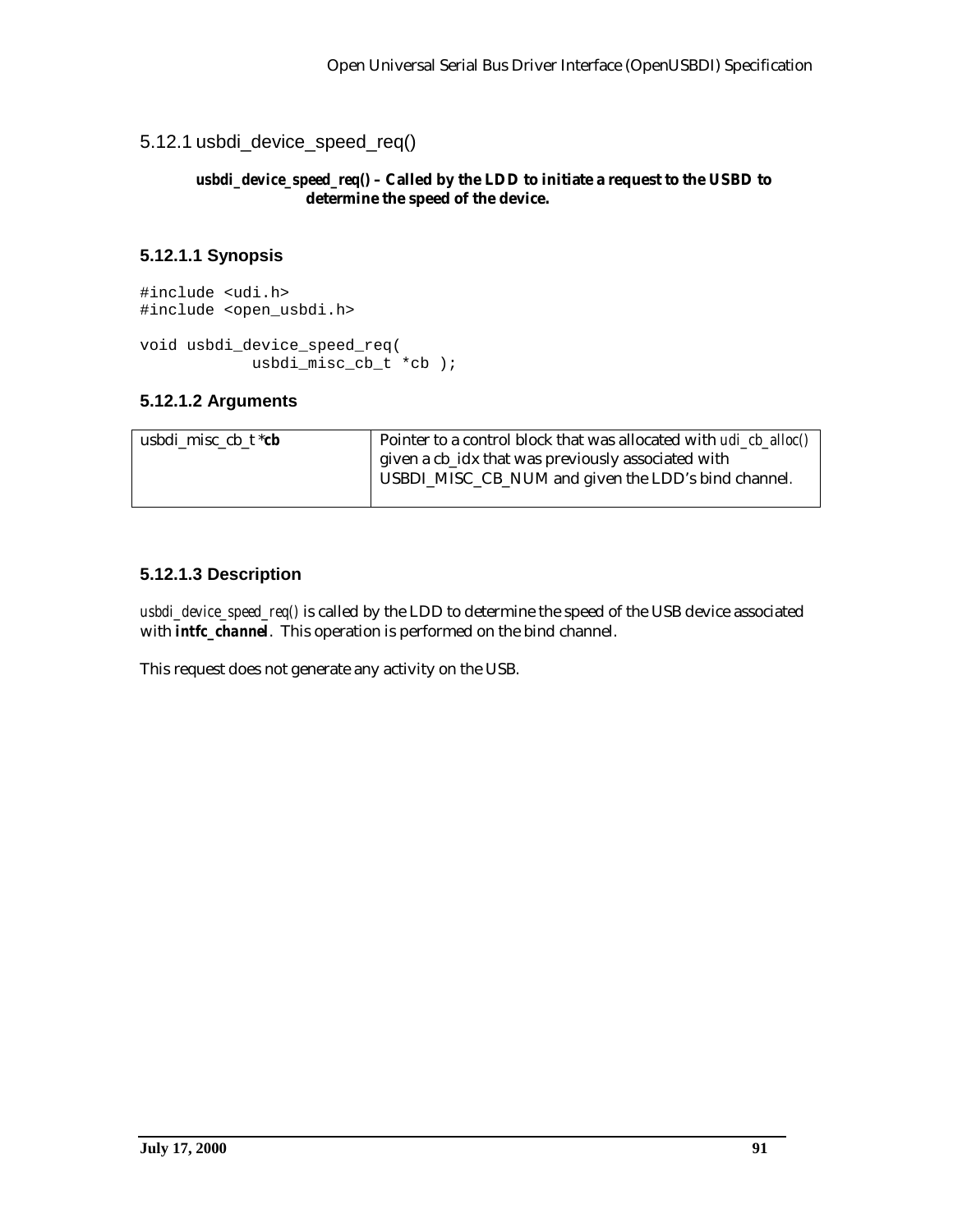# 5.12.2 usbdi\_device\_speed\_ack\_op\_t

#### *usbdi\_device\_speed\_ack\_op\_t* **–** *typedef* **for LDD supplied function called by the USBD on completion of a request for the device speed.**

### **5.12.2.1 Synopsis**

#include <udi.h> #include <open\_usbdi.h> typedef void usbdi\_device\_speed\_ack\_op\_t( usbdi\_misc\_cb\_t \*cb, udi\_ubit8\_t device\_speed );

#### **5.12.2.2 Arguments**

| usbdi_misc_cb_t * <i>cb</i>     | Pointer to a control block that was passed to<br>$usbdi\_device\_speed\_req()$ .                                                                      |
|---------------------------------|-------------------------------------------------------------------------------------------------------------------------------------------------------|
| udi_ubit8_t <i>device_speed</i> | One of the following values defined in the include file<br>open_usbdi.h: USBDI_DEVICE_SPEED_LOW,<br>USBDI_DEVICE_SPEED_FULL, USBDI_DEVICE_SPEED_HIGH. |

#### **5.12.2.3 Description**

The LDD shall supply a *usbdi\_device\_speed\_ack\_op\_t* function in its *usbdi\_ldd\_intfc\_ops\_t*. This function is called in response to the LDD's calling *usbdi\_device\_speed\_req()*. The result is *device\_speed* being set by the USBD with the speed of the device (USBDI\_DEVICE\_SPEED\_LOW, USBDI\_DEVICE\_SPEED\_FULL, or USBDI\_DEVICE\_SPEED\_HIGH).

The LDD shall either free the CB by calling *udi\_cb\_free()* or reuse the CB.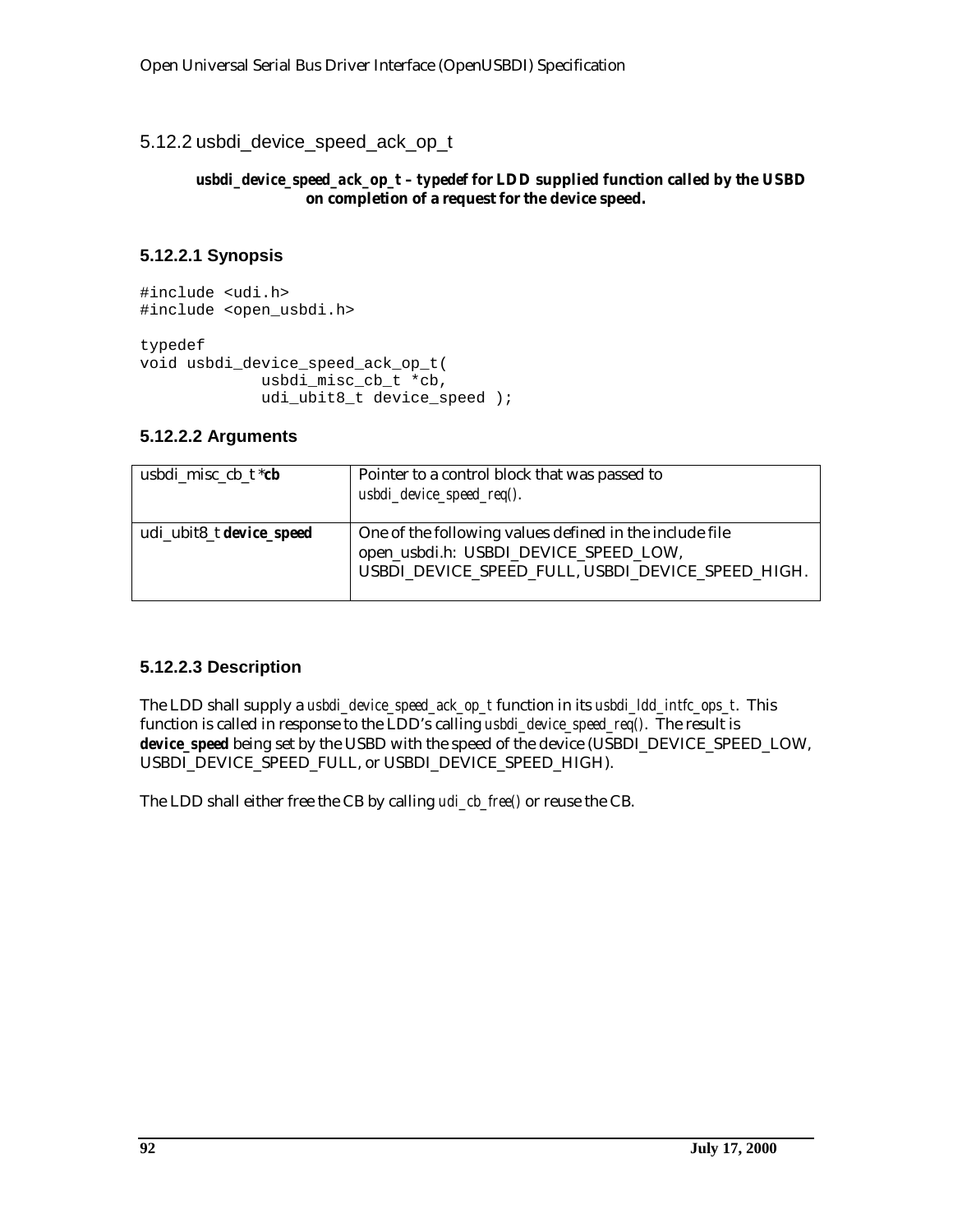# 5.12.3 usbdi\_device\_speed\_ack\_unused()

#### *usbdi\_device\_speed\_ack\_unused()* **– Proxy for** *usbdi\_device\_speed\_req()***.**

### **5.12.3.1 Synopsis**

#include <udi.h> #include <open\_usbdi.h>

usbdi\_device\_speed\_ack\_op\_t usbdi\_device\_speed\_ack\_unused;

### **5.12.3.2 Description**

*usbdi\_device\_speed\_ack\_unused()* may be used in the *usbdi\_ldd\_intfc\_ops\_t* as the *usbdi\_device\_speed\_ack\_op* if the LDD will never call *usbdi\_device\_speed\_req()*.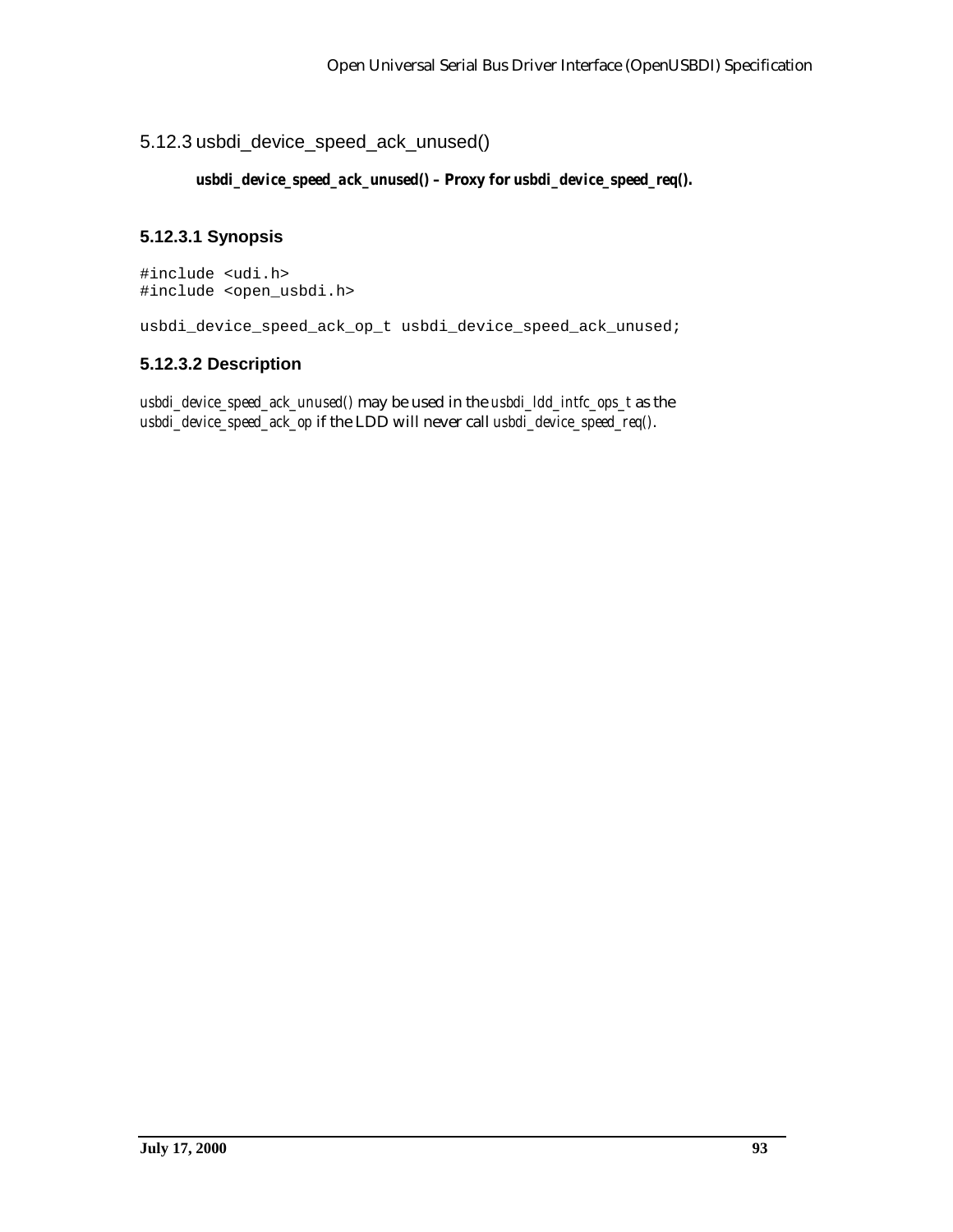# **5.13 Resetting a Device**

For specific information on LDD (or any driver) initialization within UDI refer to the "Management Metalanguage" section of the UDI Core Specification. Note that performing a reset of a USB device will cause the device to be re-enumerated, resetting the device to its default configuration. This could cause the current LDDs for the device to be unbound.

This section contains descriptions for the following functions and *typedef:*

- *usbdi\_reset\_device\_req()*
- *usbdi\_reset\_device\_ack\_op\_t*
- *usbdi\_reset\_device\_ack\_unused()*

The following function and *typedef* are used only by the USBD (not by the LDD) and are not described in this specification. Callee-side interfaces may be derived from the caller-side interfaces by removing the first parameter, and vice versa. They are included in "Appendix A: Include File (open\_usbdi.h)" for completeness:

- *usbdi\_reset\_device\_req\_op\_t*
- *usbdi\_reset\_device\_ack()*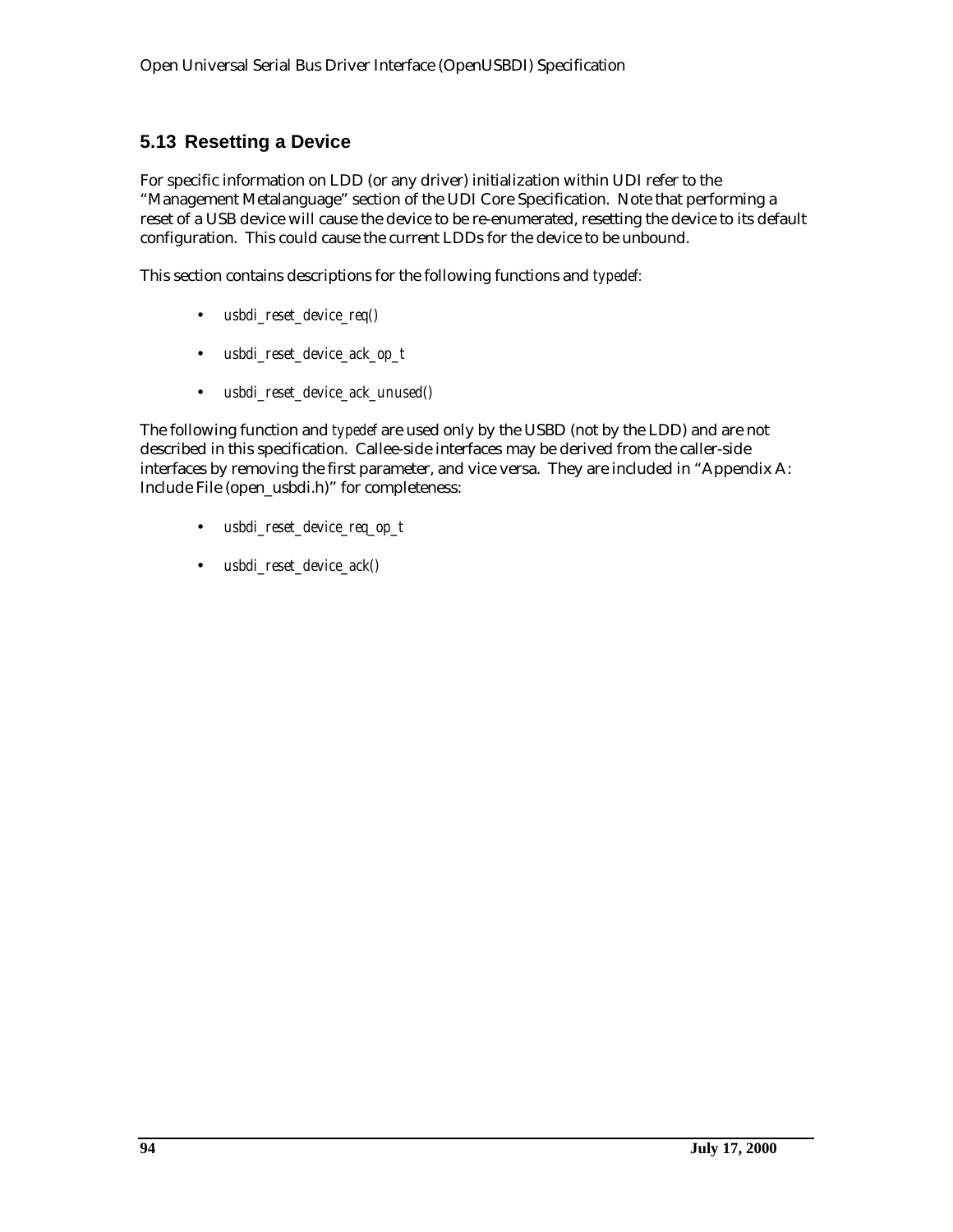5.13.1 usbdi\_reset\_device\_req()

### *usbdi\_reset\_device\_req()* **– Called by the LDD to initiate a reset of a USB device.**

# **5.13.1.1 Synopsis**

```
#include <udi.h>
#include <open_usbdi.h>
void usbdi_reset_device_req(
            usbdi misc cb t *cb );
```
### **5.13.1.2 Arguments**

| usbdi misc cb $t * cb$ | Pointer to control block that was allocated with <i>udi ch alloc()</i> |
|------------------------|------------------------------------------------------------------------|
|                        | given a cb_idx that was previously associated with                     |
|                        | USBDI_MISC_CB_NUM and given a LDD's interface channel.                 |
|                        |                                                                        |

# **5.13.1.3 Description**

*usbdi\_reset\_device\_req()* is called by the LDD to reset the USB port to which the device controlling the interface associated with *intfc\_channel* is attached. This function may only be used in the most extreme error recovery paths. The result of the device being reset is that the device will be set to its default configuration and the LDD(s) will be unbound (resulting in all channels being closed) and rebound. Refer to the Universal Serial Bus Specification for more information on USB device reset. This operation is performed on an interface channel.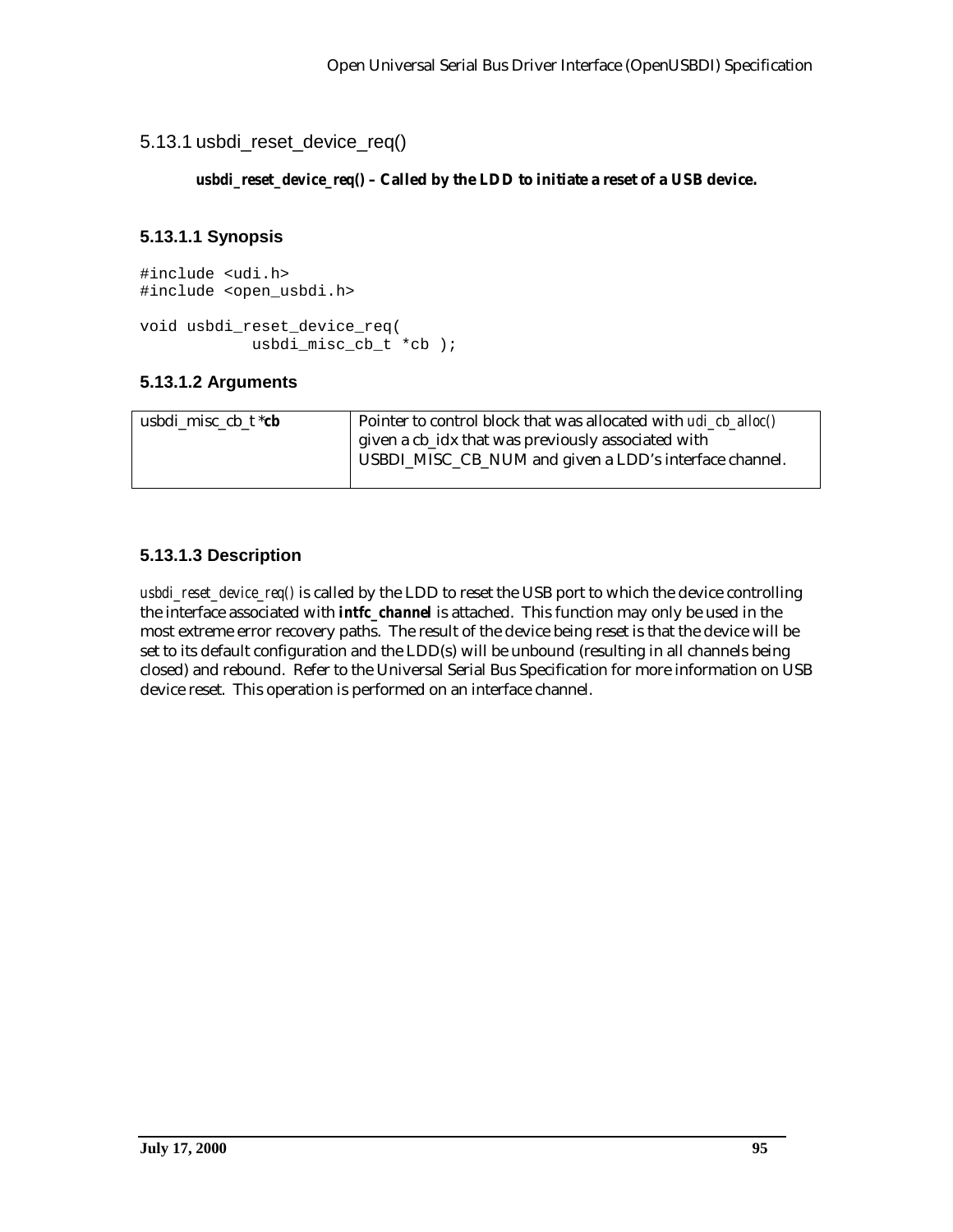5.13.2 usbdi\_reset\_device\_ack\_op\_t

#### *usbdi\_reset\_device\_ack\_op\_t* **–** *typedef* **for LDD supplied function called by the USBD when a USB device reset operation completes.**

### **5.13.2.1 Synopsis**

#include <udi.h> #include <open\_usbdi.h> typedef void usbdi\_reset\_device\_ack\_op\_t( usbdi\_misc\_cb\_t \*cb );

#### **5.13.2.2 Arguments**

usbdi\_misc\_cb\_t  $*$ **cb**  $\vert$  Pointer to a control block that was passed to *usbdi\_reset\_device\_req()*.

#### **5.13.2.3 Description**

The LDD shall supply a *usbdi\_reset\_device\_ack\_op\_t* function in its *usbdi\_ldd\_intfc\_ops\_t*. This function is called in response to the LDD's calling *usbdi\_reset\_device\_req()*.

The LDD shall either free the CB by calling *udi\_cb\_free()* or reuse the CB.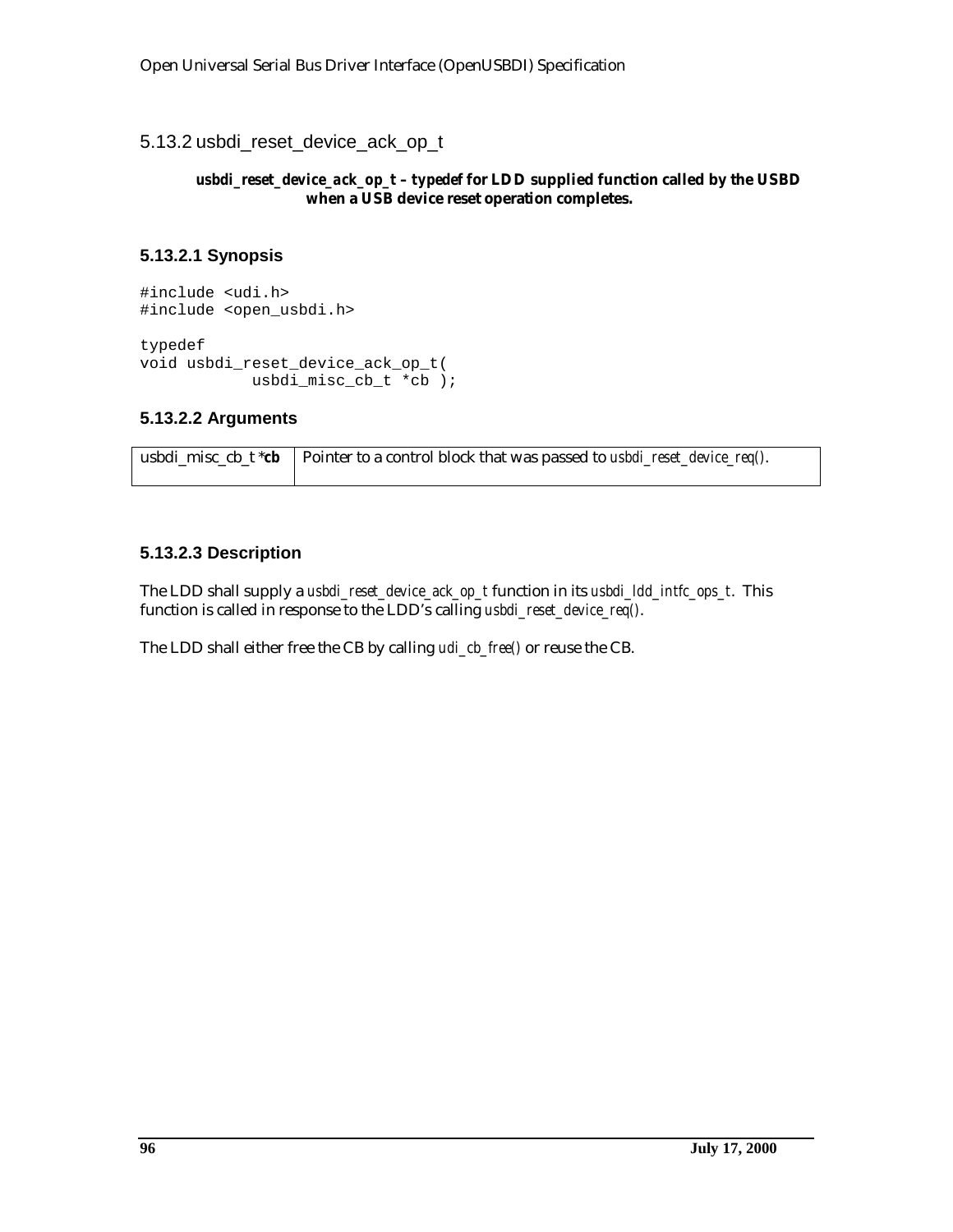# 5.13.3 usbdi\_reset\_device\_ack\_unused()

#### *usbdi\_reset\_device\_ack\_unused()* **- Used by the LDD to specify to the USBD that it will never perform a** *usbdi\_reset\_device\_req()***.**

### **5.13.3.1 Synopsis**

#include <udi.h> #include <open\_usbdi.h>

usbdi\_reset\_device\_ack\_op\_t usbdi\_reset\_device\_ack\_unused;

#### **5.13.3.2 Description**

*usbdi\_reset\_device\_ack\_unused()* maybe used in the *usbdi\_ldd\_intfc\_ops\_t* as the *usbdi\_reset\_device\_ack\_op* if the LDD will never call *usbdi\_reset\_device\_req()*.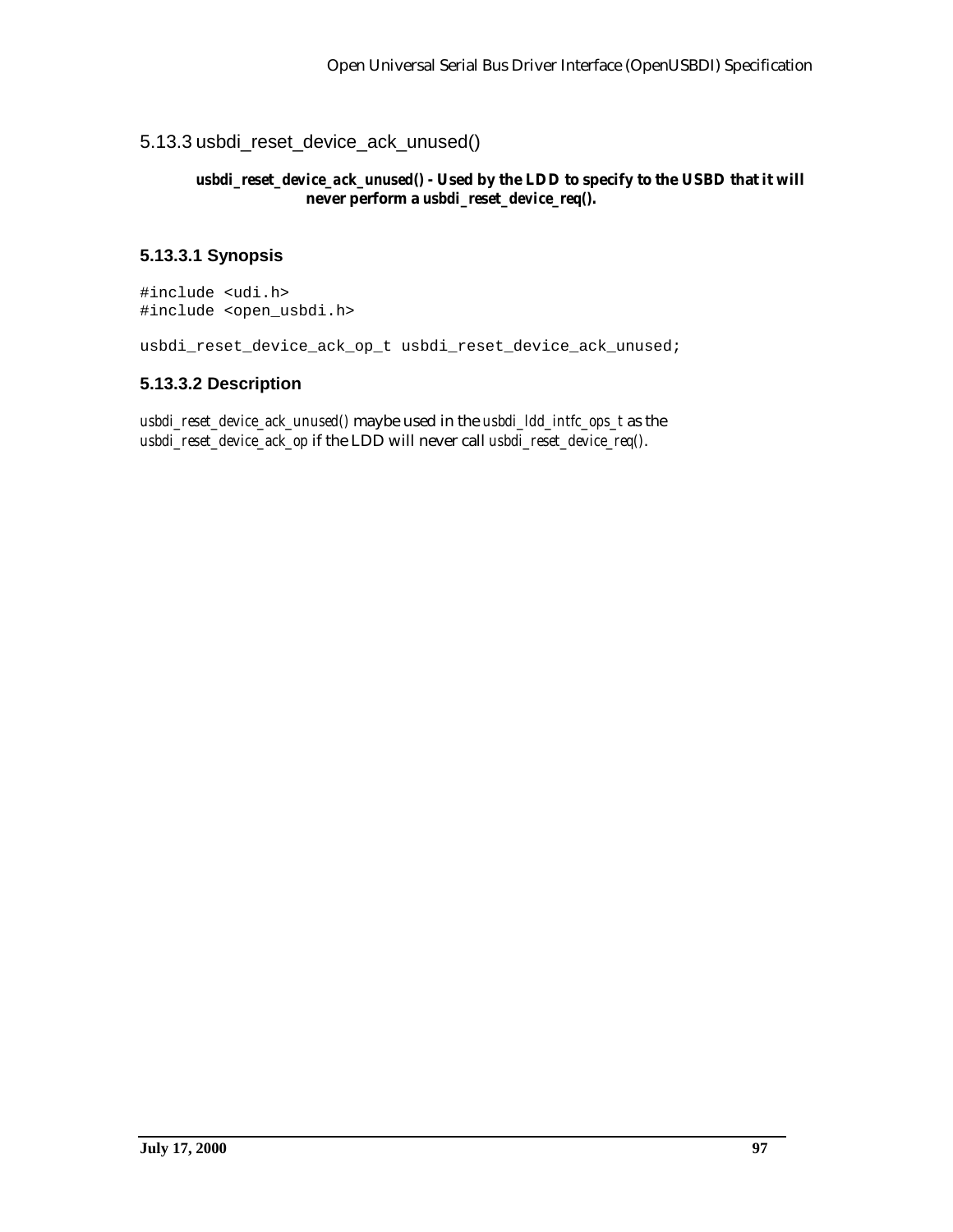# **5.14 Aborting a Pipe**

During some error recovery situations an LDD may need to abort all transfer control blocks (*usbdi\_intr\_bulk\_xfer\_cb\_t, usbdi\_control\_xfer\_cb\_t*, or *usbdi\_isoc\_xfer\_cb\_t*) that have been queued to a pipe.

The LDD initiates the pipe abort by calling *usbdi\_pipe\_abort\_req().* All of the requests outstanding on the pipe are returned. Then, the LDD's *usbdi\_pipe\_abort\_ack\_op\_t* operation is called. On the completion of the pipe abort the pipe's state will be USBDI\_STATE\_STALLED. See Section 5.17, "Getting and Setting Pipe States", for more information.

This section contains descriptions for the following functions and *typedef*:

- *usbdi\_pipe\_abort\_req()*
- *usbdi\_pipe\_abort\_ack\_op\_t*
- *usbdi\_pipe\_abort\_ack\_unused()*

The following function and *typedef* are used only by the USBD (not by the LDD) and are not described in this specification. Callee-side interfaces may be derived from the caller-side interfaces by removing the first parameter, and vice versa. They are included in "Appendix A: Include File (open\_usbdi.h)" for completeness:

- *usbdi\_pipe\_abort\_req\_op\_t*
- *usbdi\_pipe\_abort\_ack()*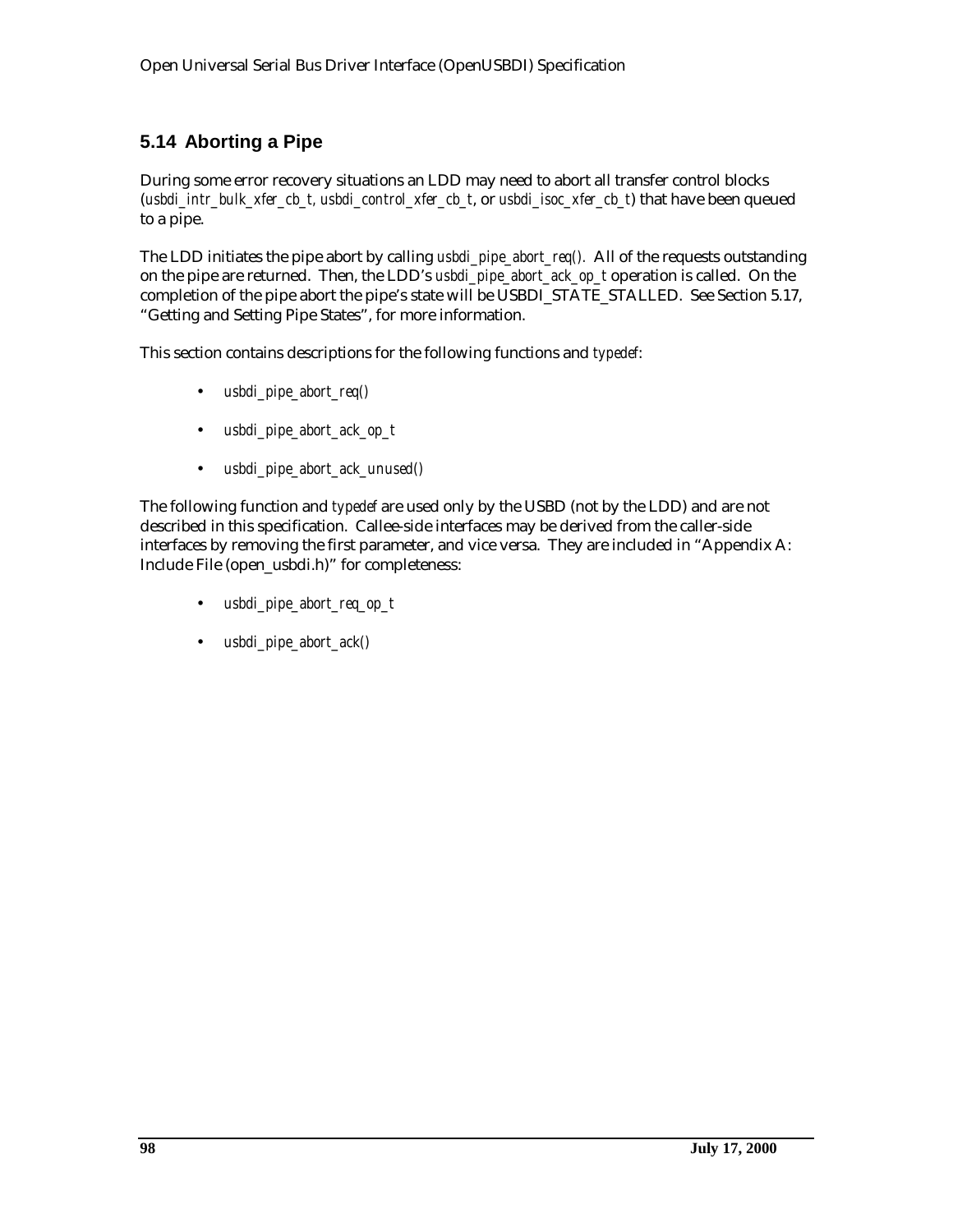5.14.1 usbdi\_pipe\_abort\_req()

# *usbdi\_pipe\_abort\_req()* **– Called by the LDD to initiate an abort of a pipe.**

# **5.14.1.1 Synopsis**

```
#include <udi.h>
#include <open_usbdi.h>
void usbdi_pipe_abort_req(
            usbdi misc cb t *cb );
```
### **5.14.1.2 Arguments**

| usbdi misc cb $t * cb$ | Pointer to a control block that was allocated with <i>udi ch alloc()</i> |
|------------------------|--------------------------------------------------------------------------|
|                        | given a cb_idx that was previously associated with                       |
|                        | USBDI_MISC_CB_NUM and given a LDD's pipe channel.                        |
|                        |                                                                          |

# **5.14.1.3 Description**

*usbdi\_pipe\_abort\_req()* is called by the LDD to abort all transfer control blocks that have been queued to the pipe associated with *pipe\_channel*. All transfer control blocks that are successfully aborted will be returned to the appropriate LDD *xfer\_ack\_op\_t* (for control endpoints) or *xfer\_nak\_op\_t* function with a status of UDI\_STAT\_ABORTED. The pipe may be in any state when *usbdi\_pipe\_abort\_req()* is called. This operation is performed on a pipe channel.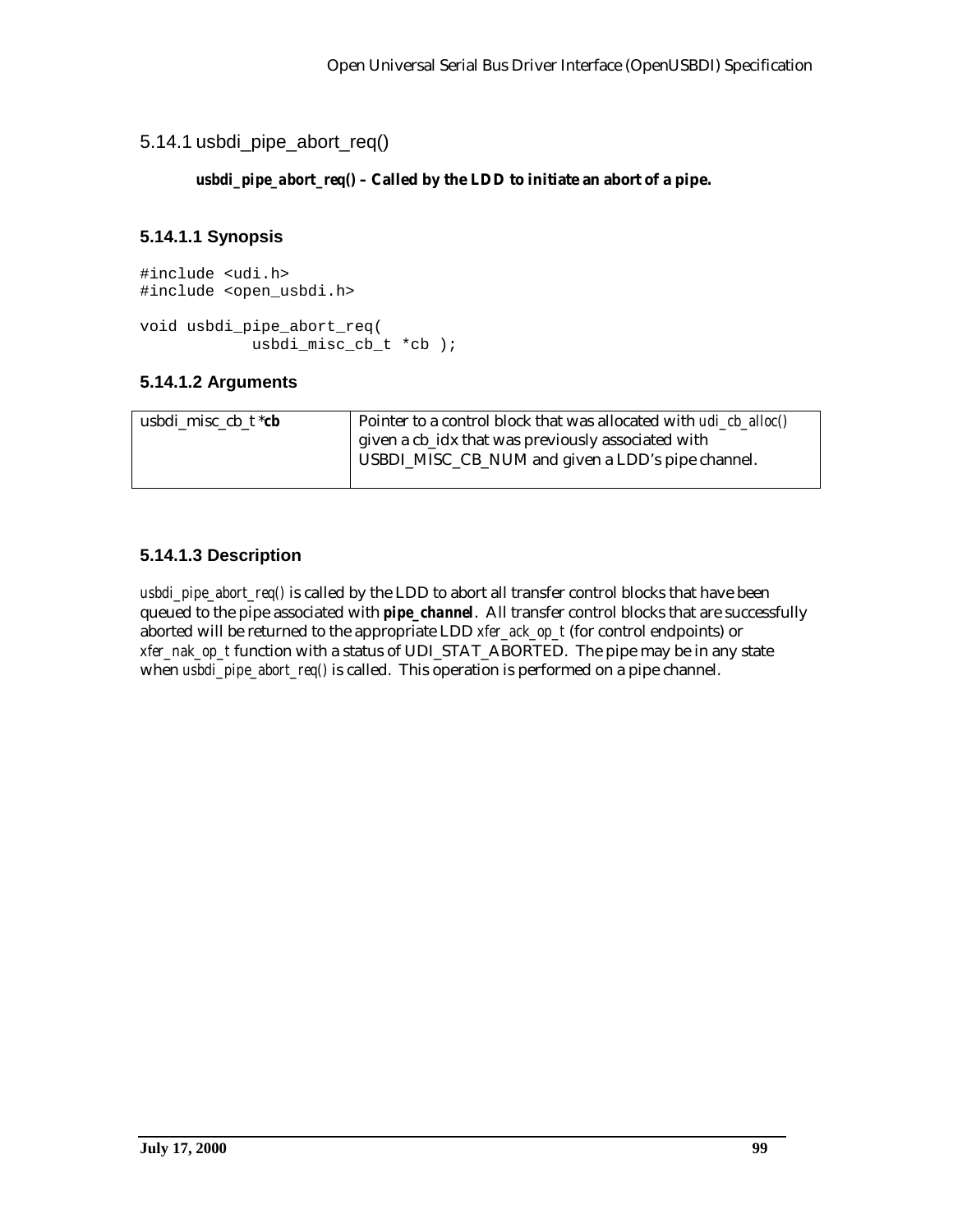5.14.2 usbdi\_pipe\_abort\_ack\_op\_t

#### *usbdi\_pipe\_abort\_ack\_op\_t* **–** *typedef* **for LDD supplied function called by the USBD when an abort pipe operation completes.**

### **5.14.2.1 Synopsis**

```
#include <udi.h>
#include <open_usbdi.h>
typedef
void usbdi_pipe_abort_ack_op_t(
            usbdi_misc_cb_t *cb );
```
#### **5.14.2.2 Arguments**

| usbdi misc cb $t^*$ cb | Pointer to a control block that was passed to <i>usbdi_pipe_abort_req()</i> . |
|------------------------|-------------------------------------------------------------------------------|
|                        |                                                                               |

#### **5.14.2.3 Description**

The LDD shall supply a *usbdi\_pipe\_abort\_ack\_op\_t* function in its *usbdi\_ldd\_pipe\_ops\_t*. This function is called in response to the LDD's calling *usbdi\_pipe\_abort\_req()*. All transfer control blocks queued to the pipe will be returned to their appropriate LDD *xfer\_ack\_op\_t* (for control endpoints) or *xfer\_nak\_op\_t* function with a status of UDI\_STAT\_ABORTED before the LDD's *usbdi\_pipe\_abort\_ack\_op\_t* operation is called. The *usbdi\_misc\_cb\_t* is then returned to the LDD's *usbdi\_pipe\_abort\_ack\_op\_t* function. On completion of the pipe abort, the state of the pipe will be USBDI\_STATE\_STALLED if the state of the pipe before the abort was either USBDI\_STATE\_ACTIVE or USBDI\_STATE\_STALLED. The state of the pipe after the abort will be USBDI\_STATE\_IDLE if the pipe was in the USBDI\_STATE\_IDLE state before the abort.

The LDD shall either free the CB by calling *udi\_cb\_free()* or reuse the CB.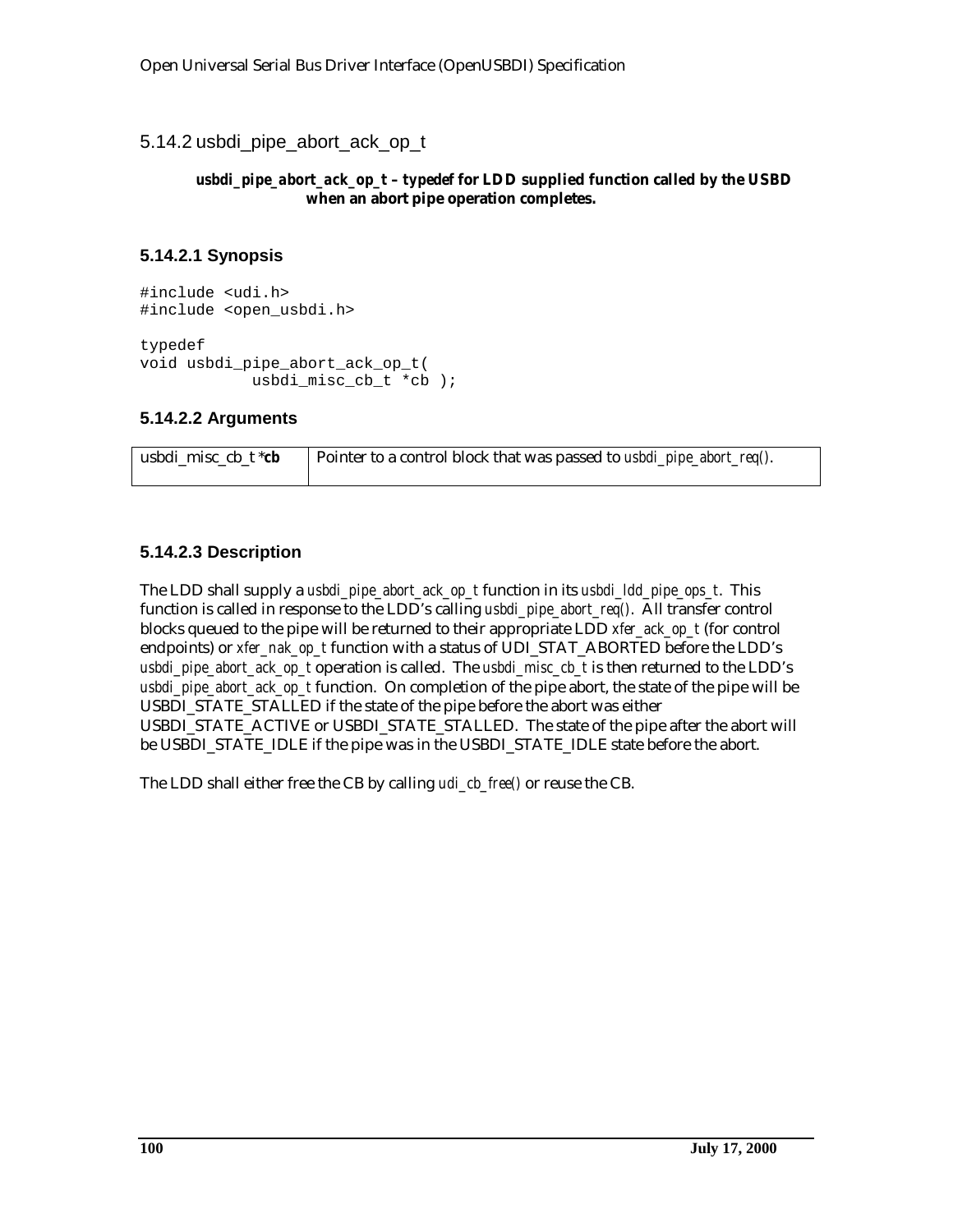# 5.14.3 usbdi\_pipe\_abort\_ack\_unused()

#### *usbdi\_pipe\_abort\_ack\_unused()* **- Proxy for** *usbdi\_pipe\_abort\_req()***.**

### **5.14.3.1 Synopsis**

#include <udi.h> #include <open\_usbdi.h>

usbdi\_pipe\_abort\_ack\_op\_t usbdi\_pipe\_abort\_ack\_unused;

### **5.14.3.2 Description**

*usbdi\_pipe\_abort\_ack\_unused()* may be used in the *usbdi\_ldd\_pipe\_ops\_t* as the *usbdi\_pipe\_abort\_ack\_op* if the LDD will never call *usbdi\_pipe\_abort\_req()*.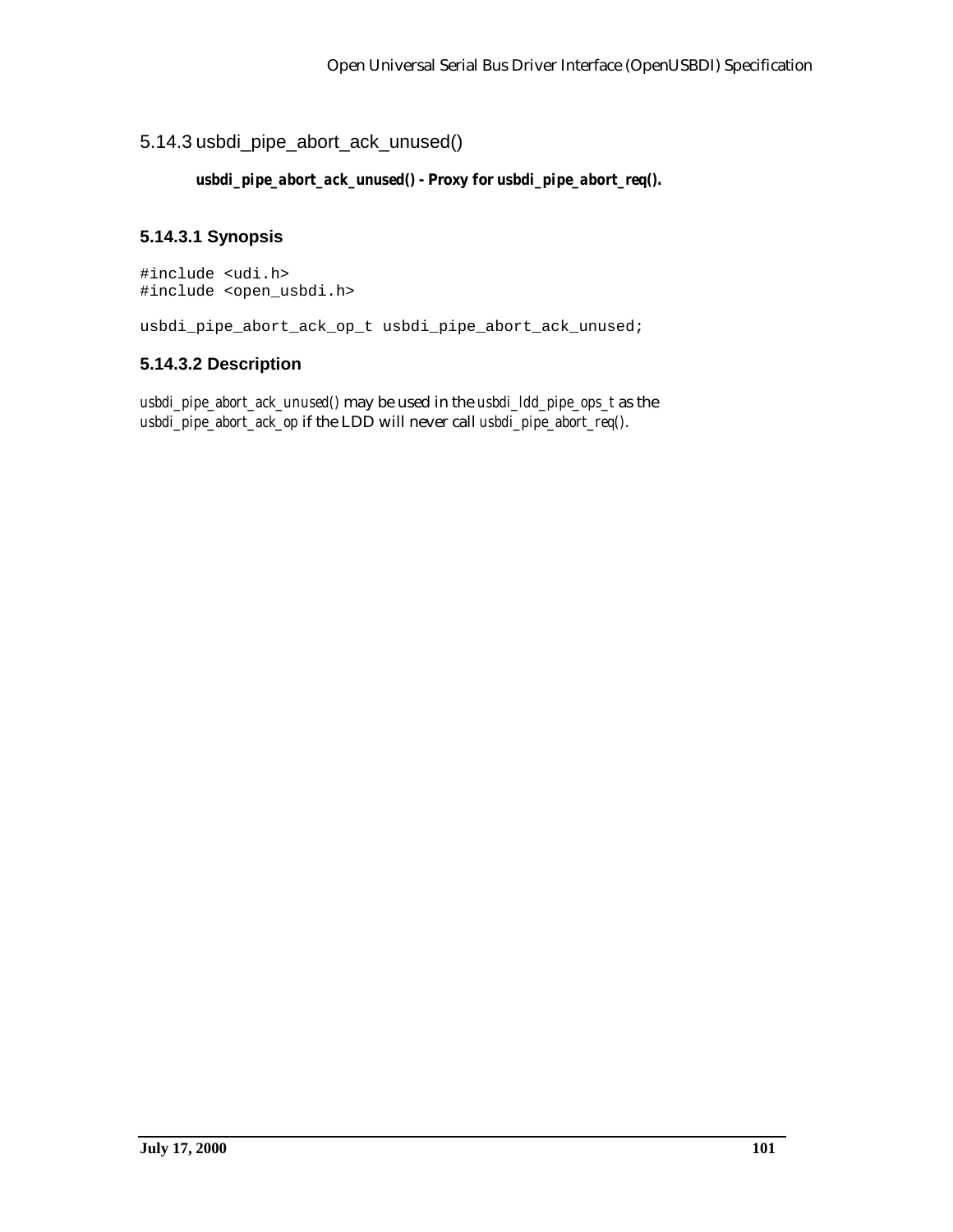# **5.15 Aborting an Interface**

During some error recovery situations an LDD may need to abort all transfer control blocks (*usbdi\_intr\_bulk\_xfer\_cb\_t, usbdi\_control\_xfer\_cb\_t*, or *usbdi\_isoc\_xfer\_cb\_t*) that have been queued to all pipes in an interface.

The LDD initiates the interface abort by calling *usbdi\_intfc\_abort\_req().* All control blocks will be aborted before the LDD's *usbdi\_intfc\_abort\_ack\_op\_t* is called.

This section contains descriptions for the following functions and *typedef*:

- *usbdi\_intfc\_abort\_req()*
- *usbdi\_intfc\_abort\_ack\_op\_t*
- *usbdi\_intfc\_abort\_ack\_unused()*

The following function and *typedef* are used only by the USBD (not by the LDD) and are not described in this specification. Callee-side interfaces may be derived from the caller-side interfaces by removing the first parameter, and vice versa. They are included in "Appendix A: Include File (open\_usbdi.h)" for completeness:

- *usbdi\_intfc\_abort\_req\_op\_t*
- *usbdi\_intfc\_abort\_ack()*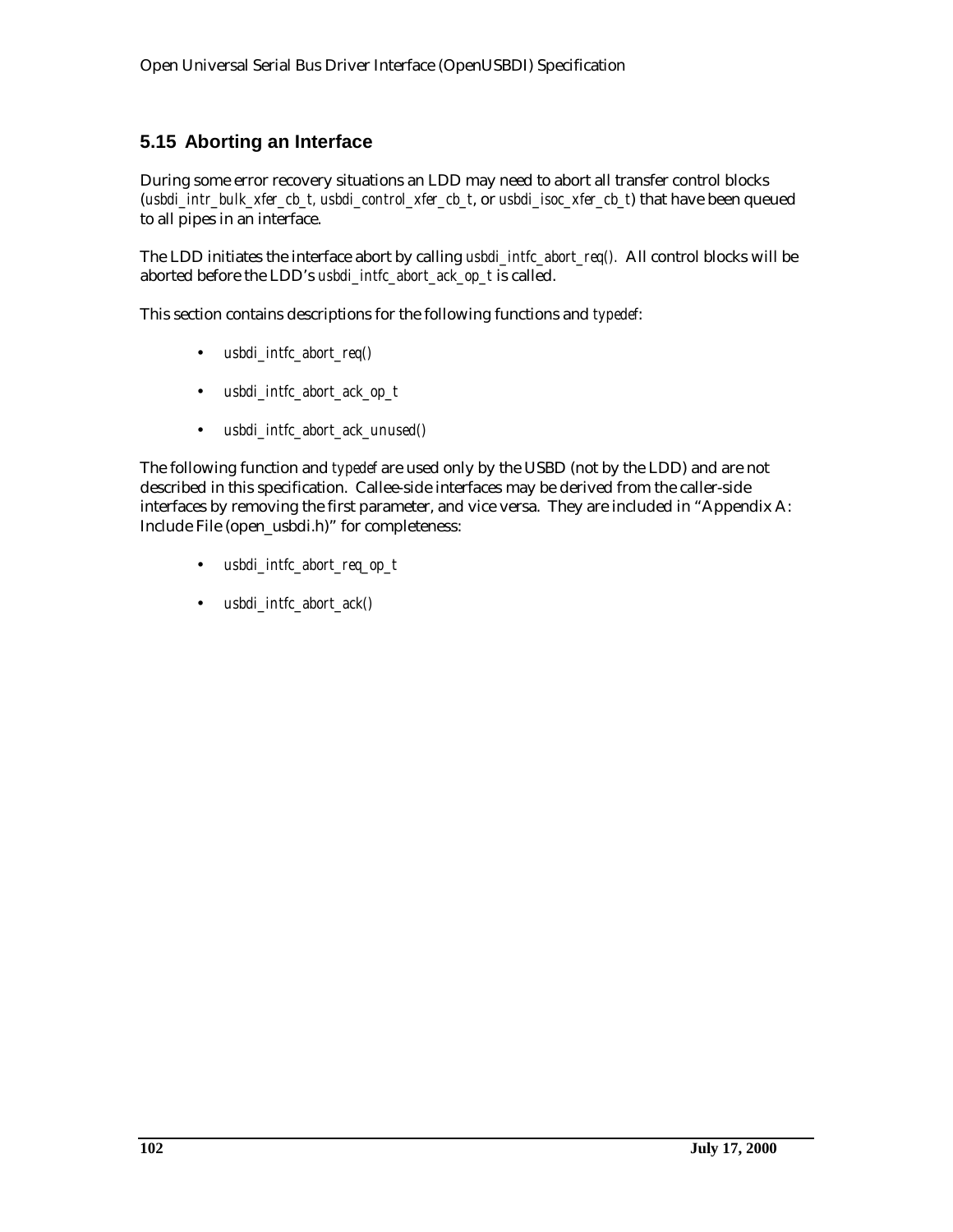5.15.1 usbdi\_intfc\_abort\_req()

# *usbdi\_intfc\_abort\_req()* **– Called by the LDD to abort a USB interface.**

# **5.15.1.1 Synopsis**

```
#include <udi.h>
#include <open_usbdi.h>
void usbdi_intfc_abort_req(
            usbdi_misc_cb_t *cb );
```
### **5.15.1.2 Arguments**

| usbdi misc cb $t * cb$ | Pointer to a control block that was allocated with <i>udi_cb_alloc()</i> |
|------------------------|--------------------------------------------------------------------------|
|                        | given a cb_idx that was previously associated with                       |
|                        | USBDI_MISC_CB_NUM and given a LDD's interface channel.                   |
|                        |                                                                          |

# **5.15.1.3 Description**

*usbdi\_intfc\_abort\_req()* is called by the LDD to abort all transfer control blocks *(usbdi\_intr\_bulk\_xfer\_cb\_t*, *usbdi\_control\_xfer\_cb\_t*, and/or *usbdi\_isoc\_xfer\_cb\_t*) that have been queued to all pipes controlled by the interface specified by *intfc\_channel*. The interface may be in any state when *usbdi* intfc abort req() is called.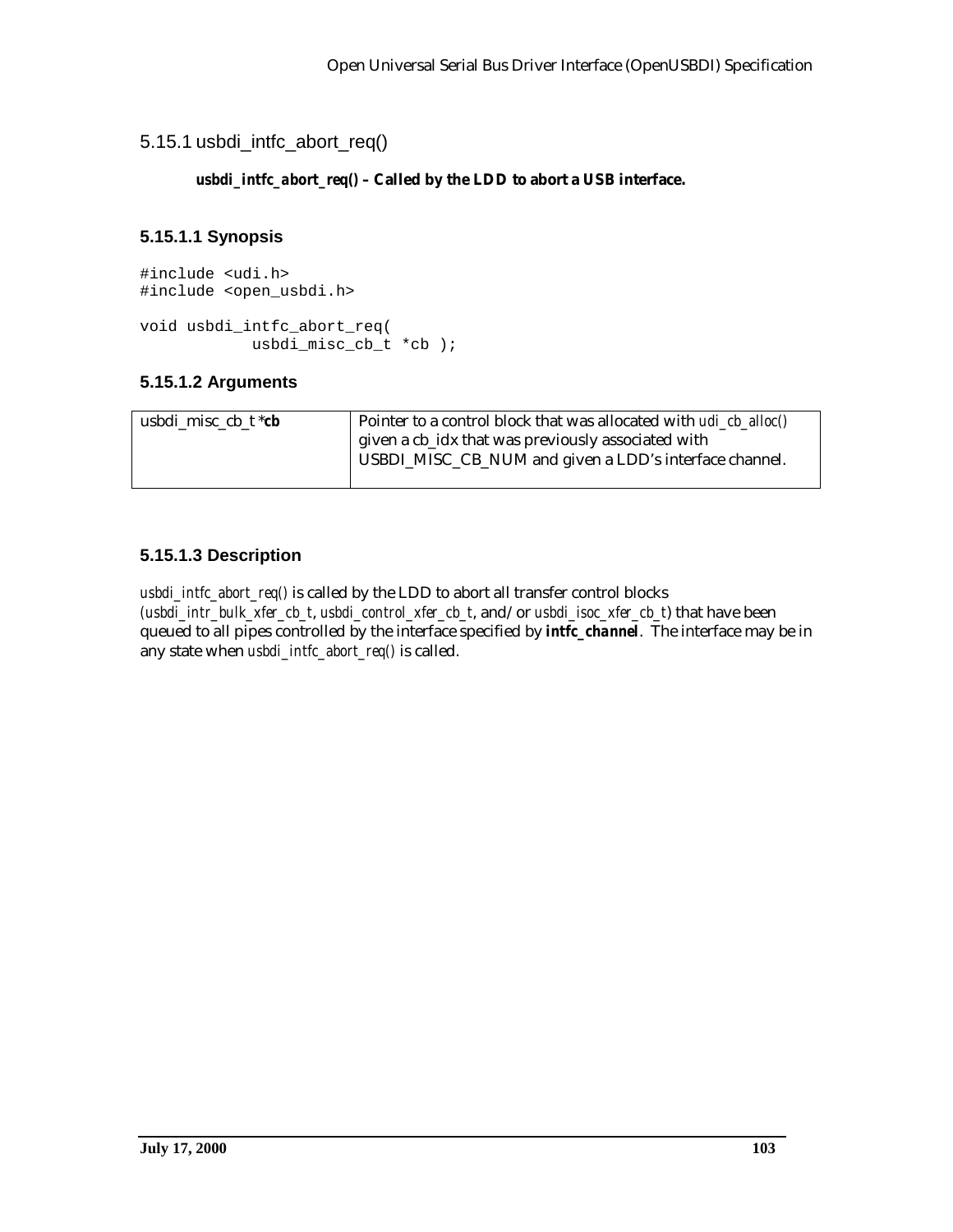5.15.2 usbdi\_intfc\_abort\_ack\_op\_t

#### *usbdi\_intfc\_abort\_ack\_op\_t – typedef* **for LDD supplied function called by the USBD on completion of an interface abort operation.**

### **5.15.2.1 Synopsis**

```
#include <udi.h>
#include <open_usbdi.h>
typedef
void usbdi_intfc_abort_ack_op_t(
            usbdi_misc_cb_t *cb );
```
#### **5.15.2.2 Arguments**

| usbdi misc cb $t^*$ cb | Pointer to a control block that was passed to <i>usbdi_intfc_abort_req()</i> . |
|------------------------|--------------------------------------------------------------------------------|
|                        |                                                                                |

#### **5.15.2.3 Description**

The LDD shall supply a *usbdi\_intfc\_abort\_ack\_op\_t* function in its *usbdi\_ldd\_intfc\_ops\_t*. This function is called in response to the LDD's calling *usbdi\_intfc\_abort\_req()*. All transfer control blocks queued to all pipes controlled by the interface will be returned to the appropriate LDD *xfer\_ack\_op\_t* (in the case of control pipe transfers) or *xfer\_nak\_op\_t* (all other transfers) function with a status of UDI\_STAT\_ABORTED.

Only after all transfer control blocks have been returned will the *usbdi\_misc\_cb\_t* be returned to the LDD's *usbdi\_intfc\_abort\_ack\_op\_t* function. Once the interface abort has been completed (*usbdi\_intfc\_abort\_ack\_op\_t* has been called) the interface will be in the USBDI\_STATE\_STALLED state if the interface state before the abort was USBDI\_STATE\_ACTIVE or USBDI\_STATE\_STALLED. The interface state after the abort will be USBDI\_STATE\_IDLE if it was USBDI\_STATE\_IDLE before the abort. See Section 5.18.5, "Getting and Setting Interface States", for more information.

The LDD shall either free the CB by calling *udi\_cb\_free()* or reuse the CB.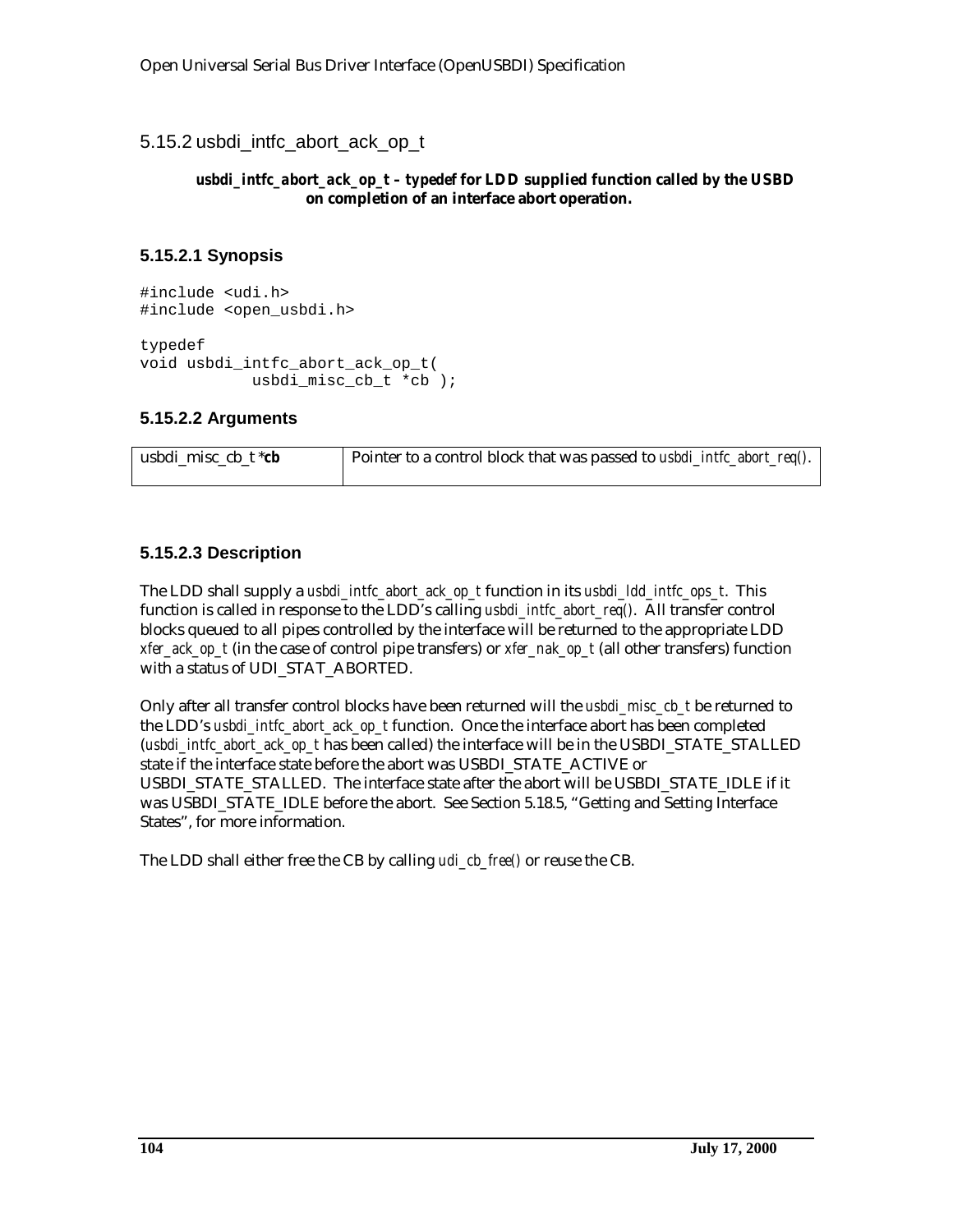# 5.15.3 usbdi\_intfc\_abort\_ack\_unused()

#### *usbdi\_intfc\_abort\_ack\_unused()* **- Proxy for** *usbdi\_intfc\_abort\_req()***.**

### **5.15.3.1 Synopsis**

#include <udi.h> #include <open\_usbdi.h>

usbdi\_intfc\_abort\_ack\_op\_t usbdi\_intfc\_abort\_ack\_unused;

### **5.15.3.2 Description**

*usbdi\_intfc\_abort\_ack\_unused()* may be used in the *usbdi\_ldd\_intfc\_ops\_t* as the *usbdi\_intfc\_abort\_ack\_op* if the LDD will never call *usbdi\_intfc\_abort\_req()*.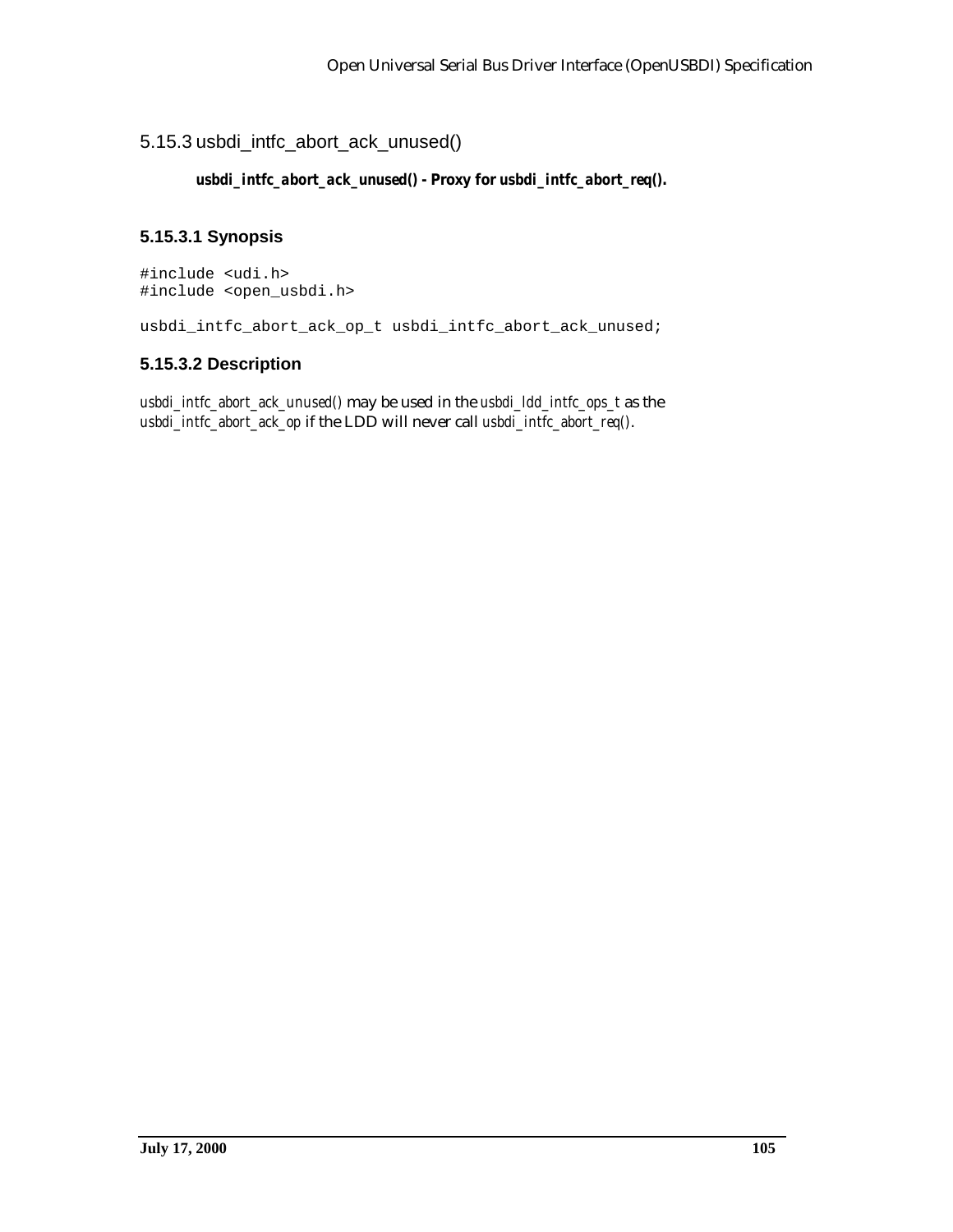# **5.16 Getting and Setting States**

Devices, interfaces, pipes, and endpoints all have a state associated with them. The following control block is used for setting and getting these states.

# 5.16.1 usbdi\_state\_cb\_t

```
typedef struct {
     udi_cb_t gcb; <br>udi_ubit8_t state; <br>/* Current state or state being<br>
                            /* Current state or state being
                               * set
                               */
/*
 * usbdi_pipe_state_set_req(), usbdi_pipe_state_get_req(),
  * usbdi_intfc_state_set_req(), and usbdi_intfc_state_get_req() use
 * USBDI_STATE_ACTIVE, USBDI_STATE_STALLED, and USBDI_STATE_IDLE.
 *
 * usbdi_edpt_state_set_req() and usbdi_edpt_state_get_req() use
 * USBDI_STATE_ACTIVE and USBDI_STATE_HALTED.
 */
#define USBDI_STATE_ACTIVE 1
#define USBDI_STATE_STALLED 2
#define USBDI_STATE_IDLE 3
#define USBDI_STATE_HALTED 4
/*
 * usbdi_device_state_get_req() uses USBDI_STATE_CONFIGURED and
 * USBDI_STATE_SUSPENDED. Note that a device may be configured and
 * suspended at the same time.
 */
#define USBDI_STATE_CONFIGURED (1 << 1)
#define USBDI_STATE_SUSPENDED (1 << 2)
} usbdi_state_cb_t;
#define USBDI_STATE_CB_NUM 4
```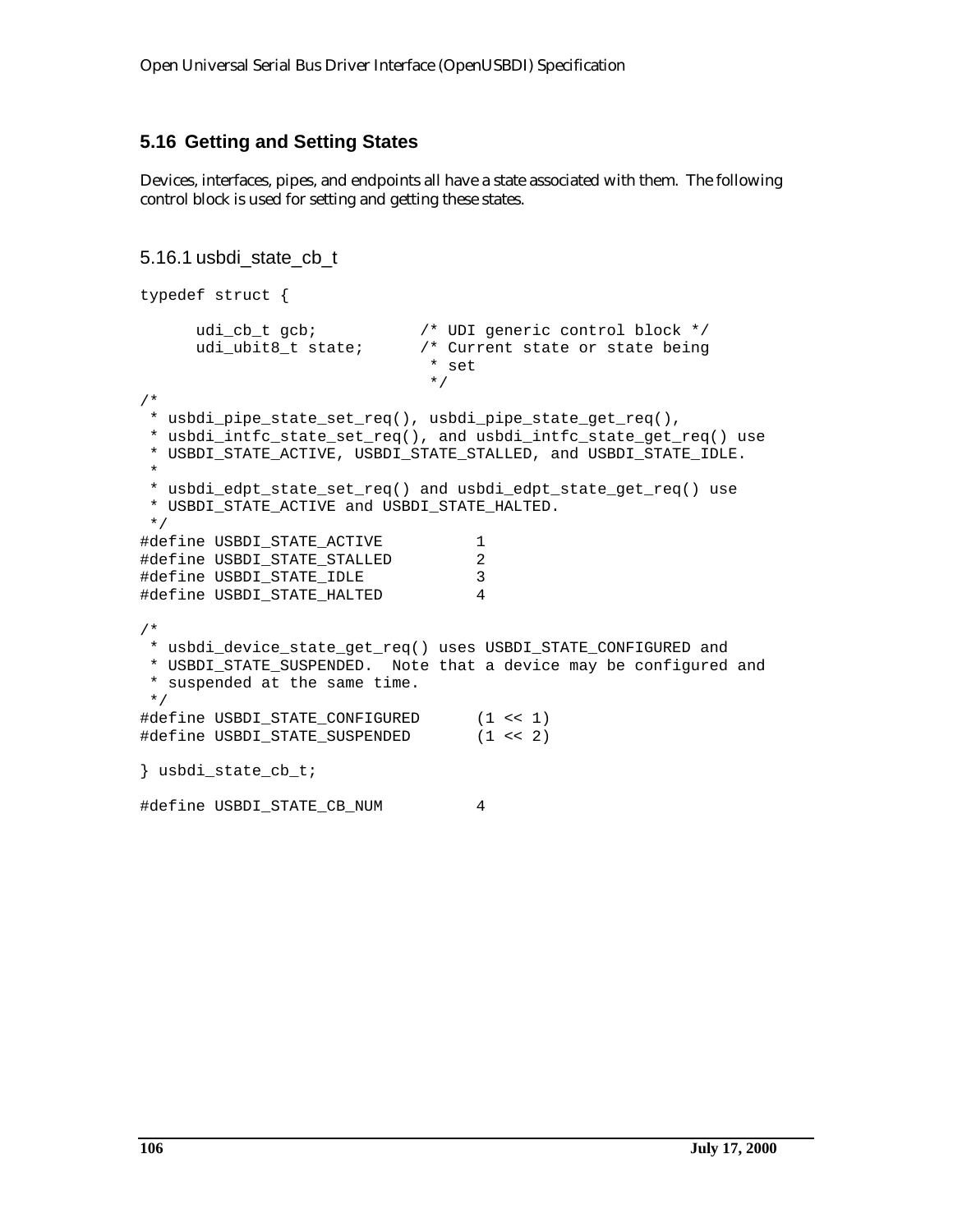# **5.17 Getting and Setting Pipe States**

Pipes support three states:

| <b>USBDI STATE ACTIVE</b>  | The pipe will accept transfer requests and send requests to the<br>endpoint.         |
|----------------------------|--------------------------------------------------------------------------------------|
| <b>USBDI_STATE_STALLED</b> | The pipe will accept transfer requests but not send requests to the<br>endpoint.     |
| <b>USBDI STATE IDLE</b>    | The pipe will neither accept transfer requests nor send requests to<br>the endpoint. |

This section contains descriptions for the following functions and *typedefs*:

- *usbdi\_pipe\_state\_set\_req()*
- *usbdi\_pipe\_state\_set\_ack\_op\_t*
- *usbdi\_pipe\_state\_get\_req()*
- *usbdi\_pipe\_state\_get\_ack\_op\_t*
- *usbdi\_pipe\_state\_get\_ack\_unused()*

The following functions and *typedefs* are used only by the USBD (not by the LDD) and are not described in this specification. Callee-side interfaces may be derived from the caller-side interfaces by removing the first parameter, and vice versa. They are included in "Appendix A: Include File (open\_usbdi.h)" for completeness:

- *usbdi\_pipe\_state\_get\_req\_op\_t*
- *usbdi\_pipe\_state\_get\_ack()*
- *usbdi\_pipe\_state\_set\_req\_op\_t*
- *usbdi\_pipe\_state\_set\_ack()*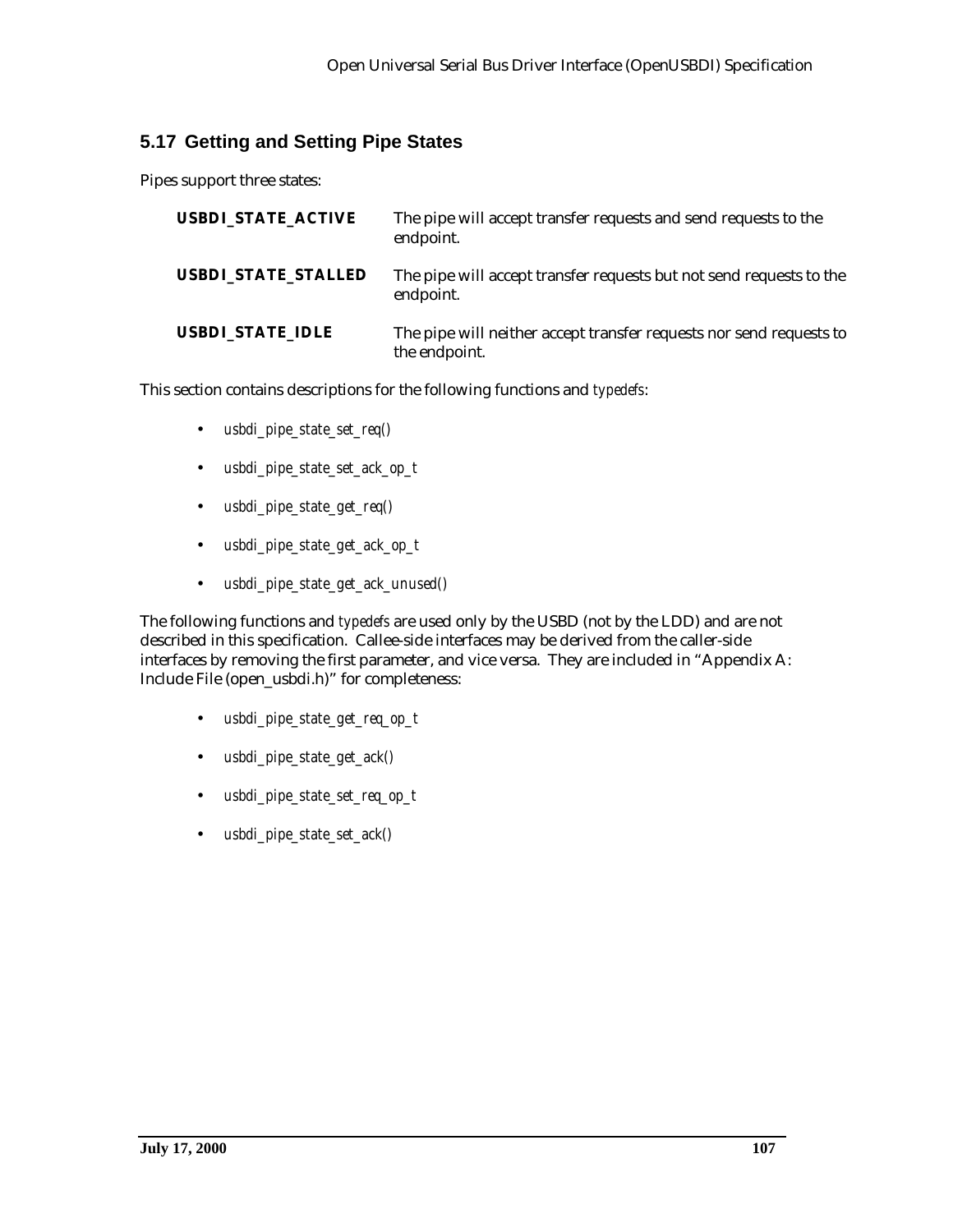5.17.1 usbdi\_pipe\_state\_set\_req()

# *usbdi\_pipe\_state\_set\_req()* **– Called by the LDD to set the state of a pipe.**

# **5.17.1.1 Synopsis**

```
#include <udi.h>
#include <open_usbdi.h>
void usbdi_pipe_state_set_req(
            usbdi state cb t *cb );
```
# **5.17.1.2 Arguments**

| usbdi state cb $t * cb$ | Pointer to a control block that was allocated with <i>udi_cb_alloc()</i> |
|-------------------------|--------------------------------------------------------------------------|
|                         | given a cb_idx that was previously associated with                       |
|                         | USBDI_STATE_CB_NUM and given a LDD's pipe channel.                       |
|                         |                                                                          |

# **5.17.1.3 Description**

*usbdi\_pipe\_state\_set\_req()* is called by the LDD to change the state of the pipe channel associated with the control block. The new pipe state is set by the LDD in the *state* field of the CB. Valid values are USBDI\_STATE\_ACTIVE, USBDI\_STATE\_STALLED, and USBDI\_STATE\_IDLE.

The LDD shall not change the state of the default endpoint pipe. A *usbdi\_pipe\_state\_set\_req()* operation performed on the default *pipe\_channel* is considered a no-op.

*usbdi\_pipe\_state\_set\_req()* shall be used only if the state of the interface is USBDI\_STATE\_ACTIVE. See Section 5.18.5, "Getting and Setting Interface States", for more information.

This operation is performed on a pipe channel.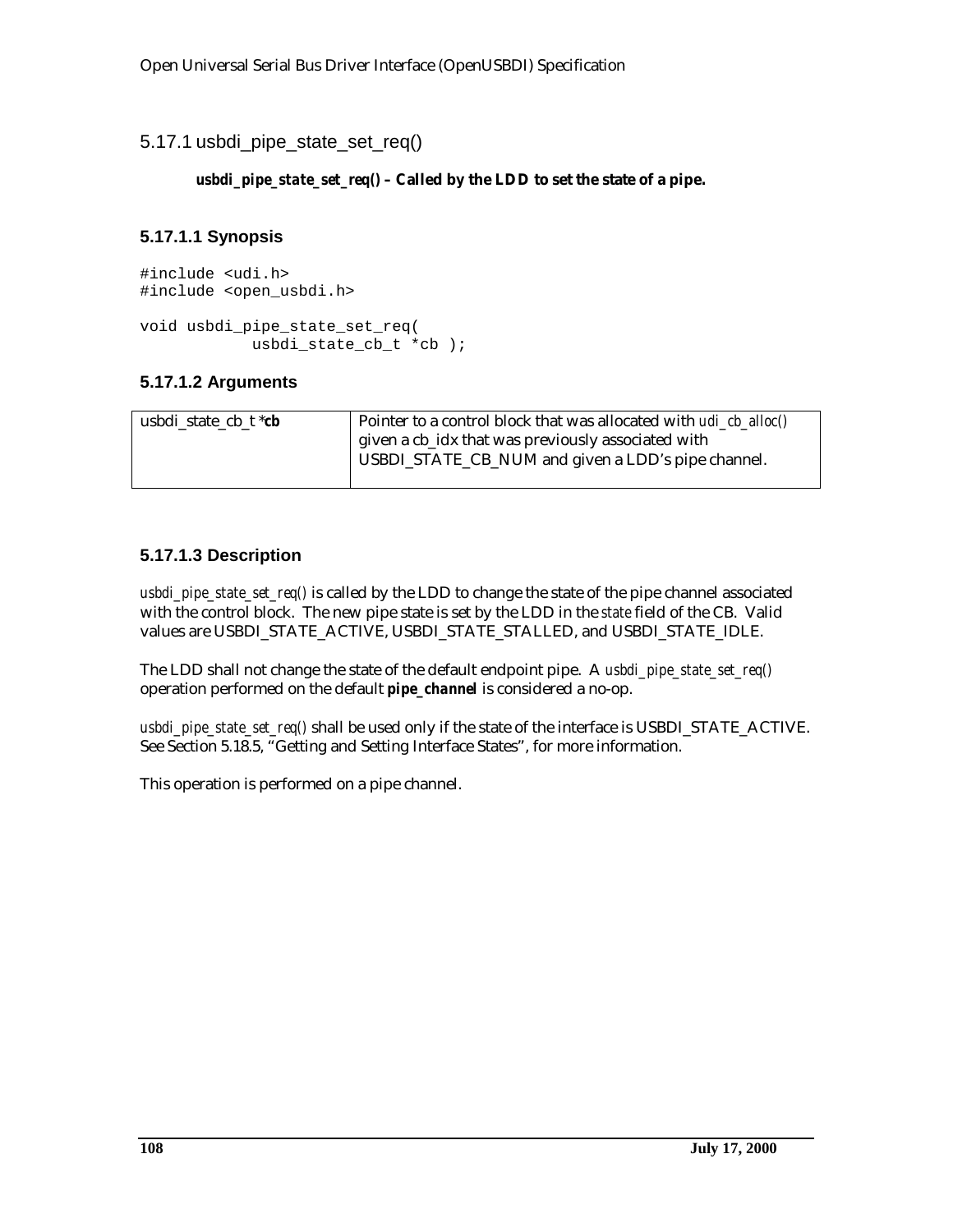## 5.17.2 usbdi\_pipe\_state\_set\_ack\_op\_t

#### *usbdi\_pipe\_state\_set\_ack\_op\_t – typedef* **for LDD supplied function called by the USBD on the completion of a pipe state set operation.**

## **5.17.2.1 Synopsis**

#include <udi.h> #include <open\_usbdi.h> typedef void usbdi\_pipe\_state\_set\_ack\_op\_t( usbdi\_state\_cb\_t \*cb, udi\_status\_t status );

#### **5.17.2.2 Arguments**

|                     | usbdi_state_cb_t $*$ $\mathbf{cb}$   Pointer to a control block that was passed to <i>usbdi_pipe_state_set_req()</i> . |
|---------------------|------------------------------------------------------------------------------------------------------------------------|
| udi_status_t status | See table below.                                                                                                       |

| <b>RETURNED STATUS</b>     | <b>DESCRIPTION</b>                                                                      |
|----------------------------|-----------------------------------------------------------------------------------------|
| UDI OK                     | The pipe state was successfully set.                                                    |
| UDI_STAT_MISTAKEN_IDENTITY | The <i>state</i> field of CB contained invalid data.                                    |
| UDI STAT INVALID STATE     | The pipe state was not set, due to the interface state not<br>being USBDI_STATE_ACTIVE. |

## **5.17.2.3 Description**

The LDD shall supply a *usbdi\_pipe\_state\_set\_ack\_op\_t* function in its *usbdi\_ldd\_pipe\_ops\_t*. This function is called in response to the LDD's calling *usbdi\_pipe\_state\_set\_req()*. The state of the pipe has been changed if *status* is UDI\_OK.

The LDD shall either free the CB by calling *udi\_cb\_free()* or reuse the CB.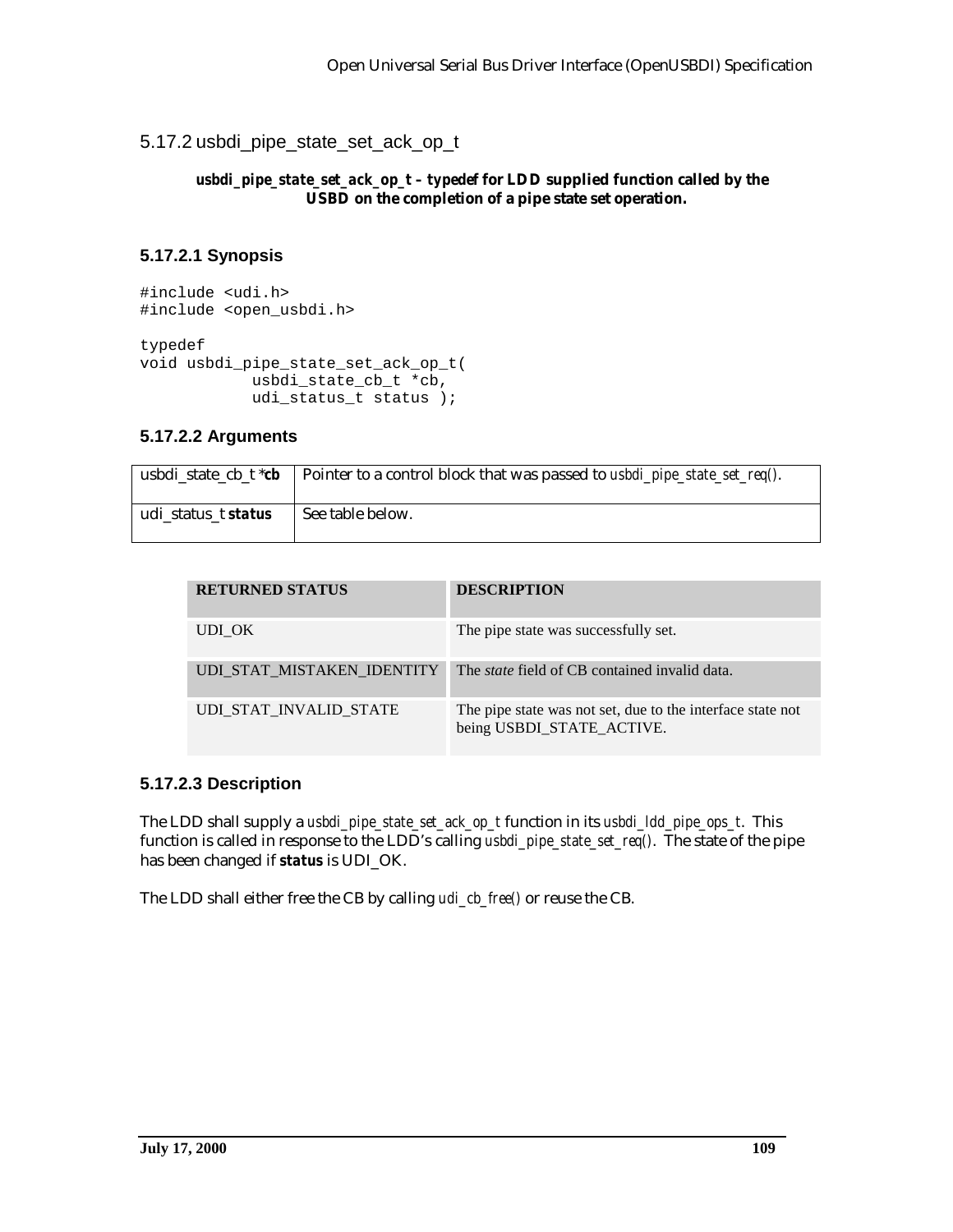5.17.3 usbdi\_pipe\_state\_get\_req()

## *usbdi\_pipe\_state\_get\_req()* **– Called by the LDD to retrieve the state of a pipe.**

# **5.17.3.1 Synopsis**

```
#include <udi.h>
#include <open_usbdi.h>
void usbdi_pipe_state_get_req(
            usbdi state cb t * cb);
```
# **5.17.3.2 Arguments**

| usbdi state cb $t * cb$ | Pointer to a control block that was allocated with <i>udi ch alloc()</i> |
|-------------------------|--------------------------------------------------------------------------|
|                         | given a cb_idx that was previously associated with                       |
|                         | USBDI_STATE_CB_NUM and given a LDD's pipe channel.                       |
|                         |                                                                          |

# **5.17.3.3 Description**

*usbdi\_pipe\_state\_get\_req()* is called by the LDD to get the state of the pipe channel associated with the control block.

*usbdi\_pipe\_state\_get\_req()* may be used at any time, regardless of the state of the interface.

This operation is performed on a pipe channel.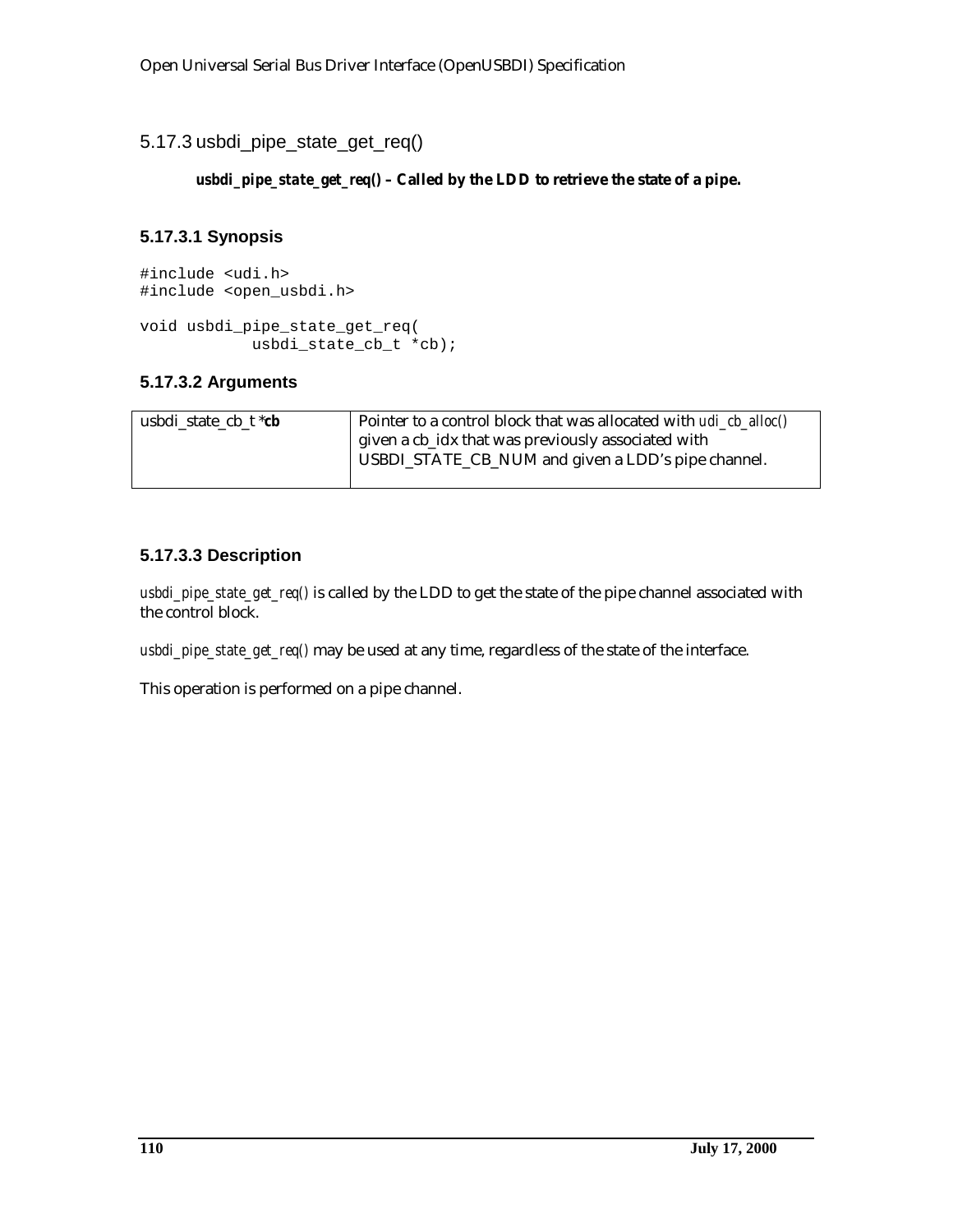## 5.17.4 usbdi\_pipe\_state\_get\_ack\_op\_t

#### *usbdi\_pipe\_state\_get\_ack\_op\_t* **–** *typedef* **for LDD supplied function called by the USBD on completion of a get pipe state operation.**

## **5.17.4.1 Synopsis**

#include <udi.h> #include <open\_usbdi.h> typedef void usbdi\_pipe\_state\_get\_ack\_op\_t( usbdi\_state\_cb\_t \*cb );

## **5.17.4.2 Arguments**

| usbdi state cb $t * cb$ | Pointer to a control block that was passed to <i>usbdi_pipe_state_get_req()</i> . |
|-------------------------|-----------------------------------------------------------------------------------|
|                         |                                                                                   |

## **5.17.4.3 Description**

The LDD shall supply a *usbdi\_pipe\_state\_get\_ack\_op\_t* function in its *usbdi\_ldd\_pipe\_ops\_t*. This function is called in response to the LDD's calling *usbdi\_pipe\_state\_get\_req()*. The *state* returned in CB is one of the following values: USBDI\_STATE\_ACTIVE, USBDI\_STATE\_STALLED, or USBDI\_STATE\_IDLE.

The LDD shall either free the CB by calling *udi\_cb\_free()* or may reuse it.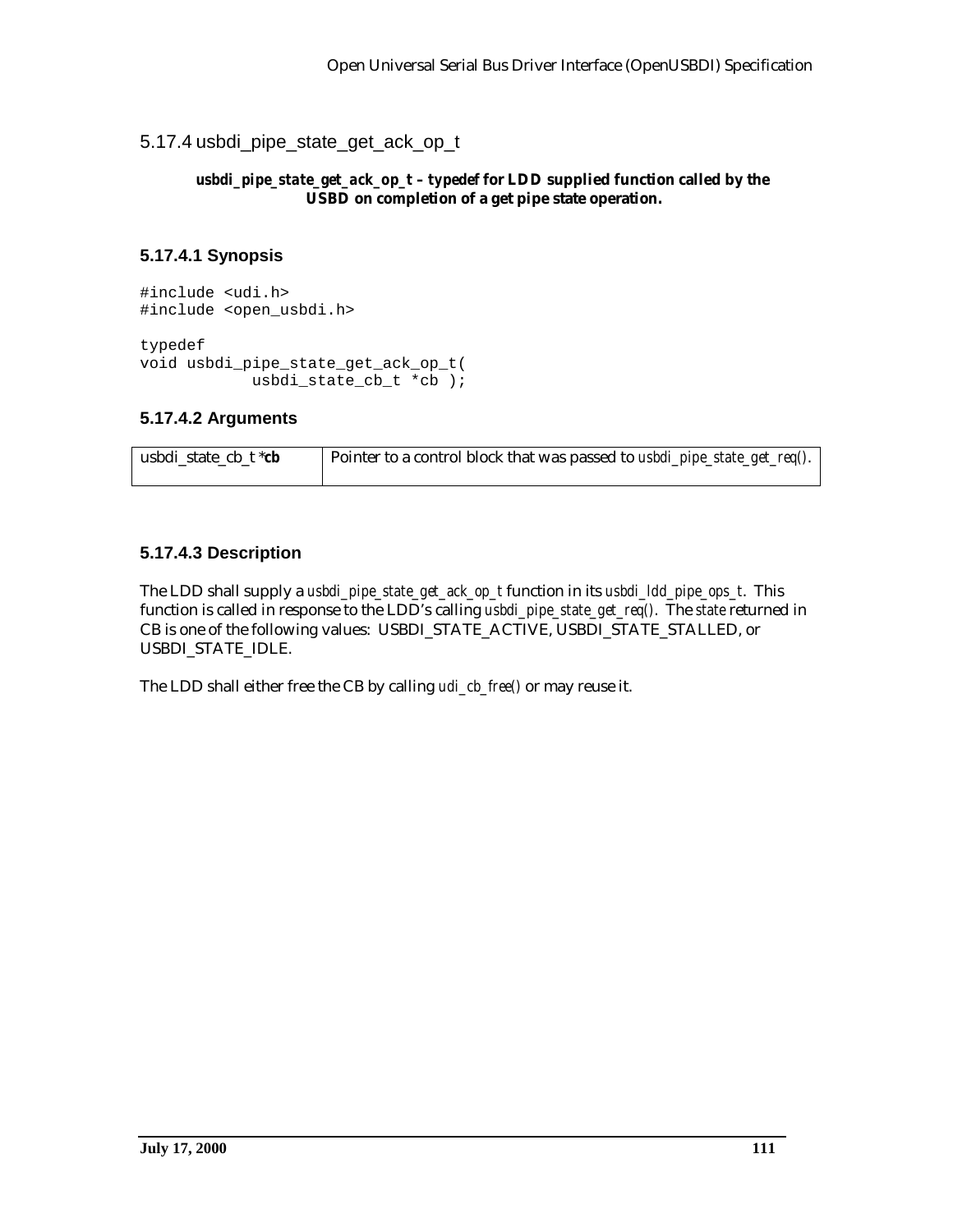## 5.17.5 usbdi\_pipe\_state\_get\_ack\_unused()

#### *usbdi\_pipe\_state\_get\_ack\_unused()* **– Proxy for** *usbdi\_pipe\_state\_get\_req()***.**

## **5.17.5.1 Synopsis**

#include <udi.h> #include <open\_usbdi.h>

usbdi\_pipe\_state\_get\_ack\_op\_t usbdi\_pipe\_state\_get\_ack\_unused;

## **5.17.5.2 Description**

*usbdi\_pipe\_state\_get\_ack\_unused()* may be used in the *usbdi\_ldd\_pipe\_ops\_t* as the *usbdi\_pipe\_state\_get\_ack\_op* if the LDD will never call *usbdi\_pipe\_state\_get\_req()*.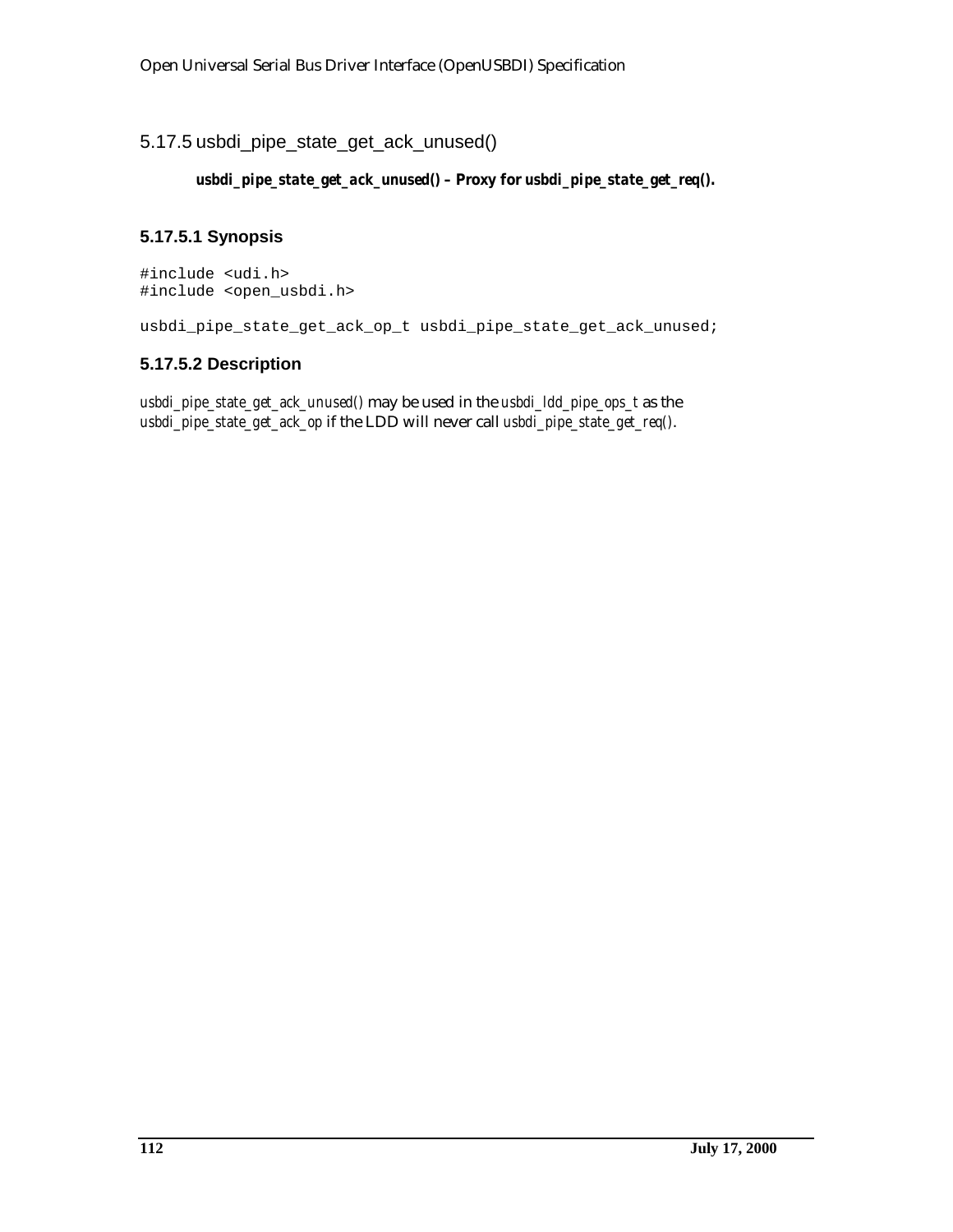# **5.18 Getting and Setting Endpoint States**

Endpoints support two states:

| <b>USBDI STATE ACTIVE</b> | The endpoint will accept transfer requests and send requests to the<br>device.                                                                                   |
|---------------------------|------------------------------------------------------------------------------------------------------------------------------------------------------------------|
| <b>USBDI STATE HALTED</b> | The endpoint has been halted. See the Universal Serial Bus<br>Specification for a description of endpoint halts and possible causes.<br>This state is read-only. |

This section contains descriptions for the following functions and *typedefs*:

- *usbdi\_edpt\_state\_set\_req()*
- *usbdi\_edpt\_state\_set\_ack\_op\_t*
- *usbdi\_edpt\_state\_get\_req()*
- *usbdi\_edpt\_state\_get\_ack\_op\_t*
- *usbdi\_edpt\_state\_get\_ack\_unused()*

The following functions and *typedefs* are used only by the USBD (not by the LDD) and are not described in this specification. Callee-side interfaces may be derived from the caller-side interfaces by removing the first parameter, and vice versa. They are included in "Appendix A: Include File (open\_usbdi.h)" for completeness:

- *usbdi\_edpt\_state\_set\_req\_op\_t*
- *usbdi\_edpt\_state\_set\_ack()*
- *usbdi\_edpt\_state\_get\_req\_op\_t*
- *usbdi\_edpt\_state\_get\_ack()*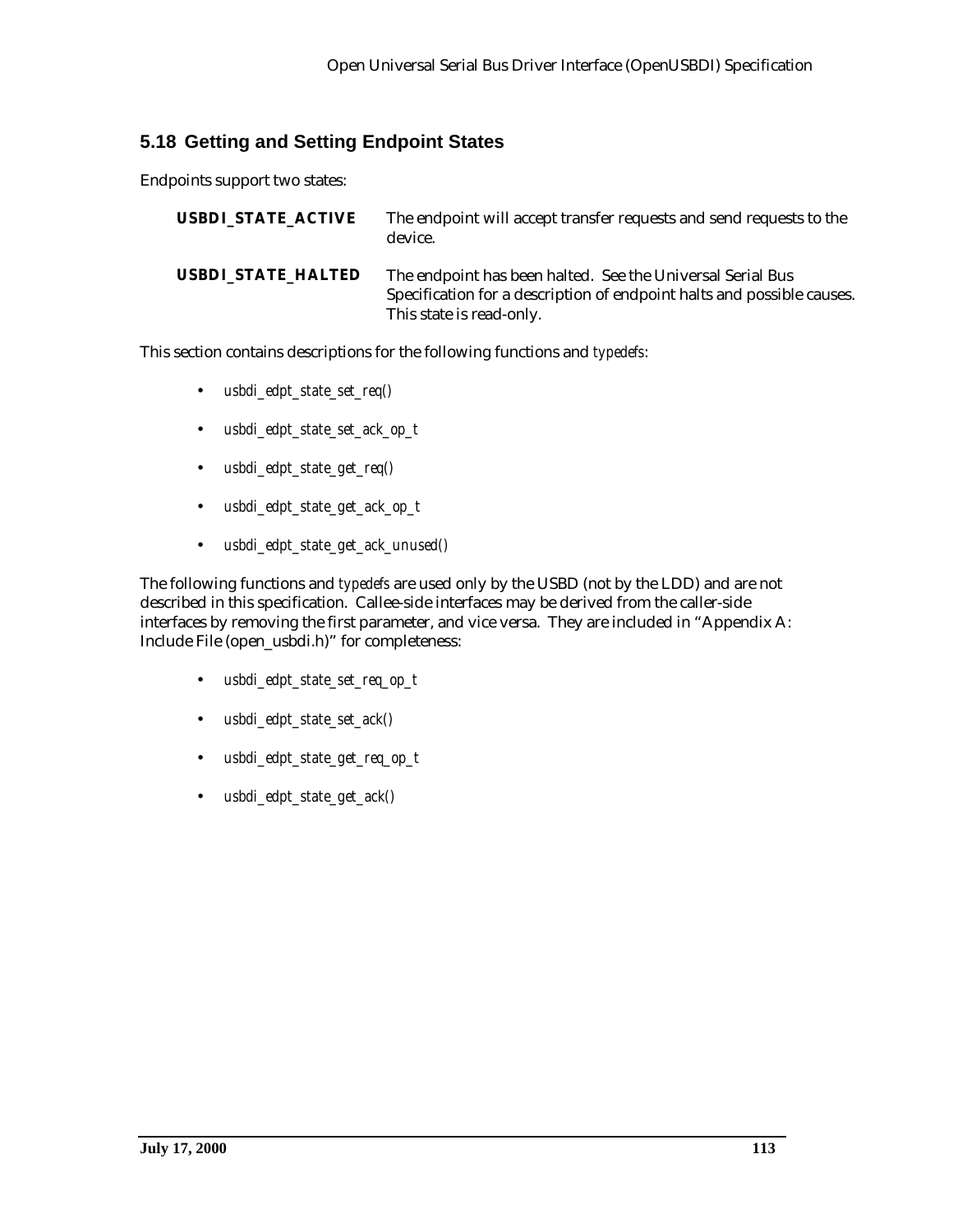5.18.1 usbdi\_edpt\_state\_set\_req()

## *usbdi\_edpt\_state\_set\_req()* **– Called by the LDD to set the state of an endpoint.**

# **5.18.1.1 Synopsis**

```
#include <udi.h>
#include <open_usbdi.h>
void usbdi_edpt_state_set_req(
            usbdi state cb t *cb );
```
# **5.18.1.2 Arguments**

| usbdi state cb $t * cb$ | Pointer to a control block that was allocated with <i>udi_cb_alloc()</i> |
|-------------------------|--------------------------------------------------------------------------|
|                         | given a cb_idx that was previously associated with                       |
|                         | USBDI_STATE_CB_NUM and given a LDD's pipe channel.                       |
|                         |                                                                          |

# **5.18.1.3 Description**

*usbdi\_edpt\_state\_set\_req()* is called by the LDD to change the state of the USB endpoint associated with the pipe channel associated with the control block. The new endpoint state is set by the LDD in the *state* field of the CB. The only valid value is USBDI\_STATE\_ACTIVE.

In response to a *usbdi\_edpt\_state\_set\_req(),* the USBD issues a USB  $ClearFeature(ENDPOINT HALT)<sup>10</sup>$  for the endpoint associated with the pipe channel and resets the data-toggle for the endpoint.

The LDD shall not clear an endpoint halt condition by sending a ClearFeature(ENDPOINT\_HALT) device request to the default endpoint directly.

*usbdi\_edpt\_state\_set\_req()* may be used at any time, regardless of the state of the pipe or interface. Data loss may occur if the endpoint is active (not halted) when an *usbdi edpt state set req()* is performed.

This operation is performed on a pipe channel.

 $\overline{a}$ 10 See the Universal Serial Bus Specification for the meaning of this term.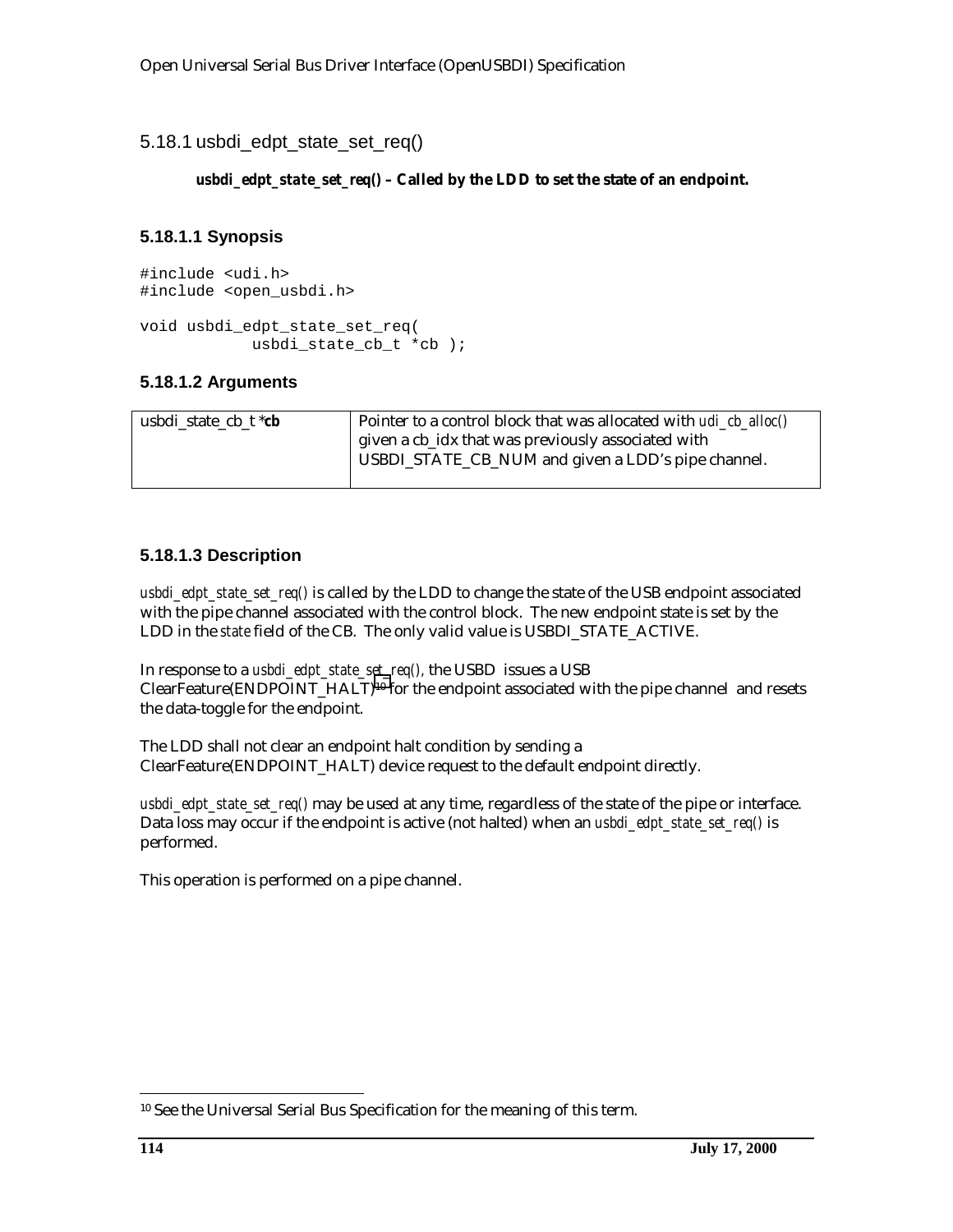5.18.2 usbdi\_edpt\_state\_set\_ack\_op\_t

#### *usbdi\_edpt\_state\_set\_ack\_op\_t* **–** *typedef* **for LDD supplied function called by the USBD on completion of a set endpoint state operation.**

## **5.18.2.1 Synopsis**

#include <udi.h> #include <open\_usbdi.h> typedef void usbdi\_edpt\_state\_set\_ack\_op\_t( usbdi\_state\_cb\_t \*cb, udi\_status\_t status );

#### **5.18.2.2 Arguments**

| usbdi state cb t * <i>cb</i> | Pointer to a control block that was passed to <i>usbdi_edpt_state_set_req()</i> . |
|------------------------------|-----------------------------------------------------------------------------------|
| udi status t <i>status</i>   | See table below.                                                                  |

| <b>RETURNED STATUS</b>     | <b>DESCRIPTION</b>                                                   |
|----------------------------|----------------------------------------------------------------------|
| UDI OK                     | The endpoint state was successfully set.                             |
| UDI_STAT_NOT_RESPONDING    | The device is not responding or is inaccessible.                     |
| UDI STAT MISTAKEN IDENTITY | The endpoint state was not set due to an invalid value in<br>the CB. |

## **5.18.2.3 Description**

The LDD shall supply a *usbdi\_edpt\_state\_set\_ack\_op\_t* function in its *usbdi\_ldd\_pipe\_ops\_t*. This function is called in response to the LDD's calling *usbdi\_edpt\_state\_set\_req()*.

The LDD shall either free the CB by calling *udi\_cb\_free()* or reuse the CB.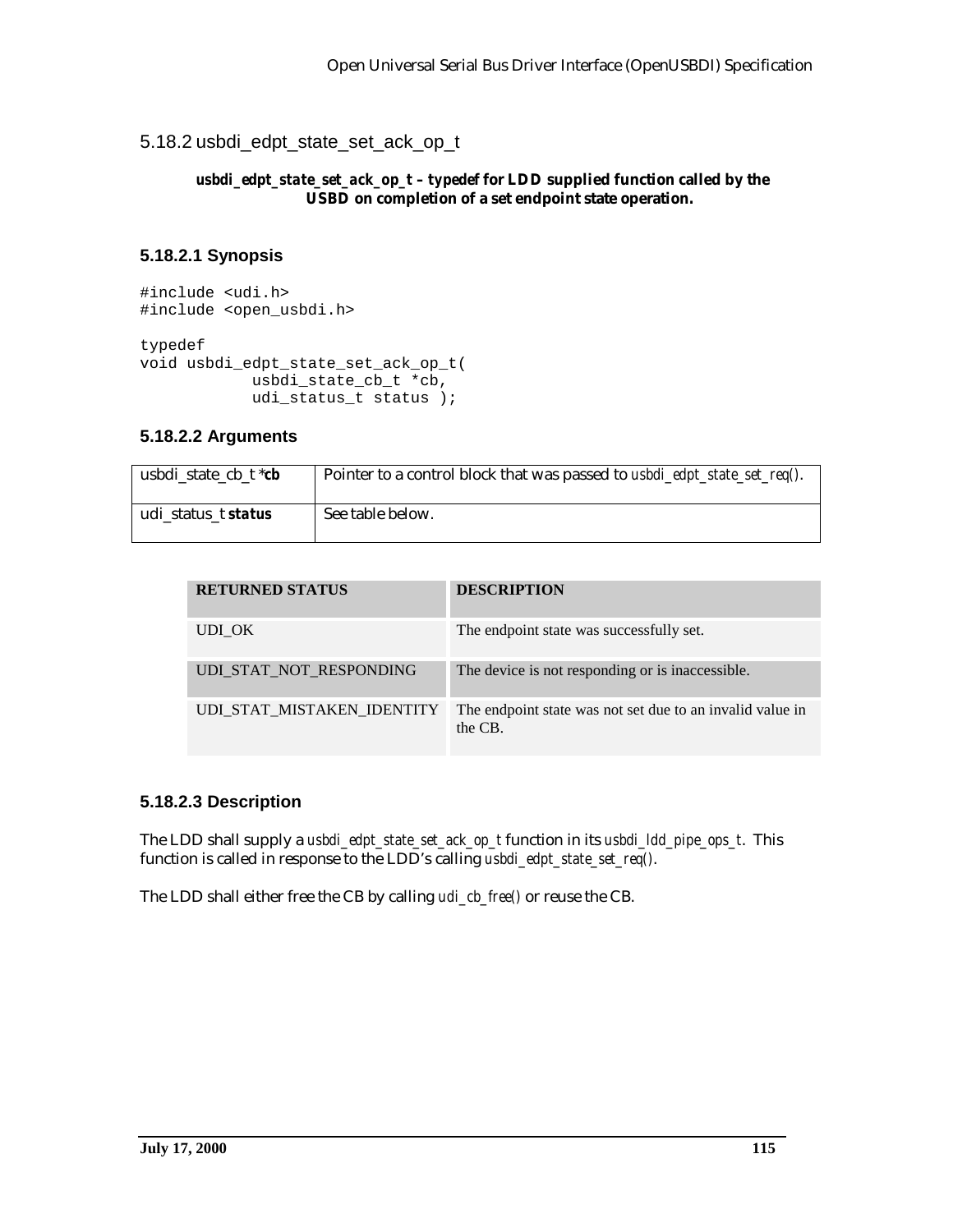5.18.3 usbdi\_edpt\_state\_get\_req()

## *usbdi\_edpt\_state\_get\_req()* **– Called by the LDD to retrieve the state of an endpoint.**

# **5.18.3.1 Synopsis**

```
#include <udi.h>
#include <open_usbdi.h>
void usbdi_edpt_state_get_req(
            usbdi state cb t *cb);
```
# **5.18.3.2 Arguments**

| usbdi state cb $t^*$ <b>cb</b> | Pointer to a control block that was allocated with <i>udi_cb_alloc()</i> |
|--------------------------------|--------------------------------------------------------------------------|
|                                | given a cb_idx that was previously associated with                       |
|                                | USBDI_STATE_CB_NUM and given a LDD's pipe channel.                       |
|                                |                                                                          |

# **5.18.3.3 Description**

*usbdi\_edpt\_state\_get\_req()* is called by the LDD to get the state of the endpoint associated with the pipe channel associated with the control block**.** In response to this call, the USBD issues a USB *GetStatus()11* request for the endpoint associated with *pipe\_channel*.

*usbdi\_edpt\_state\_get\_req()* may be used at any time, regardless of the state of the pipe or interface.

-

<sup>11</sup> See the Universal Serial Bus Specification for more information on the meaning of this term.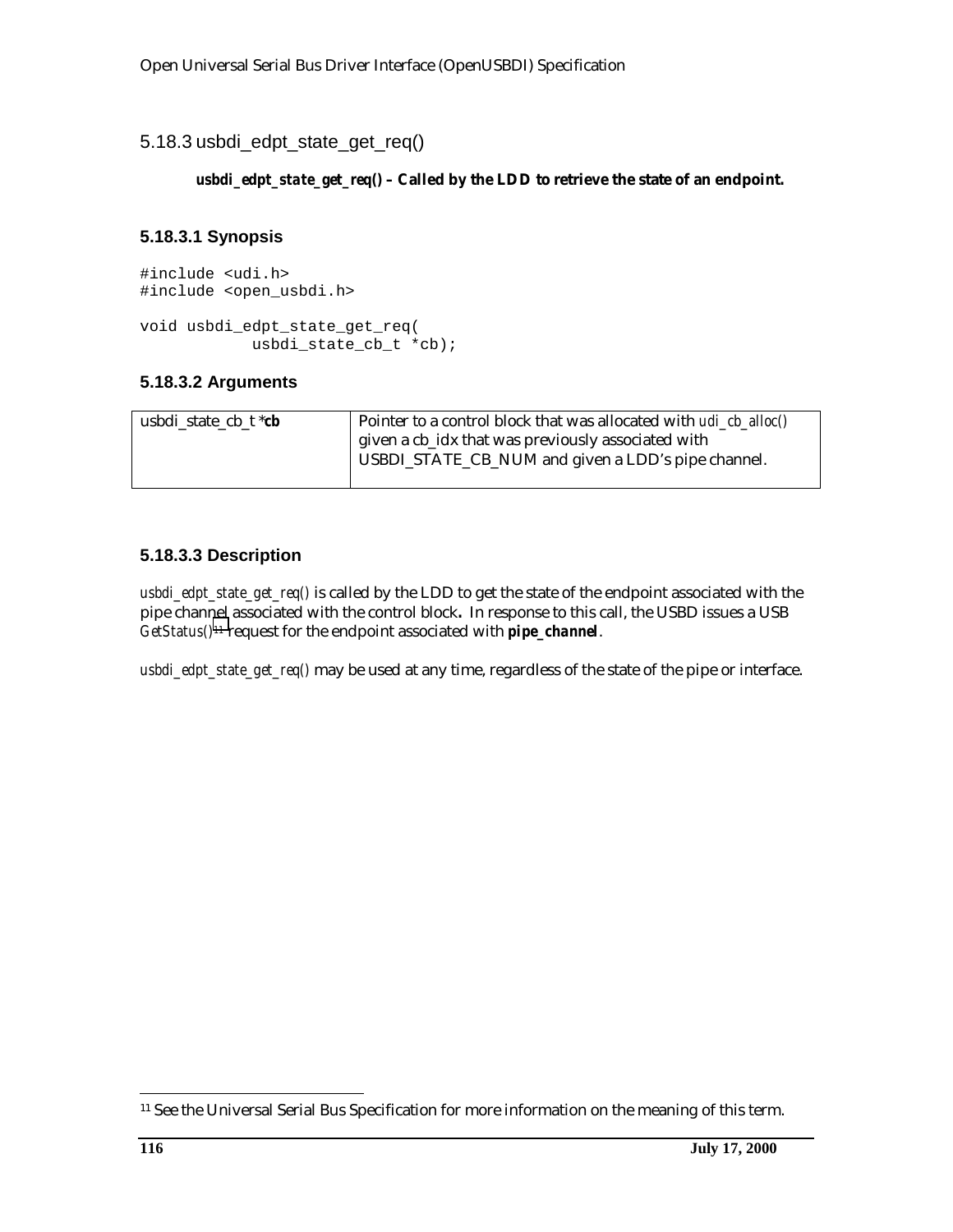5.18.4 usbdi\_edpt\_state\_get\_ack\_op\_t

#### *usbdi\_edpt\_state\_get\_ack\_op\_t* **–** *typedef* **for LDD supplied function called by the USBD on completion of a get endpoint state operation.**

## **5.18.4.1 Synopsis**

```
#include <udi.h>
#include <open_usbdi.h>
typedef
void usbdi_edpt_state_get_ack_op_t(
            usbdi_state_cb_t *cb,
            udi_status_t status );
```
#### **5.18.4.2 Arguments**

| usbdi state cb $t * cb$    | Pointer to a control block that was passed to <i>usbdi_pipe_state_get_req()</i> . |
|----------------------------|-----------------------------------------------------------------------------------|
| udi status t <i>status</i> | See table below.                                                                  |

| <b>RETURNED STATUS</b>  | <b>DESCRIPTION</b>                               |
|-------------------------|--------------------------------------------------|
| UDI OK                  | The endpoint state was successfully retrieved.   |
| UDI_STAT_NOT_RESPONDING | The device is not responding or is inaccessible. |

## **5.18.4.3 Description**

The LDD shall supply a *usbdi\_edpt\_state\_get\_ack\_op\_t* function in its *usbdi\_ldd\_pipe\_ops\_t*. This function is called in response to the LDD's calling *usbdi\_edpt\_state\_get\_req()*. The *state* of CB will be either USBDI\_STATE\_ACTIVE or USBDI\_STATE\_HALTED. (See the Universal Serial Bus Specification for the meaning of the halted state).

The LDD shall either free the CB by calling *udi\_cb\_free()* or reuse the CB.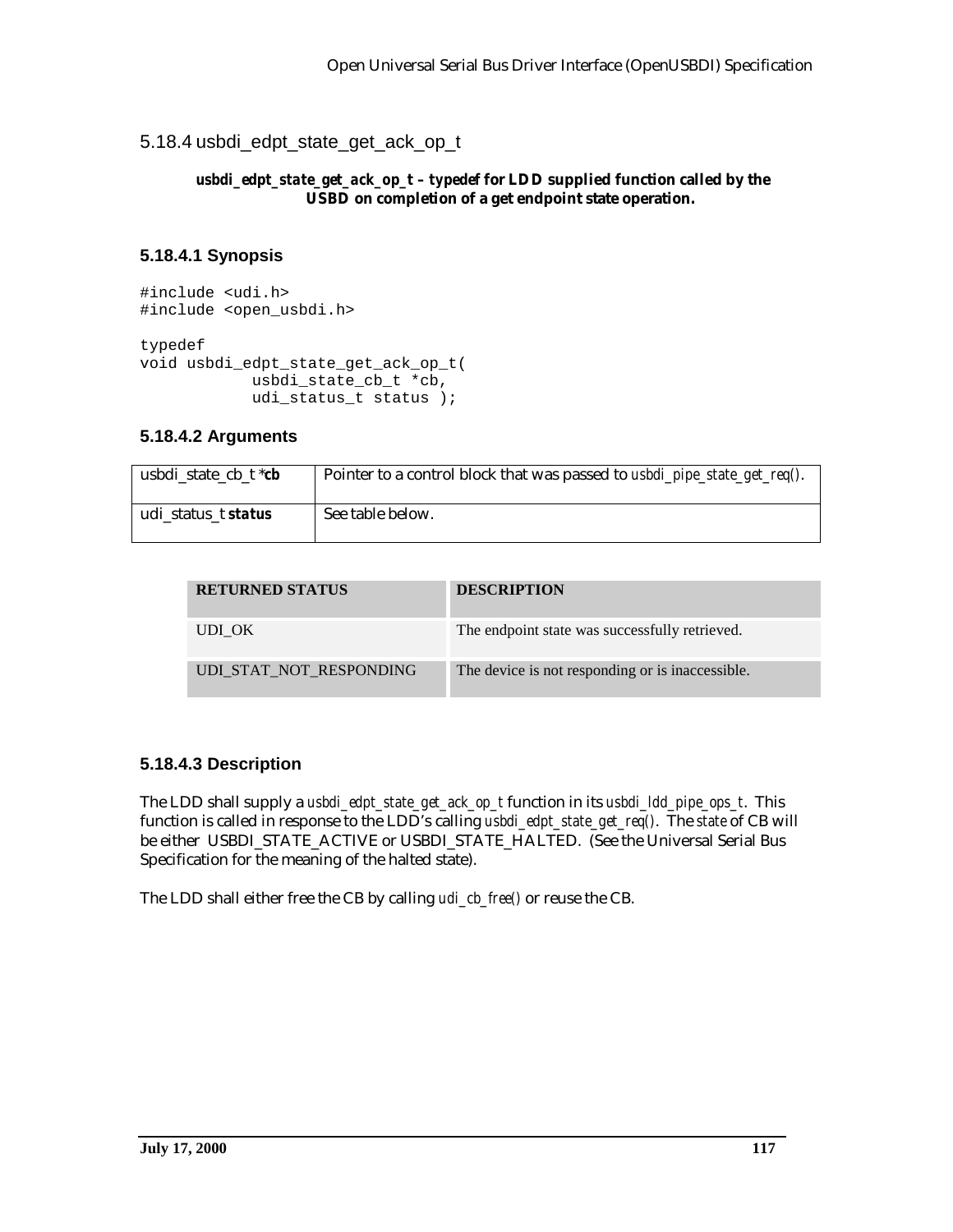## 5.18.5 usbdi\_edpt\_state\_get\_ack\_unused()

#### *usbdi\_edpt\_state\_get\_ack\_unused()* **- Proxy for** *usbdi\_edpt\_state\_get\_req()***.**

#### **5.18.5.1 Synopsis**

#include <udi.h> #include <open\_usbdi.h>

usbdi\_edpt\_state\_get\_ack\_op\_t usbdi\_edpt\_state\_get\_ack\_unused;

#### **5.18.5.2 Description**

*usbdi\_edpt\_state\_get\_ack\_unused()* may be used in the *usbdi\_ldd\_pipe\_ops\_t* as the *usbdi\_edpt\_state\_get\_ack\_op* if the LDD will never call *usbdi\_edpt\_state\_get\_req()*.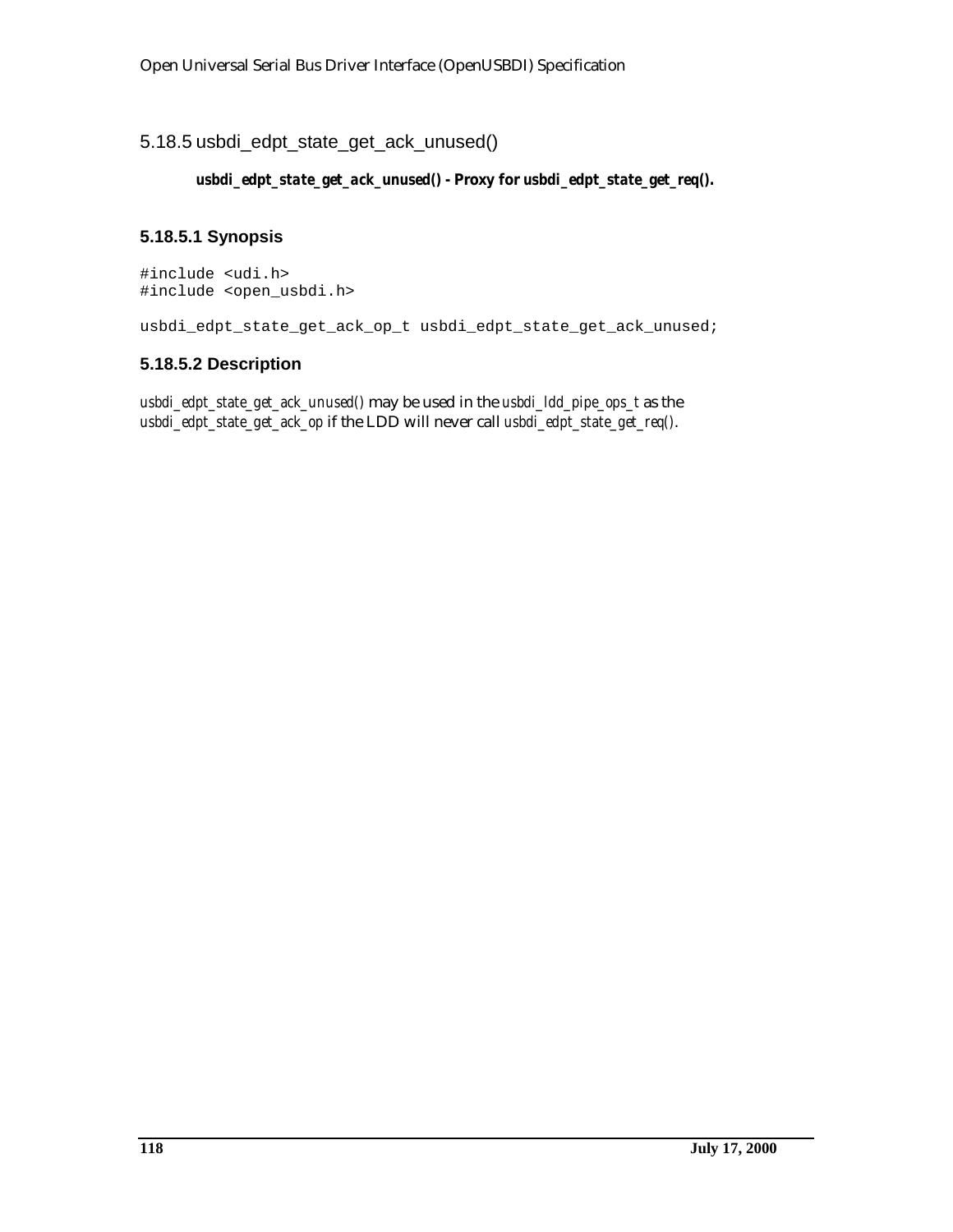# **5.19 Getting and Setting Interface States**

Setting the interface state causes all pipes associated with the interface (except for the default endpoint pipe) to move to that state. Once an interface is in the stalled or idle state, *usbdi\_pipe\_state\_set\_req()* cannot be used to change the state of the individual pipes. Only when the interface is in the active state may the pipe's state be changed with *usbdi pipe state set req().* 

The interface may be in one of the following states:

| <b>USBDI STATE ACTIVE</b>  | The pipes will accept transfer requests and send requests to the<br>endpoint.         |
|----------------------------|---------------------------------------------------------------------------------------|
| <b>USBDI STATE STALLED</b> | The pipes will accept transfer requests but not send requests to the<br>endpoint.     |
| <b>USBDI STATE IDLE</b>    | The pipes will neither accept transfer requests nor send requests to<br>the endpoint. |

This section contains descriptions for the following functions and *typedefs*:

- *usbdi\_intfc\_state\_set\_req()*
- *usbdi\_intfc\_state\_set\_ack\_op\_t*
- *usbdi\_intfc\_state\_set\_ack\_unused()*
- *usbdi\_intfc\_state\_get\_req()*
- *usbdi\_intfc\_state\_get\_ack\_op\_t*
- *usbdi\_intfc\_state\_get\_ack\_unused()*

The following functions and *typedefs* are only used by the USBD (not by the LDD) and are not described in this specification. Callee-side interfaces may be derived from the caller-side interfaces by removing the first parameter, and vice versa. They are included in "Appendix A: Include File (open\_usbdi.h)" for completeness:

- *usbdi\_intfc\_state\_set\_req\_op\_t*
- *usbdi\_intfc\_state\_set\_ack()*
- *usbdi\_intfc\_state\_get\_req\_op\_t*
- *usbdi\_intfc\_state\_get\_ack()*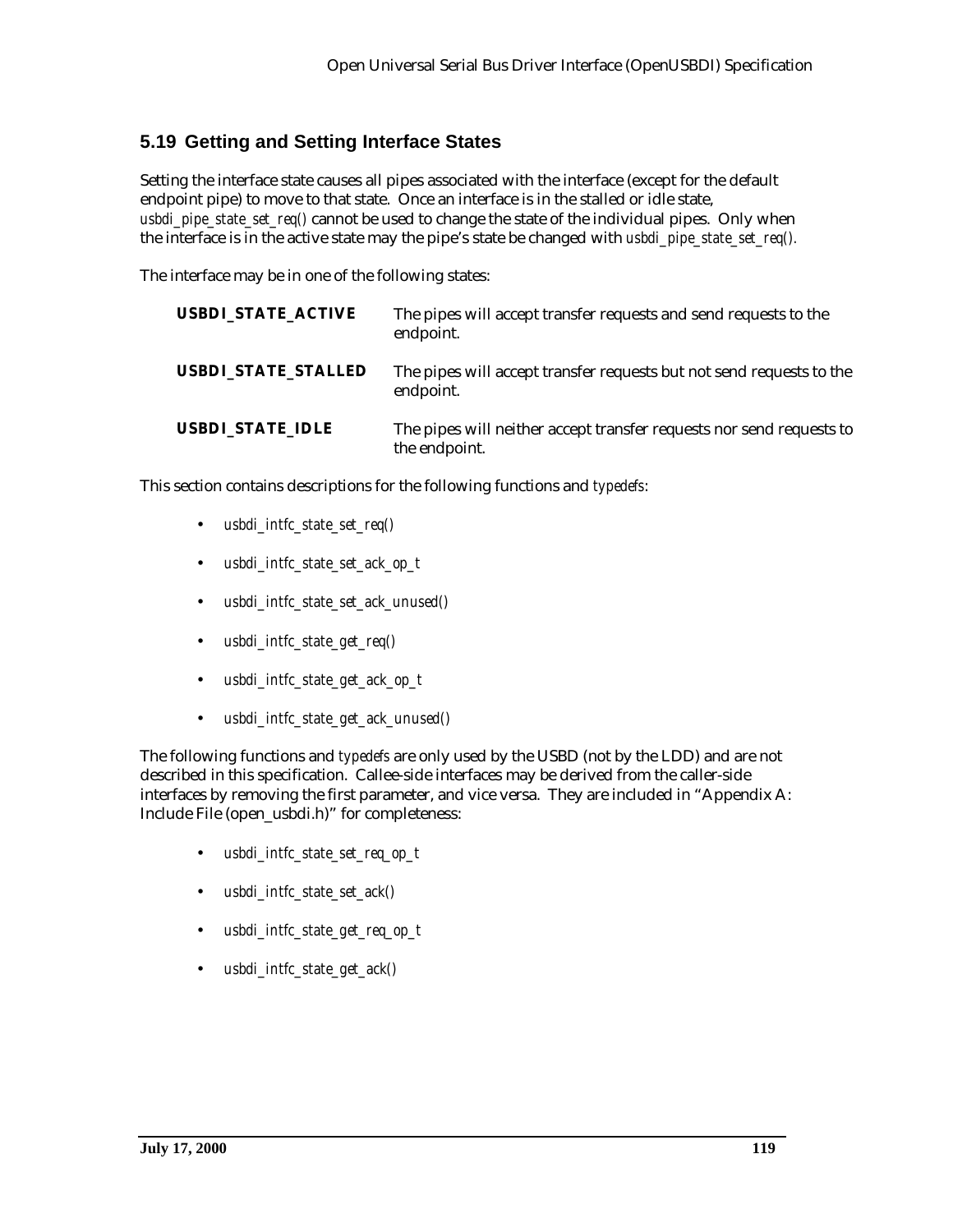5.19.1 usbdi\_intfc\_state\_set\_req()

## *usbdi\_intfc\_state\_set\_req()* **– Called by the LDD to set the state of an interface.**

## **5.19.1.1 Synopsis**

```
#include <udi.h>
#include <open_usbdi.h>
void usbdi_intfc_state_set_req(
            usbdi state cb t *cb );
```
#### **5.19.1.2 Arguments**

| usbdi state cb $t * cb$ | Pointer to a control block that was allocated with <i>udi ch alloc()</i>                                      |  |
|-------------------------|---------------------------------------------------------------------------------------------------------------|--|
|                         | given a cb_idx that was previously associated with<br>USBDI_STATE_CB_NUM and given a LDD's interface channel. |  |
|                         |                                                                                                               |  |

## **5.19.1.3 Description**

*usbdi\_intfc\_state\_set\_req()* is called by the LDD to change the state of the interface channel associated with the control block. The new interface state is set by the LDD in the *intfc\_state* field of the CB. Valid values are USBDI\_STATE\_ACTIVE, USBDI\_STATE\_STALLED, and USBDI\_STATE\_IDLE. The result of setting the state of the interface is that all pipes controlled by the interface are moved to that state.

*usbdi\_intfc\_state\_set\_req()* may be used at anytime, regardless of the state of the pipes controlled by the interface.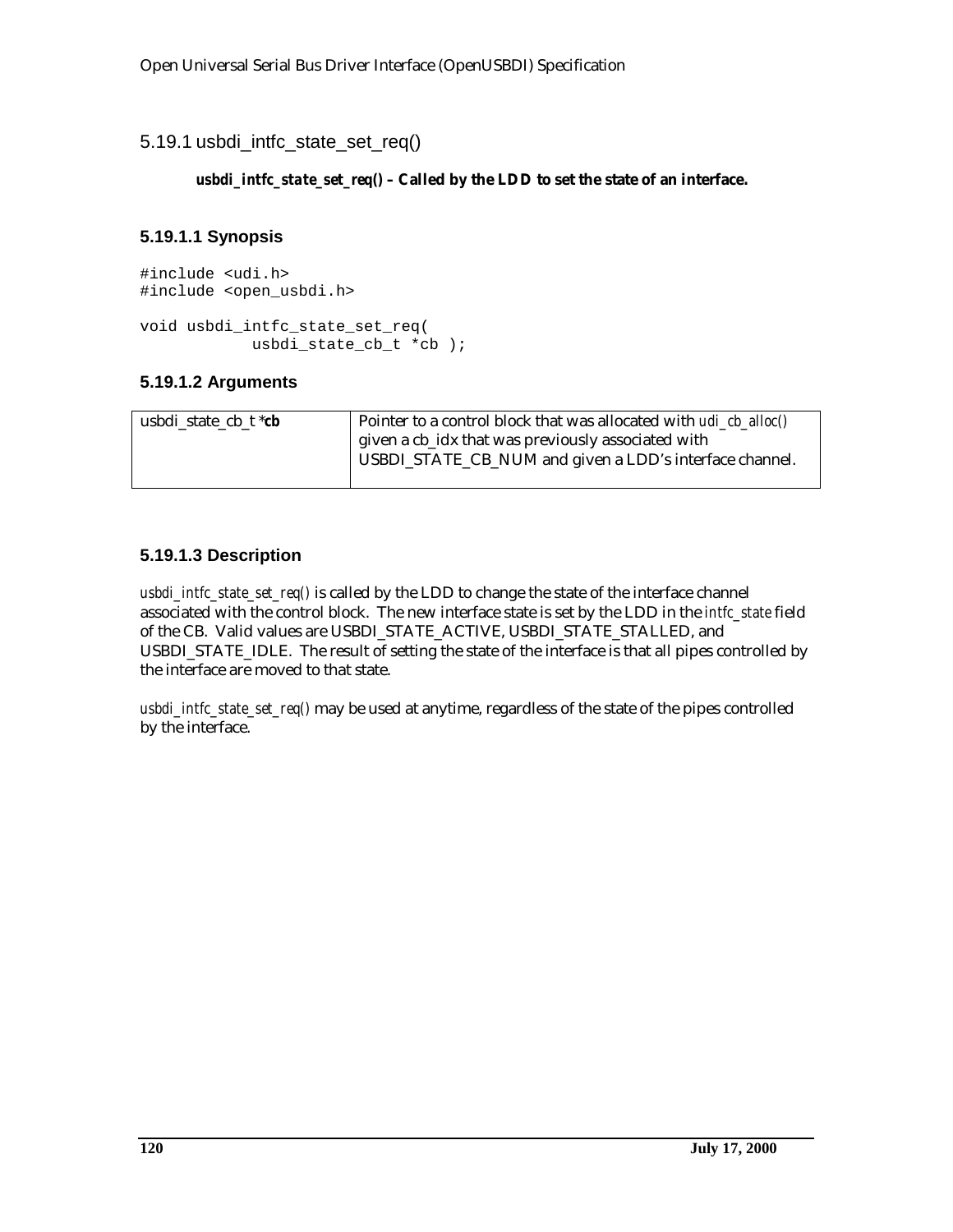5.19.2 usbdi\_intfc\_state\_set\_ack\_op\_t

#### *usbdi\_intfc\_state\_set\_ack\_op\_t* **–** *typedef* **for LDD supplied function called by the USBD on completion of a set interface state operation.**

## **5.19.2.1 Synopsis**

```
#include <udi.h>
#include <open_usbdi.h>
typedef
void usbdi_intfc_state_set_ack_op_t(
            usbdi_state_cb_t *cb,
            udi_status_t status );
```
#### **5.19.2.2 Arguments**

|                            | usbdi_state_cb_t *cb   Pointer to a control block that was passed to usbdi_intfc_state_set_req(). |
|----------------------------|---------------------------------------------------------------------------------------------------|
| udi_status_t <i>status</i> | See table below.                                                                                  |

| <b>RETURNED STATUS</b>     | <b>DESCRIPTION</b>                                                    |
|----------------------------|-----------------------------------------------------------------------|
| UDI OK                     | The interface state was successfully set.                             |
| UDI STAT MISTAKEN IDENTITY | The interface state was not set due to an invalid value in<br>the CB. |

## **5.19.2.3 Description**

The LDD shall supply a *usbdi\_intfc\_state\_set\_ack\_op\_t* function in its *usbdi\_ldd\_intfc\_ops\_t*. This function is called in response to the LDD's calling *usbdi\_intfc\_state\_set\_req()*. Once the interface state has been set to anything other than USBDI\_STATE\_ACTIVE, pipes controlled by the interface may no longer be manipulated individually with *usbdi\_pipe\_state\_set\_req()*.

The LDD shall either free the CB by calling *udi\_cb\_free()* or reuse the CB.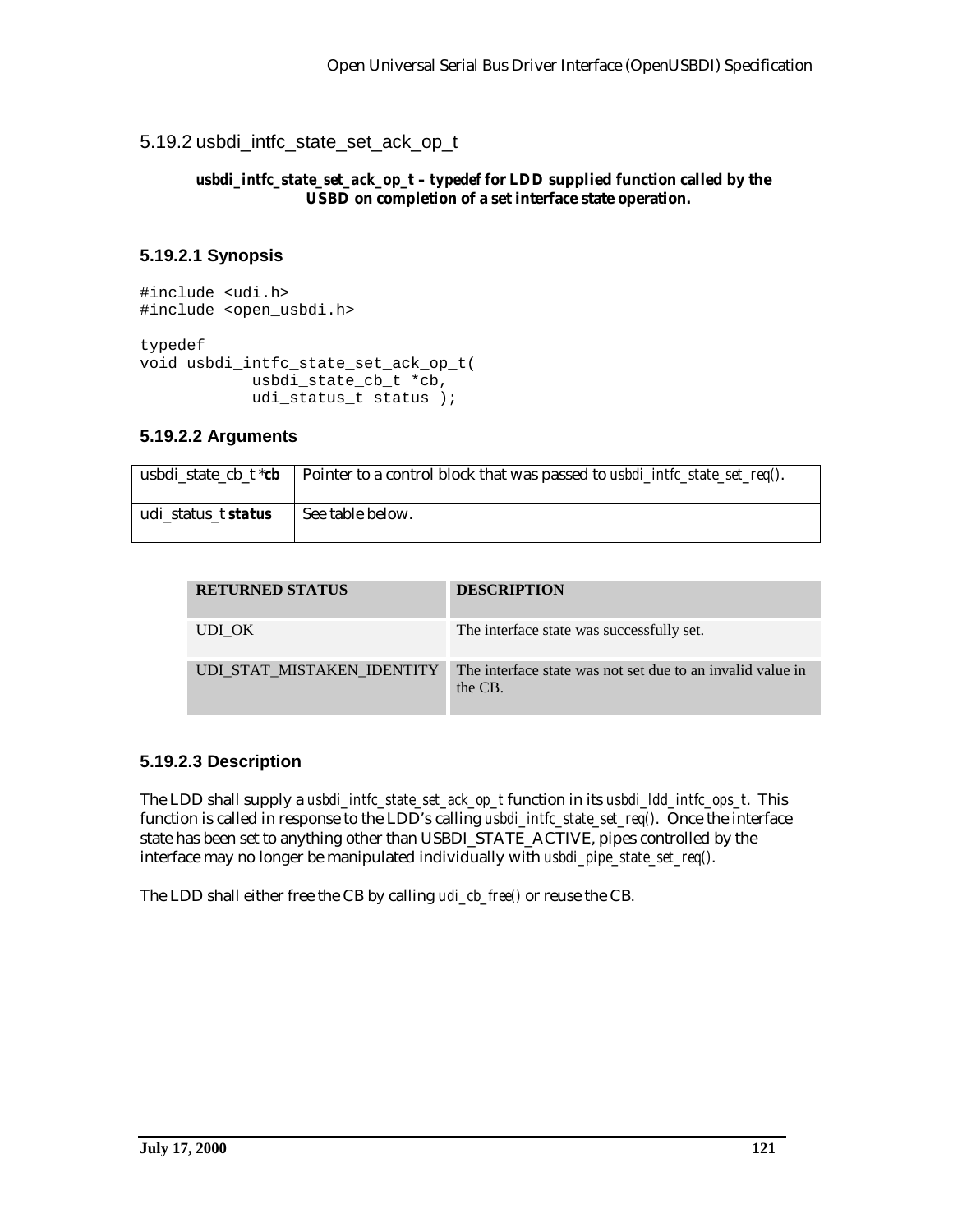## 5.19.3 usbdi\_intfc\_state\_set\_ack\_unused()

#### *usbdi\_intfc\_state\_set\_ack\_unused()* **- Proxy for** *usbdi\_intfc\_state\_set\_req()***.**

## **5.19.3.1 Synopsis**

#include <udi.h> #include <open\_usbdi.h>

usbdi\_intfc\_state\_set\_ack\_op\_t usbdi\_intfc\_state\_set\_ack\_unused;

## **5.19.3.2 Description**

*usbdi\_intfc\_state\_set\_ack\_unused()* may be used in the *usbdi\_ldd\_intfc\_ops\_t* as the *usbdi\_intfc\_state\_set\_ack\_op* if the LDD will never call *usbdi\_intfc\_state\_set\_req()*.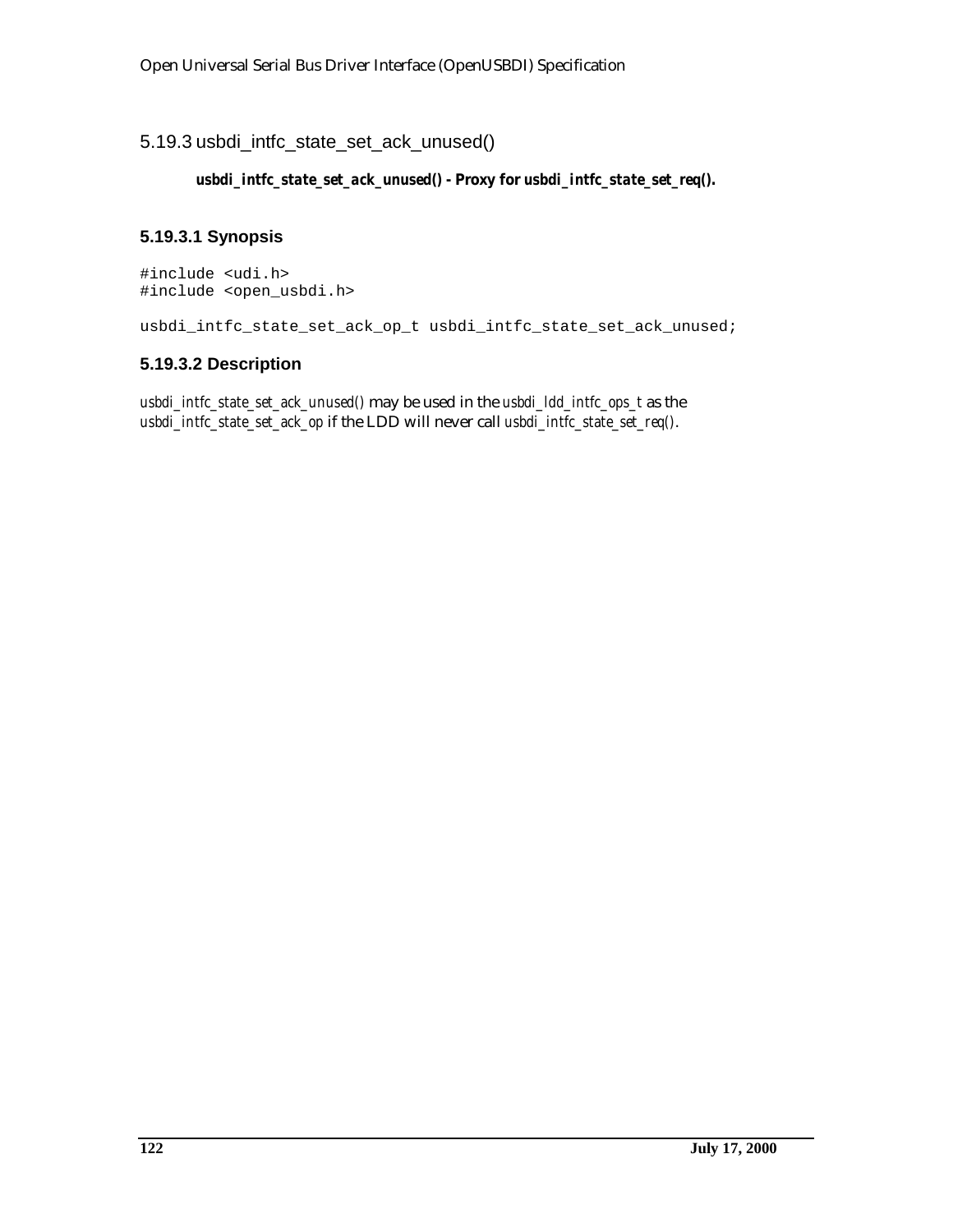5.19.4 usbdi\_intfc\_state\_get\_req()

## *usbdi\_intfc\_state\_get\_req()* **– Called by the LDD to retrieve the state of an interface.**

## **5.19.4.1 Synopsis**

#include <udi.h> #include <open\_usbdi.h> void usbdi\_intfc\_state\_get\_req(

```
usbdi state cb t * cb);
```
## **5.19.4.2 Arguments**

| usbdi state cb $t * cb$ | Pointer to a control block that was allocated with <i>udi ch alloc()</i> |  |
|-------------------------|--------------------------------------------------------------------------|--|
|                         | given a cb_idx that was previously associated with                       |  |
|                         | USBDI_STATE_CB_NUM and given a LDD's interface channel.                  |  |
|                         |                                                                          |  |

## **5.19.4.3 Description**

*usbdi\_intfc\_state\_get\_req()* is called by the LDD to get the state of the interface channel associated with the control block. The state will be put in the *state* field of the control block. Valid values are USBDI\_STATE\_ACTIVE, USBDI\_STATE\_STALLED, and USBDI\_STATE\_IDLE.

*usbdi\_intfc\_state\_get\_req()* may be used at any time, regardless of the state of the pipes controlled by the interface.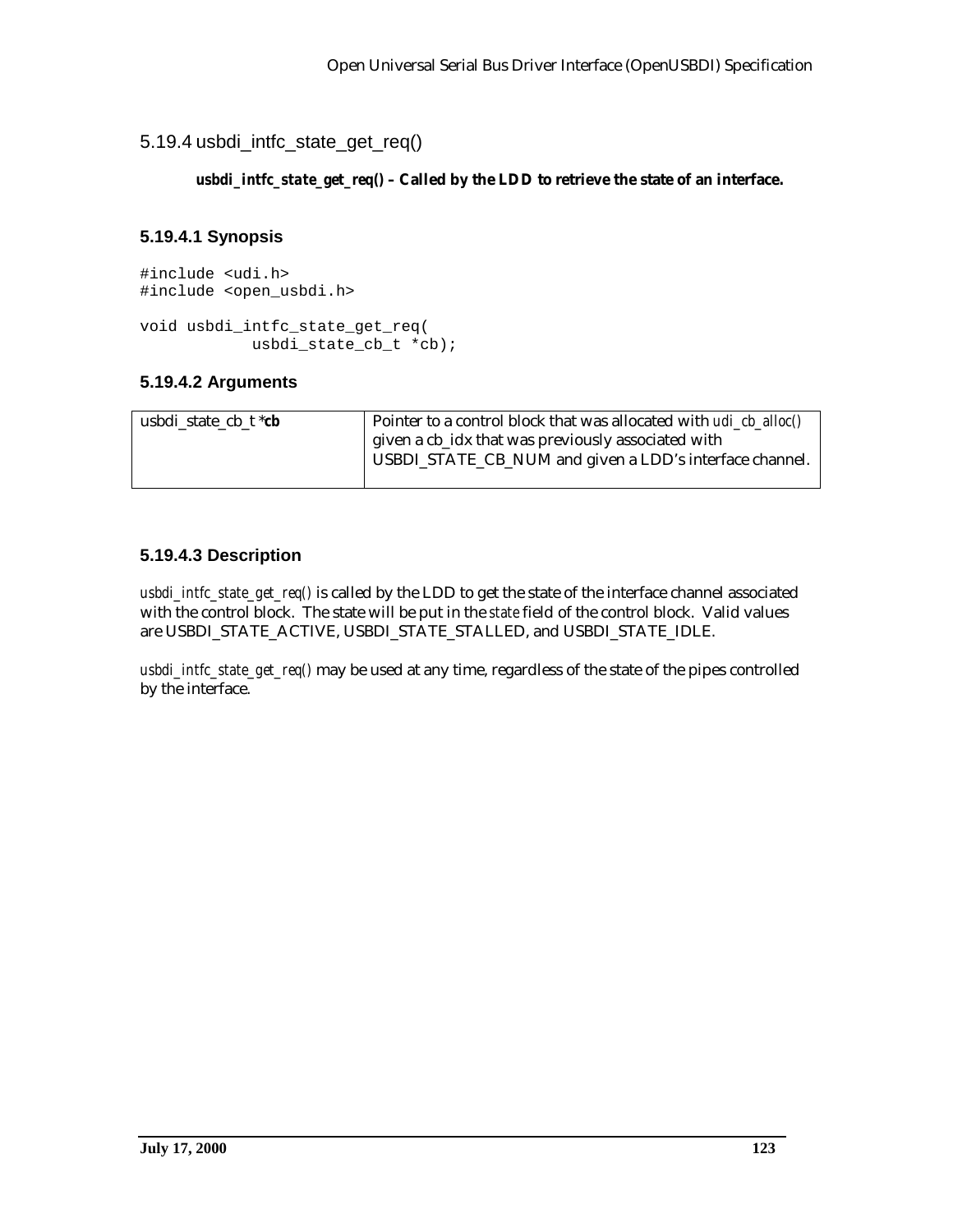5.19.5 usbdi\_intfc\_state\_get\_ack\_op\_t

#### *usbdi\_intfc\_state\_get\_ack\_op\_t* **–** *typedef* **for LDD supplied function called by the USBD on completion of a get interface state operation.**

## **5.19.5.1 Synopsis**

#include <udi.h> #include <open\_usbdi.h> typedef void usbdi\_intfc\_state\_get\_ack\_op\_t( usbdi\_state\_cb\_t \*cb );

## **5.19.5.2 Arguments**

usbdi\_state\_cb\_t \**cb* Pointer to a control block that was passed to *usbdi\_intfc\_state\_get\_req()*.

## **5.19.5.3 Description**

The LDD shall supply a *usbdi\_intfc\_state\_get\_ack\_op\_t* function in its *usbdi\_ldd\_intfc\_ops\_t*. This function is called in response to the LDD's calling *usbdi\_intfc\_state\_get\_req()*. The *state* field of the CB will be one of the following values: USBDI\_STATE\_ACTIVE, USBDI\_STATE\_STALLED, or USBDI\_STATE\_IDLE.

The LDD shall either free the CB by calling *udi\_cb\_free()* or reuse the CB.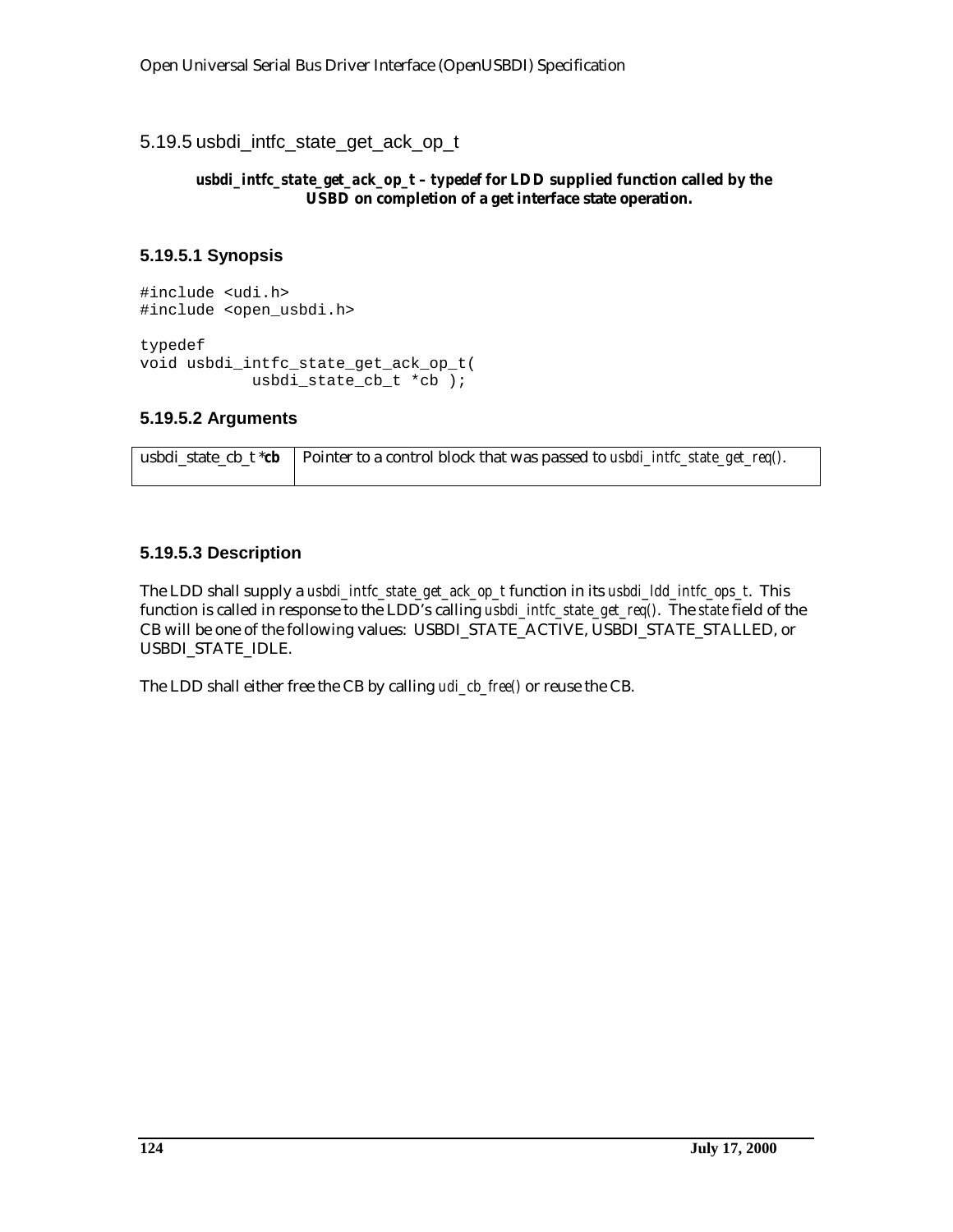## 5.19.6 usbdi\_intfc\_state\_get\_ack\_unused()

#### *usbdi\_intfc\_state\_get\_ack\_unused()* **- Proxy for** *usbdi\_intfc\_state\_get\_req()***.**

## **5.19.6.1 Synopsis**

#include <udi.h> #include <open\_usbdi.h>

usbdi\_intfc\_state\_get\_ack\_op\_t usbdi\_intfc\_state\_get\_ack\_unused;

## **5.19.6.2 Description**

*usbdi\_intfc\_state\_get\_ack\_unused()* may be used in the *usbdi\_ldd\_intfc\_ops\_t* as the *usbdi\_intfc\_state\_get\_ack\_op* if the LDD will never call *usbdi\_intfc\_state\_get\_req()*.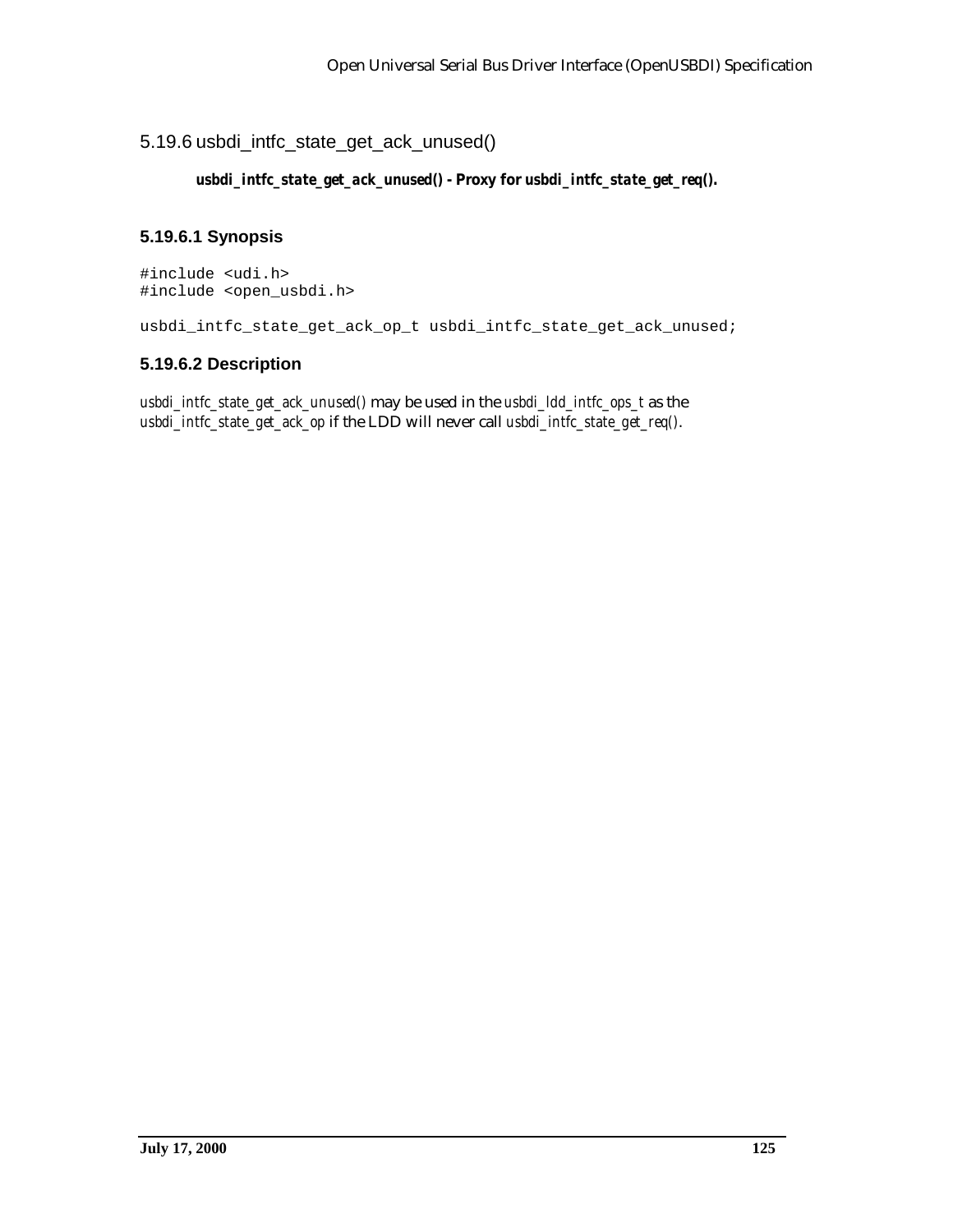# **5.20 Getting Device States**

At times an LDD may need to determine what state its associated USB device is in. USB devices support the following LDD visible states. (These states are described in detail in the Universal Serial Bus Specification.)

**USBDI\_STATE\_CONFIGURED** The device has been configured.

**USBDI\_STATE\_SUSPENDED** The device is in the suspended state.

This section contains descriptions for the following functions and *typedef*:

- *usbdi\_device\_state\_get\_req()*
- *usbdi\_device\_state\_get\_ack\_op\_t*
- *usbdi\_device\_state\_get\_ack\_unused()*

The following function and *typedef* are used only by the USBD (not by the LDD) and are not described in this specification. Callee-side interfaces may be derived from the caller-side interfaces by removing the first parameter, and vice versa. They are included in "Appendix A: Include File (open\_usbdi.h)" for completeness:

- *usbdi\_device\_state\_get\_req\_op\_t*
- *usbdi\_device\_state\_get\_ack()*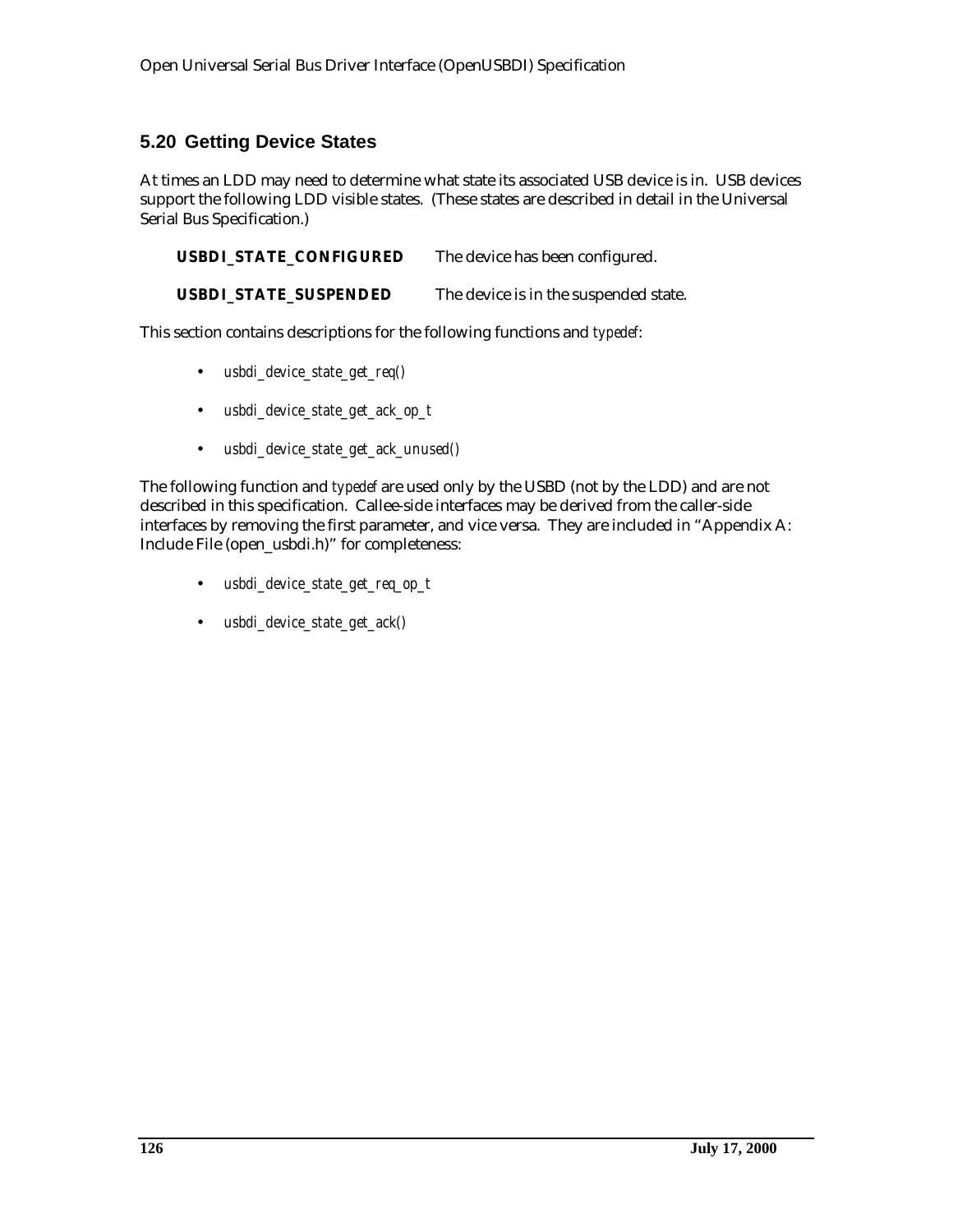5.20.1 usbdi\_device\_state\_get\_req()

## *usbdi\_device\_state\_get\_req()* **– Called by the LDD to retrieve the state of a device.**

## **5.20.1.1 Synopsis**

```
#include <udi.h>
#include <open_usbdi.h>
void usbdi_device_state_get_req(
            usbdi state cb t *cb);
```
## **5.20.1.2 Arguments**

| usbdi state cb_t * <i>cb</i> | Pointer to a control block that was allocated with <i>udi_cb_alloc()</i> |  |
|------------------------------|--------------------------------------------------------------------------|--|
|                              | given a cb_idx that was previously associated with                       |  |
|                              | USBDI_STATE_CB_NUM and given the LDD's bind channel.                     |  |
|                              |                                                                          |  |

## **5.20.1.3 Description**

*usbdi\_device\_state\_get\_req()* is called by the LDD to get the state of the device associated with the LDD's bind channel**.** Valid values are combinations of the following: USBDI\_STATE\_CONFIGURED and USBDI\_STATE\_SUSPENDED. Refer to the Universal Serial Bus Specification for a discussion of these states.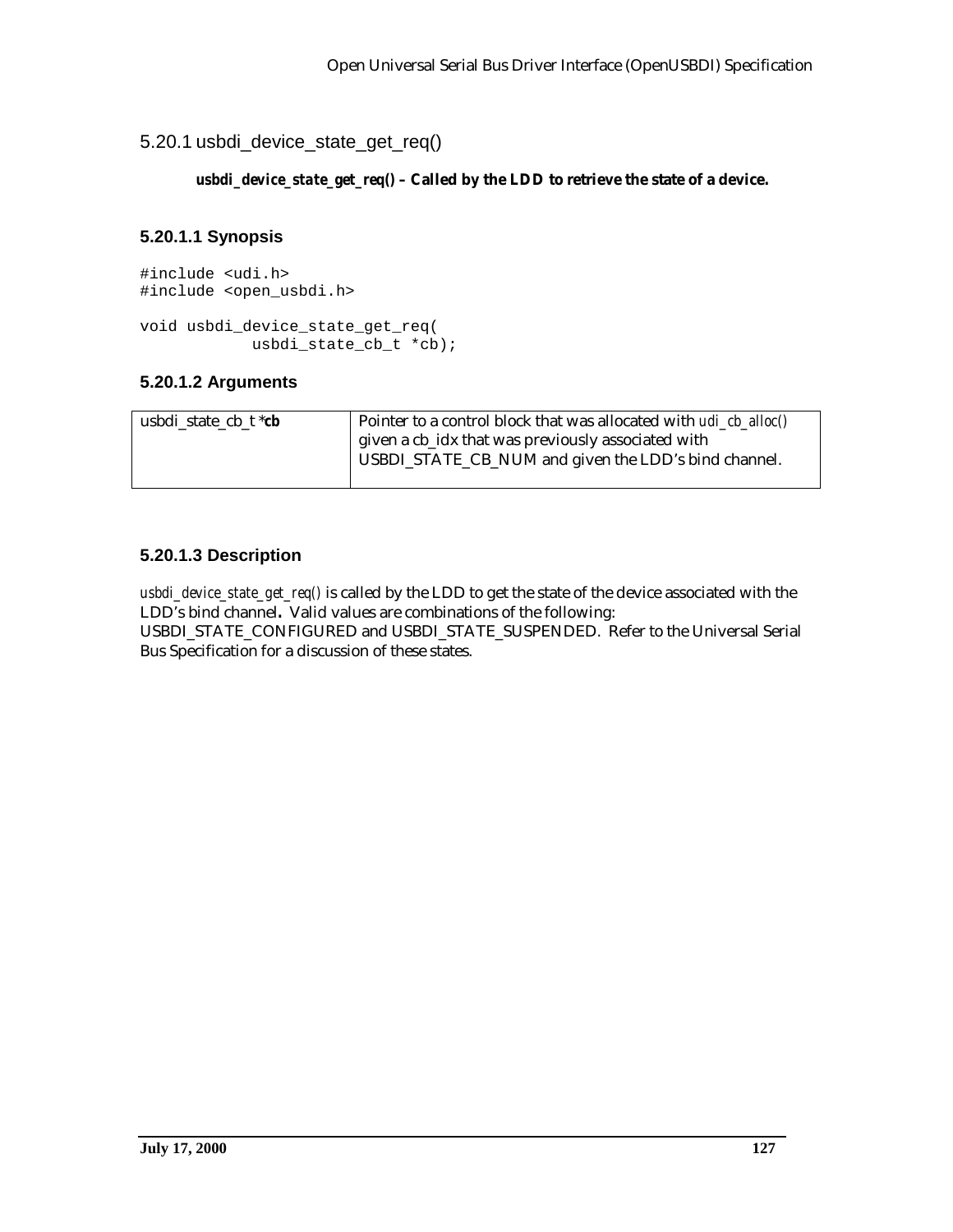## 5.20.2 usbdi\_device\_state\_get\_ack\_op\_t

#### *usbdi\_device\_state\_get\_ack\_op\_t* **–** *typedef* **for LDD supplied function called by the USBD on completion of a get device state operation.**

## **5.20.2.1 Synopsis**

#include <udi.h> #include <open\_usbdi.h> typedef void usbdi\_device\_state\_get\_ack\_op\_t( usbdi\_state\_cb\_t \*cb );

#### **5.20.2.2 Arguments**

| usbdi state cb $t * cb$ | Pointer to a control block that was passed to <i>usbdi_device_state_get_req()</i> . |
|-------------------------|-------------------------------------------------------------------------------------|
|                         |                                                                                     |

## **5.20.2.3 Description**

The LDD shall supply a *usbdi\_device\_state\_get\_ack\_op\_t* function in its *usbdi\_ldd\_intfc\_ops\_t* if the LDD may call *usbdi\_device\_state\_get\_req()*. This function is called in response to the LDD's calling *usbdi\_device\_state\_get\_req()*

The LDD shall either free the CB by calling *udi\_cb\_free()* or reuse the CB.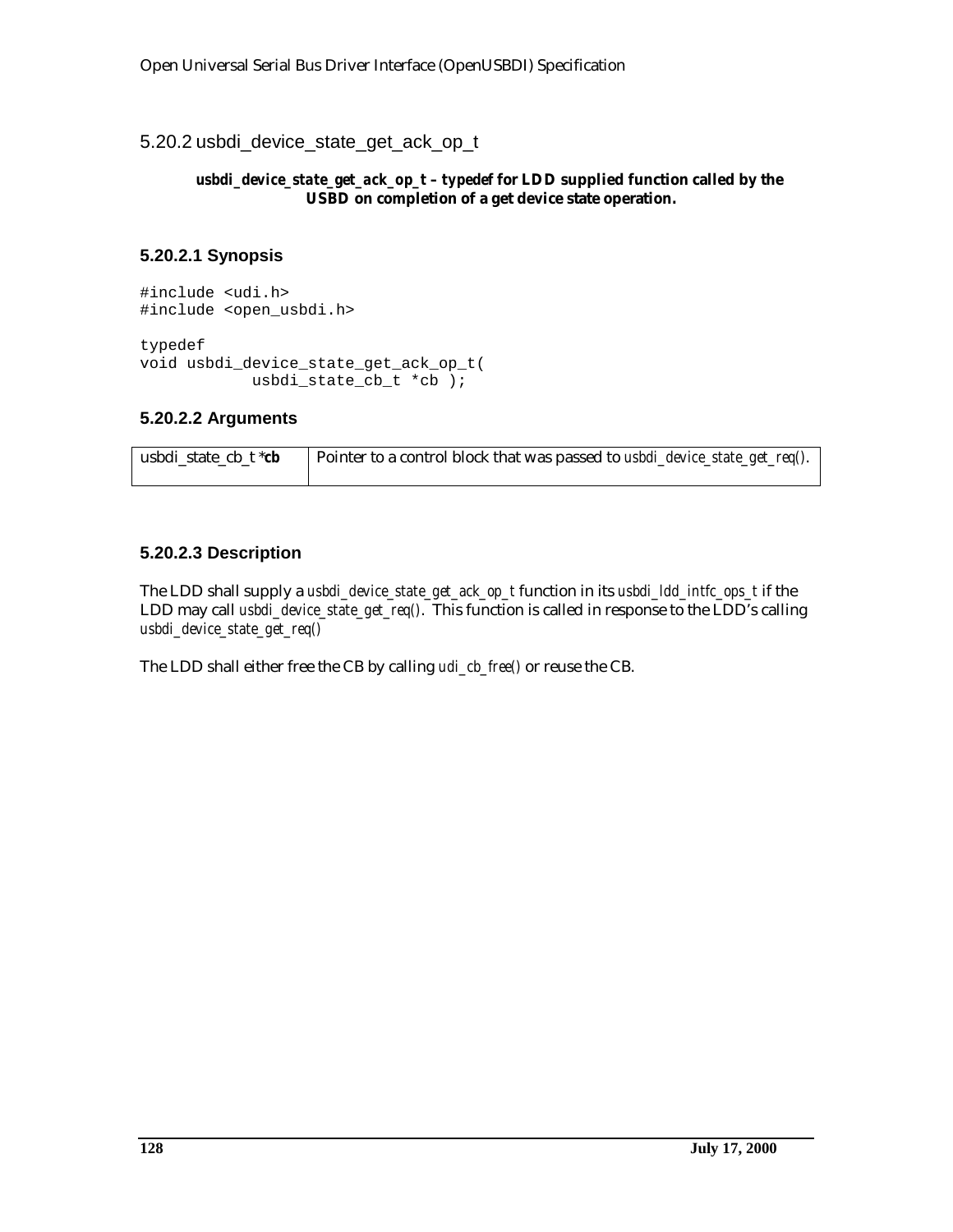## 5.20.3 usbdi\_device\_state\_get\_ack\_unused()

#### *usbdi\_device\_state\_get\_ack\_unused()* **- Proxy for** *usbdi\_device\_state\_get\_req()***.**

#### **5.20.3.1 Synopsis**

#include <udi.h> #include <open\_usbdi.h>

usbdi\_device\_state\_get\_ack\_op\_t usbdi\_device\_state\_get\_ack\_unused;

#### **5.20.3.2 Description**

*usbdi\_device\_state\_get\_ack\_unused()* may be used in the *usbdi\_ldd\_intfc\_ops\_t* as the *usbdi\_device\_state\_get\_ack\_op* if the LDD will never call *usbdi\_device\_state\_get\_req()*.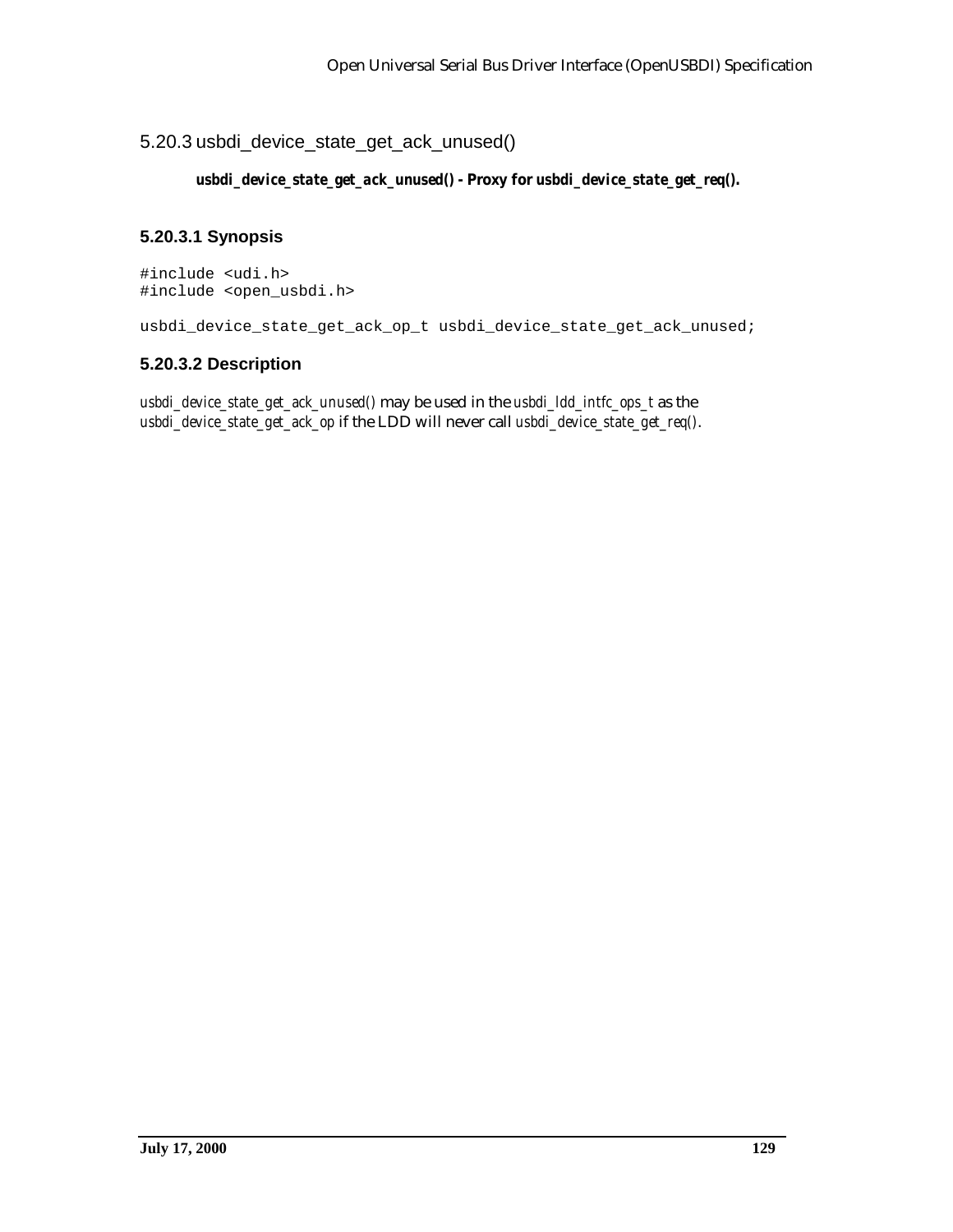# **5.21 Retrieving Descriptors**

This section describes how LDDs may retrieve USB descriptors. The following functions allow the USBD to manage the retrieval of descriptors in an implementation-specific way. Some USBD implementations may choose to cache the configuration descriptors while others may choose to read the descriptor from the device as needed.

This mechanism allows for the retrieval of descriptors returned by the device as individual descriptors or descriptors from within the configuration descriptor, such as the interface descriptor.

The USBD allocates the needed memory to create a copy of the requested descriptor (as a movable memory block). It is the responsibility of the LDD to release this memory by calling *udi\_mem\_free()*.

This section contains descriptions for the following functions and *typedefs*:

- *usbdi\_desc\_cb\_t*
- *usbdi\_desc\_req()*
- *usbdi\_desc\_ack\_op\_t*
- *usbdi\_desc\_ack\_unused()*

The following function and *typedef* are used only by the USBD (not by the LDD) and are not described in this specification. Callee-side interfaces may be derived from the caller-side interfaces by removing the first parameter, and vice versa. They are included in "Appendix A: Include File (open\_usbdi.h)" for completeness:

- *usbdi\_desc\_req\_op\_t*
- *usbdi\_desc\_ack()*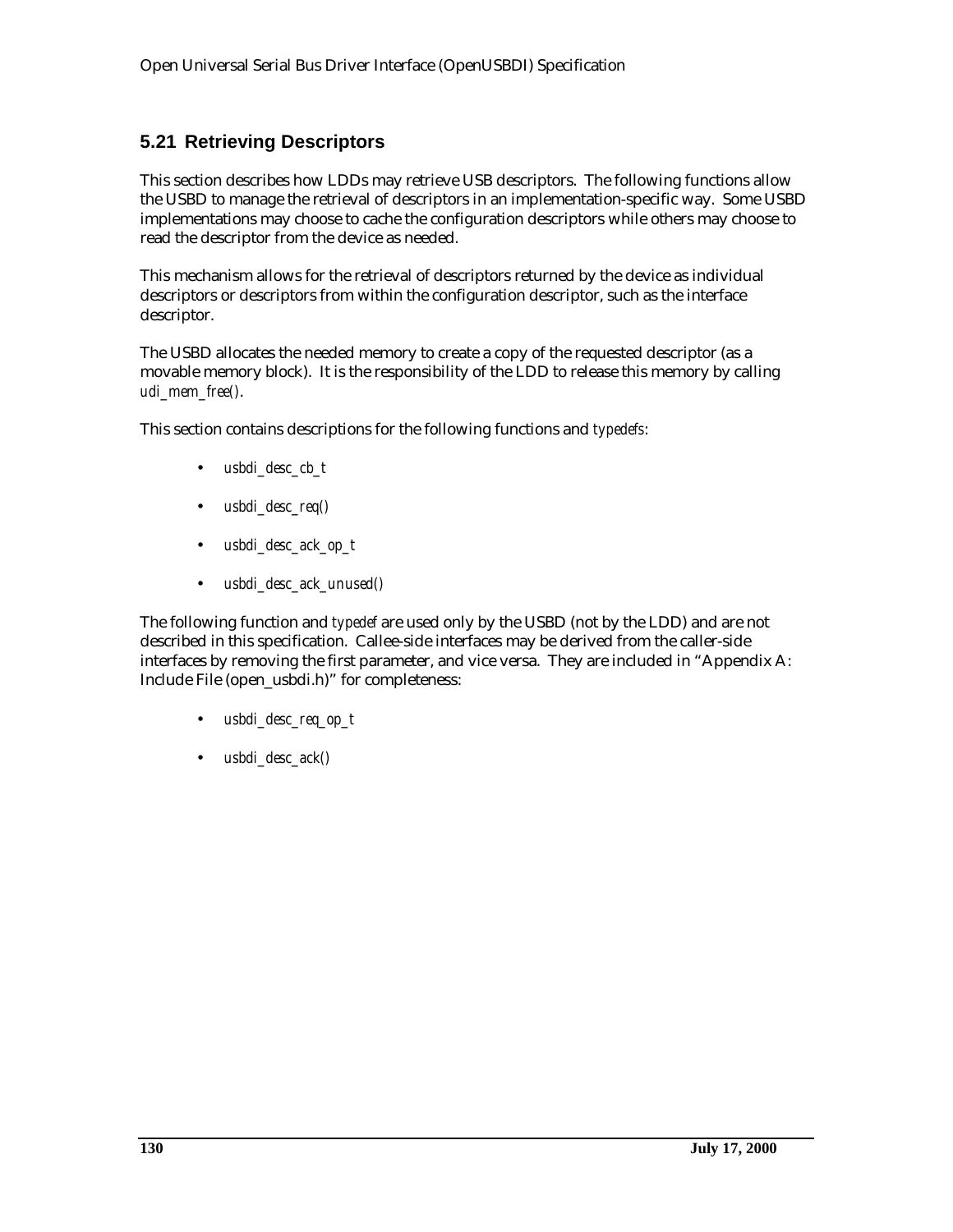```
5.21.1 usbdi_desc_cb_t
```
## *usbdi\_desc\_cb\_t* **– Used in retrieving descriptors from logical USB devices.**

## **5.21.1.1 Synopsis**

```
typedef struct {
     udi_cb_t gcb; \frac{1}{2} /* UDI generic control block */
/* Type of descriptor to retrieve. May be one of the following
  * or any other valid descriptor type.
 */
     udi_ubit8_t desc_type;
#define USB DESC TYPE DEVICE 0x01
#define USB_DESC_TYPE_CONFIG 0x02
#define USB DESC TYPE STRING 0x03
#define USB DESC TYPE INTFC 0x04
#define USB_DESC_TYPE_EDPT 0x05
     udi_ubit8_t desc_index; /* Index of descriptor to retrieve */
     udi_ubit16_t desc_ID; /* Language ID for string descriptors,
                              * Logical-Device ID for all other
                              * descriptors. See the Common Class
                              * Logical-Devices Feature Specification
                              * for more info on Logical-Device Ids.
                              */
     udi_ubit16_t desc_length; /* # of bytes to retrieve */
     udi buf t *desc buf; /* Buffer containing returned
                                     descriptor */
} usbdi_desc_cb_t;
#define USBDI_DESC_CB_NUM 5
```
# **5.21.1.2 Description**

The descriptor request control block is used in OpenUSBDI operations that involve retreiving USB logical device descriptors.

In order to use this type of control block it must be associated with a control block index by including USBDI\_DESC\_CB\_NUM in a udi\_cb\_init\_t in the driver's udi\_init\_info.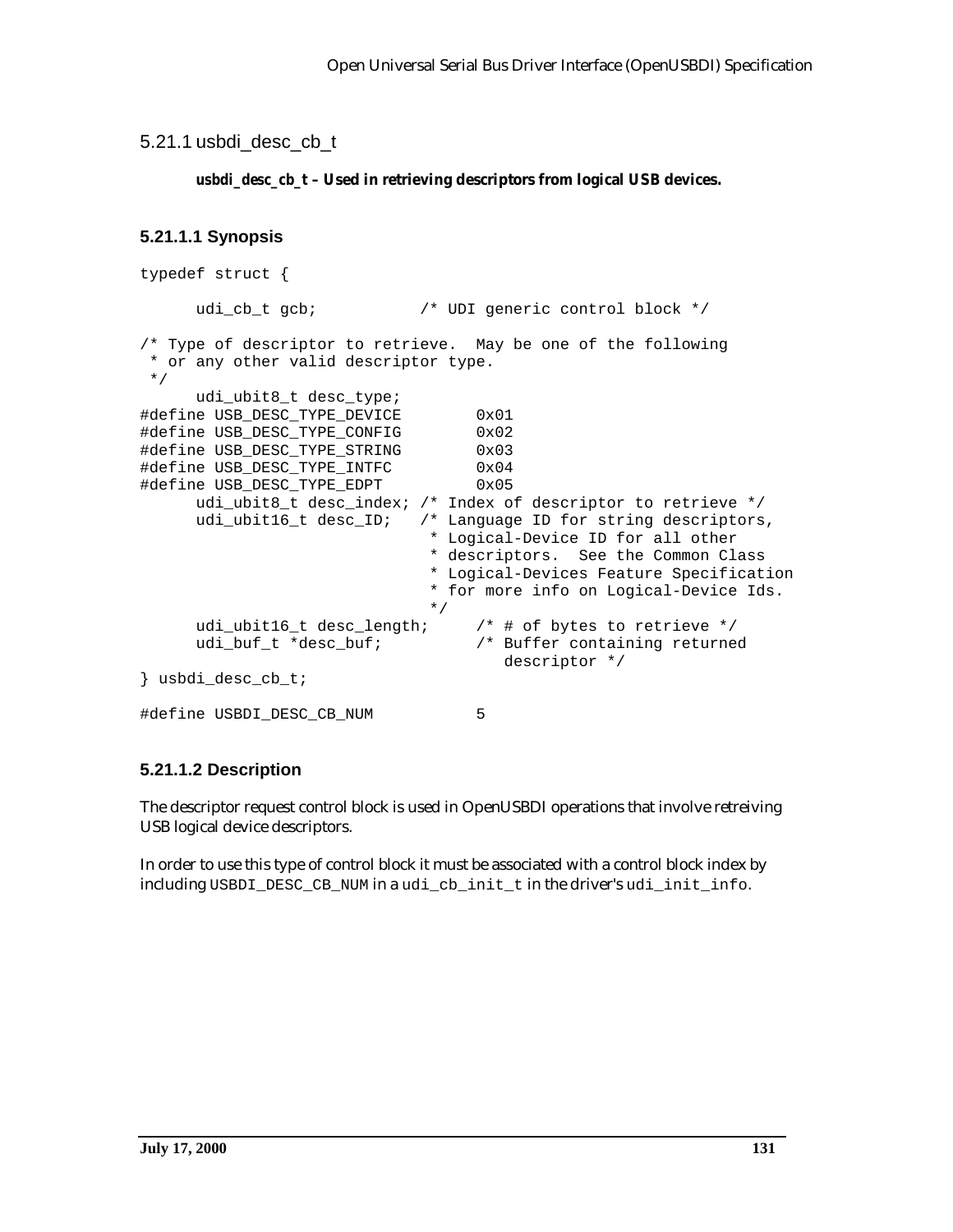## 5.21.2 usbdi\_desc\_req()

#### *usbdi\_desc\_req()* **– Called by the LDD to retrieve a copy of a USB descriptor.**

## **5.21.2.1 Synopsis**

```
#include <udi.h>
#include <open_usbdi.h>
void usbdi_desc_req(
            usbdi desc cb t *cb );
```
## **5.21.2.2 Arguments**

| usbdi desc cb $t *$ cb | Pointer to a control block that was allocated with <i>udi ch alloc()</i> |  |
|------------------------|--------------------------------------------------------------------------|--|
|                        | given a cb_idx that was previously associated with                       |  |
|                        | USBDI_DESC_CB_NUM and given a LDD's interface channel.                   |  |
|                        |                                                                          |  |

## **5.21.2.3 Description**

*usbdi desc\_req()* is called by the LDD to retrieve any descriptor from the device. Alternatively, LDDs may retrieve device descriptors by setting up a *GetDescriptor()12* request and sending it to the default pipe of the interface with *usbdi\_control\_xfer\_req().*

The *desc\_type* of CB may be device, configuration, string, interface, endpoint, USB class-specific, or vendor specific.

The *desc\_index* of CB is zero based. When retrieving descriptors contained in the configuration descriptor, *desc\_index* refers to the instance of the descriptor for the interface related to *intfc\_channel.* For example, to retrieve the first endpoint descriptor of an interface, the *desc\_index* shall be zero ("0") even if the interface is not the first of the configuration.

The *desc\_length* of CB shall be set to the length, in bytes, of the descriptor. The *desc\_buf* of CB shall be set to NULL.

The USB configuration descriptors may be retrieved in part or in their entirety (all descriptors contained in the configuration) by setting the *desc\_length* appropriately.

This operation is performed on an interface channel.

-

<sup>12</sup> See the Universal Serial Bus Specification for more information on *GetDescriptor()*.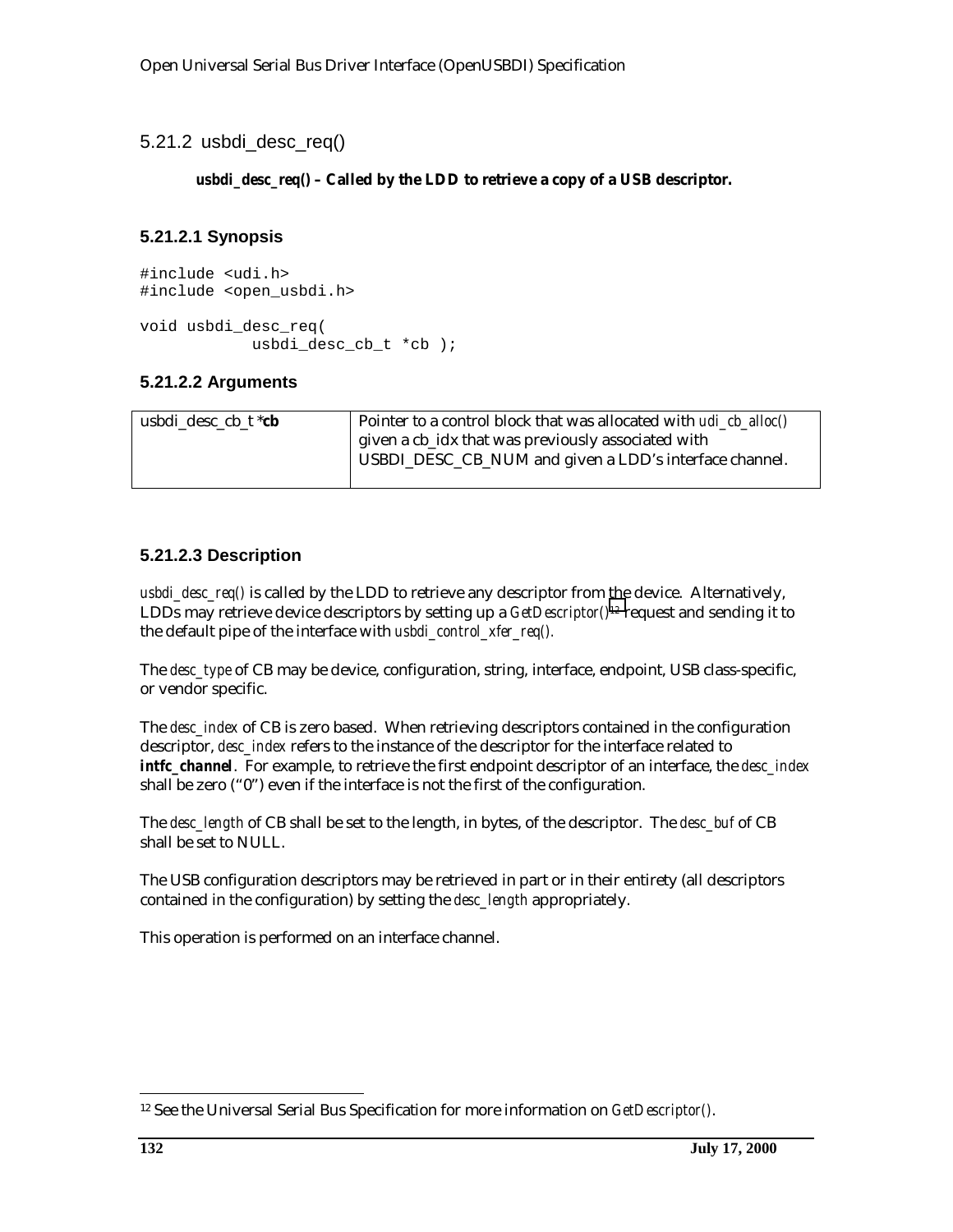5.21.3 usbdi\_desc\_ack\_op\_t

#### *usbdi\_desc\_ack\_op\_t* **–** *typedef* **for LDD supplied function called by the USBD on completion of a get descriptor operation.**

## **5.21.3.1 Synopsis**

#include <udi.h> #include <open\_usbdi.h>

```
typedef
void usbdi_desc_ack_op_t(
            usbdi_desc_cb_t *cb,
            udi_status_t status );
```
## **5.21.3.2 Arguments**

| usbdi desc cb $t * cb$     | Pointer to a control block that was passed to <i>usbdi_desc_req()</i> . |
|----------------------------|-------------------------------------------------------------------------|
| udi_status_t <i>status</i> | See table below.                                                        |

| <b>RETURNED STATUS</b>     | <b>DESCRIPTION</b>                                                                                                        |
|----------------------------|---------------------------------------------------------------------------------------------------------------------------|
| UDI OK                     | The descriptor was successfully retrieved. desc_buf<br>points to a valid buffer.                                          |
| UDI STAT NOT RESPONDING    | The device is not responding or is inaccessible.                                                                          |
| UDI STAT MISTAKEN IDENTITY | The CB was set up with an invalid argument. This is<br>the case if desc_type or desc_index are invalid for the<br>device. |

## **5.21.3.3 Description**

The LDD shall supply a *usbdi\_desc\_ack\_op\_t* function in its *usbdi\_ldd\_intfc\_ops\_t*. This function is called in response to the LDD's calling *usbdi\_desc\_req()*. If the descriptor was successfully retrieved, *status* will be UDI\_OK and *desc\_buf* of CB shall point to a buffer containing the descriptor. The *desc\_length* of CB will contain the number of bytes that are valid in *desc\_buf*. The LDD owns the buffer referred to by *desc\_buf* and is responsible for freeing it by calling *udi\_buf\_free().*

The LDD shall either free the CB by calling *udi\_cb\_free()* or reuse the CB for another call to *usbdi\_desc\_req()*.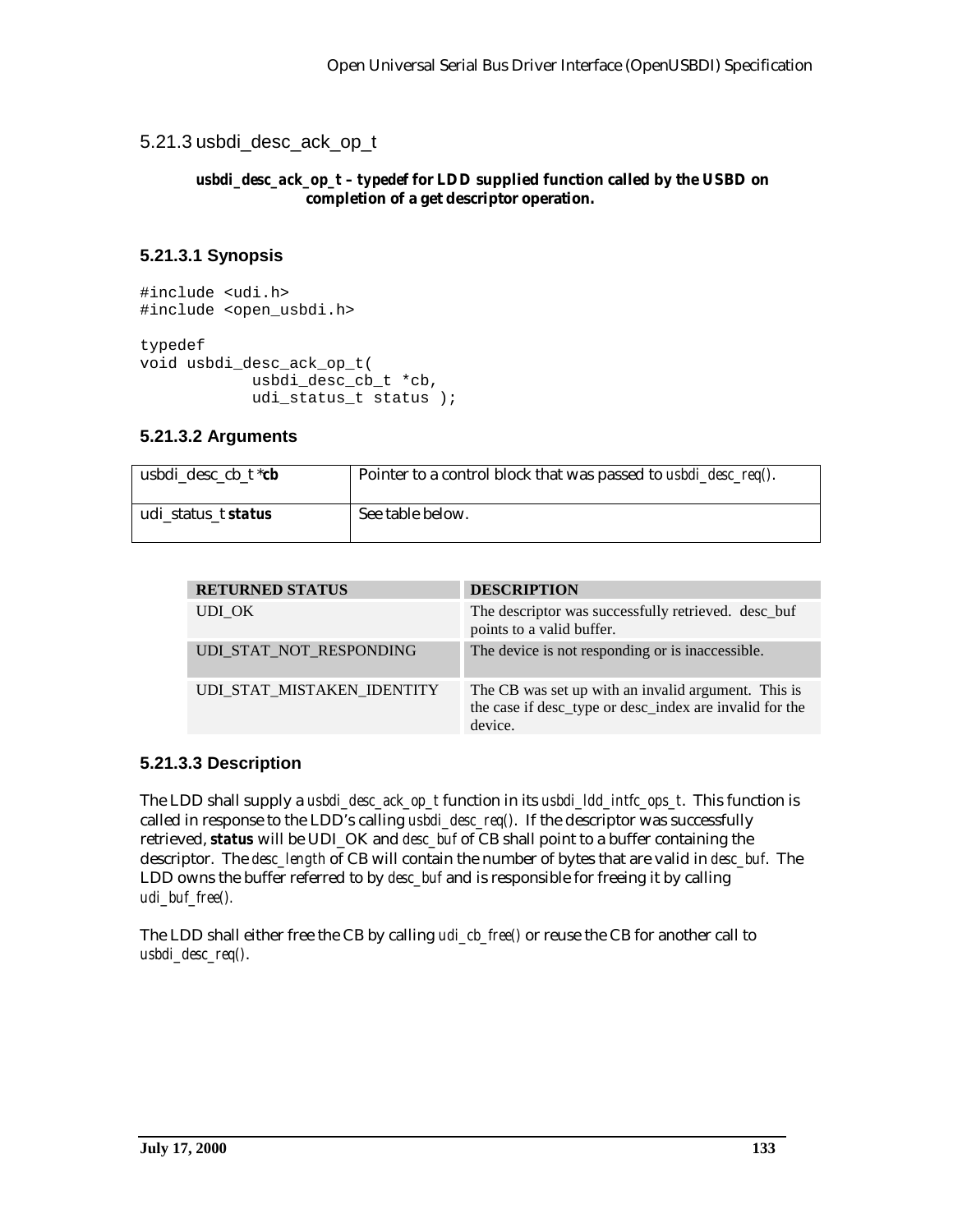5.21.4 usbdi\_desc\_ack\_unused()

## *usbdi\_desc\_ack\_unused()* **- Proxy for** *usbdi\_desc\_req()***.**

## **5.21.4.1 Synopsis**

#include <udi.h> #include <open\_usbdi.h>

usbdi\_desc\_ack\_op\_t usbdi\_desc\_ack\_unused;

# **5.21.4.2 Description**

*usbdi\_desc\_ack\_unused()* may be used in the *usbdi\_ldd\_intfc\_ops\_t* as the *usbdi\_desc\_ack\_op* if the LDD will never call *usbdi\_desc\_req()*.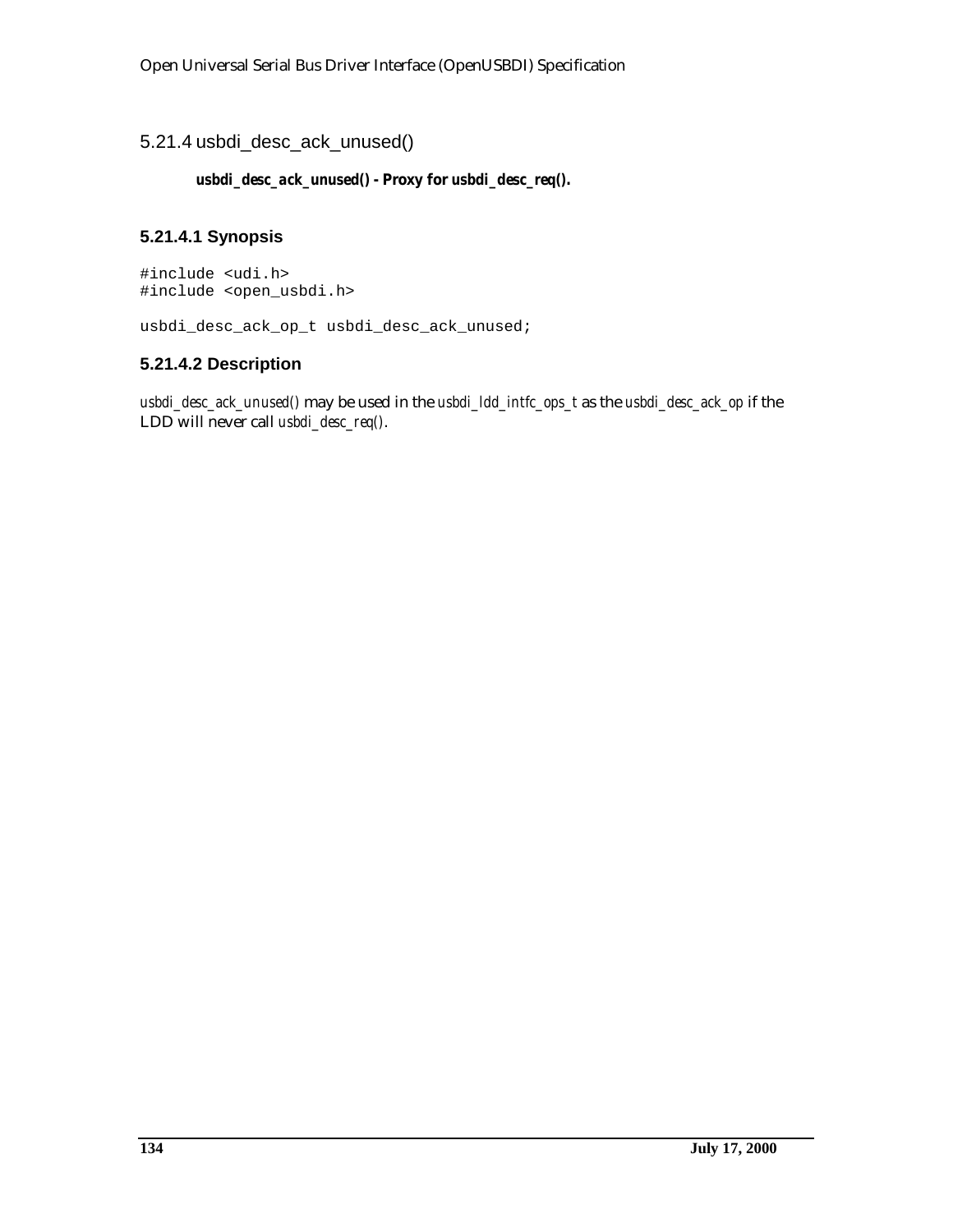# **5.22 Changing a Device's Configuration**

This section contains descriptions for the following functions and *typedef*:

- *usbdi\_config\_set\_req()*
- *usbdi\_config\_set\_ack\_op\_t*
- *usbdi\_config\_set\_ack\_unused()*

The following function and *typedef* are used only by the USBD (not by the LDD) and are not described in this specification. Callee-side interfaces may be derived from the caller-side interfaces by removing the first parameter, and vice versa. They are included in "Appendix A: Include File (open\_usbdi.h)" for completeness:

- *usbdi\_config\_set\_req\_op\_t*
- *usbdi\_config\_set\_ack()*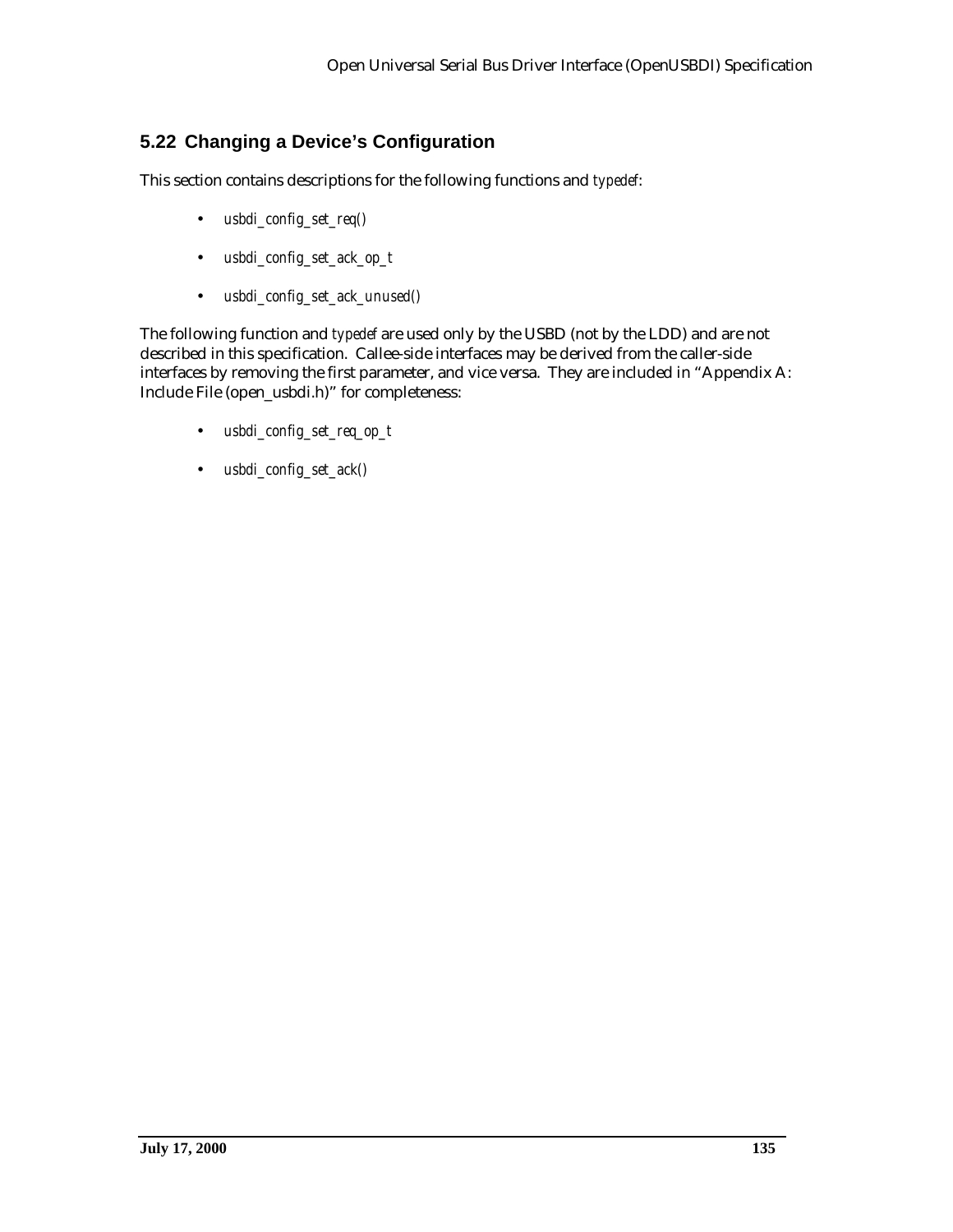```
5.22.1 usbdi_config_set_req()
```
## *usbdi\_config\_set\_req()* **– Called by the LDD to set the configuration of a USB device.**

## **5.22.1.1 Synopsis**

#include <udi.h> #include <open\_usbdi.h>

```
void usbdi_config_set_req(
            usbdi misc cb t *cb,
            udi_ubit16_t config_value);
```
## **5.22.1.2 Arguments**

| usbdi_misc_cb_t * <i>cb</i> | Pointer to a control block allocated with <i>udi_cb_alloc()</i> given a<br>cb_idx that was previously associated with<br>USBDI_MISC_CB_NUM and given a LDD's interface channel. |
|-----------------------------|---------------------------------------------------------------------------------------------------------------------------------------------------------------------------------|
| udi_ubit16_t config_value   | New configuration value.                                                                                                                                                        |

## **5.22.1.3 Description**

*usbdi\_config\_set\_req()* allows LDDs to set the configuration of the device. This is the only way that the configuration may be changed. The LDD shall not set the configuration by issuing a *SetConfiguration()13* device request to the default pipe, the USBD shall fail this request.

LDDs are not required to, and in most cases shall not, perform a *usbdi\_config\_set\_req()*. The USBD shall set the device's configuration before the LDDs are bound. There may be some LDDs that do need to perform a *usbdi\_config\_set\_req()* (such as some vendor unique LDDs), but in most cases it is not necessary.

All interfaces contained by the current configuration shall be closed before *usbdi\_config\_set\_req()* may be performed. The new configuration value is set by the LDD in *config\_value* and shall be a valid configuration for the device.

An LDD may determine the current configuration value by issuing a *GetConfiguration()* device request to the default pipe channel.

This operation is performed on an interface channel.

-

<sup>13</sup> See the Universal Serial Bus Specification for more information on SetConfiguration().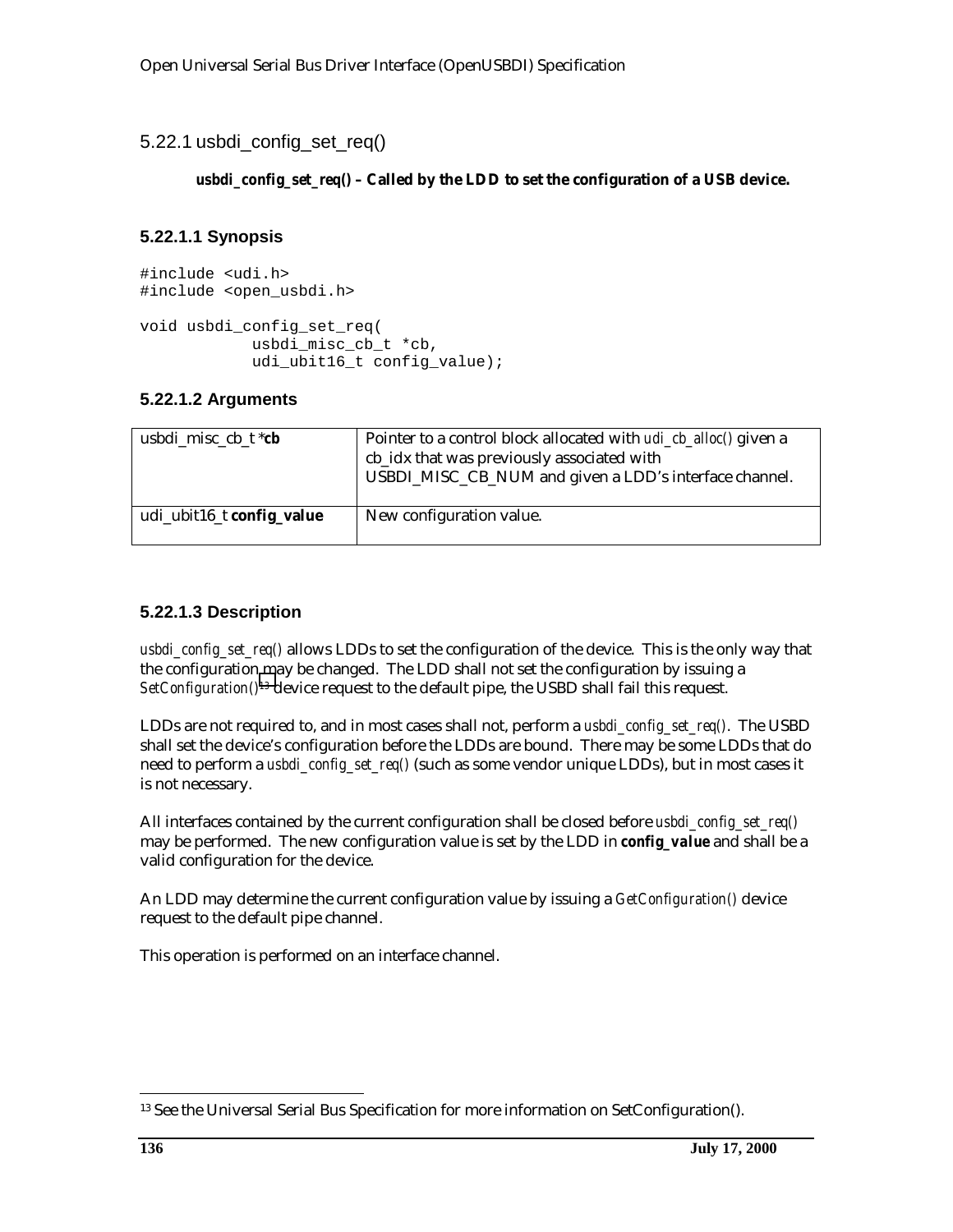5.22.2 usbdi\_config\_set\_ack\_op\_t

#### *usbdi\_config\_set\_ack\_op\_t* **–** *typedef* **for LDD supplied function called by the USBD on completion of a set configuration operation.**

## **5.22.2.1 Synopsis**

#include <udi.h> #include <open\_usbdi.h>

typedef void usbdi\_config\_set\_ack\_op\_t( usbdi\_misc\_cb\_t \*cb, udi\_status\_t status );

## **5.22.2.2 Arguments**

|                            | usbdi_desc_cb_t *cb   Pointer to a control block that was passed to usbdi_desc_req(). |
|----------------------------|---------------------------------------------------------------------------------------|
| udi status t <i>status</i> | See table below.                                                                      |

| <b>RETURNED STATUS</b>     | <b>DESCRIPTION</b>                                               |
|----------------------------|------------------------------------------------------------------|
| UDI OK                     | The configuration of the device was successfully<br>changed.     |
| UDI_STAT_INVALID_STATE     | One or more interfaces associated with the device are<br>opened. |
| UDI_STAT_NOT_RESPONDING    | The device is not responding or is inaccessible.                 |
| UDI STAT MISTAKEN IDENTITY | The config value given to usbdi config set req() is<br>invalid.  |

## **5.22.2.3 Description**

The LDD shall supply a *usbdi\_config\_set\_ack\_op\_t* function in its *usbdi\_ldd\_intfc\_ops\_t*. This function is called in response to the LDD's calling *usbdi\_config\_set\_req()*. If the configuration was successfully changed, *status* will be UDI\_OK.

Once the configuration has been changed, all LDDs bound to the previous configuration will be unbound (via the UDI Management Agent) and the new configuration will be bound.

The LDD shall either free the CB by calling *udi\_cb\_free()* or reuse the CB.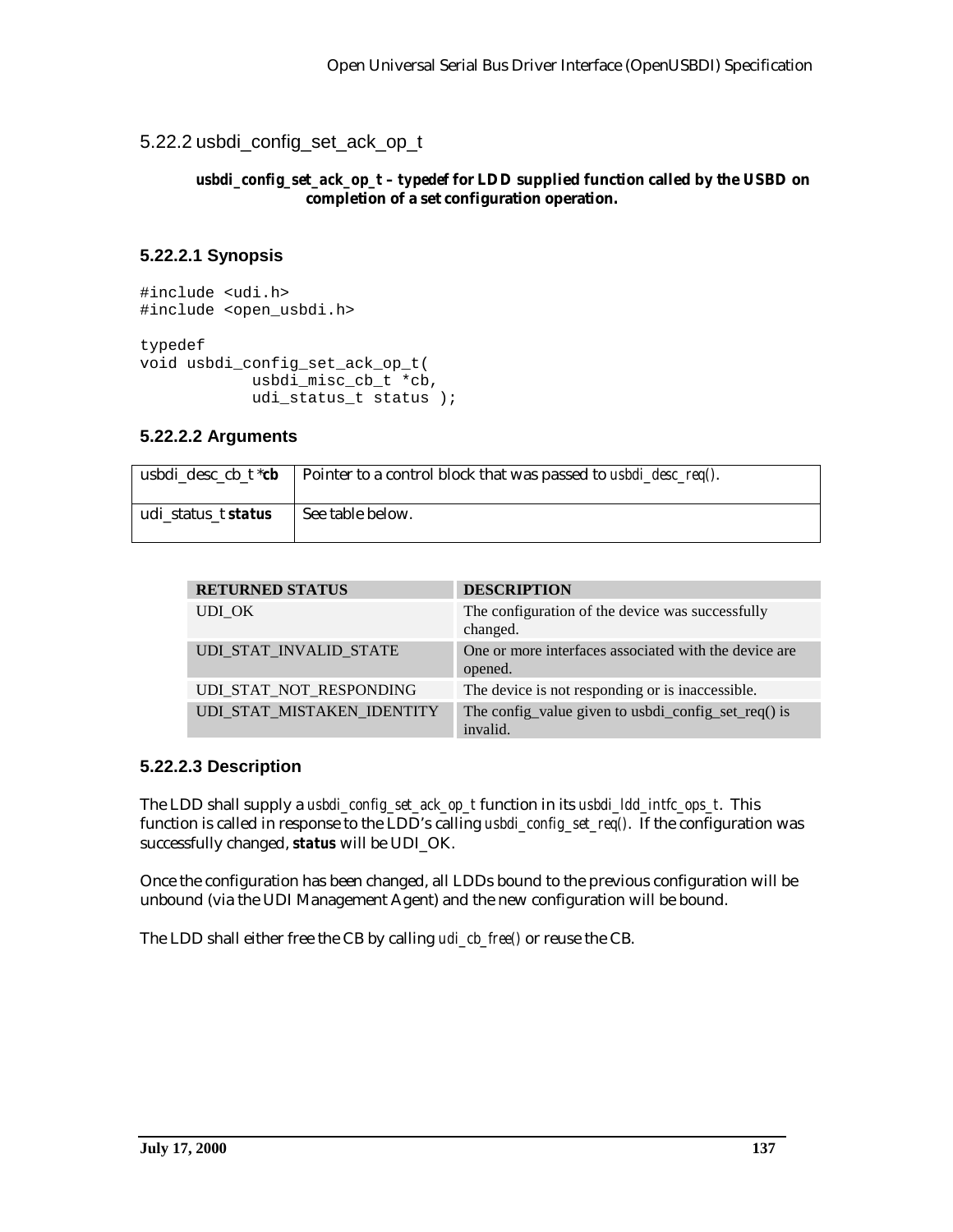# 5.22.3 usbdi\_config\_set\_ack\_unused()

## *usbdi\_config\_set\_ack\_unused()* **- Proxy for** *usbdi\_config\_set\_req()***.**

## **5.22.3.1 Synopsis**

#include <udi.h> #include <open\_usbdi.h>

usbdi\_config\_set\_ack\_op\_t usbdi\_config\_set\_ack\_unused;

## **5.22.3.2 Description**

*usbdi\_config\_set\_ack\_unused()* may be used in the *usbdi\_ldd\_intfc\_ops\_t* as the *usbdi\_config\_set\_ack\_op* if the LDD will never call *usbdi\_config\_set\_req()*.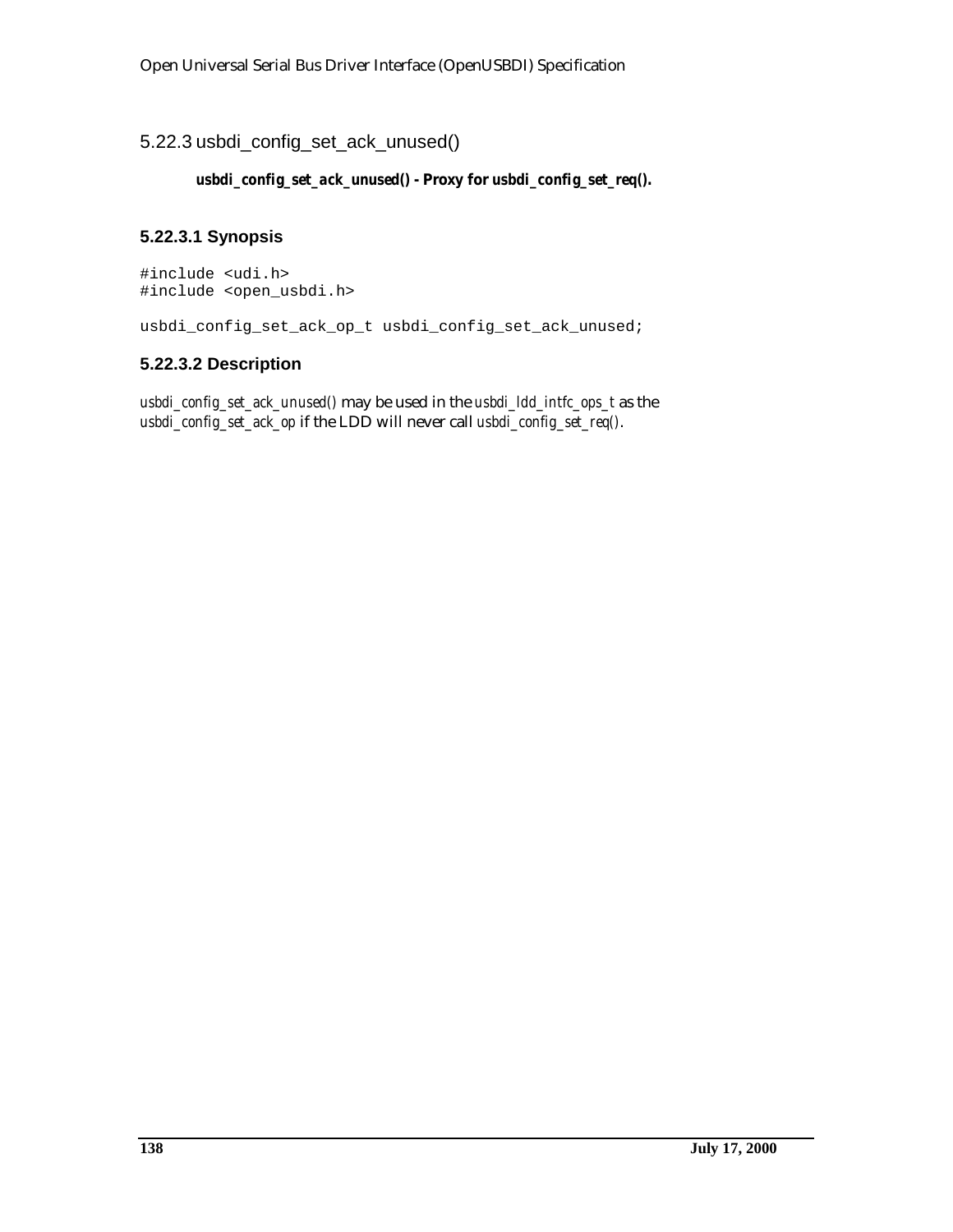# **5.23 Asynchronous Events**

Asynchronous event notification is provided to notify LDDs of events they may not have initiated. These events include:

| Device suspended<br>(USBDI_ASYNC_SUSPEND)              | The USB device associated with the interface<br>managed by the LDD has been suspended. The<br>state of the interface has been moved to<br>USBDI_STATE_STALLED (see Section 5.18.5,<br>"Getting and Setting Interface States") by the<br>USBD. |
|--------------------------------------------------------|-----------------------------------------------------------------------------------------------------------------------------------------------------------------------------------------------------------------------------------------------|
| Device wakeup<br>(USBDI ASYNC WAKEUP)                  | The USB device associated with the interface<br>managed by the LDD is no longer suspended.<br>Once the LDD calls usbdi_async_notify_ack(), the<br>state of the interface will be moved to<br>USBDI_STATE_ACTIVE by the USBD.                  |
| USB bandwidth needed<br>(USBDI_ASYNC_BANDWIDTH_NEEDED) | A USB device can't be configured because there<br>is not enough available bandwidth. The LDD<br>may attempt to change to an alternate interface<br>that requires less USB bandwidth.                                                          |

All LDDs that have opened interfaces with the USBDI\_INTFC\_OPEN\_ASYNC\_EVENT flag set will be notified when the device has been suspended or awoken. All LDDs with alternate interfaces will be notified when USB bandwidth is needed. A well-behaved LDD that can reduce its USB bandwidth consumption by switching to an alternate interface may do so when this asynchronous event is received and before it calls *usbdi\_async\_event\_res().*

This section contains descriptions for the following functions and *typedef:*

- *usbdi\_async\_event\_ind\_op\_t*
- *usbdi\_async\_event\_ind\_unused()*
- *usbdi\_async\_event\_res()*

The following function and *typedef* are used only by the USBD (not by the LDD) and are not described in this specification. Callee-side interfaces may be derived from the caller-side interfaces by removing the first parameter, and vice versa. They are included in "Appendix A: Include File (open\_usbdi.h)" for completeness:

- *usbdi\_async\_event\_ind()*
- *usbdi\_async\_event\_res\_op\_t*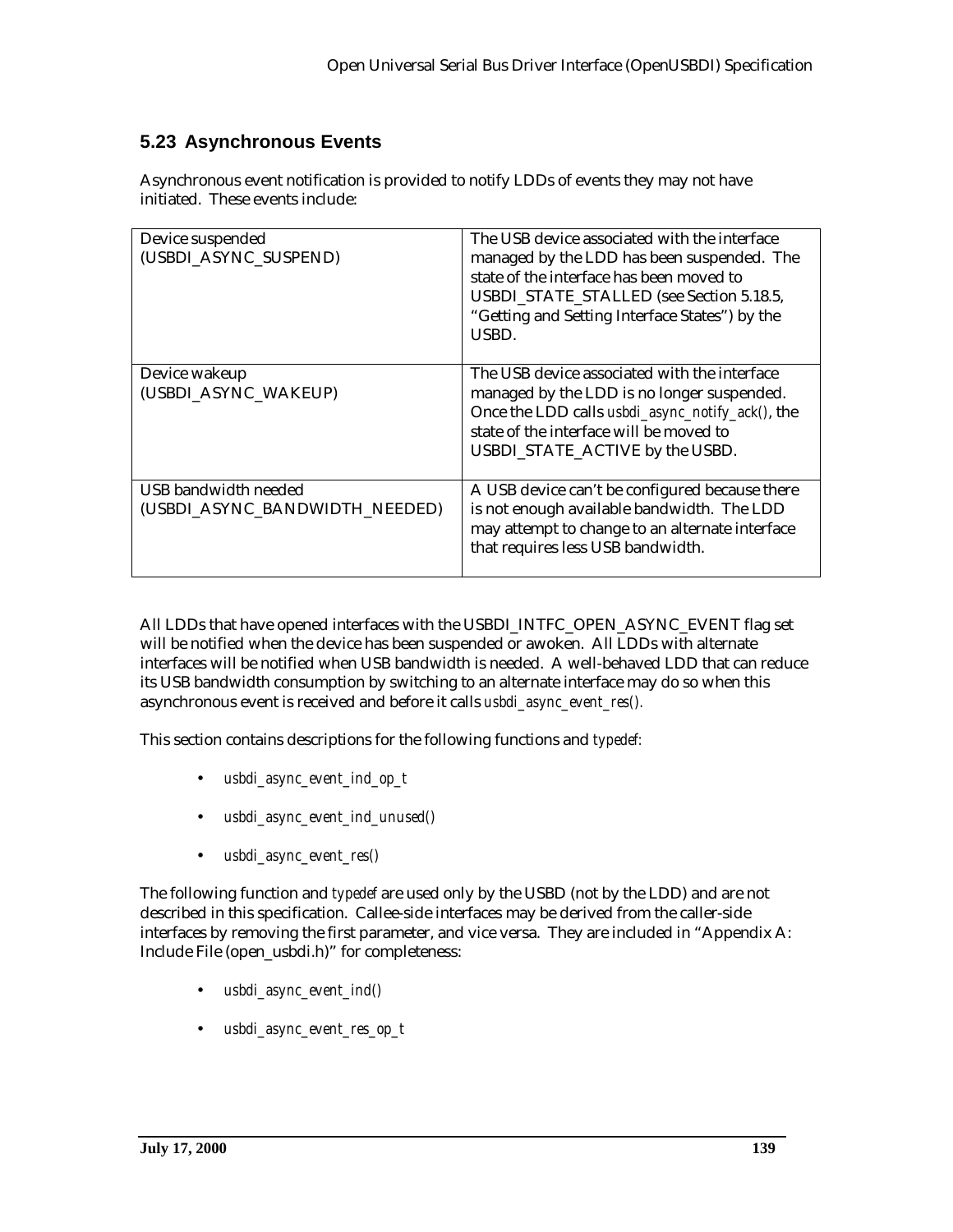5.23.1 usbdi\_async\_event\_ind\_op\_t

#### *usbdi\_async\_event\_ind\_op\_t* **–** *typedef* **for LDD supplied function called by the USBD to notify the LDD of an asynchronous event.**

## **5.23.1.1 Synopsis**

#include <udi.h> #include <open\_usbdi.h>

typedef void usbdi\_async\_event\_ind\_op\_t( usbdi\_misc\_cb\_t \*cb, udi\_ubit16\_t async\_event);

## **5.23.1.2 Arguments**

| usbdi_misc_cb_t *cb      | Pointer to a control block allocated and set up by the USBD.                                                                                       |
|--------------------------|----------------------------------------------------------------------------------------------------------------------------------------------------|
| udi_ubit16_t async_event | Asynchronous event that has occurred. May be one of the<br>following: USBDI_ASYNC_SUSPEND,<br>USBDI_ASYNC_WAKEUP,<br>USBDI_ASYNC_BANDWIDTH_NEEDED. |

## **5.23.1.3 Description**

The LDD shall supply a *usbdi\_async\_event\_ind\_op\_t* function in its *usbdi\_ldd\_intfc\_ops\_t*. This function is called in response to an asynchronous event detected by the USBD. All interfaces that were opened with the USBDI\_INTFC\_OPEN\_ASYNC\_EVENT flag set will be notified of asynchronous events. LDDs that control more than one interface will receive notifications for each interface opened with the USBDI\_INTFC\_OPEN\_ASYNC\_EVENT flag set.

The CB was allocated by the USBD and is returned to the USBD via *usbdi\_async\_event\_res()* . This CB shall not be modified or deallocated by the LDD.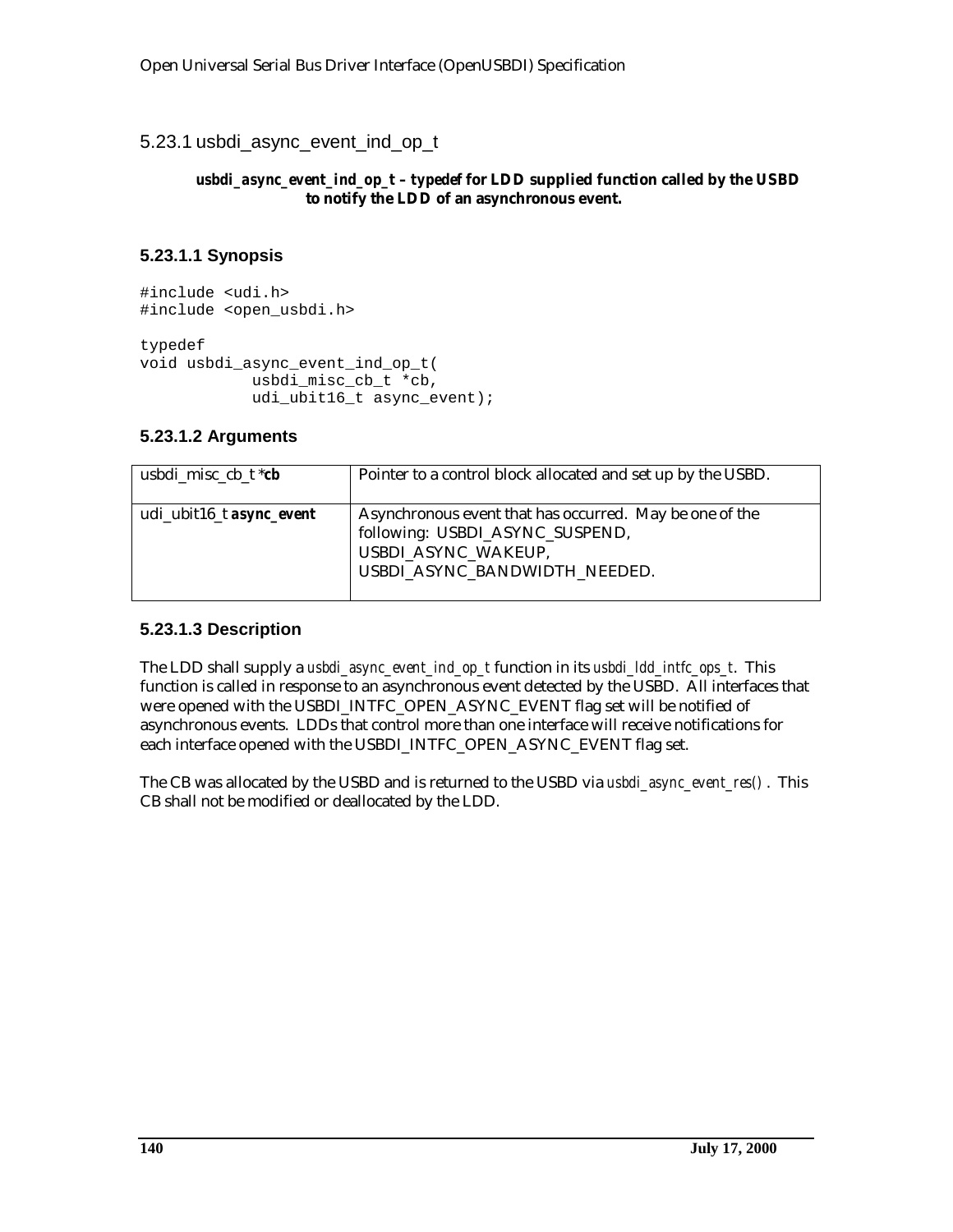## 5.23.2 usbdi\_async\_event\_ind\_unused()

#### *usbdi\_async\_event\_ind\_unused()* **- Proxy for** *usbdi\_async\_event\_req***.**

## **5.23.2.1 Synopsis**

#include <udi.h> #include <open\_usbdi.h>

usbdi\_async\_event\_ind\_op\_t usbdi\_async\_event\_ind\_unused;

## **5.23.2.2 Description**

*usbdi\_async\_event\_ind\_unused()* may be used in the *usbdi\_ldd\_intfc\_ops\_t* as the *usbdi\_async\_event\_ind\_op* if the LDD did not set the USBDI\_INTFC\_OPEN\_ASYNC\_EVENT flag in *usbdi\_intfc\_op\_req()* and thus expects never to receive a *usbdi\_async\_event\_ind*.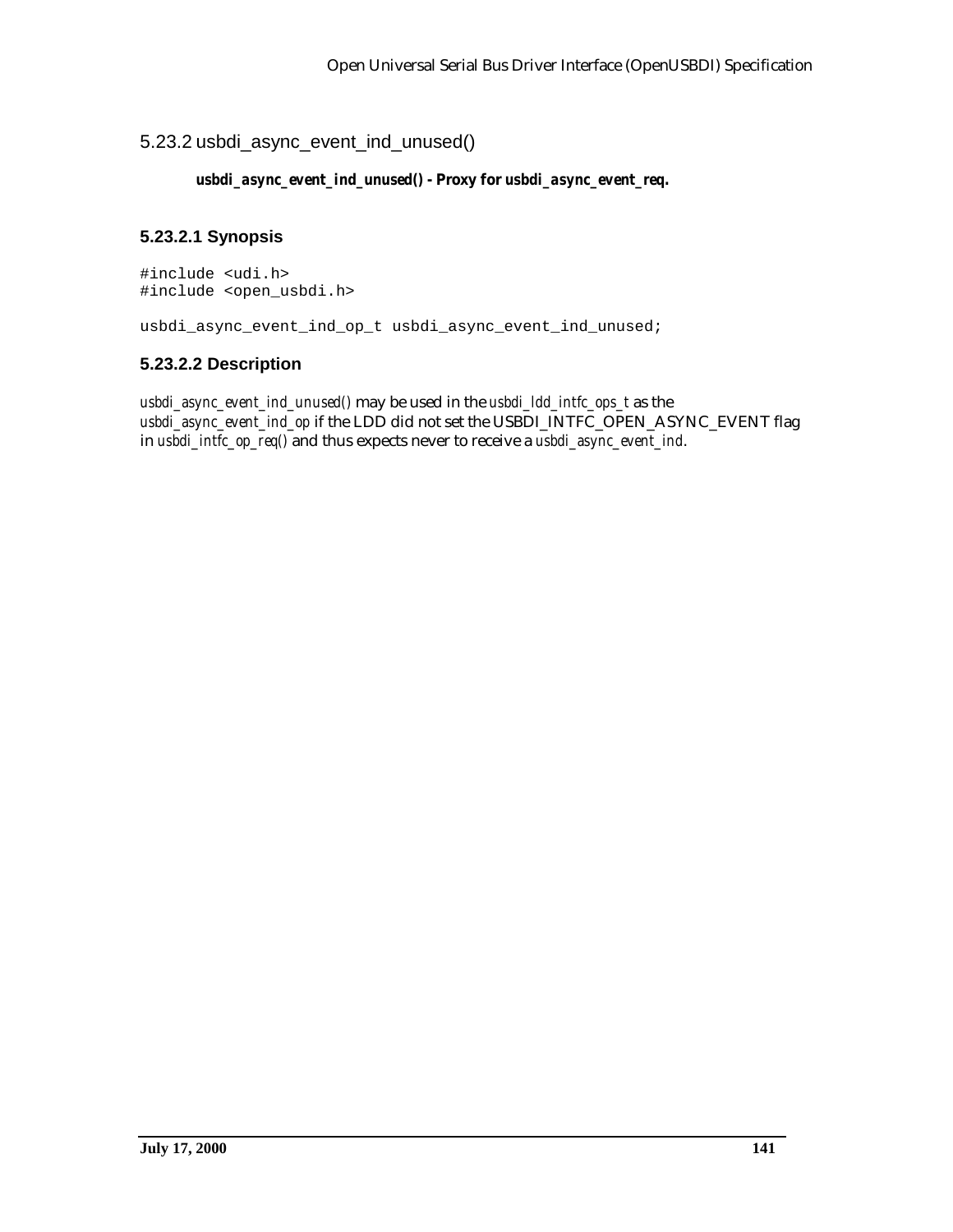5.23.3 usbdi\_async\_event\_res()

#### *usbdi\_async\_event\_res()* **– Called by the LDD in response to the USBD calling the LDD's** *usbdi\_async\_event\_ind\_op\_t* **function.**

## **5.23.3.1 Synopsis**

#include <udi.h> #include <open\_usbdi.h> void usbdi\_async\_event\_res( usbdi\_misc\_cb\_t \*cb );

## **5.23.3.2 Arguments**

| usbdi misc cb $t * cb$ | Pointer to a control block passed to <i>usbdi_async_event_ind_op_t</i> . |
|------------------------|--------------------------------------------------------------------------|
|                        |                                                                          |

#### **5.23.3.3 Description**

*usbdi\_async\_event\_res()* is called by the LDD in response to the USBD's calling the LDD's *usbdi\_async\_event\_ind\_op\_t* function. The LDD shall call this operation to acknowledge receipt of the asynchronous event.

After this operation is called by the LDD, the state of the CB is unspecified.

This operation is performed on an interface channel.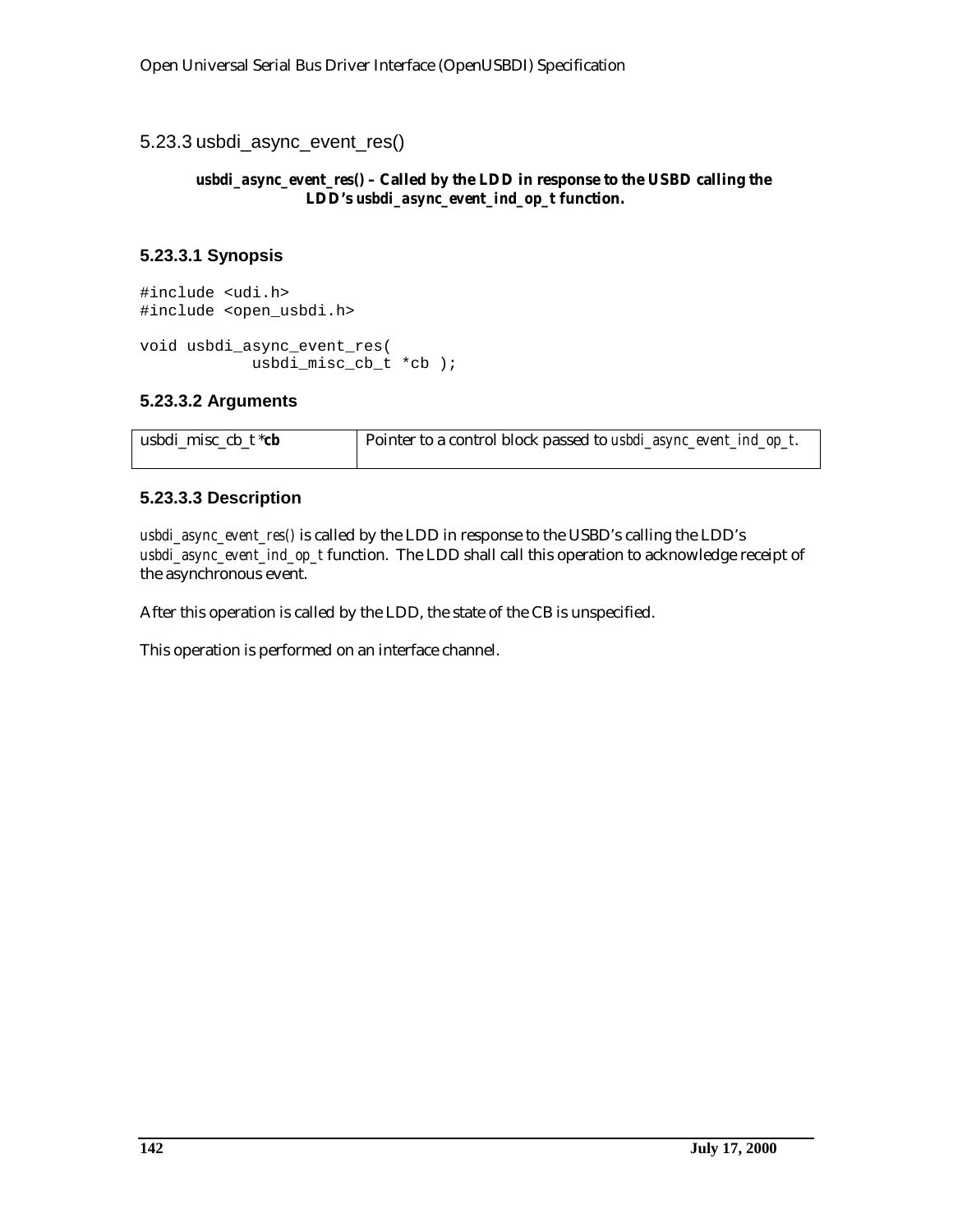# **6 Helpful Hints**

This section contains various suggestions that may aid in the development of OpenUSBDI LDDs. Refer to the sample driver in Appendix B to help clarify the usage of the OpenUSBDI functions and structures.

- 1. LDDs shall provide function pointers for all *usbdi\_ldd\_intfc\_ops\_t* and *usbdi\_ldd\_pipe\_ops\_t*. Most LDDs will not use all of the functions that shall be provided. For example, a *usbdi\_isoc\_xfer\_ack\_op\_t* is not needed by a LDD that doesn't control an isochronous endpoint. In this case, the LDD may use the "unused" function (described by this document) specific to the operation in place of an LDD unique function.
- 2. LDDs may achieve better performance by having more than one transfer CB outstanding to a pipe channel at a time. This allows the LDD to process a completing CB while another CB is being processed by the host controller.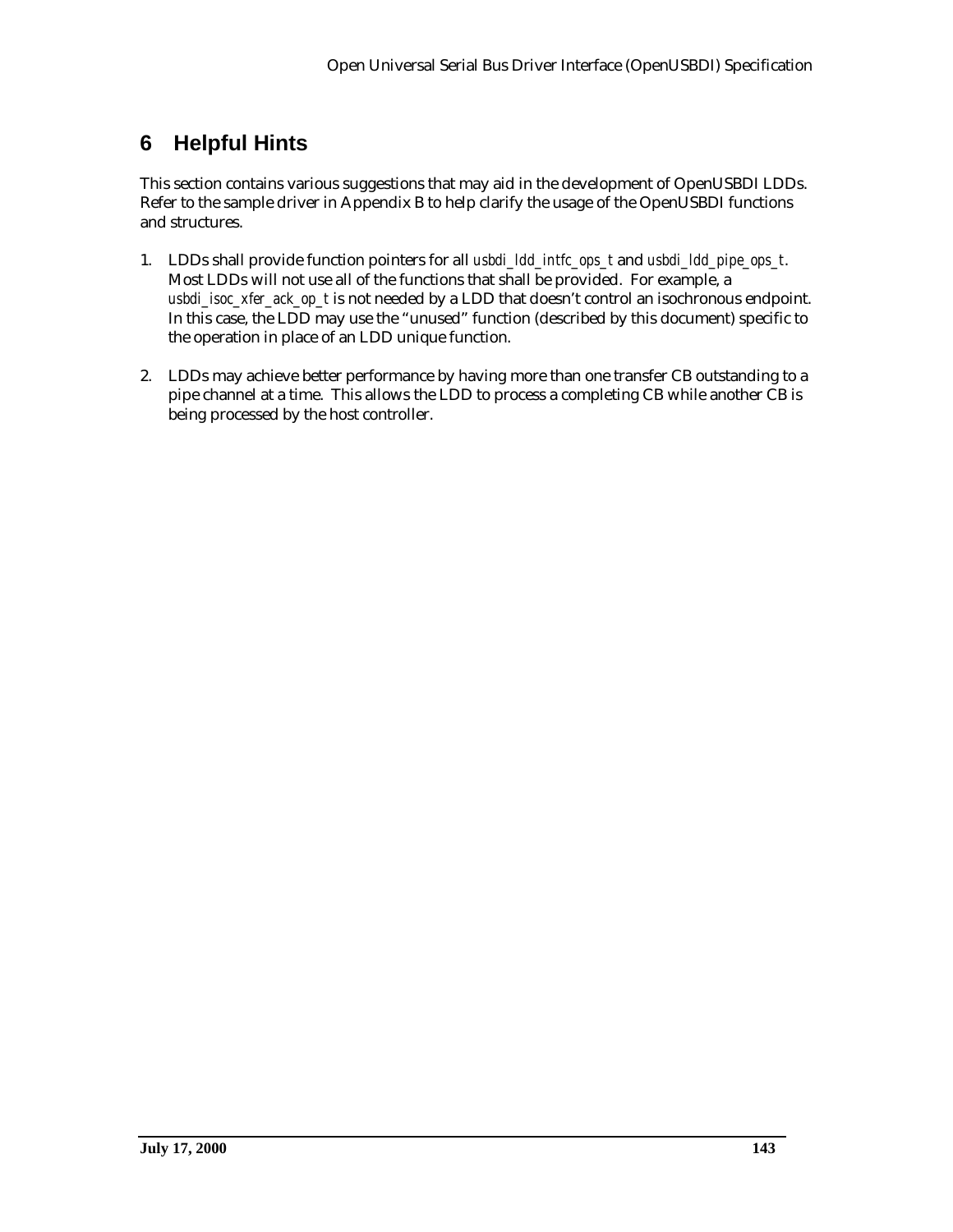# **7 Appendix A: Include File (open\_usbdi.h)**

```
#ifndef _OPEN_USBDI_H_
#define _OPEN_USBDI_H_
#if OPEN_USBDI_VERSION == 0x0+100
/*
 * Unless otherwise specified, the following abbreviations will be used:
 *
 * ldd - logical-device driver
* cb - Control Block
* _call - Callback Function
* n_ - Number of \dots* \overline{n}_r - Numbe<br>
* \overline{t} - Type<br>
* ops - UDI ch
* ops - UDI channel operation vectors<br>* xfer - transfer
 * xfer - transfer<br>* edpt - endpoint
* edpt - endpoint<br>* intfc - interfac
* intfc        - interface<br>* desc           - descripto
* desc - descriptor
* config - configuration
  */
/*
 * The following structs and defines are based on the USB
 * core spec, rev 1.1
  */
/*
 * USB Device Requests - These requests are made using control transfers.
 * The request and the request's parameters are sent to the
 * device in the set up packet. The host is responsible for establishing
 * the values passed in the following fields. Every set up packet has eight
 * bytes.
 */
typedef struct {
    udi_ubit8_t bmRequestType; /* Characteristics of request */
#define USB_DEVICE_REQUEST_TYPE_DEVICE_RECIPIENT 0x00
#define USB_DEVICE_REQUEST_TYPE_INTERFACE_RECIPIENT 0x01
#define USB_DEVICE_REQUEST_TYPE_ENDPOINT_RECIPIENT 0x02
#define USB_DEVICE_REQUEST_TYPE_OTHER_RECIPIENT 0x03
#define USB_DEVICE_REQUEST_TYPE_STANDARD_TYPE 0x00
#define USB_DEVICE_REQUEST_TYPE_CLASS_TYPE 0x20
#define USB_DEVICE_REQUEST_TYPE_VENDOR_TYPE                                     0x40<br>#define USB_DEVICE_REQUEST_TYPE_HOST_TO_DEVICE               0x00
#define USB_DEVICE_REQUEST_TYPE_HOST_TO_DEVICE 0x00
#define USB_DEVICE_REQUEST_TYPE_DEVICE_TO_HOST 0x80
    udi_ubit8_t bRequest; /* Specific request */
#define USB_DEVICE_REQUEST_GET_STATUS 0
#define USB_DEVICE_REQUEST_CLEAR_FEATURE 1
#define USB_DEVICE_REQUEST_GET_STATE 2 /* Reserved for future use?*/
#define USB_DEVICE_REQUEST_SET_FEATURE 3
#define USB_DEVICE_REQUEST_SET_ADDRESS 5
#define USB_DEVICE_REQUEST_GET_DESCRIPTOR 6
#define USB_DEVICE_REQUEST_SET_DESCRIPTOR 7
#define USB_DEVICE_REQUEST_GET_CONFIGURATION 8
#define USB_DEVICE_REQUEST_SET_CONFIGURATION 9
#define USB_DEVICE_REQUEST_GET_INTERFACE 10
#define USB_DEVICE_REQUEST_SET_INTERFACE 11
#define USB_DEVICE_REQUEST_SYNCH_FRAME 12
    udi ubit8 t wValue0;
     udi_ubit8_t wValue1; /* Word-sized field that varies
                                * according to request
                                 */
#define USB_DEVICE_REQUEST_DEVICE_REMOTE_WAKEUP 1
#define USB_DEVICE_REQUEST_ENDPOINT_HALT 0
```

```
 udi_ubit8_t wIndex0;
```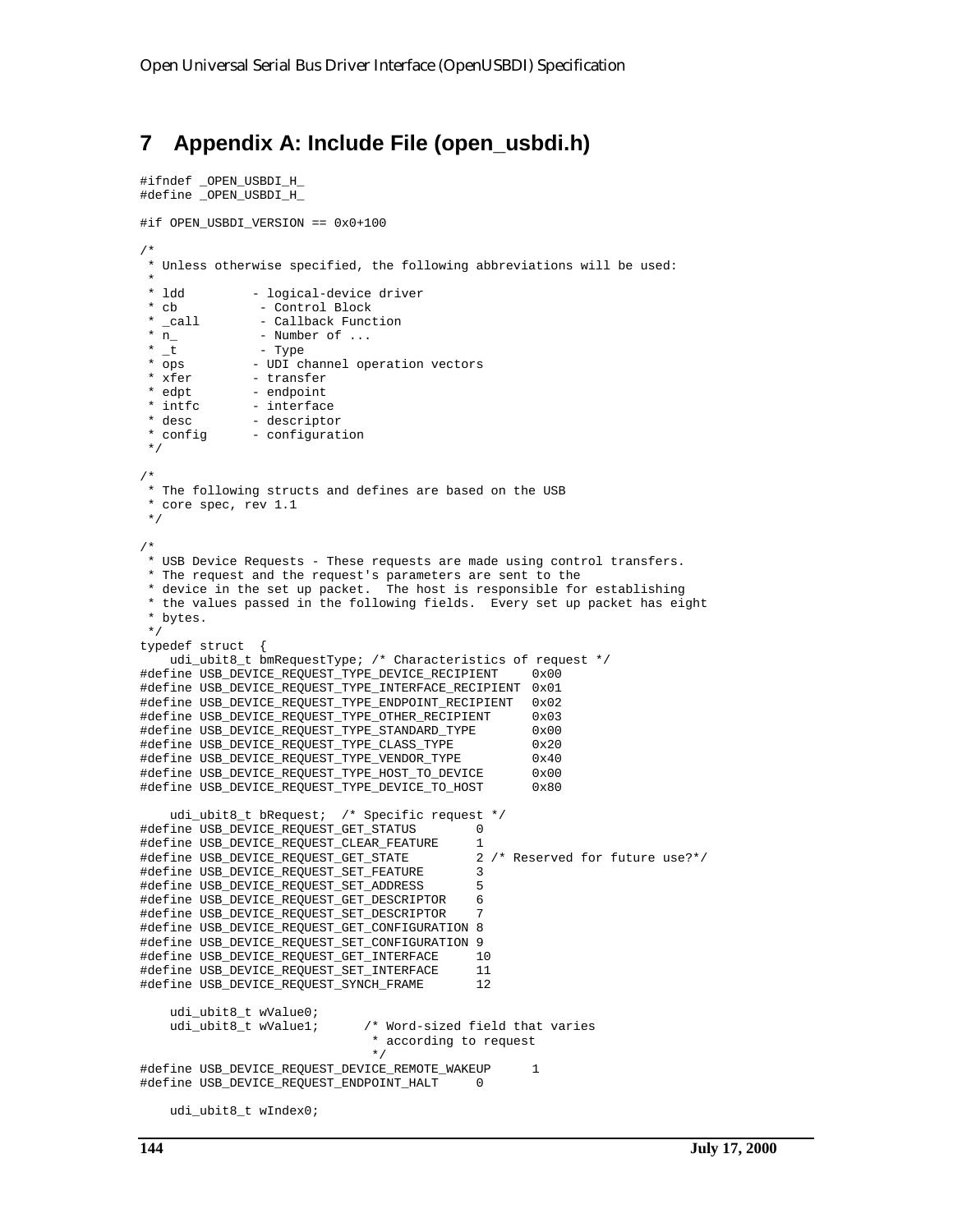```
 udi_ubit8_t wIndex1; /* Word sized field that varies according to
                                 * request; typically used to pass an index
                                  * or offset
                                 */
    udi_ubit8_t wLength0;<br>udi_ubit8_t wLength1;
                               /* Number of bytes to transfer if there is a
                                 * data phase
                                 */
} usb_device_request_t;
/*
 * Descriptor Types
 */
#define USB_DESCRIPTOR_TYPE_DEVICE 0x01
#define USB_DESCRIPTOR_TYPE_CONFIGURATION 0x02
#define USB_DESCRIPTOR_TYPE_STRING 0x03
#define USB_DESCRIPTOR_TYPE_INTERFACE 0x04
#define USB_DESCRIPTOR_TYPE_ENDPOINT 0x05
/*
 * Device Descriptor - A device descriptor describes general information
 * about a USB device. It includes information that applies globally to
  * the device and all of the device's configurations. A USB device has
  * only one device descriptor.
 *
 * All USB devices have an endpoint zero used by the default pipe. The
 * maximum packet size of a device's endpoint zero is described in the device
  * descriptor. Endpoints specific to a configuration and its interface(s)
  * are described in the configuration descriptor. A configuration and its
  * interface(s) do not include an endpoint descriptor for endpoint zero.
  * Other than the maximum packet size, the characteristics of endpoint zero
  * are defined by the USB specification and are the same for all USB devices.
 */
struct usb_device_descriptor {
   udi_ubit8_t bLength; \overline{\phantom{a}} /* Numeric expression specifying the size of
                                 * this descriptor
                                 */
     udi_ubit8_t bDescriptorType;/* Device descriptor type (assigned by USB) */
    udi_ubit8_t bcdUSB0;<br>udi ubit8 t bcdUSB1;
                               /* binary-coded decimal specification # */udi_ubit8_t bDeviceClass; /* Class code (assigned by USB). Note that
                                 * the HID class is defined in the Interface
                                 * descriptor
                                 */
     udi_ubit8_t bDeviceSubClass;/* Subclass code (assigned by USB). These
                                 * codes are qualified by the value of the
                                 * DeviceClass field.
                                 */
     udi_ubit8_t bDeviceProtocol;/* Protocol code. These codes are qualified
                                 * by the value of the DeviceSubClass field.
                                 */
    udi ubit8 t bMaxPacketSize; /* Maximum packet size for endpoint zero (only
                                 * 8, 16, 32, or 4 are valid).
                                 */
    udi_ubit8_t idVendor0;<br>udi_ubit8_t idVendor1;
                               /* Vendor ID (assigned by USB) */
    udi_ubit8_t idProduct0;<br>udi_ubit8_t idProduct1;
                              /* Product ID (assigned by manufacturer) */
     udi_ubit8_t bcdDevice0;
     udi_ubit8_t bcdDevice1; /* Device release number */
    udi_ubit8_t iManufacturer; \qquad /* Index of String desc describing manufacture */
     udi_ubit8_t iProduct; /* Index of string desc describing product */
    udi_ubit8_t iSerialNumber; \qquad /* Index of String desc describing serial # */
     udi_ubit8_t bNumConfigurations; /* Number of possible configurations */
};
/*
```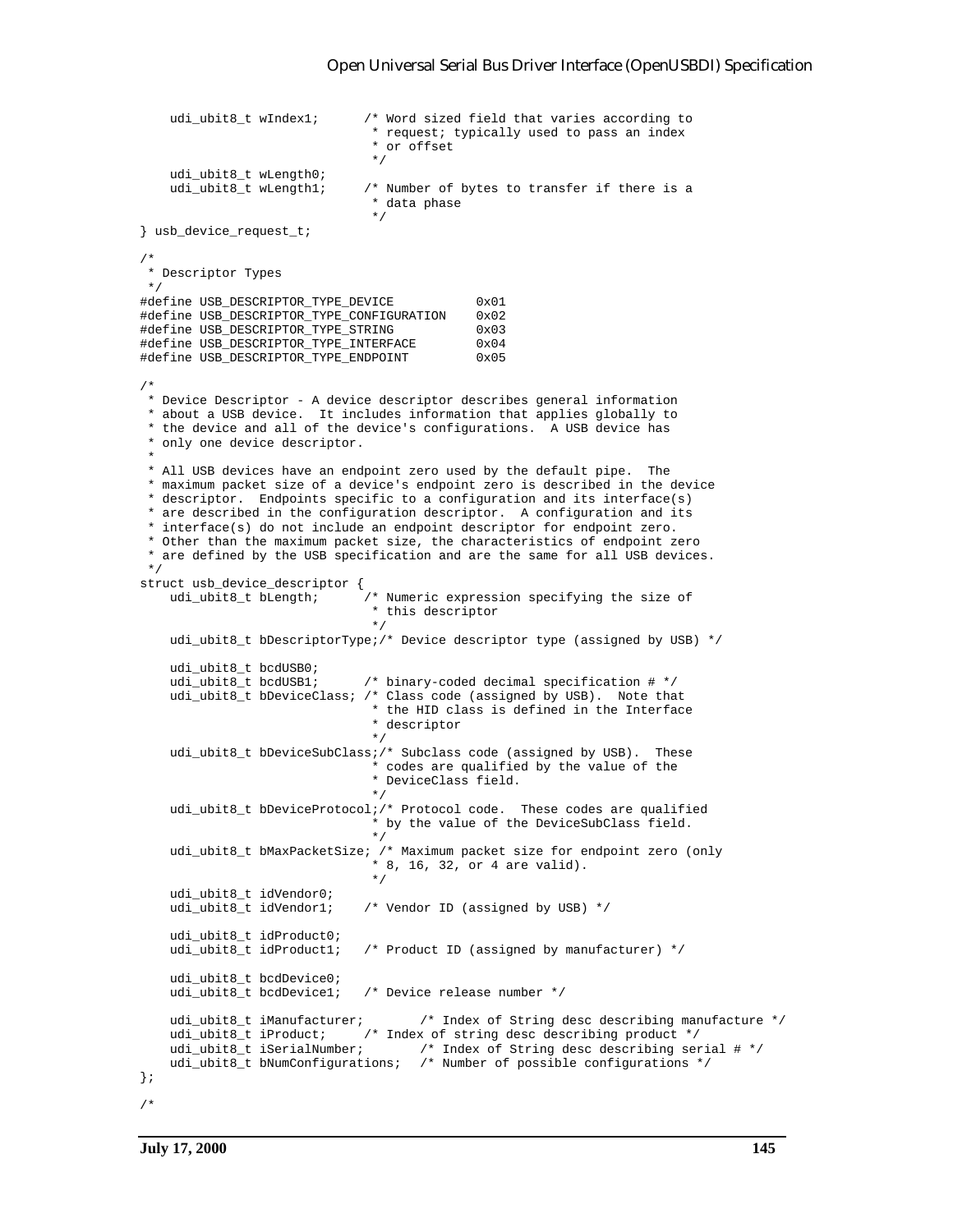\* Configuration Descriptor - The configuration descriptor describes \* information about a specific device configuration. The descriptor \* contains a ConfigurationValue field with a value that, when used as \* a parameter to the Set Configuration request, causes the device to \* assume the described configuration. \* \* The descriptor describes the number of interfaces provided by the \* configuration. Each interface may operate independently. For example, \* an ISDN device might be configured with two interfaces, each providing \* 64kBs bi-directional channels that have separate data sources or sinks \* on the host. Another configuration might present the ISDN device as \* a single interface, bonding the two channels into one 128 kBs \* bi-directional channel. \* \* When the host requests the configuration descriptor, all related \* interface and endpoint descriptors are returned. \* \* A USB device has one or more configuration descriptors. Each \* configuration has one or more interfaces and each interface has one or \* more endpoints. An endpoint is not shared among interfaces within a \* single configuration unless the endpoint is used by alternate settings \* of the same interface. Endpoints may be shared among interfaces that are \* part of different configurations without this restriction. \* \* Once configured, devices may support limited adjustments to the \* configuration. If a particular interface has alternate settings, an \* alternate may be selected after configuration. Within an interface, \* an isochronous endpoint's maximum packet size may also be adjusted. \*/ struct usb\_configuration\_descriptor { udi\_ubit8\_t bLength; /\* Size of this descriptor in bytes \*/ udi\_ubit8\_t bDescriptorType;/\* Configuration (assigned by USB) \*/ udi\_ubit8\_t wTotalLength0; udi\_ubit8\_t wTotalLength1; /\* Total length of data returned for this \* configuration. Includes the combined \* length of all returned descriptors \* (configuration, interface, endpoint, and \* HID) returned for this configuration. This \* value includes the HID descriptor but none \* of the other HID class descriptors (report \* or designator). \*/ udi\_ubit8\_t bNumInterfaces; /\* Number of interfaces supported by this \* configuration. \*/ udi\_ubit8\_t bConfigurationValue; /\* Value to use as an argument to Set \* Configuration to select this configuration \*/ udi\_ubit8\_t iConfiguration; /\* Index of string descriptor describing this \* configuration. \*/ udi ubit8 t bmAttributes; /\* Configuration characteristics \*/ #define USB\_CONFIG\_BUS\_POWERED 0x80 #define USB\_CONFIG\_SELF\_POWERED 0x40 #define USB\_CONFIG\_REMOTE\_WAKEUP 0x20 udi\_ubit8\_t MaxPower; /\* Maximum power consumption of USB device \* from bus in this specific configuration \* when the device is fully operational. \* Expressed in 2mA units -- for example, \*  $50 = 100mA$ . \*/ }; /\* \* Interface Descriptor - This descriptor describes a specific interface \* provided by the associated configuration. A configuration provides one \* or more interfaces, each with its own endpoint descriptors describing \* a unique set of endpoints within the configuration. When a configuration \* supports more than one interface, the endpoints for a particular interface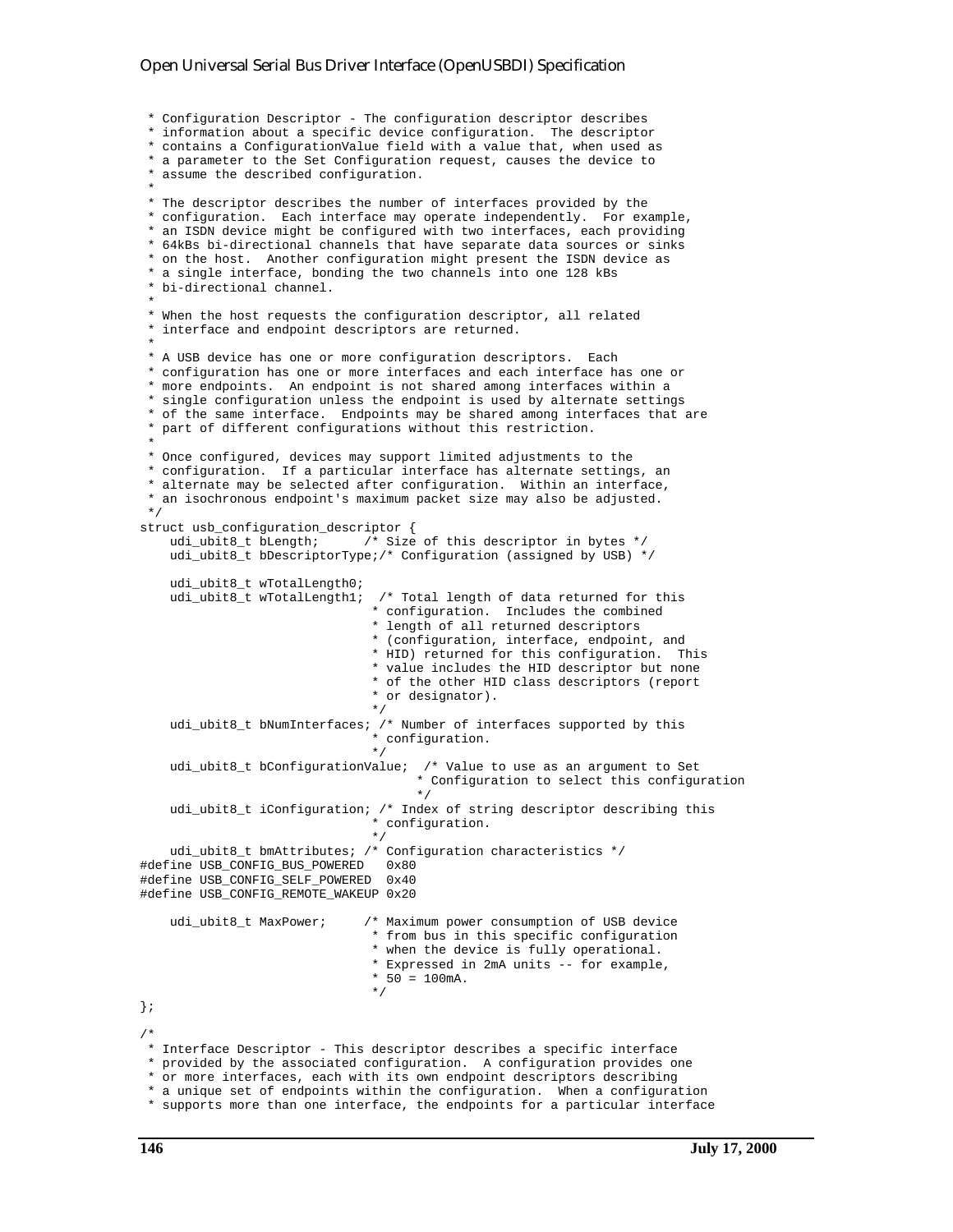\* immediately follow the interface descriptor in the data returned by the \* Get Configuration request. An interface descriptor is always returned \* as part of a configuration descriptor. It cannot be directly accessed \* with a Get or Set Descriptor request. \* \* An interface may include alternate settings that allow the endpoints and/or \* their characteristics to be varied after the device has been configured. \* The default setting for an interface is always alternate setting zero. \* The Set Interface request is used to select an alternate setting or to \* return to the default setting . The Get Interface request returns the \* selected alternate setting. \* \* Alternate settings allow a portion of the device configuration to be \* varied while other interfaces remain in operation. If a configuration \* has alternate settings for one or more of its interfaces, a separate \* interface descriptor and its associated endpoints are included for each \* setting. \* \* If a device configuration supported a single interface with two alternate \* settings, the configuration descriptor would be followed by an interface \* descriptor with the bIntefaceNumber and bAlternaSetting fields set to zero \* and then the endpoint descriptors for that setting, followed by another \* interface descriptor and its associated endpoint descriptors. The second \* interface descriptor's InterfaceNumber field would also be set to zero, \* but the AlternateSetting field of the second interface descriptor would \* be set to one. \* \* If an interface only uses endpoint zero, no endpoint descriptors follow \* the interface descriptor and the interface identifies a request interface \* that uses the default pipe attached to endpoint zero. In this case the \* NumEndpoints field shall be set to zero. \* \* An interface descriptor never includes endpoint zero in the number of \* endpoints. \*/ struct usb\_interface\_descriptor { udi\_ubit8\_t bLength;  $*$  Size of this descriptor in bytes \*/ udi\_ubit8\_t bDescriptorType; /\* Interface descriptor type \*/ udi\_ubit8\_t bInterfaceNumber; /\* Number of interface. Zero-based value \* identifying the index in the array of \* concurrent interfaces supported by this \* configuration \*/ udi\_ubit8\_t bAlternateSetting; /\* Value used to select alternate setting \* for the interface identified in the prior \* field. \*/ udi ubit8\_t bNumEndpoints;  $\qquad$  /\* Number of endpoints used by this interface \* (excluding endpoint zero). If this value \* is zero, this interface only uses endpoint \* zero. \*/ udi\_ubit8\_t bInterfaceClass; /\* Class code \*/ udi\_ubit8\_t bInterfaceSubClass; /\* Subclass code \*/ #define USB\_INTERFACE\_SUBCLASS\_NO\_SUBCLASS 0x00 #define USB\_INTERFACE\_SUBCLASS\_BOOT\_INTERFACE 0x01 udi\_ubit8\_t bInterfaceProtocol; /\* Protocol code \*/ #define USB\_INTERFACE\_PROTOCOL\_NONE 0x00 udi\_ubit8\_t iInterface; /\* Index of string descriptor describing this \* interface \*/ }; /\* \* Endpoint Descriptor - Each endpoint used for an interface has its own \* descriptor. This descriptor contains the information required by the \* host to determine the bandwidth requirements of each endpoint. An endpoint \* descriptor is always returned as part of a configuration descriptor. It \* cannot be directly accessed with a Get or Set Descriptor request. There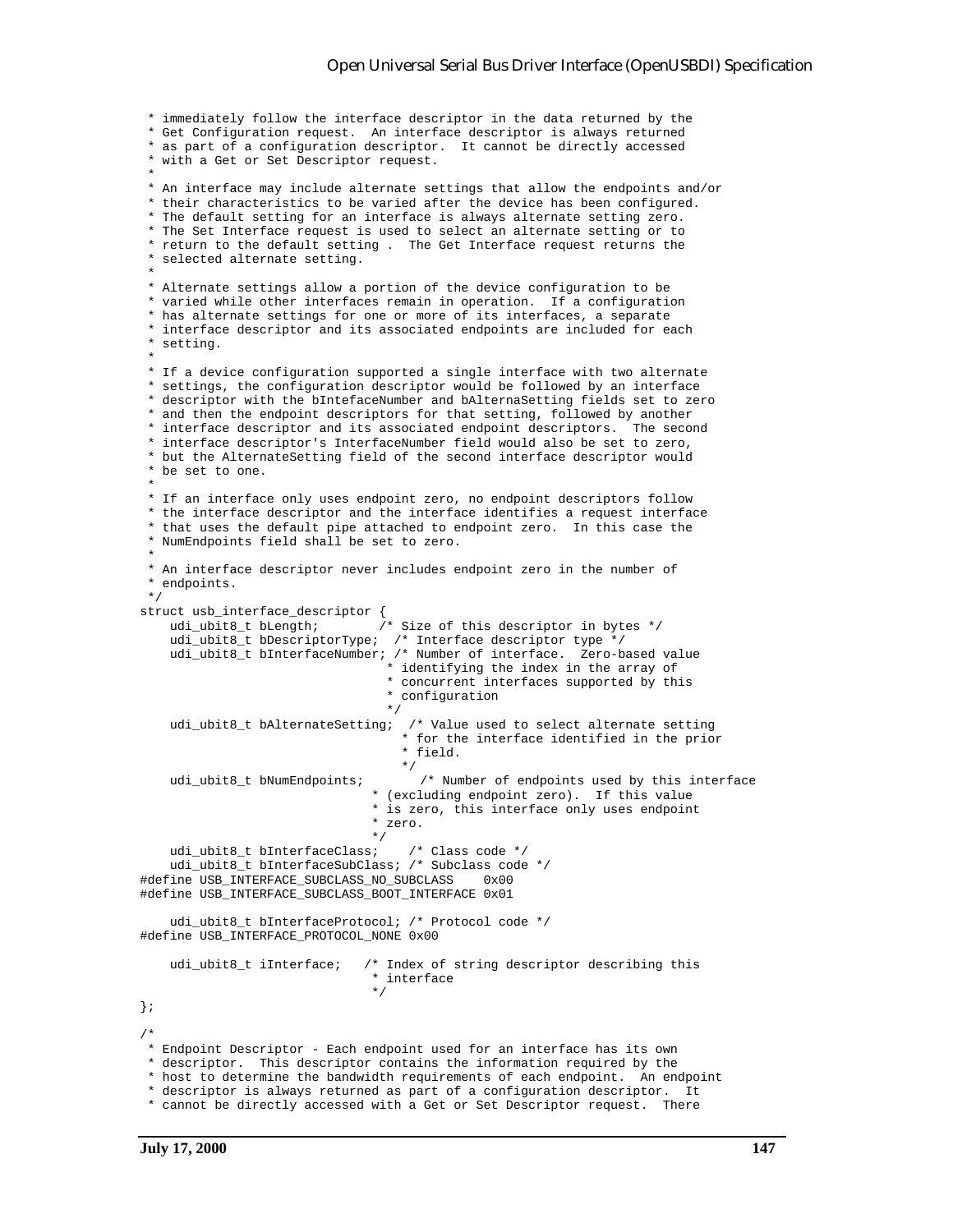```
 * is never an endpoint descriptor for endpoint zero.
  */
struct usb_endpoint_descriptor {
   udi ubit8 t bLength; \overrightarrow{ } /* Size of this descriptor in bytes */
     udi_ubit8_t bDescriptorType;/* Endpoint descriptor type (assigned by USB)*/
     udi_ubit8_t bEndpointAddress;/* The address of the endpoint on the USB
                                 * device described by this descriptor. The
                                  * address is encoded as follows:
                                     Bit 0..3 The endpoint number
                                      Bit 4..6 Reserved, reset to zero<br>Bit 7 Direction, ignored for
                                                Direction, ignored for Control
                                                endpoints: 0 - OUT endpoint,
                                                1 - IN endpoint
                                  */
     udi_ubit8_t bmAttributes; /* This field describes the endpoint's
                                  * attributes when it is configured using the
                                  * Configuration Value.
                                     Bit 0..1 Transfer type:
                                  * 00 Control
                                                Isochronous
                                 \begin{array}{ccc} * & 10 & \text{Bulk} \\ * & 11 & \text{Theta} \end{array}* 11 Interrupt<br>* 11 other hits are:
                                      All other bits are reserved
                                  */
#define USB_ENDPOINT_CONTROL 0
#define USB_ENDPOINT_ISOCHRONOUS 1
#define USB_ENDPOINT_BULK 2
#define USB ENDPOINT INTERRUPT 3
#define USB_ENDPOINT_ATTRIBUTE_MASK 3
     udi_ubit8_t bMaxPacketSize_lo;
     udi_ubit8_t bMaxPacketSize_hi; /* Maximum packet size this endpoint is
                                          * capable of sending or receiving when this
                                          * configuration is selected. For interrupt
                                          * endpoints, this value is used to reserve
                                          * the bus time in the schedule, required for
                                          * the per frame data payloads. Smaller data
                                          * payloads may be sent, but will terminate
                                          * the transfer and thus require intervention
                                          * to restart.
                                          */
    udi_ubit8_t bInterval; \overline{\phantom{a}} /* Interval for polling endpoint for data
                                          * transfers. Expressed in milliseconds.
                                          */
};
/*
 * String Descriptor - String descriptors are optional. If a device does
 * not support string descriptors, all references to string descriptors
 * within device, configuration, and interface descriptors shall be reset
 * to zero.
 *
  * String descriptors use UNICODE encodings as defined by The Unicode
  * Standard, Worldwide Character Encoding, Version 1.0, Volumes 1 and 2.
  * The strings in a USB device may support multiple languages. When
  * requesting a string descriptor, the requester specifies the desired
  * language using a sixteen-bit language ID. String index 0 for all
  * languages returns an array of two-byte codes supported by the device.
  * A USB device may omit all string descriptors.
 *
 * The UNICODE string descriptor is not NULL terminated. The string
  * length is computed by subtracting two from the value of the first byte
  * of the descriptor.
 */
struct usb_string_descriptor {
                                       /* Length of descriptor in bytes */
     udi_ubit8_t DescriptorType; /* Descriptor Type */
     udi_ubit8_t String[1];
};
/*
```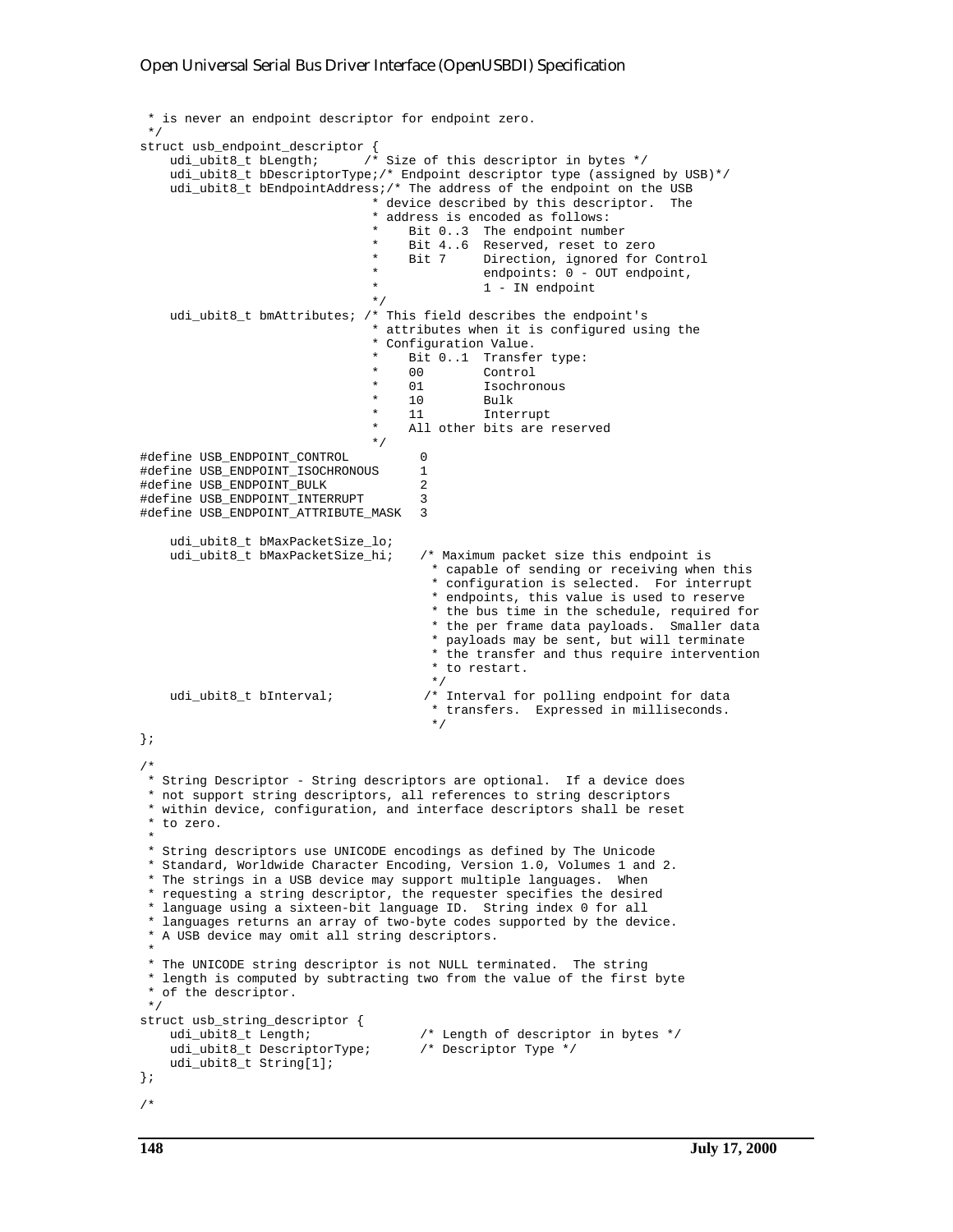```
 * USBDI Status Return Values
  */
#define USBDI_STAT_NOT_ENOUGH_BANDWIDTH (UDI_STAT_META_SPECIFIC|1)
                                            (UDI STAT META SPECIFIC|2)/*
 * Start OpenUSBDI Metalanguage
 *
 * For each OpenUSBDI Metalanguage operation there is an associated set of
 * functional interface declarations (the utility function
  * usbdi_frame_distrib() is not considered an 'operation'). These functions
  * define how the LDD (logical device driver) and the USBD (USB protocol
  * driver) communicate. The following five functions are provided for each
  * metalanguage operation:
 *
 * usbdi_XX_req
      Called by the LDD to send the CB to the USBD.
 *
  * usbdi_XX_req_op_t
      Function type for the USBD supplied function which will
      be called in response to the LDD performing the
       "usbdi_XX_req" call. This function is NOT called by the LDD.
 *
  * usbdi_XX_ack
      Called by the USBD on completion of the CB. This function
       is NOT called by the LDD.
 *
  * usbdi_XX_ack_op_t
      Function type for the LDD supplied function which will be
      called on completion of the CB.
  *
  * Summary:
 *
      To perform a request the LDD allocates a CB by calling
      udi_cb_alloc() with a CB specific index argument. This
      is the same index value which was given to usbdi_XX_cb_init()
      at driver init time.
 *
 * The LDD sets up this CB and sends it to the USBD by calling *
      usbdi_XX_req().
 *
  * The LDD shall provide a usbdi_XX_ack_op_t function which
      will be called when the CB completes.
  *
  * usbdi_XX_req_op_t and usbdi_XX_ack() are provided for
      completeness and are used by the USBD (not the LDD).
  */
/*
 * USBDI Miscellaneous Control Block
 *
 * The usbdi_misc_cb_t control block is used for the majority
  * of the OpenUSBDI operations.
 */
typedef struct {
  udi_cb_t gcb;
} usbdi_misc_cb_t;
#define USBDI_MISC_CB_NUM 1
/*
 * Functional Device Driver binding
 *
 * This CB allows a LDD to be bound to a USB interface channel. This
 * binding shall be performed for each interface that a LDD controls.
  */
void usbdi_bind_req( usbdi_misc_cb_t *cb);
typedef void usbdi_bind_req_op_t( usbdi_misc_cb_t *cb);
```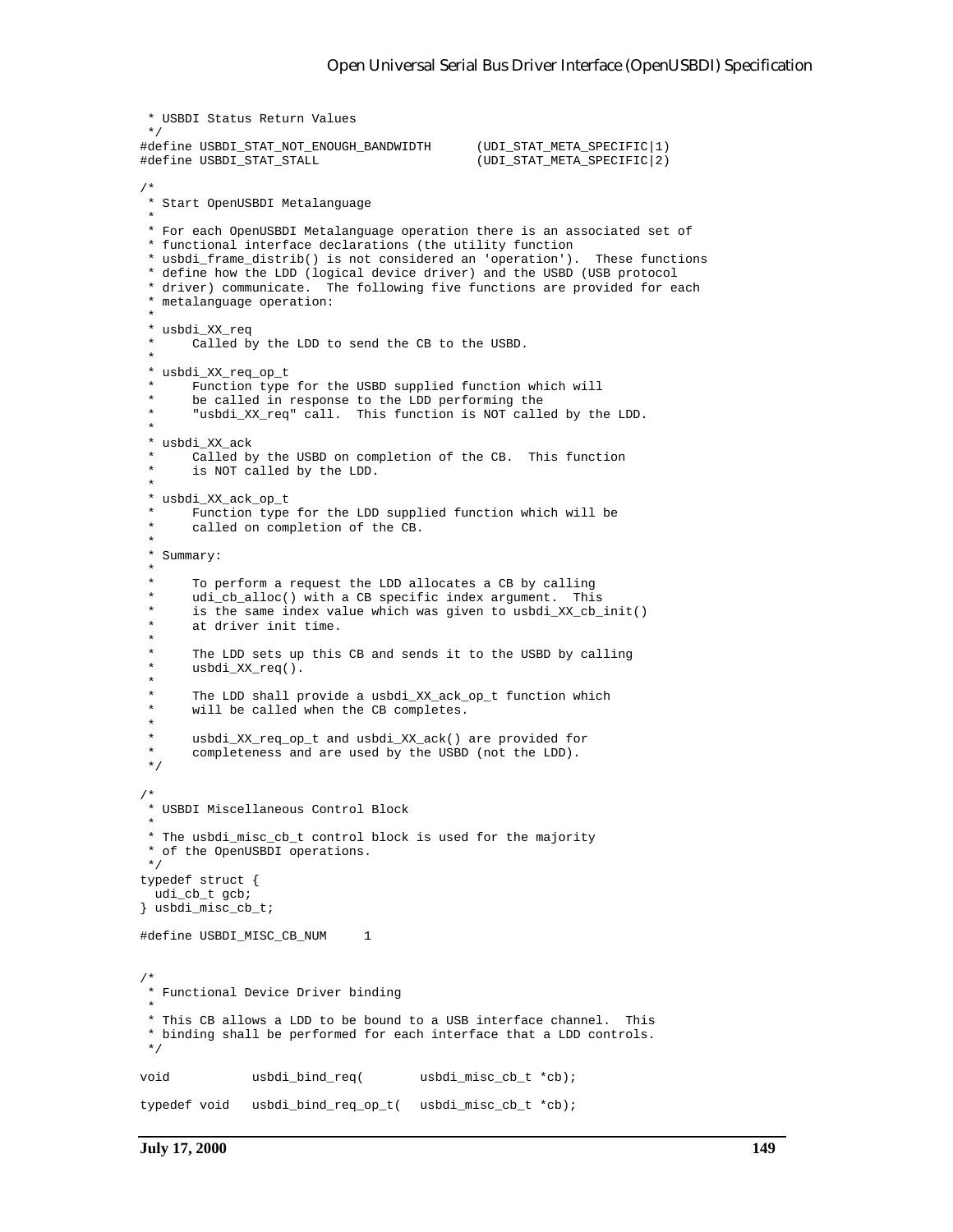```
void usbdi_bind_ack( usbdi_misc_cb_t *cb,
                                    udi_index_t n_intfc,
                                    udi status t status);
typedef void usbdi_bind_ack_op_t( usbdi_misc_cb_t *cb,
                                    udi_index_t n_intfc,
                                    udi_status_t status);
/*
 * Functional Device Driver unbinding
 *
 * This CB allows a LDD to be unbound from a USB interface channel. This
  * unbinding shall be performed for each interface that a LDD controls.
  */
void usbdi_unbind_req( usbdi_misc_cb_t *cb);
typedef void usbdi_unbind_req_op_t( usbdi_misc_cb_t *cb);
void usbdi_unbind_ack( usbdi_misc_cb_t *cb,
                                    udi_status_t status);
typedef void usbdi_unbind_ack_op_t( usbdi_misc_cb_t *cb,
                                    udi_status_t status);
/*
 * Opening USB Interfaces
 *
 * Opening an interface results in the allocation of bandwidth
 * for all pipes in the interface.
 *
 * The "alternate_intfc" field shall be set appropriately. If the
  * interface being opened is the default interface, alternate_intfc
  * shall be 0. If an alternate interface is being opened, alternate_intfc
  * shall be set to the alternate interface number as found in the
  * struct usb_interface_descriptor for the interface being selected.
  */
void usbdi_intfc_open_req(usbdi_misc_cb_t *cb,
                                    udi ubit8 t alternate intfc,
                                     udi_ubit8_t open_flag );
typedef void usbdi_intfc_open_req_op_t(usbdi_misc_cb_t *cb);
void usbdi_intfc_open_ack(usbdi_misc_cb_t *cb,
                                    udi_index_t n_edpt,
                                    udi_status_t status);
typedef void usbdi_intfc_open_ack_op_t(usbdi_misc_cb_t *cb,
                                     udi_index_t n_edpt,
                                     udi_status_t status);
/*
 * Closing USB Interfaces
 *
  * Closing a USB interface results in all bandwidth for the interface
 * being released and made available to other USB interfaces.
 *
  * The same CB is used for both opening and closing interfaces.
  * See "Opening USB Interfaces" above.
  */
void usbdi_intfc_close_req(usbdi_misc_cb_t *cb);
typedef void usbdi_intfc_close_req_op_t(usbdi_misc_cb_t *cb);
void usbdi_intfc_close_ack(usbdi_misc_cb_t *cb,
                                       udi_status_t status);
typedef void usbdi_intfc_close_ack_op_t(usbdi_misc_cb_t *cb,
                                      udi status t status);
```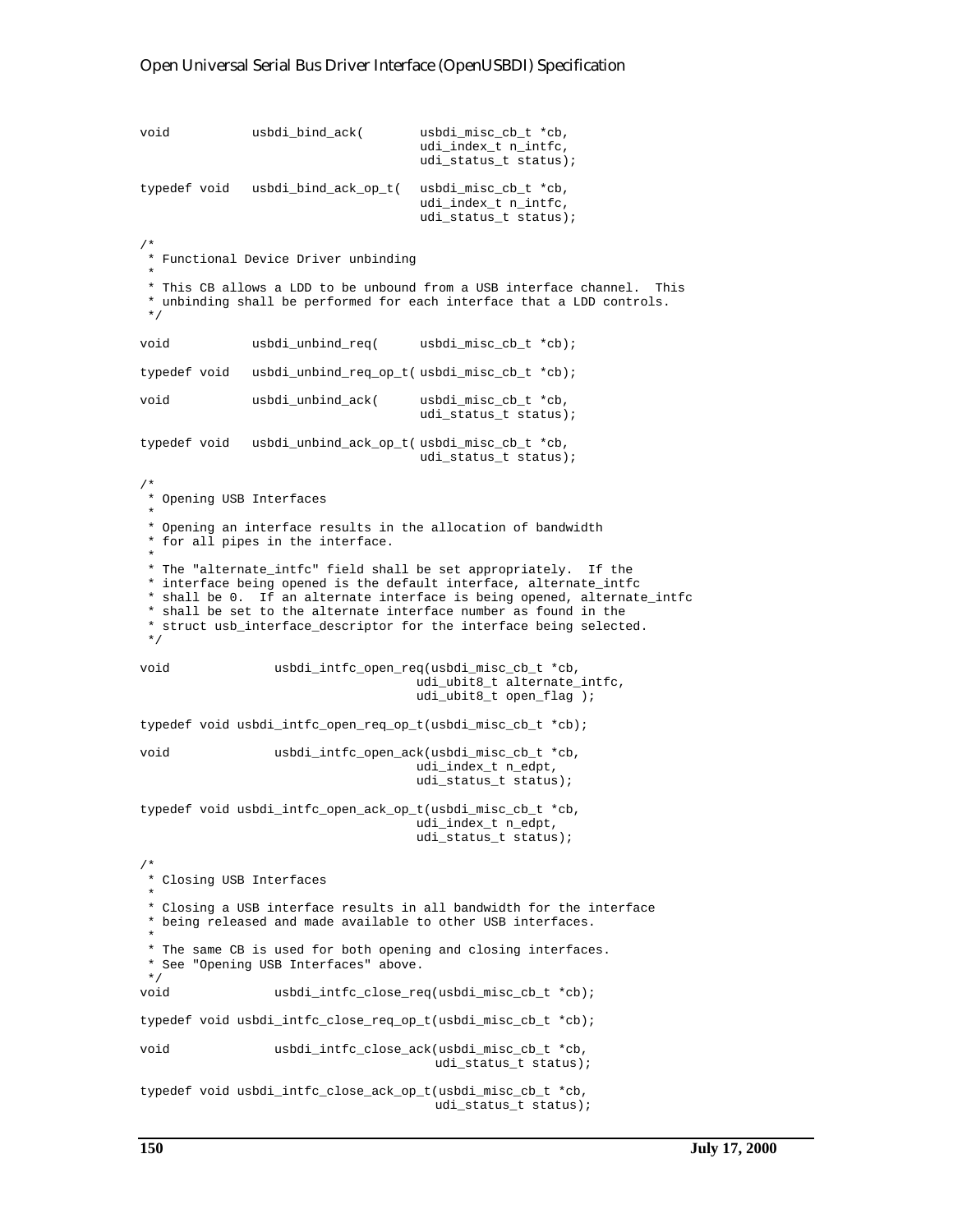```
/*
 * USB interrupt and bulk transfer requests
 */
typedef struct {
   udi_cb_t gcb; /* UDI general control block */
 /*
     * data_buf points to the associated buffer where the data
     * will be transferred to/from. The LDD sets the data_buf->buf_size
     * to the maximum number of bytes which may be transferred. To
     * specify a zero length data transfer the it shall be set
     * by the LDD to zero.
 *
     * On completion the USBD sets the data_buf->buf_size field with the
     * actual number of bytes transferred.
     */
   udi buf t *data buf;
    /*
     * Request timeout value in milliseconds. Request timeout periods
     * begin when the USBD queues the request to the host controller
     * and NOT when the host controller issues the request to/from the
     * device. A timeout value of zero specifies an infinite timeout
     * period.
     */
    udi_ubit32_t timeout;
 /*
     * Flags specific to this request. The only valid flag for interrupt
     * and bulk requests is USBDI_XFER_SHORT_OK which specifies a final
     * transfer count which is less than the maximum number set in data_len
     * by the LDD will NOT generate an error and will NOT stall the pipe.
     */
    udi_ubit8_t xfer_flags;
#define USBDI_XFER_SHORT_OK (1<<0)
#define USBDI_XFER_IN (1<<1) /* transfer data from the device */
                            (1<<2) /* transfer data to the device */
} usbdi_intr_bulk_xfer_cb_t;
#define USBDI_INTR_BULK_XFER_CB_NUM 2
void usbdi_intr_bulk_xfer_req( usbdi_intr_bulk_xfer_cb_t *cb);
typedef void usbdi_intr_bulk_xfer_req_op_t( usbdi_intr_bulk_xfer_cb_t *cb);
void usbdi_intr_bulk_xfer_ack( usbdi_intr_bulk_xfer_cb_t *cb);
typedef void usbdi_intr_bulk_xfer_ack_op_t( usbdi_intr_bulk_xfer_cb_t *cb);
usbdi_intr_bulk_xfer_ack_op_t usbdi_intr_bulk_xfer_ack_unused;
void usbdi_intr_bulk_xfer_nak( usbdi_intr_bulk_xfer_cb_t *cb,
                                           udi_status_t status);
typedef void usbdi_intr_bulk_xfer_nak_op_t( usbdi_intr_bulk_xfer_cb_t *cb,
                                          udi_status_t status);
usbdi_intr_bulk_xfer_nak_op_t usbdi_intr_bulk_xfer_nak_unused;
/*
 * USB control transfer requests
 *
 * The device's default pipe is accessed by sending
  * usbdi_control_xfer_cb's to the interface channel.
 */
typedef struct {
    udi_cb_t gcb; /* UDI general control block */
```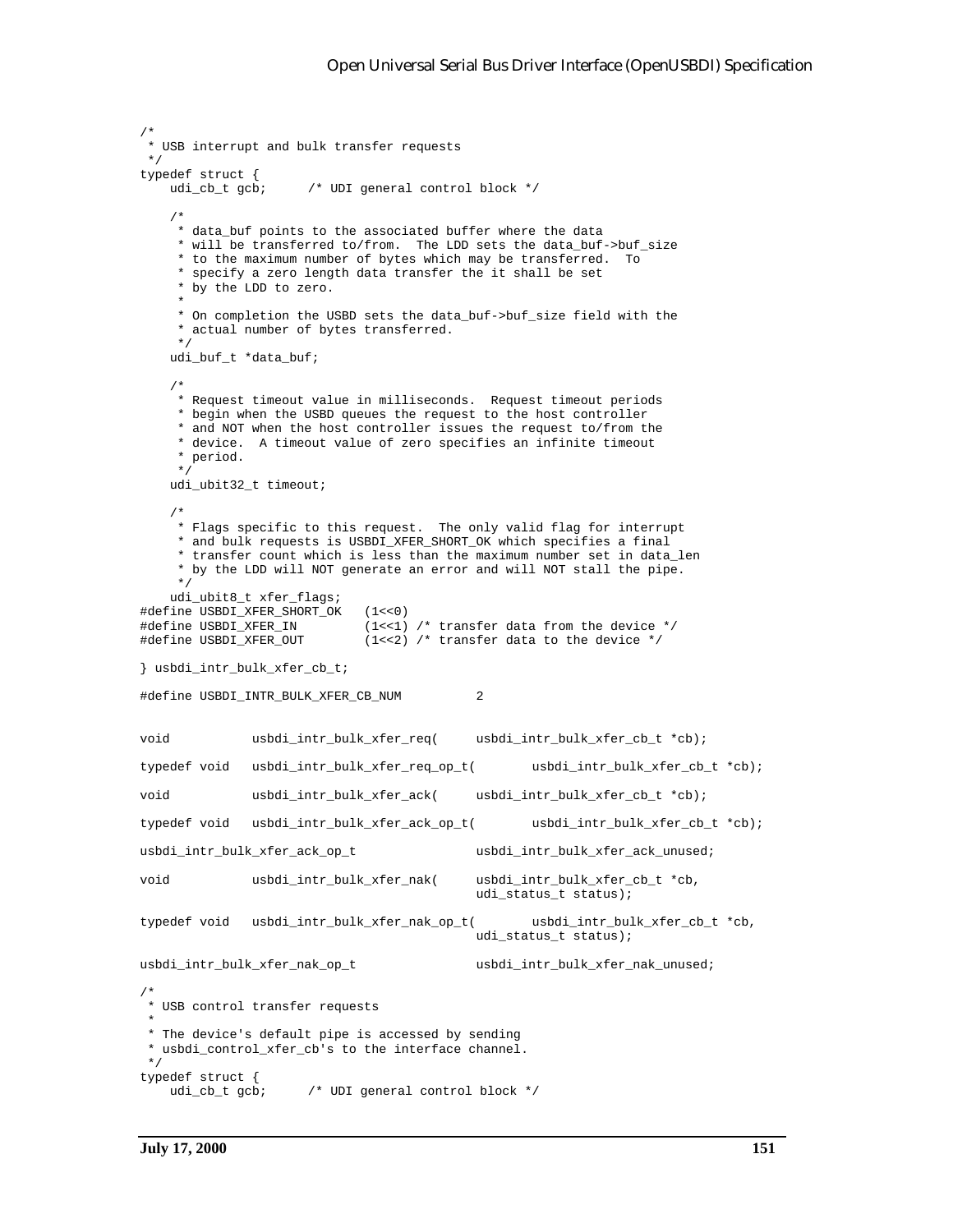```
 /*
     * The "request" union is provided to support control endpoints
      * other than the default which may not use the usb_device_request_t
      * request format. This is the data which will be sent to the device
      * during the set up phase of the control request.
     */
     union {
       usb_device_request_t device_request; /* Used by the default endpoint */
       udi_ubit8_t request[8]; \overline{\phantom{a}} /* Used by control endpoints other
                                            * than the default
                                            */
     } request;
 /*
      * data_buf and data_len
 *
      * data_buf points to the associated buffer to be used during the
      * data phase transfer (if any). The LDD sets the data_len field
      * to the maximum number of bytes which may be transferred during the
      * data phase. To specify a zero length data transfer the data_len
      * shall be set by the LDD to zero. If the data_len is non-zero, the
      * data_buf shall contain a valid address.
 *
      * On completion the USBD sets the data_len field with the actual
      * number of bytes transferred.
      */
     udi_buf_t *data_buf;
     /*
     * Request timeout value in milliseconds. Request timeout periods
     * begin when the USBD queues the request to the host controller
      * and NOT when the host controller issues the request to/from the
      * device. A timeout value of zero specifies an infinite timeout
      * period.
     \star /
     udi_ubit32_t timeout;
     /*
     * Flags specific to this control request. The LDD shall set
     * the direction of the transfer during the data phase (if any).
      * USBDI_XFER_SHORT_OK (see usbdi_intr_bulk_xfer_cb_t) is also
      * a valid flag.
      */
     udi_ubit8_t xfer_flags;
} usbdi_control_xfer_cb_t;
#define USBDI_CONTROL_XFER_CB_NUM 3
void usbdi_control_xfer_req( usbdi_control_xfer_cb_t *cb);
typedef void usbdi_control_xfer_req_op_t( usbdi_control_xfer_cb_t *cb);
void usbdi_control_xfer_ack( usbdi_control_xfer_cb_t *cb);
typedef void usbdi_control_xfer_ack_op_t( usbdi_control_xfer_cb_t *cb,
                                            udi_status_t status);
usbdi_control_xfer_ack_op_t usbdi_control_xfer_ack_unused;
void usbdi_control_xfer_nak( usbdi_control_xfer_cb_t *cb,
                                            udi_status_t status);
typedef void usbdi_control_xfer_nak_op_t( usbdi_control_xfer_cb_t *cb,
                                            udi_status_t status);
/*
  * USB isoc transfer requests
 *
  * usbdi_isoc_frame_request is a per-frame request struct. An array
```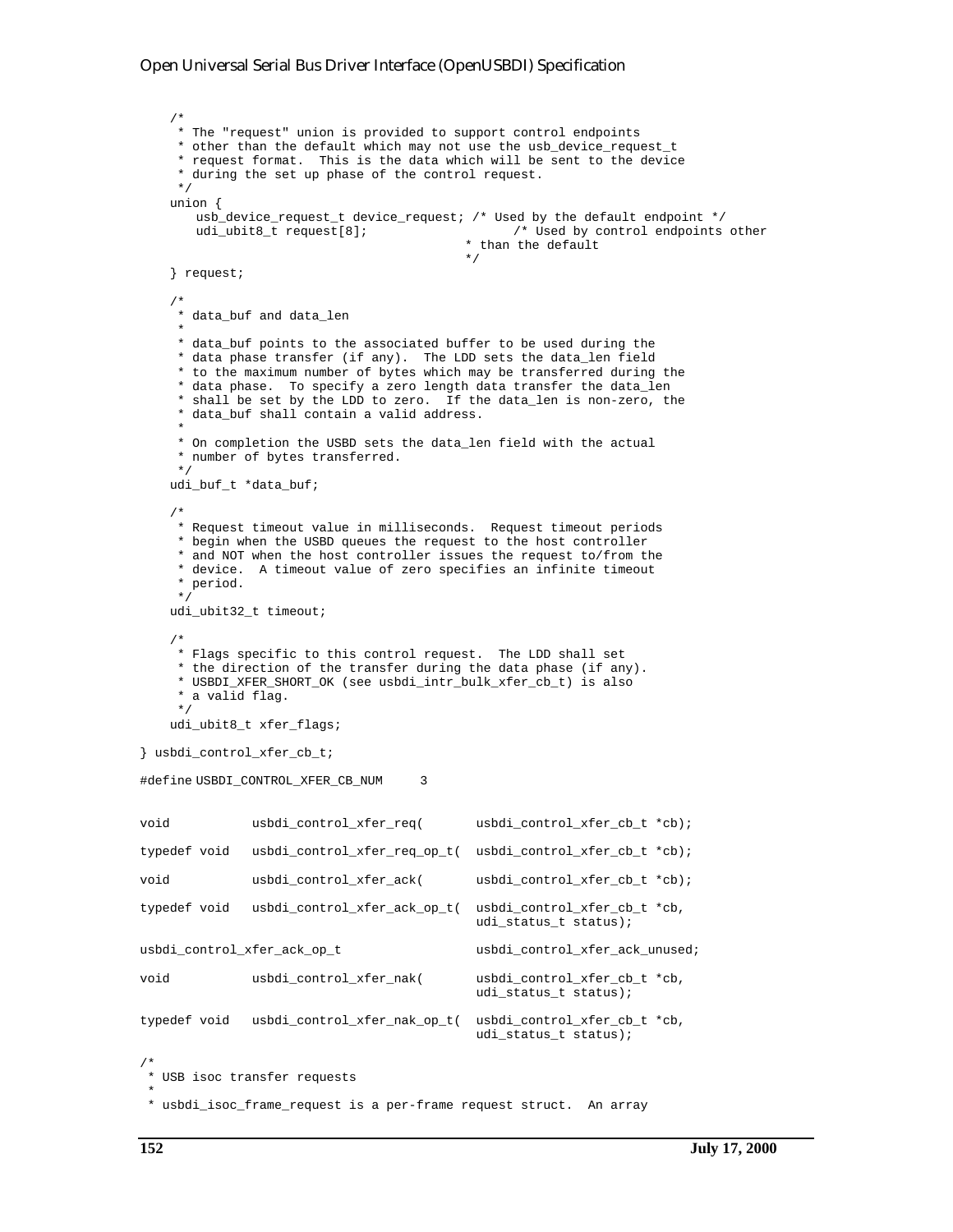```
 * of usbdi_isoc_frame_request_t structs will be allocated automatically
  * when the usbdi_isoc_xfer_cb_t is allocated. The number of
  * usbdi_isoc_request_t structs contained by this array is specified by
  * the LDD at driver initialization time when usbdi_isoc_xfer_cb_init()
 * is called.
 */
typedef struct {
     udi_ubit32_t frame_len; /* Set by the LDD to the number of bytes to
                                * transfer in the frame. Set by the USBD on
                                * completion with the actual number of bytes
                                * transferred in the frame.
                                */
    udi_status_t frame_status; /* Per frame status set by the USBD */
} usbdi_isoc_frame_request_t;
typedef struct {
   udi_cb_t gcb; /* UDI general control block */
     /*
     * data_buf shall be set by the LDD to a valid buffer where data
      * will be transferred to/from. This buffer shall be large enough
      * to store all data which will be transferred as described by the
      * frame_array.
     */
     udi_buf_t *data_buf;
     /*
     * The frame_array will be allocated automatically when the
     * usbdi_isoc_xfer_cb_t is allocated. The frame_len fields for
      * each valid element in the array shall be set by the LDD. It
     * is legal to specify a zero frame_len value.
      */
     usbdi_isoc_frame_request_t *frame_array;
     /*
     * frame_count is the number of valid entries in the frame_array.
     * This field is set by the LDD and may not exceed the maximum number
      * of entries in the array (see usbdi_isoc_xfer_cb_init()).
      */
     udi_ubit8_t frame_count;
     /*
     * Flags specific to this request. The USBDI_XFER_ASAP flag is
     * used to specify that the request may be started with the next
      * available frame. If the flag is set, the frame_number field will
      * be ignored by the USBD. In addition to the USBDI_XFER_ASAP flag
      * the USBDI_XFER_SHORT_OK is also valid (see usbdi_intr_bulk_xfer_cb_t).
      */
     udi_ubit8_t xfer_flags;
#define USBDI_XFER_ASAP (1<<3)
 /*
     * Request timeout value in milliseconds. Request timeout periods
     * begin when the USBD queues the request to the host controller
      * and NOT when the host controller issues the request on the USB.
      * A timeout value of zero specifies an infinite timeout period.
      */
     udi_ubit32_t timeout;
     /*
     * frame_number is set by the LDD to the frame number which this
      * request may begin with (see usbdi_frame_number_cb_t). It is
      * set by the USBD at request completion with the frame number at
      * completion time. This frame number is provided to allow LDDs to
      * synchronize requests queued to different isoc pipes.
      */
     udi_ubit32_t frame_number;
} usbdi_isoc_xfer_cb_t;
#define USBDI_ISOC_XFER_CB_NUM 4
```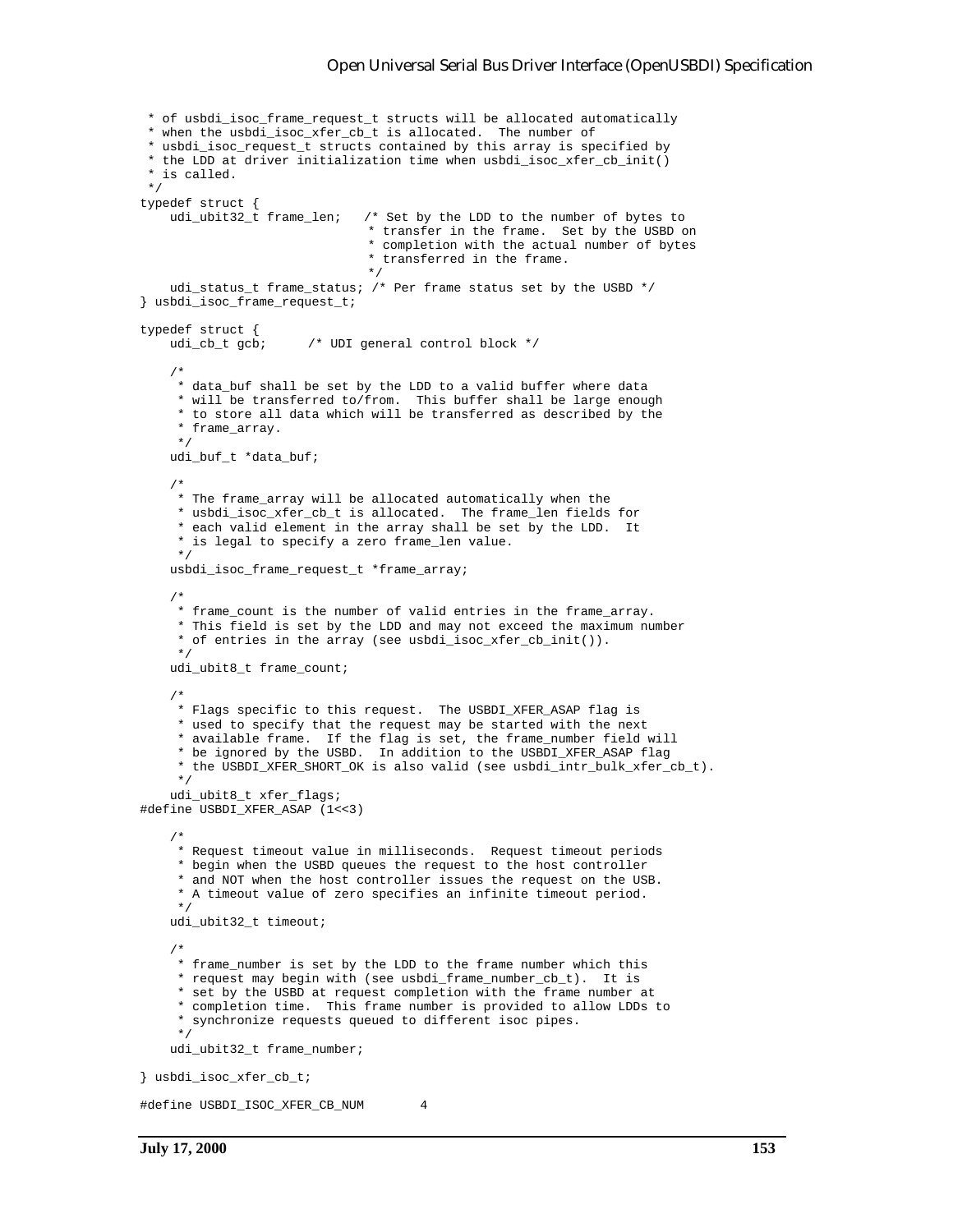```
void usbdi_isoc_xfer_req( udi_channel_t pipe_channel,
                                          usbdi isoc xfer cb t *cb);
typedef void usbdi_isoc_xfer_req_op_t( usbdi_isoc_xfer_cb_t *cb);
void usbdi_isoc_xfer_ack( usbdi_isoc_xfer_cb_t *cb);
typedef void usbdi_isoc_xfer_ack_op_t( usbdi_isoc_xfer_cb_t *cb);
usbdi_isoc_xfer_ack_op_t usbdi_isoc_xfer_ack_unused;
void usbdi_isoc_xfer_nak( usbdi_isoc_xfer_cb_t *cb,
                                          udi_status_t status);
typedef void usbdi_isoc_xfer_nak_op_t( usbdi_isoc_xfer_cb_t *cb,
                                          udi status t status);
usbdi_isoc_xfer_nak_op_t usbdi_isoc_xfer_nak_unused;
/*
 * Determine the current frame number. This CB is provided to
 * allow isoc LDDs a means to determine the current frame number.
  * The frame number returned may not be the actual frame number
  * from the host controller. It is a pseudo-frame number provided
 * by the USBD which will allow isoc LDDs to synchronize pipes which
  * may be on the same USB or may be on different USBs.
  */
void usbdi_frame_number_req( usbdi_misc_cb_t *cb);
typedef void usbdi_frame_number_req_op_t( usbdi_misc_cb_t *cb);
void usbdi_frame_number_ack( usbdi_misc_cb_t *cb,
                                          udi_ubit32_t frame_number);
typedef void usbdi_frame_number_ack_op_t( usbdi_misc_cb_t *cb,
                                          udi_ubit32_t frame_number);
usbdi frame number ack op t vsbdi frame number ack unused;
/*
 * Isochronous control block initialization (utility function):
 *
  * Use this routine to distribute the total length of data in the control
 * block's data buffer in the control block among the frame array length
  * in the control block
 *
  * To use this routine, both the data_buf and the frame_count fields of
 * the control block must be correct.
  */
udi_status_t usbdi_frame_distrib( usbdi_isoc_xfer_cb_t *cb);
/*
 * Determine the speed of the device. This CB is provided to
 * allow LDDs a means to determine the speed of their associated device.
 * Valid speeds are: USBDI_DEVICE_SPEED_LOW, USBDI_DEVICE_SPEED_FULL,
  * and USBDI_DEVICE_SPEED_HIGH.
  */
#define USBDI_DEVICE_SPEED_LOW 0x01<br>#define USBDI DEVICE SPEED FULL 0x02
#define USBDI_DEVICE_SPEED_FULL 0x02
#define USBDI_DEVICE_SPEED_HIGH 0x03
void usbdi_device_speed_req( usbdi_misc_cb_t *cb);
typedef void usbdi_device_speed_req_op_t( usbdi_misc_cb_t *cb);
```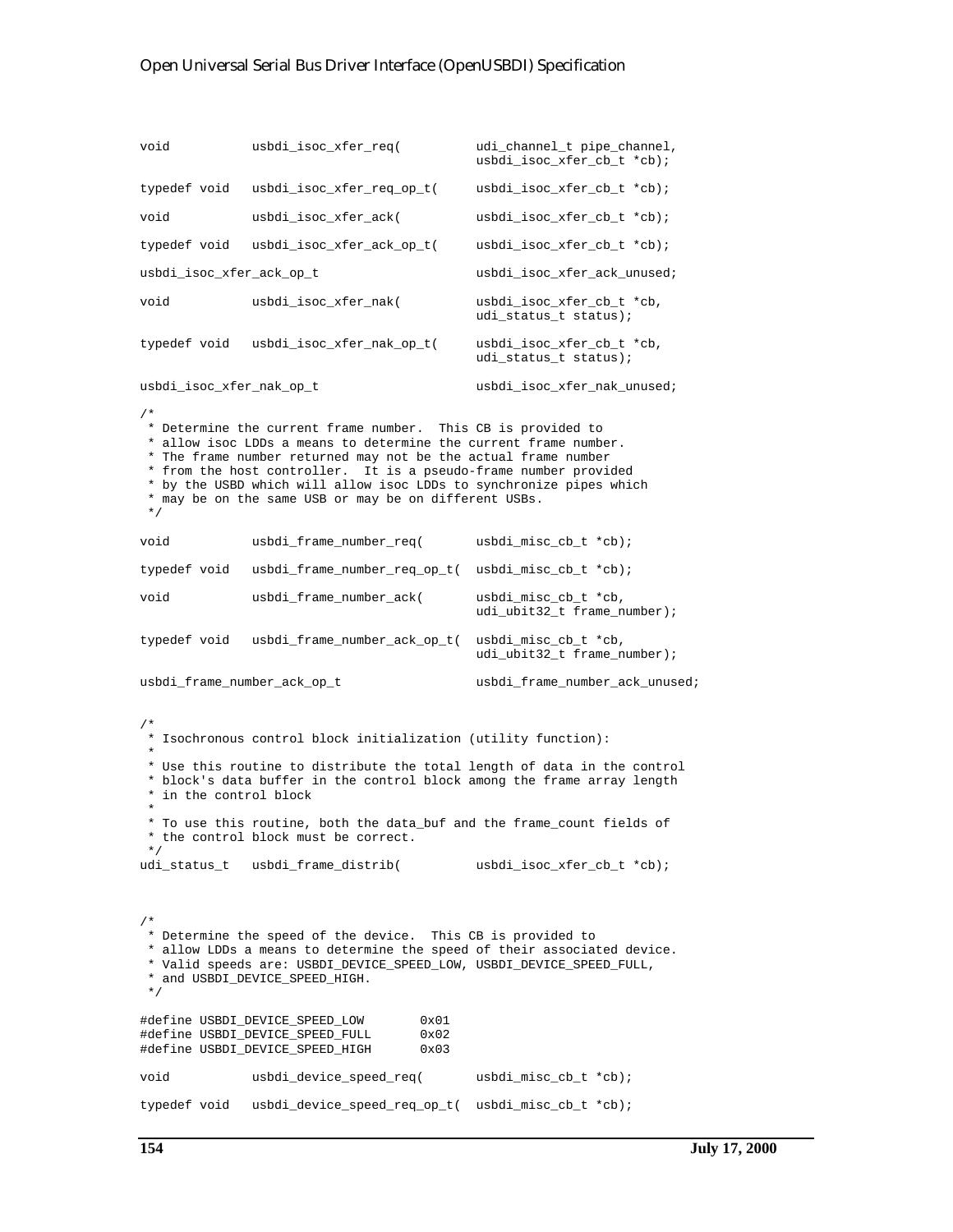```
void usbdi_device_speed_ack( usbdi_misc_cb_t *cb,
                                         udi_ubit8_t device_speed);
typedef void usbdi_device_speed_ack_op_t( usbdi_misc_cb_t *cb,
                                         udi_ubit32_t device_speed);
usbdi_device_speed_ack_op_t usbdi_device_speed_ack_unused;
/*
 * Reset the device associated with the interface_channel. This
 * CB is provided to allow LDDs a means to recover from device hang
 * conditions. THIS CB SHOULD NOT BE USED LIGHTLY! The result will
  * be the device being re-enumerated.
 */
void usbdi_reset_device_req( usbdi_misc_cb_t *cb);
typedef void usbdi_reset_device_req_op_t( usbdi_misc_cb_t *cb);
void usbdi_reset_device_ack( usbdi_misc_cb_t *cb);
typedef void usbdi_reset_device_ack_op_t( usbdi_misc_cb_t *cb);
usbdi_reset_device_ack_op_t usbdi_reset_device_ack_unused;
/*
 * Abort a pipe
 *
 * All requests queued to the pipe will be returned to the LDD with
 * a status of UDI_STAT_ABORTED. Only after all requests have been
  * aborted will the LDD's usbdi_pipe_abort_ack_op_t be called.
 * The pipe's state will be USBDI_STATE_IDLE on completion of the
  * abort process.
  */
void usbdi_pipe_abort_req( udi_channel_t pipe_channel,
                                         usbdi_misc_cb_t *cb);
typedef void usbdi_pipe_abort_req_op_t( usbdi_misc_cb_t *cb);
void usbdi_pipe_abort_ack( udi_channel_t pipe_channel,
                                         usbdi_misc_cb_t *cb);
typedef void usbdi_pipe_abort_ack_op_t( usbdi_misc_cb_t *cb);
usbdi_pipe_abort_ack_op_t usbdi_pipe_abort_ack_unused;
/*
 * Abort an interface
 *
  * All requests queued to all pipes of the interface will be returned
 * to the LDD with a status of UDI_STAT_ABORTED. Only after all requests
  * have been aborted will the LDD's usbdi_intfc_abort_ack_op_t be called.
  * The interface's state will be USBDI_STATE_IDLE or USBDI_STATE_STALLED
  * on completion of the abort process.
  */
void usbdi_intfc_abort_req( udi_channel_t intfc_channel,
                                         usbdi_misc_cb_t *cb);
typedef void usbdi_intfc_abort_req_op_t( usbdi_misc_cb_t *cb);
void usbdi_intfc_abort_ack( usbdi_misc_cb_t *cb);
typedef void usbdi_intfc_abort_ack_op_t( usbdi_misc_cb_t *cb);
usbdi_intfc_abort_ack_op_t usbdi_intfc_abort_ack_unused;
/*
```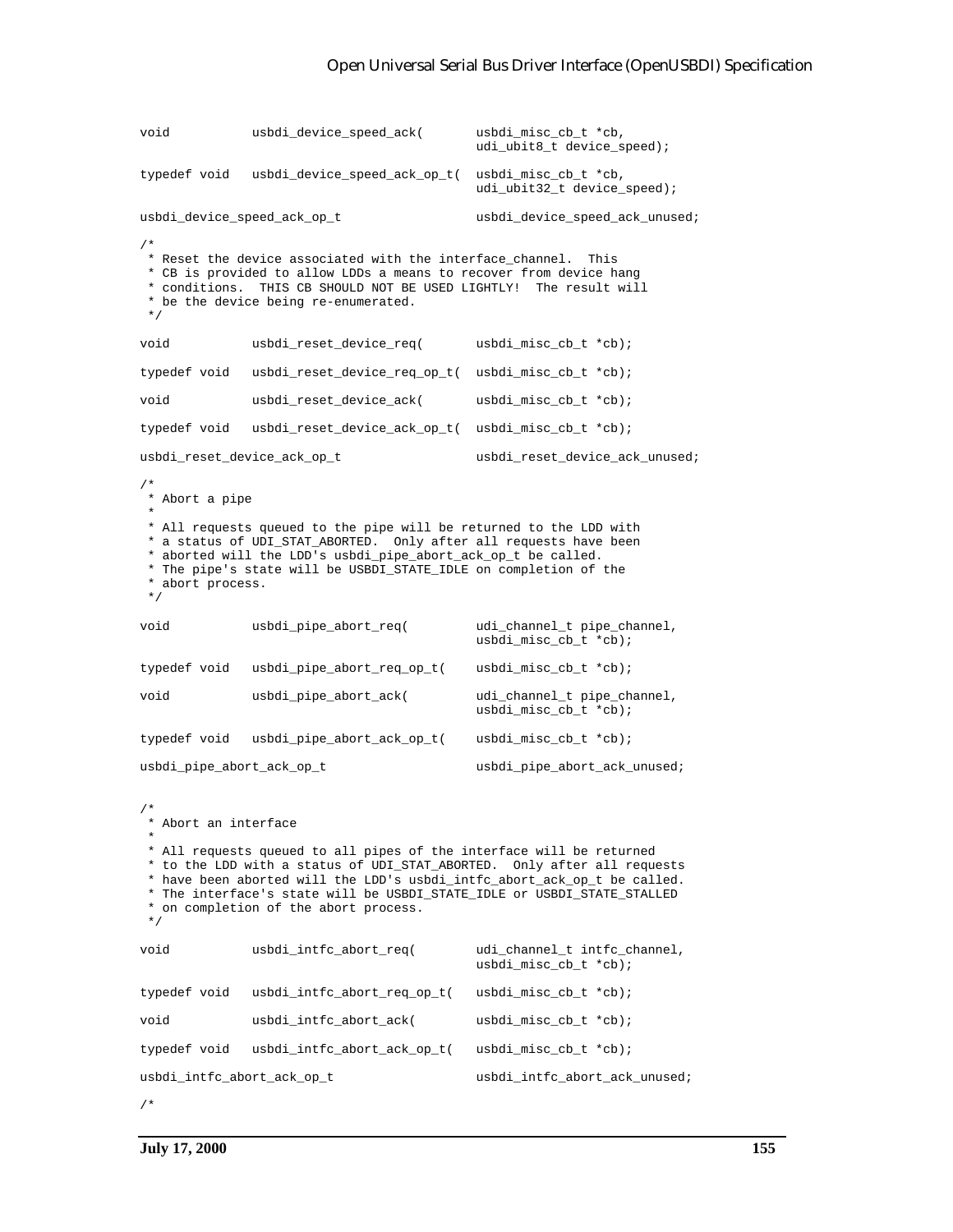```
 * Getting and Setting States
 *
 * Devices, interfaces, pipes, and endpoints, all have a state associated
  * with them. The following control block is used for setting and
  * getting states.
 */
typedef struct {
      udi_cb_t gcb;
      udi_ubit8_t state;
#define USBDI_STATE_ACTIVE 1
#define USBDI_STATE_STALLED 2
#define USBDI_STATE_IDLE 3
#define USBDI_STATE_HALTED 4
#define USBDI_STATE_CONFIGURED (1 << 1)
#define USBDI_STATE_SUSPENDED (1 << 2)
} usbdi_state_cb_t;
#define USBDI_STATE_CB_NUM 4
/*
 * Pipe get and set state
 *
 * Pipes support three states:
 *
  * USBDI_STATE_ACTIVE - The pipe will accept transfer requests and will
               send requests to the device according to the type of
 * the endpoint.
  * USBDI_STATE_STALLED - The pipe will accept transfer requests but
 * will not send requests to the device.<br>* USPDI STATE IDLE - The pipe will not accept train
  * USBDI_STATE_IDLE - The pipe will not accept transfer requests and will
              not send requests to the device.
  */
void usbdi_pipe_state_set_req( usbdi_state_cb_t *cb);
typedef void usbdi_pipe_state_set_req_op_t(usbdi_state_cb_t *cb);
void usbdi_pipe_state_set_ack( usbdi_state_cb_t *cb,
                                           udi_status_t status);
typedef void usbdi_pipe_state_set_ack_op_t(usbdi_state_cb_t *cb,
                                            udi_status_t status);
void usbdi_pipe_state_get_req( usbdi_state_cb_t *cb);
typedef void usbdi_pipe_state_get_req_op_t(usbdi_state_cb_t *cb);
void usbdi_pipe_state_get_ack( usbdi_state_cb_t *cb);
typedef void usbdi_pipe_state_get_ack_op_t(usbdi_state_cb_t *cb);
usbdi_pipe_state_get_ack_op_t usbdi_pipe_state_get_ack_unused;
/*
 * Endpoint set and get state
 *
  * Endpoints support two states
 *
  * USBDI_STATE_ACTIVE - The endpoint is accepting requests. Setting
 * the endpoint's state to active will reset the data toggle<br>* and will result in a glear feature "endpoint balt" device
               and will result in a clear feature "endpoint_halt" device
 * request being issued to default pipe.<br>* USPER STATE HALTED - The endpoint has been hal
  * USBDI_STATE_HALTED - The endpoint has been halted. See the USB
               core spec for a description of halted and possible causes.
  * This state is read-only.
  */
void usbdi_edpt_state_set_req( usbdi_state_cb_t *cb);
typedef void usbdi_edpt_state_set_req_op_t(usbdi_state_cb_t *cb);
```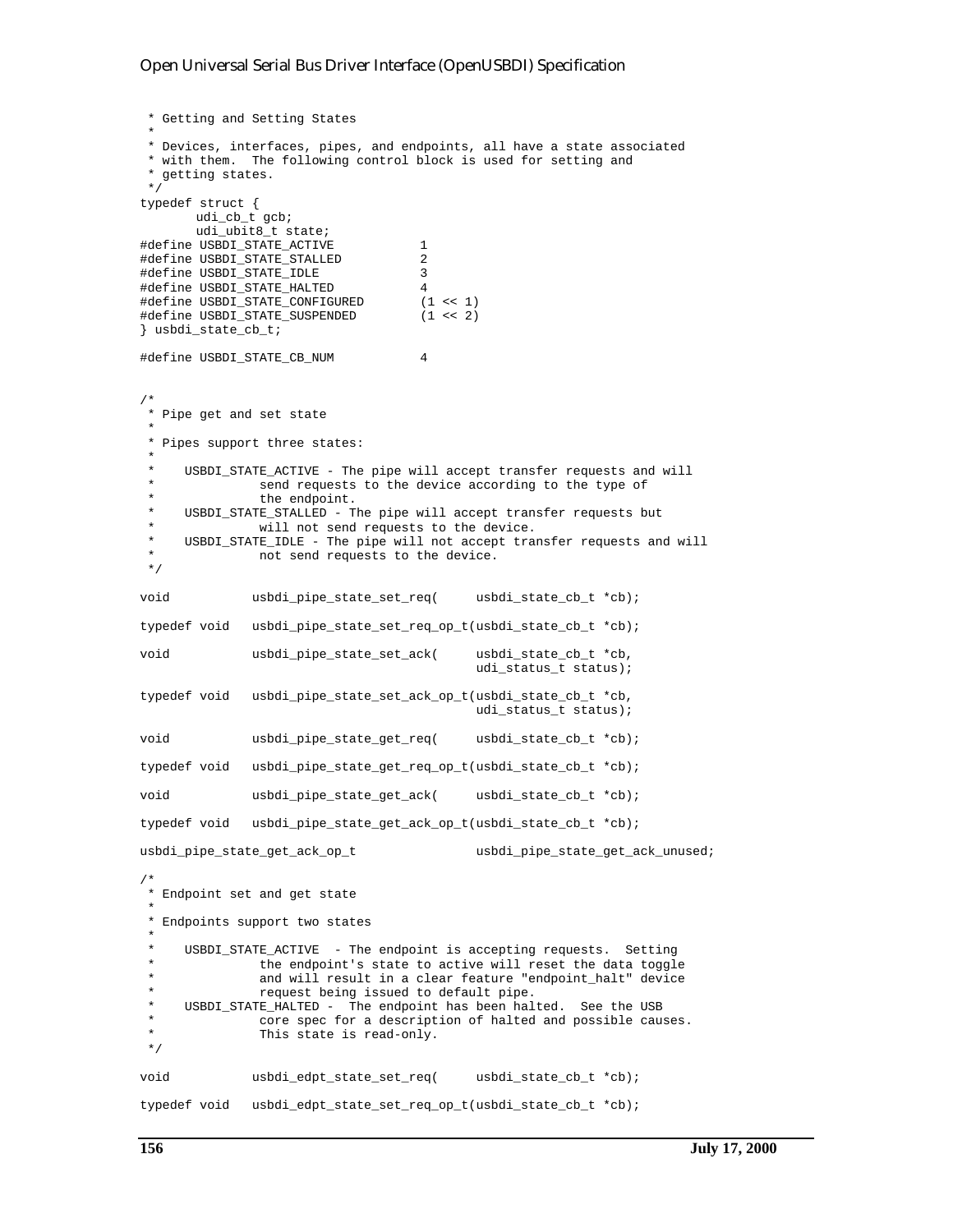```
void usbdi_edpt_state_set_ack( usbdi_state_cb_t *cb,
                                         udi_status_t status);
typedef void usbdi_edpt_state_set_ack_op_t(usbdi_state_cb_t *cb,
                                         udi_status_t status);
void usbdi_edpt_state_get_req( usbdi_state_cb_t *cb);
typedef void usbdi_edpt_state_get_req_op_t(usbdi_state_cb_t *cb);
void usbdi_edpt_state_get_ack( usbdi_state_cb_t *cb);
typedef void usbdi_edpt_state_get_ack_op_t(usbdi_state_cb_t *cb);
usbdi_edpt_state_get_ack_op_t usbdi_edpt_state_get_ack_unused;
/*
 * Interface Set/Get State
 *
  * Setting the interface state results in all pipes of the interface
  * being moved to that state. Once an interface has been moved to the
  * stalled or idle state, usbdi_pipe_state_set_req() may no longer be
  * used to change the state of the individual pipes. Only when the
  * interface is in the active state may the pipe's state be changed with
  * usbdi_pipe_state_set_req().
 *
  * The state of the interface may be active even if one of more
  * of its pipes are stalled or idle.
 */
void usbdi_intfc_state_set_req( usbdi_state_cb_t *cb);
typedef void usbdi_intfc_state_set_req_op_t(usbdi_state_cb_t *cb);
void usbdi_intfc_state_set_ack( usbdi_state_cb_t *cb,
                                         udi_status_t status);
typedef void usbdi_intfc_state_set_ack_op_t(usbdi_state_cb_t *cb,
                                         udi_status_t status);
usbdi_intfc_state_set_ack_op_t usbdi_intfc_state_set_ack_unused;
void usbdi_intfc_state_get_req( usbdi_state_cb_t *cb);
typedef void usbdi_intfc_state_get_req_op_t(usbdi_state_cb_t *cb);
void usbdi_intfc_state_get_ack( usbdi_state_cb_t *cb,
                                         udi_status_t status);
typedef void usbdi_intfc_state_get_ack_op_t(usbdi_state_cb_t *cb,
                                         udi_status_t status);
usbdi_intfc_state_get_ack_op_t usbdi_intfc_state_get_ack_unused;
/*
 * Getting Device States
 *
 * At times an LDD may find it necessary to determine what state
  * its associated USB device is in. Supported device states are
  * USBDI_STATE_CONFIGURED and USBDI_STATE_SUSPENDED.
  */
void usbdi_device_state_qet_req( usbdi_state_cb_t *cb);
typedef void usbdi_device_state_get_req_op_t( usbdi_state_cb_t *cb);
void usbdi_device_state_get_ack( usbdi_state_cb_t *cb);
typedef void usbdi_device_state_get_ack_op_t( usbdi_state_cb_t *cb);
```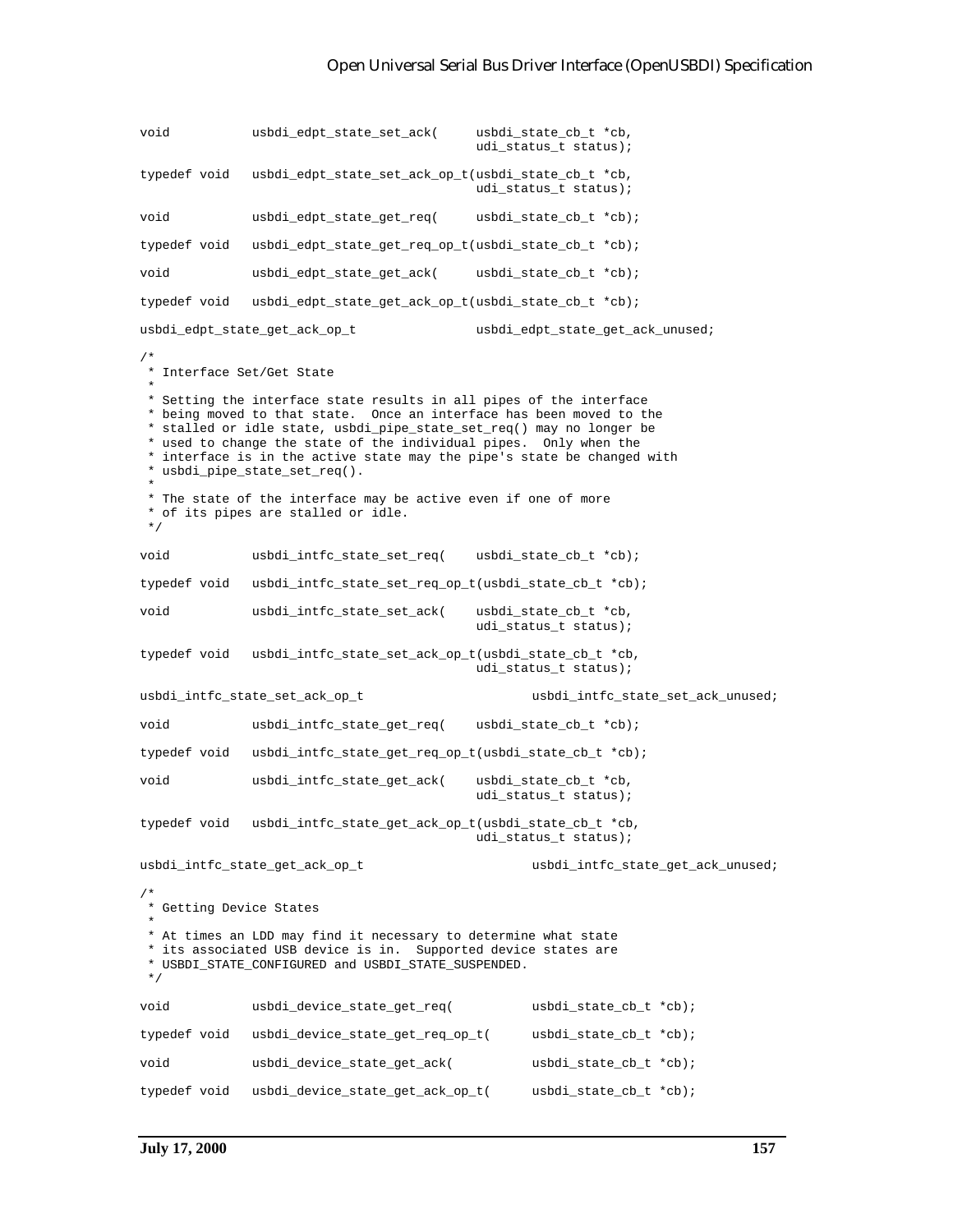```
usbdi_device_state_get_ack_op_t usbdi_device_state_get_ack_unused;
/*
 * Retrieving Descriptors
 *
 * Any descriptor may be retrieved with the usbdi_desc_req() mechanisms.
 *
  * The USBD manages the retrieval of these descriptors in an
  * implementation-specific way. Some USBD implementations may choose
  * to cache the configuration descriptors while others may choose to
  * read the descriptor from the device as needed.
 *
 * The USBD allocates the needed memory to create a copy of the
  * requested descriptor (as a movable memory block). It is the
  * responsibility of the LDD to release this memory by calling
  * udi_mem_free();
 *
  * This mechanism allows for the retrieval of individual descriptors
  * which are returned by the device as part of the configuration
  * descriptor, such as the interface descriptor.
 *
  * The "desc_type" may be device, configuration, string, interface,
  * endpoint, USB class specific, or vendor specific.
 *
  * The "desc_index" field of the usbdi_desc_cb_t is zero based.
  * When retrieving descriptors contained in the configuration that
  * are part of an interface the "desc_index" refers to the instance
  * of the descriptor for the interface related to the channel. For
  * example, to retrieve the first endpoint descriptor of an interface
  * the "desc_index" may be zero even if the interface is not the
  * first interface of the configuration.
 *
  * The USB configuration descriptor alone may be retrieved or all
  * of the configuration descriptors may be retrieved by setting the
  * "desc_length" appropriately.
 *
  * Refer to the USB core specification for more details on desc_type,
  * desc_index, and languageID (desc_ID field).
  */
typedef struct {
       udi cb t qcb;
       udi_ubit8_t desc_type;
#define USB_DESC_TYPE_DEVICE 0x01<br>#define USB DESC TYPE CONFIG 0x02
#define USB_DESC_TYPE_CONFIG 0x02
#define USB_DESC_TYPE_STRING
#define USB_DESC_TYPE_INTFC 0x04
#define USB_DESC_TYPE_EDPT
       udi_ubit8_t desc_index;
       udi_ubit16_t desc_ID; /* Language ID for string descriptors,
                               * functional device ID for all other
                               * descriptors.
                               */
       udi_buf_t desc_buf; /* Returned descriptor */
       udi_ubit16_t desc_length;
} usbdi_desc_cb_t;
#define USBDI_DESC_CB_NUM 5
void usbdi_desc_req( usbdi_desc_cb_t *cb);
typedef void usbdi_desc_req_op_t( usbdi_desc_cb_t *cb);
void usbdi_desc_ack( usbdi_desc_cb_t *cb,
                                     udi_status_t status);
typedef void usbdi_desc_ack_op_t( usbdi_desc_cb_t *cb,
                                     udi_status_t status);
usbdi_desc_ack_op_t usbdi_desc_ack_unused;
```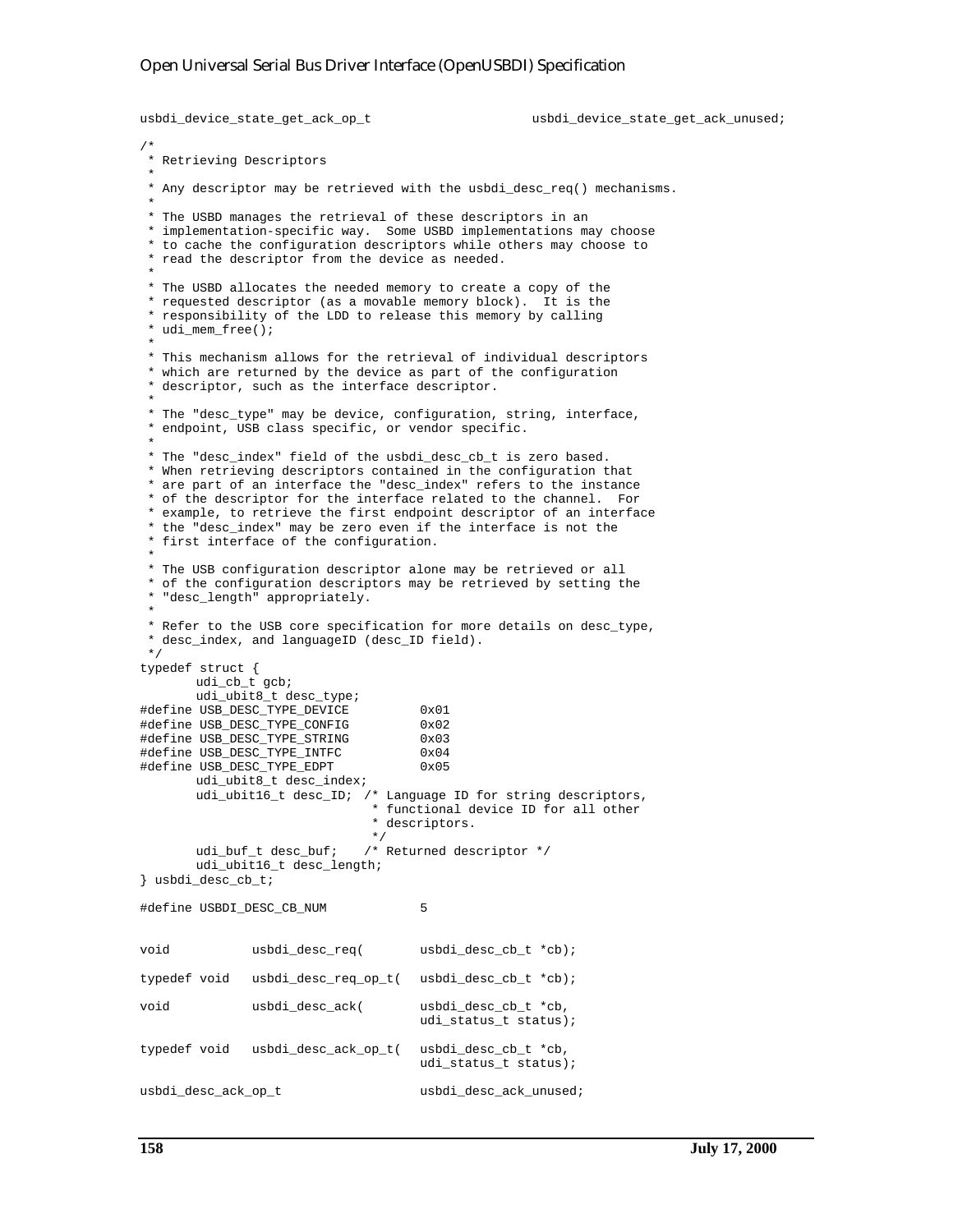```
/*
 * Change the device's configuration setting
 *
  * All USB interfaces contained by the current configuration shall
  * be in the closed state before usbdi_config_set_req() may be
  * performed.
 *
 * Once the configuration has been changed all LDD's bound to the
  * previous configuration will be unbound and the new configuration will
  * be rebound.
 *
 * A LDD may determine the current configuration value by issuing
  * a USB_DEVICE_REQUEST_GET_CONFIGURATION request.
  */
void usbdi_config_set_req( usbdi_misc_cb_t *cb,
                                           udi_ubit16_t config_value);
typedef void usbdi_config_set_req_op_t( usbdi_misc_cb_t *cb);
void usbdi_config_set_ack( usbdi_misc_cb_t *cb,
                                           udi_status_t status);
typedef void usbdi_config_set_ack_op_t( usbdi_misc_cb_t *cb,
                                          udi_status_t status);
usbdi_config_set_ack_op_t usbdi_config_set_ack_unused;
/*
 * Asynchronous Events
 *
  * Asynchronous event notification is provided to notify LDDs of
  * events they may not have initiated. These events include device
  * suspended, device wakeup, and USB bandwidth needed.
 *
  * All LDDs that have opened interfaces with the USBDI_INTFC_OPEN_ASYNC_EVENT
  * flag set will be notified when the device has been suspended or woken-up.
  * All LDDs with alternate interface's will be notified when USB bandwidth
  * is needed. A well-behaved LDD that can reduce its USB bandwidth
  * consumption by switching to an alternate interface may do so when
 * this asynchronous event is received and before calling
  * usbdi_async_event_res().
 */
/*
 * async_event may be one of the following:
 */
#define USBDI_ASYNC_SUSPEND 1
#define USBDI_ASYNC_WAKEUP 2
#define USBDI_ASYNC_BANDWIDTH_NEEDED 3
void usbdi_async_event_ind( udi_channel_t intfc_channel,
                                           usbdi misc cb t *cb,
                                           udi_ubit16_t async_event);
typedef void usbdi_async_event_ind_op_t( usbdi_misc_cb_t *cb,
                                           udi_ubit16_t async_event);
usbdi_async_event_ind_op_t usbdi_async_event_ind_unused;
void usbdi_async_event_res( usbdi_misc_cb_t *cb);
typedef void usbdi_async_event_res_op_t( usbdi_misc_cb_t *cb);
/*
 * Channel operations for LDD side of bind channels and other USB
 * interface channels.
 */
typedef struct {<br>udi_channel_event_ind_op_t
                                  *udi_channel_event_ind_op;
```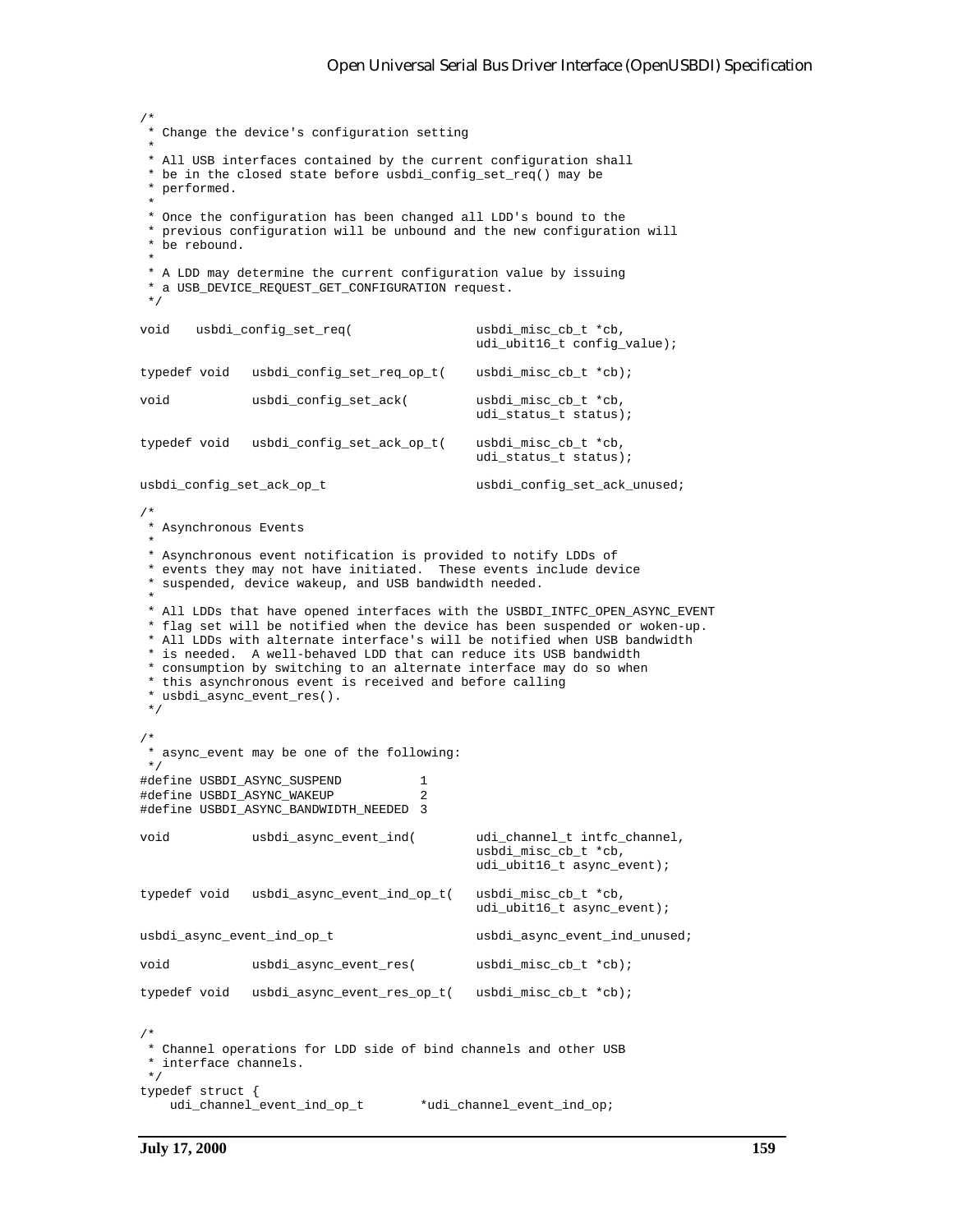```
 usbdi_bind_ack_op_t *usbdi_bind_ack_op;
   usbdi_unbind_ack_op_t
    usbdi_intfc_open_ack_op_t *usbdi_intfc_open_ack_op;
   usbdi intfc close ack op t usbdi_frame_number_ack_op_t *usbdi_frame_number_ack_op;
    usbdi_device_speed_ack_op_t *usbdi_device_speed_ack_op;
   usbdi_reset_device_ack_op_t
    usbdi_intfc_abort_ack_op_t *usbdi_intfc_abort_ack_op;
    usbdi_intfc_state_set_ack_op_t *usbdi_intfc_state_set_ack_op;
    usbdi_intfc_state_get_ack_op_t *usbdi_intfc_state_get_ack_op;
   usbdi_desc_ack_op_t
    usbdi_device_state_get_ack_op_t *usbdi_device_state_get_ack_op;
    {\tt usbdi\_config\_set\_ack\_op\_t} \hspace*{1.5ex} {\tt *usbdi\_config\_set\_ack\_op;} \label{subdi\_async}usbdi\_async\_event\_ind\_op_t} usbdi_ldd_intfc_ops_t;
#define USBDI_LDD_INTFC_OPS_NUM 1
/*
 * Interface operations for LDD side of pipe channels.
 */
typedef struct {
       udi_channel_event_ind_op_t *udi_channel_event_ind_op;
       usbdi_intr_bulk_xfer_ack_op_t
       usbdi_intr_bulk_xfer_nak_op_t *usbdi_intr_bulk_xfer_nak_op;
       usbdi_control_xfer_ack_op_t
       usbdi_isoc_xfer_ack_op_t *usbdi_isoc_xfer_ack_op;<br>usbdi_isoc_xfer_nak_op_t *usbdi_isoc_xfer_nak_op;
       usbdi\_isoc\_xfer\_nak\_op\_tusbdi_pipe_abort_ack_op_t *usbdi_pipe_abort_ack_op;
       usbdi_pipe_state_set_ack_op_t *usbdi_pipe_state_set_ack_op;
       usbdi_pipe_state_get_ack_op_t
       usbdi_edpt_state_set_ack_op_t *usbdi_edpt_state_set_ack_op;
       usbdi_edpt_state_get_ack_op_t *usbdi_edpt_state_get_ack_op;
} usbdi_ldd_pipe_ops_t;
#define USBDI_LDD_PIPE_OPS_NUM 2
/*
 * Interface operations for USBD side of bind channels and other USB
  * interface channels.
 */
typedef struct {
       udi_channel_event_ind_op_t *udi_channel_event_ind_op;
       usbdi_bind_req_op_t *usbdi_bind_req_op;
       usbdi_unbind_req_op_t<br>usbdi_intfc_open_req_op_t
       usbdi_intfc_open_req_op_t *usbdi_intfc_open_req_op;
       usbdi_intfc_close_req_op_t *usbdi_intfc_close_req_op;
       usbdi_frame_number_req_op_t *usbdi_frame_number_req_op;
       usbdi_reset_device_req_op_t *usbdi_reset_device_req_op;
       usbdi_intfc_abort_req_op_t *usbdi_intfc_abort_req_op;<br>usbdi_intfc_state_set_req_op_t *usbdi_intfc_state_set_req_op;
       usbdi\_intfc\_state\_set\_req\_op_tusbdi_intfc_state_get_req_op_t *usbdi_intfc_state_get_req_op;
       usbdi_desc_req_op_t
       usbdi_device_state_get_req_op_t *usbdi_device_state_get_req_op;
       usbdi_config_set_req_op_t
       usbdi_async_event_res_op_t *usbdi_async_event_res_op;
} usbdi_usbd_intfc_ops_t;
/*
 * Interface operations for USBD side of pipe channels.
 */
typedef struct {
       udi_channel_event_ind_op_t *udi_channel_event_ind_op;
       usbdi_intr_bulk_xfer_req_op_t *usbdi_intr_bulk_xfer_req_op;
       usbdi_control_xfer_req_op_t *usbdi_control_xfer_req_op;
                                            *usbdi_isoc_xfer_req_op;
       usbdi_pipe_abort_req_op_t *usbdi_pipe_abort_req_op;
       usbdi_pipe_state_set_req_op_t *usbdi_pipe_state_set_req_op;
```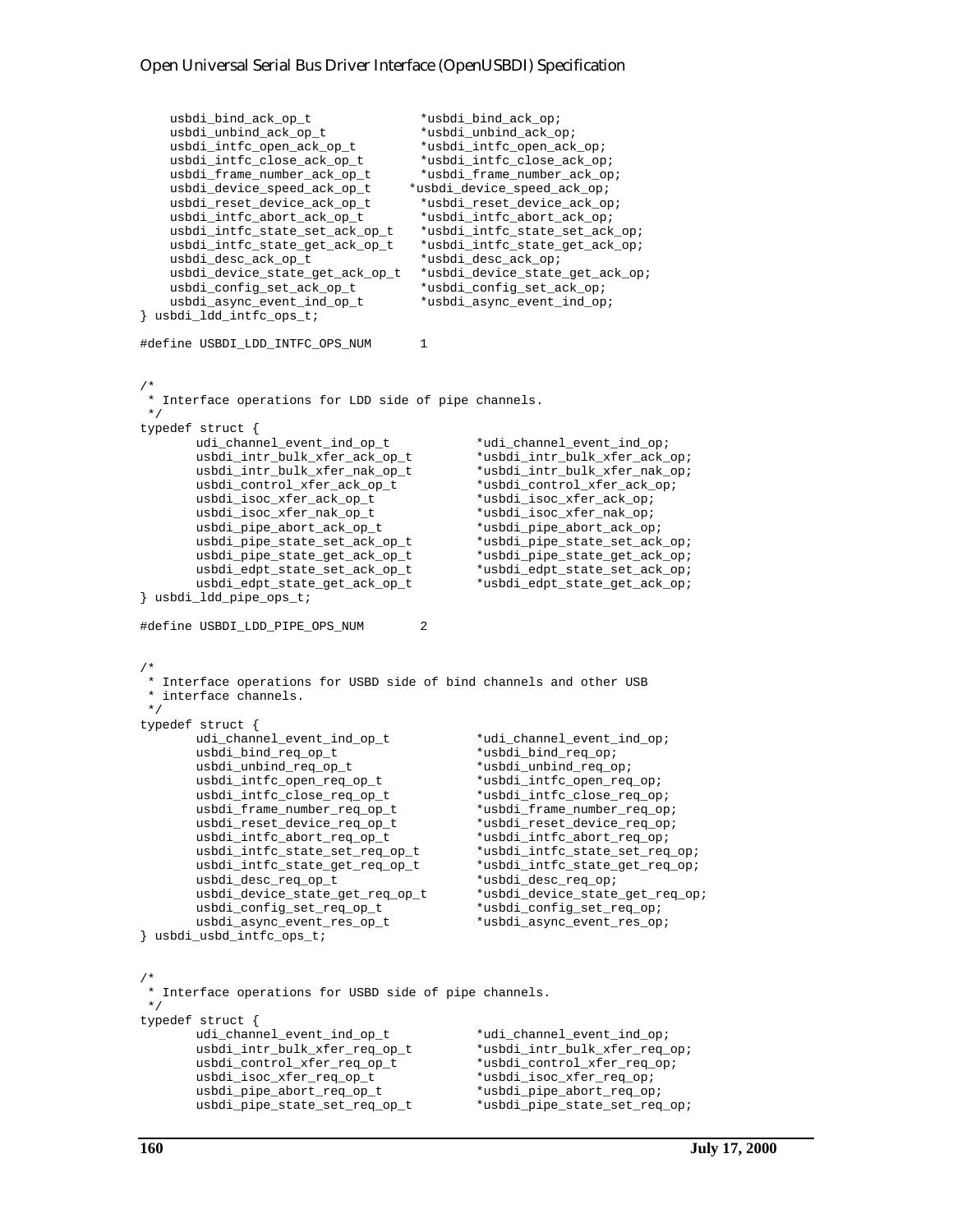| usbdi_pipe_state_get_req_op_t | *usbdi_pipe_state_get_req_op; |
|-------------------------------|-------------------------------|
| usbdi edpt_state_set_req_op_t | *usbdi_edpt_state_set_req_op; |
| usbdi_edpt_state_get_req_op_t | *usbdi_edpt_state_get_req_op; |
| usbdi_usbd_pipe_ops_t;        |                               |
|                               |                               |

#endif /\* OPEN\_USBDI\_VERSION \*/ #endif /\* \_OPEN\_USBDI\_H\_ \*/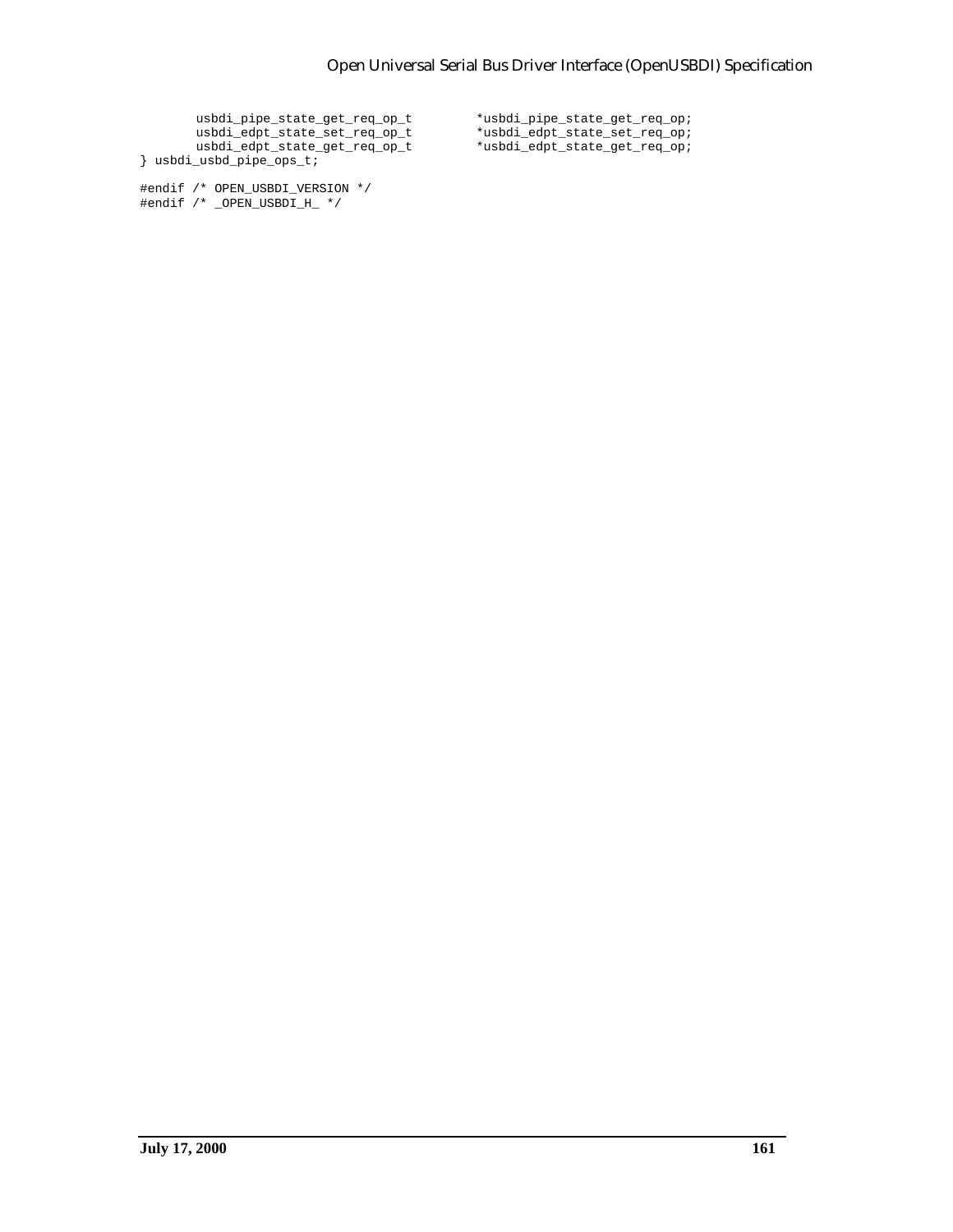# **8 Appendix B: Sample Driver (usbdi\_printer.c)**

#define OPEN\_USBDI\_VERSION 0x09b

```
#define UDI_VERSION 0x095
#include <udi.h>
#include <open_usbdi.h>
#include "usbdi_printer.h"
#ifndef UDI_NULL
#define UDI_NULL 0
#endif
/*
 * This driver is preliminary! It compiles but
  * certainly doesn't work. It is being distributed
 * for review purposes only and may not be used as
  * as a basis for any driver development.
 *
 * This file contains a uni-directional printer driver for USB
  * devices that conform to the "Universal Serial Bus Device Class
  * Definition for Printer Devices", ver 1.0.
 *
 * This Logical-Device Driver (LDD) conforms to OpenUSBDI (ver 0.9b)
  * and UDI (ver 1.0) including the UDI Generic I/O Metalanguage.
 *
 * UDI does not (currently) provide a printer metalanguage, therefore
  * this driver is using the UDI Generic I/O Metalanguage (GIO).
 *
  * It is expected that most third party USB device vendors who
  * write drivers for vendor unique devices will use the GIO interface.
  */
/*
  * Operation structures
 *
 * We declare a few of these statically, then tie them together in a
  * static array later on. This static array will then be tied into the
 * udi_init_info structure.
 */
const udi_gio_provider_ops_t print_gio_provider_ops = {
    print_gio_provider_channel_event_ind,
    print_gio_bind_req,
    print_gio_unbind_req,
     print_gio_xfer_req,
     udi_gio_event_res_unused
};
static usbdi_ldd_intfc_ops_t print_usbdi_ldd_intfc_ops = {
     print_usbdi_ldd_intfc_channel_event_ind,
     print_usbdi_bind_ack,
   print_usbdi_unbind_ack,
    print_usbdi_intfc_open_ack,
     print_usbdi_intfc_close_ack,
     usbdi_frame_number_ack_unused,
    usbdi_device_speed_ack_unused,
     usbdi_reset_device_ack_unused,
     print_usbdi_intfc_abort_ack,
    usbdi_intfc_state_set_ack_unused,
     usbdi_intfc_state_get_ack_unused,
     print_usbdi_desc_ack,
     usbdi_device_state_get_ack_unused,
    usbdi config set ack unused,
     print_usbdi_async_event_ind
};
static usbdi_ldd_pipe_ops_t print_usbdi_ldd_pipe_ops = {
     print_usbdi_ldd_pipe_channel_event_ind,
     print_usbdi_intr_bulk_xfer_ack,
    print_usbdi_intr_bulk_xfer_nak,
     print_usbdi_control_xfer_ack,
```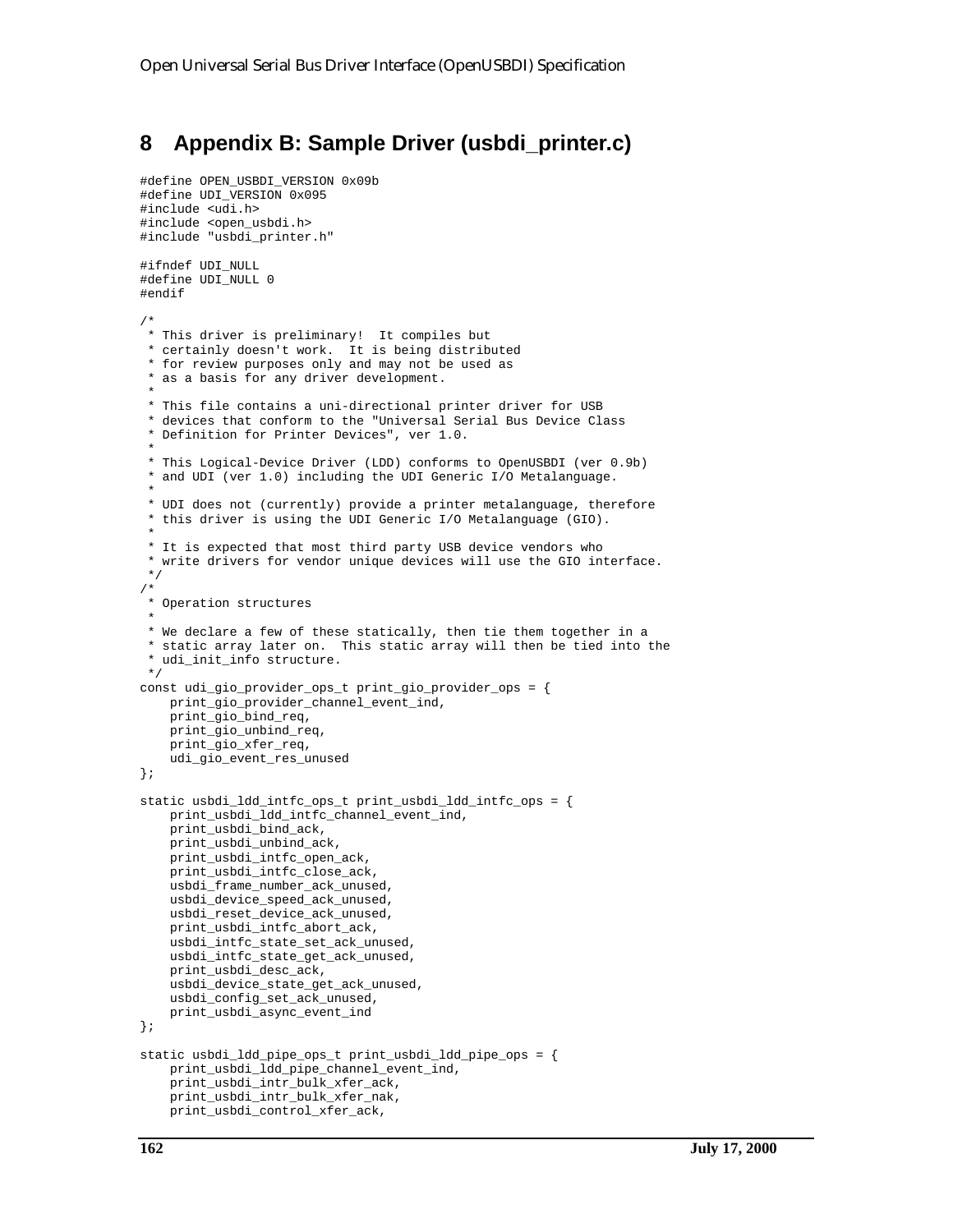```
 usbdi_isoc_xfer_ack_unused,
     usbdi_isoc_xfer_nak_unused,
     usbdi_pipe_abort_ack_unused,
     print_usbdi_pipe_state_set_ack,
     print_usbdi_pipe_state_get_ack,
     print_usbdi_edpt_state_set_ack,
     print_usbdi_edpt_state_get_ack
};
/*
  * This array ties all of the operation initialization structures together
 */
static udi_ops_init_t print_ops_list[] = {
   {
     PRINT_USBDI_INTFC_OPS_IDX,
     PRINT_USBDI_META_IDX,
    USBDI_LDD_INTFC_OPS_NUM,
    0, (udi_ops_vector_t *)&print_usbdi_ldd_intfc_ops
   },
 {
     PRINT_USBDI_PIPE_OPS_IDX,
     PRINT_USBDI_META_IDX,
     USBDI_LDD_PIPE_OPS_NUM,
    \,0 ,
     (udi_ops_vector_t *)&print_usbdi_ldd_pipe_ops
   },
 {
     PRINT_GIO_PROVIDER_OPS_IDX,
     PRINT_GIO_META_IDX,
     UDI_GIO_PROVIDER_OPS_NUM,
    0, (udi_ops_vector_t *)&print_gio_provider_ops
 },
   {
    \Omega }
};
/*
  * Control block structures
 *
 * We declare a bunch of these statically, then tie them together in a
  * static array later on. This static array will then be tied into the
  * udi_init_info structure.
 */
static udi_cb_init_t print_cb_init_list[] = {
   {
     PRINT_USBDI_MISC_CB_IDX,
     PRINT_USBDI_META_IDX,
     USBDI_MISC_CB_NUM,
     PRINT_USBDI_MISC_CB_SCRATCH_SIZE,
    0. NULL
   },
 {
     PRINT_USBDI_BULK_XFER_CB_IDX,
     PRINT_USBDI_META_IDX,
     USBDI_INTR_BULK_XFER_CB_NUM,
     PRINT_USBDI_BULK_XFER_CB_SCRATCH_SIZE,
    0,
     NULL
   },
 {
     PRINT_USBDI_STATE_CB_IDX,
     PRINT_USBDI_META_IDX,
     USBDI_STATE_CB_NUM,
     PRINT_USBDI_STATE_CB_SCRATCH_SIZE,
    0,
```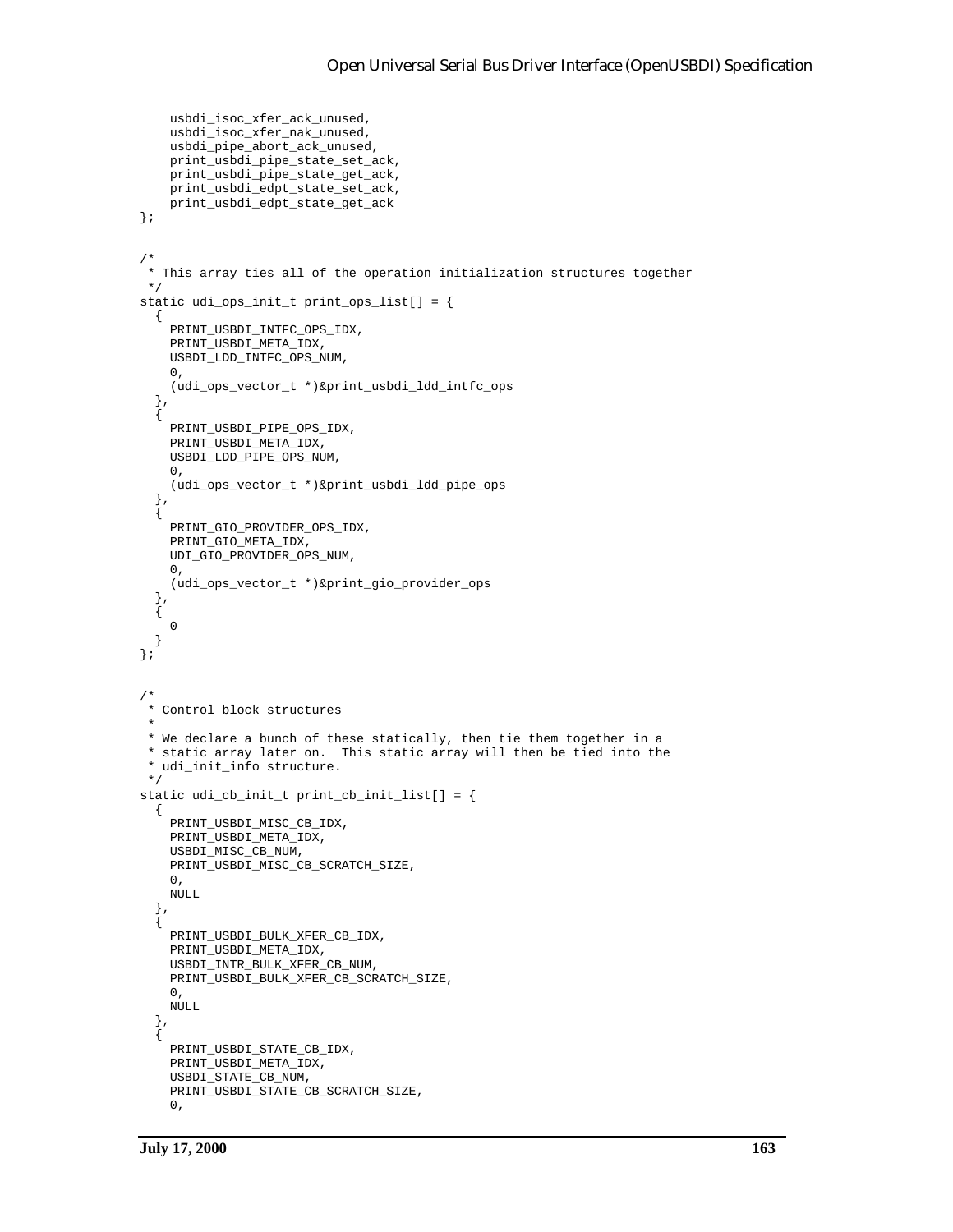```
 NULL
   },
   {
    PRINT_USBDI_CONTROL_XFER_CB_IDX,
     PRINT_USBDI_META_IDX,
     USBDI_CONTROL_XFER_CB_NUM,
     PRINT_USBDI_CONTROL_XFER_CB_SCRATCH_SIZE,
    0 ,
     NULL
   },
 {
     PRINT_GIO_BIND_CB_IDX,
     PRINT_GIO_META_IDX,
     UDI_GIO_BIND_CB_NUM,
     PRINT_GIO_BIND_CB_SCRATCH_SIZE,
    0<sub>1</sub> NULL
   },
   {
     PRINT_GIO_XFER_CB_IDX,
     PRINT_GIO_META_IDX,
     UDI_GIO_XFER_CB_NUM,
     PRINT_GIO_XFER_CB_SCRATCH_SIZE,
    0, NULL
   },
 {
     PRINT_GIO_EVENT_CB_IDX,
     PRINT_GIO_META_IDX,
     UDI_GIO_EVENT_CB_NUM,
     PRINT_GIO_EVENT_CB_SCRATCH_SIZE,
    0, NULL
   },
   {
     0
 }
};
/*
 * Management operations
 */
static udi_mgmt_ops_t print_mgmt_ops = {
     udi_static_usage,
     udi_enumerate_no_children,
     print_udi_devmgmt_req,
     print_udi_final_cleanup_req
};
/*
 * Primary region initializer
  */
static udi_primary_init_t print_primary_init = {
     &print_mgmt_ops, /* Mgmt ops vector */
    0, \frac{1}{\sqrt{2}} /* Mgmt CB scratch requirement */<br>0, \frac{1}{\sqrt{2}} \frac{1}{\sqrt{2}} Enumeration attr list (unused)
                                          /* Enumeration attr list (unused) */
     PRINT_UDI_PRIMARY_REGION_SIZE,
     0
};
/*
 * The main initialization structure
 */
static udi_init_t init_info = {
    &print_primary_init, /* Primary init info */
    \begin{tabular}{ll} NULL, & $\quad$ & $\quad\prime$ * Secondary init info */ \\ print\_ops\_list, & $\quad\prime$ * ops init list */ \\ \end{tabular} print_ops_list, /* ops init list */
 print_cb_init_list, /* CBinit list */
     NULL, /* GCB init list */
```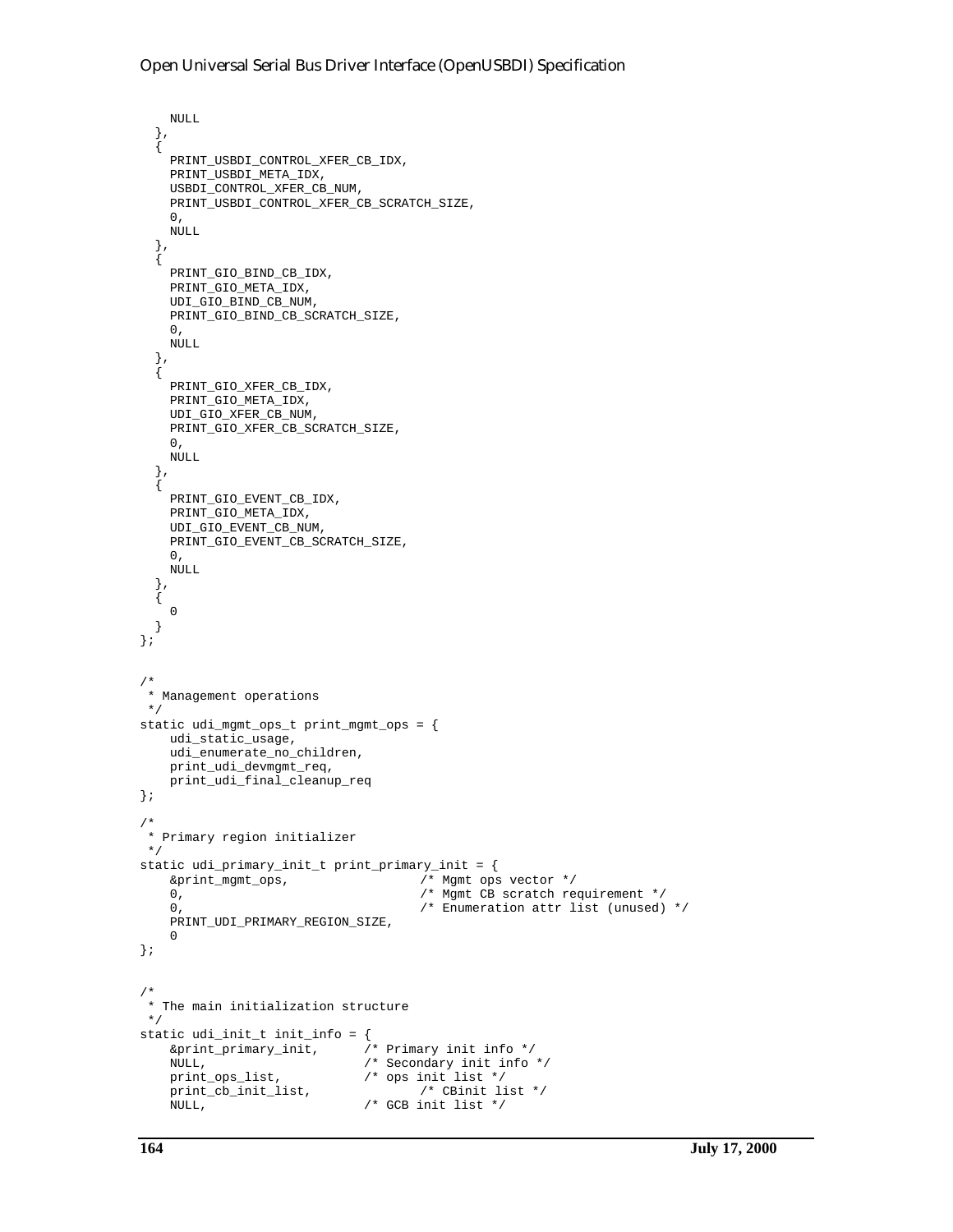```
 NULL /* CB select list */
};
/*
 * Function: print_usbdi_intfc_channel_event_ind()
 *
 * This function is called by the UDI Management Agent (MA) when there are
 * channel events on this channel. Channel events may include channel bindings,
  * unbindings, abort notification for channel ops, and constraint changes.
 */
void
print_usbdi_ldd_intfc_channel_event_ind( udi_channel_event_cb_t *cb ) {
     /*
     * The printer_context struct was allocated by UDI. The
      * size had been given to the MA in the initialization data structs
      */
    struct printer context *printer = UDI GCB(cb)->context;
     switch (cb->event) {
     case (UDI_CHANNEL_BOUND):
       /* This is the first call we get when this channel is opened */
       printer->usbdi_channel_cb = cb;
       udi_cb_alloc(print_usbdi_bind_cb_alloc_call,
                     UDI_GCB(cb),
                     PRINT_USBDI_MISC_CB_IDX,
                     UDI_NULL);
       break;
     /*
      * None of these next events should ever occur from the USBD, but
      * we'll go ahead and recognize them here
      */
     case (UDI_CHANNEL_CLOSED):
       /*
         * If we were in the middle of a GIO xfer when this came in, cancel it,
         * based on the assumption that the request won't be completing.
         */
       if (printer->flags & PRINT_FLAGS_GIO_XFER) {
            udi_gio_xfer_nak(printer->gio_xfer_cb, UDI_STAT_RESOURCE_UNAVAIL);
            printer->gio_xfer_cb = (udi_gio_xfer_cb_t *)UDI_NULL;
            printer->flags &= ~PRINT_FLAGS_GIO_XFER;
       }
       /* Fall through to the event completion call */
     case (UDI_CHANNEL_OP_ABORTED):
     case (UDI_CONSTRAINTS_CHANGED):
     default:
       udi_channel_event_complete(cb, UDI_OK);
       break;
     }
}
/*
 * Function: print_usbdi_bind_cb_alloc_call()
 *
 * Callback function given to udi_cb_alloc() in
  * print_usbdi_intfc_channel_event_ind().
  */
static void
print_usbdi_bind_cb_alloc_call(udi_cb_t *gcb, udi_cb_t *new_cb)
{
     usbdi_misc_cb_t *usbdi_bind_cb = UDI_MCB(new_cb, usbdi_misc_cb_t);
 /*
      * Request to complete the binding for the first interface.
      */
```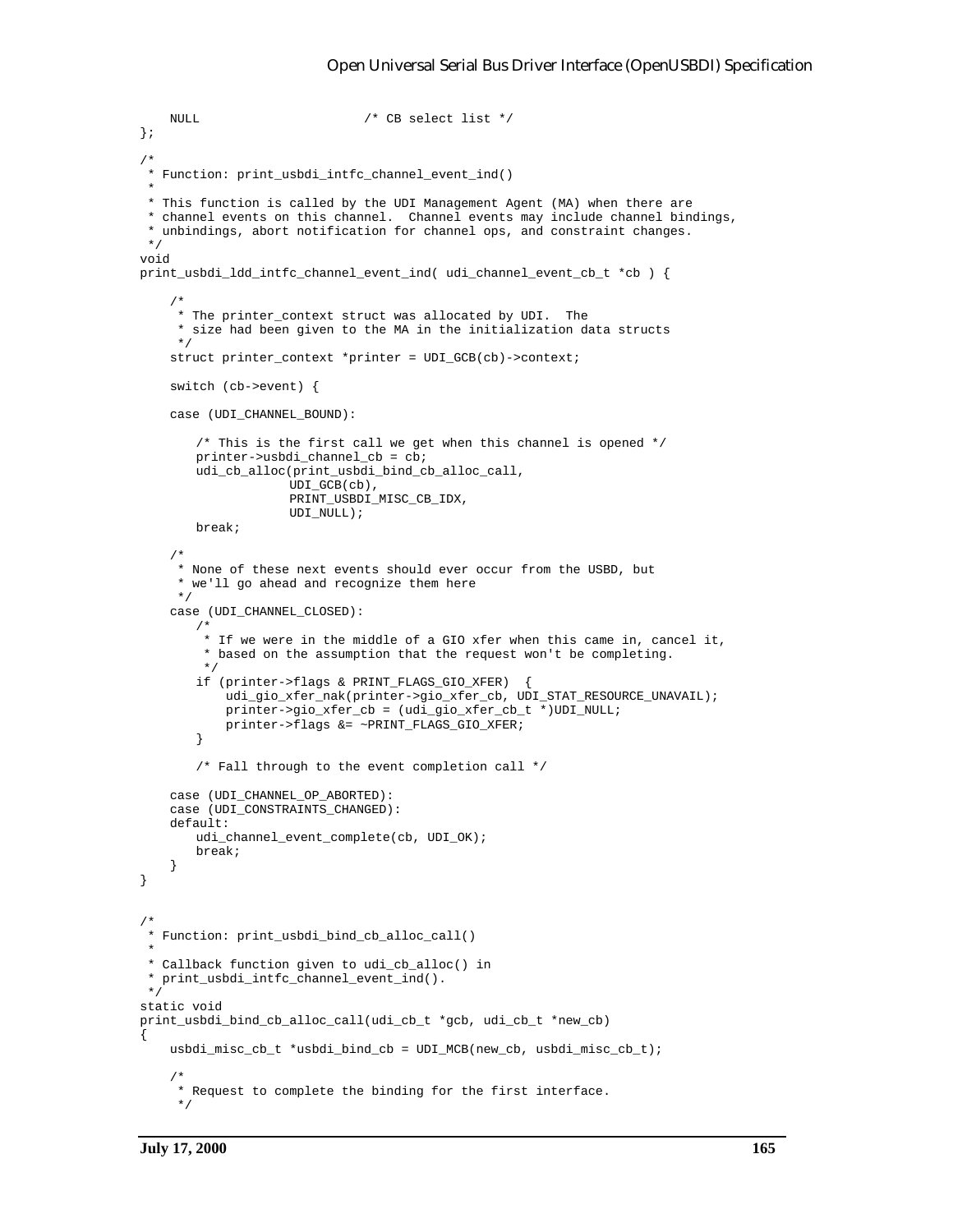```
 usbdi_bind_req(usbdi_bind_cb);
     /*
      * Execution continues in print_usbdi_bind_ack().
 */
}
/*
 * Function: print_usbdi_bind_ack()
 *
 * Interface op function for the usbdi_ldd_intfc_ops_t bind operation.
 * Called in response to a usbdi_bind_req() call.
 */
static void
print_usbdi_bind_ack(usbdi_misc_cb_t *cb,
                     udi_index_t n_intfc,
                    udi status t status)
{
     struct printer_context *printer = UDI_GCB(cb)->context;
 /*
     * Save the CB. It will be used when the driver unbinds from USBD.
     * We'll also use the bind channel CB to cancel channel operations
      */
     printer->usbdi_bind_cb = cb;
     printer->usbdi_intfc_channel = UDI_GCB(cb)->channel;
 /*
     * n_intfc is the number of interfaces associated with this LDD.
     * In this case it had better be one.
      */
     if (n_intfc != PRINTER_INTFC_COUNT) {
 /*
          * If the number of interfaces doesn't match we need to fail
          * the binding.
          */
         udi_channel_event_complete(printer->usbdi_channel_cb,
                                   UDI_STAT_CANNOT_BIND);
        printer->usbdi_channel_cb = (udi_channel_event_cb_t *)UDI_NULL_CHANNEL;
        print_free_printer(printer);
        return;
     }
     /*
      * Read in the descriptors for this interface.
     */
    print_usbdi_read_descriptors(printer);
}
/*
 * OpenUSBDI Read Descriptor Example
 *
 * This driver reads the device and interface descriptor at driver
 * bind time. Based on the descriptors the driver may determine that
  * the driver is not suited for the device and fail the binding.
 */
/*
 * Function: print_usbdi_read_descriptors()
 *
 * Read the device and interface descriptor.
 * This is done only once at driver bind time.
 */
static void
print_usbdi_read_descriptors(struct printer_context *printer)
{
 /*
      * Allocate a usbdi_desc_cb_t. This CB will be used to read
```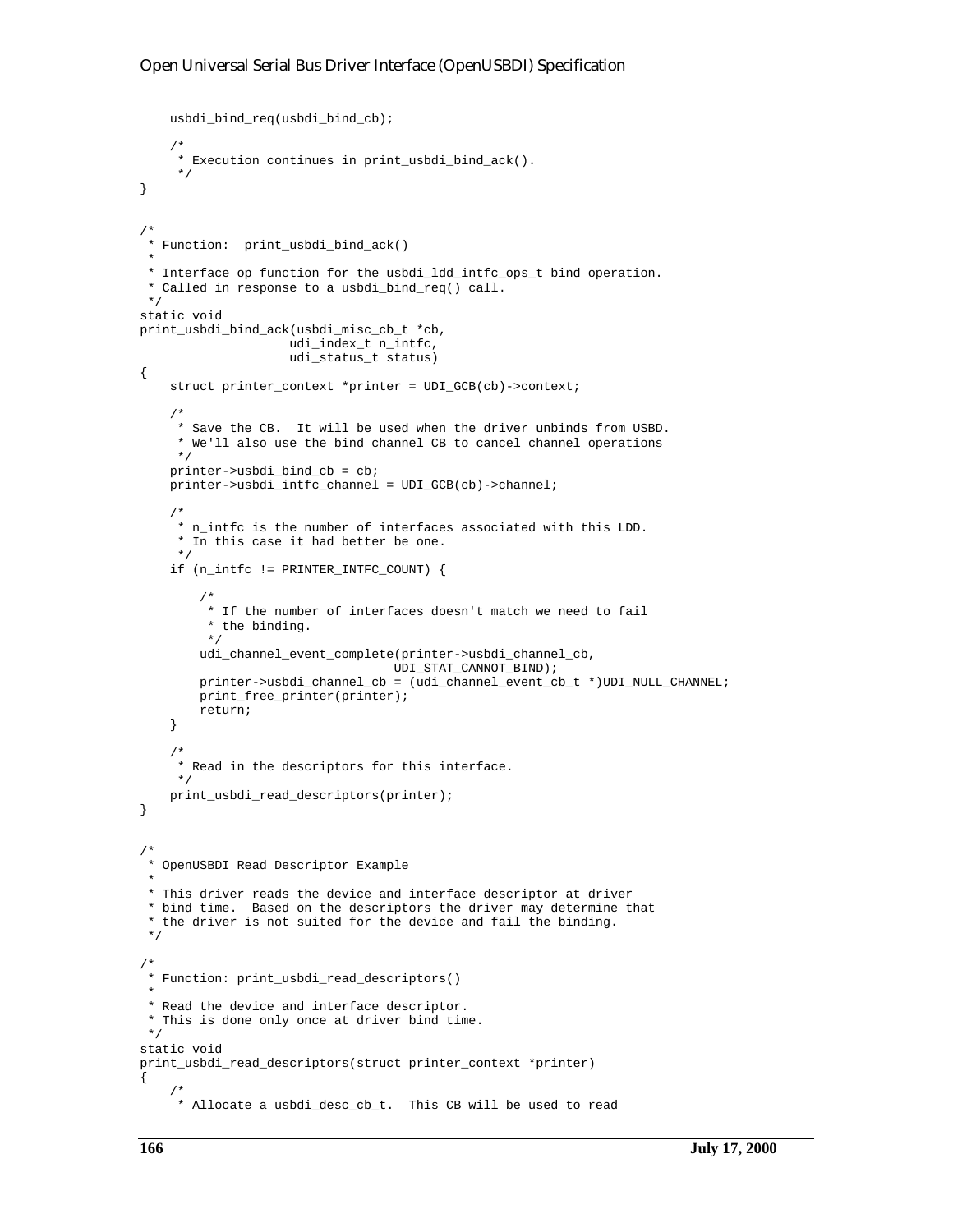```
 * both the device descriptor and the interface descriptor.
 */
     udi_cb_alloc(print_usbdi_desc_cb_alloc_call,
                 UDI_GCB(printer->usbdi_bind_cb),
                 PRINT_USBDI_DESC_CB_IDX,
                 printer->usbdi_intfc_channel);
 /*
      * Execution continues in print_usbdi_desc_cb_alloc_call().
 */
}
/*
 * Function: print_usbdi_desc_cb_alloc_call()
 *
 * Callback function given to udi_cb_alloc() by
 * print_usbdi_read_descriptors().
 *
 * Set up the CB to read the device descriptor.
 */
static void
print_usbdi_desc_cb_alloc_call(udi_cb_t *gcb, udi_cb_t *new_cb)
{
     struct printer_context *printer = gcb->context;
     struct printer_usbdi_desc_cb_scratch *scratch = new_cb->scratch;
    \mathtt{usbdi\_desc\_cb\_t \ *cb = UDI\_MCB(new\_cb, \ usbdi\_desc\_cb\_t \ }; /*
     * Save the buffer pointer for the device descriptor in
     * the CBs scratch space.
     */
     scratch->desc_buf = (udi_buf_t *)&printer->usb_device_descriptor;
     /*
     * Set up the CB to request the USB device descriptor.
     */
     cb->desc_type = USB_DESC_TYPE_DEVICE;
     cb->desc_index = 0;
    cb->desc_ID = 0;
     cb->desc_length = sizeof(struct usb_device_descriptor);
    usbdi desc req(cb);
     /*
     * Once the USBD has completed the operation it will
     * call print_usbdi_desc_ack() which was registered
      * in the usbdi_ldd_intfc_ops_t.
 *
      * print_usbdi_desc_ack will store the descriptor in the
      * print_context structure, then call
      * print_usbdi_read_interface_descriptor()
      */
}
/*
 * Function: print_usbdi_read_interface_descriptor()
 *
  * Given a usbdi_desc_cb_t, perform a usbdi_desc_req()
  * requesting the USB interface descriptor.
 */
static void
print_usbdi_read_interface_descriptor(usbdi_desc_cb_t *cb)
\left\{ \right. struct printer_context *printer = UDI_GCB(cb)->context;
     struct printer_usbdi_desc_cb_scratch *scratch = UDI_GCB(cb)->scratch;
     /*
     * Have we already read the default interface descriptor?
     */
     if (printer->usb_interface_descriptor ==
       (struct usb_interface_descriptor *)NULL) {
```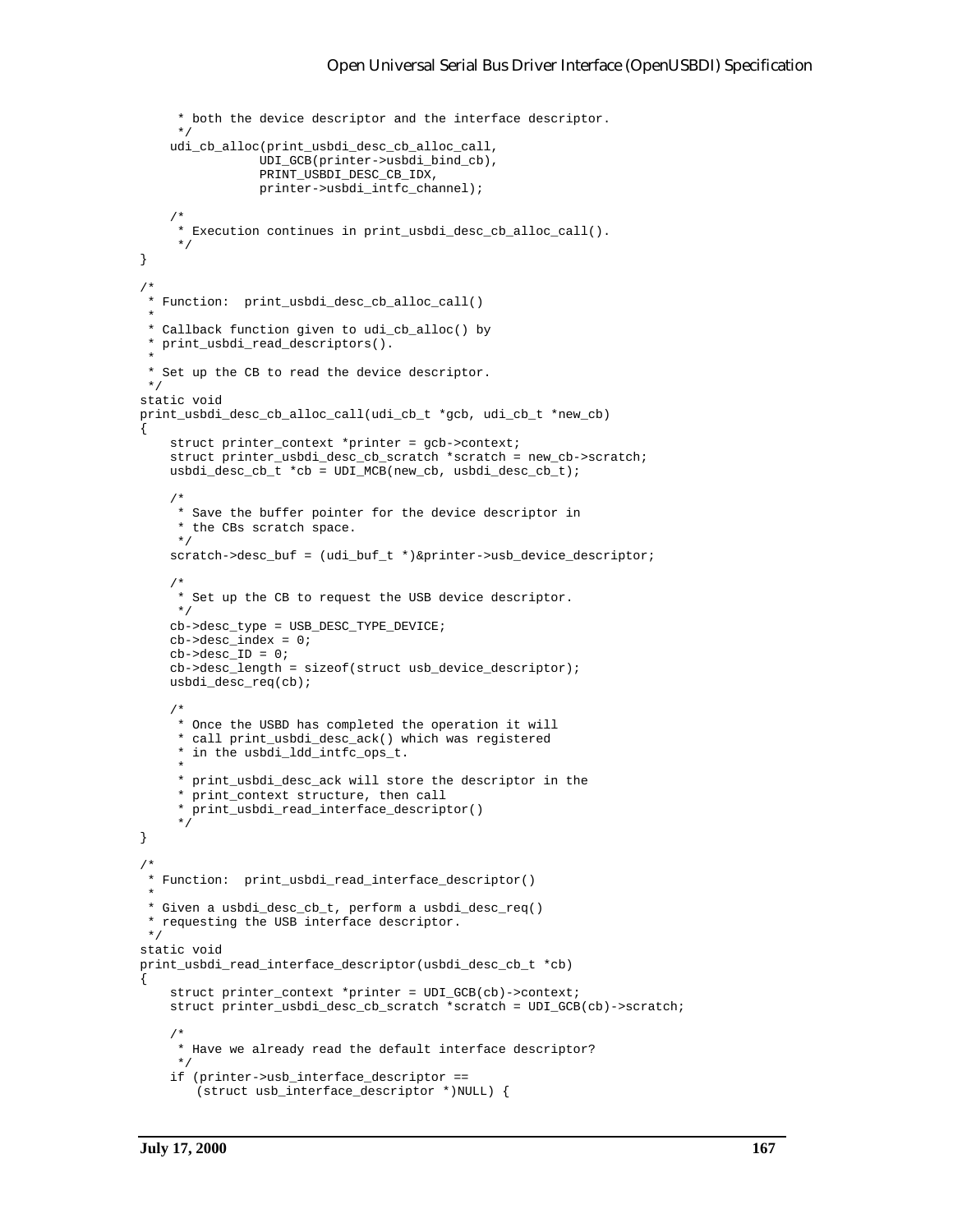```
/*
        * Set up the CB to read the default interface descriptor.
         */
       scratch->desc buf = (udi buf t *)&printer->usb interface descriptor;
       cb->desc_type = USB_DESCRIPTOR_TYPE_INTERFACE;
       cb->desc_index = 0;
       cb->desc<sub>-</sub>ID = 0;cb->desc_length = sizeof(struct usb_interface_descriptor);
       usbdi_desc_req(cb);
       return;
       /*
         * Execution continues in print_usbdi_desc_ack() once the
         * USBD completes the read of the interface descriptor.
        *
         * print_usbdi_desc_ack() will call this routine again...
         * execution will continue below.
         */
    }
     /*
     * We are here once we have read the interface descriptor.
 *
     * This driver only supports the uni-directional printer
     * interface.
 *
     * Have we found the uni-directional interface?
      */
    if (printer->usb_interface_descriptor->bInterfaceProtocol !=
       INTERFACE_PROTOCOL_PRINTER_UNIDIRECTIONAL) {
       /*
         * Still haven't found the unidirectional interface.
         * Try the next one.
        *
         * Free the interface descriptor that was just read.
         */
       udi_mem_free(printer->usb_interface_descriptor);
       printer->usb_interface_descriptor =
            (struct usb_interface_descriptor *)NULL;
       /*
         * Move on to the next one.
         */
       cb->desc_index++;
       usbdi_desc_req(cb);
       return;
       /*
         * Execution continues in print_usbdi_desc_ack() once the
         * USBD completes the read of the interface descriptor.
         */
    }
     /*
     * If we make it here, we have successfully read the interface
     * descriptor for the uni-directional setting for the interface.
     * This is required before the binding of the driver may be completed.
 *
      * Release the usbdi_desc_cb.
     */
    udi_cb_free(UDI_GCB(cb));
     /*
     * The binding is complete.
     */
    udi_complete_channel_event(printer->usbdi_channel_cb, UDI_OK);
    printer->usbdi_channel_cb = (udi_channel_event_cb_t *)NULL;
 /*
     * At this point the interface has been bound. The next step is
```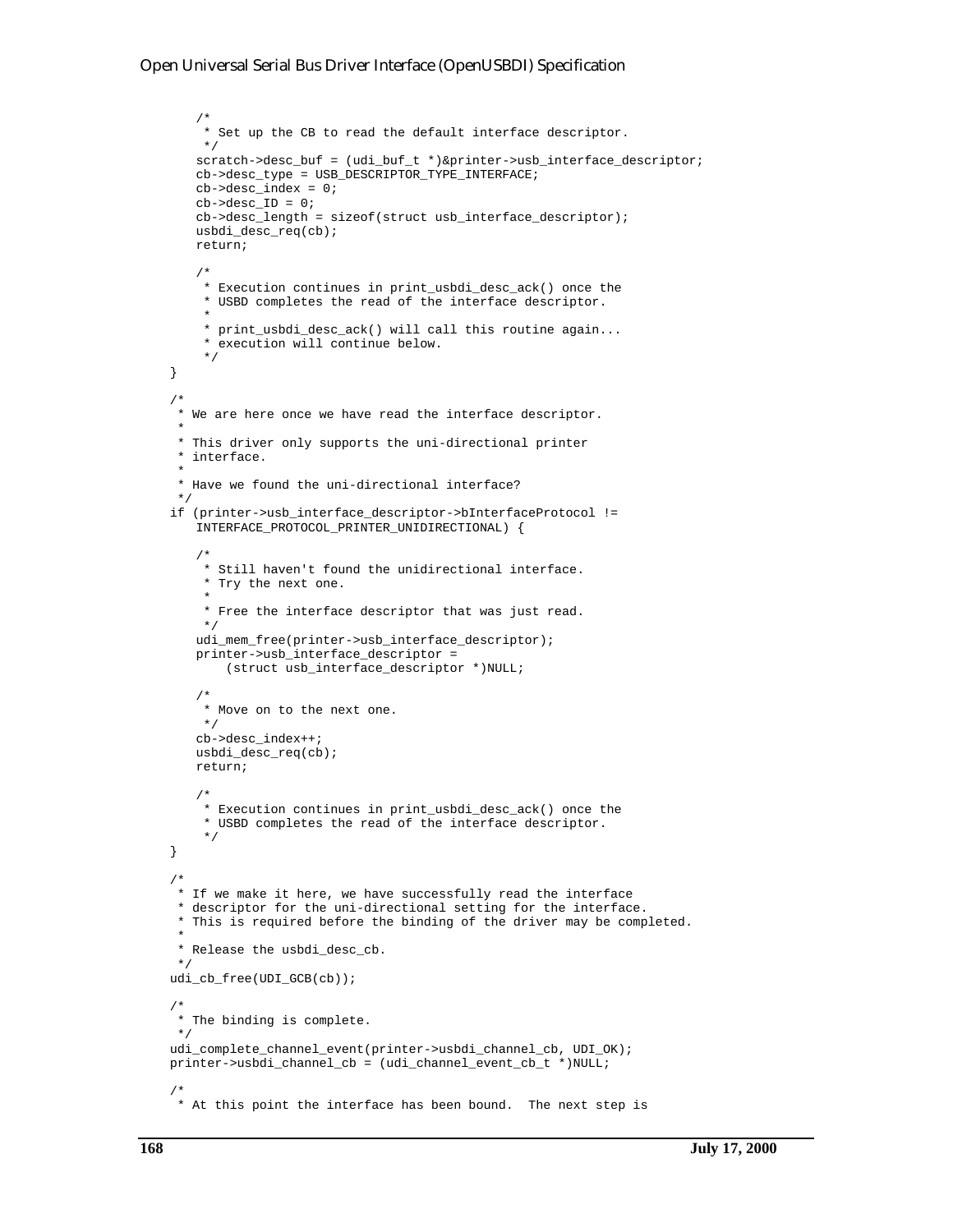```
 * to open the pipes. This happens when the interface is opened
      * via the GIO op print_gio_bind_req().
      */
}
/*
 * Function: print_gio_provider_channel_event_ind()
 *
 * This is the channel event routine established in our GIO-specific
 * udi_ops_init_t data structure.
 *
 * This routine is called by the MA once the channel between this LDD's region
  * and the GIO region is established (UDI_CHANNEL_BOUND).
 *
  * It is also called when the GIO client aborts a channel operation
  * (UDI_CHANNEL_OP_ABORTED).
 *
 * It is also called as the MA closes the channel to the GIO region abruptly,
  * possibly because this LDD is being unloaded.
  */
static void
print_gio_provider_channel_event_ind(udi_channel_event_cb_t *cb) {
     struct printer_context *printer = UDI_GCB(cb)->context;
     switch( cb->event ) {
     /* The GIO client has aborted an operation */
     case( UDI_CHANNEL_OP_ABORTED ):
       udi_channel_op_abort(printer->usbdi_pipe_channel,
                             UDI_GCB(printer->bulk_xfer_cb));
       break;
     /*
     * If the GIO channel has been closed, no more operations will be permitted over
      * that channel. Zero out that channel variable.
      */
     case( UDI_CHANNEL_CLOSED ):
       if (printer->gio_xfer_cb != (udi_gio_xfer_cb_t *) UDI_NULL) {
            udi_gio_xfer_nak(printer->gio_xfer_cb, UDI_STAT_RESOURCE_UNAVAIL);
       }
       printer->gio_xfer_cb = (udi_gio_xfer_cb_t *)UDI_NULL;
       printer->gio_bind_cb = (udi_gio_bind_cb_t *)UDI_NULL;
       break;
     /* For these events, do nothing special */
     case( UDI_CHANNEL_BOUND ):
     case( UDI_CONSTRAINTS_CHANGED ):
     default:
       break;
     }
     /*
      * In any case, go ahead and complete the event.
 */
     udi_channel_event_complete( cb, UDI_OK );
}
/*
 * Function: print_gio_bind_req()
 *
 * Given as the udi_gio_provider_ops_t bind_req function. This
 * function is the equivalent to the printer driver's open function.
 */
static void
print_gio_bind_req(udi_gio_bind_cb_t *gio_bind_cb)
{
     struct printer_context *printer = UDI_GCB(gio_bind_cb)->context;
```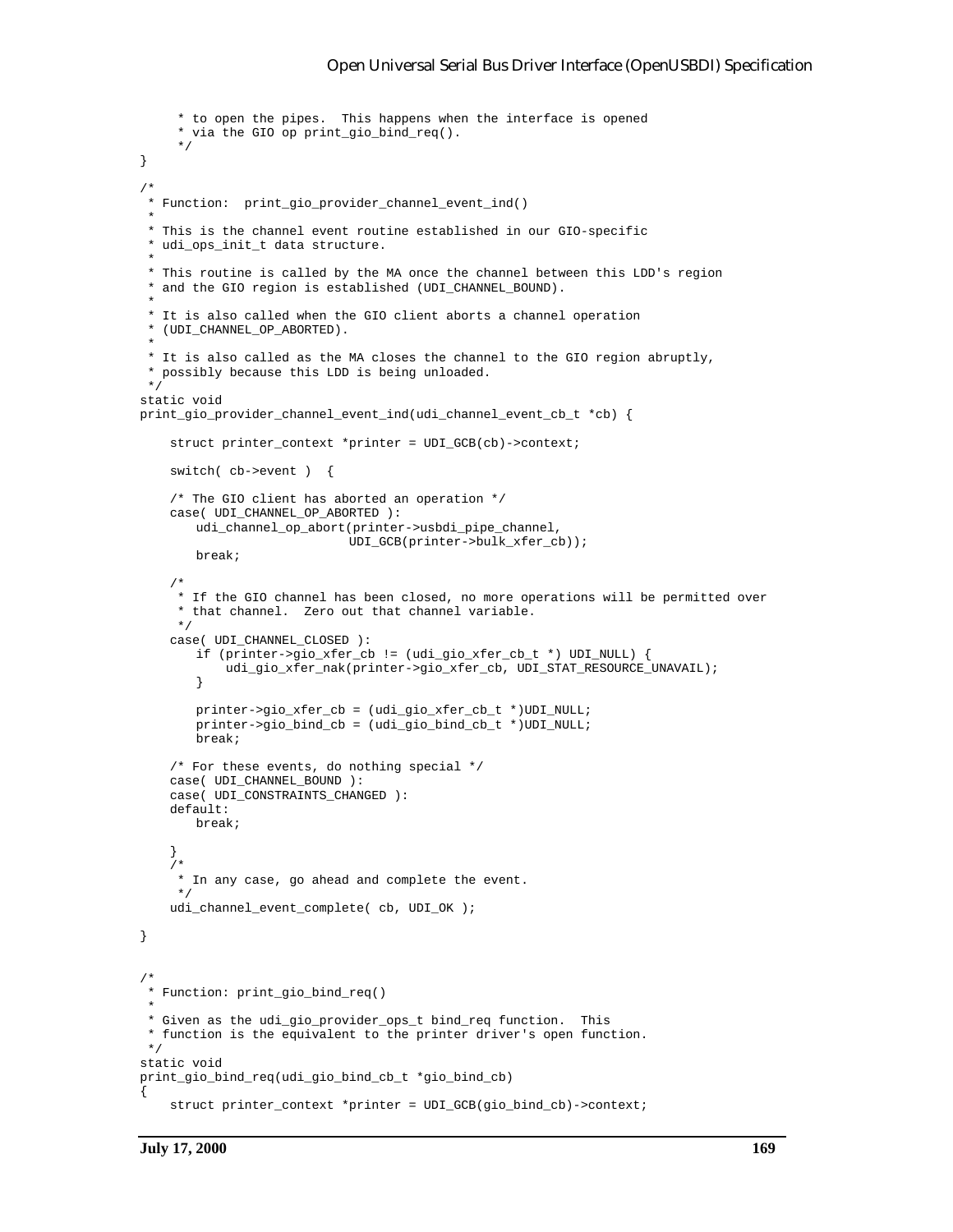```
 /*
     * Make sure we can perform the binding:
 *
      * Make sure that the driver hasn't already been bound.
     * Only allow one user at a time.
      */
     if (printer->flags & PRINT_FLAGS_GIO_BOUND) {
       udi_gio_bind_ack(gio_bind_cb, 0, 0, UDI_STAT_BUSY);
       return;
     }
     /*
     * Execution continues in print_usbdi_intfc_open.
     */
     printer->gio_bind_cb = gio_bind_cb;
     printer->flags |= PRINT_FLAGS_GIO_BOUND;
    print_usbdi_intfc_open(UDI_GCB(gio_bind_cb));
}
/*
 * Function: print_gio_unbind_req()
 *
 * Given as the udi_gio_provider_ops_t unbind_req_function. This
  * function is the equivalent of the printer driver's close function.
 */
static void
print_gio_unbind_req(udi_gio_bind_cb_t *gio_bind_cb)
{
     struct printer_context *printer = UDI_GCB(gio_bind_cb)->context;
     printer->gio_bind_cb = gio_bind_cb;
     /*
     * Do we need to handle the case where a close is requested
      * before the open completes?
      */
     if (!(printer->flags & PRINT_FLAGS_GIO_XFER)) {
       /*
         * We make it here if there are no outstanding requests
         * and we are ready to close the interface.
         */
       printer->flags &= ~PRINT_FLAGS_GIO_BOUND;
       print_usbdi_intfc_close(UDI_GCB(gio_bind_cb));
       udi_gio_unbind_ack(gio_bind_cb);
     }
     else {
        /*
         * There is an outstanding request. Attempt to cancel it.
         */
       udi_channel_op_abort(printer->usbdi_pipe_channel,
                             UDI_GCB(printer->bulk_xfer_cb));
       printer->flags &= ~PRINT_FLAGS_GIO_BOUND;
     }
}
/*
 * Function Name: print_gio_xfer_req()
 *
 * Function Description:
     This function is the GIO xfer req provider function that was
  * registered for this LDD in the udi_gio_provider_ops_t. It is
 * called in response to the GIO client writing data to the printer.<br>* Only write operations are allowed
     Only write operations are allowed.
 */
static void
print_gio_xfer_req(udi_gio_xfer_cb_t *gio_cb)
{
     struct printer_context *printer = UDI_GCB(gio_cb)->context;
     usbdi_intr_bulk_xfer_cb_t *bulk_cb = printer->bulk_xfer_cb;
```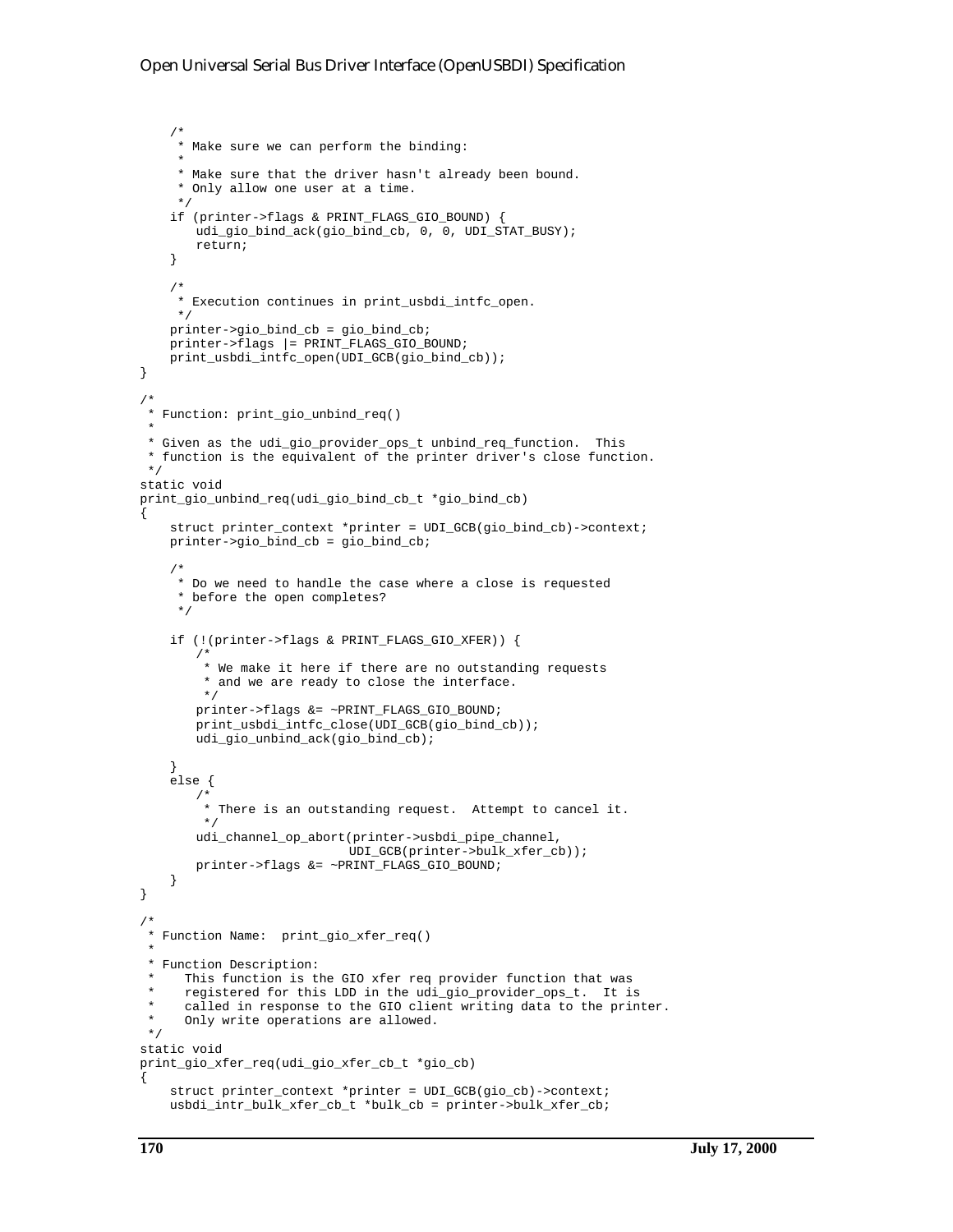```
 struct printer_pipe_context *pipe = UDI_GCB(bulk_cb)->context;
     /*
      * Make sure this is a write operation.
     */
     if (!(gio_cb->op & UDI_GIO_DIR_WRITE)) {
       udi_gio_xfer_nak(gio_cb, UDI_STAT_NOT_SUPPORTED);
       return;
     }
     /*
      * Make sure that we aren't already performing a transfer.
     */
     if (printer->flags & PRINT_FLAGS_GIO_XFER) {
       udi_gio_xfer_nak(gio_cb, UDI_STAT_BUSY);
       return;
     }
     /*
      * Save away the gio_xfer_cb pointer.
     */
     printer->flags |= PRINT_FLAGS_GIO_XFER;
     printer->gio_xfer_cb = gio_cb;
    bulk_c b->data_buf = gio_cb->data_buf;
     /*
     * Send it on down.
     */
     usbdi_intr_bulk_xfer(bulk_cb);
     /*
      * Execution continues in print_usbdi_intr_bulk_xfer_ack()
 */
}
/*
 * Function: print_usbdi_unbind_ack()
 *
 * Interface op function for the usbdi_ldd_intfc_ops_t unbind operation.
 * Called in response to a usbdi_unbind_req() call.
 */
static void
print_usbdi_unbind_ack(usbdi_misc_cb_t *cb, udi_status_t status)
{
     struct printer_context *printer = UDI_GCB(cb)->context;
 /*
     * Save the CB. It will be used when the driver unbinds from USBD.
      */
    printer->usbdi_bind_cb = cb;
}
/*
 * Function: print_usbdi_intfc_close_ack()
 *
 * Called in response to the driver calling usbdi_intfc_close_req().
 */
static void
print_usbdi_intfc_close_ack(usbdi_misc_cb_t *cb,
                            udi_status_t status)
{
    struct printer_context *printer = UDI_GCB(cb)->context;
     struct printer_usbdi_intfc_cb_scratch *scratch = UDI_GCB(cb)->scratch;
     int i;
     /*
     * Update our usbdi_intfc_cb pointer. It is possible that
      * this pointer may not be the same as the one we sent to
      * usbdi_intfc_close_req().
```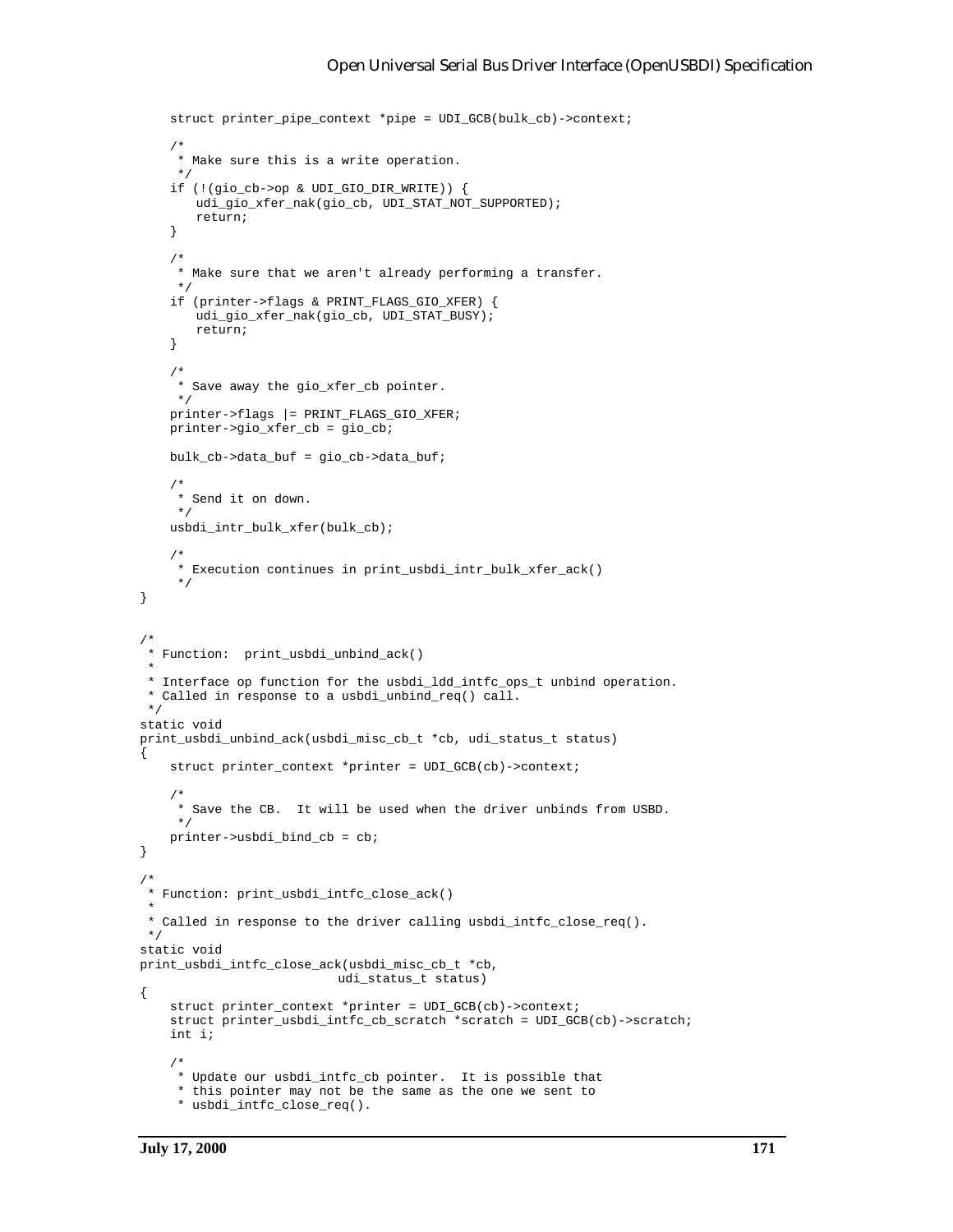```
 */
     printer->usbdi_intfc_open_close_cb = cb;
     /*
      * Did the close interface succeed?
     */
     if (status != UDI_OK) {
       /*
         * Handle failure cases
         */
       return;
     }
     /*
      * The interface is now closed.
      */
     printer->flags &= ~PRINT_FLAGS_GIO_UNBINDING;
     printer->flags |= PRINT_FLAGS_GIO_UNBOUND;
     udi_gio_unbind_ack(printer->gio_bind_cb);
    \verb|printer->gio\_bind\_cb = (udi\_gio\_bind\_cb_t * )NULL;}
/*
 * Function: print_usbdi_intfc_abort_ack()
 *
 * This routine is called buy the USBD when an interface is successfully aborted.
 * We don't abort any interfaces in this driver, though, so it never get's called.
 */
static void
print_usbdi_intfc_abort_ack(usbdi_misc_cb_t *cb)
{
}
/*
 * Function: print_usbdi_desc_ack()
 *
 * Called in response to a usbdi_desc_req() call.
 */
static void
print_usbdi_desc_ack(usbdi_desc_cb_t *cb,
                     udi_status_t status)
{
     struct printer_context *printer = UDI_GCB(cb)->context;
     struct printer_usbdi_desc_cb_scratch *scratch = UDI_GCB(cb)->scratch;
     /*
     * If we are unable to read the descriptor, fail the binding of the
     * driver.
     */
    if (status != UDI OK) {
        /*
         * We're here because we were unable to read the device descriptor or
          * we were unable to find an uni-directional interface.
         *
         * Fail the binding since it does not provide the needed support
          * for the device.
         *
          * Note - since this is just a sample driver it doesn't do
          * complete error handling. In some cases it would make sense
          * to retry the request if the status is
          * UDI_STAT_NOT_RESPONDING.
         */
       udi_cb_free(UDI_GCB(cb));
       print_free_printer(printer);
       udi_complete_channel_event(printer->usbdi_channel_cb,
                                   UDI_STAT_CANNOT_BIND);
       printer->usbdi_channel_cb = (udi_channel_event_cb_t *)UDI_NULL;
```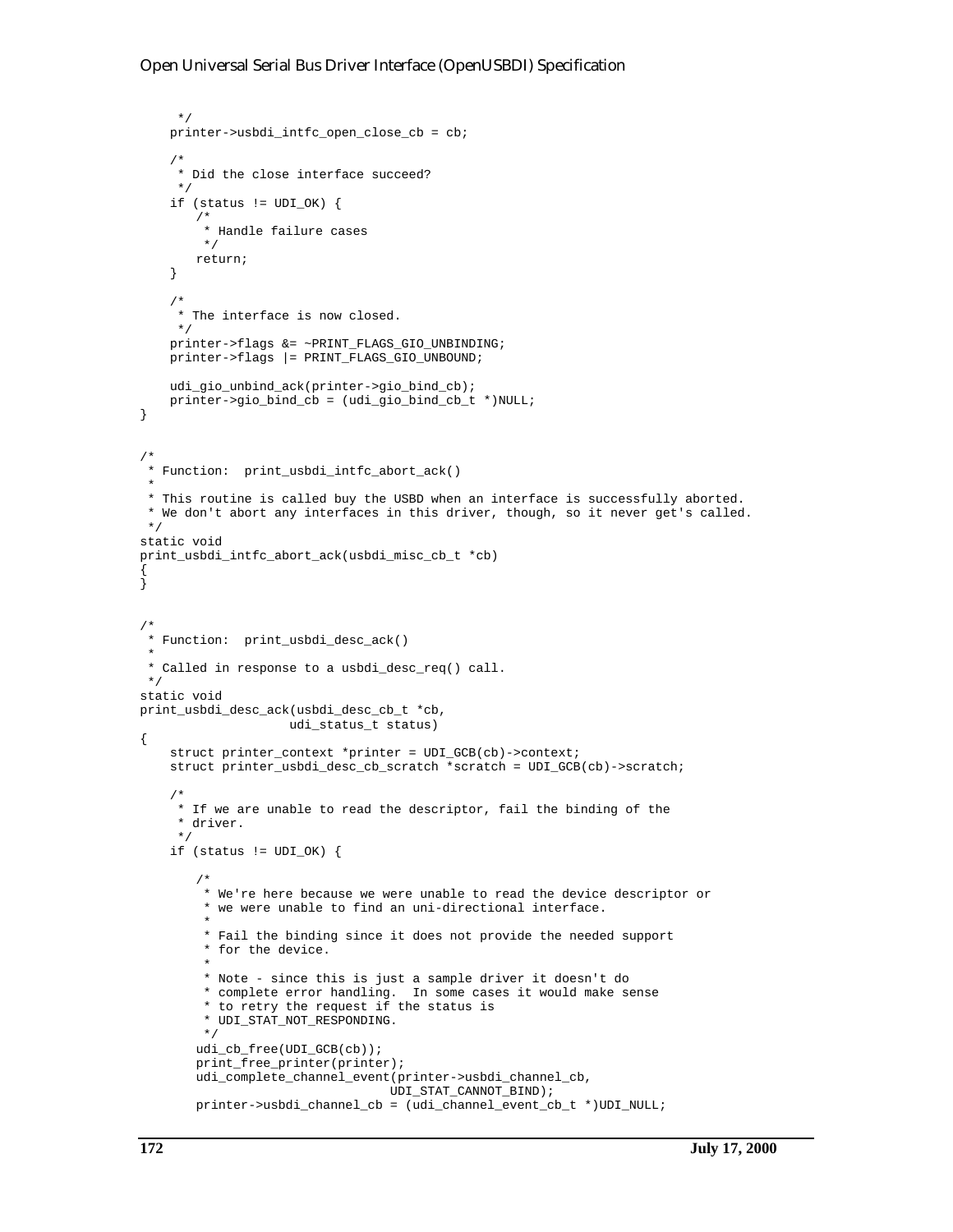```
return;
     }
     /*
     * Save away the returned descriptor. We now own the memory for
     * this descriptor and we are responsible for releasing it when
      * we no longer need it.
     */
     *scratch->desc_buf = cb->desc_buf;
     /*
      * print_usbdi_desc_ack() is called on completion of any
      * usbdi_desc_req(). We may have just completed the read
      * of the device descriptor or we may have just completed the
      * read of an interface descriptor.
      * print_usbdi_read_interface_descriptor() will check to see
      * if the interface descriptor has already been retrieved.
      */
    print_usbdi_read_interface_descriptor(cb);
}
/*
 * Function: print_usbdi_async_event_ind()
 *
 * This routine is called by the USBD when asynchronous events occur on the interface
 * channel.
 */
static void
print_usbdi_async_event_ind(usbdi_misc_cb_t *cb,
                            udi_ubit16_t async_event)
{
     switch (async_event) {
     case(USBDI_ASYNC_SUSPEND):
         break;
     case(USBDI_ASYNC_WAKEUP):
         break;
     case(USBDI_ASYNC_BANDWIDTH_NEEDED):
         break;
     default:
         break;
     }
}
/*
 * Function: print_usbdi_ldd_pipe_channel_event_ind()
 *
  * This routine is the event indicator for USB pipes. Right now, we shouldn't
 * need to deal with any of these, but we'll go ahead and recognize them
  * for the sake of being explicit.
 */
static void
print_usbdi_ldd_pipe_channel_event_ind(udi_channel_event_cb_t *cb)
{
     switch (cb->event) {
    case(UDI_CHANNEL_BOUND):
    case(UDI_CHANNEL_CLOSED):
    case(UDI_CHANNEL_OP_ABORTED):
    case(UDI_CONSTRAINTS_CHANGED):
     default:
       udi_channel_event_complete(cb, UDI_OK);
       break;
    }
}
```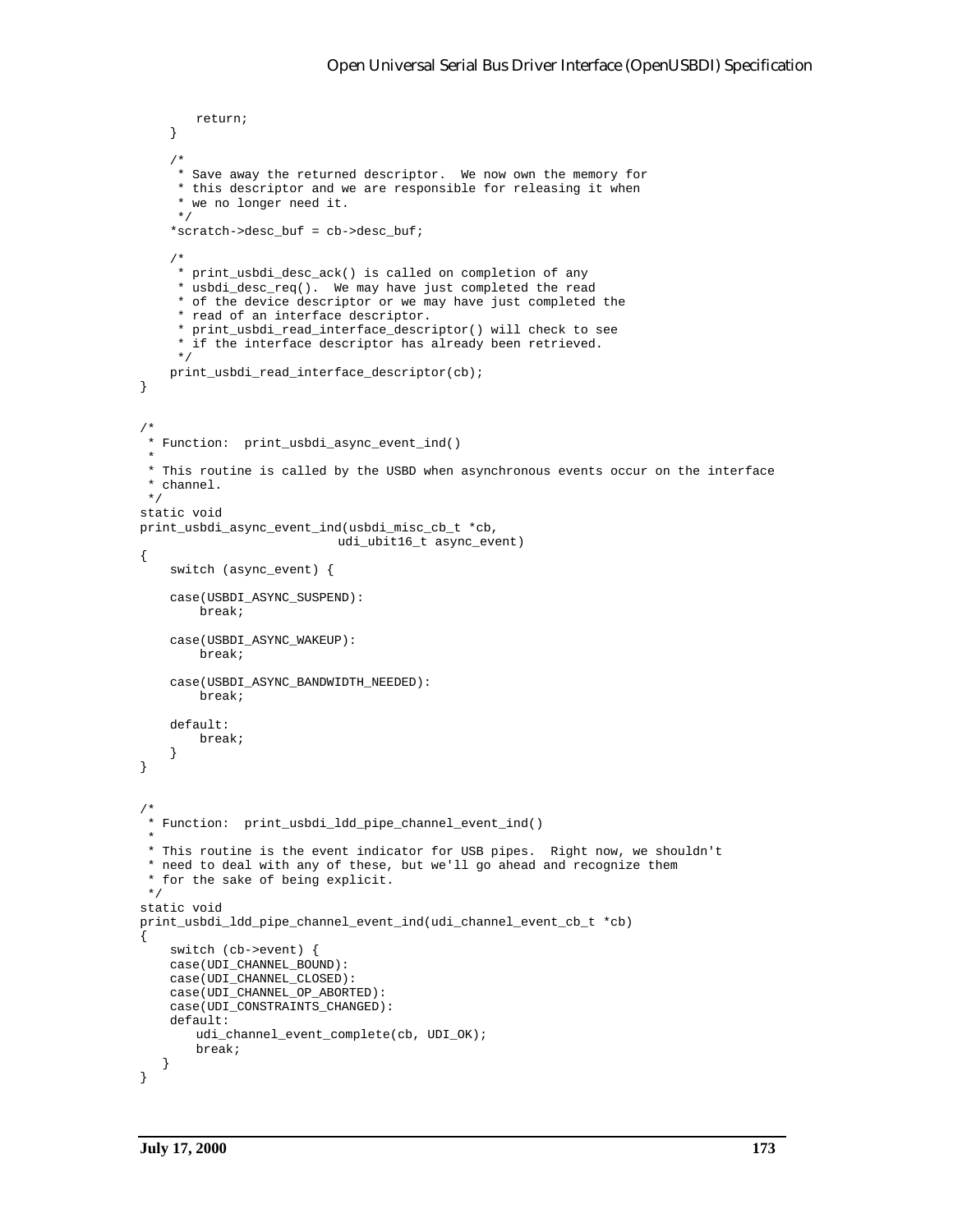```
/*
 * Function: print_usbdi_intr_bulk_xfer_ack()
 *
 * Called in response to a usbdi_intr_bulk_xfer() call.
 */
static void
print_usbdi_intr_bulk_xfer_ack(usbdi_intr_bulk_xfer_cb_t *bulk_cb)
{
     struct printer_pipe_context *pipe = UDI_GCB(bulk_cb)->context;
     struct printer_context *printer = pipe->printer;
     udi_gio_xfer_cb_t *gio_cb = UDI_GCB(bulk_cb)->context;
     /*
     * Update our usbdi_bulk_xfer_cb pointer since it may have
     * changed while it was owned by the USBD.
     */
     printer->bulk_xfer_cb = bulk_cb;
     /*
      * Update fields in our printer context struct.
     */
     printer->gio_xfer_cb = (udi_gio_xfer_cb_t *)NULL;
    printer->flags &= ~PRINT_FLAGS_GIO_XFER;
     udi_gio_xfer_ack(printer->gio_xfer_cb);
     /*
     * If the GIO client requested an unbind while this
     * USB request was in progress, we should now close the
      * interface
     */
     if (!(printer->flags & PRINT_FLAGS_GIO_BOUND)) {
       print_usbdi_intfc_close(UDI_GCB(printer->gio_bind_cb));
       udi_gio_unbind_ack(printer->gio_bind_cb);
     }
    return;
}
/*
 * Function: print_usbdi_intr_bulk_xfer_nak()
 *
 * Called on error in response to a usbdi_intr_bulk_xfer() call.
 */
static void
print_usbdi_intr_bulk_xfer_nak(usbdi_intr_bulk_xfer_cb_t *bulk_cb,
                              udi_status_t status)
{
     struct printer_pipe_context *pipe = UDI_GCB(bulk_cb)->context;
     struct printer_context *printer = pipe->printer;
     udi_gio_xfer_cb_t *gio_cb = printer->gio_xfer_cb;
     /*
     * Update our usbdi_bulk_xfer_cb pointer since it may have
     * changed while it was owned by the USBD.
      */
     printer->bulk_xfer_cb = bulk_cb;
     /*
      * Update fields in our printer context struct.
     */
     printer->gio_xfer_cb = (udi_gio_xfer_cb_t *)NULL;
    printer->flags &= ~PRINT_FLAGS_GIO_XFER;
 /*
     * Handle the error condition.
     */
     switch (status) {
     case USBDI_STAT_STALL:
```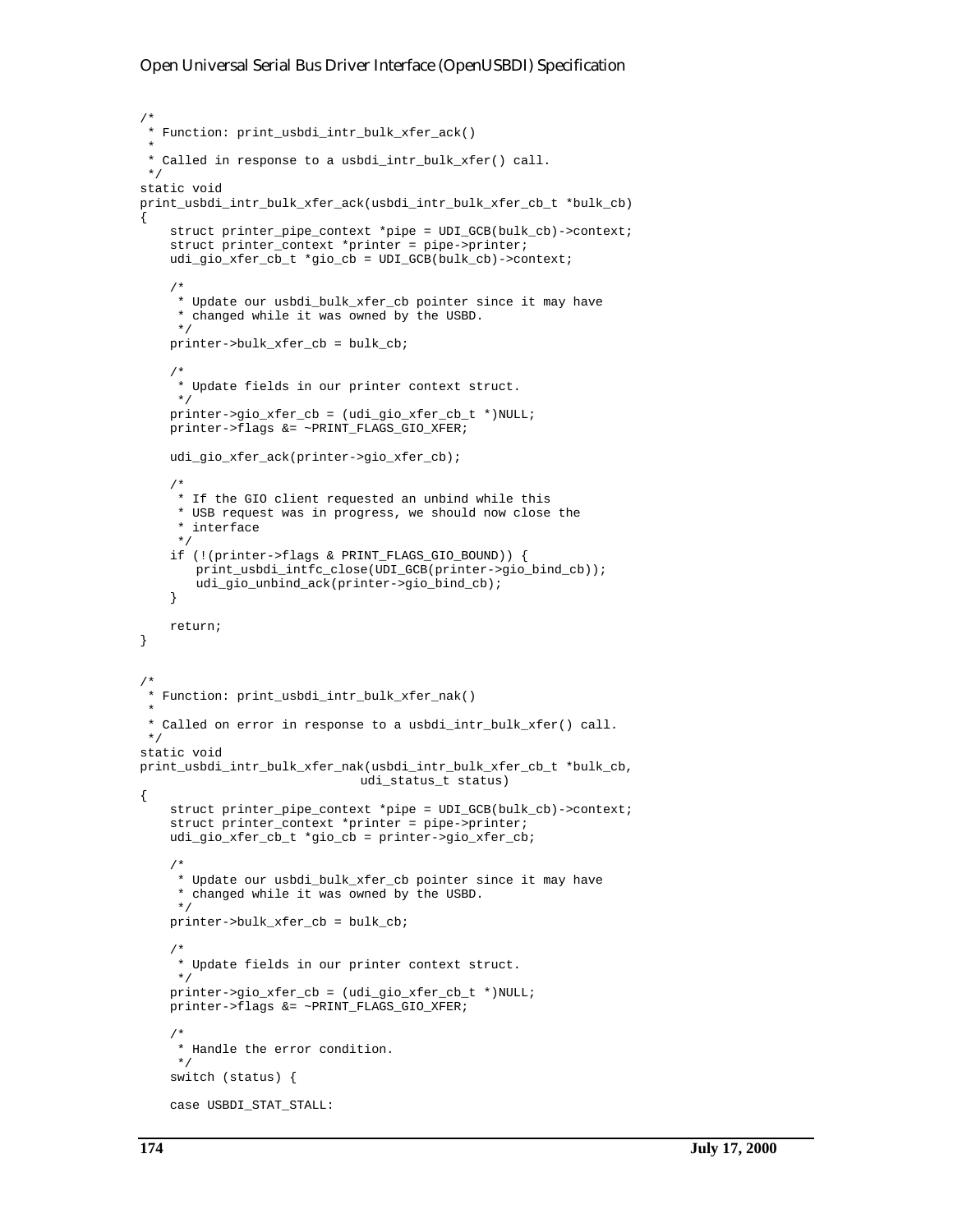```
/*
         * We really shouldn't be getting a stall on the bulk out pipe.
         * Set the state of the endpoint to active.
         * Fall through to UDI_STAT_INVALID_STATE.
         */
       print_usbdi_edpt_state_set_req(pipe);
       break;
     case UDI_STAT_NOT_RESPONDING:
       /*
         * We may want to retry the request once or twice.
         *
         * For this sample driver we will pass the status on up.
         * Fall through to UDI_STAT_INVALID_STATE.
         */
     case UDI_STAT_ABORTED:
     case UDI_STAT_DATA_OVERRUN:
     case UDI_STAT_DATA_UNDERRUN:
     case UDI_STAT_TIMEOUT:
     case UDI_STAT_DATA_ERROR:
     case UDI_STAT_MISTAKEN_IDENTITY:
       /*
         * Need to add support for these error conditions. For now,
         * fall through to UDI_STAT_INVALID_STATE.
         */
     case UDI_STAT_INVALID_STATE:
       default:
       /*
         * The pipe is in the USBDI_PIPE_IDLE state. This will be the case
         * if the device is being deconfigured. Don't try to change the
         * state of the pipe and don't retry the request. Pass the error
         * on up.
         */
       gio_cb->data_buf->buf_size = UDI_NULL;
       udi_gio_xfer_nak(printer->gio_xfer_cb, status);
     }
     /*
     * If the GIO client requested an unbind while this
      * USB request was in progress, we should now close the
      * interface. Otherwise, try to reset the pipe state.
      */
     if (!(printer->flags & PRINT_FLAGS_GIO_BOUND)) {
       print_usbdi_intfc_close(UDI_GCB(printer->gio_bind_cb));
       udi_gio_unbind_ack(printer->gio_bind_cb);
     }
     else {
       /*
         * In all other error cases the state of the pipe will be
         * USBDI_PIPE_STALLED. Move the pipe to the active state.
         */
       print_usbdi_pipe_active_req(pipe);
     }
static void
print_usbdi_control_xfer_ack(usbdi_control_xfer_cb_t *cb,
                             udi_status_t status)
/*
  * Example of Opening an Interface
 *
  * The following functions open an interface. This involves the allocation
```
}

{ }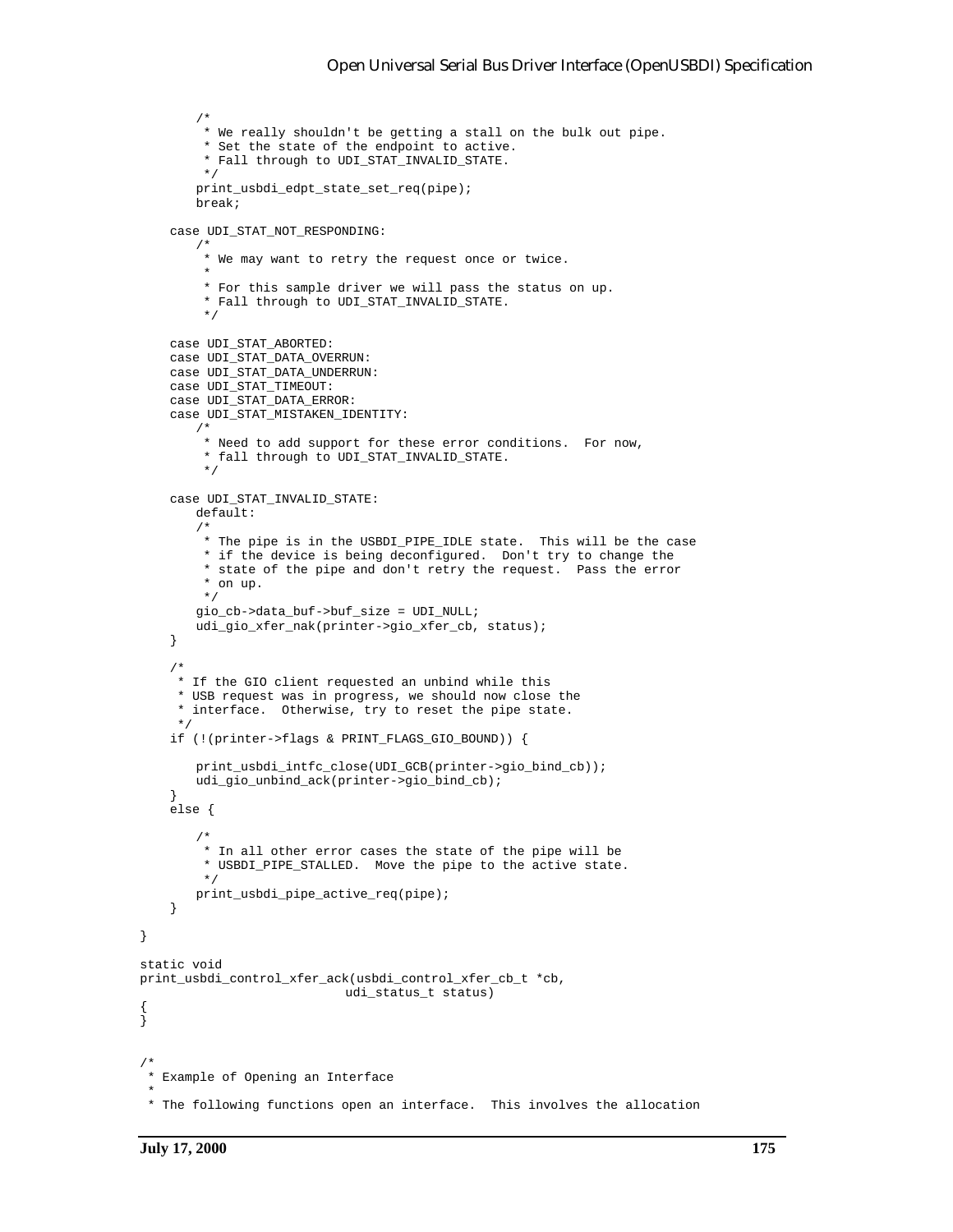```
 * of USB bandwidth by the USBD and creating channels for the pipes
  * associated with the interface.
  */
/*
 * print_usbdi_intfc_open()
 *
 * This function will be called print_gio_bin_req() when the
  * interface bound to this printer driver instance is requested to be
  * opened. The final result will be that all pipes contained by the
  * interface will be opened and in the active state (ready to accept
  * transfer requests).
 *
  * Assumes gcb->context is set to our printer_context struct.
 */
static void
print_usbdi_intfc_open(udi_cb_t *gcb)
{
     struct printer_context *printer = gcb->context;
     /*
      * Do we need to allocate a usbdi_misc_cb_t? If this is the
      * first open then we will need to allocate one, after that we
      * will reuse it.
 */
     if (printer->usbdi_intfc_open_close_cb ==
       (usbdi_misc_cb_t *)NULL) {
       udi_cb_alloc(print_usbdi_intfc_open_cb_alloc_call,
                     gcb,
                     PRINT_USBDI_OPEN_CLOSE_CB_IDX,
                     gcb->channel);
       return;
        /*
         * Execution continues in print_usbdi_intfc_open_cb_alloc_call().
         */
     }
     /*
      * We have the needed CB. Request the open of the interface
      */
     usbdi_intfc_open_req(printer->usbdi_intfc_open_close_cb,
                          printer->usb_interface_descriptor->bAlternateSetting,
                          0);
 /*
      * Execution continues in print_usbdi_intfc_open_ack().
 */
}
/*
 * Function: print_usbdi_intfc_open_cb_alloc_call()
 *
 * Callback function for alloc of usbdi_misc_cb_t
  * made in print_usbdi_intfc_open().
 */
static void
print_usbdi_intfc_open_cb_alloc_call(udi_cb_t *gcb,
                                     udi_cb_t *new_cb)
{
     struct printer_context *printer = gcb->context;
     printer->usbdi_intfc_open_close_cb = UDI_MCB(new_cb, usbdi_misc_cb_t);
    print_usbdi_intfc_open(gcb);
}
/*
 * Function: print_usbdi_intfc_open_ack()
 *
  * This function was given as the interface open op in
  * usbdi_ldd_intfc_ops_t. It is called in response to a
```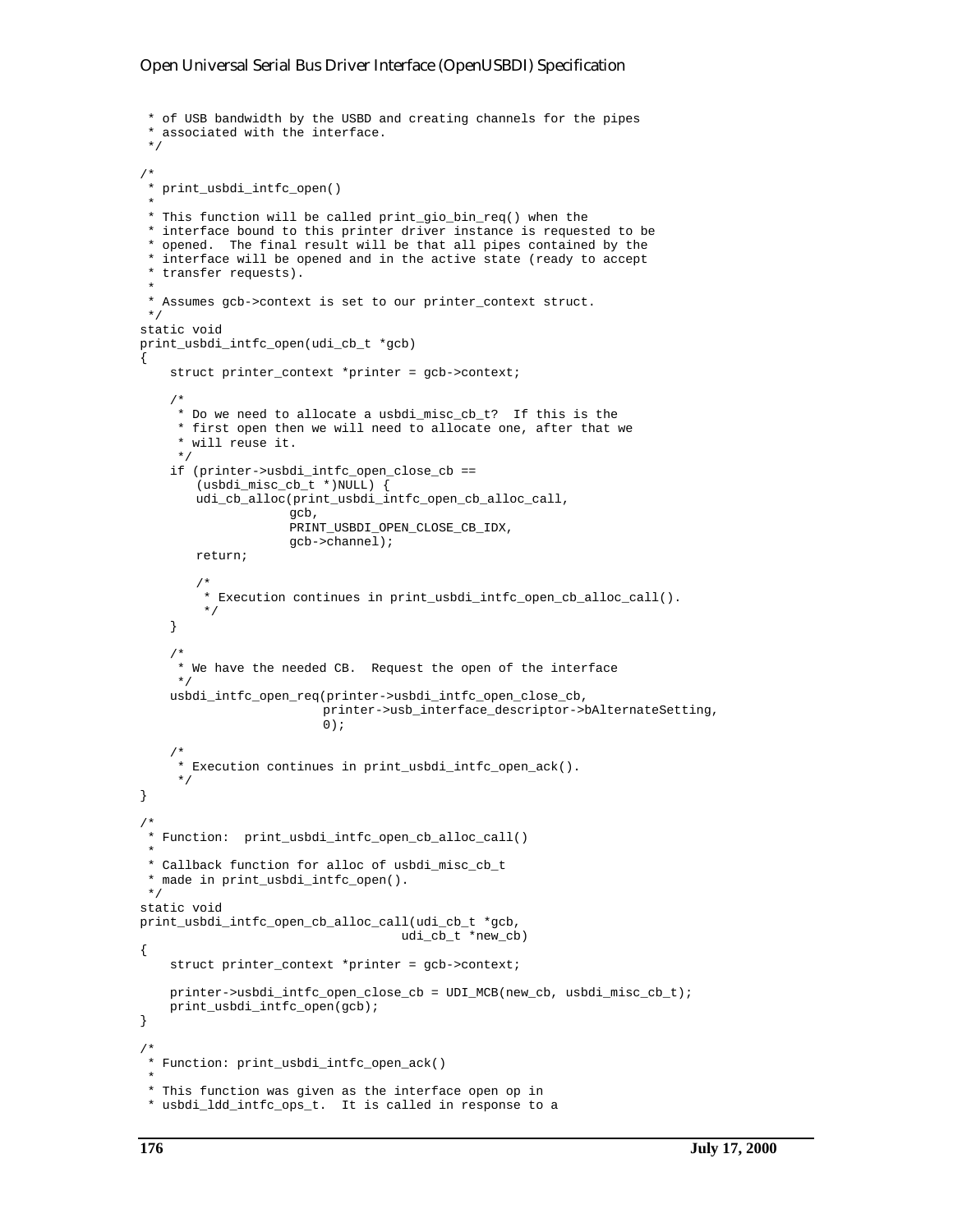```
 * usbdi_intfc_open_req() call.
 */
static void
print_usbdi_intfc_open_ack(usbdi_misc_cb_t *cb,
                           udi_index_t n_edpt, /* Interface endpoint count */
                           udi_status_t status)
{
     struct printer_context *printer = UDI_GCB(cb)->context;
     struct printer_usbdi_intfc_cb_scratch *scratch = UDI_GCB(cb)->scratch;
     /*
     * Update our usbdi_intfc_open_close_cb pointer. It is possible that
     * this pointer may not be the same as the one we sent to
      * usbdi_intfc_open_req().
     */
     printer->usbdi_intfc_open_close_cb = cb;
     /*
     * Did the open interface succeed?
     */
     if (status != UDI_OK) {
        /*
         * Handle fail case
         */
       return;
     }
     /*
     * At this point the USBD has opened the interface and allocated
      * the needed bandwidth for all of the pipes and created the
      * USBD end of the channels for the endpoints.
 *
      * The LDD shall now complete the binding for channels to the endpoints.
      * print_usbdi_pipe_channel_spawn() will be called for each pipe.
      */
     /*
      * If this is the first open since the driver was bound then
      * intfc_edpt_count will be zero. If this is not the first open
      * verify that intfc_edpt_count is the same as n_edpt.
      */
     if (printer->intfc_edpt_count == 0) {
       printer->intfc_edpt_count = n_edpt;
        /*
         * Allocate the array to hold our endpoint context array.
         */
       udi_mem_alloc(print_usbdi_alloc_edpt_context_call, UDI_GCB(cb),
                      sizeof(struct printer_pipe_context) * n_edpt, 0);
       return;
        /*
         * Execution continues in print_usbdi_alloc_edpt_context_call().
         */
 }
     else if (printer->intfc_edpt_count != n_edpt) {
        /*
         * The endpoint count doesn't match.
         *
         * Remember that this is just a sample driver so we
         * don't have to handle every little error :-). Lazy, I know.
         */
       return;
     }
 /*
      * Initialize the pipe_spawn_count
      */
```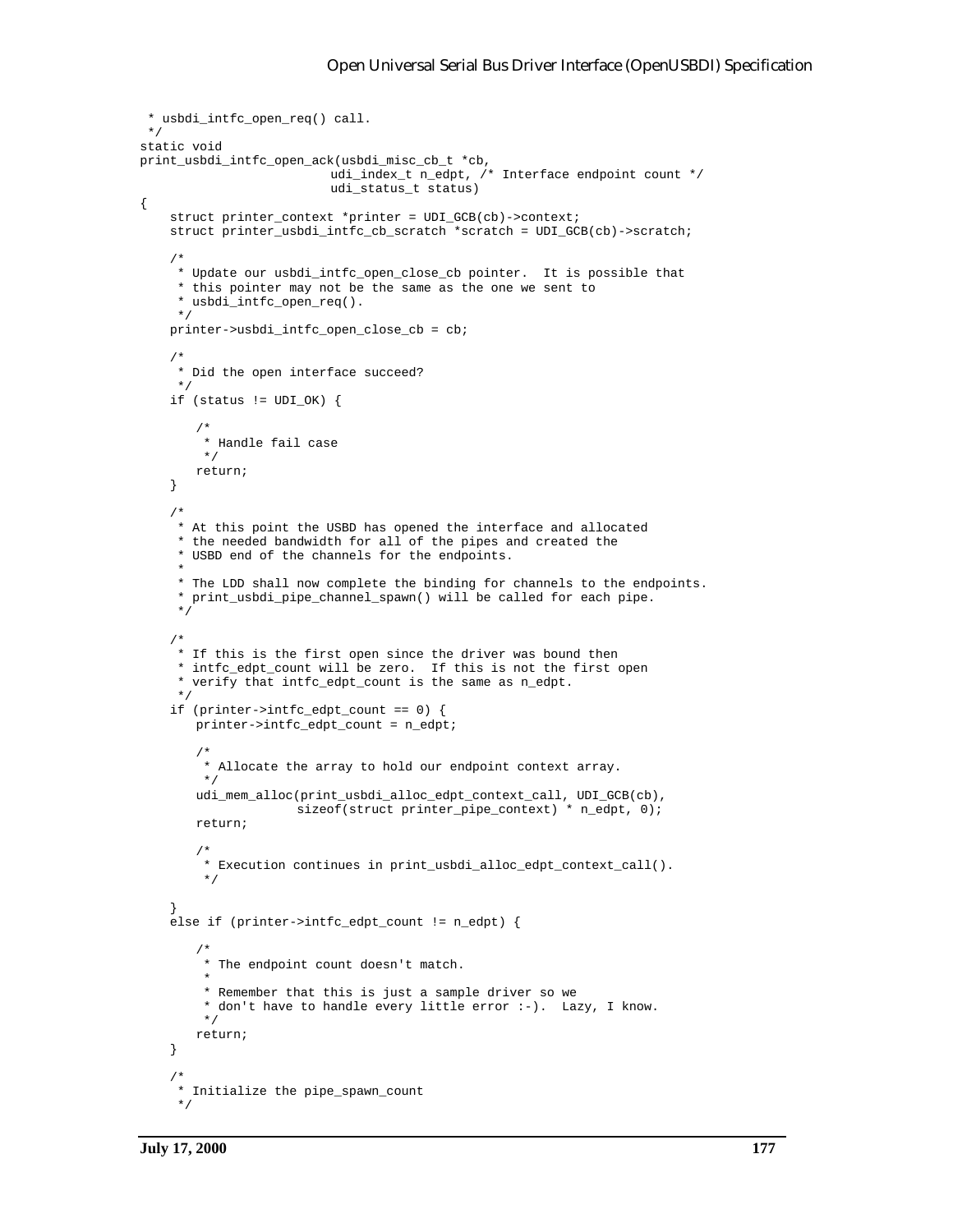```
 scratch->pipe_spawn_count = n_edpt;
 /*
      * Start opening the channels for the pipes.
 */
    print_usbdi_pipe_channel_spawn(UDI_GCB(cb), printer);
}
/*
 * Function: print_usbdi_alloc_edpt_context_call()
 *
 * Callback function given to udi_mem_alloc() in
  * print_usbdi_intfc_open_ack().
  */
static void
print_usbdi_alloc_edpt_context_call(udi_cb_t *gcb, void *new_mem)
{
    struct printer context *printer = qcb->context;
     struct printer_usbdi_intfc_cb_scratch *scratch = gcb->scratch;
     int i;
     /*
     * Set up the array of endpoints
     */
     printer->pipe_context_array = new_mem;
    for (i=0; i < printer->intfc_edpt_count; i++) {
       printer->pipe_context_array[i].printer = printer;
     }
     /*
     * Initialize the pipe_spawn_count. This is used by
      * print_usbdi_pipe_channel_spawn() to determine what pipe
      * the channel may be spawned for.
      */
     scratch->pipe_spawn_count = printer->intfc_edpt_count;
 /*
     * Start opening the channels for the pipes.
 */
    print_usbdi_pipe_channel_spawn(gcb, printer);
}
static void
print_usbdi_pipe_channel_spawn(udi_cb_t *gcb,
                               struct printer_context *printer)
{
     struct printer_usbdi_intfc_cb_scratch *scratch = gcb->scratch;
     udi_index_t endpoint = scratch->pipe_spawn_count;
     udi_channel_spawn(print_usbdi_pipe_channel_spawn_call, gcb,
                       printer->usbdi_intfc_channel, endpoint,
                       PRINT_USBDI_PIPE_OPS_IDX,
                       &printer->pipe_context_array[endpoint - 1]);
 /*
      * Execution continues in print_usbdi_pipe_channel_spawn_call()
 */
}
/*
 * Function: print_usbdi_pipe_channel_spawn_call()
 *
 * Callback function given to udi_channel_spawn in
 * print_usbdi_pipe_channel_spawn().
 */
static void
print_usbdi_pipe_channel_spawn_call(udi_cb_t *gcb,
                                    udi_channel_t new_channel)
\mathcal{L}_{\mathcal{L}_{\mathcal{L}}} struct printer_context *printer = gcb->context;
     struct printer_usbdi_intfc_cb_scratch *scratch = gcb->scratch;
```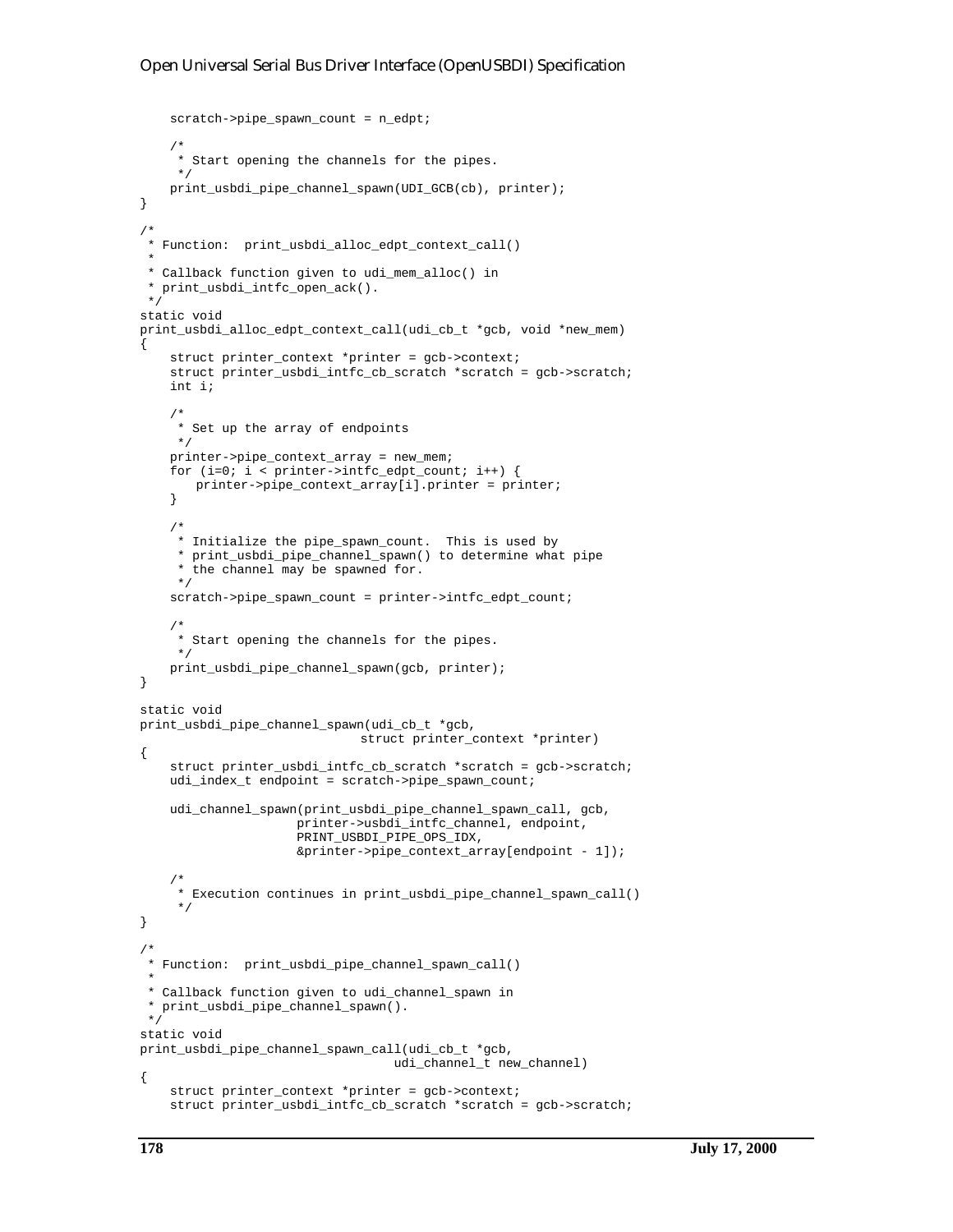```
 udi_index_t endpoint = --scratch->pipe_spawn_count;
     /*
      * Store away the newly allocated channel.
 */
     printer->pipe_context_array[endpoint].channel = new_channel;
 /*
      * Are there more endpoints that need channels?
 */
     if (endpoint > 0) {
       print_usbdi_pipe_channel_spawn(gcb, printer);
     } else {
       /*
         * All pipe channels have been spawned.
          * Call print_usbdi_intfc_open_complete().
         */
       print_usbdi_intfc_open_complete(printer);
     }
}
/*
  * Function: print_usbdi_intfc_open_complete()
 *
 * Called once all pipe channels for the interface have
  * been created.
 */
static void
print_usbdi_intfc_open_complete(struct printer_context *printer)
\left\{ \right. /*
      * Have we already allocated our bulk_xfer_cb?
      */
    if (printer->bulk_xfer_cb == (usbdi_intr_bulk_xfer_cb_t *)NULL) {
        /*
         * Allocate our intr_bulk_xfer cb. This CB is only allocated
          * on the first open of the driver and is then reused for each
          * operation associated with the current gio bind channel.
          */
       udi_cb_alloc(print_usbdi_intr_bulk_cb_alloc_call,
                     UDI_GCB(printer->gio_bind_cb),
                      PRINT_USBDI_BULK_XFER_CB_IDX,
                     UDI_GCB(printer->gio_bind_cb)->channel);
       return;
        /*
          * Execution continues with print_usbdi_intr_bulk_cb_alloc_call().
          */
     }
     /*
      * The open is complete.
 *
      * Notify the caller of print_gio_bind_req() that the interface
      * is now opened.
      */
     udi_gio_bind_ack(printer->gio_bind_cb, 0, 0, UDI_OK);
}
/*
  * Function: print_usbdi_intfc_close()
 *
 * This function is called when the interface has been
  * requested to be closed and all activity on all pipes
  * has completed.
  */
static void
print_usbdi_intfc_close(udi_cb_t *gcb)
```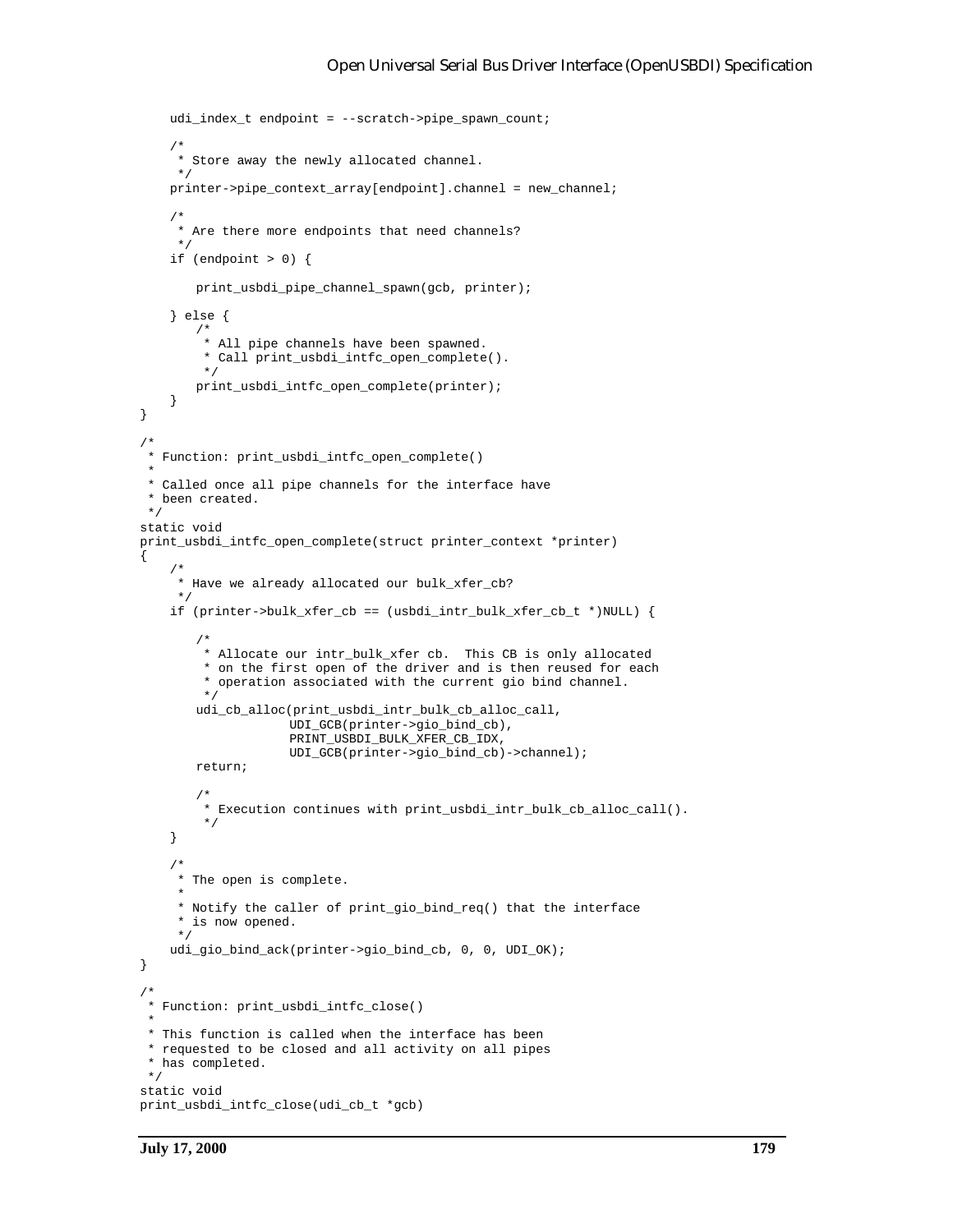```
{
     struct printer_context *printer = gcb->context;
     int i;
     /*
     * Close all channels that were spawned for the pipes of the interface.
     */
    for (i = 0; i < printer->intfc_edpt_count; i++) {
       udi_channel_close(printer->pipe_context_array[i].channel);
     }
     /*
     * Note - Don't free pipe_context_array. It will be reused
      * if the interface is opened again.
      */
     /*
     * Note - usbdi_intfc_close() uses the same CB as usbdi_intfc_open()
      * therefore we don't have to allocate another CB.
      */
     /*
     * Request the close of the interface.
     */
     usbdi_intfc_close_req(printer->usbdi_intfc_open_close_cb);
     /*
     * Execution continues in print_usbdi_intfc_close_ack().
      */
}
/*
 * Example of an OpenUSBDI Bulk pipe transfer.
  */
/*
 * Function: print_usbdi_intr_bulk_cb_alloc_call()
 *
 * Callback function given to udi_cb_alloc to allocate a
 * usbdi_intr_bulk_cb.
 */
static void
print_usbdi_intr_bulk_cb_alloc_call(udi_cb_t *gcb,
                                   udi_cb_t *bulk_cb)
{
     struct printer_context *printer = gcb->context;
     /*
     * Save the usbdi_intr_bulk_xfer_cb_t away.
     */
     printer->bulk_xfer_cb = UDI_MCB(bulk_cb, usbdi_intr_bulk_xfer_cb_t);
     /*
     * Set the context pointer for the bulk_cb to the pipe_context
     * for the bulk pipe.
      */
     bulk_cb->context = &printer->pipe_context_array[printer->bulk_out_pipe];
     /*
    * Set up some of the fields in the CB that wont be changing.
 *
      * Set the timeout value to infinite and set the flags to zero. These
      * will remain the same for all transfers that this driver will perform.
      */
     printer->bulk_xfer_cb->timeout = 0;
     printer->bulk_xfer_cb->xfer_flags = 0;
 /*
      * Allow the open of the interface to complete.
     */
     print_usbdi_intfc_open_complete(printer);
```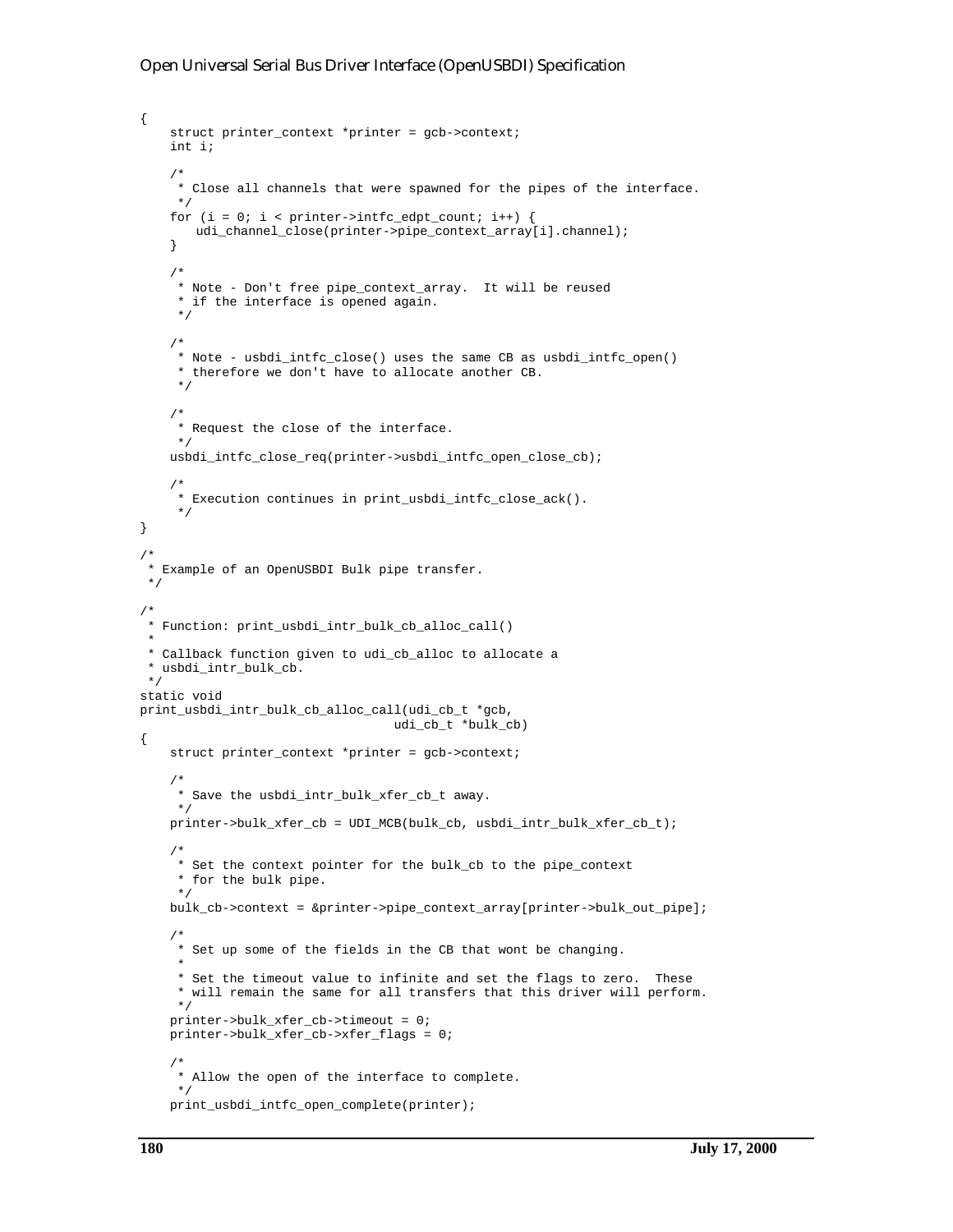```
}
/*
  * Pipe state functions:
 *
  * print_usbdi_pipe_active_req() - Set the state of the pipe to active.
 *
 * print_usbdi_pipe_state_set_ack() - Ack called by the USBD once the<br>* atate of the pipe best peep set or if it souldn't be set
          state of the pipe has been set or if it couldn't be set.
  *
  * print_usbdi_pipe_state_cb_alloc_call() - Called by the USBD once a
          usbdi_pipe_state_cb_t is available.
  */
static void
print_usbdi_pipe_active_req(struct printer_pipe_context *pipe)
{
     struct printer_context *printer = pipe->printer;
    usbdi_state_cb_t *cb = \frac{1}{2} rinter->usbdi_pipe_state_cb;
     /*
     * Have we already allocated a usbdi_pipe_state_cb?
     */
    if (cb == (usbdi\_state\_cb_t * )NULL) \{udi_cb_alloc(print_usbdi_pipe_state_cb_alloc_call,
                      UDI_GCB(printer->bulk_xfer_cb),
                      PRINT_USBDI_STATE_CB_IDX,
                      pipe->channel);
       return;
        /*
          * Execution continues in print_usbdi_pipe_state_cb_alloc_call().
          */
     }
     cb->state = USBDI_STATE_ACTIVE;
     usbdi_pipe_state_set_req(cb);
     /*
      * Execution continues in print_usbdi_pipe_state_set_ack().
 */
}
/*
 * Function: print_usbdi_pipe_state_set_ack()
  *
 */
static void
print_usbdi_pipe_state_set_ack(usbdi_state_cb_t *cb,
                                udi_status_t status)
{
     struct printer_pipe_context *pipe = UDI_GCB(cb)->context;
     struct printer_context *printer = pipe->printer;
     /*
     * Update our usbdi_pipe_state_cb pointer since it may have changed
     * while the USBD had owned it.
      */
     printer->usbdi_pipe_state_cb = cb;
 /*
      * Check our status.
     */
     switch (status) {
     case UDI_OK:
       /*
         * The pipe state was successfully set.
         */
     case UDI_STAT_INVALID_STATE:
       /*
```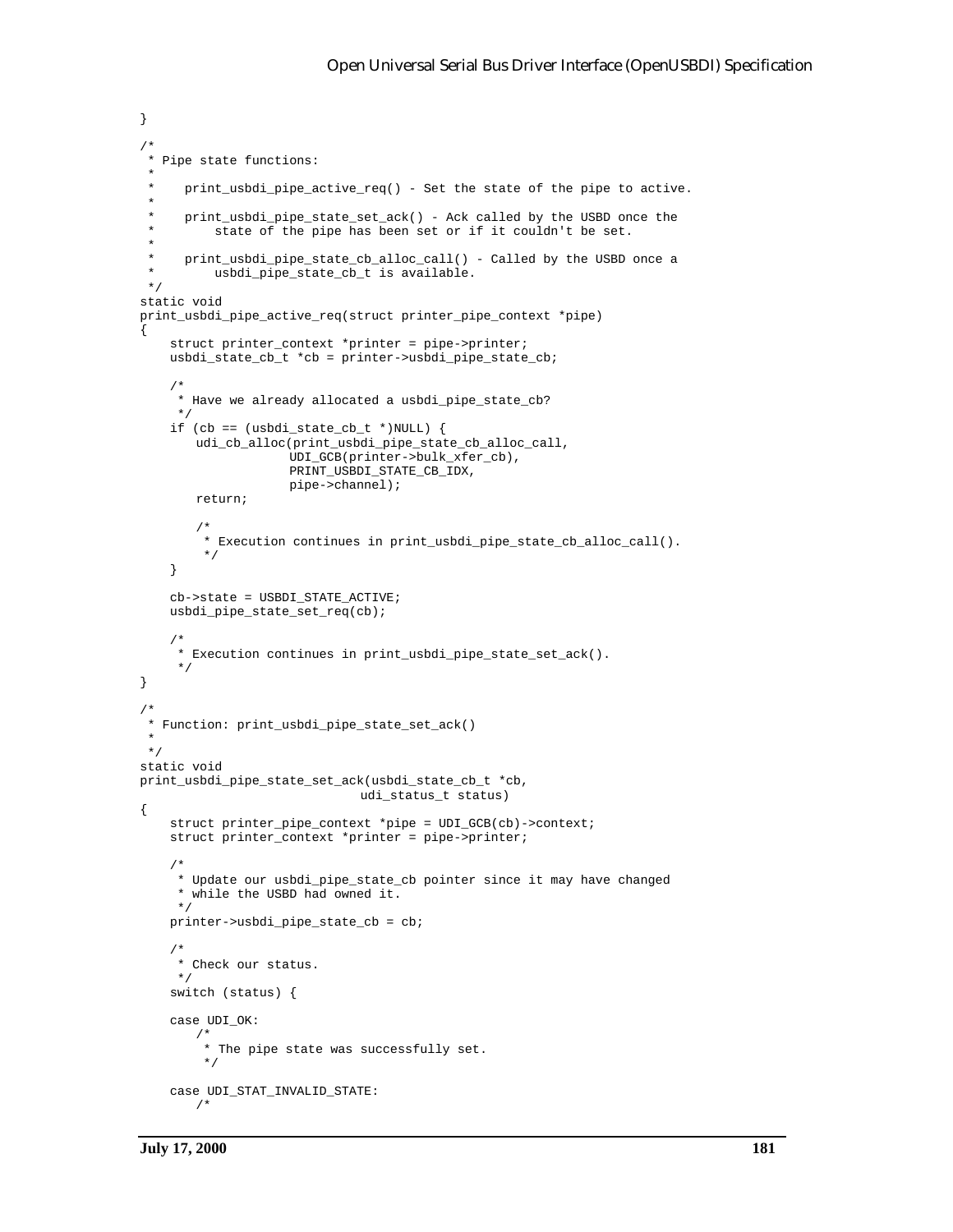```
 * The pipe state was not set. This is due to the state of the
          * interface being something other than USBDI_INTFC_ACTIVE. This
          * may be the case if the device is in the process of being
          * deconfigured.
          */
     case UDI_STAT_MISTAKEN_IDENTITY:
        /*
          * Neither of these two cases may be happening.
          */
     default:
        /*
         * In all cases, do nothing.
          */
       break;
     }
}
static void
print_usbdi_pipe_state_cb_alloc_call(udi_cb_t *gcb,
                                      udi_cb_t *cb)
{
     struct printer_pipe_context *pipe = gcb->context;
     struct printer_context *printer = pipe->printer;
     printer->usbdi_pipe_state_cb = UDI_MCB(cb, usbdi_state_cb_t);
     print_usbdi_pipe_active_req(pipe);
}
/*
 * Endpoint state functions:
 *
  * print_usbdi_edpt_state_set_req() - Set endpoint state to active.
 *
      print_usbdi_edpt_state_cb_alloc_call() - Called by the USBD once a
          usbdi_edpt_state_cb_t is available.
 *
 * print_usbdi_edpt_state_set_ack() - Ack called by the USBD once the<br>* state of the endpoint has been set or if it couldn't be set
         state of the endpoint has been set or if it couldn't be set.
  */
static void
print_usbdi_edpt_state_set_req(struct printer_pipe_context *pipe)
{
     struct printer_context *printer = pipe->printer;
     /*
      * Allocated a usbdi_edpt_state_cb. We don't expect to be
      * setting the state of the endpoint very often, so don't
      * keep the CB around after the request completes.
      */
     udi_cb_alloc(print_usbdi_edpt_state_cb_alloc_call,
                 UDI_GCB(printer->bulk_xfer_cb),
                PRINT_USBDI_STATE_CB_IDX,
                 pipe->channel);
}
static void
print_usbdi_edpt_state_cb_alloc_call(udi_cb_t *gcb, udi_cb_t *cb)
{
     struct printer_pipe_context *pipe = gcb->context;
     struct printer_context *printer = pipe->printer;
     usbdi_state_cb_t *edpt_state_cb = UDI_MCB(cb, usbdi_state_cb_t);
     edpt_state_cb->gcb.context = pipe;
     edpt_state_cb->state = USBDI_STATE_ACTIVE;
     usbdi_edpt_state_set_req(edpt_state_cb);
}
static void
print_usbdi_edpt_state_set_ack(usbdi_state_cb_t *cb,
                               udi status t status)
```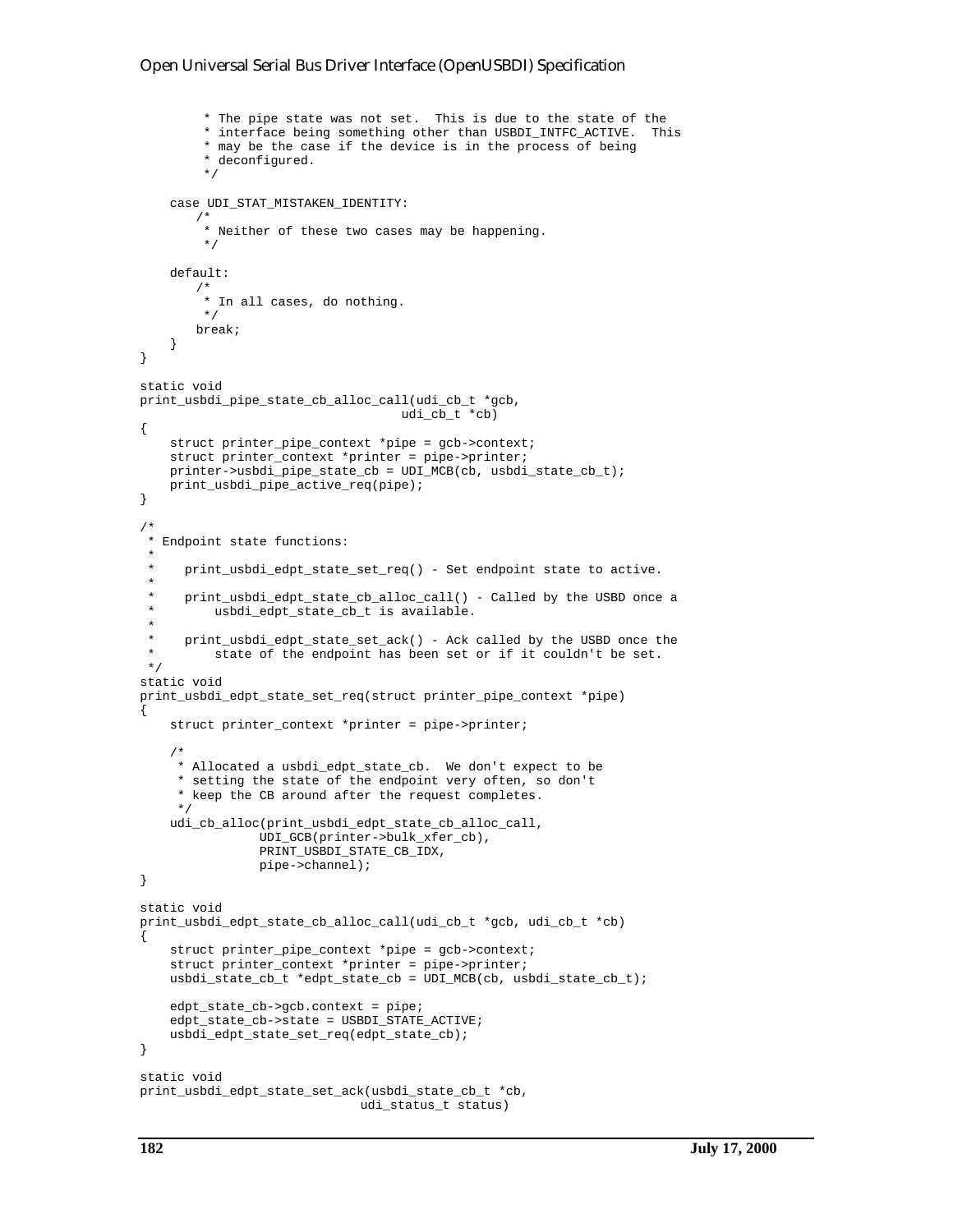```
{
     struct printer_pipe_context *pipe = UDI_GCB(cb)->context;
     struct printer_context *printer = pipe->printer;
     /*
     * Check our status.
     */
     switch (status) {
     case UDI_OK:
       /*
         * The endpoint state was successfully set.
         */
     case UDI_STAT_MISTAKEN_IDENTITY:
     default:
       /*
         * In all cases, do nothing.
         */
       break;
     }
     /*
     * Release the cb.
      */
    udi_cb_free(UDI_GCB(cb));
}
/*
 * Function: print_free_printer()
 *
 * Do some final cleanup. The bind and channel control blocks are not
 * touched by this routine.
 */
static void
print_free_printer(struct printer_context *printer)
{
     udi_mem_free(printer->pipe_context_array);
    printer->pipe_context_array = (struct printer_pipe_context *)NULL;
     udi_mem_free(printer->usb_device_descriptor);
     printer->usb_device_descriptor = (struct usb_device_descriptor *)NULL;
    udi_mem_free(printer->usb_interface_descriptor);
    printer->usb_interface_descriptor =(struct usb_interface_descriptor *)NULL;
    udi_cb_free(UDI_GCB(printer->usbdi_intfc_open_close_cb));
     printer->usbdi_intfc_open_close_cb = (usbdi_misc_cb_t *)NULL;
    udi_cb_free(UDI_GCB(printer->bulk_xfer_cb));
    printer->bulk_xfer_cb = (usbdi_intr_bulk_xfer_cb_t *)NULL;
     udi_cb_free(UDI_GCB(printer->usbdi_pipe_state_cb));
     printer->usbdi_pipe_state_cb = (usbdi_state_cb_t *)NULL;
 /*
      * Add unbind from USBD.
      */
}
static void
print_usbdi_pipe_state_get_ack(usbdi_state_cb_t *cb)
{
}
static void
print_usbdi_edpt_state_get_ack(usbdi_state_cb_t *cb)
{
}
/*
 * UDI Management Ops
 */
static void
print_udi_devmgmt_req(udi_mgmt_cb_t *cb, udi_ubit8_t mgmt_op,
                      udi_ubit8_t parent_ID)
```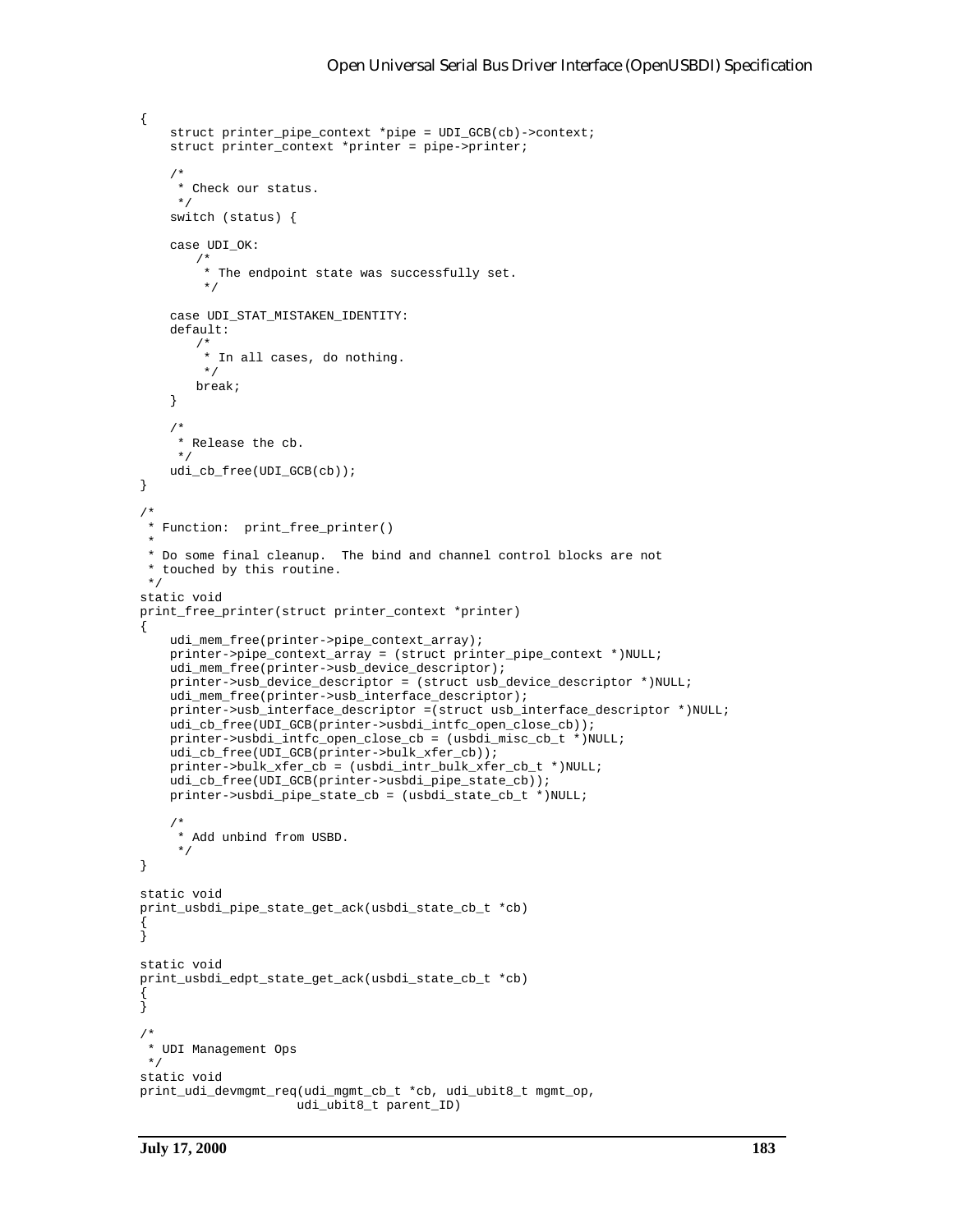```
{
     switch(mgmt_op)
     {
     case(UDI_DMGMT_PREPARE_TO_SUSPEND):
     case(UDI_DMGMT_SUSPEND):
    case(UDI_DMGMT_SHUTDOWN):
     case(UDI_DMGMT_PARENT_SUSPENDED):
     case(UDI_DMGMT_RESUME):
     case(UDI_DMGMT_UNBIND):
     default:
       udi_devmgmt_ack(cb, UDI_NULL, UDI_STAT_NOT_SUPPORTED);
       break;
     }
}
/*
 * This call should cause us to prepare for shutdown or unloading
 */
static void
print_udi_final_cleanup_req(udi_mgmt_cb_t* cb)
{
     /*
     * Do cleanup, then respond with:
     */
     udi_final_cleanup_ack(cb);
}
```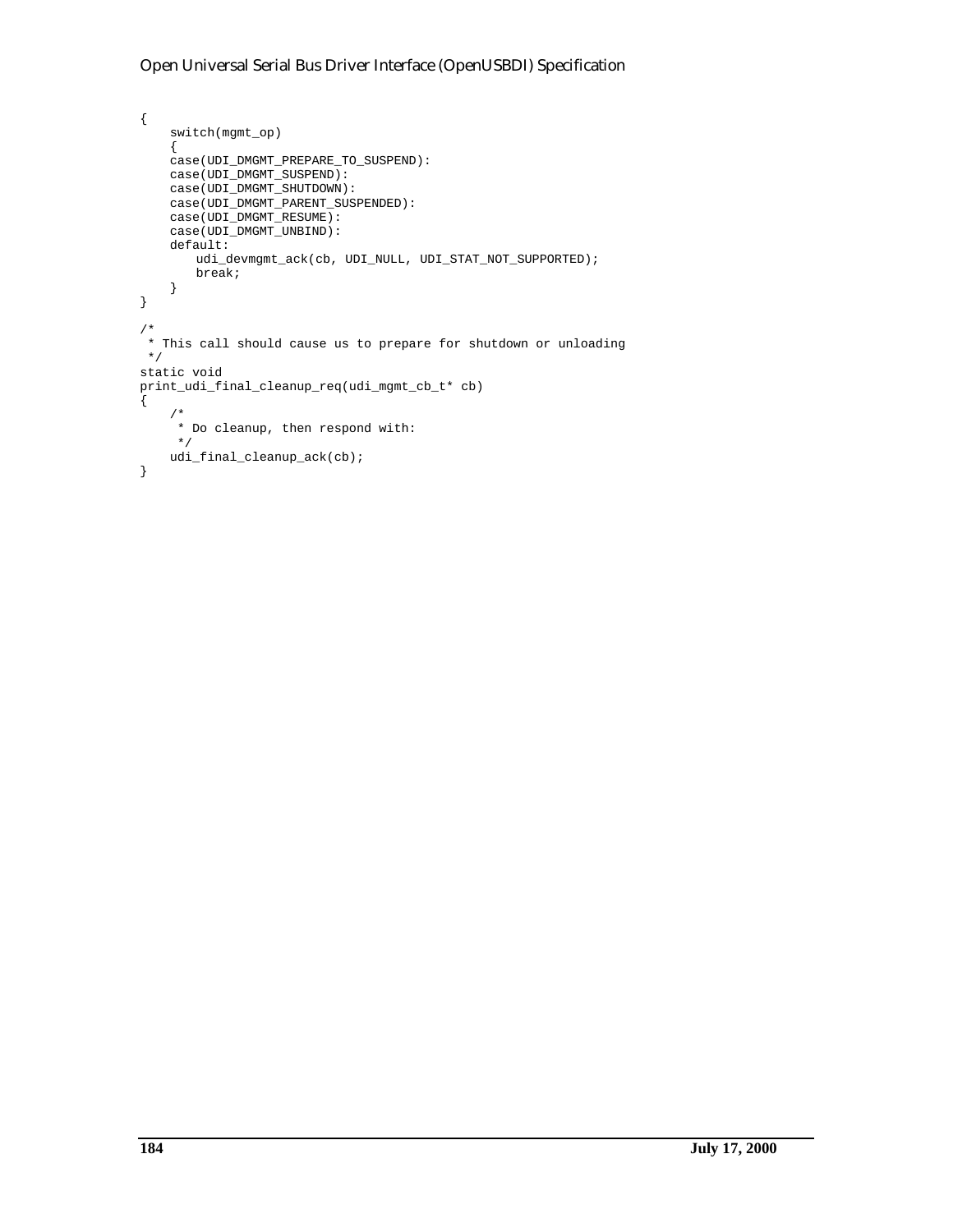## **9 Appendix C: Sample Driver (usbdi\_printer.h)**

```
/*
 * USB Printer Class defines
 */
#define INTERFACE_CLASS_PRINTER 0x07
#define INTERFACE_SUBCLASS_PRINTER
#define INTERFACE_PROTOCOL_PRINTER_UNIDIRECTIONAL 0x01
#define INTERFACE_PROTOCOL_PRINTER_BIDIRECTIONAL 0x02
/*
 * This file contains all structures, defines, and declarations for
 * the OpenUSBDI uni-directional printer class driver.
 */
struct printer_context; /* Forward declaration */
/*
 * Printer specific pipe context structure. One per pipe. This
 * LDD instance will only need one of these structures since it
  * will only be working with a single bulk out endpoint.
 */
struct printer_pipe_context {
   struct printer_context *printer; /* Pointer to the associated printer */
   udi_channel_t channel; \overline{\hspace{1cm}} /* UDI channel for this pipe */
};
/*
 * Printer context structure
 */
struct printer_context {
    udi_init_context_t init_context;
    void *enumeration_context;
     /* These are some channels that this module will use.
 *
     * They need to be placed globally because the channel_event_ind routines get NO
      * context or scratch space in their input CBs. This is important because when we
      * get called in those routines, we are expected to close channels with
      * udi_channel_close() (which requires a channel).
     */
    udi_channel_t usbdi_pipe_channel; /* First channel given to us when the MA
                                      * initializes the pipe channel.
                                      */
    udi_channel_t usbdi_intfc_channel;/* Channel used to communicate with the
                                      * USBD when performing intfc related
                                      * ops
                                      */
    udi_channel_event_cb_t *usbdi_channel_cb; /* CB given to us by the MA
                                              * when the interface channel
                                              * is bound
                                              */
    udi_gio_bind_cb_t *gio_bind_cb; /* CB given to print_gio_bind_req() and
                                    * print_gio_unbind_req()
                                    */
    usbdi_misc_cb_t *usbdi_bind_cb; /* CB used to bind and unbind with USBD */
   udi index t intfc edpt count;
    struct printer_pipe_context *pipe_context_array;
    udi_index_t bulk_out_pipe; /* index into pipe_context_array for our
                                    * bulk out pipe.
                                    */
 /*
      * GIO bind fields
```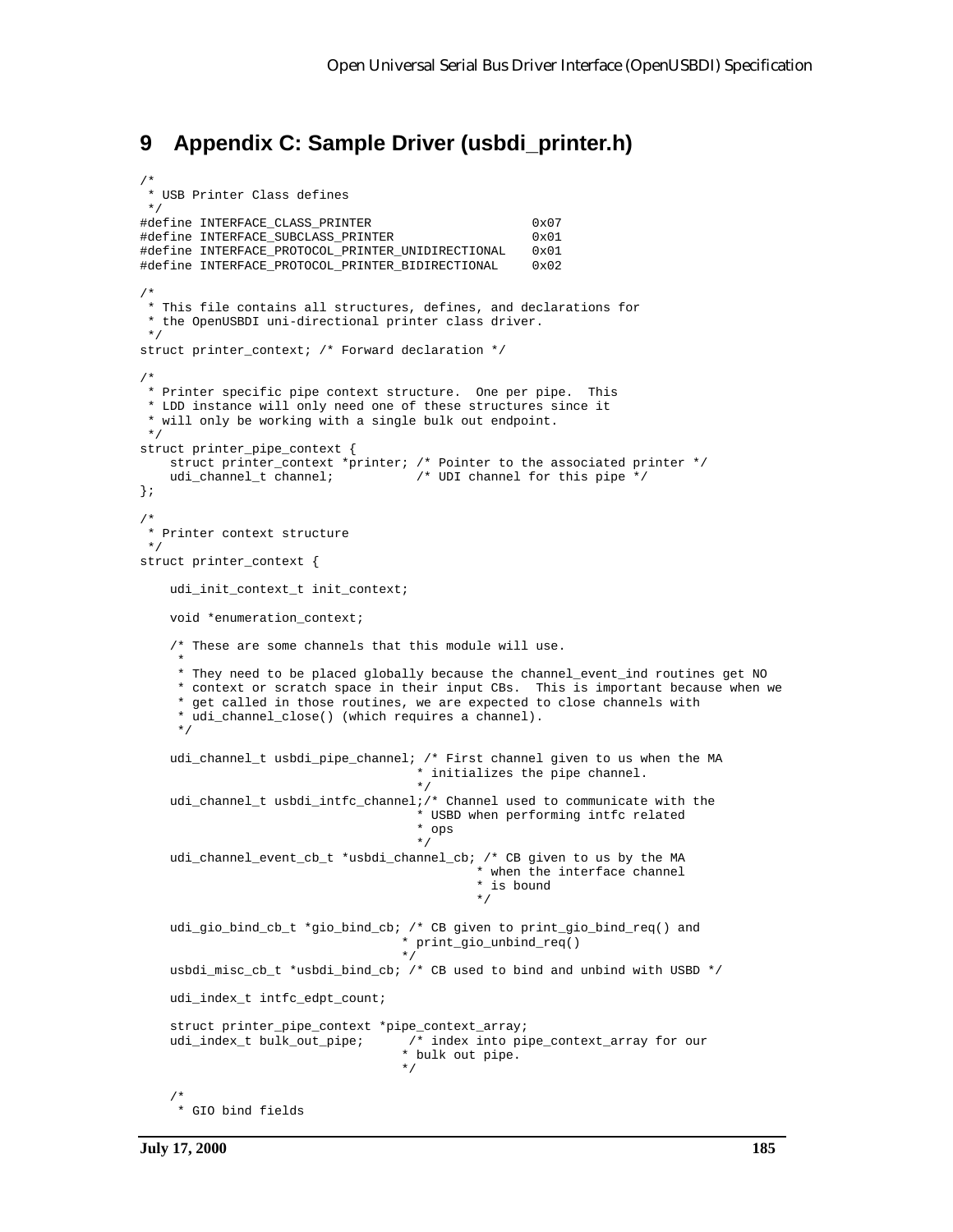```
 */
     udi_channel_t bind_target_channel;
     /*
     * USB descriptor pointers.
     */
     struct usb_device_descriptor *usb_device_descriptor;
     struct usb_interface_descriptor *usb_interface_descriptor;
 /*
     * Open interface fields
     */
     usbdi_misc_cb_t *usbdi_intfc_open_close_cb;
 /*
     * Transfer fields. This driver was written to only allow
     * one outstanding usbdi_intr_bulk_xfer_cb_t at a time.
     */
     udi_gio_xfer_cb_t *gio_xfer_cb;
     usbdi_intr_bulk_xfer_cb_t *bulk_xfer_cb;
 /*
     * Pipe state
     */
    usbdi_state_cb_t *usbdi_pipe_state_cb;
    udi_ubit32_t flags;
#define PRINT_FLAGS_DESC_BUSY (1<<0)
#define PRINT_FLAGS_GIO_BOUND<br>#define PRINT_FLAGS_GIO_UNBOUND
#define PRINT_FLAGS_GIO_UNBOUND (1<<2)
#define PRINT_FLAGS_GIO_UNBINDING (1<<3)
#define PRINT_FLAGS_GIO_XFER (1<<4)
};
/*
 * USBDI LDD scratch structures.
 *
 * Scratch struct for usbdi_desc_cb_t
 */
struct printer_usbdi_desc_cb_scratch {<br>udi_buf_t *desc_buf; /* W
                            y^* Where to put the descriptor */
};
/*
 * Scratch struct for usbdi_intfc_open_close
 */
struct printer_usbdi_intfc_cb_scratch {
    udi_index_t pipe_spawn_count; /* What pipe do we spawn ? */
};
/*
 * This driver assumes that is will be bound to PRINTER_INTFC_COUNT
 * number of interfaces.
 */
#define PRINTER_INTFC_COUNT 1
/*
 * udi_cb_alloc() callback functions
 */
static udi_cb_alloc_call_t print_usbdi_bind_cb_alloc_call;
static udi_cb_alloc_call_t print_usbdi_desc_cb_alloc_call;
static udi_cb_alloc_call_t print_usbdi_pipe_state_cb_alloc_call;
static udi_cb_alloc_call_t print_usbdi_intr_bulk_cb_alloc_call;
static udi_cb_alloc_call_t print_usbdi_edpt_state_cb_alloc_call;
static udi_cb_alloc_call_t print_usbdi_intfc_open_cb_alloc_call;
/*
 * udi_mem_alloc() callback functions
 */
static udi_mem_alloc_call_t print_usbdi_alloc_edpt_context_call;
```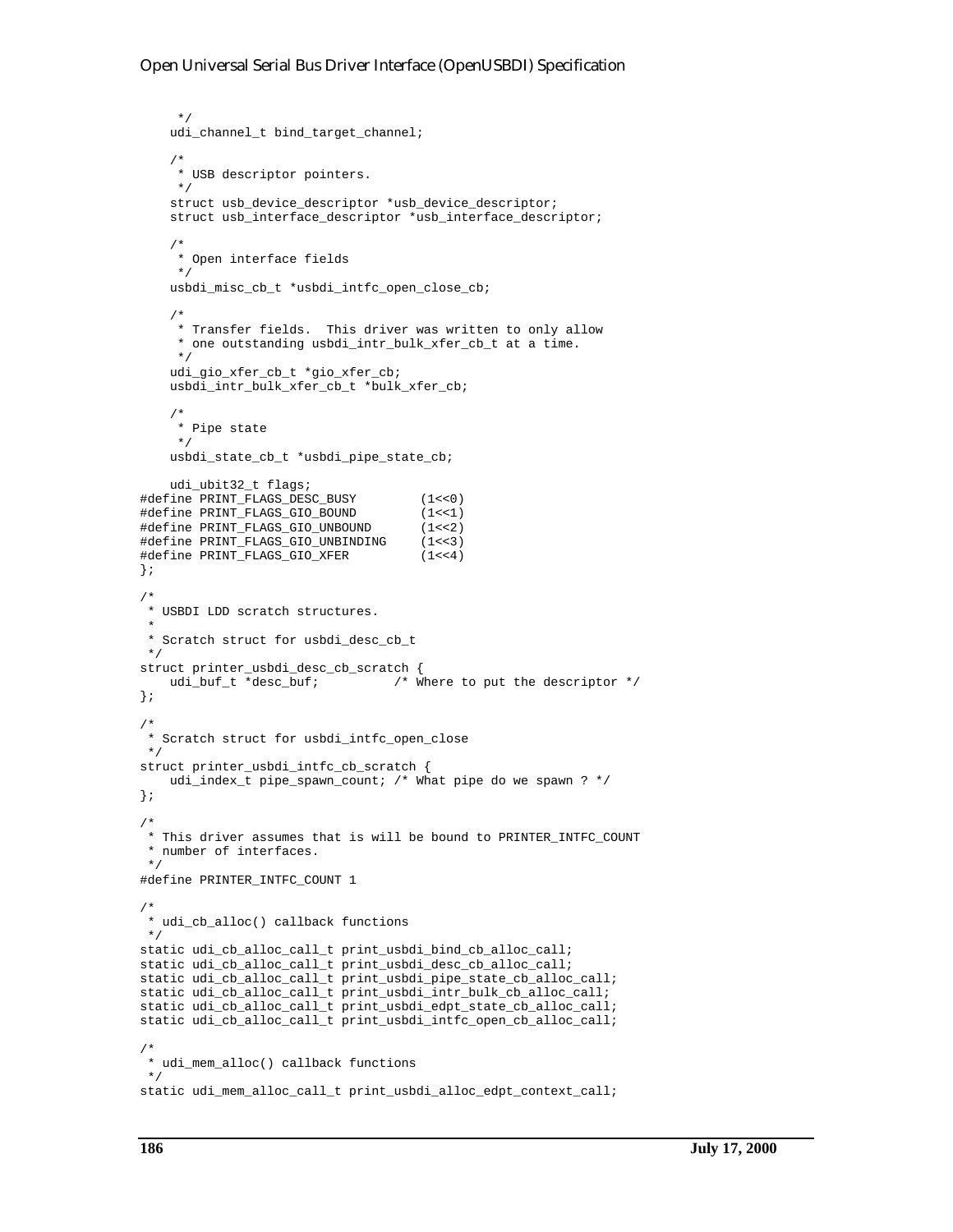```
/*
 * udi_channel_spawn() callback functions
 */
static udi channel spawn call t print usbdi pipe channel spawn call;
/*
 * Local functions
 */
static void print_usbdi_read_descriptors(struct printer_context *printer);
static void print_usbdi_pipe_channel_spawn(udi_cb_t *gcb,
                                             struct printer context *printer);
static void print_usbdi_intfc_close(udi_cb_t *gcb);
static void print_free_printer(struct printer_context *printer) ;
static void print_usbdi_edpt_state_set_req(struct printer_pipe_context *pipe);
static void print_usbdi_pipe_active_req(struct printer_pipe_context *pipe);
static void print_usbdi_bulk_cb_alloc(struct printer_context *printer);
static void print_usbdi_intfc_open(udi_cb_t *gcb);
static void print usbdi_intfc_open_complete(struct printer context *printer);
/*
 * udi_mgmt_ops_t
 */
udi_usage_ind_op_t udi_static_usage; /* Proxy */
udi_enumerate_req_op_t udi_enumerate_no_children;
static void print_udi_devmgmt_req(udi_mgmt_cb_t *cb, udi_ubit8_t mgmt_op,
                                     udi_ubit8_t parent_ID);
static void print_udi_final_cleanup_req(udi_mgmt_cb_t *cb);
extern void udi_final_cleanup_ack(udi_mgmt_cb_t *cb);
/*
 * usbdi_ldd_pipe_ops_t
 */
static udi_channel_event_ind_op_t print_usbdi_ldd_pipe_channel_event_ind;
static usbdi_intr_bulk_xfer_ack_op_t print_usbdi_intr_bulk_xfer_ack;
static usbdi_intr_bulk_xfer_nak_op_t print_usbdi_intr_bulk_xfer_nak;
static usbdi_control_xfer_ack_op_t print_usbdi_control_xfer_ack;
static usbdi_pipe_state_set_ack_op_t print_usbdi_pipe_state_set_ack;
static usbdi_pipe_state_get_ack_op_t print_usbdi_pipe_state_get_ack;
static usbdi_edpt_state_set_ack_op_t print_usbdi_edpt_state_set_ack;
static usbdi_edpt_state_get_ack_op_t print_usbdi_edpt_state_get_ack;
/*
 * usbdi_ldd_intfc_ops_t
 */
static udi_channel_event_ind_op_t print_usbdi_ldd_intfc_channel_event_ind;<br>static usbdi_bind_ack_op_t print_usbdi_bind_ack;
\begin{tabular}{lcl} static usbdi\_bind\_ack\_op_t & \multicolumn{3}{l}{ { print\_usbdi\_bind\_ack;}} \\ static usbdi\_unbind\_ack\_op_t & \multicolumn{3}{l}{ { print\_usbdi\_unbind\_ack;}} \end{tabular}static usbdi_unbind_ack_op_t print_usbdi_unbind_ack;<br>static usbdi_intfc_open_ack_op_t print_usbdi_intfc_open_ack;<br>static usbdi_intfs_slip
static usbdi_intfc_open_ack_op_t
{\tt static~usbdi\_intfc\_close\_ack\_op\_t}~~ print\_usbdi\_intfc\_close\_ack;} {\tt static~usbdi\_intfc\_abort\_ack\_op\_t}~~print\_usbdi\_intfc\_abort\_ack;}static usbdi_intfc_abort_ack_op_t
static usbdi_desc_ack_op_t print_usbdi_desc_ack;
static usbdi_async_event_ind_op_t
/*
 * udi_gio_provider_ops_t
*/<br>static udi_channel_event_ind_op_t
                                        print_gio_provider_channel_event_ind;
static udi_gio_bind_req_op_t print_gio_bind_req;
static udi_gio_unbind_req_op_t print_gio_unbind_req;
static udi_gio_unbind_req_op_t print_gio_unbind_req;<br>static udi_gio_xfer_req_op_t print_gio_xfer_req;
/*
 * Index values for all CB's that this driver will allocate.
 *
 * A driver that allocates the same CB with different scratch
  * sizes would have to provide a different index values for
  * each scratch size.
  */
#define PRINT_USBDI_INTFC_OPS_IDX 1
#define PRINT_USBDI_PIPE_OPS_IDX 2
```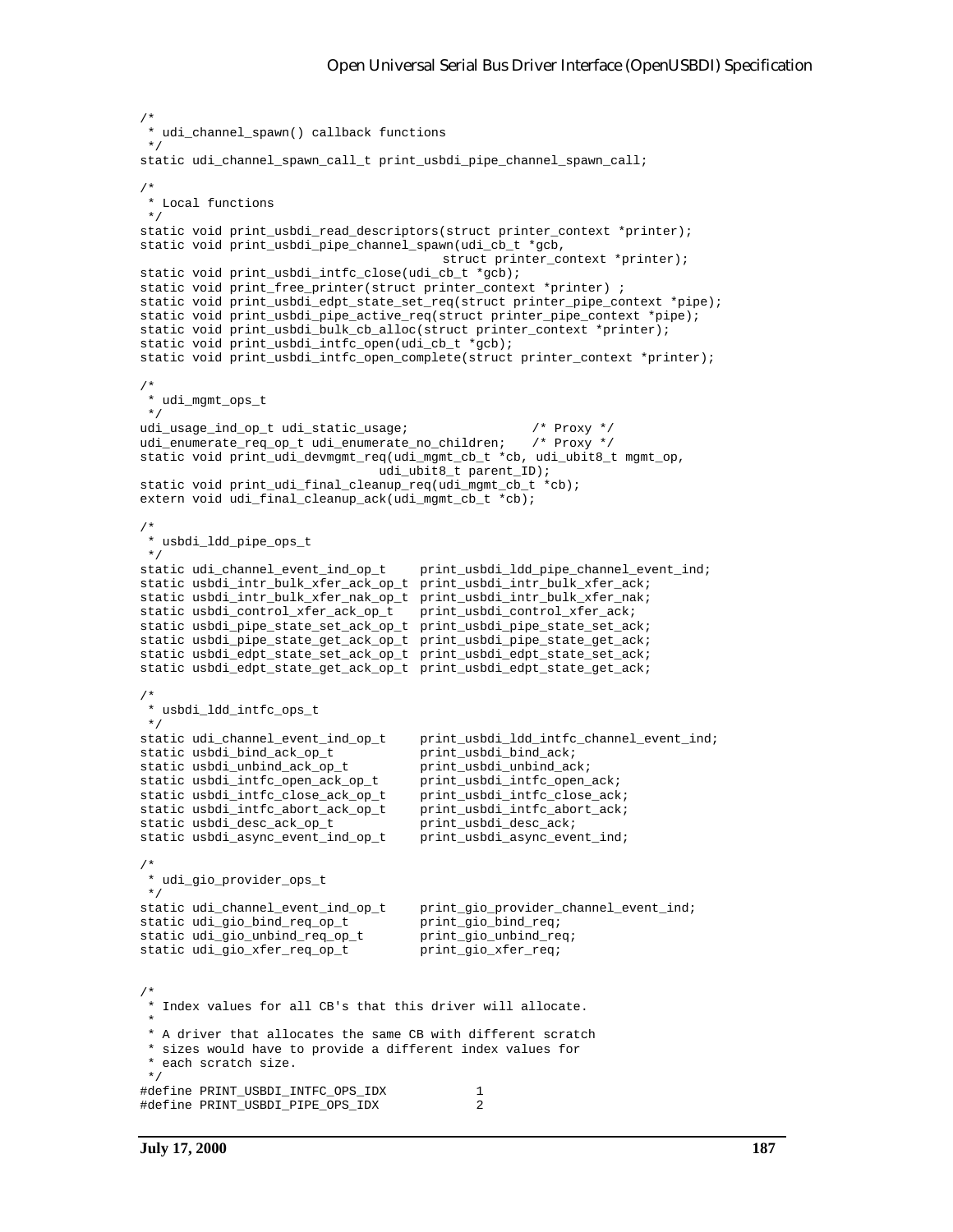```
#define PRINT_USBDI_MISC_CB_IDX 1
#define PRINT_USBDI_BULK_XFER_CB_IDX 2
#define PRINT_USBDI_CONTROL_XFER_CB_IDX 3
#define PRINT_USBDI_STATE_CB_IDX 4
#define PRINT_USBDI_DESC_CB_IDX 5
#define PRINT_USBDI_OPEN_CLOSE_CB_IDX 6
/*
 * Scratch sizes for each of the USBDI CBs.
 */
#define PRINT_USBDI_MISC_CB_SCRATCH_SIZE 0
#define PRINT_USBDI_BULK_XFER_CB_SCRATCH_SIZE 0
#define PRINT_USBDI_CONTROL_XFER_CB_SCRATCH_SIZE 0
#define PRINT_USBDI_STATE_CB_SCRATCH_SIZE 0<br>#define PRINT USBDI_DESC_CB_SCRATCH_SIZE
#define PRINT_USBDI_DESC_CB_SCRATCH_SIZE \
    sizeof(struct printer_usbdi_desc_cb_scratch)
#define PRINT USBDI OPEN CLOSE CB SCRATCH SIZE \\
    sizeof(struct printer_usbdi_intfc_cb_scratch)
/*
 * Printer driver specific GIO indexes
 */
#define PRINT_GIO_PROVIDER_OPS_IDX 1
#define PRINT_GIO_BIND_CB_IDX 1
#define PRINT_GIO_UNBIND_CB_IDX 2
#define PRINT_GIO_XFER_CB_IDX 3
#define PRINT GIO EVENT CB_IDX 4
/*
\star Printer driver specific GIO scratch sizes \star/ */
#define PRINT_GIO_BIND_CB_SCRATCH_SIZE sizeof(void *)
#define PRINT_GIO_UNBIND_CB_SCRATCH_SIZE sizeof(void *)
#define PRINT_GIO_XFER_CB_SCRATCH_SIZE sizeof(void *)
#define PRINT_GIO_XFER_CB_PARAMS_SIZE sizeof(void *)
#define PRINT_GIO_EVENT_CB_SCRATCH_SIZE sizeof(void *)
/*
 * Primary region size
 */
#define PRINT_UDI_PRIMARY_REGION_SIZE \
    (sizeof(udi_init_context_t) + sizeof( struct printer_context))
/*
 * Identify the metalanguages
 */
#define PRINT_USBDI_META_IDX 1
#define PRINT_GIO_META_IDX 2
```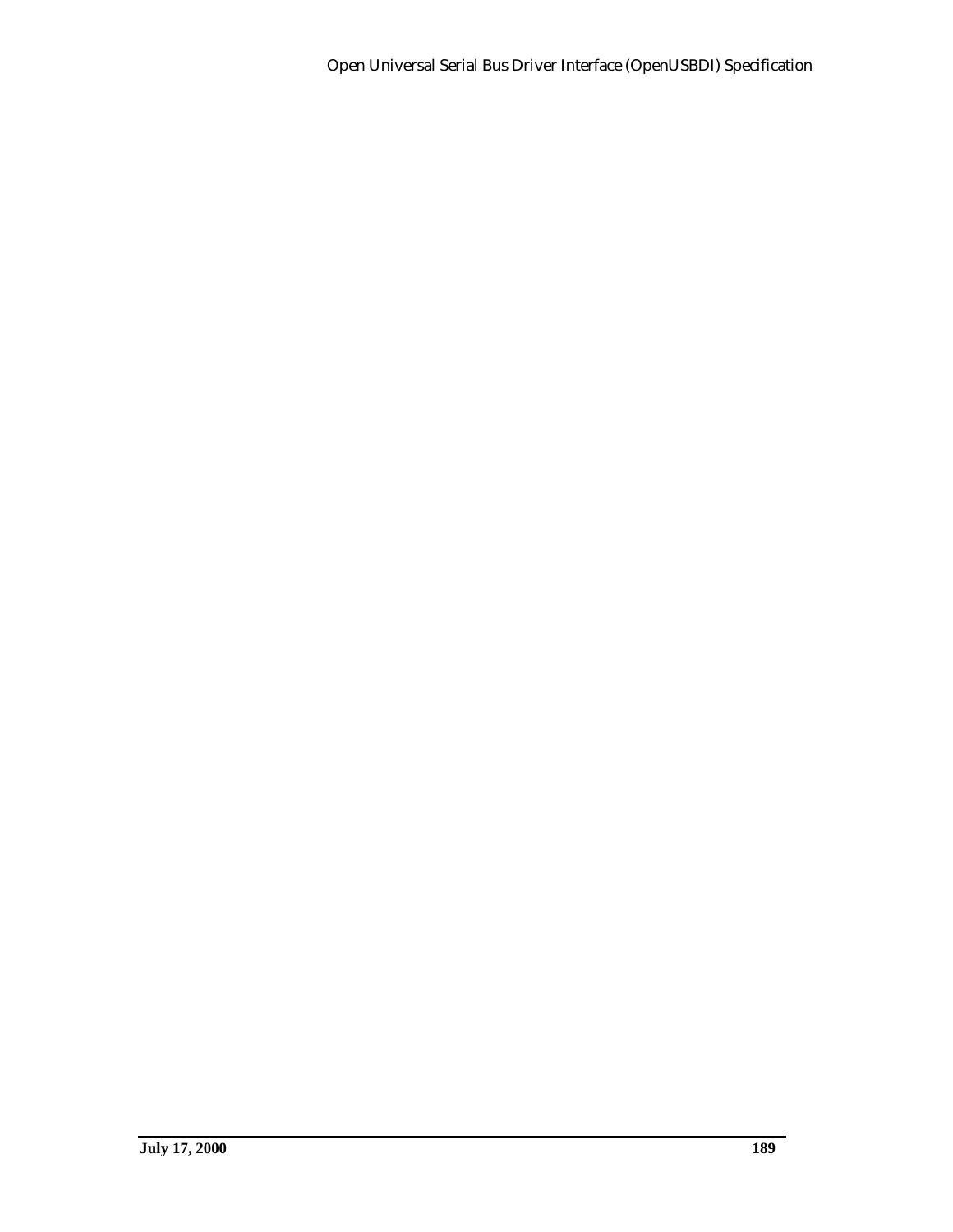# **10 Appendix D: FCS Computation Table**

32-bit FCS Computation Method

The following code provides a table lookup computation for calculating the 32-bit Frame Check Sequence.

```
/*
* The FCS-32 generator polynomial: x^{**0} + x^{**1} + x^{**2} + x^{**4} + x^{**5}* + x^{**}7 + x^{**}8 + x^{**}10 + x^{**}11 + x^{**}12 + x^{**}16 * + x**22 + x**23 + x**26 + x**32.
 */
static u32 fcstab_32[256] =
{
0x00000000, 0x77073096, 0xee0e612c, 0x990951ba,
0x076dc419, 0x706af48f, 0xe963a535, 0x9e6495a3,
0x0edb8832, 0x79dcb8a4, 0xe0d5e91e, 0x97d2d988,
0x09b64c2b, 0x7eb17cbd, 0xe7b82d07, 0x90bf1d91,
0x1db71064, 0x6ab020f2, 0xf3b97148, 0x84be41de,
0x1adad47d, 0x6ddde4eb, 0xf4d4b551, 0x83d385c7,
0x136c9856, 0x646ba8c0, 0xfd62f97a, 0x8a65c9ec,
0x14015c4f, 0x63066cd9, 0xfa0f3d63, 0x8d080df5,
0x3b6e20c8, 0x4c69105e, 0xd56041e4, 0xa2677172,
0x3c03e4d1, 0x4b04d447, 0xd20d85fd, 0xa50ab56b,
0x35b5a8fa, 0x42b2986c, 0xdbbbc9d6, 0xacbcf940,
0x32d86ce3, 0x45df5c75, 0xdcd60dcf, 0xabd13d59,
0x26d930ac, 0x51de003a, 0xc8d75180, 0xbfd06116,
0x21b4f4b5, 0x56b3c423, 0xcfba9599, 0xb8bda50f,
0x2802b89e, 0x5f058808, 0xc60cd9b2, 0xb10be924,
0x2f6f7c87, 0x58684c11, 0xc1611dab, 0xb6662d3d,
0x76dc4190, 0x01db7106, 0x98d220bc, 0xefd5102a,
0x71b18589, 0x06b6b51f, 0x9fbfe4a5, 0xe8b8d433,
0x7807c9a2, 0x0f00f934, 0x9609a88e, 0xe10e9818,
0x7f6a0dbb, 0x086d3d2d, 0x91646c97, 0xe6635c01,
0x6b6b51f4, 0x1c6c6162, 0x856530d8, 0xf262004e,
0x6c0695ed, 0x1b01a57b, 0x8208f4c1, 0xf50fc457,
0x65b0d9c6, 0x12b7e950, 0x8bbeb8ea, 0xfcb9887c,
0x62dd1ddf, 0x15da2d49, 0x8cd37cf3, 0xfbd44c65,
0x4db26158, 0x3ab551ce, 0xa3bc0074, 0xd4bb30e2,
0x4adfa541, 0x3dd895d7, 0xa4d1c46d, 0xd3d6f4fb,
0x4369e96a, 0x346ed9fc, 0xad678846, 0xda60b8d0,
0x44042d73, 0x33031de5, 0xaa0a4c5f, 0xdd0d7cc9,
0x5005713c, 0x270241aa, 0xbe0b1010, 0xc90c2086,
0x5768b525, 0x206f85b3, 0xb966d409, 0xce61e49f,
0x5edef90e, 0x29d9c998, 0xb0d09822, 0xc7d7a8b4,
0x59b33d17, 0x2eb40d81, 0xb7bd5c3b, 0xc0ba6cad,
0xedb88320, 0x9abfb3b6, 0x03b6e20c, 0x74b1d29a,
0xead54739, 0x9dd277af, 0x04db2615, 0x73dc1683,
0xe3630b12, 0x94643b84, 0x0d6d6a3e, 0x7a6a5aa8,
0xe40ecf0b, 0x9309ff9d, 0x0a00ae27, 0x7d079eb1,
0xf00f9344, 0x8708a3d2, 0x1e01f268, 0x6906c2fe,
0xf762575d, 0x806567cb, 0x196c3671, 0x6e6b06e7,
0xfed41b76, 0x89d32be0, 0x10da7a5a, 0x67dd4acc,
0xf9b9df6f, 0x8ebeeff9, 0x17b7be43, 0x60b08ed5,
0xd6d6a3e8, 0xa1d1937e, 0x38d8c2c4, 0x4fdff252,
0xd1bb67f1, 0xa6bc5767, 0x3fb506dd, 0x48b2364b,
0xd80d2bda, 0xaf0a1b4c, 0x36034af6, 0x41047a60,
0xdf60efc3, 0xa867df55, 0x316e8eef, 0x4669be79,
0xcb61b38c, 0xbc66831a, 0x256fd2a0, 0x5268e236,
0xcc0c7795, 0xbb0b4703, 0x220216b9, 0x5505262f,
0xc5ba3bbe, 0xb2bd0b28, 0x2bb45a92, 0x5cb36a04,
0xc2d7ffa7, 0xb5d0cf31, 0x2cd99e8b, 0x5bdeae1d,
0x9b64c2b0, 0xec63f226, 0x756aa39c, 0x026d930a,
0x9c0906a9, 0xeb0e363f, 0x72076785, 0x05005713,
```